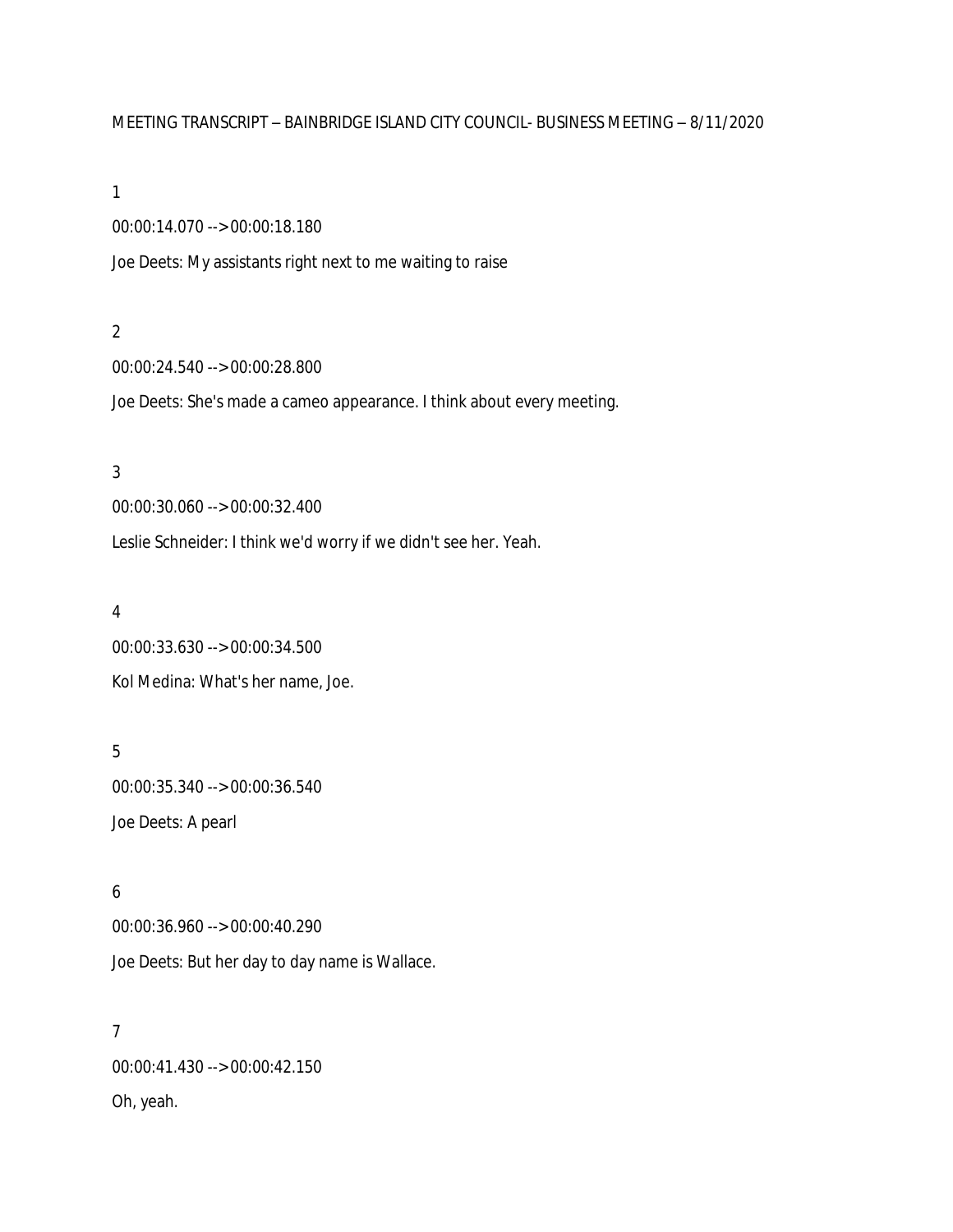00:00:43.680 --> 00:00:45.090 Kol Medina: I don't know why it

9

00:00:45.630 --> 00:00:46.260

Was

10

00:00:53.550 --> 00:00:57.120

Leslie Schneider: So we are all here that are going to be here.

11

00:01:28.050 --> 00:01:38.610

Leslie Schneider: Welcome everyone. It is six o'clock, and I'd like to call to order this city council regular business meeting. It is Tuesday, August 11 2020

12

00:01:39.780 --> 00:01:40.530

Leslie Schneider: And

13

00:01:42.210 --> 00:01:44.100

Leslie Schneider: I want to do a quick roll call here.

14

00:01:45.120 --> 00:01:57.150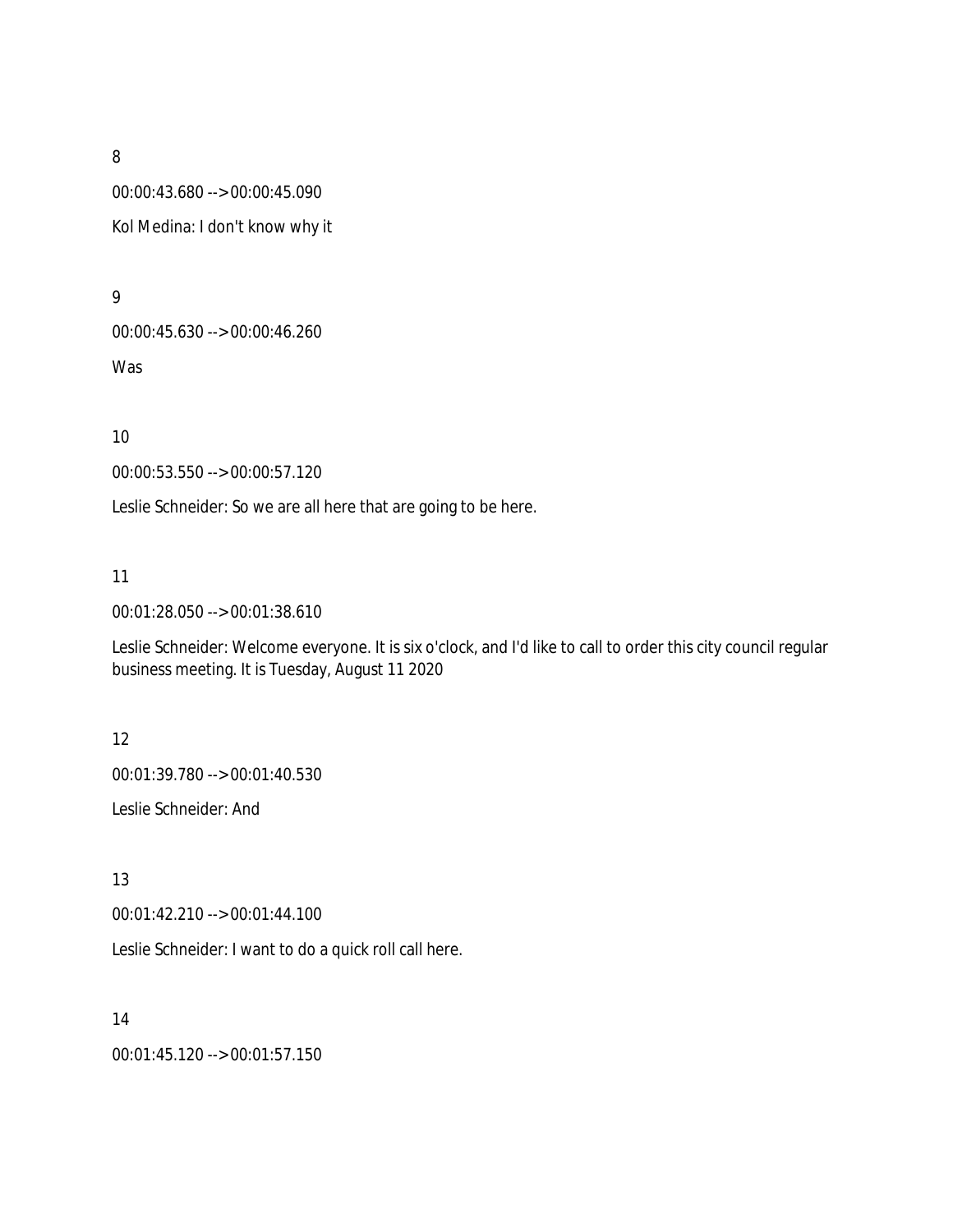Leslie Schneider: Council Members are present, except for Michael Pollock, who has sent in the fact that he's not able to attend tonight he is on vacation was planning to attend, but is not able to get internet service.

# 15

00:01:57.930 --> 00:02:12.240

Leslie Schneider: So, we will not see him tonight we have COUNCILMEMBER Dietz, the deputy mayor and council member Medina. Councilmember hi topless. Councilmember nisar and COUNCILMEMBER car. Welcome, everyone.

### 16

00:02:12.660 --> 00:02:23.310

Leslie Schneider: We also have the city manager and the city attorney. And that's all I see on our call at the moment. Let me make sure I get my participants up here.

### 17

00:02:24.390 --> 00:02:27.630

Leslie Schneider: And is there anyone who would like to do a quick check in.

18

00:02:33.600 --> 00:02:37.590

Leslie Schneider: All right, seeing none, we can move forward.

19

00:02:38.910 --> 00:02:44.670

Leslie Schneider: We have a fairly long executive session tonight. So we will be gone for 45 minutes

# 20

00:02:45.750 --> 00:02:57.360

Leslie Schneider: Pursuant to our CW 42.3 0.1101 I to discuss with legal counsel matters relating to litigation or potential litigation.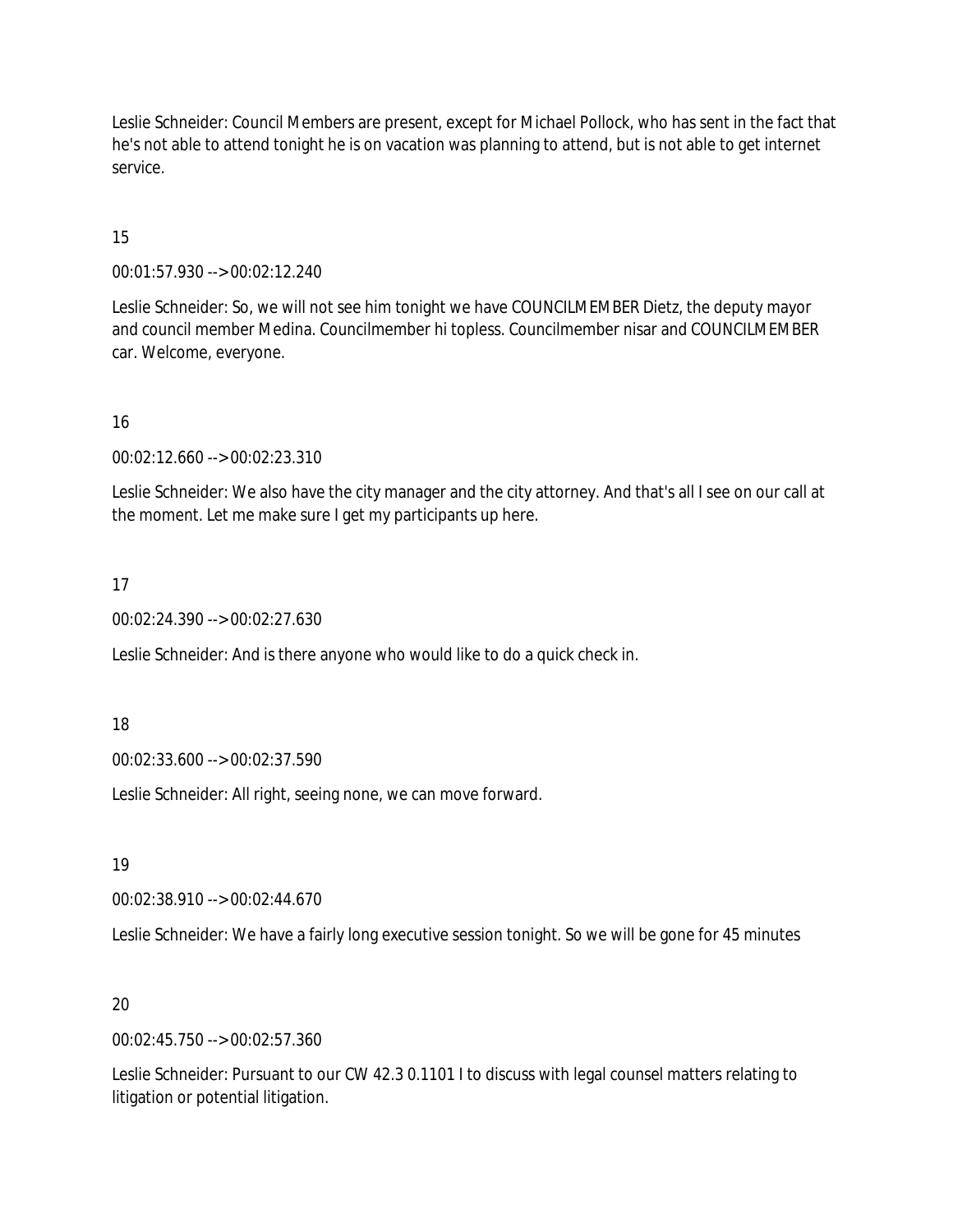00:02:57.900 --> 00:03:10.710

Leslie Schneider: To which the city, the governing body or a member acting in an official capacity or is likely to become a party when public knowledge regarding the discussion is likely to result in adverse legal or financial consequences to the agency.

22

00:03:11.700 --> 00:03:19.590

Leslie Schneider: So 45 minutes is about 645 from now and we will return

23

00:03:20.760 --> 00:03:29.880

Leslie Schneider: At that time, and continue with the meeting so city attorney will look for an agenda, an invite from you.

24

00:03:30.810 --> 00:03:34.950

Joe Levan: Like always, leave this meeting and I'll send you an invite and join the other teams meeting and then we'll

25

00:03:35.850 --> 00:03:37.680

Joe Levan: Leave that meeting and come back to this meeting when it's over.

# 26

00:03:38.070 --> 00:03:40.290

Leslie Schneider: All right, thank you all will be back soon.

27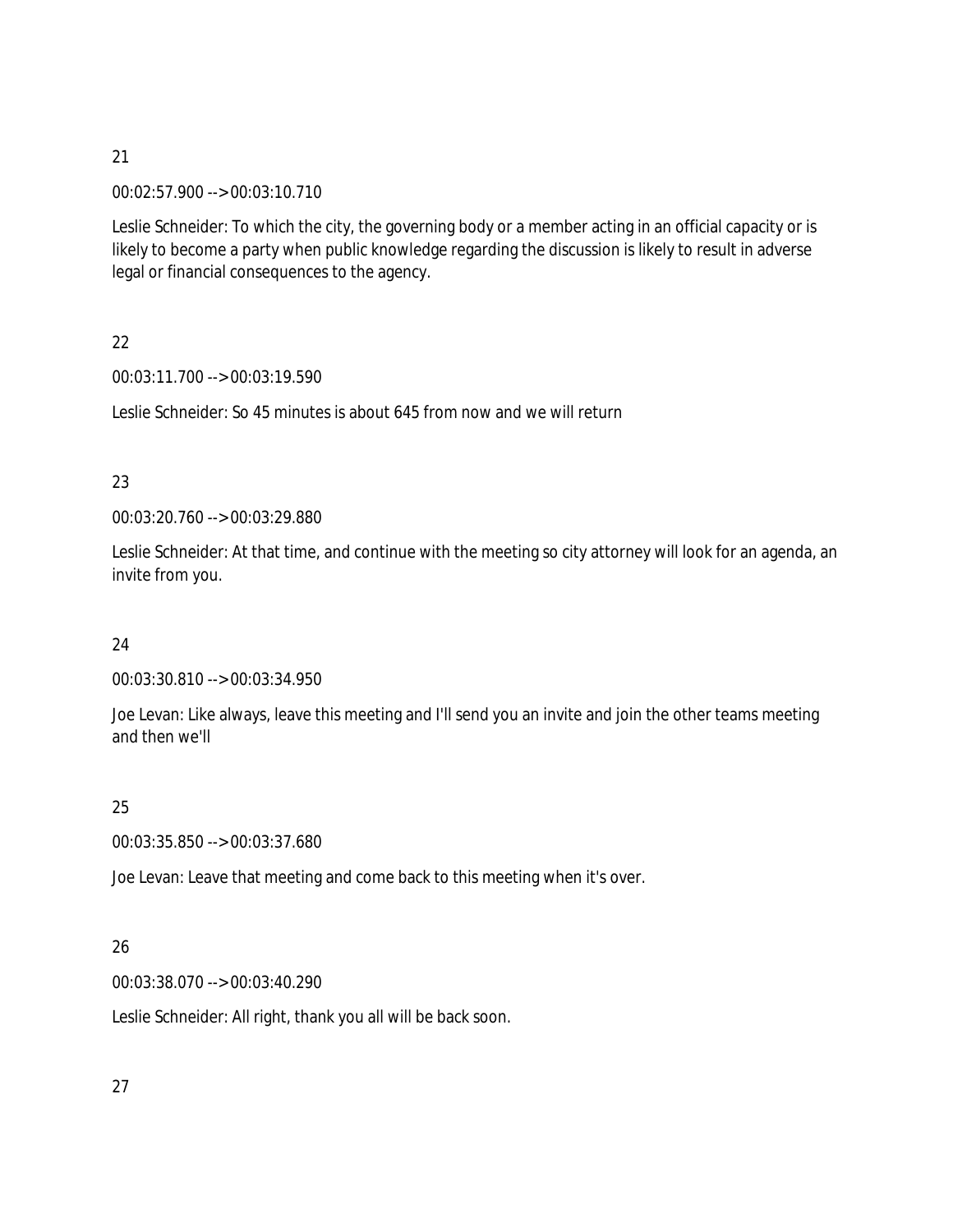00:03:59.040 --> 00:04:02.190

Leslie Schneider: couple seconds more until we get everyone here.

28

00:04:18.060 --> 00:04:22.830

Leslie Schneider: Alright, we're looking for Deputy Mayor deets. Is that it, that's it, right.

29

00:04:57.150 --> 00:04:58.620 Leslie Schneider: Be mayor, where are you

30

00:05:00.660 --> 00:05:01.710

Leslie Schneider: There we go.

31

00:05:03.840 --> 00:05:12.570

Leslie Schneider: Alright, we are now back from executive session to our city council regular business meeting and

### 32

00:05:14.220 --> 00:05:17.850

Leslie Schneider: We are on Agenda Item three approval of the agenda.

### 33

00:05:18.870 --> 00:05:24.750

Leslie Schneider: Would anyone like to make a motion or add anything make any changes to the agenda tonight.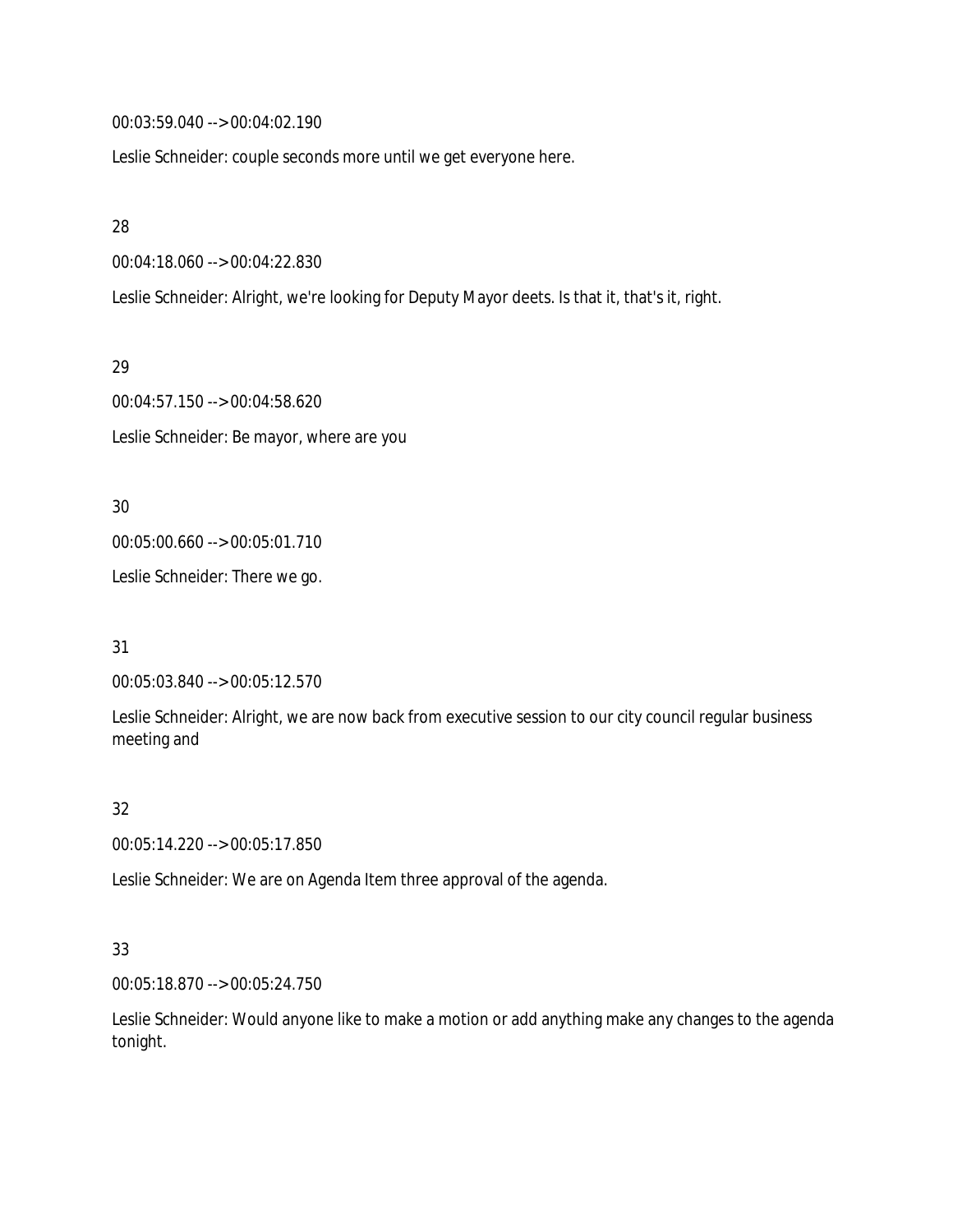00:05:26.970 --> 00:05:28.080 Leslie Schneider: COUNCILMEMBER nisar

35

00:05:29.010 --> 00:05:32.010

Rasham Nassar: Yes, thank you. Yeah, I would like

36

00:05:33.450 --> 00:05:40.260

Rasham Nassar: To propose an addition to tonight's agenda and that would be

# 37

00:05:41.760 --> 00:05:50.580

Rasham Nassar: Under Council discussion a brief discussion related to our committee appointment process.

# 38

00:05:51.900 --> 00:06:05.940

Rasham Nassar: And this is something that I have discussed with the mayor about it relates in part to the points that I raised, I believe it was will during good of the order at last week's meeting and it's

# 39

00:06:07.140 --> 00:06:19.530

Rasham Nassar: The intention of this quick discussion would be to clarify one of those questions surrounding the process by which the mayor, the liaisons in the chairs are involved in the

40

00:06:20.520 --> 00:06:45.420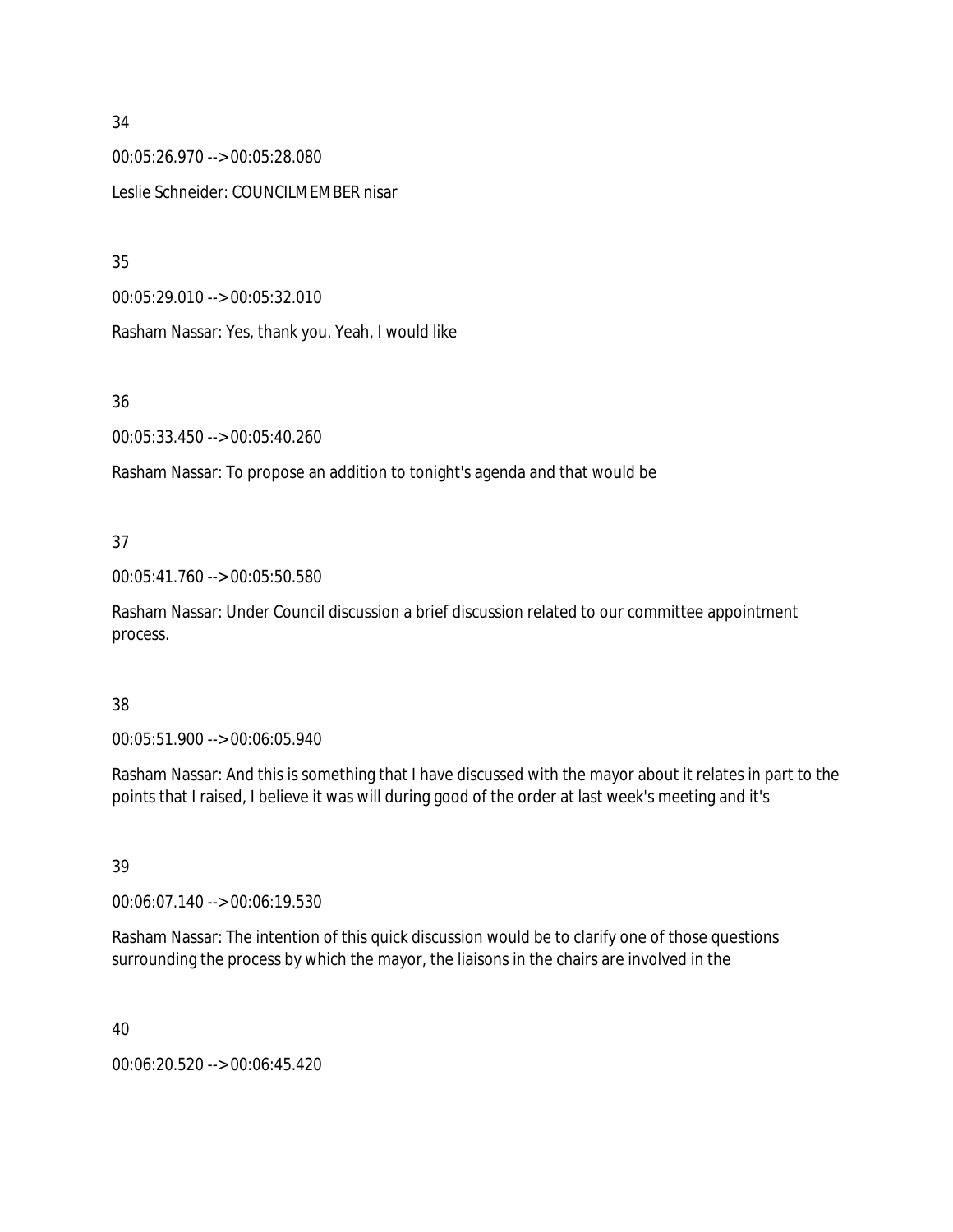Rasham Nassar: Appointment recommendation appointment committee member process and it's necessitated by a question posed by the chairs chair and CO Chair of the race equity task force during I believe it was last week's interview one part one of the interviews for the race equity task force.

41

00:06:46.590 --> 00:06:49.050

Leslie Schneider: All right. Thank you. Is there a second for that.

42

00:06:51.660 --> 00:07:00.750

Leslie Schneider: Deputy Mayor. Second to that. Um, so we do need to just do a quick vote on that to get that on to the agenda so um

# 43

00:07:01.770 --> 00:07:02.970

Leslie Schneider: And I think that we could

# 44

00:07:04.470 --> 00:07:19.740

Leslie Schneider: We could probably put it right in. I'm kind of thinking maybe ahead of 10 a the proposed changes for filling the planning commission vacancy. Since it's just in time. It's a little bit ahead of that. So could I get maybe

# 45

00:07:20.760 --> 00:07:26.310

Leslie Schneider: Two more council members to show their support for that. Otherwise, we could take a formal vote. Okay, I've got one more.

46

00:07:27.720 --> 00:07:28.560

Leslie Schneider: I'm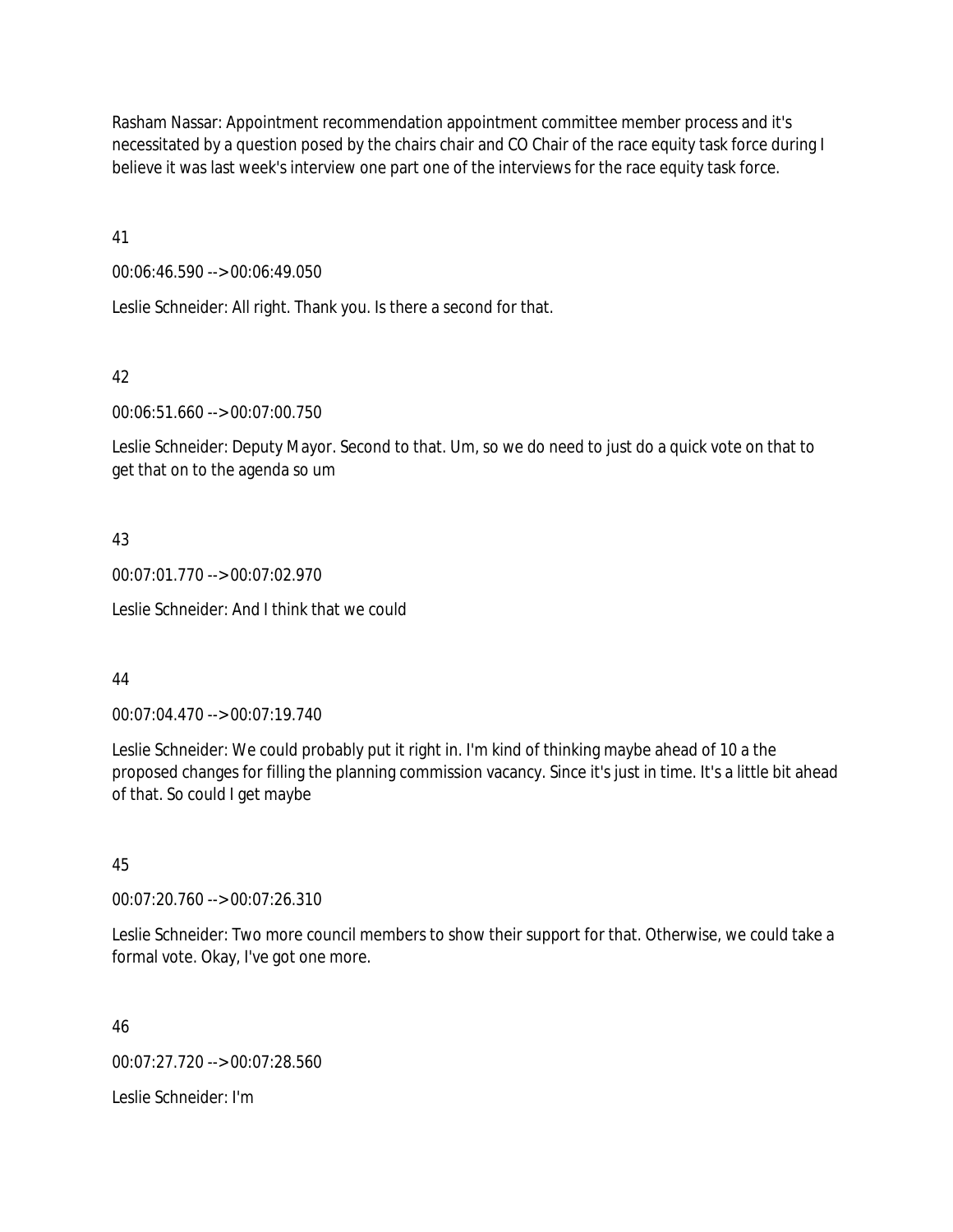00:07:31.800 --> 00:07:35.940

Leslie Schneider: Okay, looks like we've got enough Council support for that and so

### 48

00:07:37.020 --> 00:07:37.860

Leslie Schneider: I'm going to

# 49

00:07:41.940 --> 00:07:48.540

Leslie Schneider: Put it in in front of item 10 a and we'll call that the just a

# 50

00:07:50.160 --> 00:07:53.940

Leslie Schneider: COUNCILMEMBER undesired, tell me again, just so I can write down what you want that called

# 51

00:07:55.410 --> 00:07:59.520

Rasham Nassar: clarification on committee member

# 52

00:08:00.720 --> 00:08:01.950

Rasham Nassar: Recommended appointment.

# 53

00:08:03.180 --> 00:08:03.870

Rasham Nassar: Process.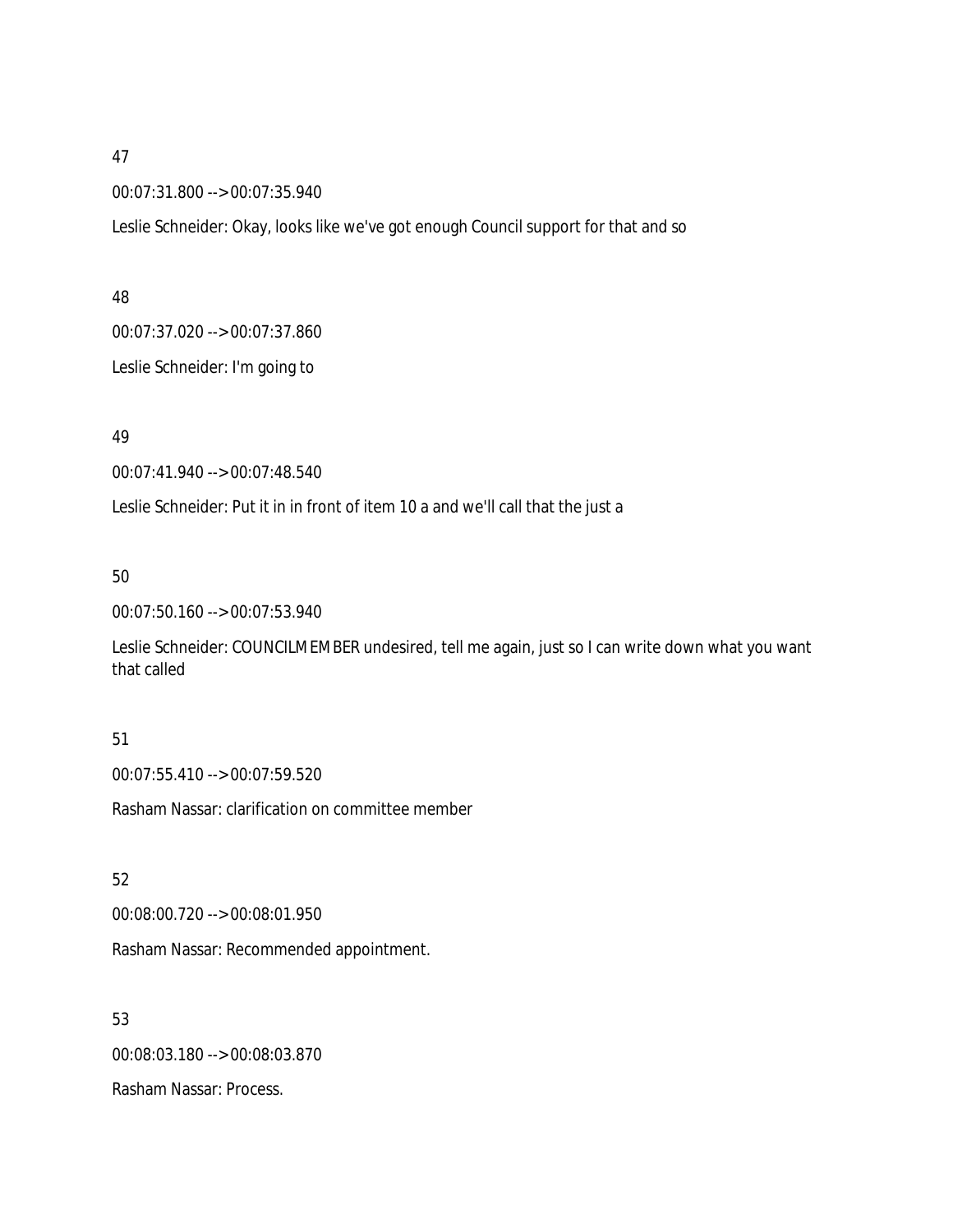54 00:08:04.320 --> 00:08:05.280 Leslie Schneider: Gotcha. Okay.

55

00:08:09.840 --> 00:08:22.950

Leslie Schneider: Okay, great. Thank you very much. And are there any other items that would need to be changed on this agenda. Otherwise, someone could make a motion for us to approve the agenda as modified

56

00:08:24.690 --> 00:08:25.320

Kol Medina: So moved.

57

00:08:27.030 --> 00:08:28.980

Leslie Schneider: All right. Thank you.

# 58

00:08:30.390 --> 00:08:37.680

Leslie Schneider: COUNCILMEMBER Medina seconded or or no, he moved and COUNCILMEMBER car seconded, and all those in favor please say aye.

# 59

00:08:38.070 --> 00:08:40.290

Leslie Schneider: Aye. Any opposed.

60

00:08:41.400 --> 00:08:50.130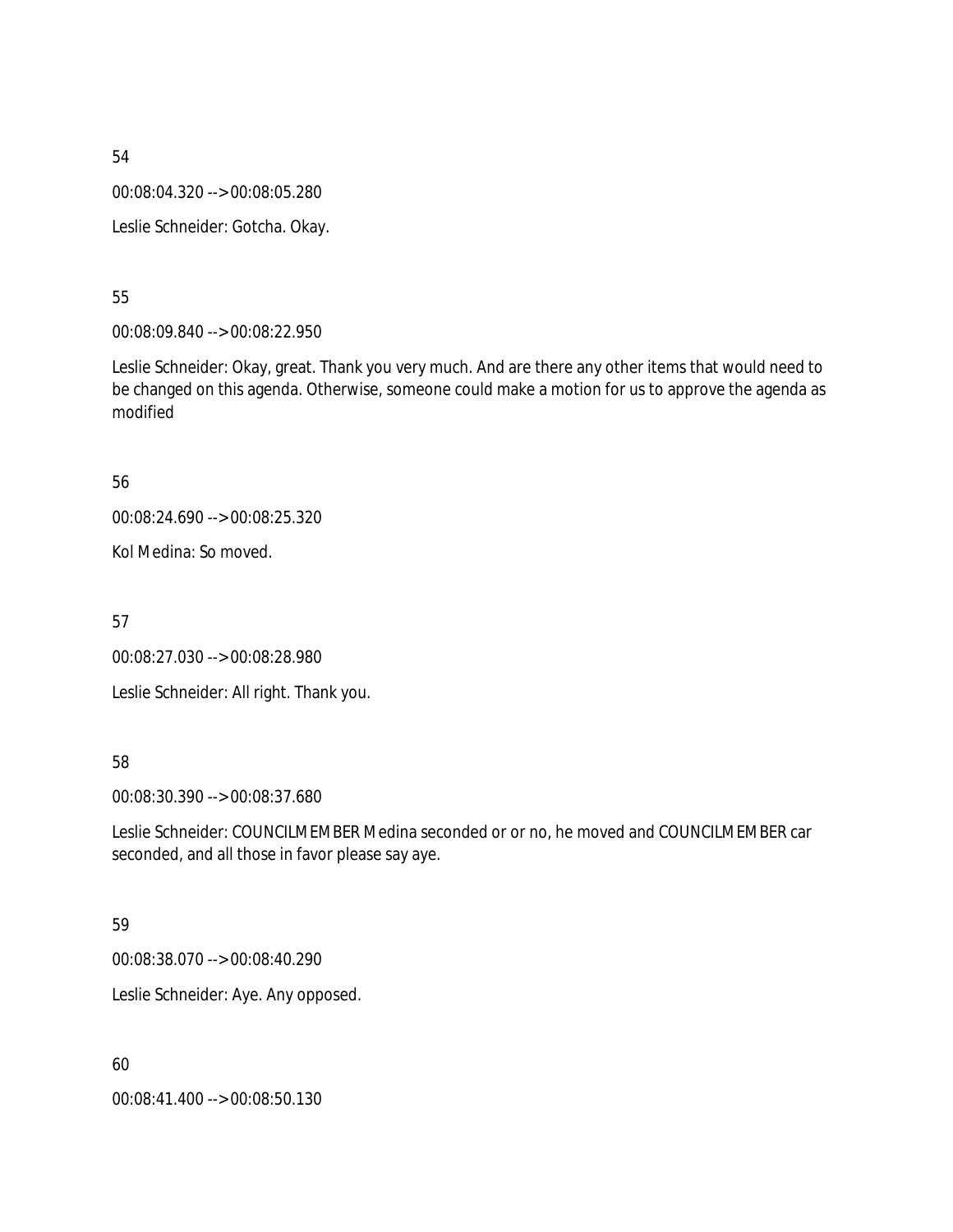Leslie Schneider: Very good that agenda is approved as modified and are there any conflicts of interest for any of us to disclose tonight.

61

00:08:53.070 --> 00:08:59.580

Leslie Schneider: Alright. Seeing none, we are moving on to public comment. And I would just

62

00:09:00.240 --> 00:09:07.980

Leslie Schneider: Let me switch over to the attendees here so I can see who might be coming up for public comment. Just a quick note, while I'm giving a few minutes.

63

00:09:08.340 --> 00:09:23.250

Leslie Schneider: There is a slight change in our procedure because we now have a new timekeeping system. So, we will not be using the chat anymore for showing up the, the number of seconds, you know, the 30 seconds left, or the please stop and instead

64

00:09:24.660 --> 00:09:36.930

Leslie Schneider: Deputy Mayor is going to do a signal very similar to the way that we do it when we are in session in person. And so please just pay attention to.

65

00:09:38.130 --> 00:09:44.760

Leslie Schneider: That flashing sign if you see it coming up that will be your sign that your time is either upward close to being a

66

00:09:45.360 --> 00:09:47.730

Joe Deets: Mayor who's keeping the time on that. So I know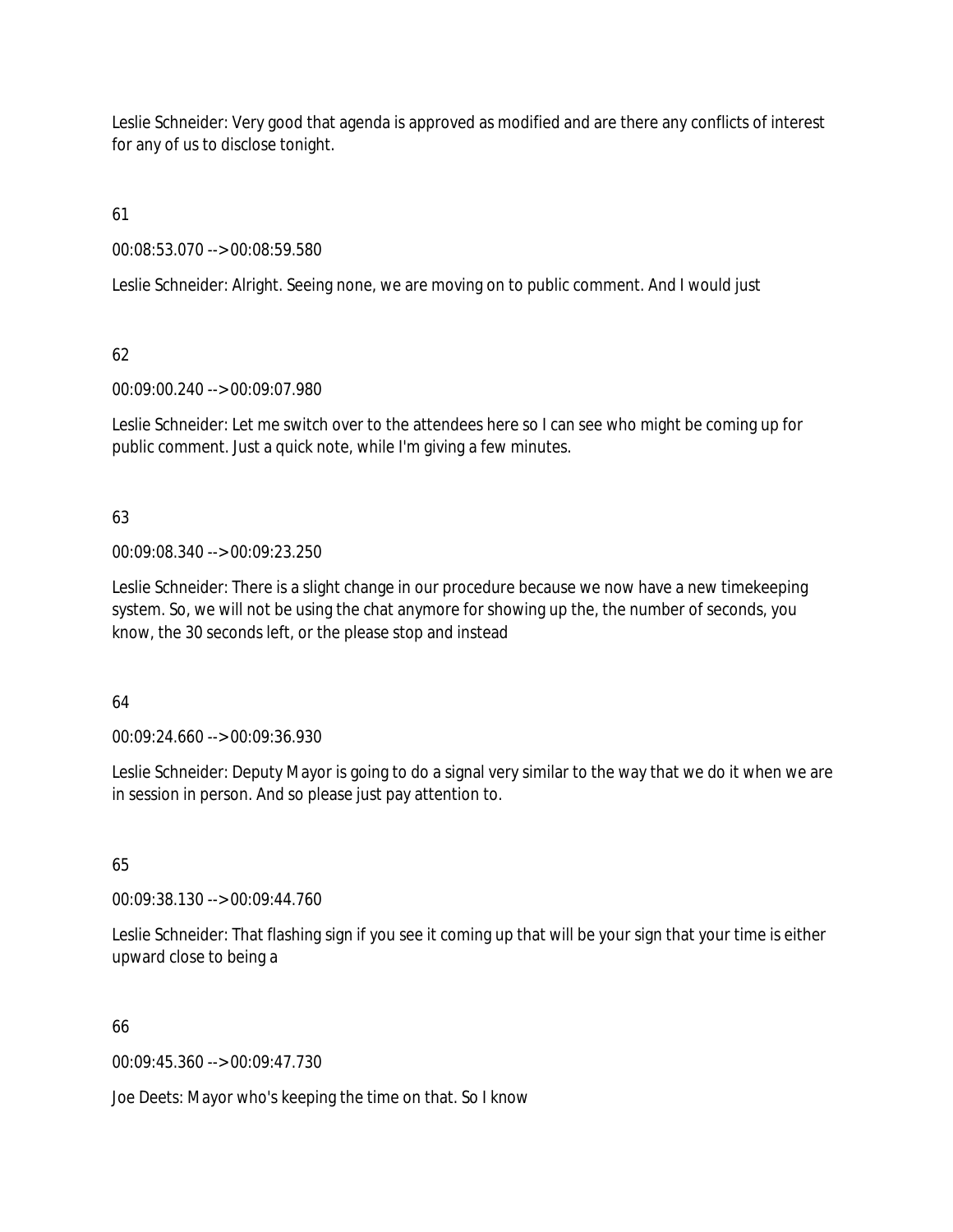00:09:48.930 --> 00:09:49.650

Leslie Schneider: Am I supposed to get

#### 68

00:09:50.550 --> 00:09:56.010

Leslie Schneider: There so there will be a city clerk. The timekeeping process will be in place, the same as we

### 69

00:09:56.190 --> 00:09:57.330

Joe Deets: Will be a visible clock.

### 70

00:09:57.570 --> 00:10:05.070

Leslie Schneider: Yes, there will be visible clock. So you'll just be letting them know that they have 30 seconds left or please, please, wrap it up.

71 00:10:05.490 --> 00:10:05.850 Okay.

# 72

00:10:07.080 --> 00:10:08.880

Leslie Schneider: Okay, um,

# 73

00:10:10.020 --> 00:10:19.860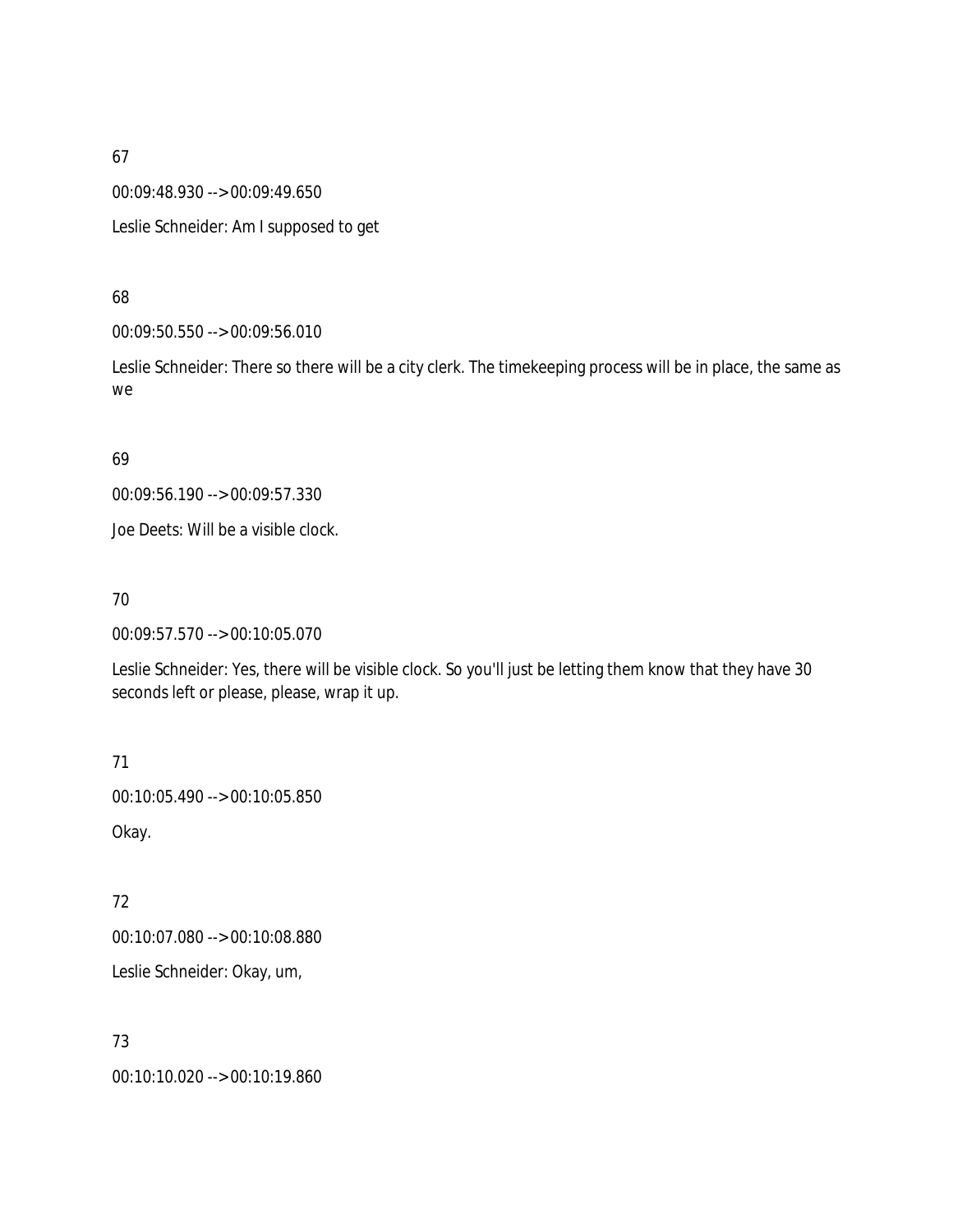Leslie Schneider: I am looking now under attendees and I don't see any hands raised. So I do see one I they're coming in.

74

00:10:21.810 --> 00:10:22.380

Leslie Schneider: Great.

75

00:10:24.510 --> 00:10:36.300

Leslie Schneider: Okay, so I'm seeing for and it's fine if we if we get any more coming in. So I will go ahead and give Ashley the floor, you have three minutes. Thank you.

76

00:10:41.040 --> 00:10:41.820

Ashley: Hello.

77

00:10:43.110 --> 00:10:51.210

Ashley: This is Ashley Matthews, and I live on pleasant beach. Um so tonight. I guess I just wanted to

78

00:10:53.190 --> 00:11:03.000

Ashley: Really just talk about. It's a little cheesy but ways that we can express love JOHN LEWIS passed away a few weeks ago and his funeral was and services were really inspiring to me.

# 79

00:11:03.300 --> 00:11:19.380

Ashley: And a lot of the points were loving action. What that means what, beloved community means keeping the faith and what you guys can visualize and I thought those might be some things to think about. So I'm gonna let him tell you it was sitting in was love.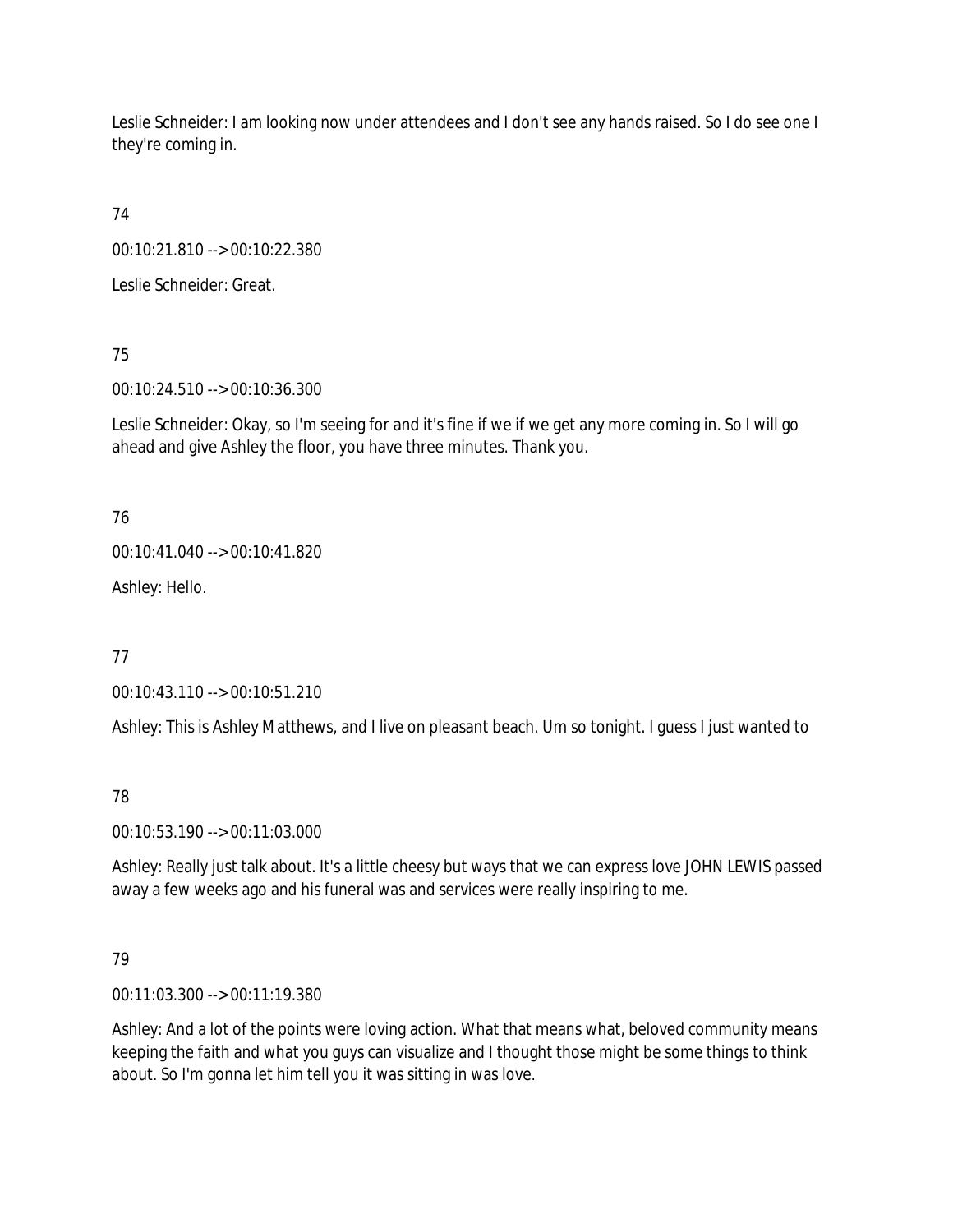00:11:21.840 --> 00:11:40.800

Ashley: It was love in action to march from Selma to Montgomery was the love in action. We do that some of the causes the right thing to do. I just love in action that we love a country we love the democratic society. So we have to move on.

81

00:11:42.240 --> 00:11:45.360

Ashley: And so I'm thinking about that. Then I also wanted

82

00:11:49.620 --> 00:11:53.460

Ashley: And I didn't really get better, but later.

83

00:11:54.750 --> 00:12:00.240

Ashley: Discovered I guess that you have to have a sense of faith.

84

00:12:02.670 --> 00:12:06.210

Ashley: Put your movement toward it is already done.

85

00:12:07.500 --> 00:12:07.890 Ashley: So,

86

00:12:10.380 --> 00:12:23.400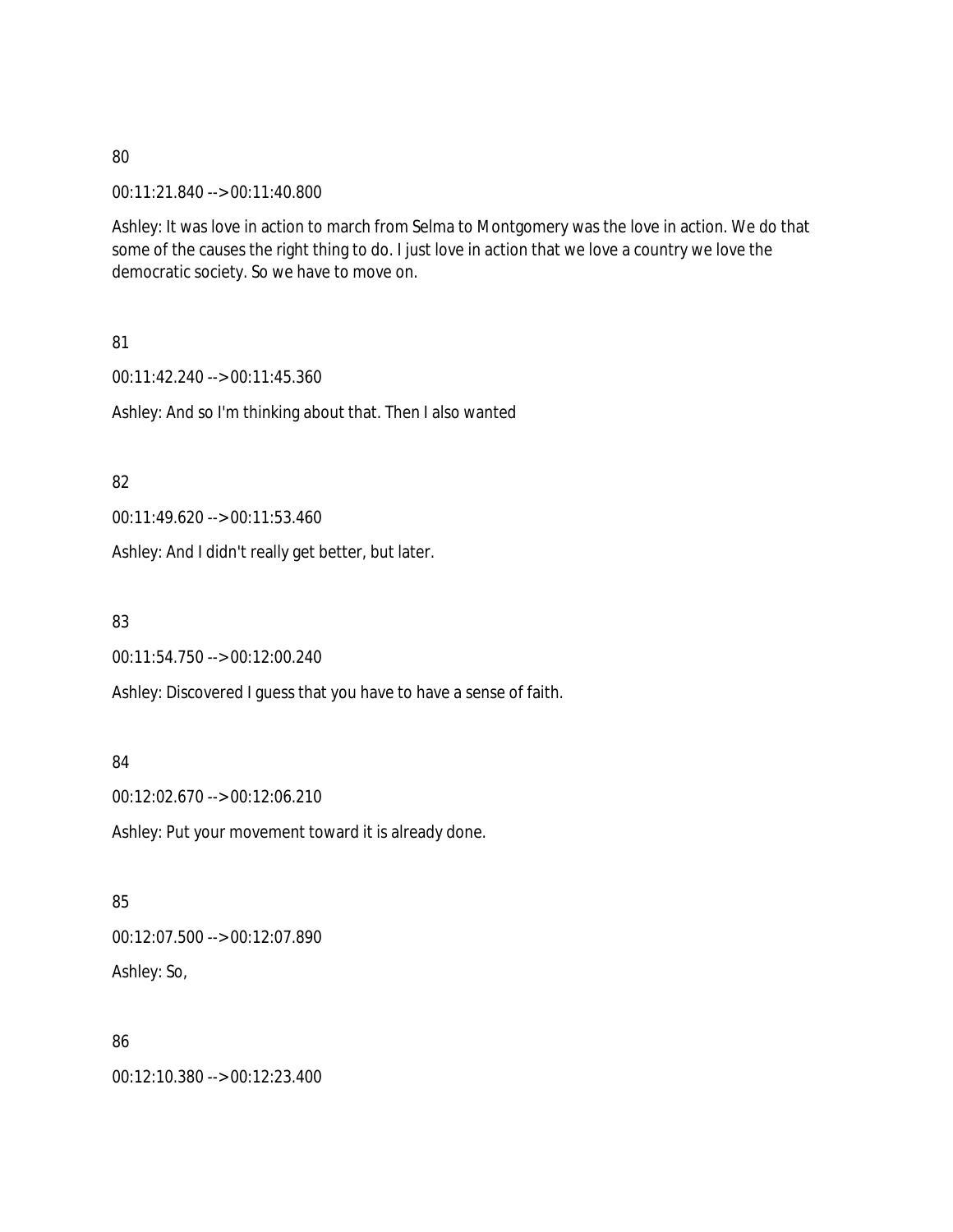Ashley: say some more about that. It's, it's the power to believe that you can see that you can visualize this is a community. This is a family. This is a one house and live as

87

00:12:25.800 --> 00:12:26.850

Ashley: A jewelry today.

88

00:12:28.890 --> 00:12:42.090

Ashley: So I know you guys have your things that you get into with each other, but I really think that it's important for you guys to think of this island as one family and you guys are included in that family and you guys are sort of the leaders.

### 89

00:12:44.130 --> 00:12:47.400

Ashley: Spark of the divine so you don't have a right

90

00:12:50.640 --> 00:12:50.790

Ashley: To

91

00:12:52.290 --> 00:12:55.290

Ashley: The spa divine and you fill it up.

# 92

00:12:57.810 --> 00:13:03.120

Ashley: From time to time we discuss if you see someone you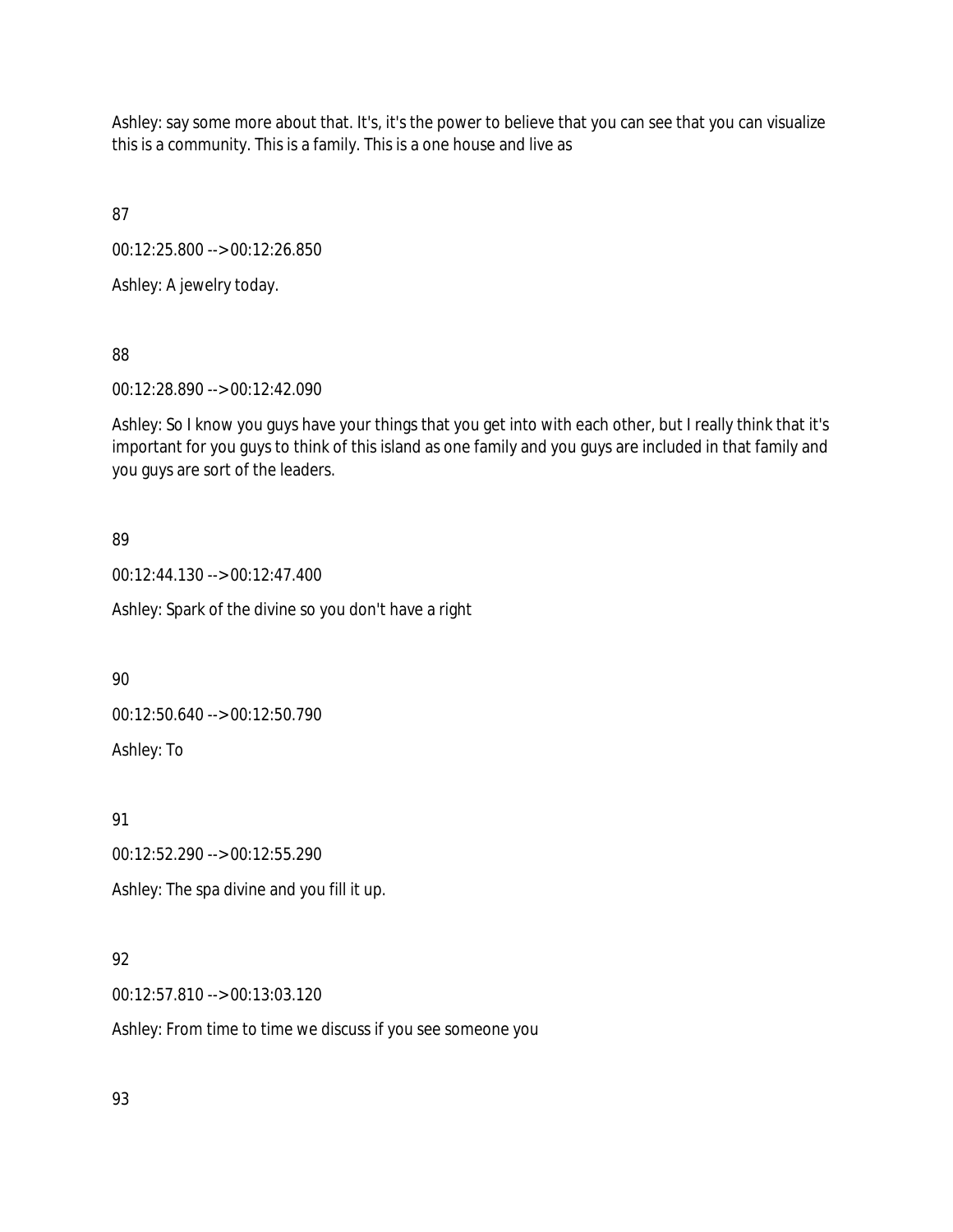00:13:04.200 --> 00:13:06.420

Ashley: Even you know you

94

00:13:07.470 --> 00:13:17.040

Ashley: You ever think of the person, you know, years ago, that person was an innocent child in this little baby.

95

00:13:18.240 --> 00:13:19.350

Ashley: So what happened.

### 96

00:13:20.940 --> 00:13:25.890

Ashley: something go wrong environment. Did someone teach that person.

97

00:13:26.970 --> 00:13:27.510 Ashley: To hate

98

00:13:28.740 --> 00:13:29.220

Ashley: Abuse

# 99

00:13:30.870 --> 00:13:34.110

Ashley: So you try to appeal to the goodness

100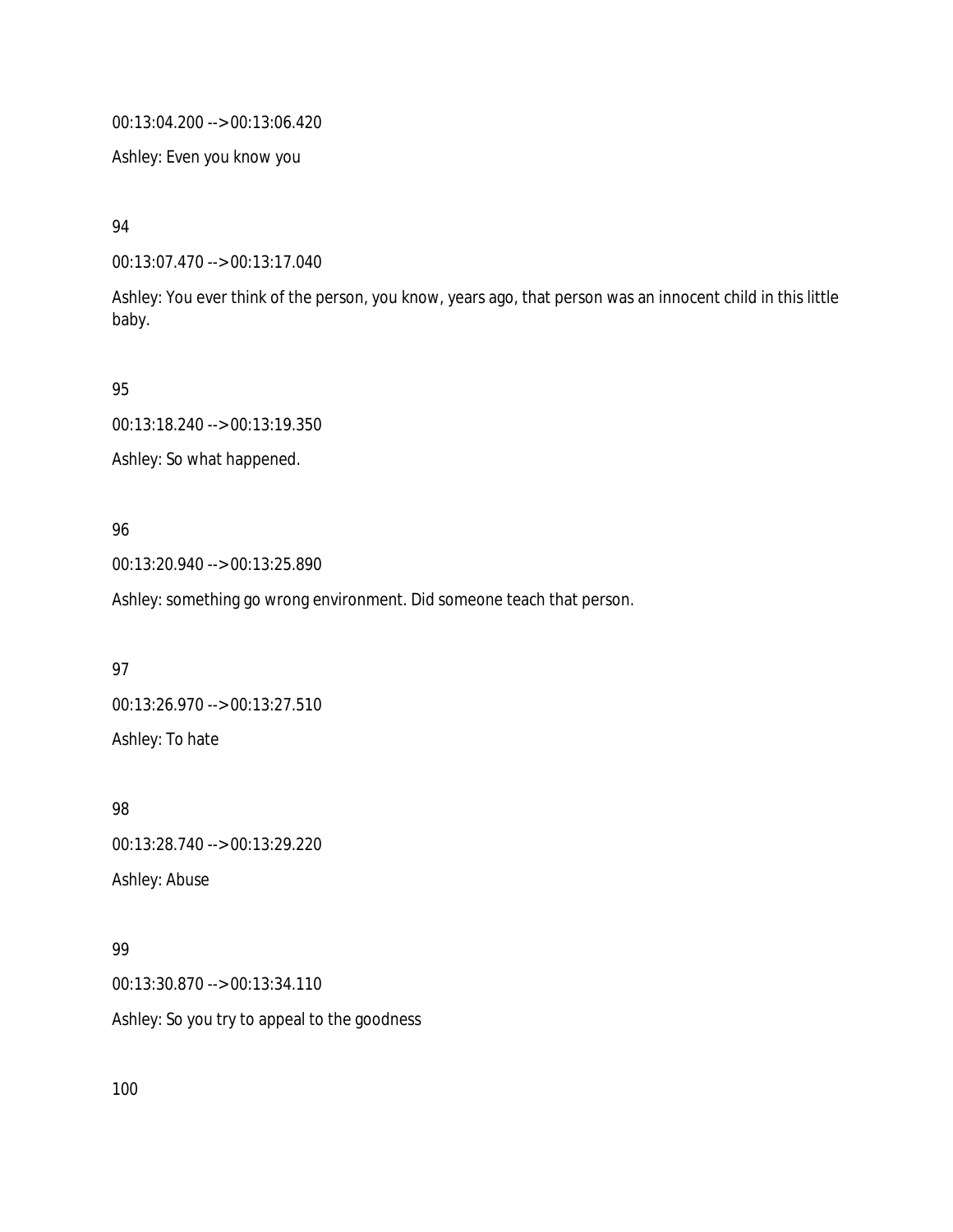00:13:35.370 --> 00:13:42.630

Ashley: We are appealing to your goodness, I think in our culture. I think sometimes people are afraid to say

101

00:13:43.890 --> 00:13:44.490

Ashley: I love you.

102

00:13:45.660 --> 00:13:51.750

Ashley: But we're afraid to say, especially in public live in 10 seconds.

103

00:13:53.280 --> 00:14:00.600

Ashley: Efficient you're free to talk about low maybe people tend to think it's something that is so emotional body.

104

00:14:01.890 --> 00:14:09.030

Ashley: Mainly is a sign of weakness and we're not supposed to cry or supposed to be strong.

105

00:14:12.360 --> 00:14:13.260

Ashley: As possible.

106

00:14:17.820 --> 00:14:23.670

Ashley: Thank you. And I love you guys all and I love what you do for the community and hopefully we can all do it together. Okay.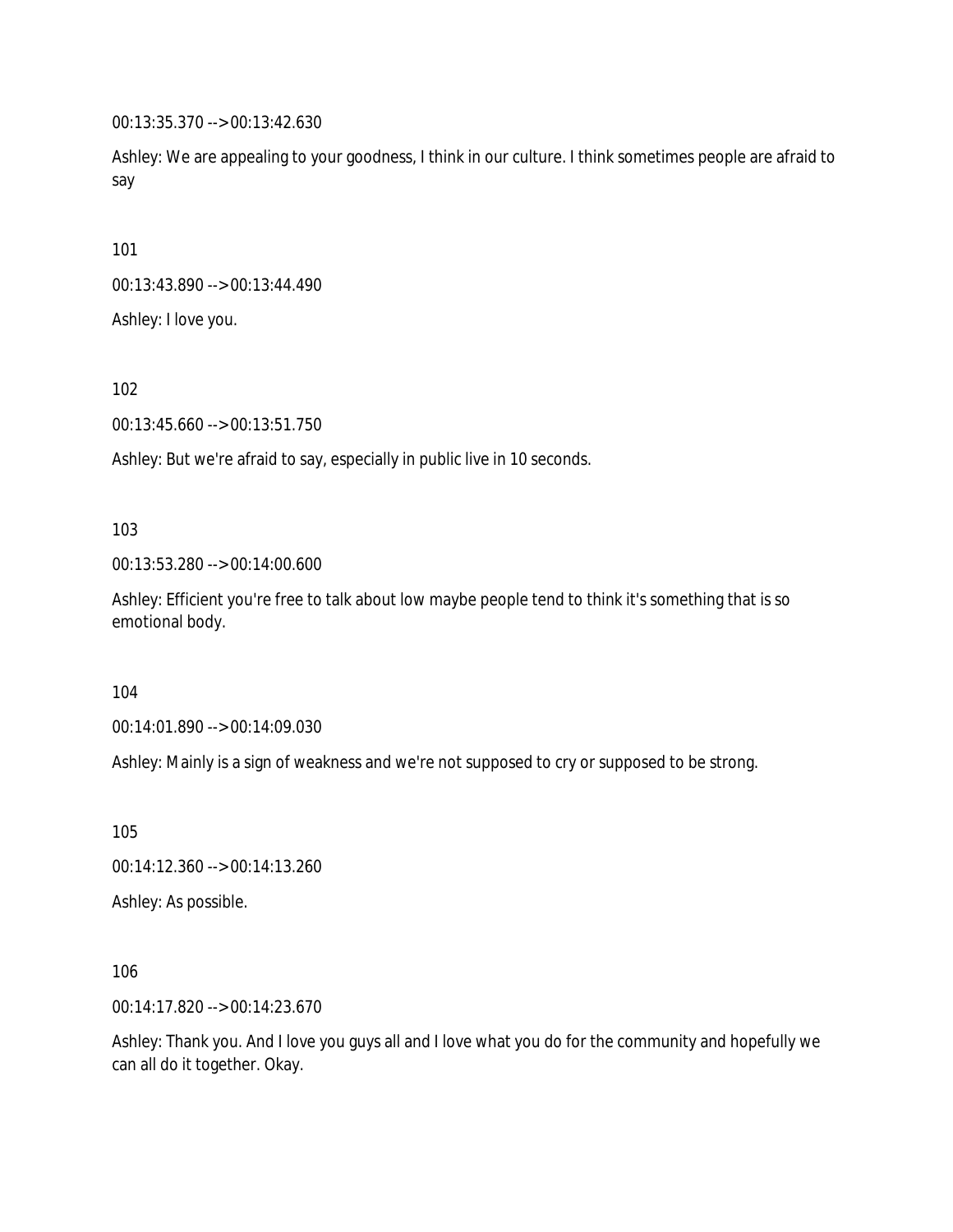00:14:23.880 --> 00:14:24.900

Leslie Schneider: Thank you very much.

108

00:14:27.120 --> 00:14:29.220

Leslie Schneider: Lisa, Neil, you are up next.

109

00:14:34.320 --> 00:14:41.370

Lisa Neal: Good evening. Lisa Neil Fletcher landing. Thank you. I previously reported to the city council three instances.

### 110

00:14:41.730 --> 00:14:49.680

Lisa Neal: Where the unofficial process relied upon by Council to withdraw the appointment of Ashley Matthews recently were not followed in my case.

111

00:14:50.100 --> 00:14:58.950

Lisa Neal: Those were 120 19 Planning Commission know interviews are conducted number 220 20 sustainable transportation committee know interviews are conducted

112

00:14:59.370 --> 00:15:07.080

Lisa Neal: Number 320 20 ethics board interviews are conducted, but then new applications were taken. I have a new example to report.

113

00:15:07.620 --> 00:15:13.620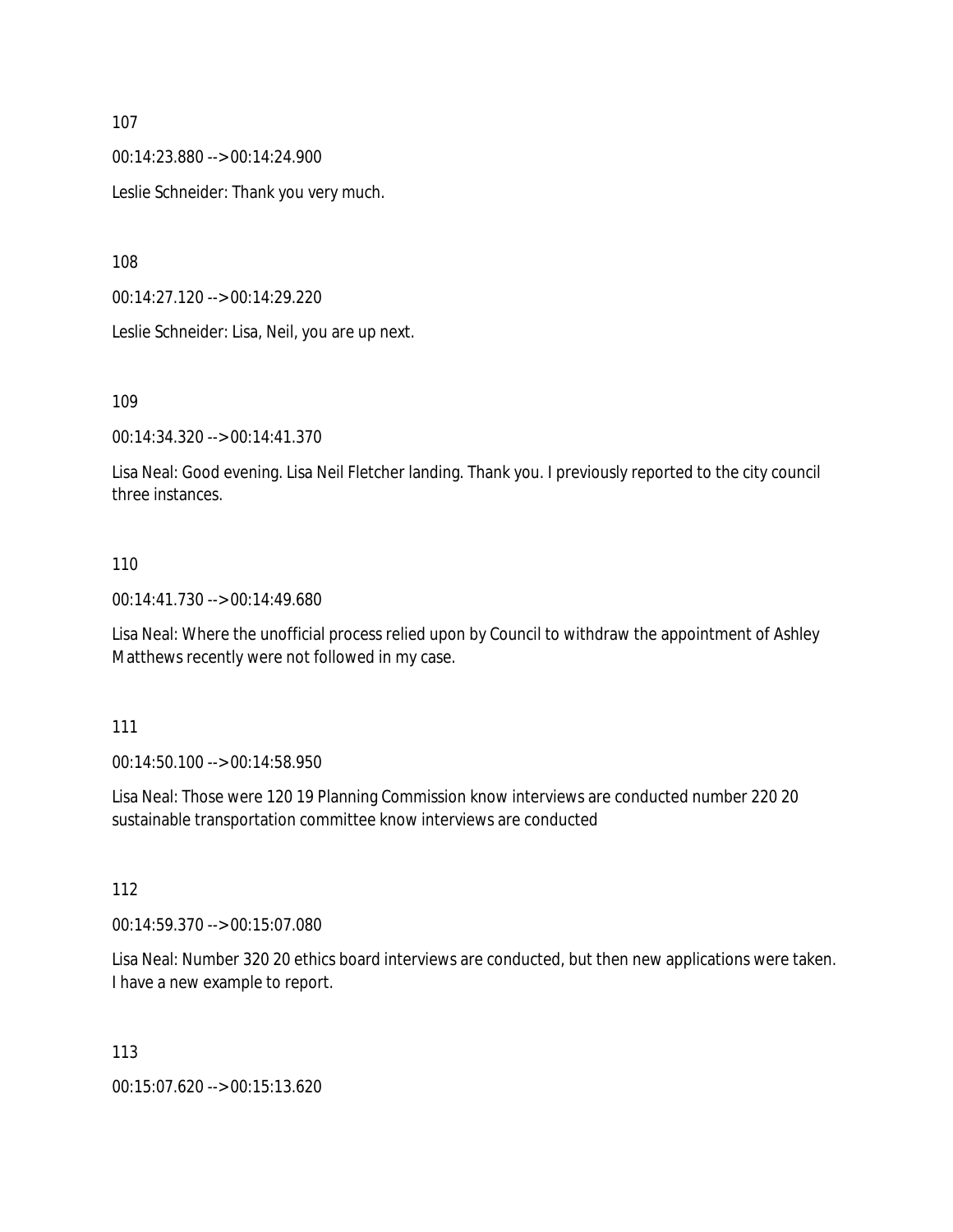Lisa Neal: But first, I have one other comment, while not the topic of my statement tonight. I have to admit I was surprised.

114

00:15:14.070 --> 00:15:21.810

Lisa Neal: That as an almost 30 year lawyer who is elected to my law schools honor Court who assisted in drafting a book on ethics, while in law review.

115

00:15:22.260 --> 00:15:33.510

Lisa Neal: Who has applied to the board three times, who provided input to the Council against changes to the program recommended by the former board which changes were then rejected by Council.

116

00:15:33.900 --> 00:15:46.680

Lisa Neal: And who argued to my own detriment that the island center committee must disclose conflicts which they were not doing with the result that they finally started doing so over a year after the committee was formed. I was not chosen

117

00:15:47.730 --> 00:15:57.870

Lisa Neal: With people who have what looked like personal ties to the mayor or council members being put on multiple committees. At the same time, including a nominee, who's up before you tonight.

118

00:15:58.440 --> 00:16:07.680

Lisa Neal: I'm really starting to think this rejection is personal or cronyism we're both that said I was even more surprised when I reviewed the ethics board applications.

119

00:16:08.070 --> 00:16:13.470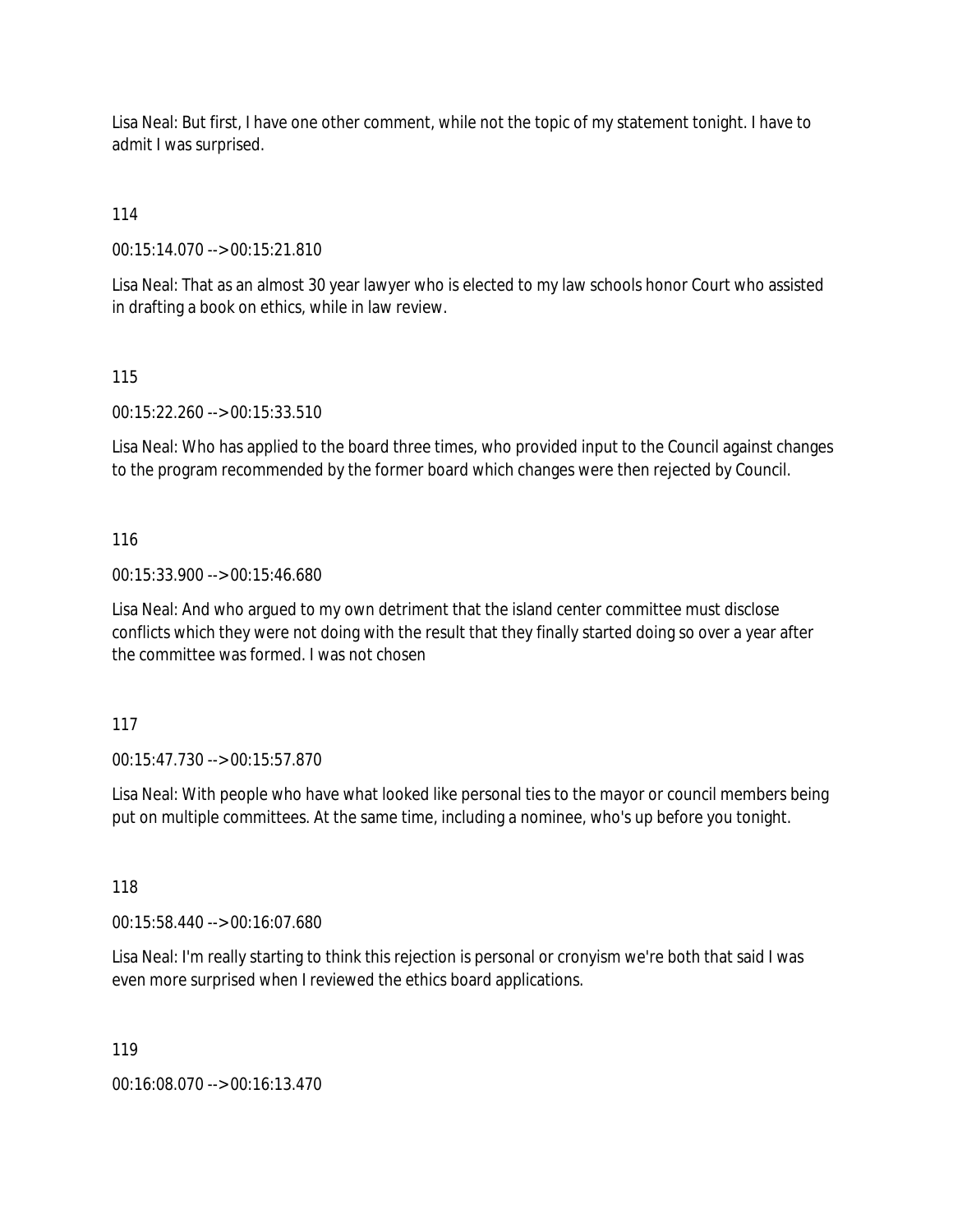Lisa Neal: And realized the only two of the applicants had provided the requested writing samples. Me and one other applicants.

120

00:16:14.100 --> 00:16:22.200

Lisa Neal: Neither of us was chosen. What happened to enforcing the application process requirements when choosing appointees as this Council did to miss Matthews.

121

00:16:22.920 --> 00:16:33.570

Lisa Neal: I wrote to the Council late this afternoon on this topic and the mayor quickly wrote back, she told me I was mistaken and that no writing samples required this application round.

# 122

00:16:34.080 --> 00:16:41.190

Lisa Neal: I would like to read to you from the email and Mr Wolf application packet. He's the other person who provided it a writing sample.

# 123

00:16:41.760 --> 00:16:49.080

Lisa Neal: Hi, Ross us for an example of my writing ability know the Council insistent on enforcement of process.

# 124

00:16:49.440 --> 00:17:05.700

Lisa Neal: To reject Ms. Matthews yet here we are now with the fourth example of Council not following its own unofficial process when making these nominations. I have to conclude that Ms. Matthews was just left out in the cold for no good reason. Good evening.

125

00:17:09.210 --> 00:17:10.020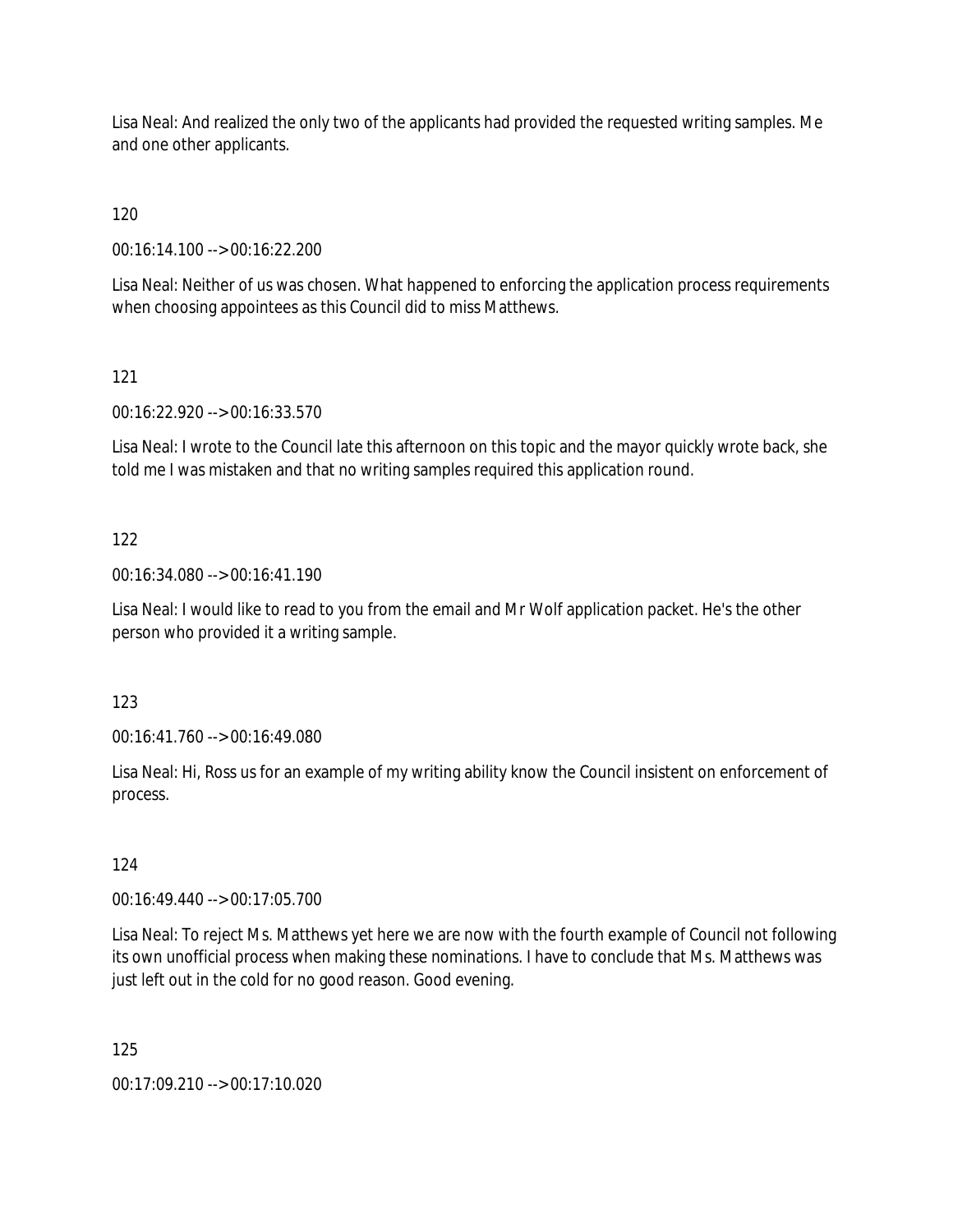Leslie Schneider: Thank you, Lisa.

126

00:17:11.790 --> 00:17:14.040

Leslie Schneider: Diane Landry you're up next.

### 127

00:17:19.500 --> 00:17:33.330

Diane LANDRY: Okay, I'm dying. Landry all of the speech road, um, I'd like to talk about two things tonight. The first is the bag ban and this is in terms of reinforcing it again.

128

00:17:34.200 --> 00:17:55.890

Diane LANDRY: It seems to me as far as I've seen looking at righted safely and TMC the TMC is the only one using the plastic bags that are not allowed in the ordinance and I received an email response from Sue transeau of TMC in which she said that they decided to use them.

129

00:17:57.150 --> 00:18:08.790

Diane LANDRY: So as to offer another option for customers who don't like paper and because paper bags are much more expensive and that they also started waving the fee, the pastor fee of five cents. Um, so, um,

130

00:18:09.810 --> 00:18:13.710

Diane LANDRY: And and then they did not allow people to bring in their reusable bags so

131

00:18:14.190 --> 00:18:22.140

Diane LANDRY: I inquired why the reason plastic bags to which responded and then why I'm about being able to use reusable bags again. And so she said, you know, they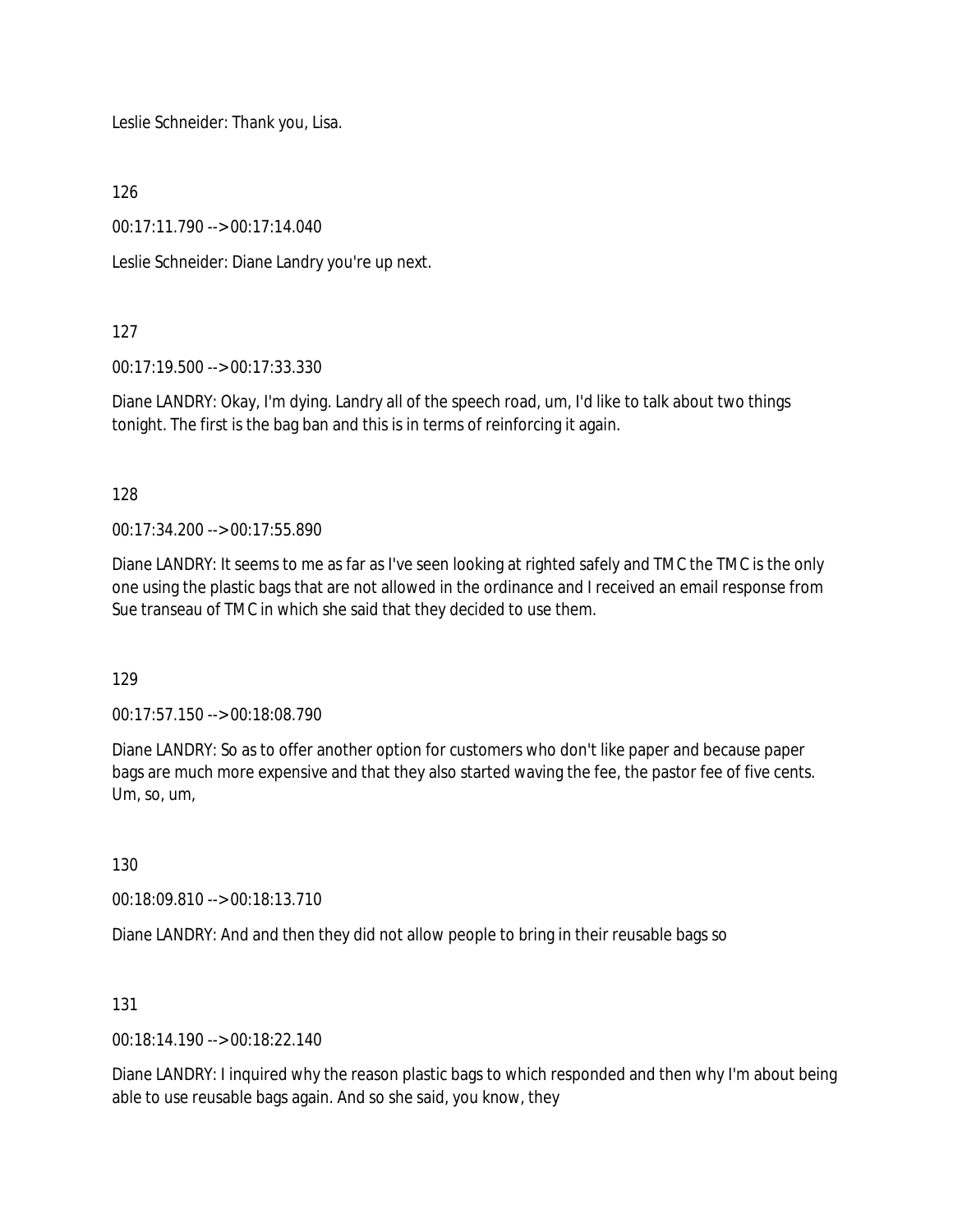00:18:22.440 --> 00:18:26.160

Diane LANDRY: The owners, they've talked a lot about it, you know, and they're environmentally oriented.

133

00:18:26.550 --> 00:18:44.130

Diane LANDRY: And so they've decided that if people keep their reusable bags in their carts and their, their checkers. Put the groceries back into the cart, then they can the customer can wheel, the card away and reef and put their groceries in their reusable bag at that time. So,

134

00:18:45.600 --> 00:19:03.630

Diane LANDRY: So just saying all this because you'll be considering tonight about reinforcing though the bag ban California and Massachusetts have decided to reinstate their state ban Seattle has not in January, we have Washington State band coming on the books.

135

00:19:04.950 --> 00:19:07.560

Diane LANDRY: Which may or may not still come on. I mean, it's scheduled to come on

136

00:19:09.060 --> 00:19:17.460

Diane LANDRY: Plastic bags were used at the beginning of the coven of covered because of paper paperbacks shortages, but perhaps they're not. There's not a shortage right now.

137

00:19:18.630 --> 00:19:25.260

Diane LANDRY: I'm not giving a definite opinion on this because I'm really conflicted. But I'm just laying out some of these facts. I'm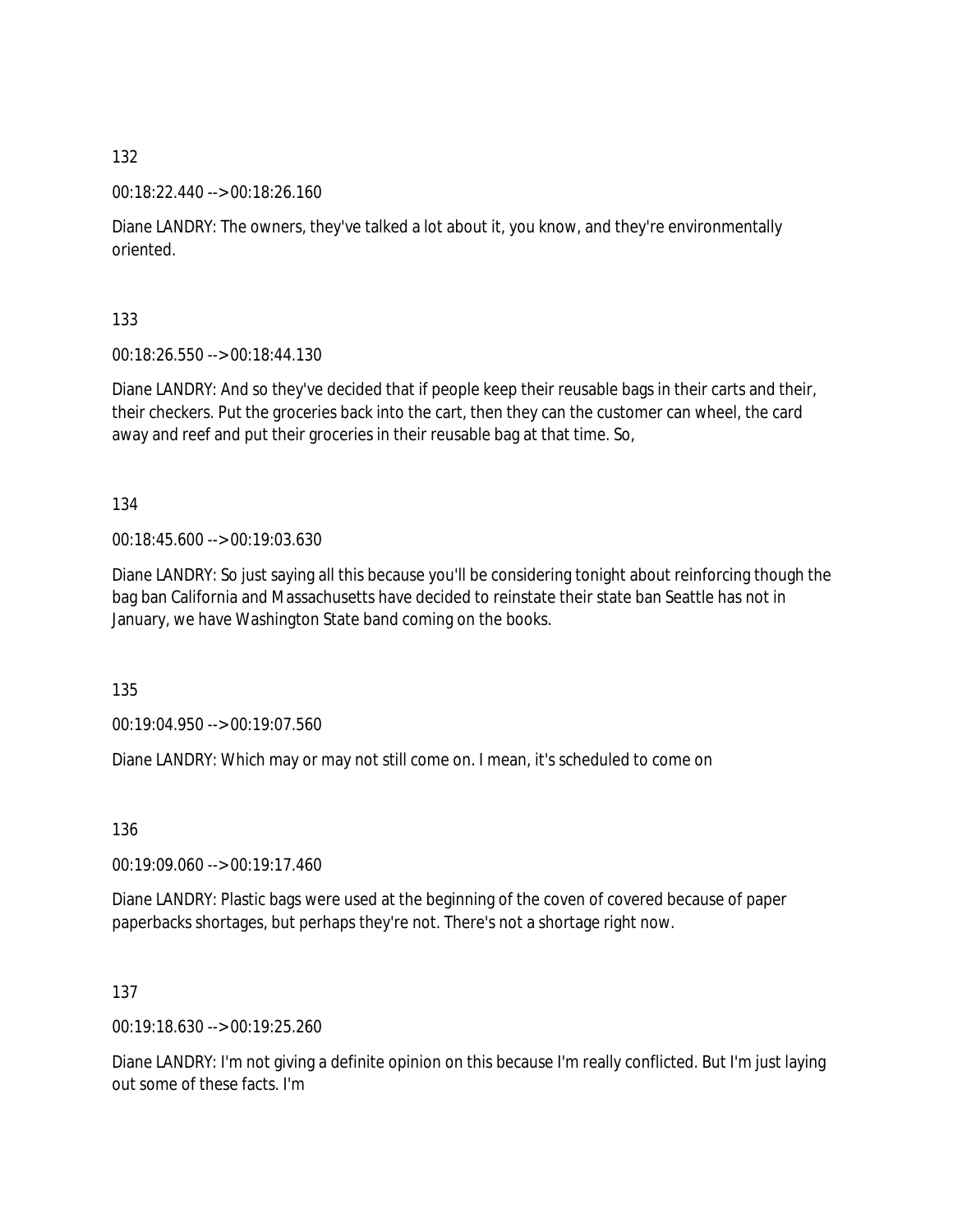00:19:25.650 --> 00:19:35.250

Diane LANDRY: TMC. I don't know why it maybe this is maybe considering this ordinance is just worth another conversation with TMC I mean a real conversation, not just an email conversation.

139

00:19:36.240 --> 00:19:46.080

Diane LANDRY: In terms of why they are charging the past their fee if they know and they want to start covering some, some of the cost of those paper bags doesn't cover all the costs.

140

00:19:47.610 --> 00:19:53.820

Diane LANDRY: So I just wanted to lay those facts out and I'm not coming down to either one side or the other of it tonight.

141

00:19:54.510 --> 00:20:00.120

Diane LANDRY: And then the other thing is, because I see I have less than 30 seconds left his big bellies downtown on Winslow

142

00:20:00.870 --> 00:20:04.770

Diane LANDRY: There's a recycling. There's a trash. There are seven big bellies. They were bought

143

00:20:05.610 --> 00:20:14.100

Diane LANDRY: Through a fundraising campaign nine years ago, different businesses bought them, but the recycling is no longer collected. It's dumped in the trash, because it's too contaminated.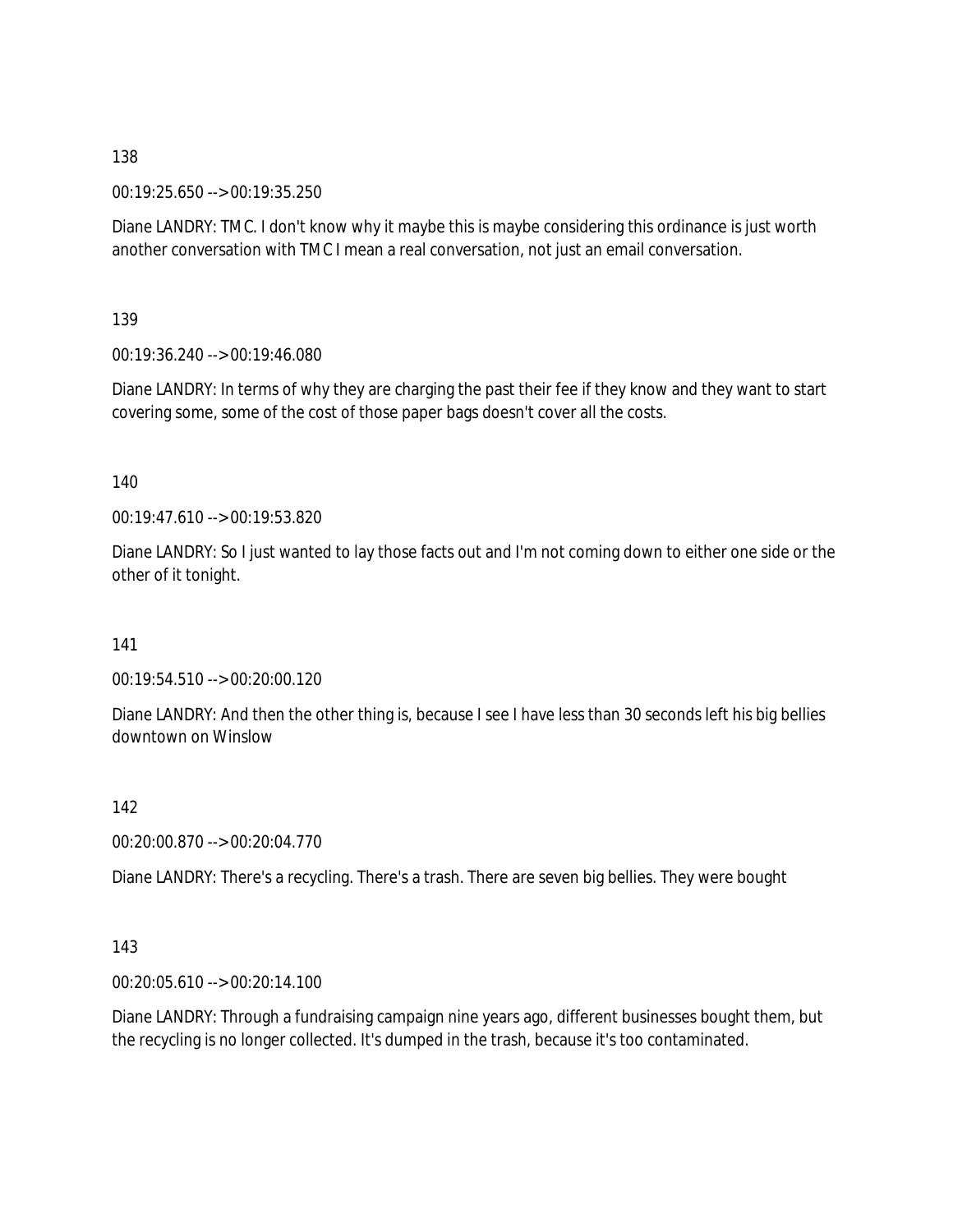00:20:14.520 --> 00:20:21.690

Diane LANDRY: Jane, Martin on our airways committee came up with some good signs. We've done audits pre and post sign and the contamination is gone down but

145

00:20:22.140 --> 00:20:31.650

Diane LANDRY: The big belly trash compactor. When the handle gets stuck, people will put contamination in the recycling. So I'm asking that you'll consider that the city purchase the smart technology.

146

00:20:32.610 --> 00:20:45.120

Diane LANDRY: That goes with the big belly, so that the public works department can tell when the red light is blinking on the trash can. Because right now, they have to rely on people either Bainbridge disposal or citizens telling them, and they could take advantage of this

147

00:20:46.200 --> 00:20:49.200

Diane LANDRY: Computer technology instead. Oh, there you go. Thank you.

148

00:20:49.530 --> 00:20:51.210

Leslie Schneider: All right. Thank you very much, Dan.

149

00:20:52.710 --> 00:20:53.970

Leslie Schneider: Santa Rosa Leah.

150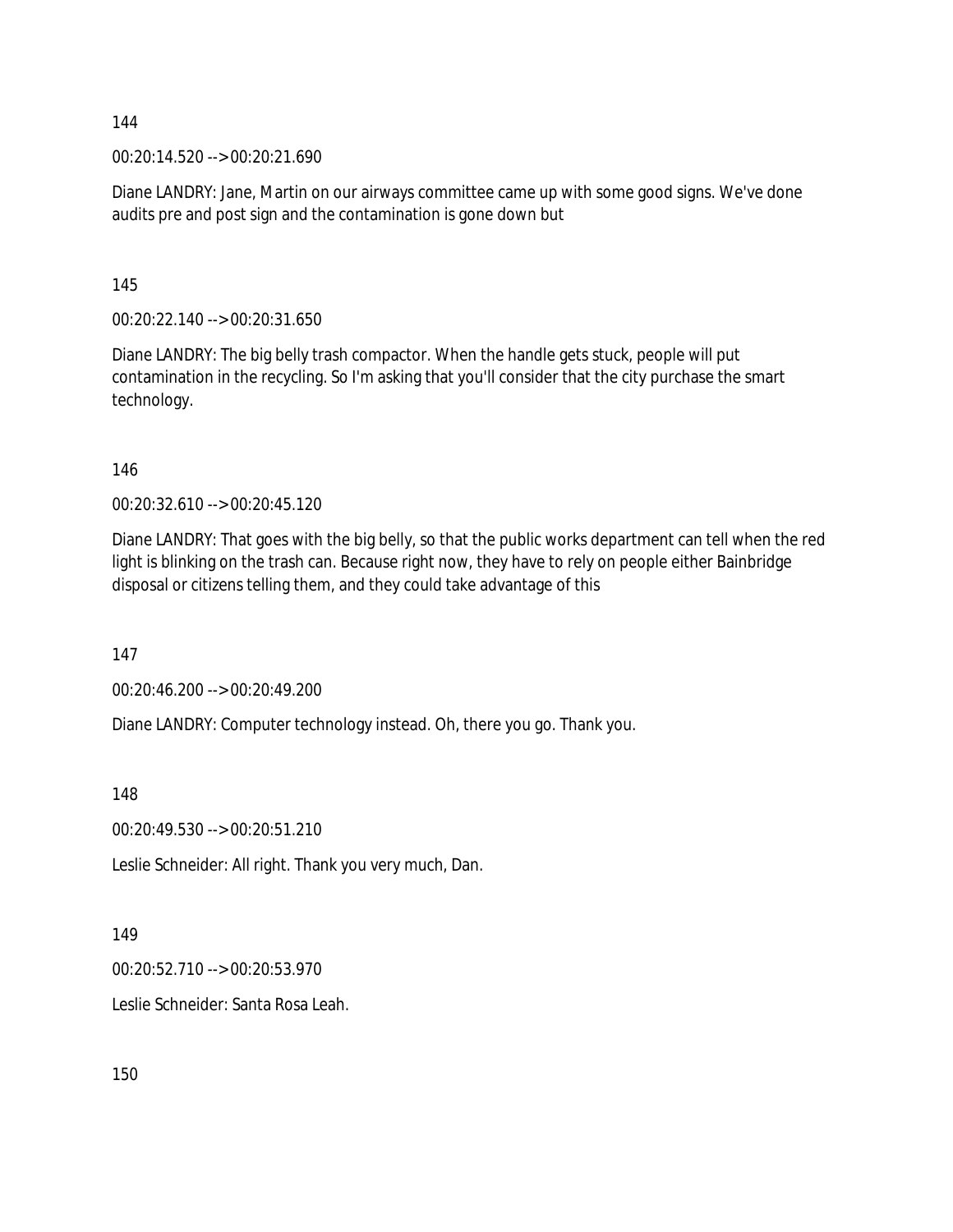00:20:54.630 --> 00:20:55.440

Leslie Schneider: It's your turn.

151

00:20:58.830 --> 00:21:03.240

Salvatore DeRosalia: Hello, my name is Sal durose little in I live off of Madison Avenue on Bainbridge Island.

### 152

00:21:05.130 --> 00:21:12.450

Salvatore DeRosalia: I am here today to talk about a couple things. One is on your agenda tonight is a an item about teen sexual assault.

### 153

00:21:12.990 --> 00:21:27.180

Salvatore DeRosalia: I did an interview with one of the people who's part of height of leading that forward out of the high school, my lady who had been assaulted when she was 14 and the high school and and what I'm asking you guys is

154

00:21:28.290 --> 00:21:33.090

Salvatore DeRosalia: I don't care if you listen to the interview I care that you know her story and I care that you

155

00:21:33.840 --> 00:21:41.670

Salvatore DeRosalia: Know the story of the people who go through this, whether it's her or the hundred other girls that I've seen shop there are multiple occasions.

156

00:21:42.390 --> 00:21:51.390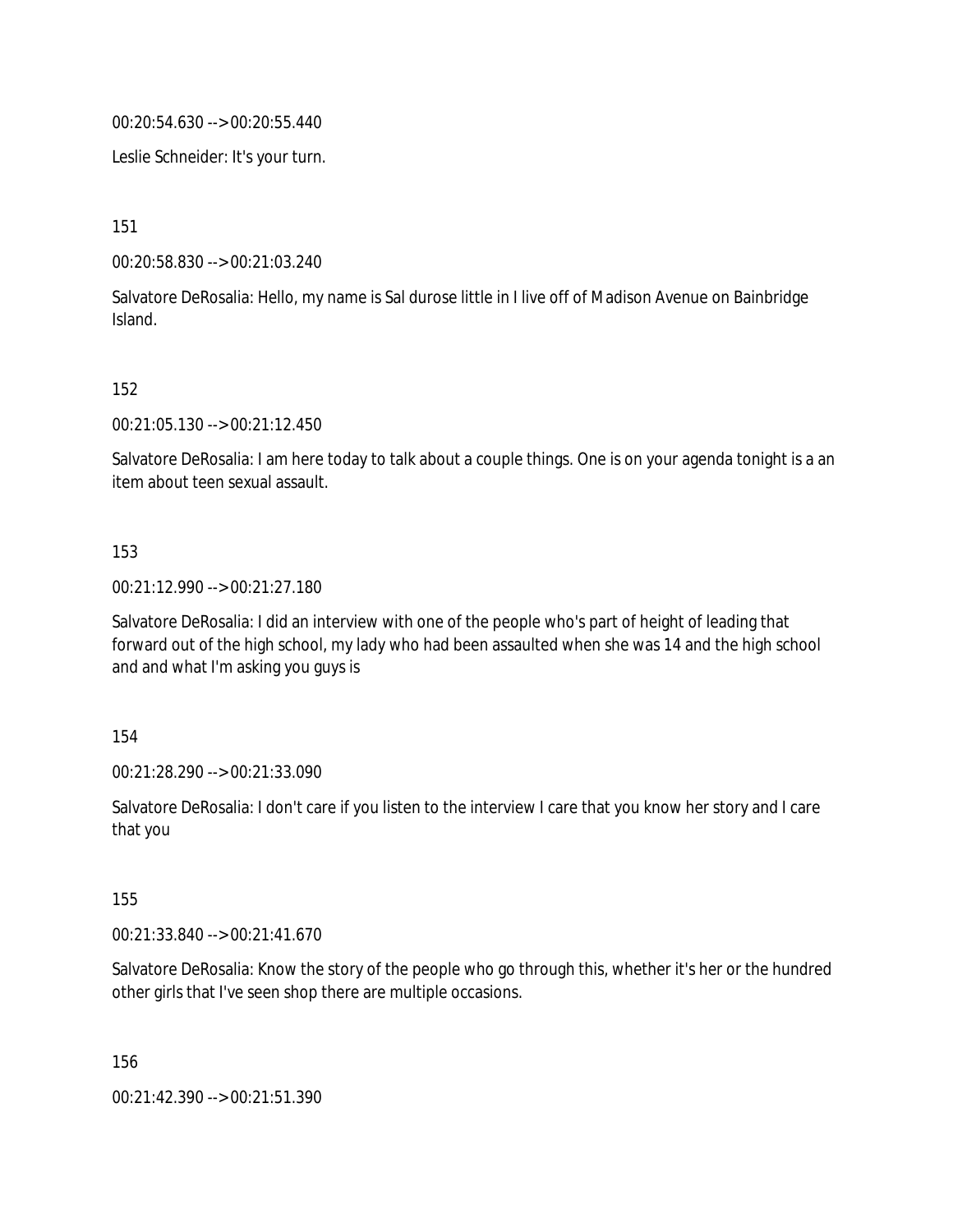Salvatore DeRosalia: Or the hundred other people who could not show up for one reason or another. I know that this is you're going to get like a little pass at this I know that

157

00:21:51.870 --> 00:22:02.040

Salvatore DeRosalia: The chief of polices may or may not say some things about some stuff. What I would ask is, whatever's happened before, and whatever's on the books now is absolutely not good enough.

158

00:22:02.910 --> 00:22:10.260

Salvatore DeRosalia: I have literally sat through and listen to this girl story three times at length. Each time I hear it, it gets worse.

159

00:22:10.890 --> 00:22:23.460

Salvatore DeRosalia: Not because she changes it because I like take into consideration, who failed her and at what level and what they were paid and what what job they had at the city and who they were supposed to protect.

160

00:22:24.030 --> 00:22:39.330

Salvatore DeRosalia: And it's like the most Trump shaking as I talked about this, it is one of the most atrocious things that could happen on Bainbridge Island. We absolutely have the power. We have the means the motive and the opportunity to change all this crap immediately.

161

00:22:40.530 --> 00:22:54.990

Salvatore DeRosalia: And I really hope that that we do more than look at it and say, hey, that sounds good and good job. And because we have to look at the whole thing and we have to change it all it's it's broken. It's so broken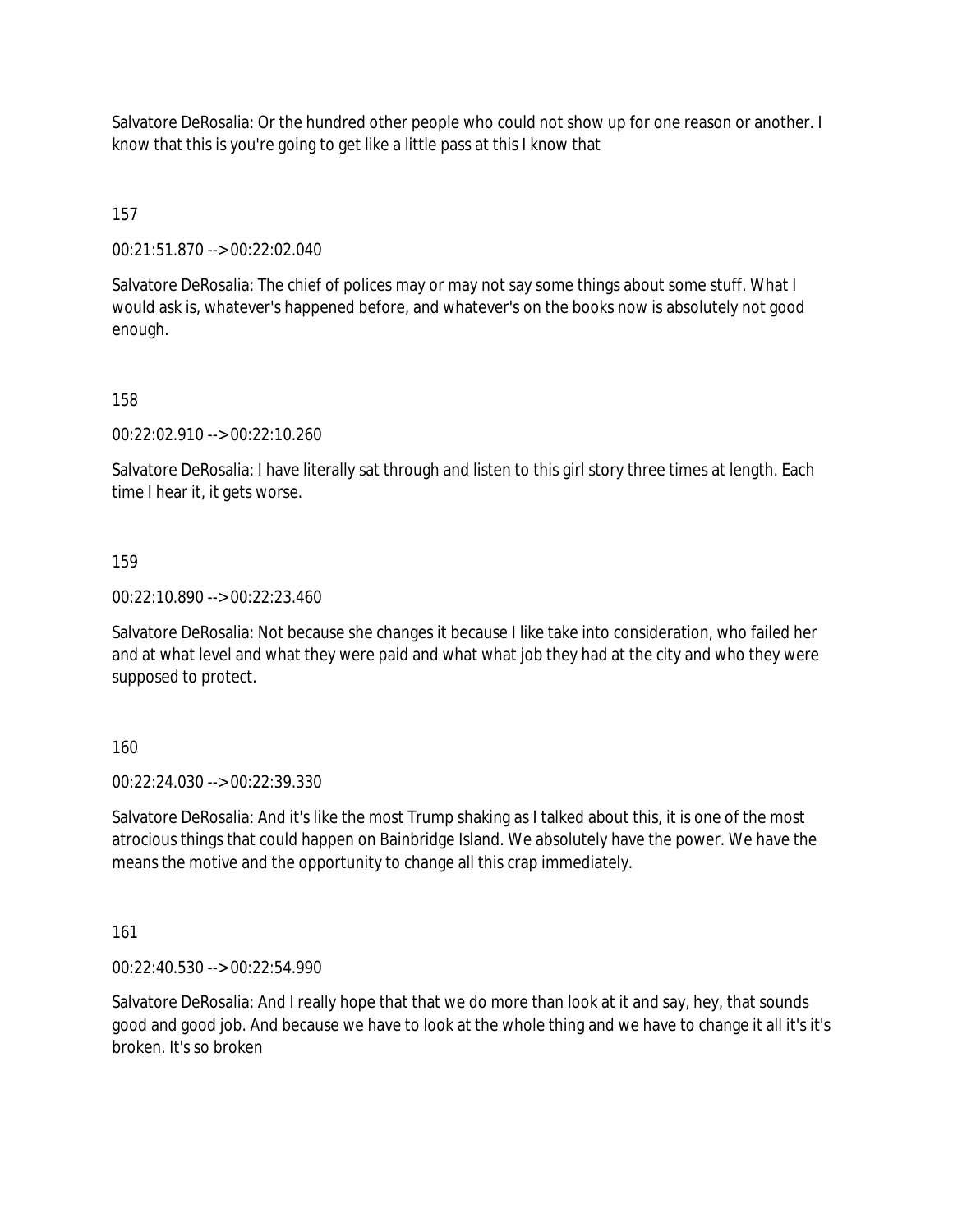00:22:55.770 --> 00:23:02.280

Salvatore DeRosalia: And and to kind of piggyback on that, but not really. I want to talk about race equity and I want to talk about Black Lives Matter.

163

00:23:02.670 --> 00:23:08.310

Salvatore DeRosalia: And and we had some protests on Bainbridge Island, and now it's really died down but black lives matter.

164

00:23:08.850 --> 00:23:14.220

Salvatore DeRosalia: And I just haven't seen anything come out of the Council that would indicate that black lives matter.

165

00:23:14.820 --> 00:23:22.860

Salvatore DeRosalia: I've seen. We're going to do some race equity stuff. And we're moving forward. But like literally every day people make decisions on Bainbridge Island.

166

00:23:23.250 --> 00:23:31.140

Salvatore DeRosalia: Based on the color their skin and how people interact with them and and I'm one of them. And other people who are listening, maybe or other, those are some of those people

167

00:23:31.470 --> 00:23:38.430

Salvatore DeRosalia: But like we need help right now. We can't wait. And so like we can do stuff with the police department, like we can

168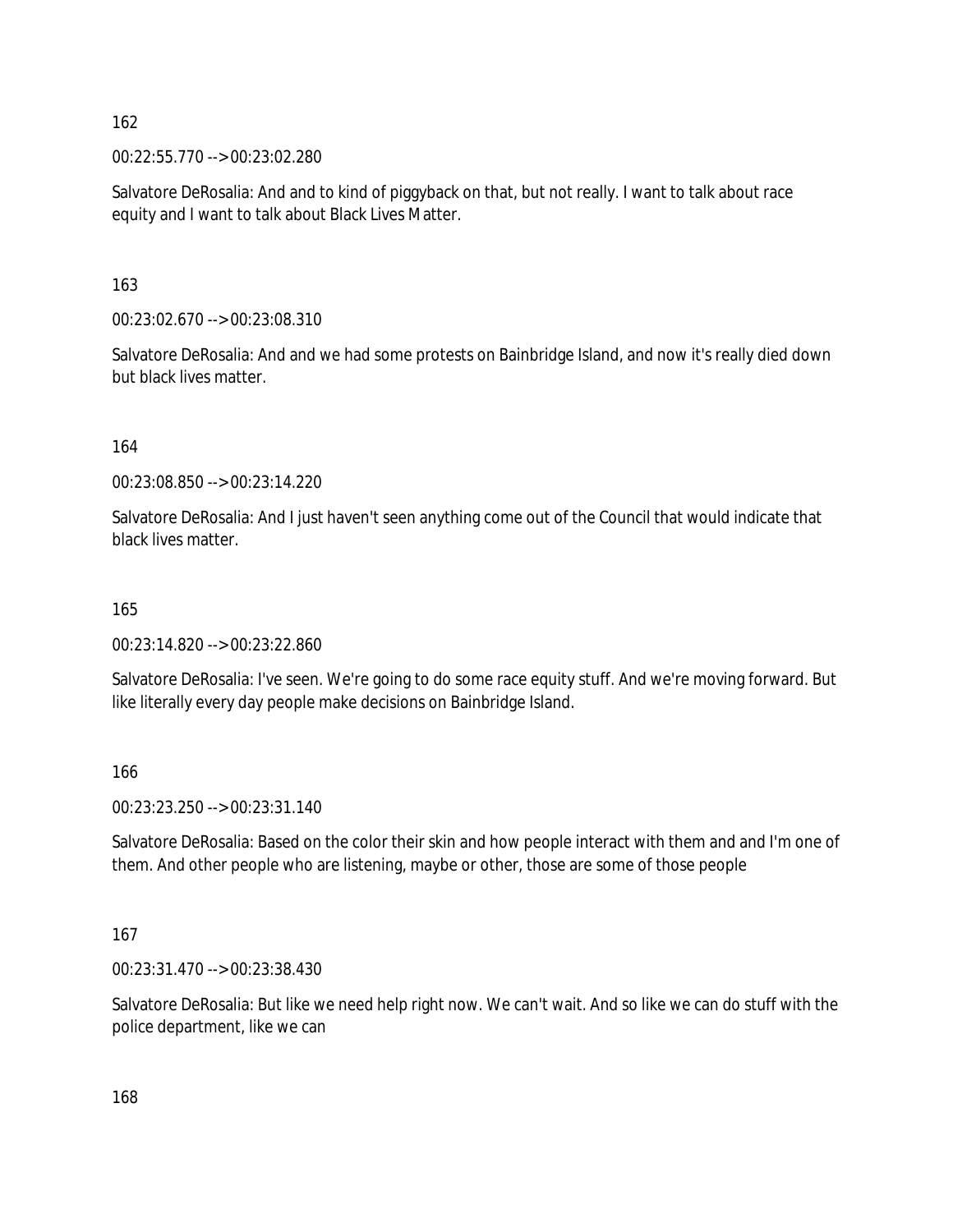00:23:38.850 --> 00:23:45.150

Salvatore DeRosalia: We can be doing active campaigns online. We can. There's so much stuff. We can do but for some reason we're waiting

169

00:23:45.450 --> 00:23:55.470

Salvatore DeRosalia: And I have no idea what we're waiting for but but there's so many people, whether it's inside of city staff or whether it's on the council or whether it's, you know, just regular citizens.

170

00:23:55.890 --> 00:24:03.870

Salvatore DeRosalia: There's ideas out there and we need to put those ideas into action so that people like me are literally not afraid to walk out of their house every day. Thank you.

171

00:24:05.670 --> 00:24:14.970

Leslie Schneider: Thank you very much. So I'm sorry we didn't have the the timer up for that one, but I'm sure that that fell within minutes. I appreciate it.

172

00:24:16.500 --> 00:24:25.110

Leslie Schneider: Okay. Um, I don't see any other hands up. So I'm going to go back to looking at panelists again and we are going to move on.

173

00:24:27.180 --> 00:24:28.110

Leslie Schneider: To

174

00:24:29.160 --> 00:24:30.390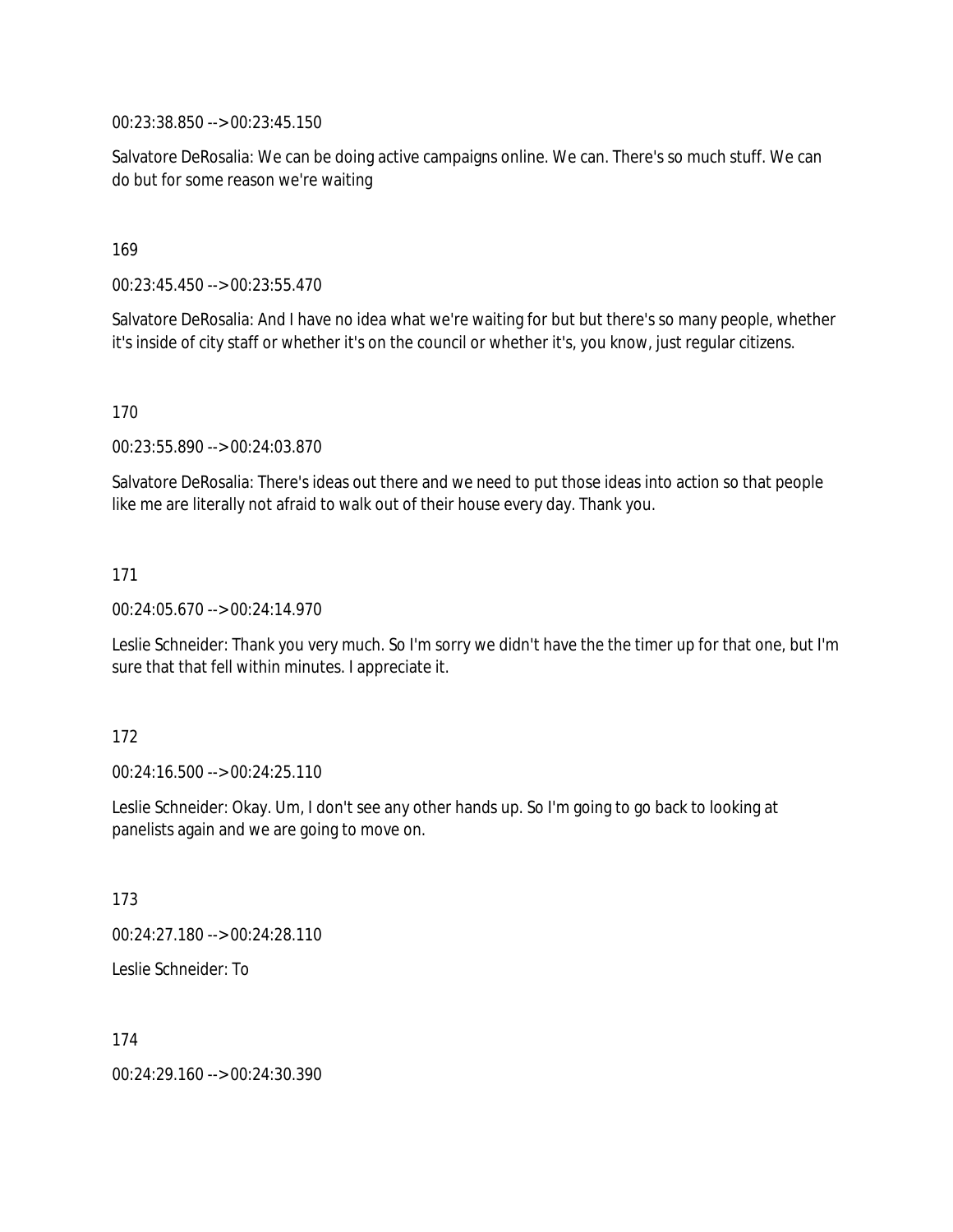Leslie Schneider: A mayor's report.

175

00:24:32.340 --> 00:24:40.200

Leslie Schneider: So it's, it's been a really busy week since our last meeting with many, many interviews for the Advisory Committee.

176

00:24:41.400 --> 00:24:49.950

Leslie Schneider: For the advisory committees and I'm just, I'm so grateful for the talents and experiences that everyone has been willing to share in a volunteer capacity with the city.

177

00:24:51.630 --> 00:25:05.430

Leslie Schneider: You know that process will continue. We're going to discuss it a little bit more tonight gets more clarifications and but I don't really have anything else to report for for the mayor's report. So I'm going to pass it on to the city manager. Thank you.

178

00:25:09.270 --> 00:25:19.680

Morgan Smith: Good evening Council, I just have three things to highlight for tonight. One is that on Wednesday. The 19th at 6pm will be having a zoom session.

179

00:25:20.070 --> 00:25:26.580

Morgan Smith: Related to map your neighborhood. There's more information on the city calendar, but for folks who haven't yet participated in that

180

00:25:26.850 --> 00:25:35.460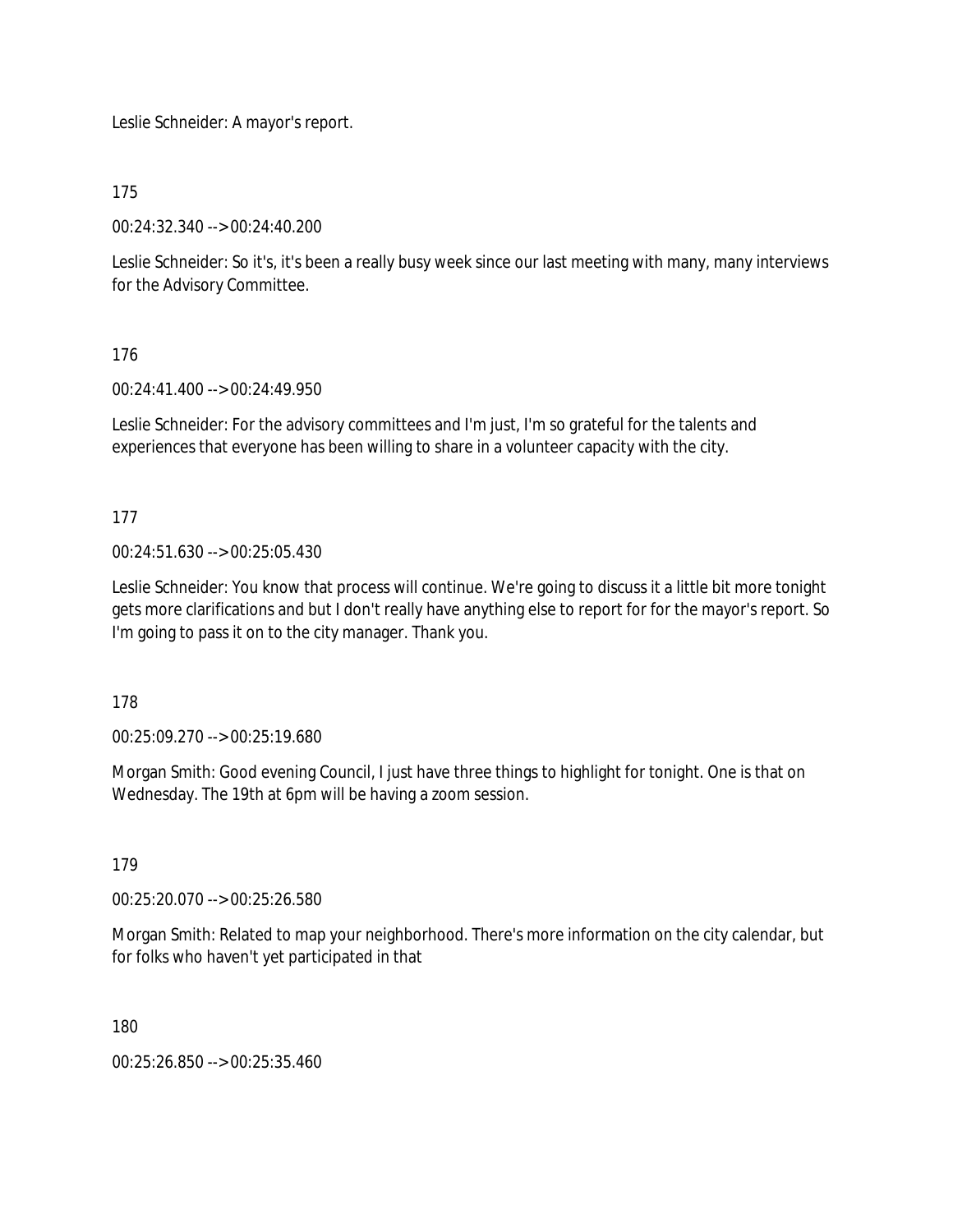Morgan Smith: Or who have previously been or just interested in a refresher. That's a great opportunity to either join or recommit to that program. It's all about emergency preparedness.

181

00:25:35.970 --> 00:25:46.830

Morgan Smith: In some ways we've been living that drill all year. But maybe this is something that will draw some more people into the program with good effect. So that's map your neighborhood on Wednesday. The 19th at 6pm

### 182

00:25:47.610 --> 00:25:55.200

Morgan Smith: The other activity coming up is on Thursday, August 20 there's a sustainable transportation Online Open House.

183

00:25:55.620 --> 00:26:06.480

Morgan Smith: And every island on sorry every household on the island should have received a mailer about this as well. This past week there's lots of information on the mailer there's even more information on the website.

### 184

00:26:06.810 --> 00:26:15.750

Morgan Smith: And we're hoping as many people as have an interest will join us for that online open house again Thursday the 20th at 7pm.

185

00:26:16.770 --> 00:26:27.060

Morgan Smith: And then the last topic. I just want to continue the commitment to use some of this time to update the Council and the community on where the city manager search next steps are and what you can expect

186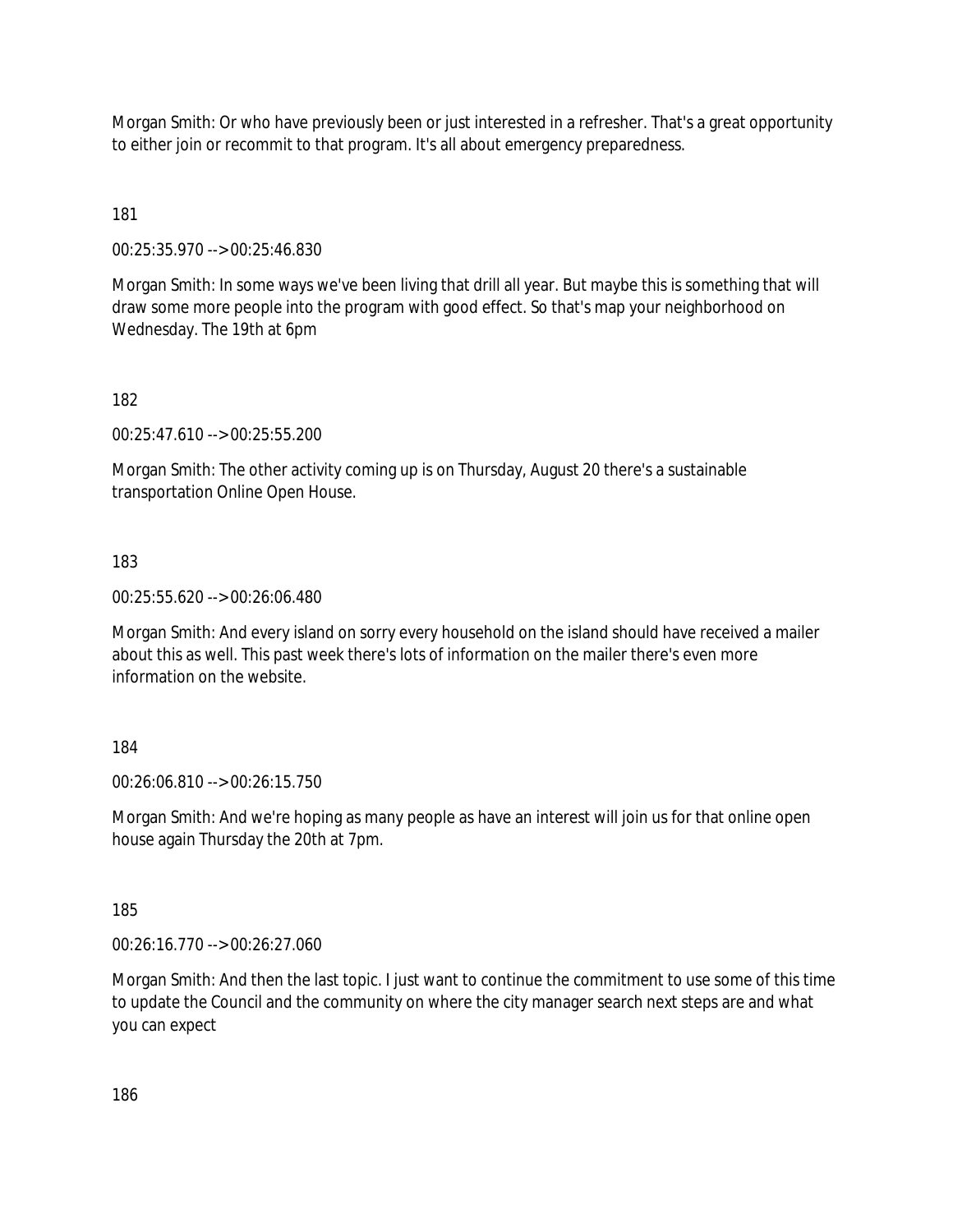00:26:27.990 --> 00:26:34.260

Morgan Smith: Especially since there won't be a council meeting next week. I'd like to highlight that I took the direction that you provided at our last meeting.

187

00:26:34.650 --> 00:26:43.650

Morgan Smith: And have been working to develop a place, a couple of announcements in our local both of our local papers. Those will run this coming Friday.

188

00:26:44.070 --> 00:26:51.180

Morgan Smith: And the Friday after and one purpose is to highlight for the public that this is your chance to provide some comments.

189

00:26:51.720 --> 00:26:59.370

Morgan Smith: for the Council to consider and ideally for Sgr our search consultant to incorporate into the position profile.

190

00:26:59.820 --> 00:27:07.440

Morgan Smith: So we have a web page that has a place where people can go to learn more about the process and where we are in that process.

191

00:27:08.250 --> 00:27:18.870

Morgan Smith: That hopefully between the newspaper announcements and the weekly city manager highlighting this will make sure everybody who's interested has a chance to send in their remarks.

192

00:27:19.470 --> 00:27:29.160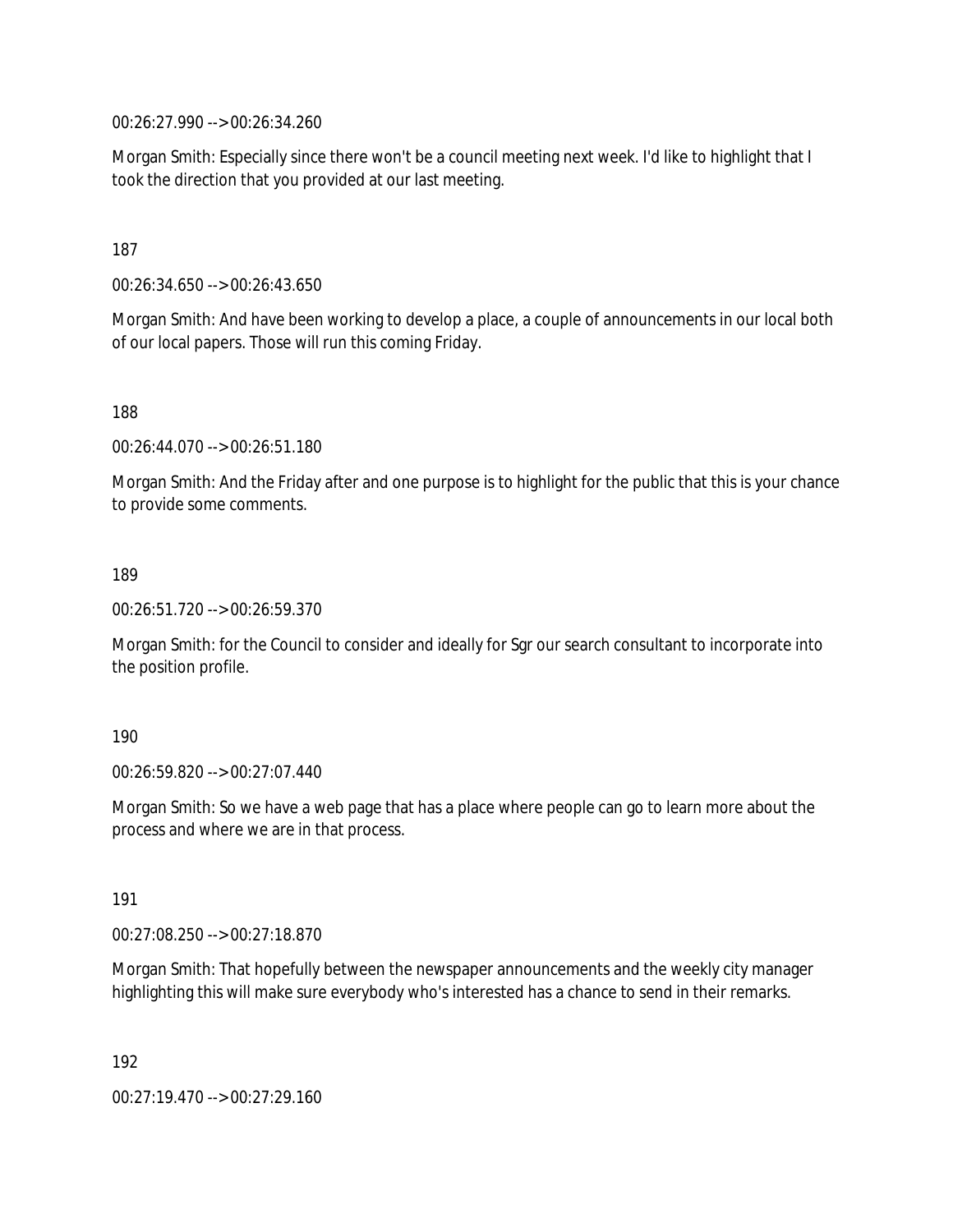Morgan Smith: I'll be providing those to Sgr and Sgr will work to incorporate the ones that they think are helpful and then we'll also be including the comments.

193

00:27:29.580 --> 00:27:39.030

Morgan Smith: In the Council meeting packets for September 1 which is where we've currently scheduled your first look at the draft profile so that Sgr can have your feedback.

194

00:27:39.480 --> 00:27:57.540

Morgan Smith: And then we moved from there to finalize that so look for the next couple of weeks to be a time where we're collecting public feedback and input and Sgr is moving towards providing you with a you the Council with a draft profile for your review on September 1. That's it. Thank you.

195

00:28:00.000 --> 00:28:11.400

Leslie Schneider: Thank you very much, city manager and I do, I do very much appreciate all the attention to the public engagement on this huge task that's in front of us. And I know the public is appreciative as well.

196

00:28:12.330 --> 00:28:21.570

Leslie Schneider: Then moving on we are into our item number seven future Council agendas and city manager, I'm guessing we could come back to you for for this.

197

00:28:21.960 --> 00:28:23.910

Morgan Smith: Yeah, and I want to highlight, we have had

198

00:28:24.690 --> 00:28:38.010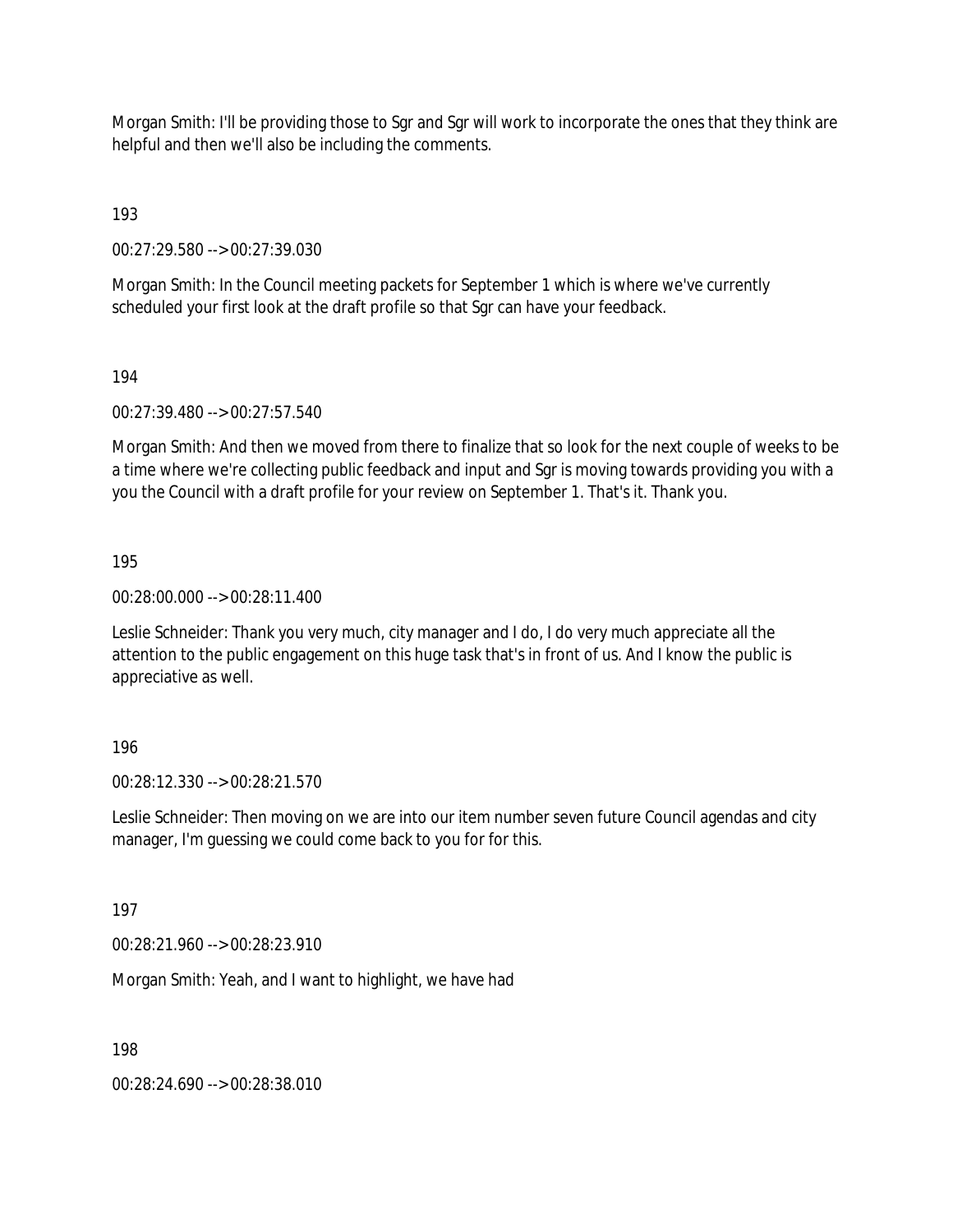Morgan Smith: Quite a few changes in the next couple weeks agendas, since these words, since this version was published on Friday. That's not typical for us. So, if you don't mind, I'd like to step through and just make sure you're clear on what some of those most important changes are

199

00:28:39.030 --> 00:28:48.510

Morgan Smith: When we get to the 25th, we should have a really good picture of what the September meetings. Expect to include and I will say that

200

00:28:48.930 --> 00:28:55.560

Morgan Smith: There's quite a bit of activity related to your land juice topics that we're scheduling out in September.

### 201

00:28:56.130 --> 00:29:07.230

Morgan Smith: in no small part because we expect to have both the recommendation from the green building Task Force arrive to you in September and we're under your direction to move as quickly as possible to

### 202

00:29:08.130 --> 00:29:10.950

Morgan Smith: formalize that into an ordinance ordinance for your consideration.

203

00:29:11.370 --> 00:29:19.110

Morgan Smith: And we also have to have your moratorium that are in place are set to potentially expire. So we need to get your direction on next steps there.

204

00:29:19.440 --> 00:29:29.280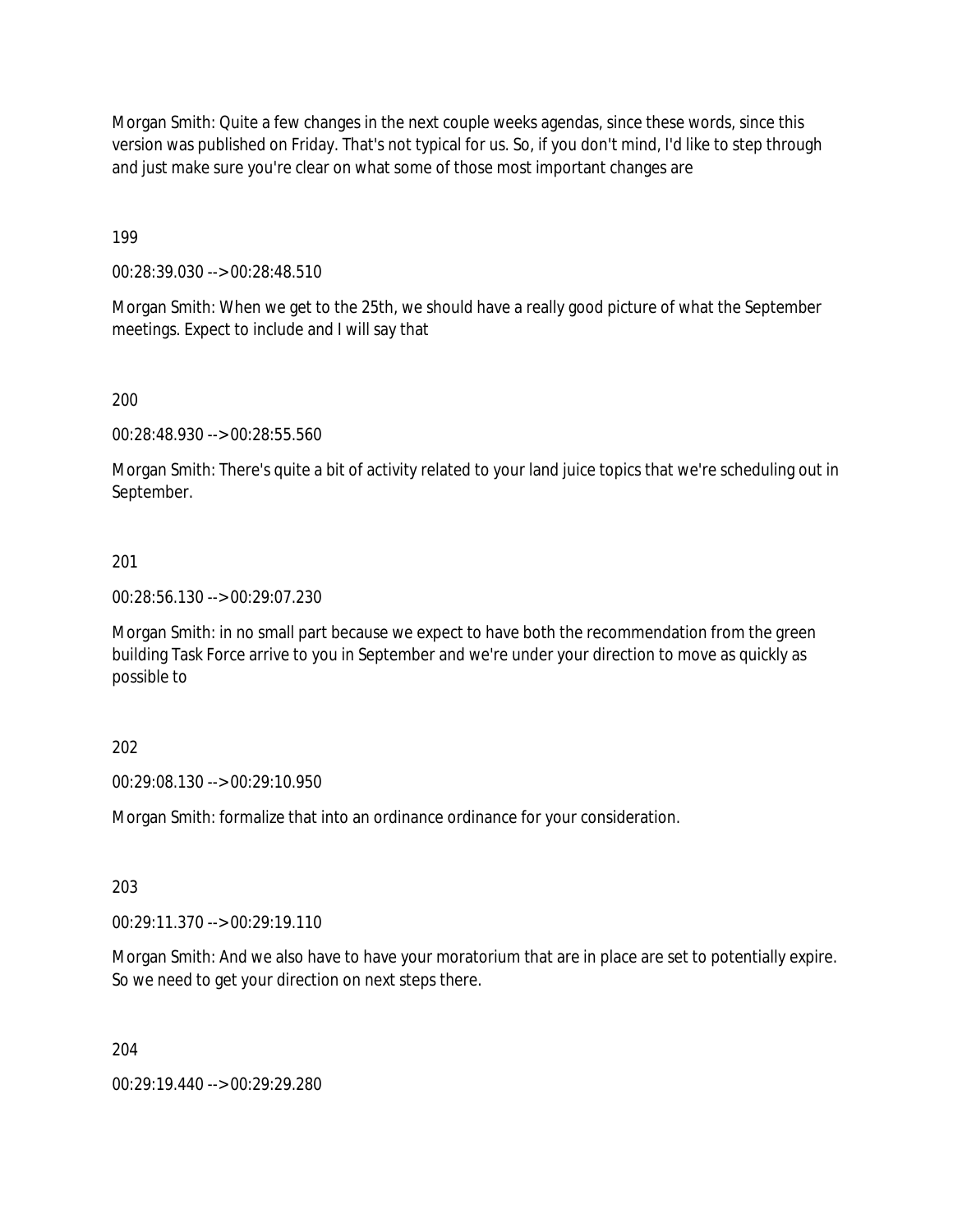Morgan Smith: As well as the interim zone interim Control Ordinance related to floor area ratio. So there's just a lot of moving parts in the next four to five weeks and so

205

00:29:30.330 --> 00:29:38.130

Morgan Smith: Please keep an eye out and also know that between that and our, our requirements to deliver the proposed budget to you on September 22

206

00:29:38.490 --> 00:29:47.940

Morgan Smith: We don't have a great deal of excess capacity in the next few weeks. So, but I'm happy to work on whatever we need to. And I know that the mayor and the Deputy Mayor will

207

00:29:48.630 --> 00:29:59.730

Morgan Smith: Be able to help where if we run into any conflicts. Okay, with that in mind, on the 25th. I want to make a note that we have added a proclamation that was requested.

208

00:30:00.150 --> 00:30:13.260

Morgan Smith: At the mayor's with Mayor support related to women's equality. But then, Tennessee. The next discussion on options for self service storage has been moved out to September 8

209

00:30:14.670 --> 00:30:21.150

Morgan Smith: And that's to allow more time for staff to finish the request for information that Council put in front of us at your last discussion.

210

00:30:21.990 --> 00:30:36.420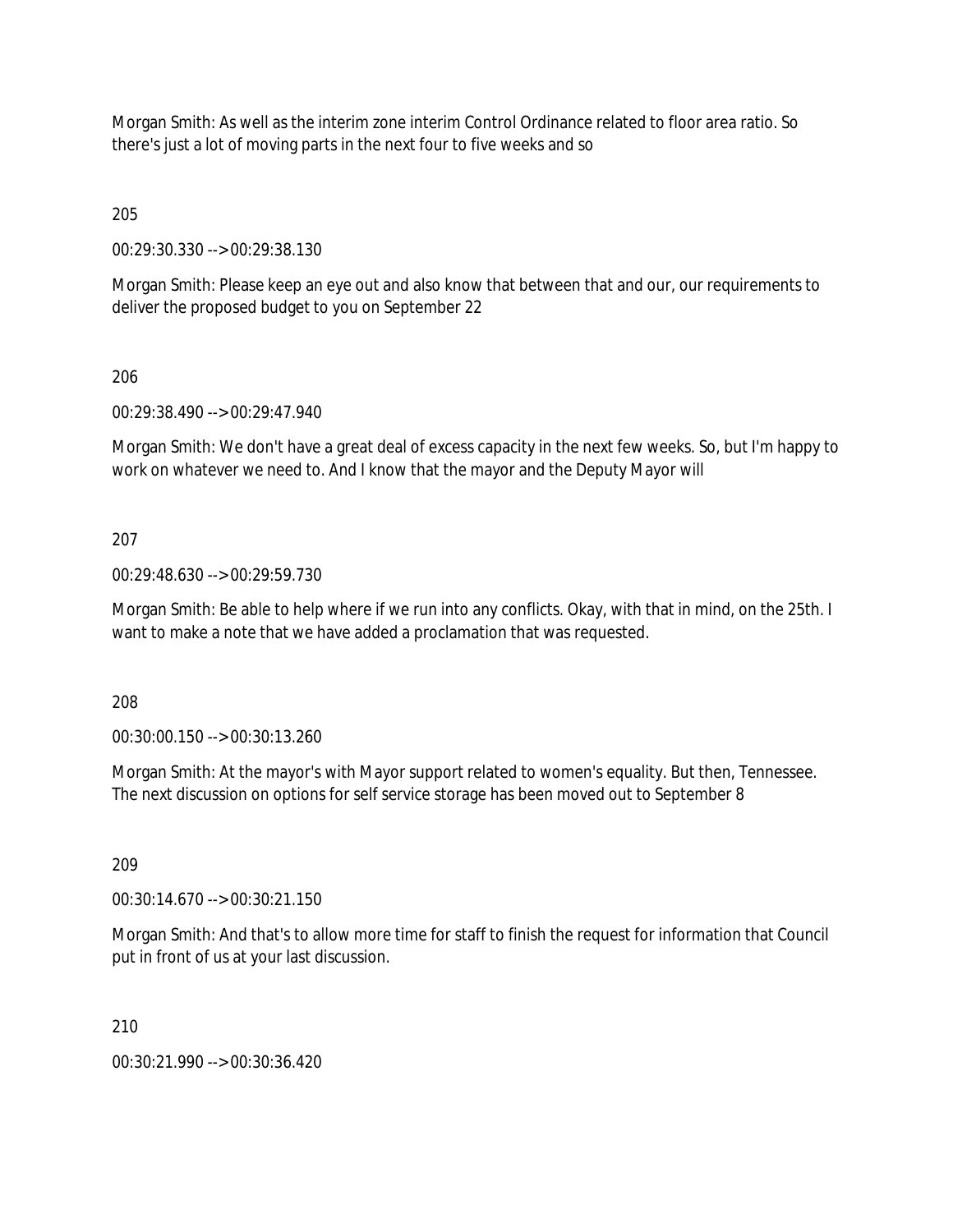Morgan Smith: 10 D setting the public hearing for the SNP mmm it related to the critical errors or this integration and nonconforming uses has also been moved out to the eighth. So on the view will set the public hearing and the public hearing will be scheduled for the

211

00:30:37.530 --> 00:30:49.260

Morgan Smith: 22nd 10 he setting the public hearing for the green building ordinance has also been moved out hopefully also to the eighth that will depend on the conversation that you have

212

00:30:49.860 --> 00:30:57.120

Morgan Smith: On that topic on the first though, so you'll have were planning to have you received the recommendation on the first and provide direction from there.

213

00:30:58.740 --> 00:31:00.060

Morgan Smith: So other than that.

214

00:31:01.380 --> 00:31:03.240

Morgan Smith: The 25th is as it stands here.

215

00:31:04.770 --> 00:31:15.060

Morgan Smith: So we still have some fairly significant topics on that night, but hopefully not not too much scheduled for one evening, they're looking at to the first we have some really important discussion that is all.

216

00:31:15.840 --> 00:31:29.280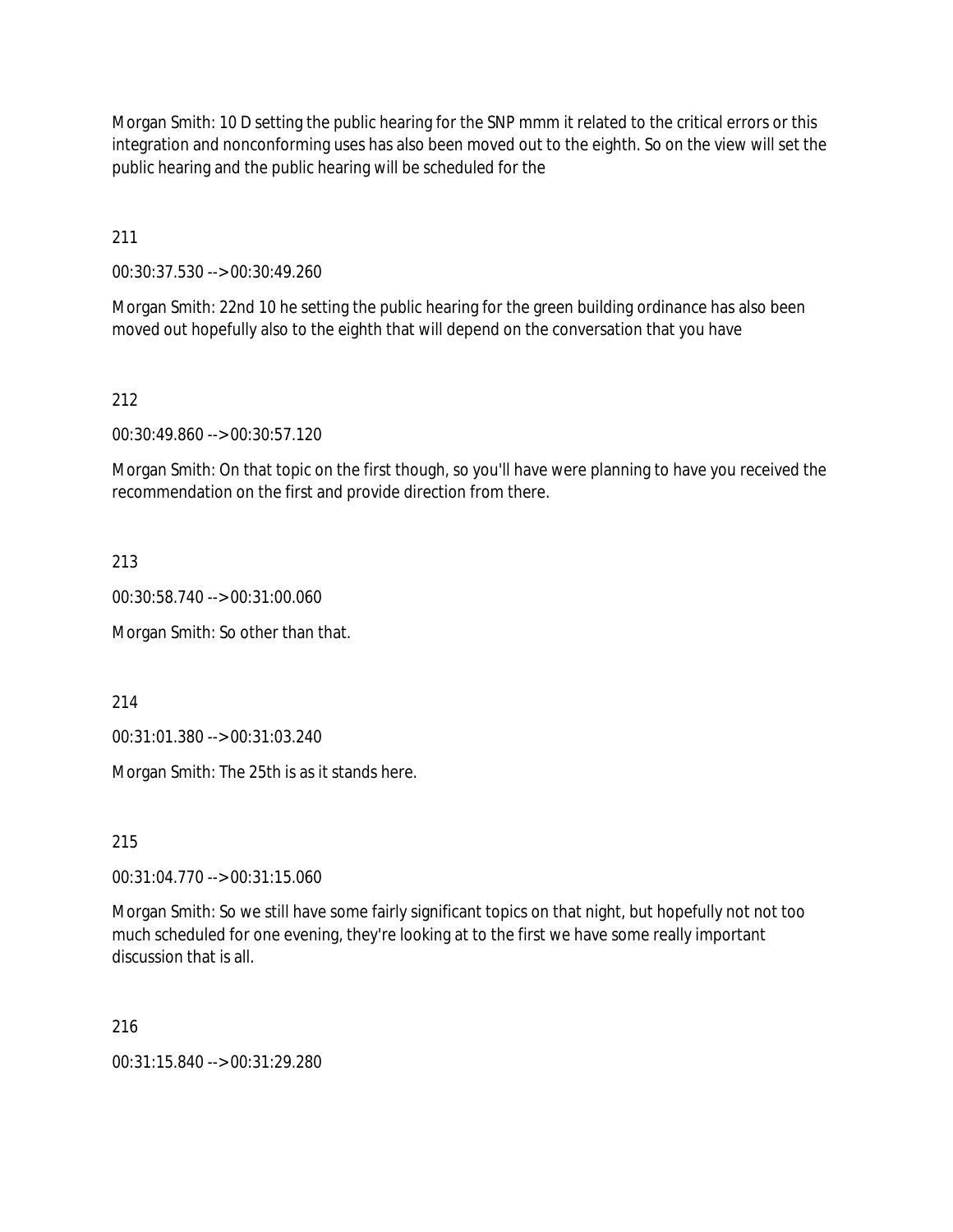Morgan Smith: Somewhat time sensitive six A. The discussion, the fee study is is not particularly time sensitive and also, I'd like to have a little more time with staff to develop that before we bring it to counsel. So that's moving out. So we'll be coming on the first

217

00:31:29.850 --> 00:31:36.180

Morgan Smith: But the probably the as I just highlighted, seven, eight. The recommendation from the task force on green building is coming to you.

### 218

00:31:36.510 --> 00:31:44.670

Morgan Smith: And that will be a chance for you to confirm your direction to us so we can then go finalized an ordinance set the public hearing and get you to a place where you can consider approval.

### 219

00:31:46.110 --> 00:31:51.840

Morgan Smith: Seven be the update on the development moratorium will be more than just the standard update so you can expect that time to increase

### 220

00:31:52.530 --> 00:32:03.330

Morgan Smith: The reason for that is that the next exploration of the moratorium is in early October. So what we'd like to ask you to be ready to do on the first of September.

### 221

00:32:03.720 --> 00:32:12.330

Morgan Smith: Is provide some direction about whether we should prepare an ordinance for you to consider extending the development moratorium or not. Because if you decide that you'd like to consider extending

### 222

00:32:12.930 --> 00:32:18.240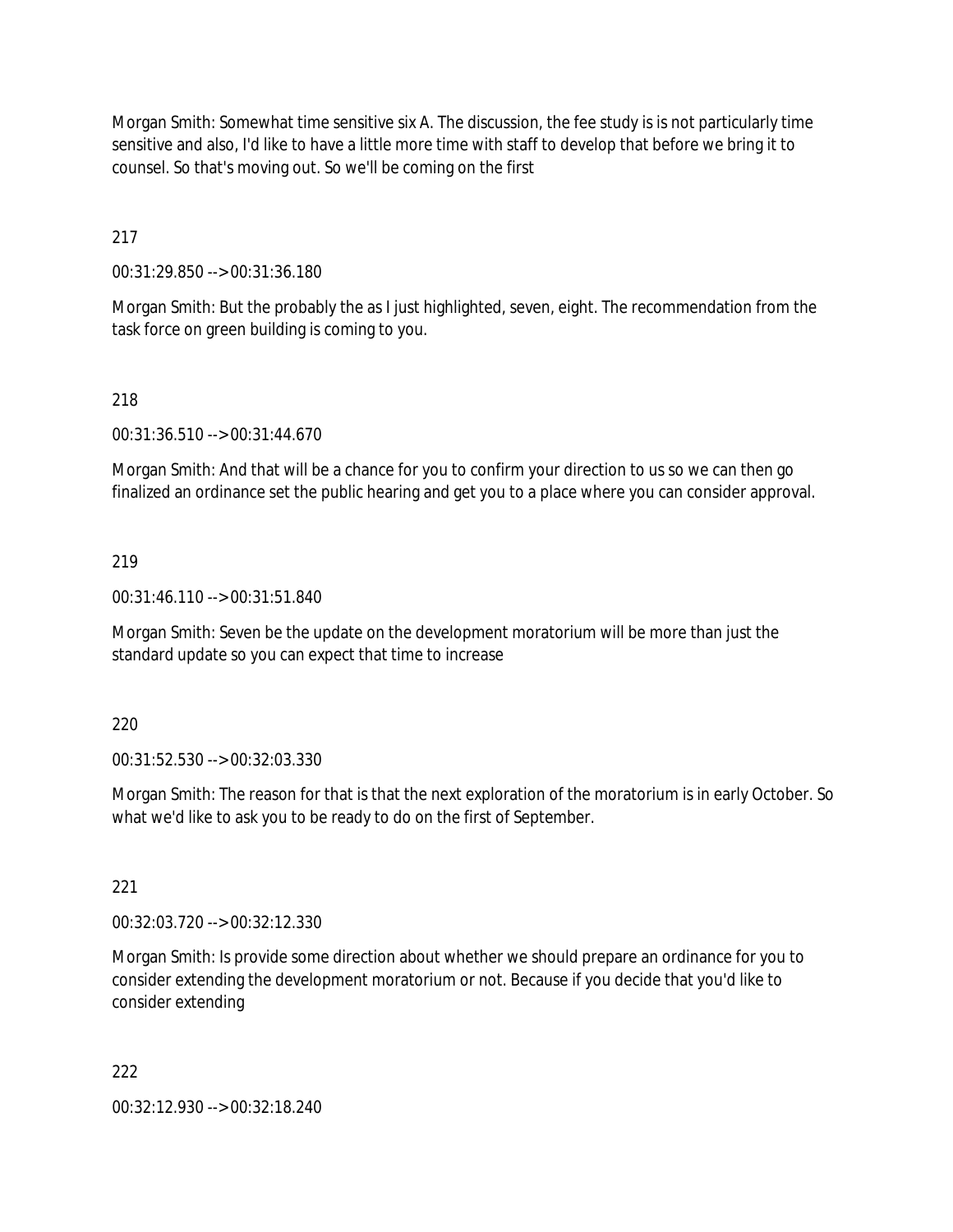Morgan Smith: We only have so many weeks in September to get you through the public required public hearing and approval so

223

00:32:18.840 --> 00:32:24.690

Morgan Smith: Again, we'll have more than just your usual update for that on 77 see is

224

00:32:25.200 --> 00:32:35.190

Morgan Smith: A chance for you to hear from the police chief about his plans for the policing town hall that was proposed in late July, so that you can provide feedback and input to the structure and content of that.

### 225

00:32:35.700 --> 00:32:42.510

Morgan Smith: 70, as I said, is our plan right now is that we would be ready to have you review the draft profile for the city manager search

226

00:32:43.230 --> 00:32:47.280

Morgan Smith: Seven. He is your usual scheduled update for understandable transportation project.

### 227

00:32:47.970 --> 00:32:57.330

Morgan Smith: Eight. A is the chance to review the work plan that's associated with the periodic review for the shoreline master program.

### 228

00:32:58.020 --> 00:33:02.190

Morgan Smith: And a B is a public works item related to some new regulations that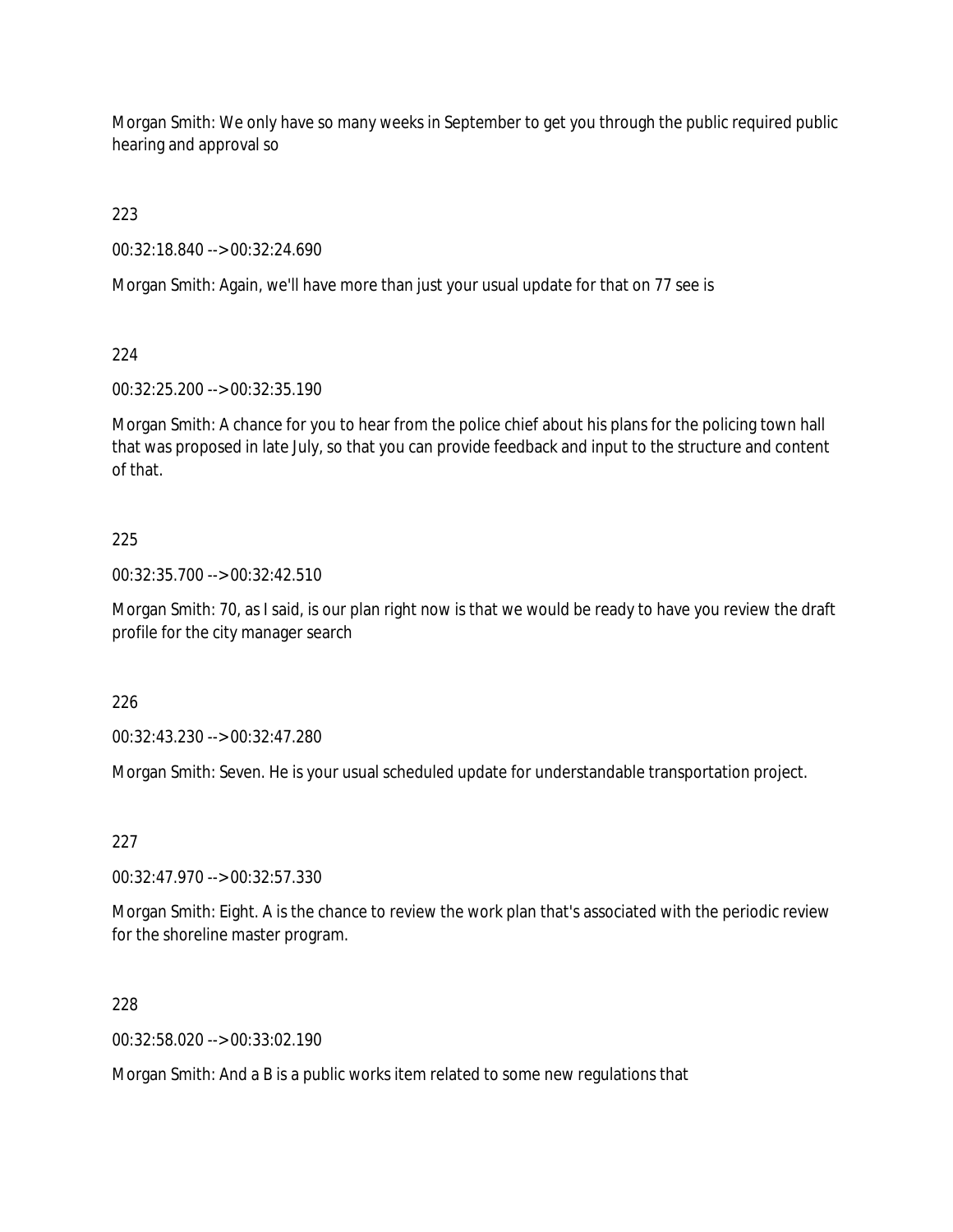00:33:02.550 --> 00:33:14.190

Morgan Smith: public works director Chris will make you would like to educate you about because it will affect downtown businesses restaurants and he wants to make sure Council understands it ahead of that outreach and communication to downtown stakeholders.

230

00:33:16.080 --> 00:33:17.940

Morgan Smith: So that's the state session on the first

231

00:33:18.990 --> 00:33:21.630

Morgan Smith: And then the last meeting to look out for tonight is the eighth

232

00:33:22.230 --> 00:33:29.460

Morgan Smith: Again, quite a few items from the 25th got shifted out to the eighth. So I'm not sure it makes a lot of sense for me to go through, because it's

233

00:33:29.730 --> 00:33:39.240

Morgan Smith: A bit hashed out right now for you to hear verbally, but on the 25th will have this cleaned up for you. Essentially, what happened is some of that public hearing timing shifted out and so

234

00:33:39.720 --> 00:33:49.560

Morgan Smith: Places where we had public hearings that were previously are published on this draft will be happening later in the month, but we will be setting the public hearing on the eight for a number of those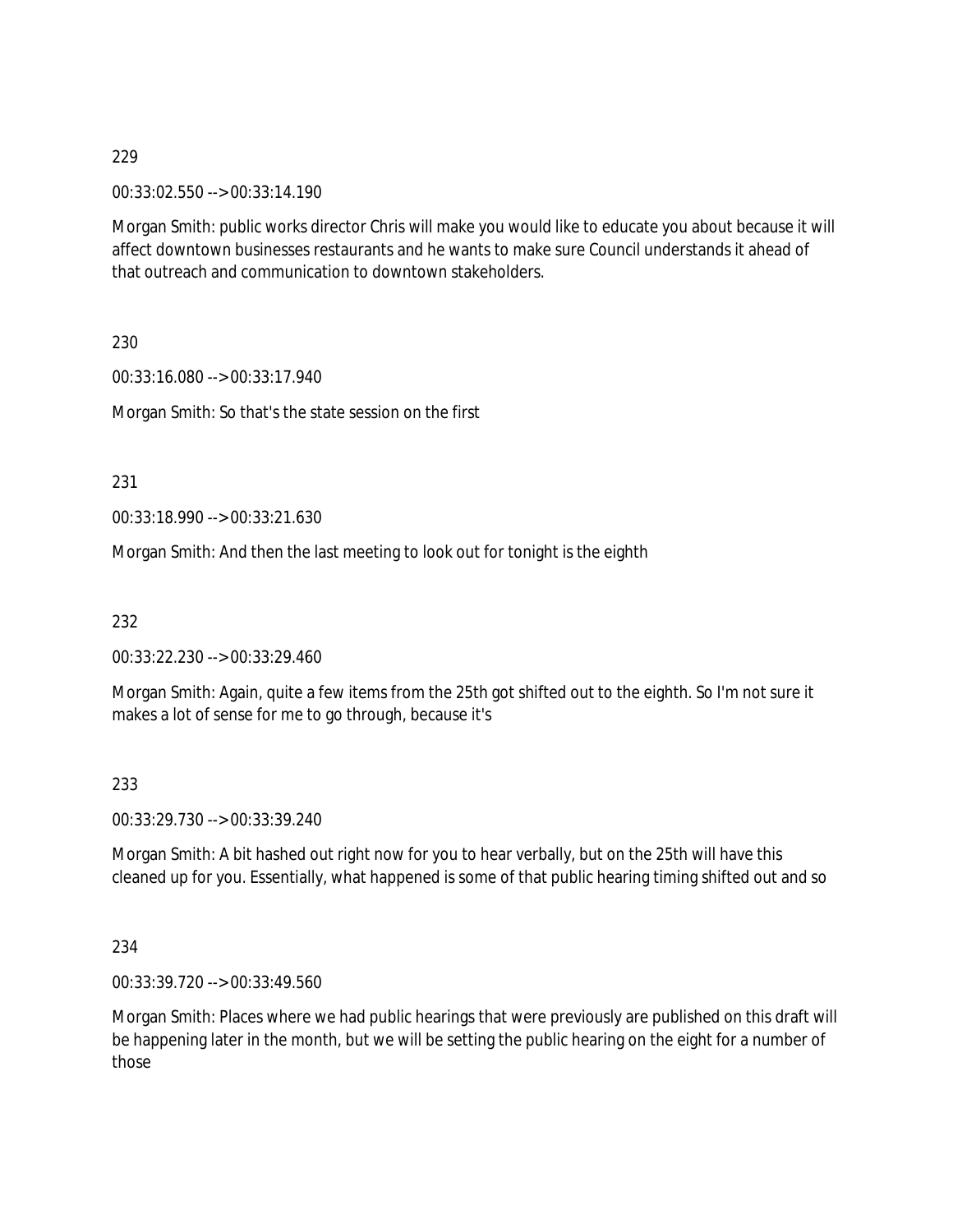00:33:50.370 --> 00:34:04.590

Morgan Smith: We also I believe are planning to bring you the tip. Then as well so that we can get that moving. We like to travel and budget slightly ahead of the actual budget because it's such an important component of our math. So

236

00:34:05.940 --> 00:34:07.440

Morgan Smith: Be happy to answer any questions.

237

00:34:08.460 --> 00:34:12.480

Leslie Schneider: Thank you very much. I appreciate it and COUNCILMEMBER nisar your hand is up.

238

00:34:14.970 --> 00:34:32.190

Rasham Nassar: Yes, thank you. A couple of things. The first one is that I think at some point during last week's meeting I brought up the suggestion that we should place a standing agenda item on study sessions for the ad hoc Council Planning Commission land use committee.

239

00:34:33.450 --> 00:34:43.470

Rasham Nassar: To report back if they had reportable items to discuss or as just a placeholder to allow council members to provide some feedback or input.

240

00:34:44.910 --> 00:34:45.870

Rasham Nassar: And I don't see that on the

241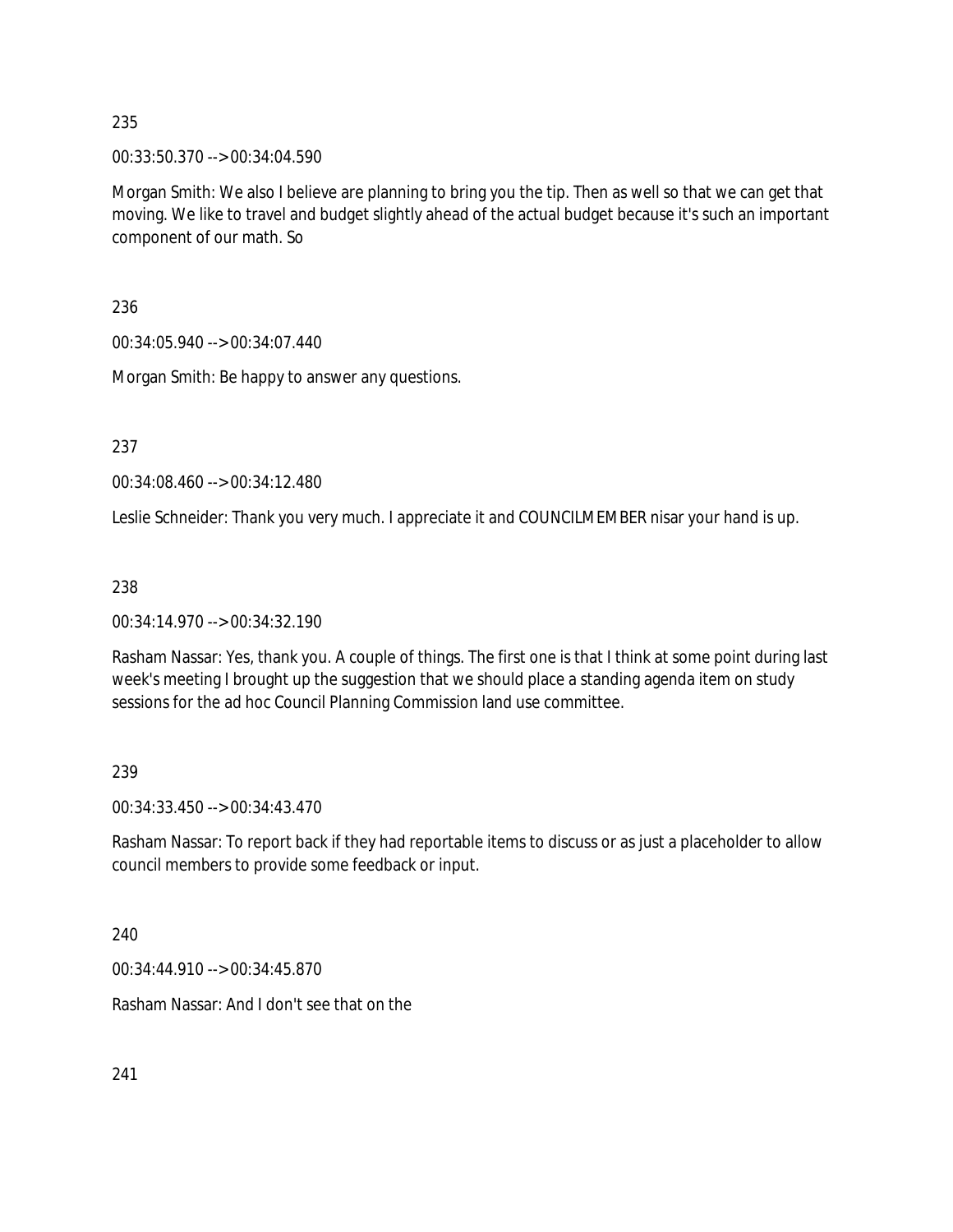00:34:46.920 --> 00:34:47.610

Rasham Nassar: Eighth

242

00:34:48.750 --> 00:34:55.620

Morgan Smith: I didn't include that I didn't hear Council direction to go ahead with that, but I'd be happy to do that. If that's what the members of the joint task force would like to do

243

00:34:59.850 --> 00:35:02.880

Leslie Schneider: So COUNCILMEMBER high topless, did you want to respond to that.

244

00:35:07.200 --> 00:35:15.900

Kirsten Hytopoulos: So a couple of things. First of all, so during um committee reports. Well, I think we'll be talking about will be doing a report today.

245

00:35:16.350 --> 00:35:26.520

Kirsten Hytopoulos: I think if there was going to be some way that we were going to be doing more than that I think would be appropriate for us to go back to the subcommittee and talk about what that would look like.

246

00:35:28.290 --> 00:35:36.090

Kirsten Hytopoulos: But again, I think when I responded at our last meeting. I think what like what I said is, we're not going to be making any

247

00:35:36.660 --> 00:35:51.450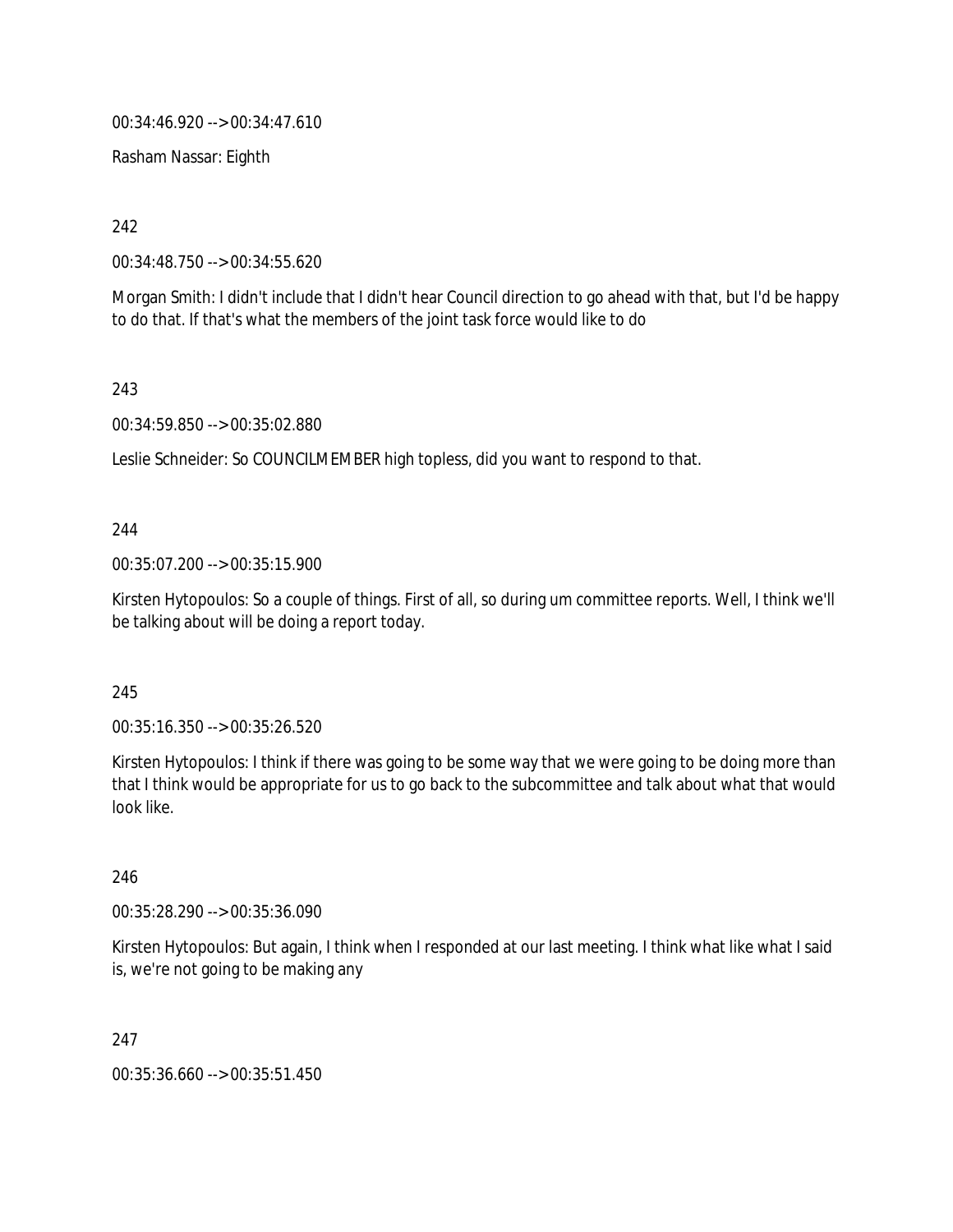Kirsten Hytopoulos: Decisions. So I'm still I'm still trying to understand. I think I won't speak to Christie and maybe she can weigh in and of course Michaels night here. I'm not sure what that would look like, because we've already we've broken it down to a subcommittee level so that

248

00:35:52.680 --> 00:36:04.020

Kirsten Hytopoulos: You know, we'll come back with that's the idea of the subcommittee will come back at some point, clearly with, you know, here's what a sub sub committee is recommending on something, but

## 249

00:36:04.920 --> 00:36:09.750

Kirsten Hytopoulos: Other than reporting back subcommittees doing. It's kind of hard to understand what that would look like.

### 250

00:36:10.800 --> 00:36:16.380

Leslie Schneider: Without the member nisar just to come back to you quickly, um, would you be willing to

### 251

00:36:17.460 --> 00:36:24.120

Leslie Schneider: Maybe talk offline with one or two of the subcommittee members.

### 252

00:36:24.480 --> 00:36:33.390

Rasham Nassar: Mayor that that's the point is that there are three council members on that committee. And so, and because they. The committee has with the Council has referred

### 253

00:36:33.510 --> 00:36:33.750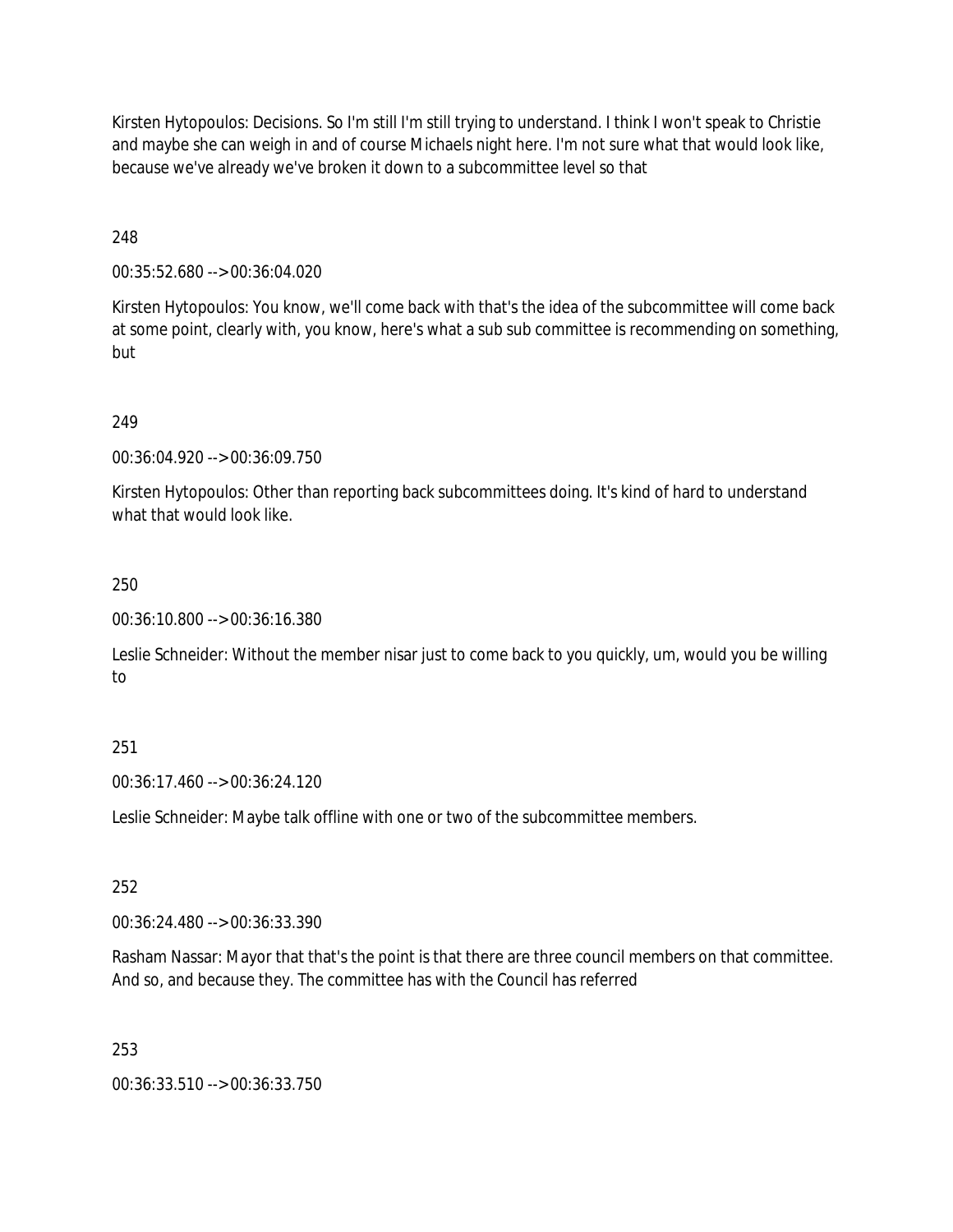Leslie Schneider: By a

## 254

00:36:33.930 --> 00:36:42.750

Rasham Nassar: large portion of land use discussion items to that subcommittee. I can't you know i'm not because of OPM a restrictions. I can't email.

## 255

00:36:43.350 --> 00:36:52.140

Rasham Nassar: edu stuff that is sent to me by as a constituent to the committee without, you know, bringing it to the, to the Council.

## 256

00:36:52.950 --> 00:37:03.330

Rasham Nassar: Or revealing it at the Council level. And then what I what I said and I and I hear that the committee reports is a standing agenda item that would suffice to allow the ad hoc

257

00:37:03.990 --> 00:37:07.080

Rasham Nassar: Council committee members to relay

258

00:37:07.950 --> 00:37:19.680

Rasham Nassar: Progress back to the Council, but the committee reports is typically one of the last things on our it's scheduled for you know that tilt towards the end of our meetings as our as our meetings run you know 10pm plus

## 259

00:37:20.430 --> 00:37:27.630

Rasham Nassar: I thought it because this is such an important committee. And I just, you know, want to make sure that we're all fresh and receptive to the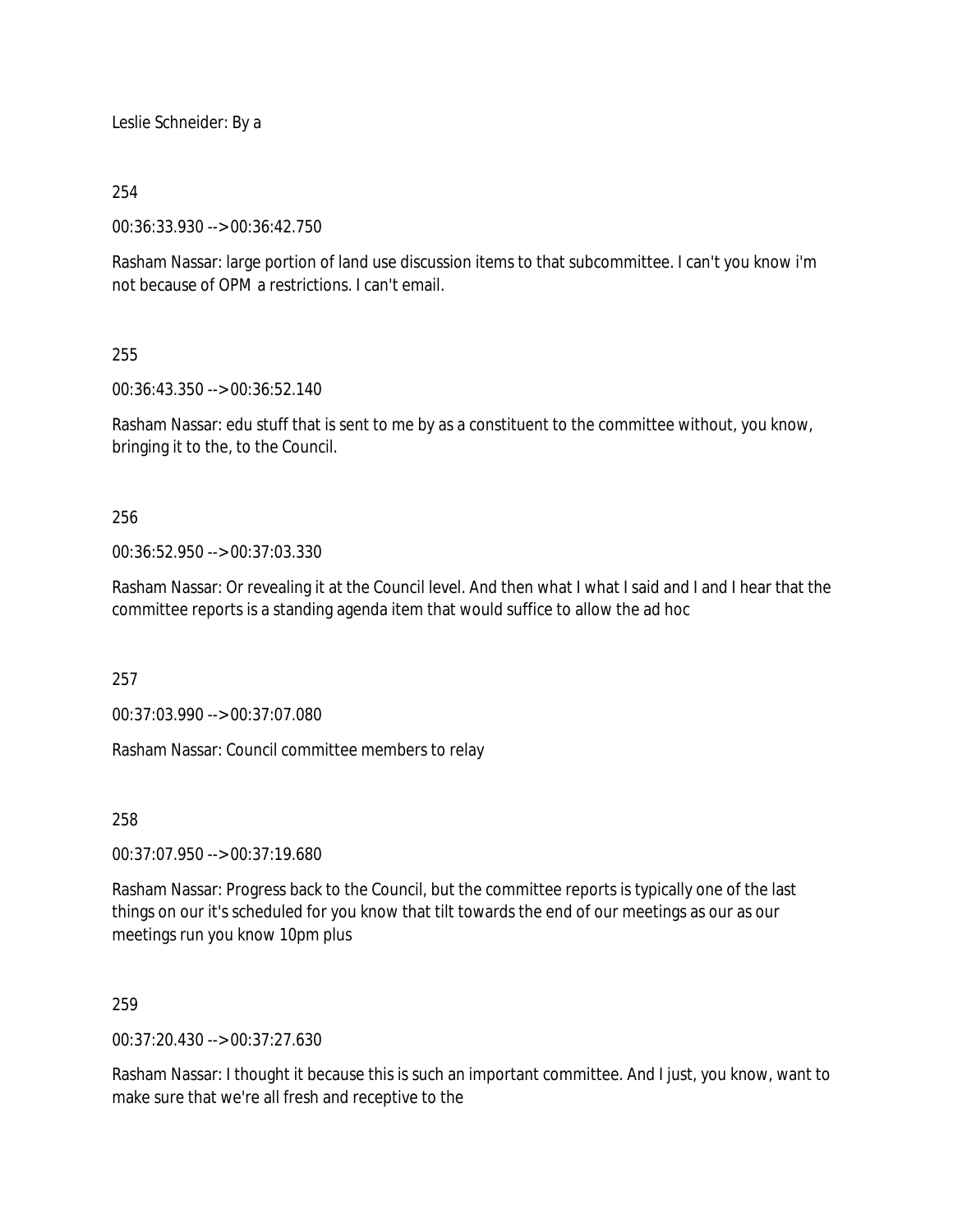00:37:28.770 --> 00:37:40.500

Rasham Nassar: Whatever information, the committee members are bringing back or that council members want to bring to the council members that it happened at the front of our meeting, just to give it a fair fair

261

00:37:40.920 --> 00:37:42.270 Leslie Schneider: I make a suggestion.

262

00:37:42.990 --> 00:37:44.430

Leslie Schneider: What if this were

263

00:37:45.120 --> 00:37:47.790

Leslie Schneider: Not necessarily a reporting out of the committee.

264

00:37:47.970 --> 00:38:02.130

Leslie Schneider: But instead, an opportunity for those of us who have suggestions or questions. You know, we could ask them at that time because I definitely do understand europium a questions that was a concern of mine at the time when we set up the committee as well.

265

00:38:03.420 --> 00:38:11.010

Leslie Schneider: I, I would really love to move on. Is there something about this particular agenda item. Councilmember car.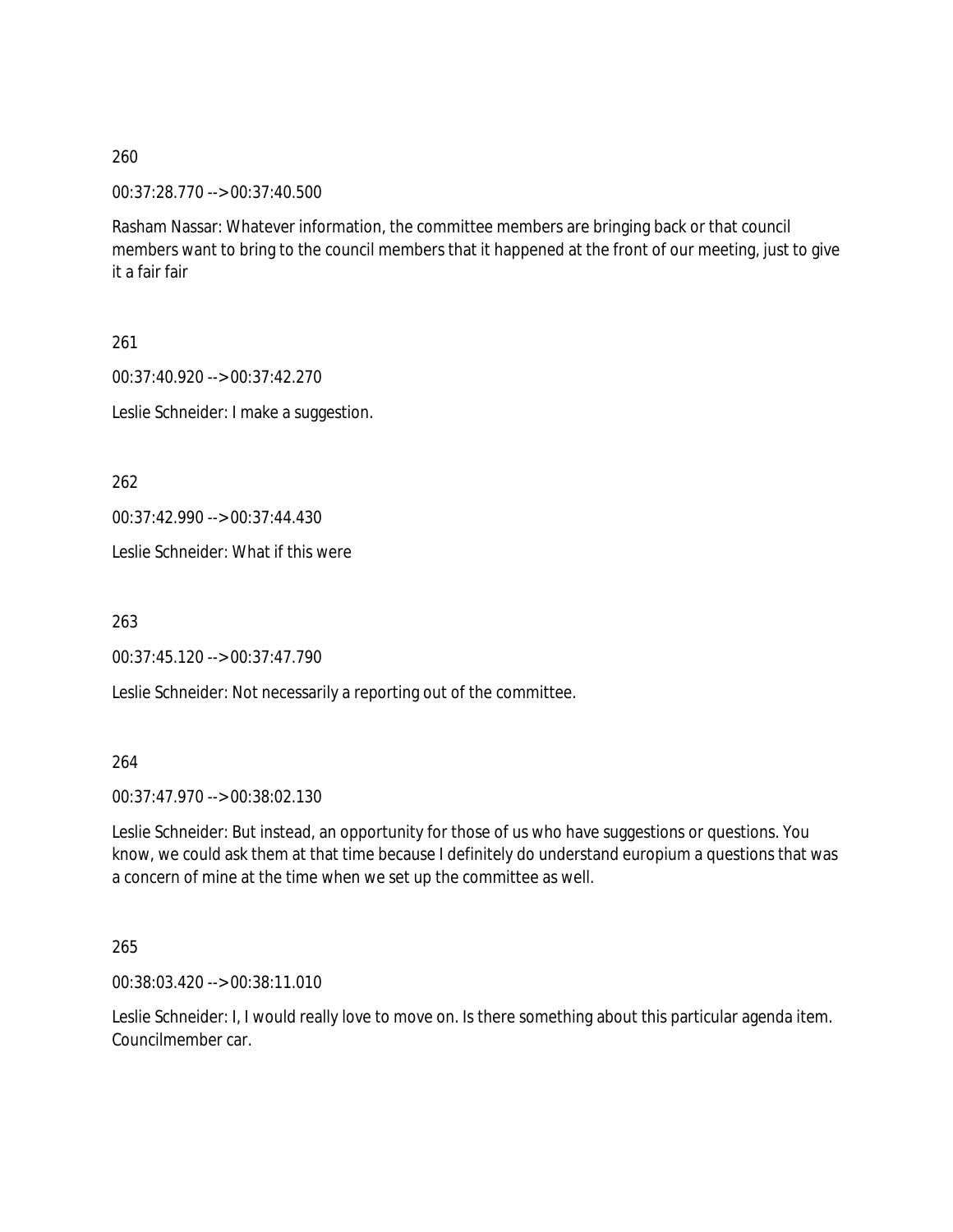00:38:12.060 --> 00:38:14.100

Christy Carr: Thank you, uh, I

267

00:38:15.810 --> 00:38:24.810

Christy Carr: I should have. I guess provided more input at our last meeting I support council member and US ours addition of a standing agenda item at our

268

00:38:26.640 --> 00:38:34.500

Christy Carr: At our study sessions and I think I stated that at our last meeting if we should go back and formalize that with the

## 269

00:38:35.640 --> 00:38:48.450

Christy Carr: With the subcommittee that that's fine too but I just want to say that I support that for many of the all the reasons she said, and particularly because the committee reports are late land uses technical and I think we should have it.

270

00:38:49.920 --> 00:38:59.460

Christy Carr: I think that we are getting a lot of interest from people in the community regarding this work, and I think that it it deserves more than a committee report so

271

00:39:00.180 --> 00:39:01.710

Christy Carr: Just kidding, my input.

272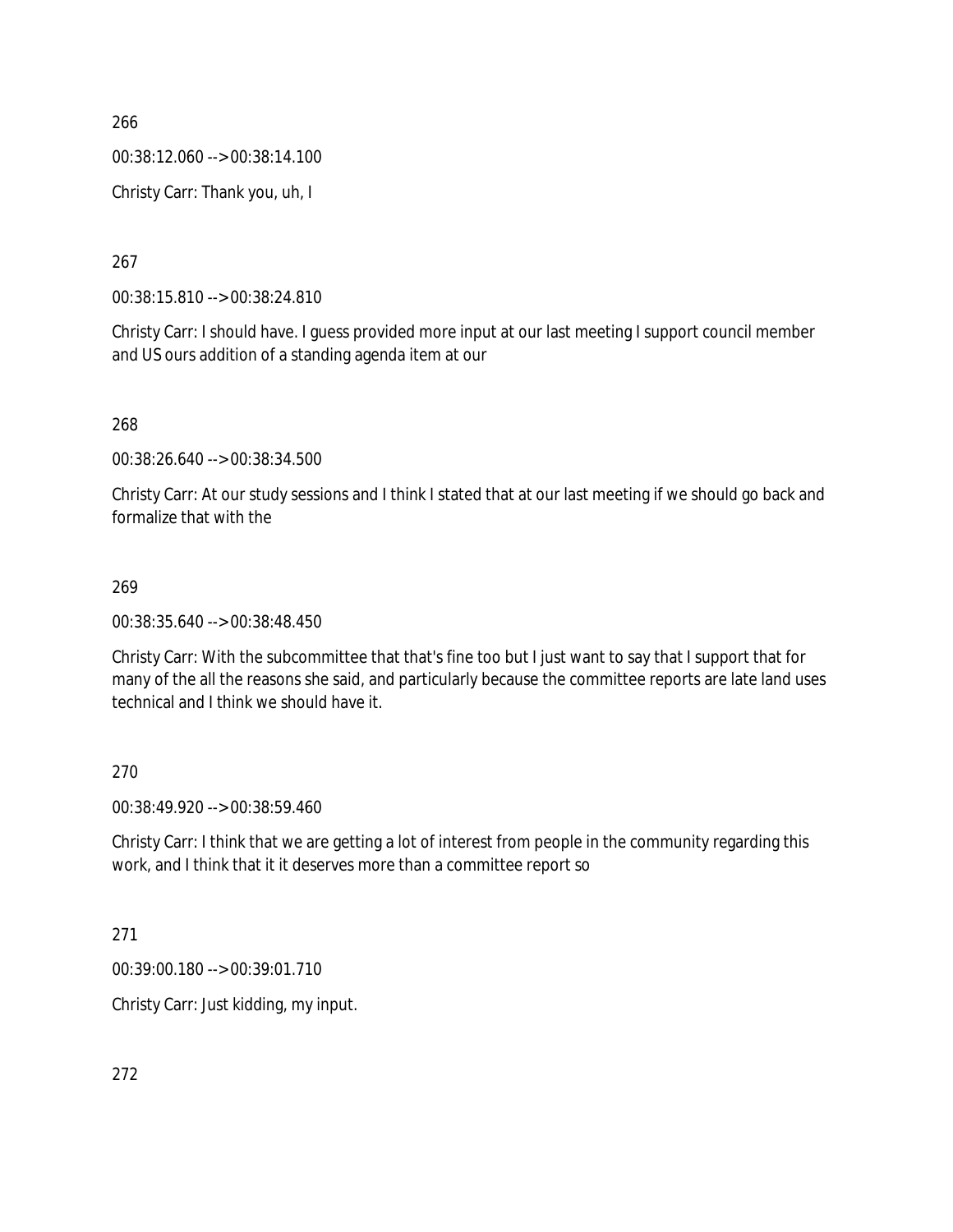00:39:02.430 --> 00:39:10.530

Leslie Schneider: If there's one other council member who feels like this would be valuable time spent, we could go ahead and ask the city manager to include it.

#### 273

00:39:11.550 --> 00:39:22.320

Leslie Schneider: Okay, so let's do that. And just so that the subcommittee isn't where it's not my impression that you need to be reporting out on anything. It's more a chance to have

#### 274

00:39:23.640 --> 00:39:31.620

Leslie Schneider: You, no questions asked, and so forth. And we can try it out and see what it's like. And then if it doesn't work out, then we could try something else.

#### 275

00:39:33.750 --> 00:39:34.230

Rasham Nassar: I heard

276

00:39:34.440 --> 00:39:38.820

Kol Medina: I'm sorry my hand was up and maybe I'll make this a point of order.

#### 277

00:39:41.010 --> 00:39:45.030

Kol Medina: To put something on the agenda, we need for council members to agree to do it. So who are the four

#### 278

00:39:45.930 --> 00:39:48.660

Leslie Schneider: So I'm supporting it. Councilmember deets.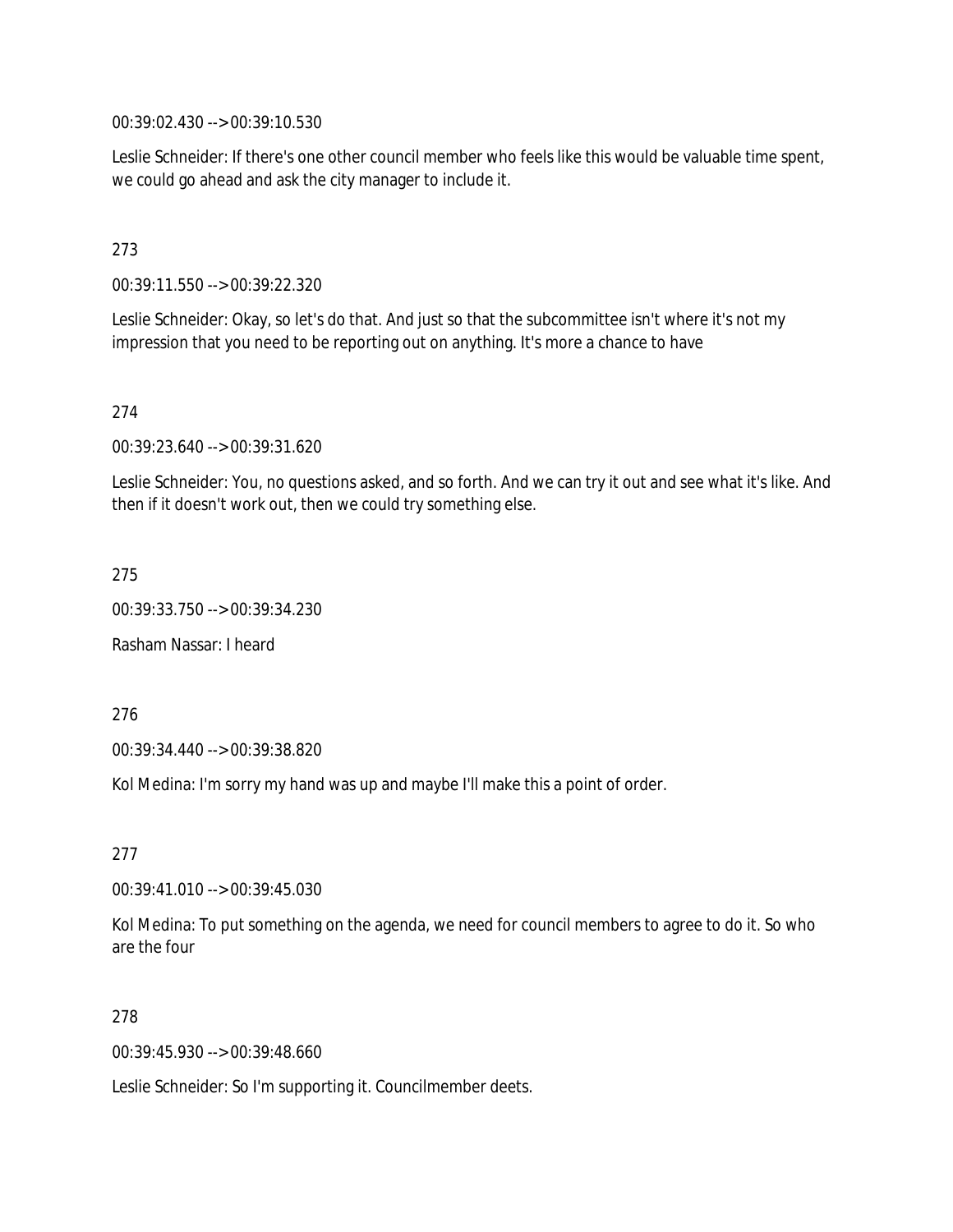00:39:49.800 --> 00:39:50.970

Leslie Schneider: nisar and car.

280

00:39:56.100 --> 00:39:57.870

Kol Medina: So we're gonna take a boat on that are

281

00:39:59.910 --> 00:40:04.770

Leslie Schneider: Sure. All those in favor it differently. Why don't we put the motion out there isn't enough.

#### 282

00:40:05.400 --> 00:40:09.630

Kol Medina: Because my my hands up. I mean, are you just cut it off discussion before we take a vote.

283

00:40:11.130 --> 00:40:23.310

Leslie Schneider: So COUNCILMEMBER Medina, I apologize. There's a lot of hands up. And I don't know whether they're related to this conversation or or subsequent agenda items. So why don't you go ahead with your comments.

284

00:40:23.970 --> 00:40:24.510

Kol Medina: Thank you.

285

00:40:25.890 --> 00:40:33.270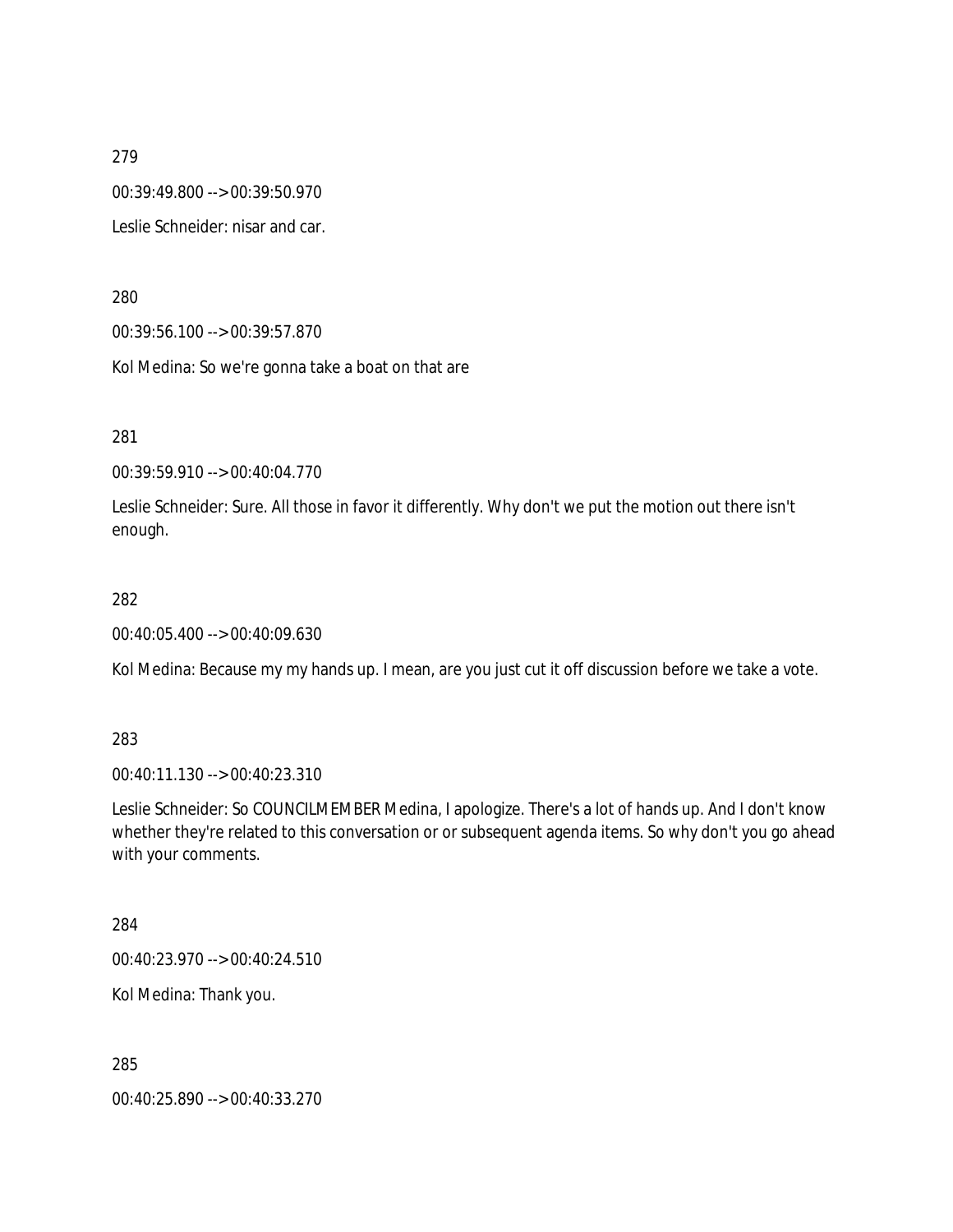Kol Medina: Thanks was there's not much point in making them since four of you want to support this, but I'll just go ahead and try to say briefly that

286

00:40:35.490 --> 00:40:45.840

Kol Medina: I don't support it. And I guess for the reasons that counselor and I topless has said the committee's job is just to talk about things offline and then bring recommendations to us so

## 287

00:40:46.470 --> 00:40:50.640

Kol Medina: Whenever they have something to report it will come as a recommendation. That's their job.

## 288

00:40:51.600 --> 00:40:57.330

Kol Medina: So I just don't understand what the point is to talk with them before they've actually formed a recommendation. They want to report to us.

289

00:40:57.870 --> 00:41:04.710

Kol Medina: Unless the point is that we just have a standing agenda and we're, we're talking about kind of random land use things that come up

### 290

00:41:05.130 --> 00:41:13.320

Kol Medina: And if that's what we're going to be doing every study session, then why do we have a subcommittee. Let's just, let's just have a standing item every study session, we're talking about land use items.

### 291

00:41:14.280 --> 00:41:18.570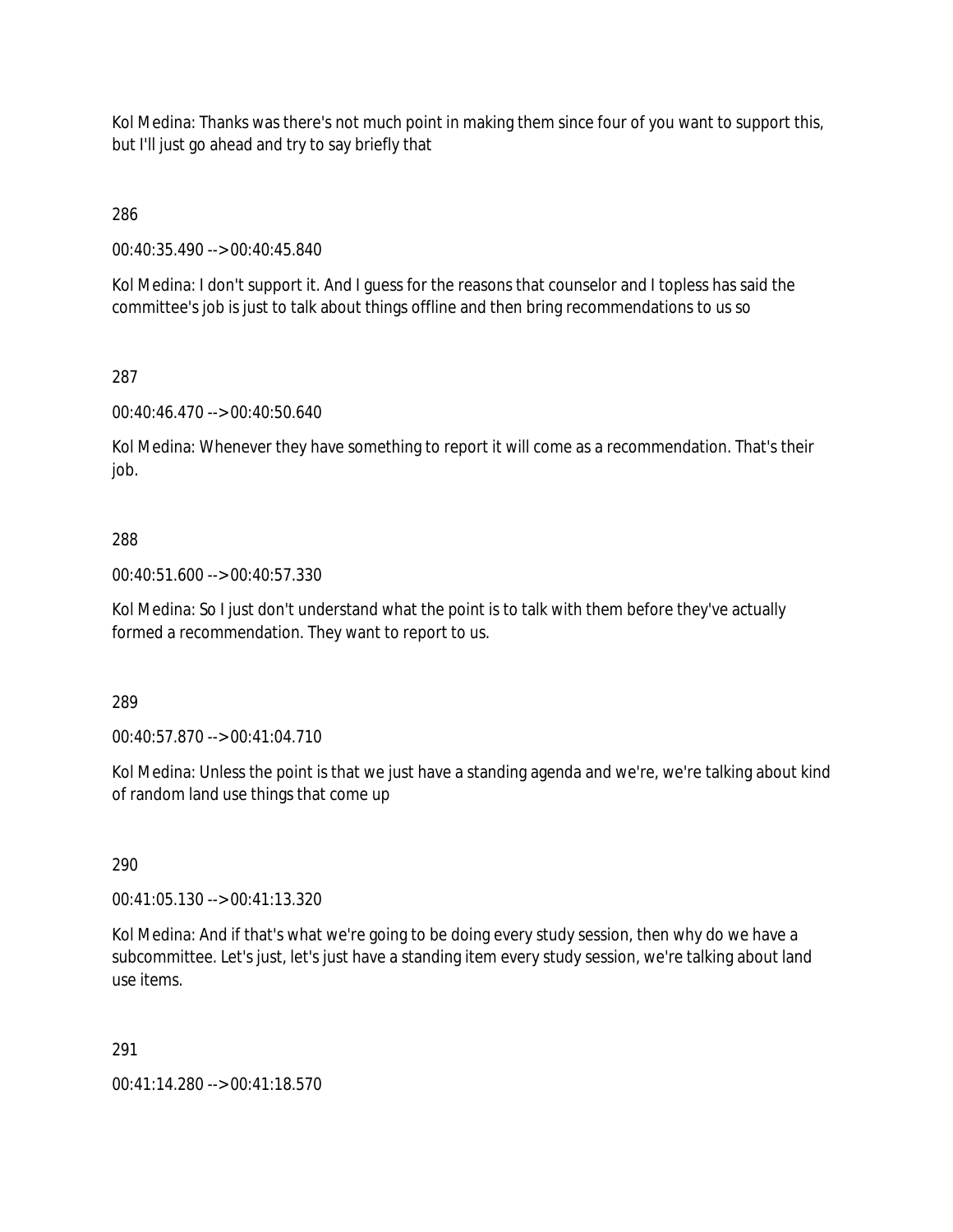Kol Medina: So I just, I don't, I don't see what purpose. This serves. And just to win the race specific point

# 292

00:41:19.770 --> 00:41:33.840

Kol Medina: Cancel, or sorry, I think, I think any of us can forward with aerials to the committee that doesn't violate. Okay. May I just don't forward it with any sort of, you know, personal thoughts of your own if you went forward something to him. Go ahead. So anyway, that's what I was gonna say

## 293

00:41:37.200 --> 00:41:43.650

Leslie Schneider: Okay, thank you. Councilmember Medina. Are there other responses to this particular item Kelson over hi topless.

### 294

00:41:44.280 --> 00:41:48.210

Kirsten Hytopoulos: Just because again, I'll be a dissenting boat. I mean, that's sort of how I feel. I feel like it's a big

### 295

00:41:50.130 --> 00:41:58.530

Kirsten Hytopoulos: Contribution my time I'm as to the subcommittee in order to try to make us more efficient body so it just feels so strange to

### 296

00:41:58.530 --> 00:42:07.500

Kirsten Hytopoulos: Me. We've done this. We've created the subcommittee so that hopefully we can actually become more efficient and stop recycling and cycling.

### 297

00:42:07.920 --> 00:42:11.070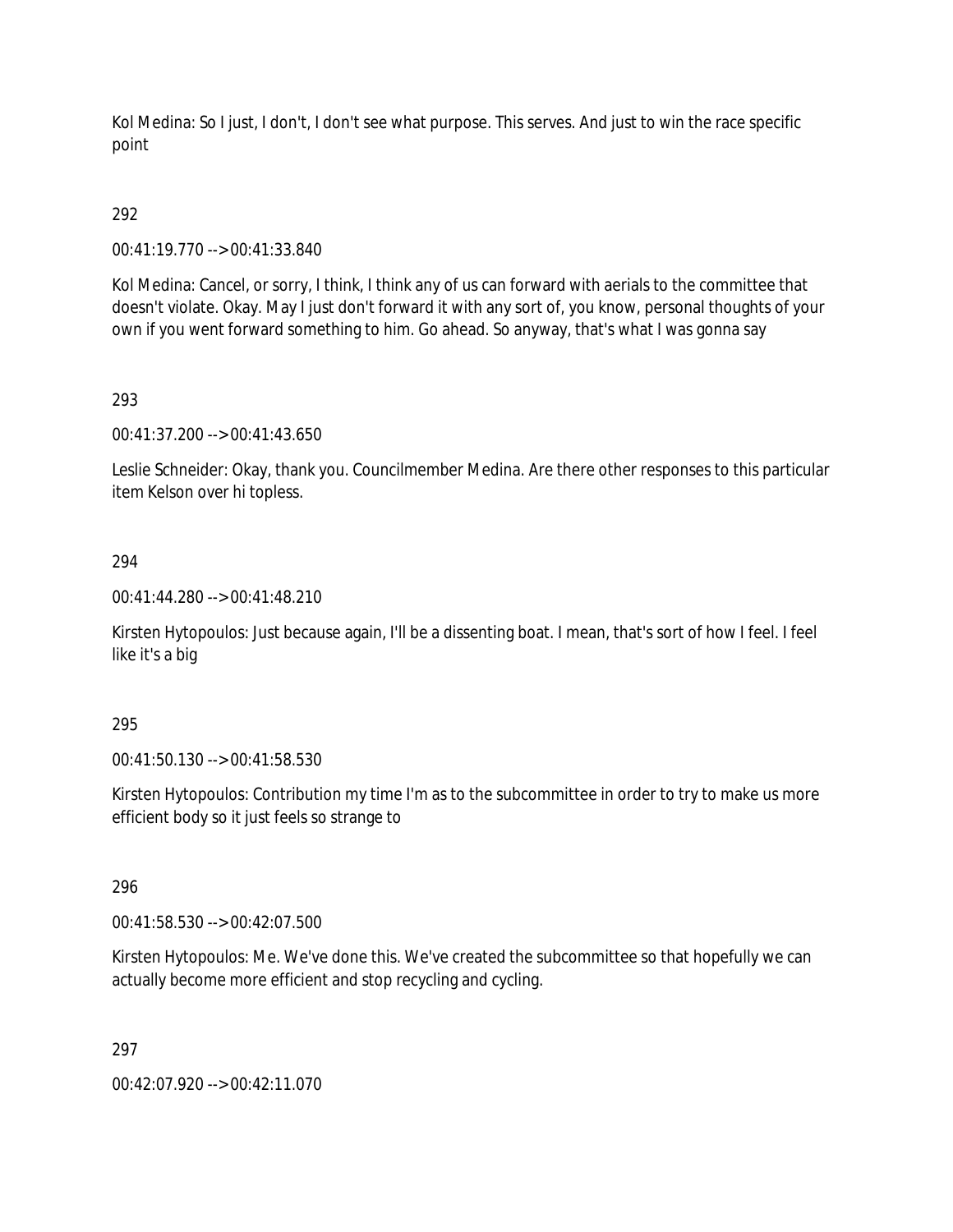Kirsten Hytopoulos: On this, on this body these issues.

### 298

00:42:11.520 --> 00:42:23.070

Kirsten Hytopoulos: And so now we're going to start micromanaging the subcommittee and doing this and this is maybe this is going to sound non transparent or something has nothing to do with transparency, it's about being efficient.

## 299

00:42:23.460 --> 00:42:32.250

Kirsten Hytopoulos: So this sounds very odd to me. So I guess we'll see how it works, since since I'll be voting in the minority here, but it just doesn't make any sense to me why we would do this.

### 300

00:42:34.530 --> 00:42:39.870

Leslie Schneider: Is there someone else who wants to either make emotion or make a comment on this topic.

### 301

00:42:41.790 --> 00:42:44.760

Rasham Nassar: I'll just go ahead. Councilmember D, it's because you haven't spoken yet.

### 302

00:42:45.210 --> 00:42:54.210

Joe Deets: Yeah, well I was gonna talk. I do have something else to talk about. But since I did say I was up for this on the agenda, but I think the comments of

### 303

 $00.42.54.960 -> 00.43.12.510$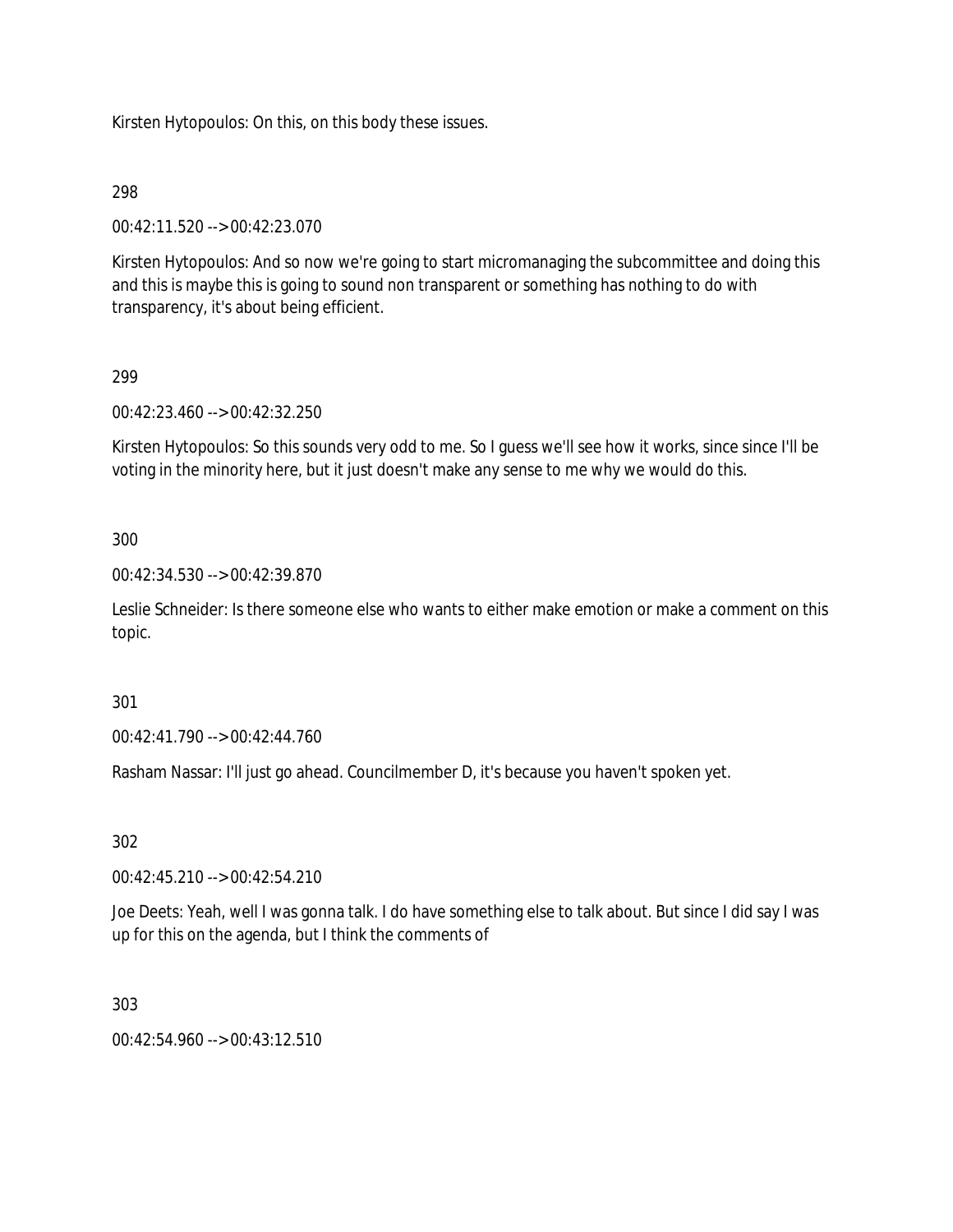Joe Deets: COUNCILMEMBER Smith DINA AND I topless are good ones. And so I'll just say I'm all for having discussions and so I guess I just asked those who are pushing this, what is it that you feel that why this needs to come on, because we have a lot of ad hoc committees.

304

00:43:13.680 --> 00:43:22.200

Joe Deets: I know land use is very important, but not all our stuff is important. What is it, in particular that we need to have this and

305

00:43:23.700 --> 00:43:32.820

Joe Deets: Please explain because I'm all for conversation. But if this just sort of if we're just going to have like COUNCILMEMBER Medina said just sort of a random grab bag of

306

00:43:33.300 --> 00:43:44.310

Joe Deets: Conversation on land use, then, is what we want. So, so I guess I'm asking my college. What does it do you want to get out of that and I might change my vote. How's that

307

00:43:46.350 --> 00:43:47.040

Rasham Nassar: Okay, okay.

308

00:43:48.360 --> 00:43:48.600

Leslie Schneider: Yeah.

309

00:43:48.630 --> 00:44:01.290

Rasham Nassar: Thanks. I'll try and keep this less than a minute. It's everything that I said it's literally just to provide a scheduled opportunity for council members to provide input that may be new input.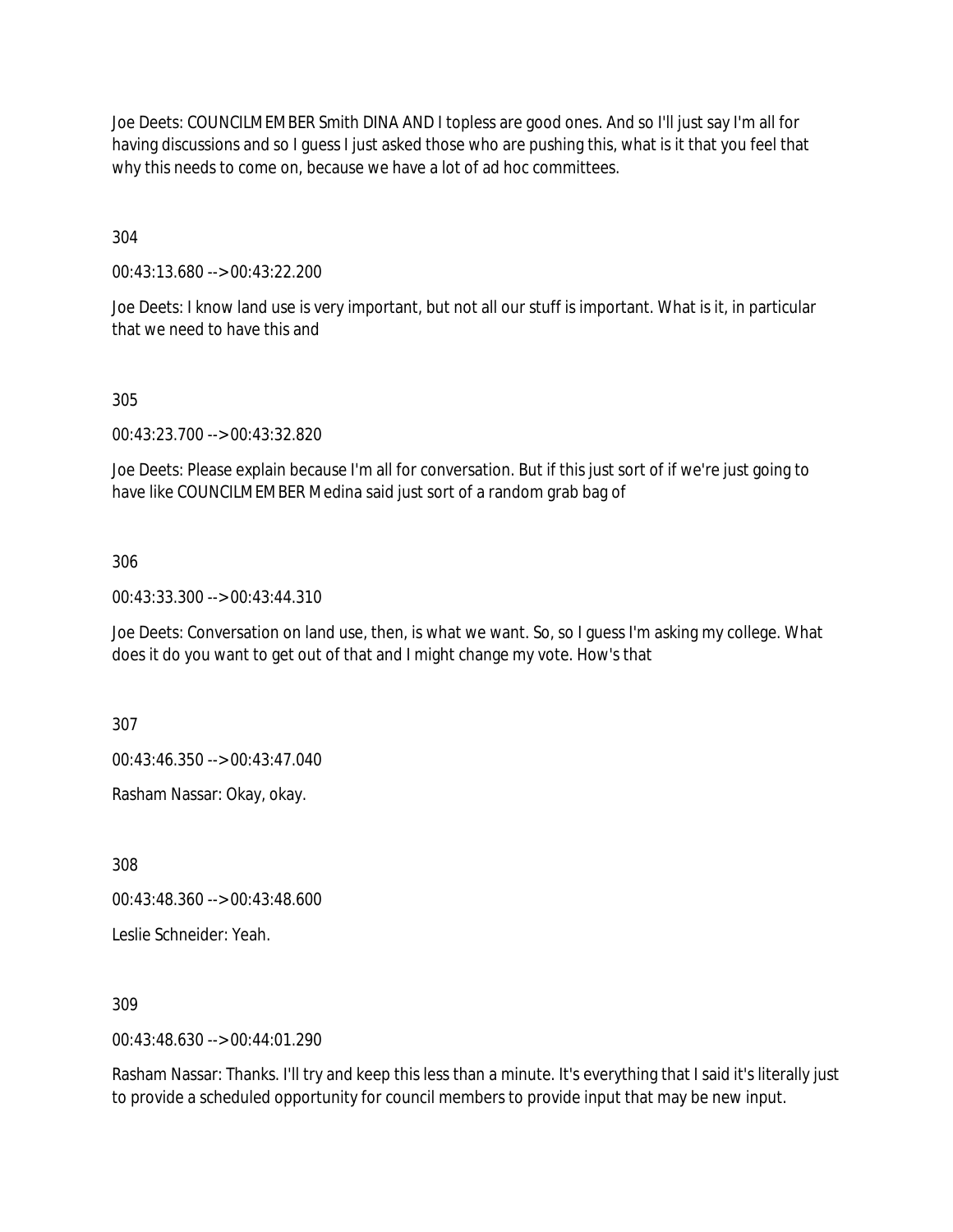00:44:02.010 --> 00:44:06.600

Rasham Nassar: for the Council to consider referring new work or more specific itemized work.

311

00:44:06.960 --> 00:44:14.370

Rasham Nassar: To the subcommittee's work plan because we've continued to add on to that subcommittees work plan and now the bulk of the affordable housing discussions.

312

00:44:14.790 --> 00:44:25.770

Rasham Nassar: The edu including short term rentals and such landed with that committee. And because we have three council members on that committee. I can't pick up the phone and call council member Hi topless and say, hey,

313

00:44:26.340 --> 00:44:36.810

Rasham Nassar: Here's something that I've thought about and I would like the committee to use like you as a committee member to consider this while you're forming your recommendation I need to do that consistent with OPM a

314

00:44:37.260 --> 00:44:49.860

Rasham Nassar: At a council meeting. I can't do it at a council meeting unless there's an agenda item that allows me allows the Council, the opportunity to have that discussion whether or not we have it is you know that's that's something that we can

315

00:44:50.880 --> 00:45:01.800

Rasham Nassar: Will be apparent at that time, but at least we're providing the opportunity for council members to solicit feedback and input and I can give an example right now there's a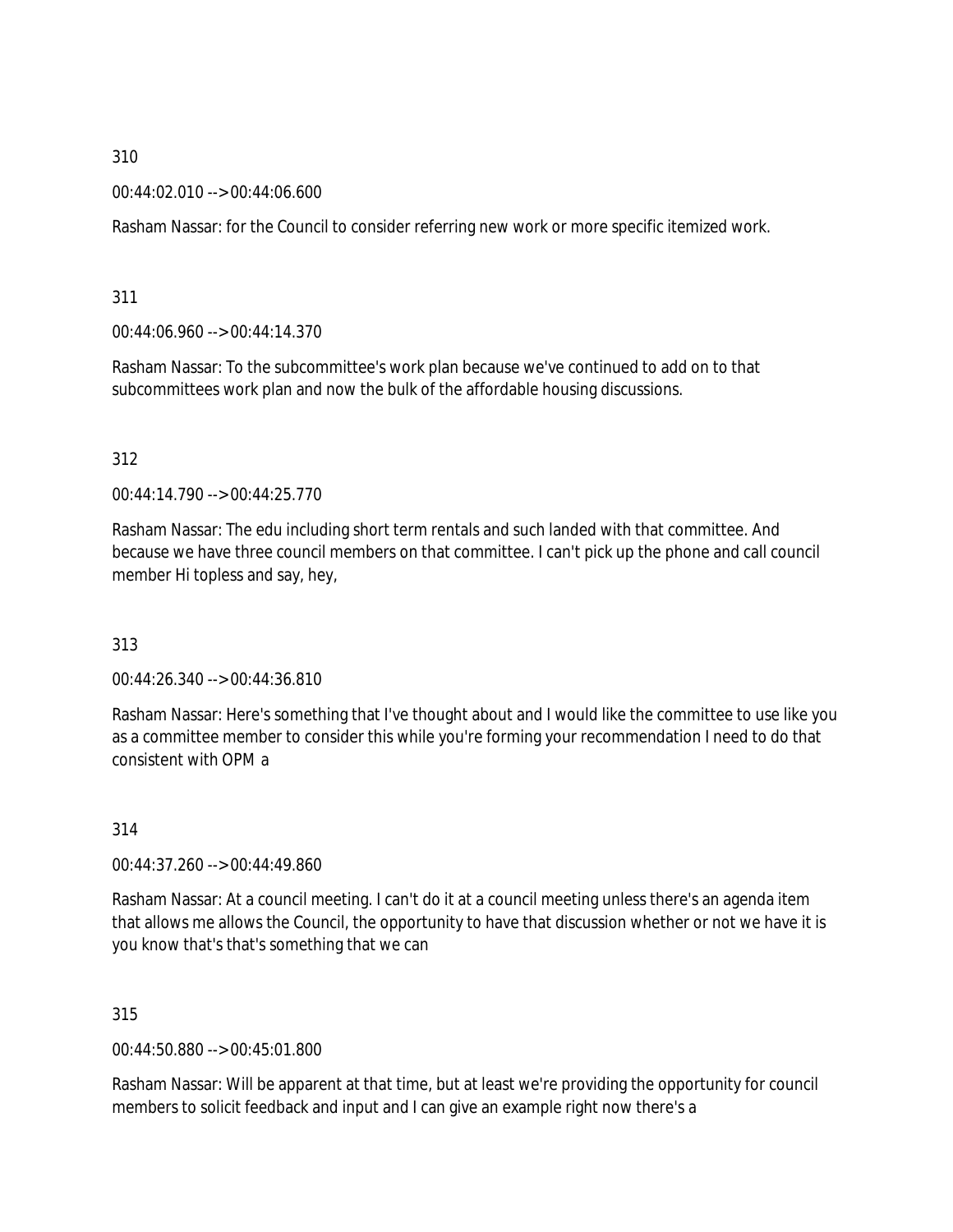00:45:04.620 --> 00:45:15.930

Rasham Nassar: It's a subsection of the code related to interim zoning the interim zoning Control Ordinance. That's an item that's come to my attention that I would like to counsel to consider referring to the

## 317

00:45:16.470 --> 00:45:23.820

Rasham Nassar: Land use subcommittee for their input on that subsection of the code with in tandem with the interim zoning.

### 318

00:45:24.390 --> 00:45:34.230

Rasham Nassar: Control and the EDU affordable housing discussions, but I can't do that unless there's an opportunity for us to provide input on the record at a Council meeting.

319

00:45:35.190 --> 00:45:51.780

Rasham Nassar: That's publicized so that's literally it's a procedural point. It's a legal consistency point. It's a no way meant to micromanage the committee rather to empower the committee to do more work and to take on more of the land use code for efficiency sake.

320

00:45:54.150 --> 00:45:54.660

Leslie Schneider: So,

321

00:45:55.740 --> 00:46:02.340

Leslie Schneider: Apparently we're having the conversation right now. I was hoping we could put off into a feature Council conversation.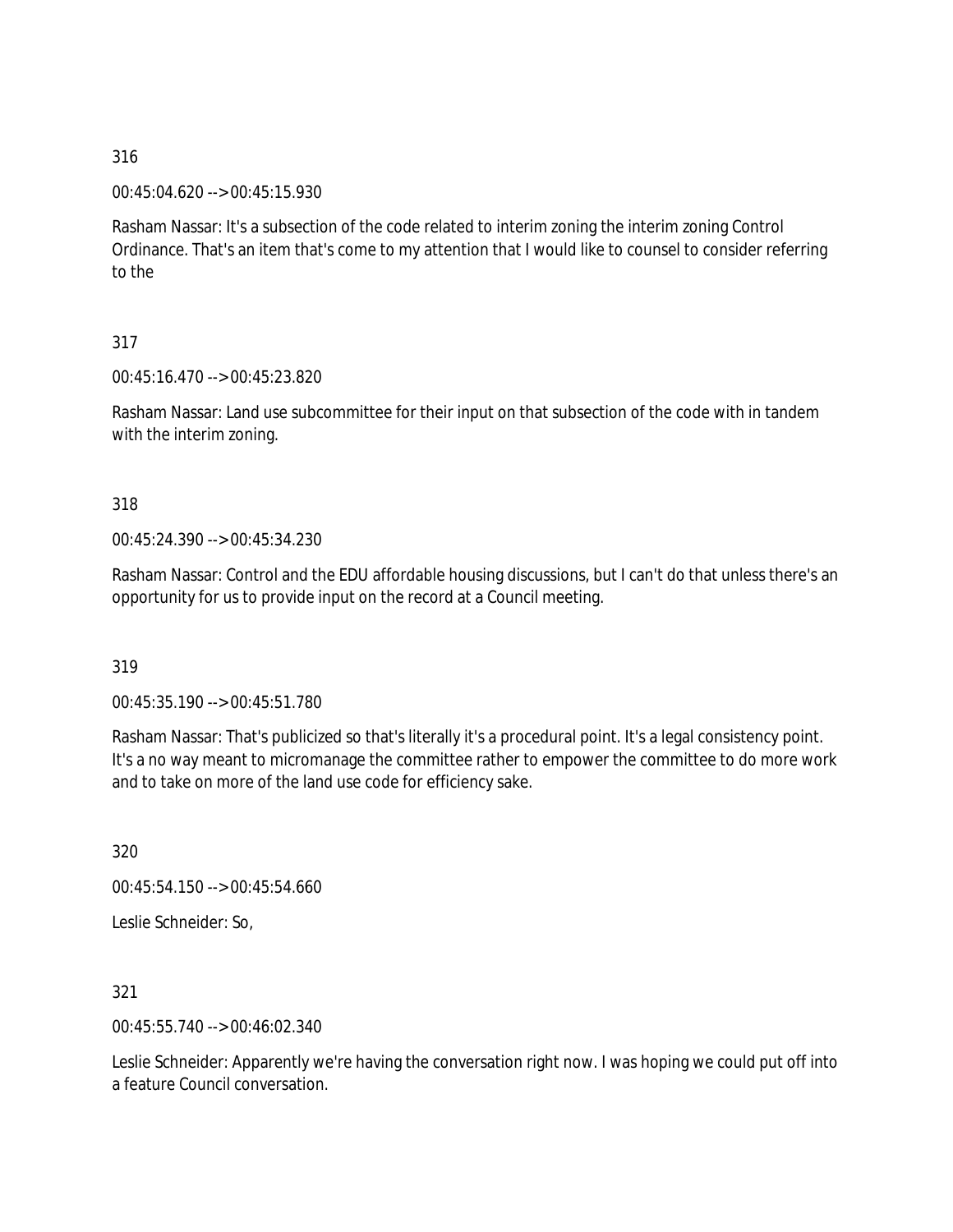00:46:03.360 --> 00:46:04.410

Leslie Schneider: COUNCILMEMBER car.

## 323

00:46:06.030 --> 00:46:19.620

Christy Carr: Thank you. I just wanted to answer. Councilmember deeds question and I I don't see it as a grab bag about land use, or discussion about land use every other week, I see it more like the study session updates that we get

### 324

00:46:20.550 --> 00:46:26.700

Christy Carr: For development moratorium or green building. They're very brief, but it does give other council members, an opportunity to ride input.

## 325

00:46:27.060 --> 00:46:34.140

Christy Carr: At a time. That's not the last thing on our agenda and it's a thing that we've gotten a lot of interest in from the public in terms of

## 326

00:46:34.410 --> 00:46:40.860

Christy Carr: Keeping track of it and knowing what the subcommittee's talking about and just in my experience with land use, particularly

## 327

00:46:41.220 --> 00:46:50.850

Christy Carr: And I think you guys can probably all appreciate this is, it's a little bit like a tanker ship and if you go off one degree by the time you might end up on a different continent. And I think that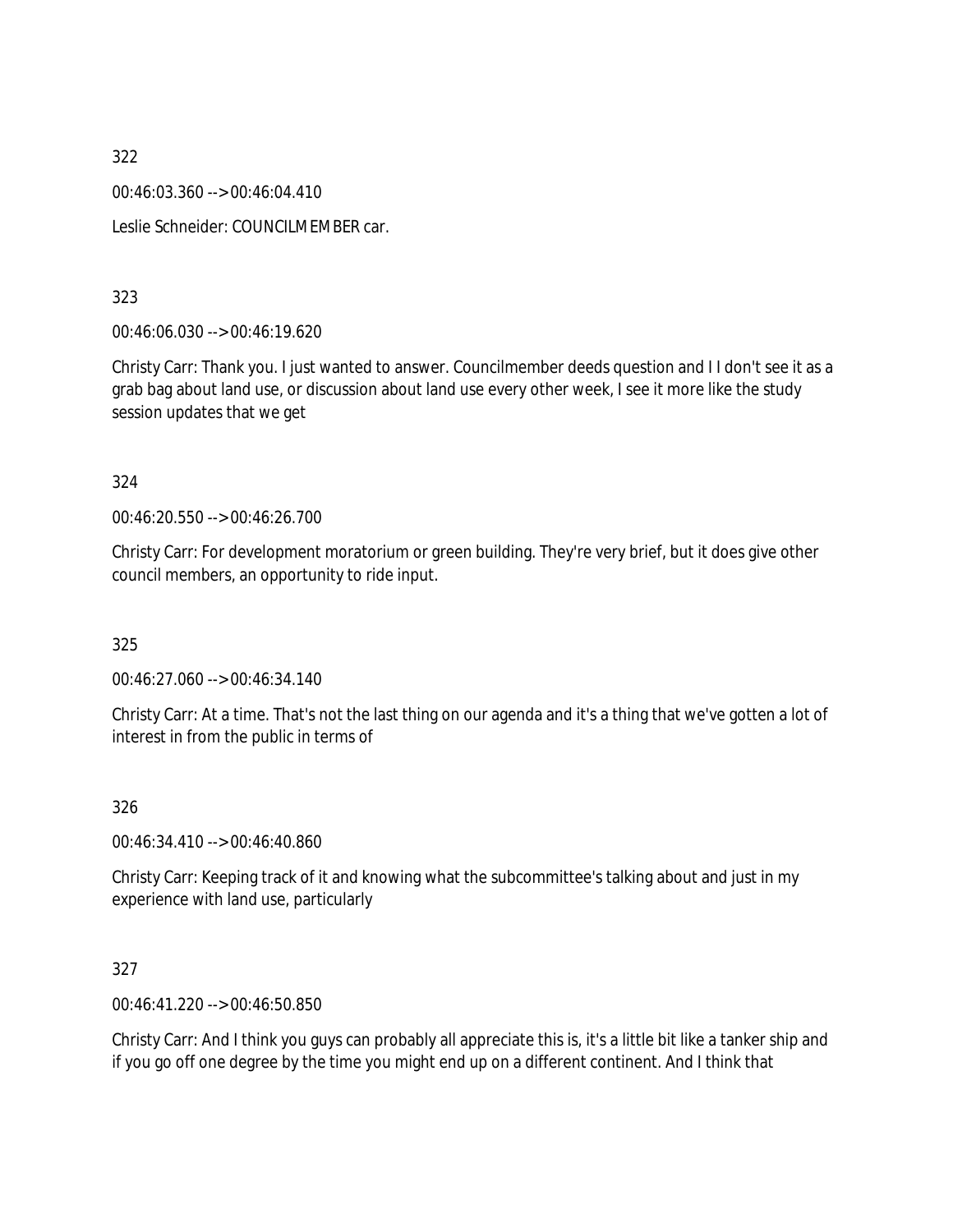00:46:51.630 --> 00:47:01.260

Christy Carr: I don't want this committee to do that and i and i i think that it would be helpful to have those checks from the Council. So I don't see it as just

329

00:47:02.460 --> 00:47:11.100

Christy Carr: Again, the Council talking about land use, I think it would be helpful for Council to give input, if needed, but also just to be updated on the work and the community as well.

330

00:47:14.430 --> 00:47:30.900

Leslie Schneider: Thank you. Councilmember car. If there is someone who would like to make a motion. Maybe we could get one additional meeting that is out there where we can have this conversation or we could make a motion to have the ongoing updates. I will

331

00:47:32.250 --> 00:47:32.850

Leslie Schneider: Um,

332

00:47:34.230 --> 00:47:40.290

Rasham Nassar: We can have multiple people talking multiple times and I would I really am struggling with how to draw this conversation to a close.

333

00:47:42.570 --> 00:47:49.950

Rasham Nassar: Mayor, I'll just, I'll put a motion on the floor and then we can go from there. So I'm I'm moved to schedule.

334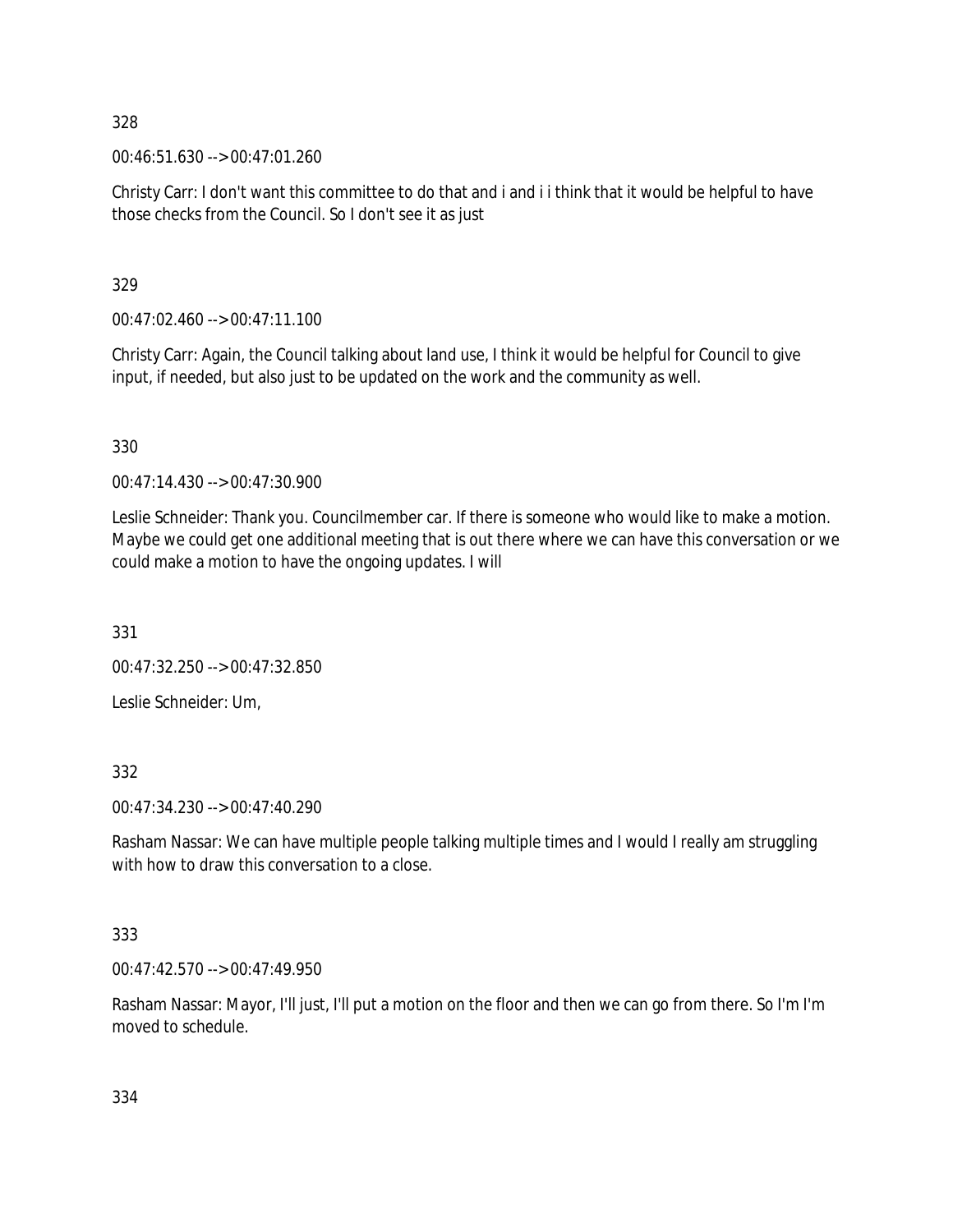00:47:50.430 --> 00:47:59.100

Rasham Nassar: A regularly scheduled agenda item at the start of every study session, beginning with the September 8 scheduled study session.

335

00:48:00.060 --> 00:48:13.410

Rasham Nassar: For the Council planning commission land use ad hoc committee to report back on progress and to allow council members to provide input and feedback in the committee process.

336

00:48:14.610 --> 00:48:16.980

Leslie Schneider: Okay, thank you. Is there a second for that.

337

00:48:17.430 --> 00:48:17.850

Christy Carr: I can

338

00:48:18.150 --> 00:48:20.220

Leslie Schneider: Help them over car. Second, and

339

00:48:21.420 --> 00:48:25.680

Leslie Schneider: COUNCILMEMBER Dr. Deputy Mayor deets. Would you like to have further comment.

340

00:48:26.130 --> 00:48:30.360

Joe Deets: I try want to talk about something else. So let's get through this. And then I'll go back to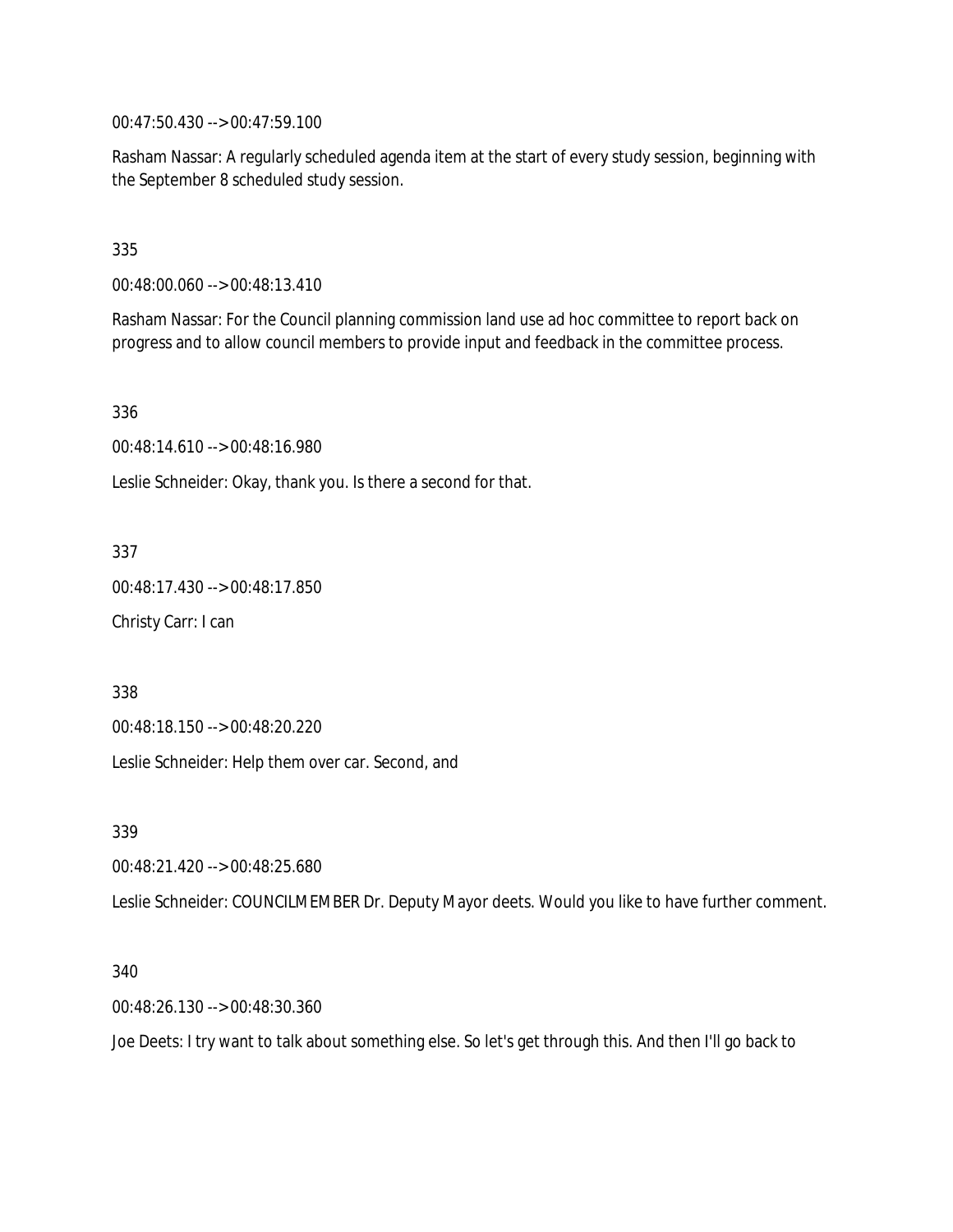00:48:31.770 --> 00:48:34.650

Leslie Schneider: Okay, if there's no further comment.

342

00:48:36.150 --> 00:48:37.740

Leslie Schneider: All those in favor of

### 343

00:48:39.270 --> 00:48:43.890

Leslie Schneider: COUNCILMEMBER desires, adding this to future study sessions as an update, please say aye.

#### 344

00:48:45.120 --> 00:48:45.390 Christy Carr: Aye.

345

00:48:46.920 --> 00:48:49.080

Leslie Schneider: All those opposed.

346 00:48:49.620 --> 00:48:50.010 OK.

### 347

00:48:52.290 --> 00:48:57.150

Leslie Schneider: OK, so I saw two days from COUNCILMEMBER high topless and COUNCILMEMBER Medina.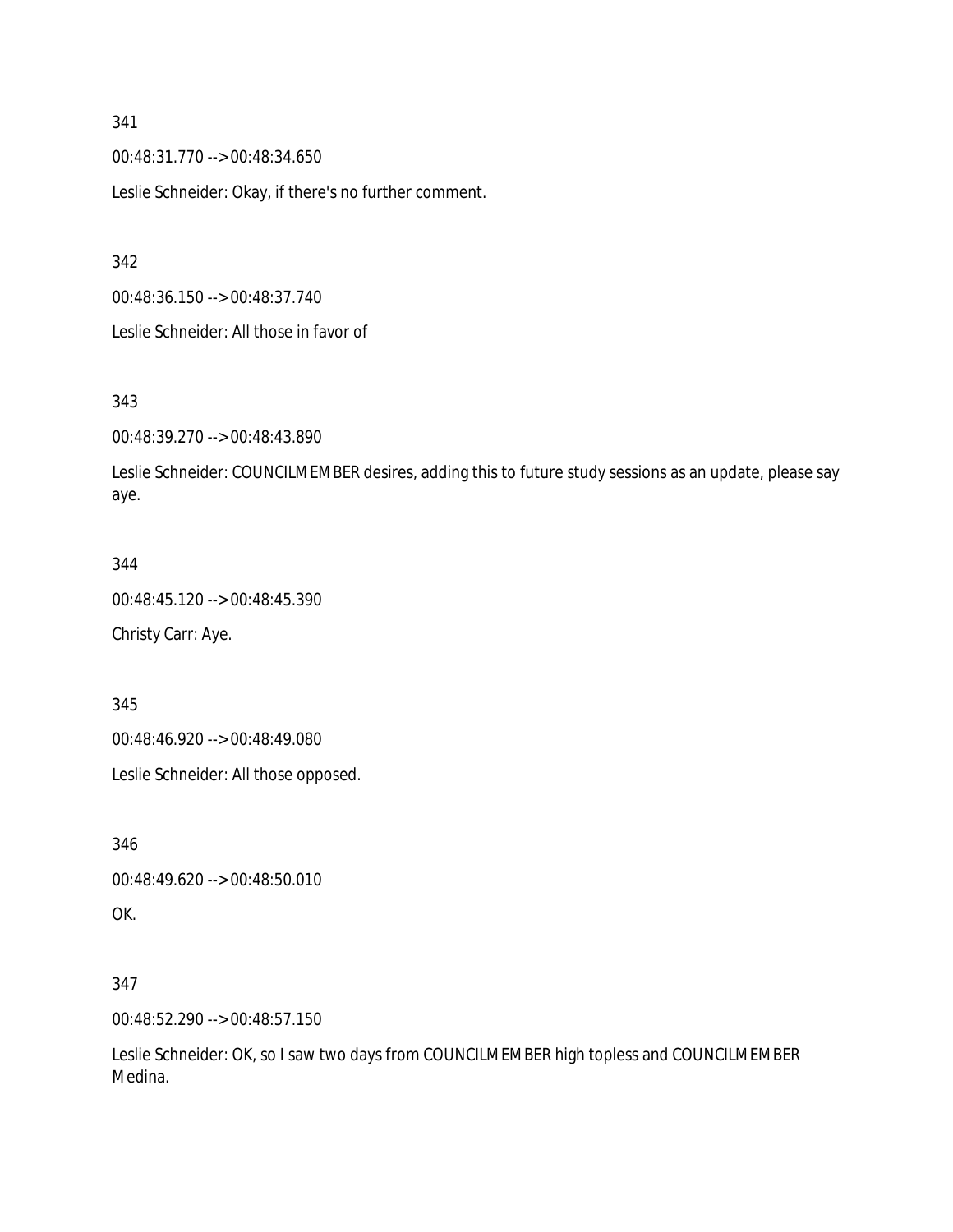00:49:01.230 --> 00:49:10.800

Leslie Schneider: So thank you, we will get this on an agenda, we can discuss the merits of having this conversation as well as having the question answer, and we could always change your minds if we want to

349

00:49:13.110 --> 00:49:13.800

Leslie Schneider: See manager.

350

00:49:14.220 --> 00:49:26.160

Morgan Smith: The my understanding of that motion is that we'll go ahead and begin placing this on all study session agenda is beginning with September 1 so I just want to make that clear. It sounds a little bit like what you said was, we're going to continue to discuss whether to have it.

351

00:49:27.450 --> 00:49:34.830

Leslie Schneider: Know that the work we're going to be putting it on the agenda starting on the eighth. Is that right, I mean, that was what I heard in the motion.

352

00:49:35.220 --> 00:49:38.280

Morgan Smith: Latest eight but the first is the study session so

353

00:49:39.060 --> 00:49:41.190

Rasham Nassar: Okay. Sorry, I got that I got those dates wrong so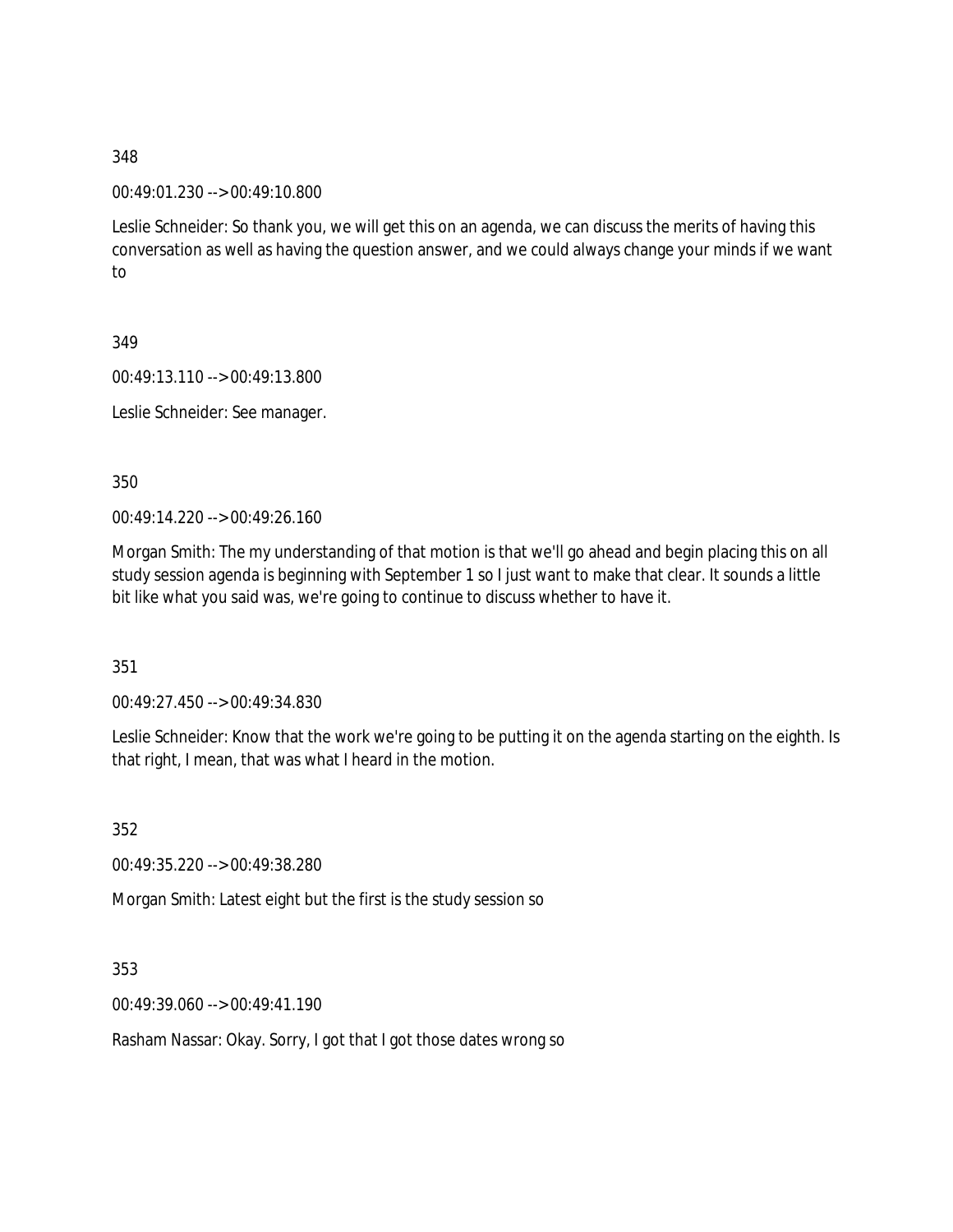00:49:41.220 --> 00:49:42.180

Leslie Schneider: Okay, so

355

00:49:43.650 --> 00:49:50.010

Morgan Smith: We'll put it on a future study sessions and if you change your mind, down the road will be ready to support whatever happens.

356

00:49:50.310 --> 00:49:52.620

Leslie Schneider: Okay, great. Thank you very much.

357

00:49:53.880 --> 00:49:58.320

Leslie Schneider: Um, okay, Deputy Mayor, you had something else.

358

00:49:58.710 --> 00:50:01.920

Joe Deets: Yeah yeah I think thank you Mary Yes so

359

00:50:02.970 --> 00:50:11.190

Joe Deets: Kind of up in a related thread. I'm the Council liaison to the business community and is, you know, July 28 I

#### 360

00:50:12.720 --> 00:50:22.380

Joe Deets: Along with my two colleagues, we provided an economic recovery plan and we had a nice an hour long conversation and we decided on some things, but there was a lot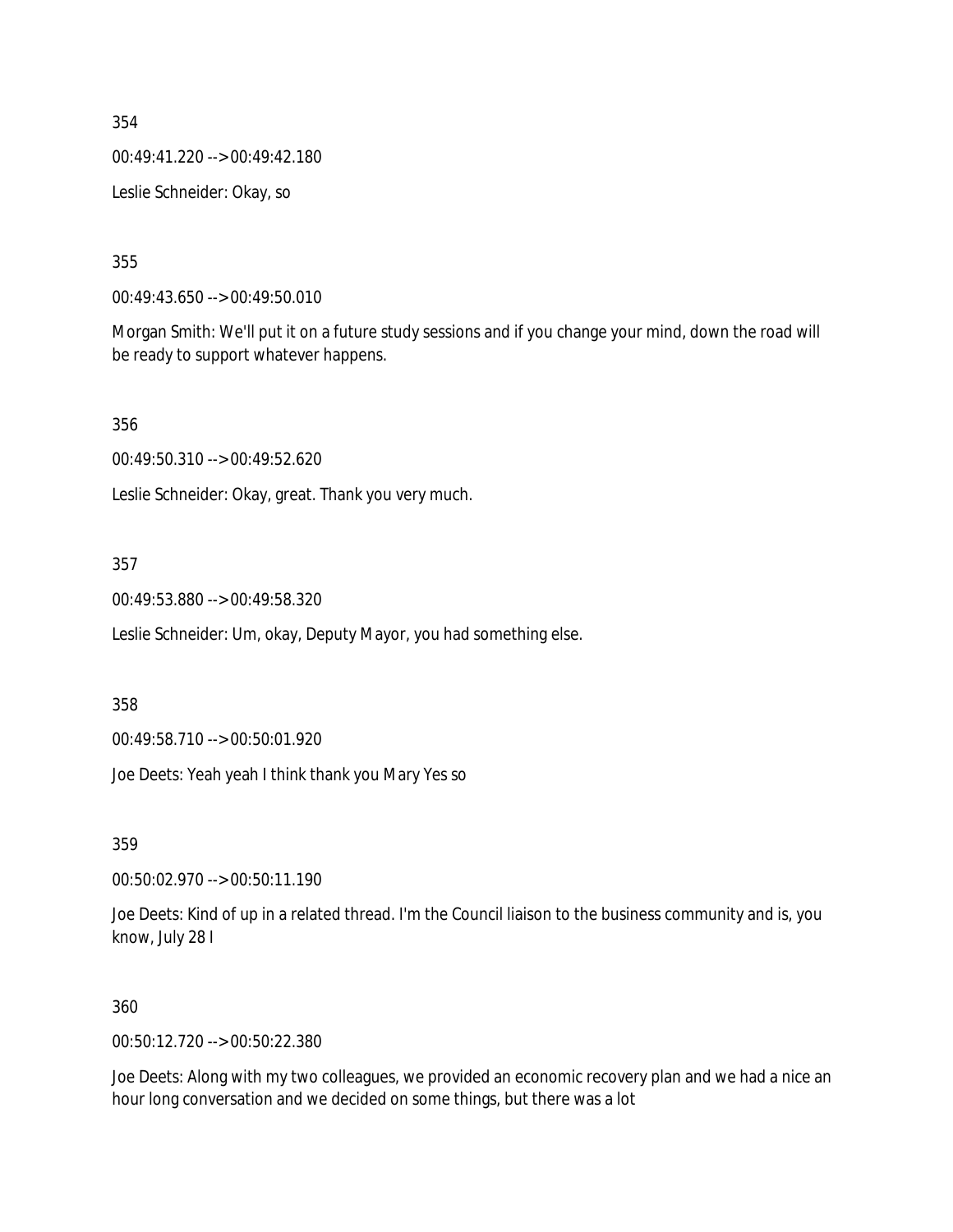00:50:23.910 --> 00:50:34.920

Joe Deets: I guess my ass. I don't want to have a discussion about this. What I my ask is, I would like to have this on an agenda to discuss next steps relating to economic recovery.

362

00:50:36.750 --> 00:50:40.980

Joe Deets: And I understand you have. So it's kind of some work. It's something on the agenda and

363

00:50:42.270 --> 00:51:00.030

Joe Deets: And I was looking at sounds like we're quite booked up for a few weeks. Would I think that this would be a great for study session topic, maybe September 15 I know that something like that. So I just wanted to throw that out to my colleagues and say how does that sound.

364

00:51:02.640 --> 00:51:06.180

Leslie Schneider: Okay, I see, I see other support.

365

00:51:08.250 --> 00:51:13.800

Leslie Schneider: I'm in support. So I think we have we have four council members that are happy to do that. Probably more

366

00:51:15.870 --> 00:51:22.500

Leslie Schneider: If there are any comments about not doing that, feel free to jump in right now. But otherwise, we can we can move forward.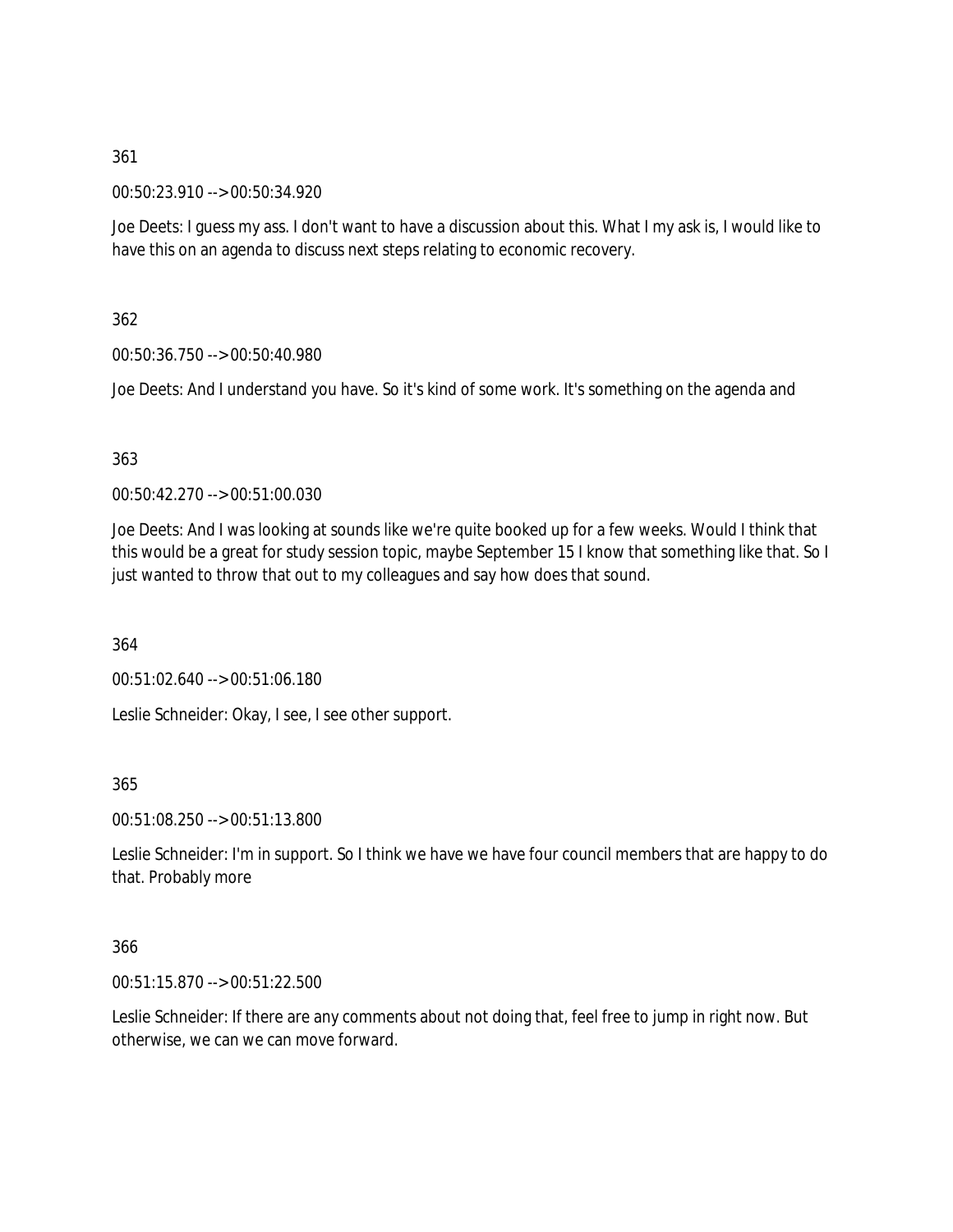00:51:22.890 --> 00:51:24.870 Joe Deets: Yeah. Okay. Great. Thank you. Sorry.

00:51:25.890 --> 00:51:26.250 Joe Deets: Okay.

369

00:51:26.880 --> 00:51:30.810

Leslie Schneider: I'm COUNCILMEMBER into saw your hand is still up. I'm assuming

370

00:51:31.200 --> 00:51:33.750

Rasham Nassar: I had one more thing, and it was a question.

371

00:51:35.940 --> 00:51:37.260

Rasham Nassar: On the September 1

372

00:51:37.320 --> 00:51:50.760

Rasham Nassar: study session, I see that we have an agenda item that's update on policing town hall. Is that, is that a discussion intended to discuss an agenda for a future scheduled town hall.

373

00:51:52.080 --> 00:51:57.210

Leslie Schneider: I bet. So maybe soon manager. Do you want to. I think that's for us to discuss what that might look like.

367

368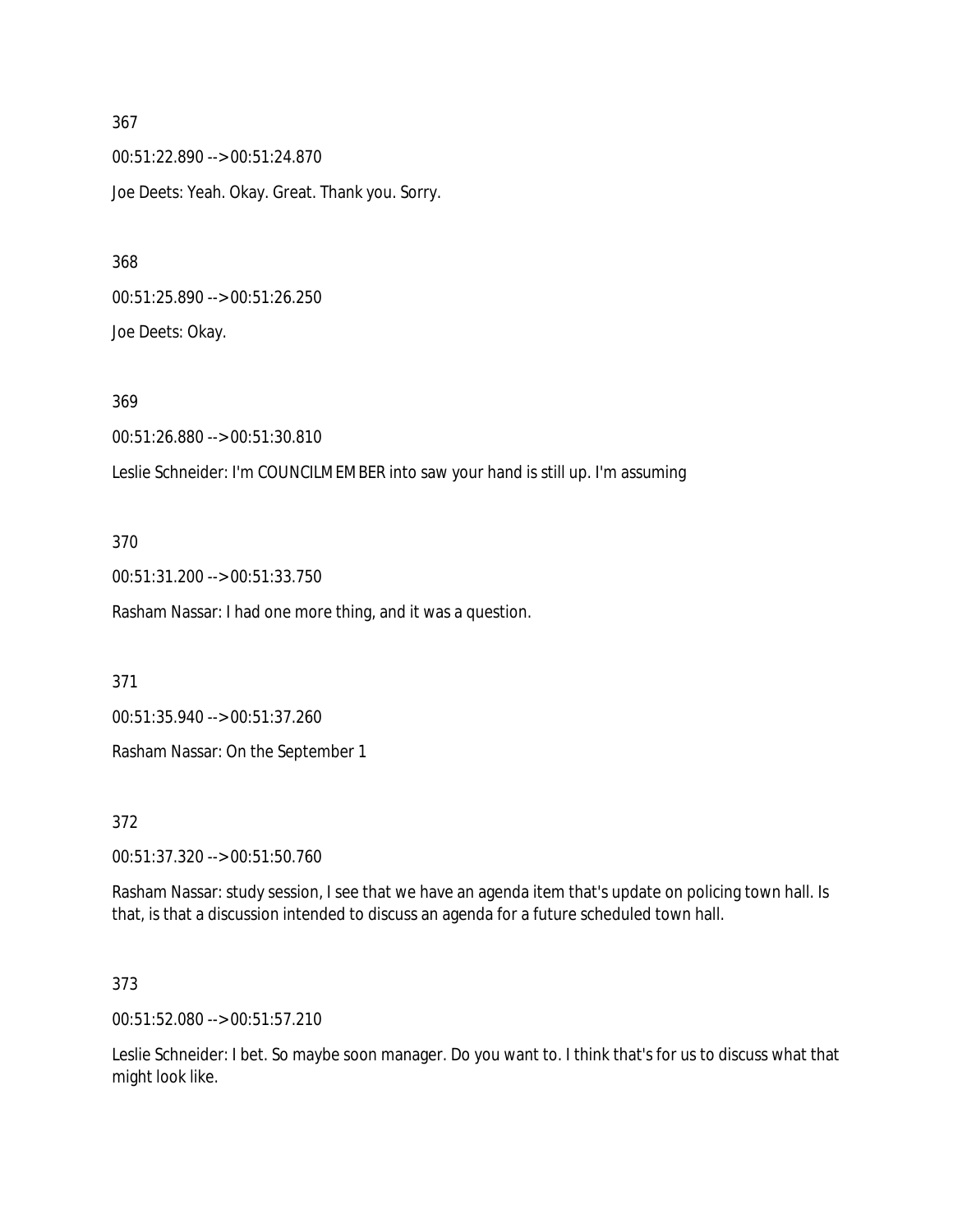00:51:57.390 --> 00:52:08.220

Morgan Smith: Yeah, I'll just repeat what I said. We went through kind of quickly. But that's an opportunity in in July, the Council requested that the police chief plan a community town hall on policing.

## 375

00:52:08.670 --> 00:52:17.640

Morgan Smith: And suggested that be scheduled for September, and we've had some things come up that have taken his time, the last few weeks, but he is working to plan that

### 376

00:52:18.000 --> 00:52:26.550

Morgan Smith: And we wanted to come to counsel to describe the plan for format and content so that you can understand that and provide feedback and help to shape it

### 377

00:52:27.390 --> 00:52:34.110

Rasham Nassar: Okay, so the will, the dates still be scheduled for September for the town hall or will it not be scheduled until after this discussion.

378

00:52:34.710 --> 00:52:35.010

Morgan Smith: I

379

00:52:35.730 --> 00:52:49.500

Morgan Smith: Will schedule a date until after we hear from you. So we'll see how the discussion goes and how the planning goes in the next three or four weeks and hopefully we can meet that September target. If we can't. We'll work as hard as we can to get it done early October.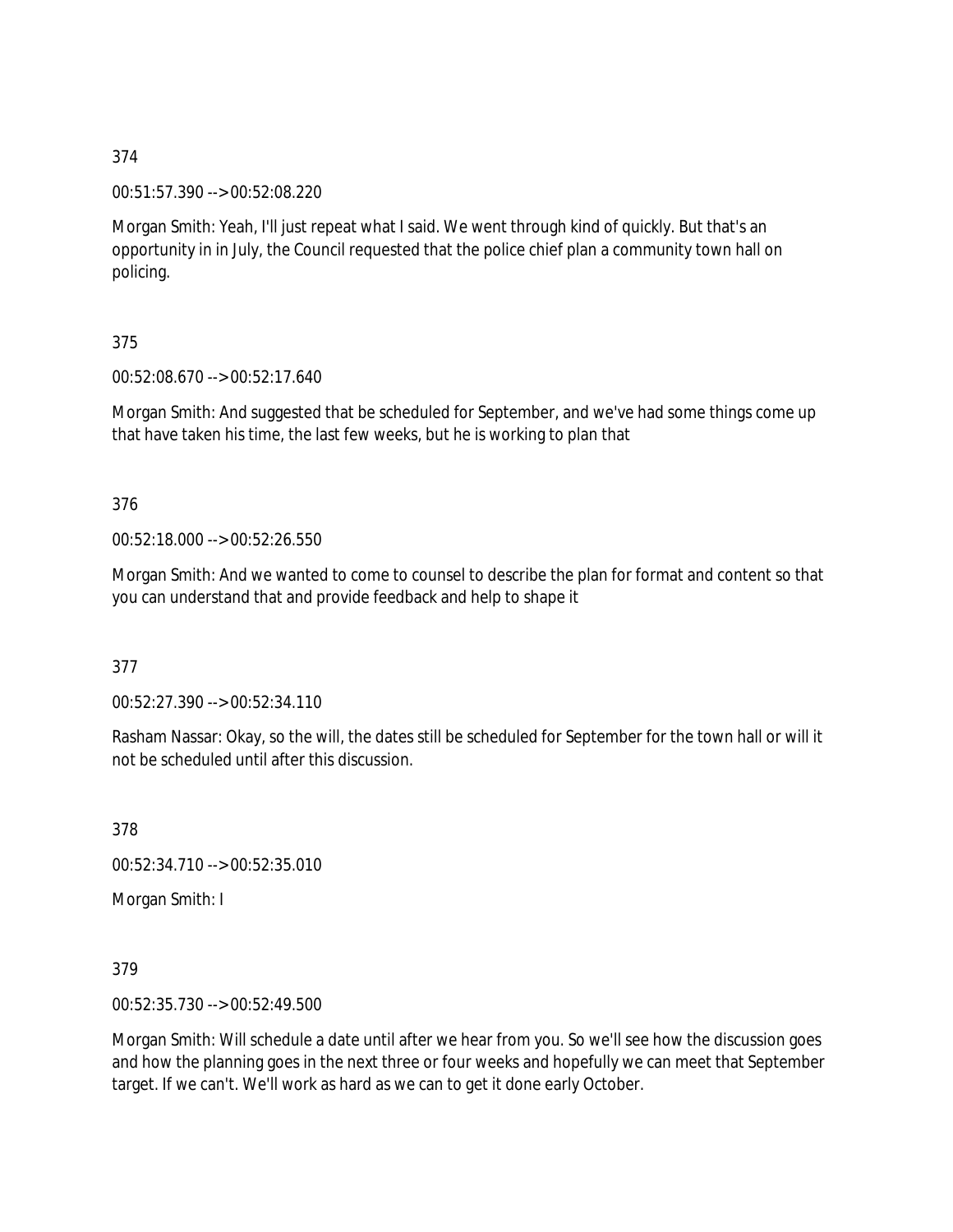00:52:52.770 --> 00:53:03.450

Leslie Schneider: Okay, great. Thank you for that. And I think we can now move on to item eight unfinished business and automate a is to set the public hearing on ordinance number

381

00:53:04.890 --> 00:53:13.530

Leslie Schneider: Dash 20 related to extending the in terms only control on floor area ratio and Heather I'm imagining you are here to help us with that.

#### 382

00:53:13.890 --> 00:53:23.670

Leslie Schneider: Yes, thank you, man. Good evening, Council tonight I'm requesting to set the public hearing, Heather. I'm sorry. You're we need you a little closer to the bike or something. Okay.

383

00:53:23.730 --> 00:53:24.720 Heather Wright: Is that better.

384

00:53:24.930 --> 00:53:26.100

Leslie Schneider: A little bit, yes. Thank you.

385

00:53:26.400 --> 00:53:45.120

Heather Wright: About that tonight I'm requesting to set the public hearing for ordinance 2020 dash 20 on August 26 and two weeks to extend the interim zoning control amending the bonus. I think our program before it expires on sep tember 10th of 2020 and I'm control suspends applicability and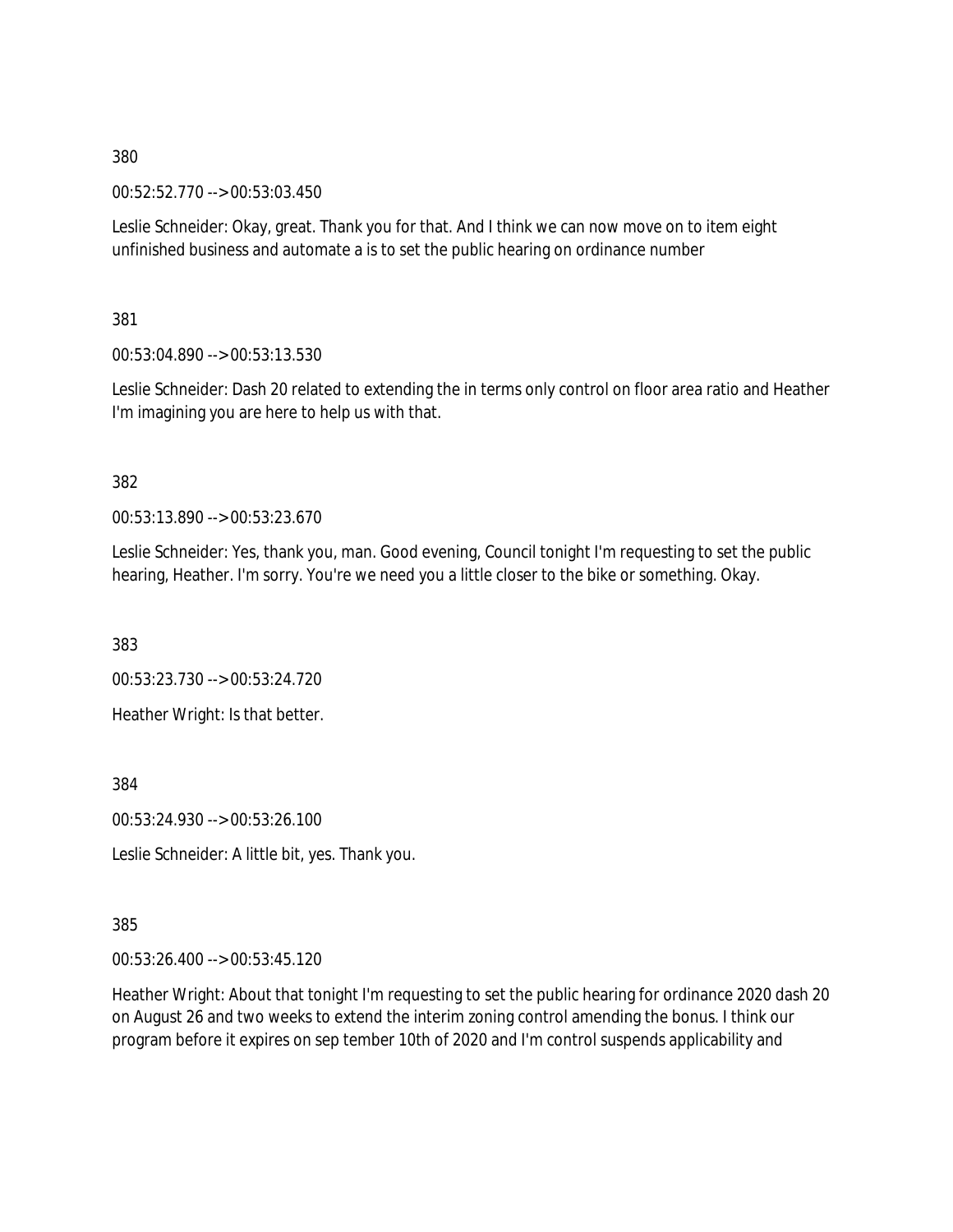00:53:45.780 --> 00:53:49.830

Morgan Smith: This clarifies the 25th, since we're setting the public hearing. Oh.

387

00:53:50.520 --> 00:53:58.590

Heather Wright: Thank you so much. Morgan Yes, the 25th, the interim control systems, the applicability and use of bonus FDR is provided in

388

00:54:02.100 --> 00:54:11.520

Heather Wright: Except for sub sections related to optional affordable housing, which includes the purchase from the island or mobile home park and the preservation of historic structures.

389

00:54:12.210 --> 00:54:20.190

Heather Wright: I want to acknowledge and inform council of the hard work that the planning commission has done on pursuing a flat final ordinance to bring before you

390

00:54:20.760 --> 00:54:27.690

Heather Wright: And they formed a subcommittee, and they've held a total of seven meetings, including two before coven in five posts coven

391

00:54:28.200 --> 00:54:37.080

Heather Wright: At their last discussion on July 9 they directed staff to move forward with writing an ordinance that provides for bonus FA IR for affordable housing.

392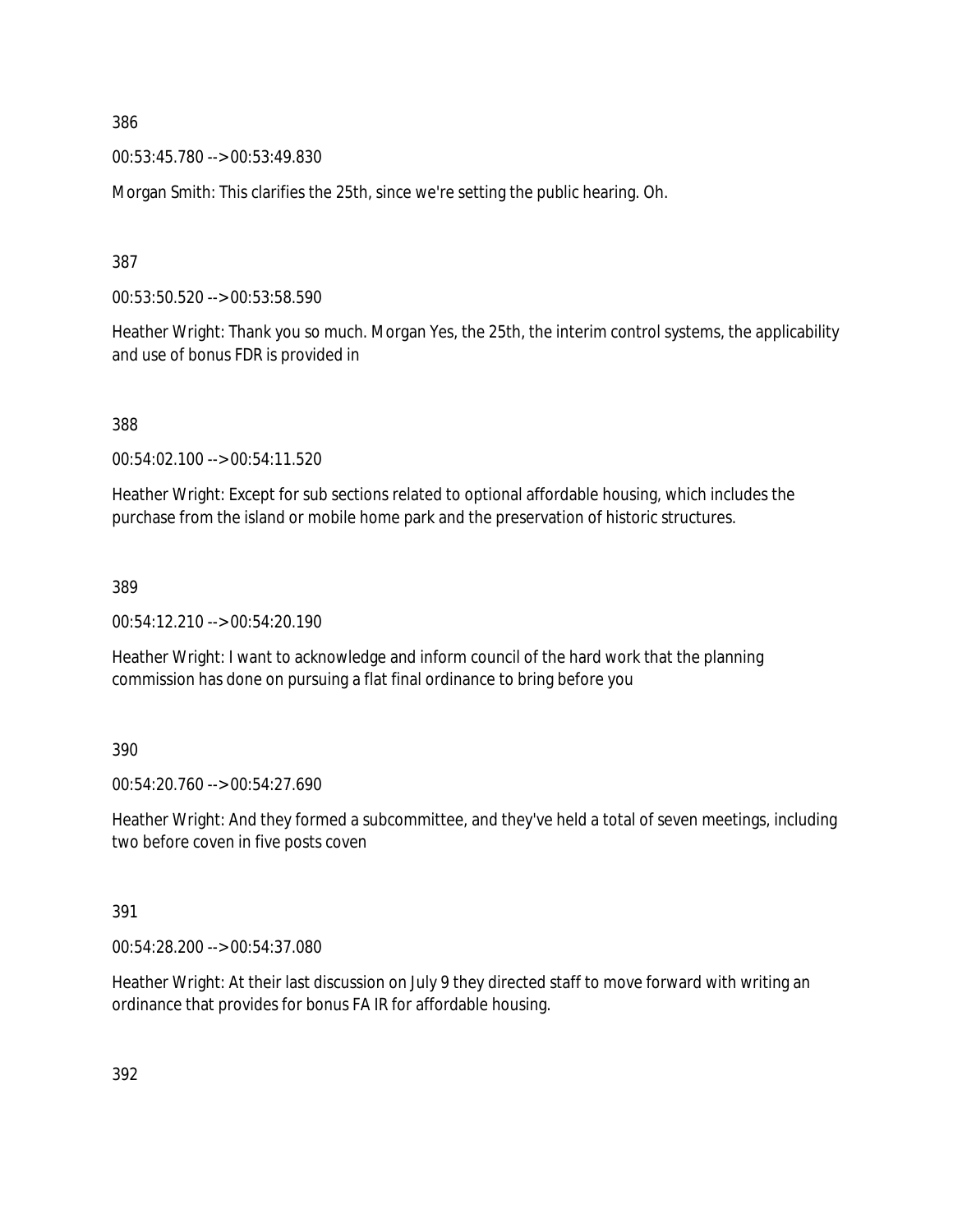00:54:37.470 --> 00:54:45.120

Heather Wright: And for the city to consider the purchase of the remaining FDR from the Islander mobile home park and to exclude historic structures.

### 393

00:54:45.510 --> 00:54:59.880

Heather Wright: From the FDR program and to address that and a different section of the code based on their recommendation city planning legal and financial staff are reviewing that before we come to them with an ordinance and we're set to do that in mid September.

394

00:55:01.020 --> 00:55:06.390

Heather Wright: And that is my update and I would like to move forward with setting the public hearing for August the 25th.

395

00:55:07.680 --> 00:55:08.430

Leslie Schneider: Thank you, Heather.

396

00:55:09.480 --> 00:55:11.520

Leslie Schneider: Would anyone like to make the motion.

397

00:55:16.980 --> 00:55:23.520

Rasham Nassar: I'm I moved to schedule a public hearing on August 25 2020 related to ordinance number 2020 dash 20

398

00:55:26.850 --> 00:55:30.210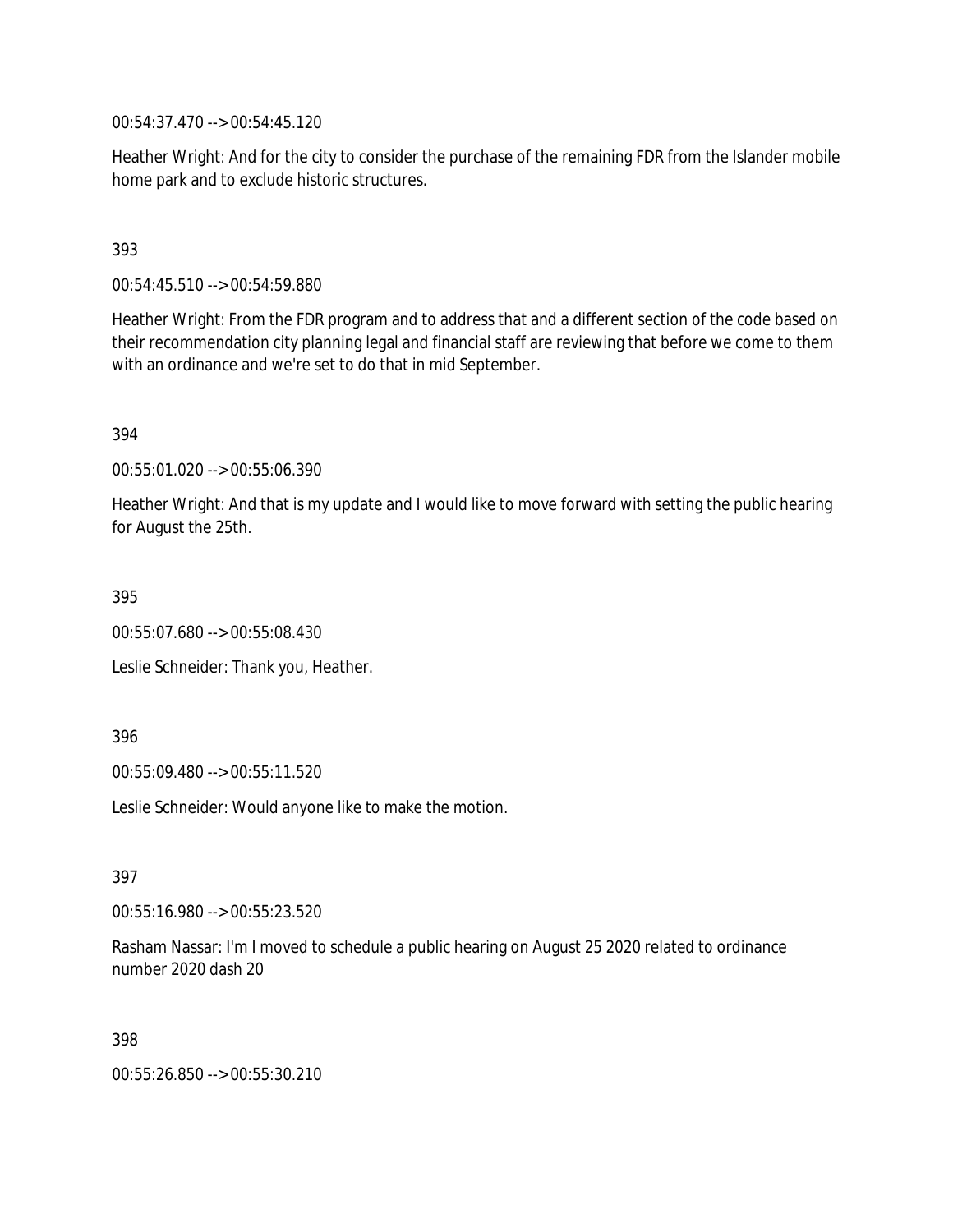Leslie Schneider: Deputy Mayor deep second to that any discussion.

399

00:55:31.080 --> 00:55:39.570

Rasham Nassar: Yeah, I, I want to bring up why I brought up during agenda discussion related to code section 18 1203 O. D.

400

00:55:40.500 --> 00:55:53.580

Rasham Nassar: So I'm planning director write that code that section of the code discusses bonus density allocations for neighborhood centers and it's come to my attention that we've we've while we're holding

## 401

00:55:54.690 --> 00:56:00.240

Rasham Nassar: The bonus density programs in Winslow we're currently not holding them for other parts of the island.

402

00:56:01.680 --> 00:56:04.260

Rasham Nassar: But we are considering making

403

00:56:05.610 --> 00:56:16.110

Rasham Nassar: Reductions in applicability for the Winslow area that would then still be possessed or contained within 18 1203 Oh, in other areas of the island.

404

00:56:16.920 --> 00:56:33.930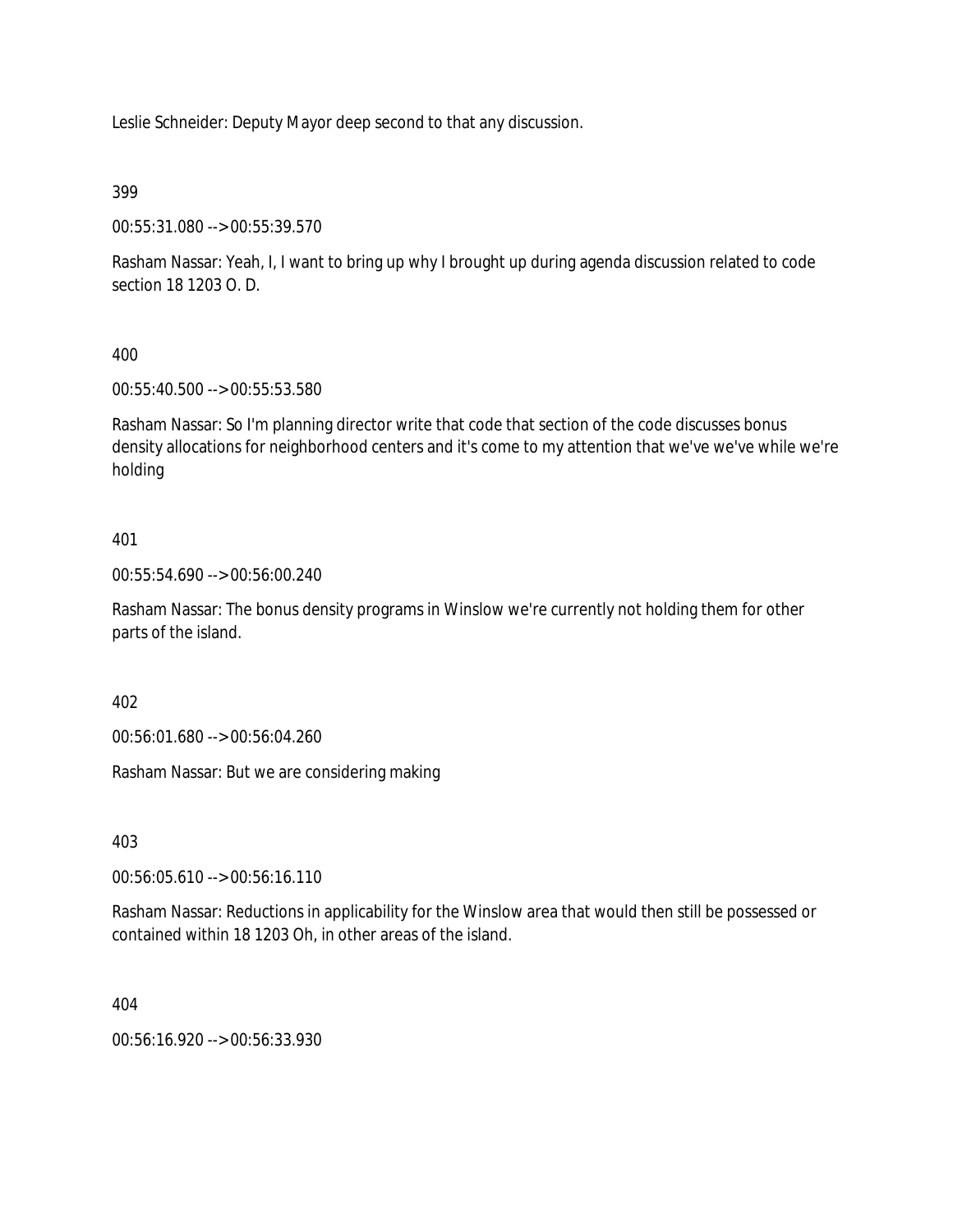Rasham Nassar: Meaning that it would, in terms of having consistency in our code and how we allocate bonus density across the island. It makes sense from my perspective that we also pull in 18 1203 o d into the interim zoning control.

405

00:56:35.700 --> 00:56:42.480

Rasham Nassar: And that that section of the code be referred to the Council ad hoc committee or the planning commission wherever appropriate

406

00:56:43.890 --> 00:56:44.220

Rasham Nassar: So,

407

00:56:45.450 --> 00:56:51.210

Rasham Nassar: I don't know, now's the appropriate time to do that, but I felt compelled to bring it up. So I'm grateful for your comments on that.

408

00:56:51.990 --> 00:57:01.170

Heather Wright: Okay. Um, so that I'm clear, and that councils, clear and subsection d is the bonus density and the neighborhood center district.

409

00:57:01.860 --> 00:57:12.150

Heather Wright: And there's options where the transfer of development right to increase the density in the neighborhood center district. You can go from three units per acre.

410

00:57:12.720 --> 00:57:24.450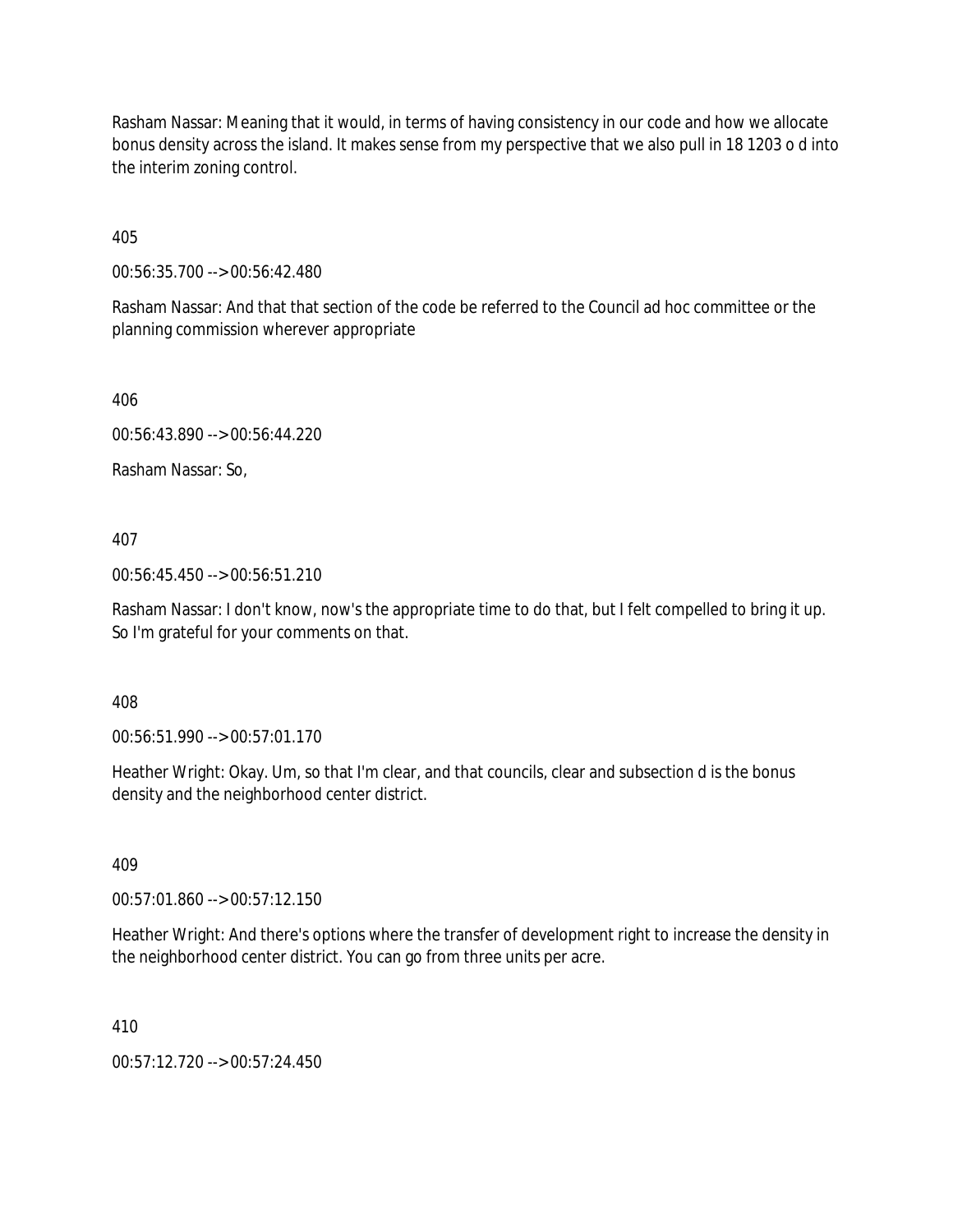Heather Wright: Through the transfer of development rights or through providing affordable housing and you can also go up to five units per acre and through transfer development rights if there's public sewer and water.

411

00:57:24.960 --> 00:57:29.280

Heather Wright: And there's also a provision for some of those properties to go up to 12 units per acre.

412

00:57:30.330 --> 00:57:40.170

Heather Wright: And just so we're all clear and has you clearly stated, but I just want to make sure we're clear we have not addressed neighborhood center through this interim control.

### 413

00:57:40.620 --> 00:57:50.880

Heather Wright: And what I'm hearing from you. Is that a request to extend the control for six months and also to include bonus density in the neighborhood center district.

414

00:57:56.310 --> 00:58:06.090

Rasham Nassar: Yeah, it's just a, it's a consistency check because if we're talking about revisiting and amending our bonus density programs.

415

00:58:07.200 --> 00:58:15.540

Rasham Nassar: For Winslow, then it it makes sense to me to revisit the code sections that that provide you know for bonus density in the neighborhood centers as well.

416

00:58:16.080 --> 00:58:23.910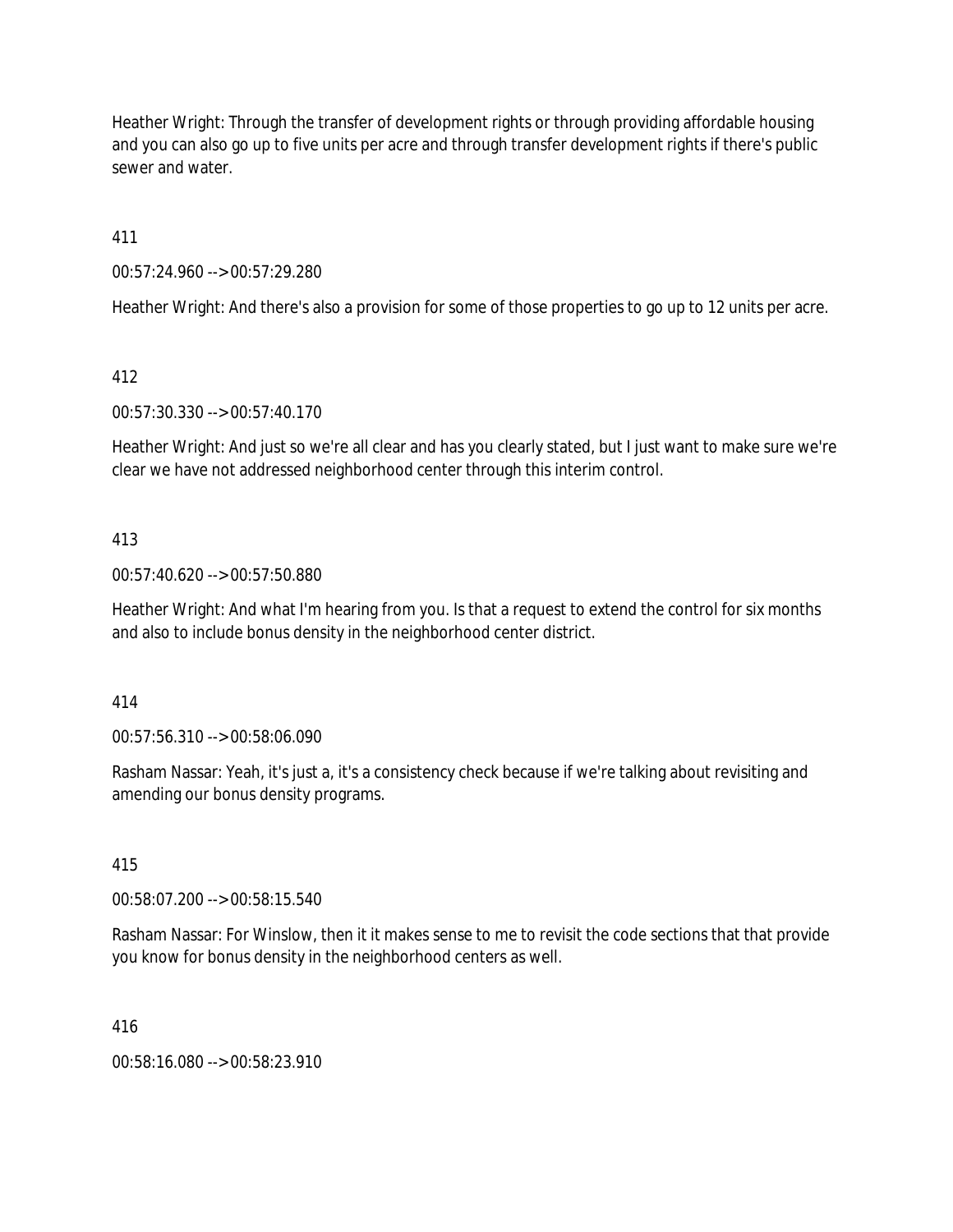Rasham Nassar: I'm sure that they're consistent with the goals that we're applying in our deliberations surrounding bonus density allocations and Winslow

417

00:58:24.750 --> 00:58:33.510

Rasham Nassar: And I know that the neighborhood centers are on a per unit basis and they don't, they're not they're not far discussion and those zoning districts

## 418

00:58:34.260 --> 00:58:43.470

Rasham Nassar: And maybe it's the case that the planning commission would recommend we just remove altogether, since they don't provide for affordable housing bonus density. I don't think and

## 419

00:58:44.970 --> 00:58:55.950

Rasham Nassar: Historic Preservation. But I do think it's another while we're while we're looking, we might as well you know be comprehensive. I think in our analysis and

420

00:58:57.180 --> 00:59:02.160

Rasham Nassar: audit of our bonus density provisions. So that would be my request, I suppose it's a request to Council.

421

00:59:03.930 --> 00:59:04.620

Leslie Schneider: City Manager.

422

00:59:05.130 --> 00:59:09.630

Morgan Smith: Yeah, I just wanted to check in on process, the action that staff is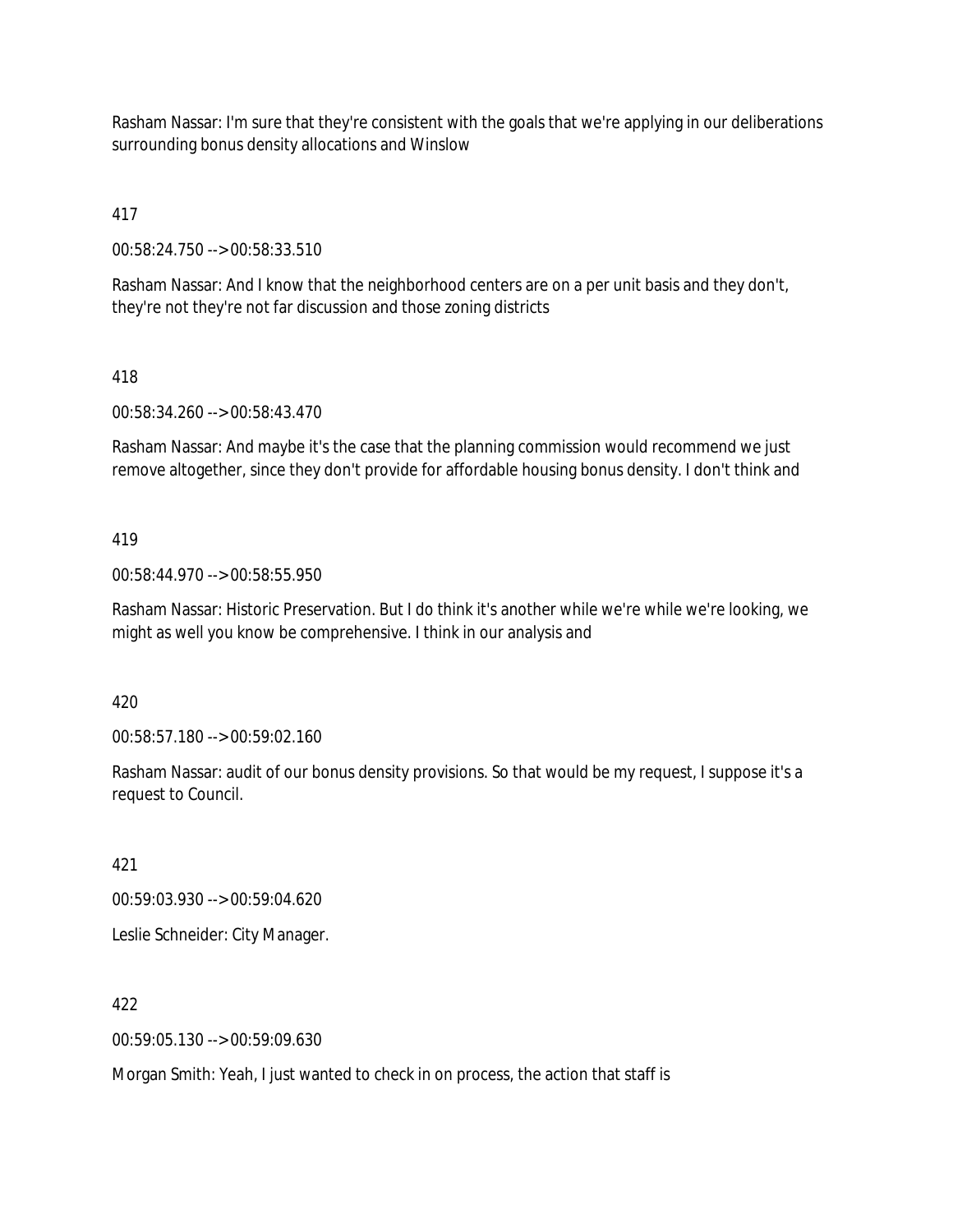00:59:10.170 --> 00:59:27.300

Morgan Smith: Here to support is whether to proceed with in preparation for the planning Commission's completion of their work setting a public hearing for the Council if what Council would like to do is have a discussion about whether the current interim zoning control sorry interim Control Ordinance.

424

00:59:28.350 --> 00:59:42.030

Morgan Smith: Should be expanded to also apply to other areas. I really encourage you to have a discussion around that. That's a policy focus discussion and give us the opportunity to prepare to support your questions and your dialogue with each other, but to not try to just

425

00:59:43.320 --> 00:59:49.710

Morgan Smith: package that up quickly without preparation or sort of cross cross dialogue tonight.

426

00:59:52.530 --> 00:59:58.740

Leslie Schneider: Thank you for that. I'm that certainly is what I feel like I would need COUNCILMEMBER hi topless.

427

01:00:02.040 --> 01:00:11.100

Kirsten Hytopoulos: Yeah, so I wouldn't want to try to expand the the ordinance. The inner control. I think that sounds like something maybe that we should throw at these

428

01:00:11.910 --> 01:00:15.930

Kirsten Hytopoulos: hate to say it but at the subcommittee. We knew we can put that on our list to take a look at that.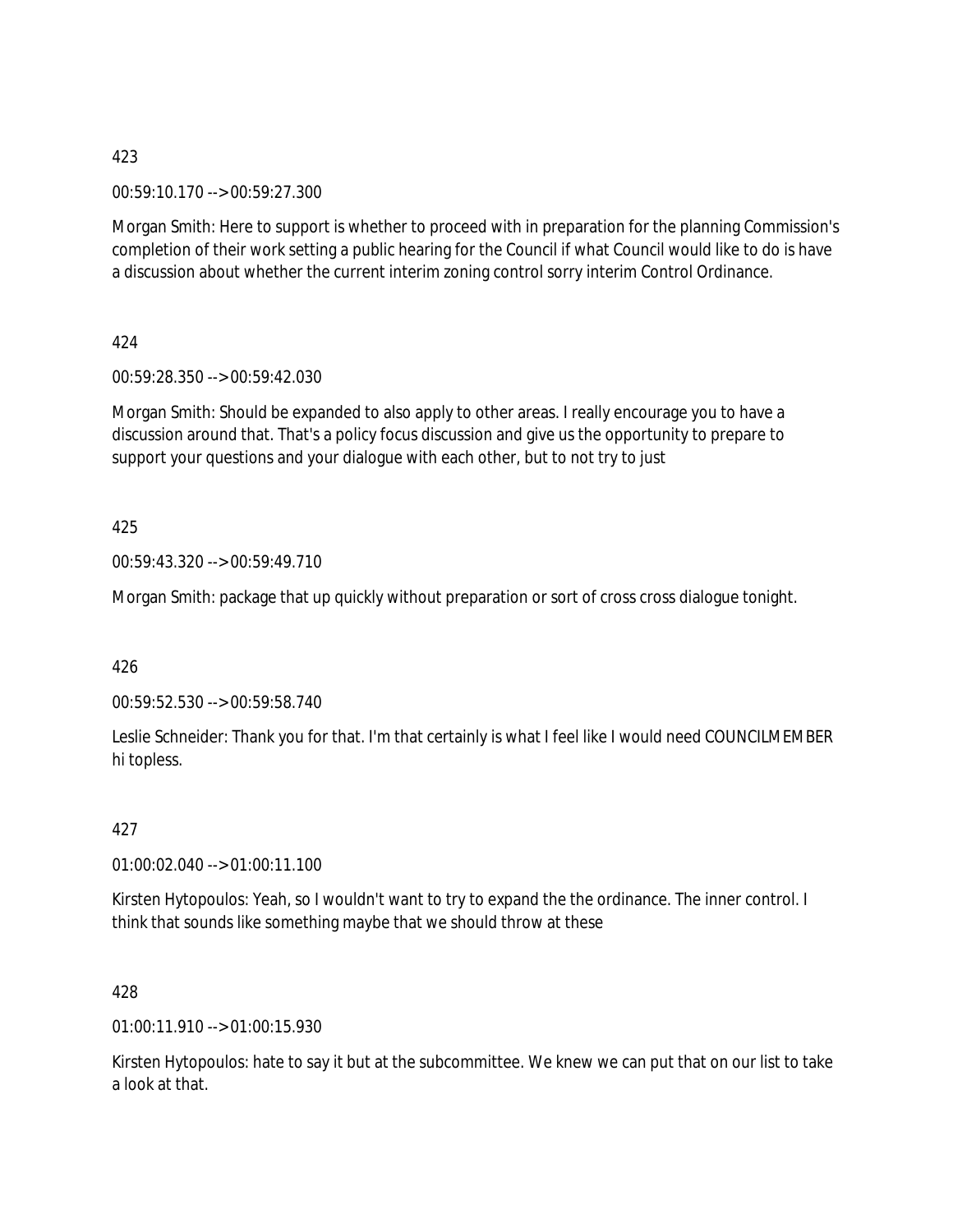01:00:16.290 --> 01:00:24.330

Kirsten Hytopoulos: I'm otherwise it's really want to talk to the city attorney before we start messing with this particular item that maybe we can just throw that over to the subcommittee to look at with our other

430

01:00:25.560 --> 01:00:26.250

Kirsten Hytopoulos: Our list.

431

01:00:29.850 --> 01:00:30.660

Leslie Schneider: City Manager.

432

01:00:31.260 --> 01:00:37.350

Morgan Smith: And again, just acknowledging something COUNCILMEMBER nisar brought up earlier the subcommittee is acquiring a pretty

433

01:00:37.740 --> 01:00:46.650

Morgan Smith: Significant portfolio. So I would encourage you to actually make a motion to add this to what they're being asked to examine because we're trying to track the things that have been

434

01:00:46.950 --> 01:00:54.030

Morgan Smith: Referred to that group. So if you have a clear sense of what it is you're asking them to look at it would probably be helpful if we could capture that.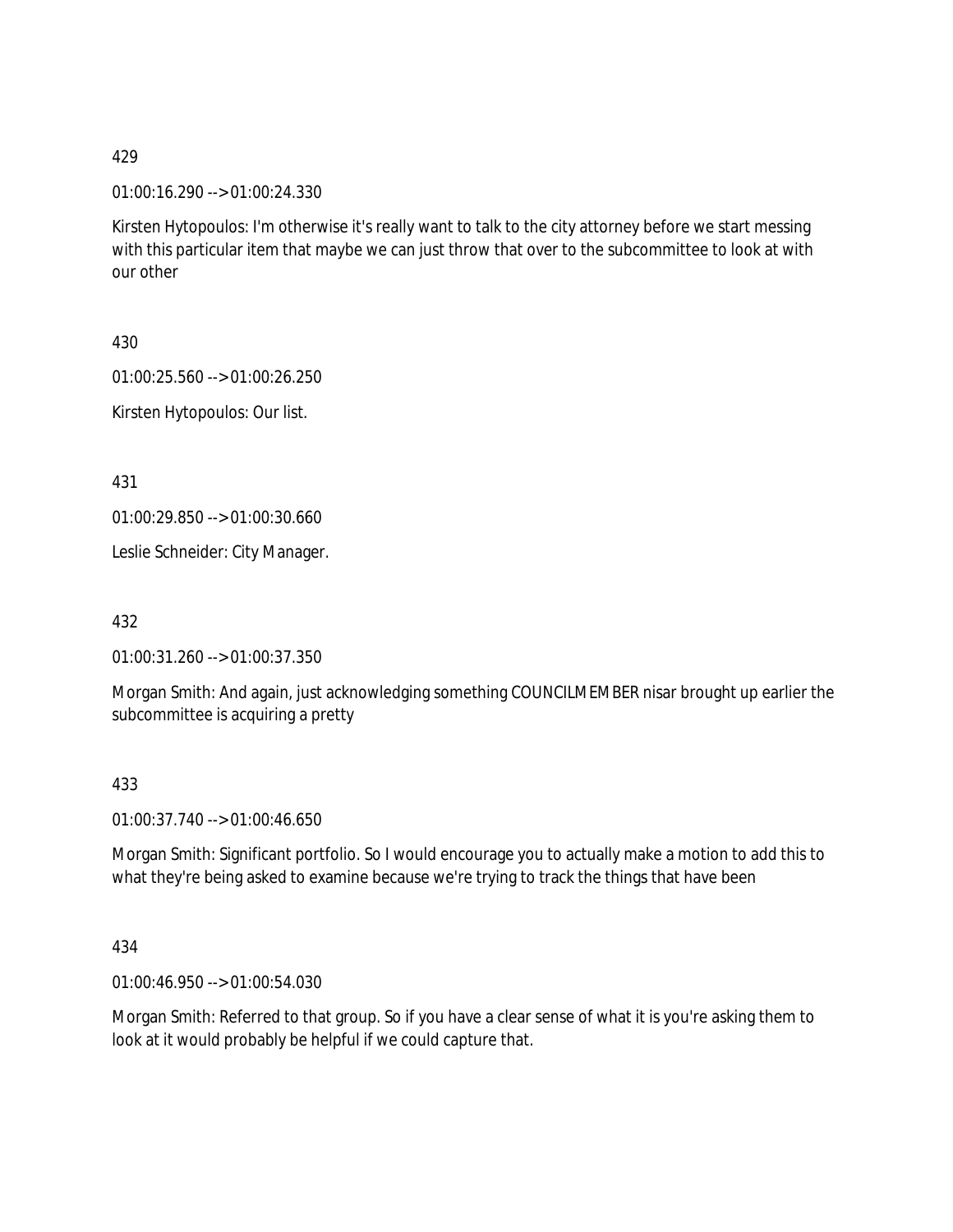01:00:54.210 --> 01:01:00.270

Kirsten Hytopoulos: So so took to articulate that what I would be saying is what we've been doing is we've been trying to determine

436

01:01:00.780 --> 01:01:14.670

Kirsten Hytopoulos: What were their easy triage type items as we were discussing council. And then also, where is our big. Where's the big overall push right for the big planning stuff we need to tackle as a city.

## 437

01:01:15.150 --> 01:01:19.650

Kirsten Hytopoulos: So I think the question would be, and I'd be curious to know what what a COUNCILMEMBER car thinks

438

01:01:20.190 --> 01:01:32.400

Kirsten Hytopoulos: Might this be something we should be looking at in those triage items which I think we'd hoped we we had just come up with our list. And maybe I maybe I'm way off. And it's not, but maybe it is so

439

01:01:38.010 --> 01:01:43.440

Leslie Schneider: So I think right now we're looking for emotion to add something to the subcommittee's

### 440

01:01:44.520 --> 01:01:48.750

Leslie Schneider: Agenda, or if there's any further support for

441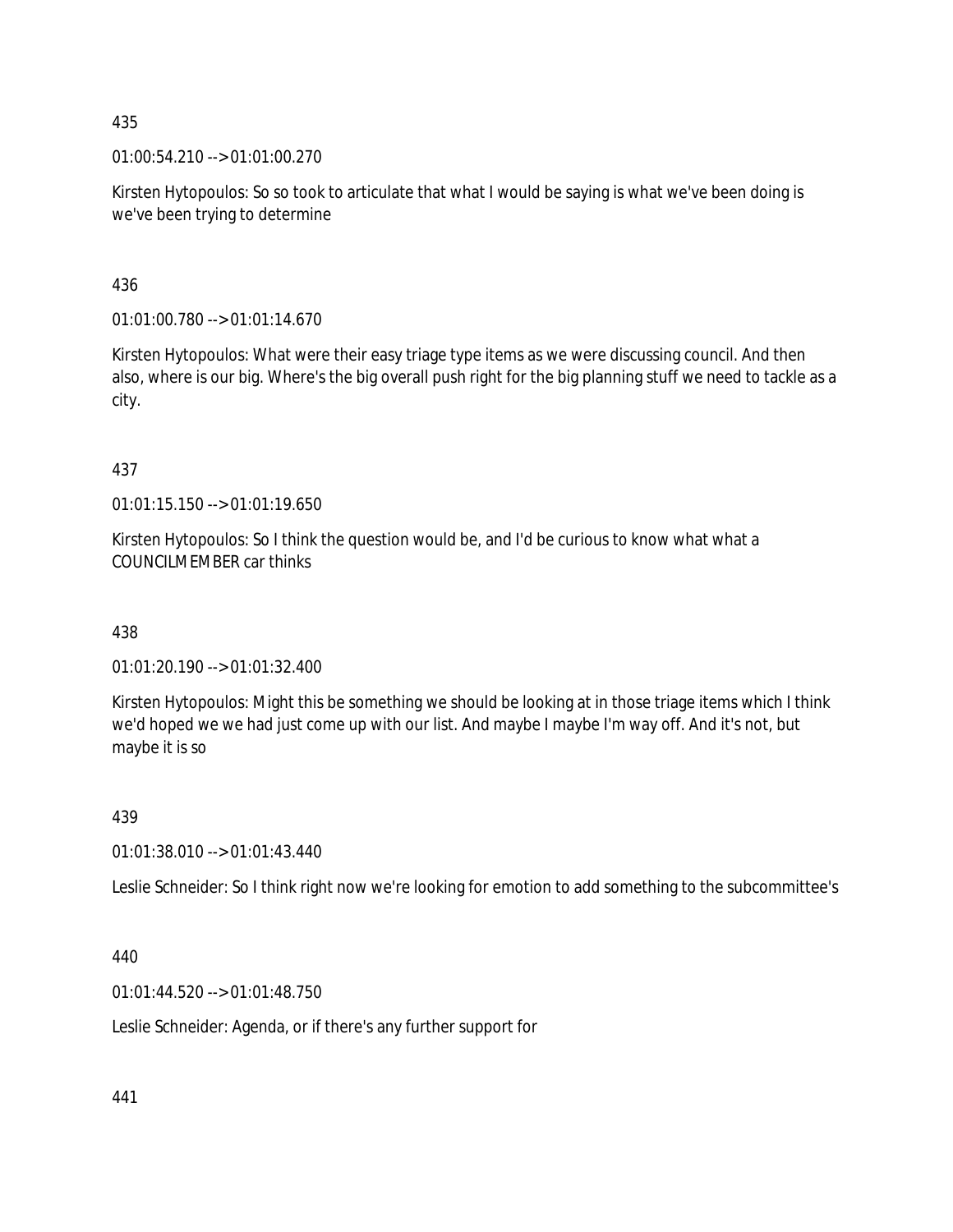01:01:49.980 --> 01:01:52.650

Leslie Schneider: So COUNCILMEMBER into sorry, did you want to make a motion.

442

01:01:52.830 --> 01:02:05.160

Rasham Nassar: I think we have emotion on the Florida set the public hearing so i and i think COUNCILMEMBER car may want to comment on this other tangent that I've led us on

443

01:02:06.210 --> 01:02:19.920

Rasham Nassar: But I'm happy to, we will vote on the motion on the floor. And then if it's appropriate during this discussion that I make a motion to refer this item to the subcommittee. I can do that during this agenda item or I can wait until committee reports.

444

01:02:21.360 --> 01:02:28.830

Leslie Schneider: Great, thank you for that. Okay, so if there's no more comment. We have a motion and a second for setting the public

445

01:02:34.080 --> 01:02:36.120

Leslie Schneider: The public hearing and

446

01:02:38.010 --> 01:02:39.960

Leslie Schneider: All those in favor please say aye.

447 01:02:41.130 --> 01:02:41.490 Christy Carr: Aye.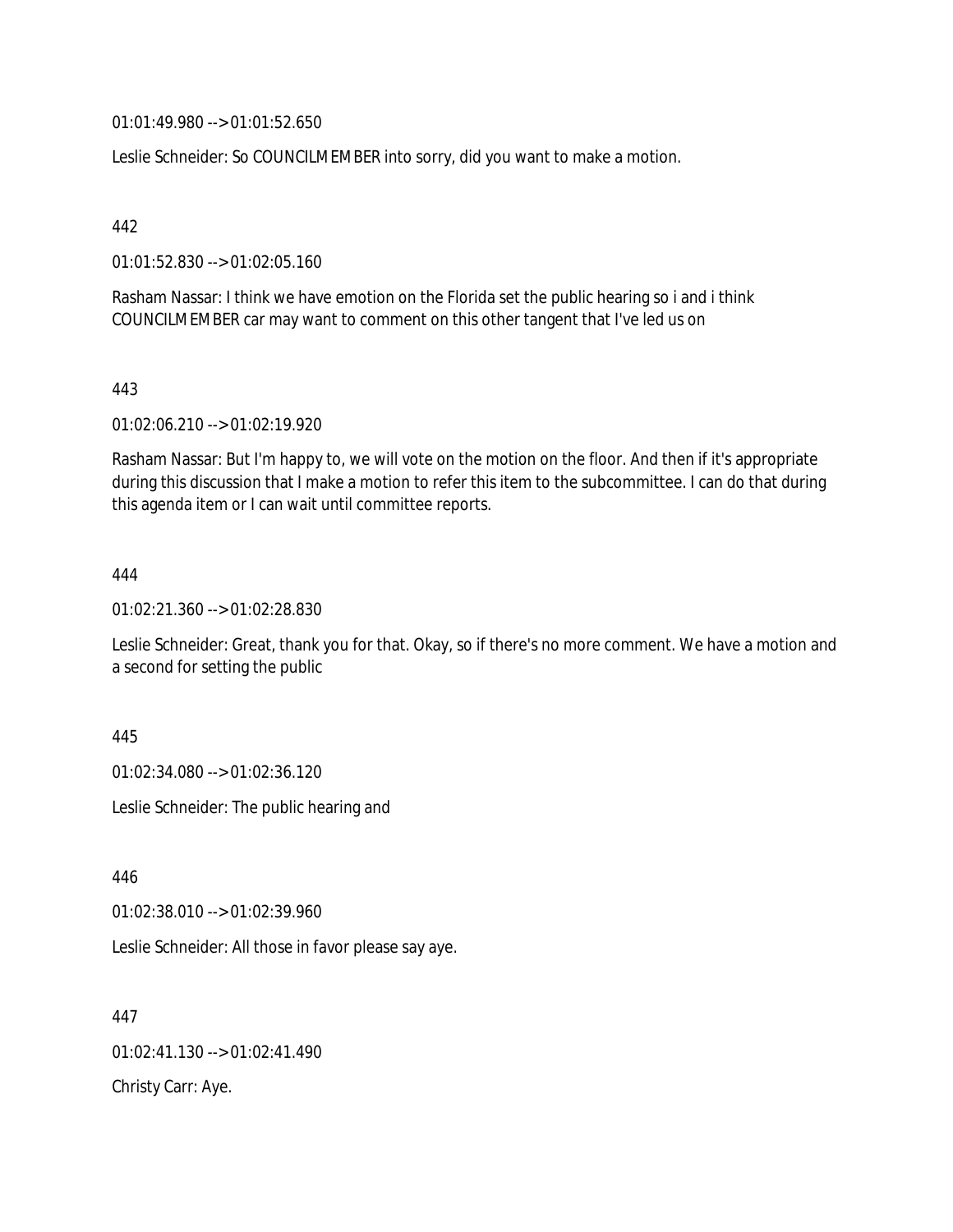448 01:02:42.090 --> 01:02:43.050 Leslie Schneider: Any opposed.

449

01:02:45.150 --> 01:02:45.750

Leslie Schneider: Thank you.

450

01:02:46.920 --> 01:02:48.570

Leslie Schneider: We have now set the public hearing

451

01:02:49.650 --> 01:02:52.560

Leslie Schneider: It. Councilmember desire. If you have a

452

01:02:54.300 --> 01:02:54.900

Leslie Schneider: Mean, we're

453

01:02:58.110 --> 01:03:04.710

Leslie Schneider: If you have a quick motion that you can make regarding adding this to the agenda as per the city managers request.

454

01:03:05.790 --> 01:03:09.150

Rasham Nassar: Okay, I moved to refer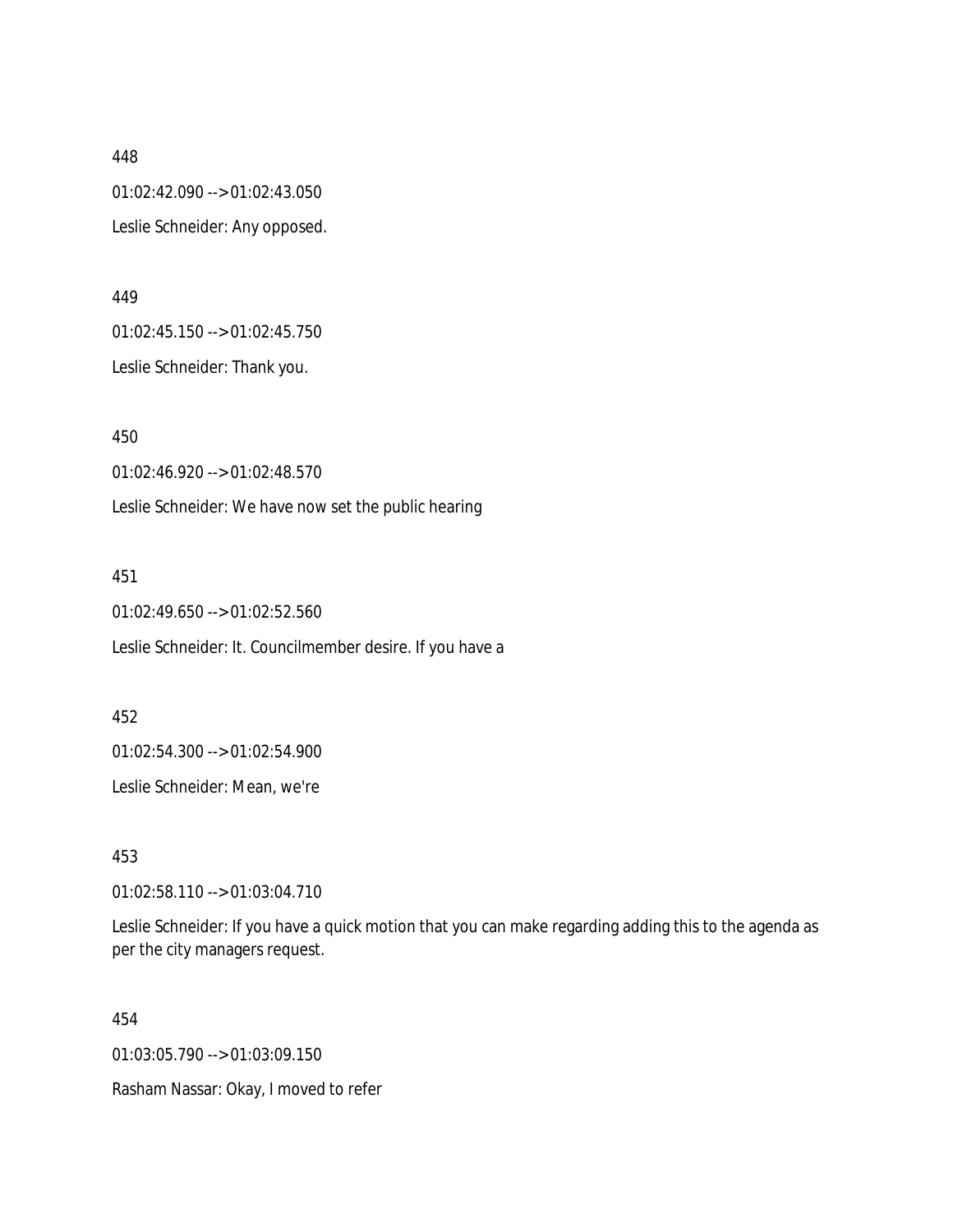455 01:03:10.620 --> 01:03:11.250 Rasham Nassar: Code section.

456

01:03:13.560 --> 01:03:20.250

Rasham Nassar: Subsection D to the Council planning commission

457

01:03:21.750 --> 01:03:24.300

Rasham Nassar: Land use ad hoc sub committee.

458

01:03:25.320 --> 01:03:25.920

Rasham Nassar: Agenda

459

01:03:27.930 --> 01:03:28.740

Leslie Schneider: Is there a second

460 01:03:32.280 --> 01:03:32.760 Christy Carr: Second,

461 01:03:35.190 --> 01:03:39.510

Leslie Schneider: Okay, and any further comment before we vote to refer this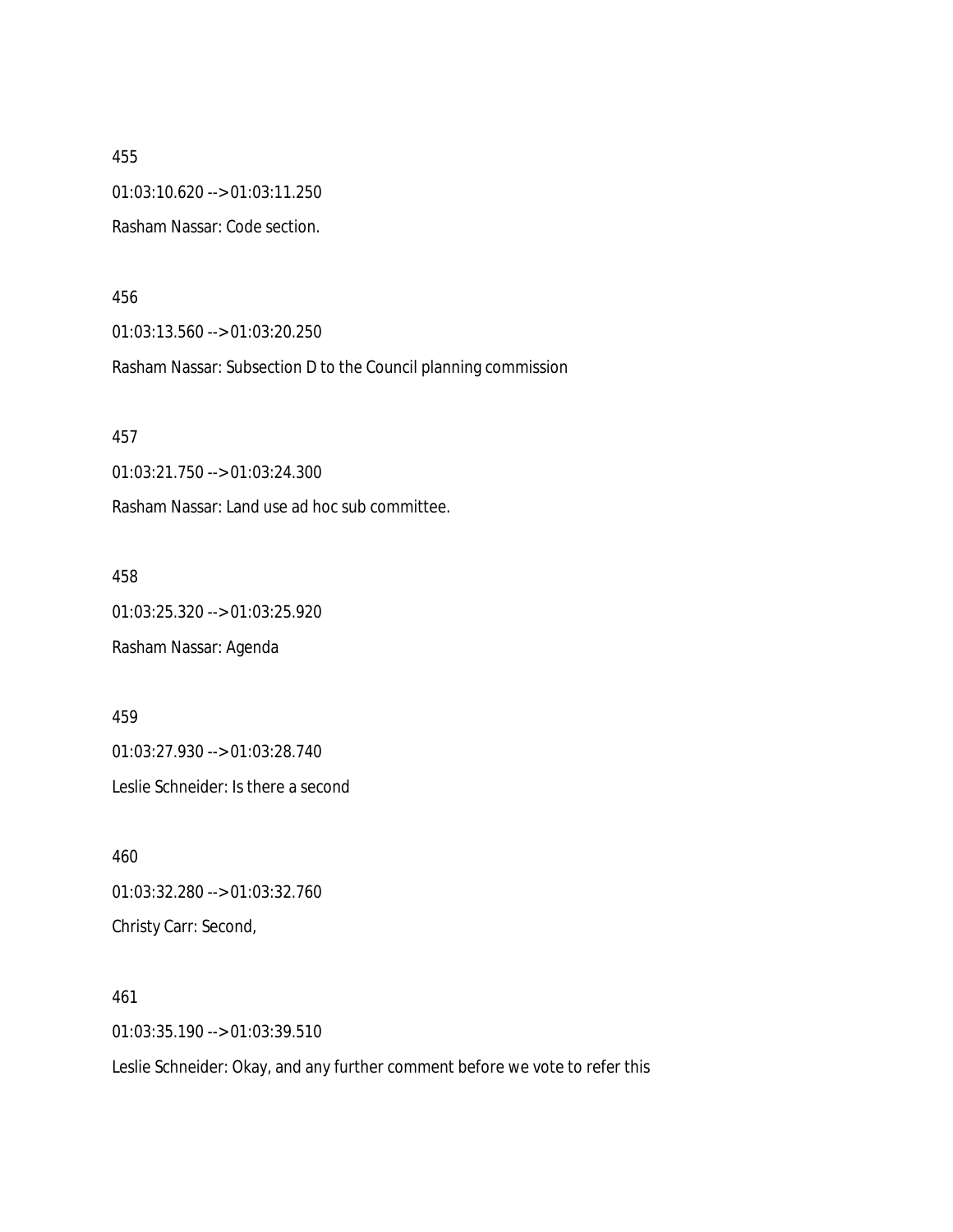$01:03:40.560 \rightarrow 01:03:41.460$ 

Leslie Schneider: COUNCILMEMBER Medina.

463

01:03:43.260 --> 01:03:45.420

Kol Medina: Yeah, I'm not, I'm not going to vote to support this.

464

01:03:46.530 --> 01:04:00.690

Kol Medina: Because of what the manager said earlier, and Mayor when you said I'm referring this to the committee to me implies that there is some problem. We want them to solve the way something we want them to make a recommendation on

#### 465

01:04:01.590 --> 01:04:08.340

Kol Medina: And I have no idea if there's a problem here that needs to be solved. We haven't had any discussion about whether there's a problem that needs to be solved.

### 466

01:04:08.820 --> 01:04:17.280

Kol Medina: So I don't even know what we're referring to the committee, we're asking them to determine if there's a problem to be solved or to determine what the solution is. So I, I

### 467

01:04:19.650 --> 01:04:21.480

Leslie Schneider: COUNCILMEMBER hey topless. Did you ask them.

468

01:04:21.630 --> 01:04:30.720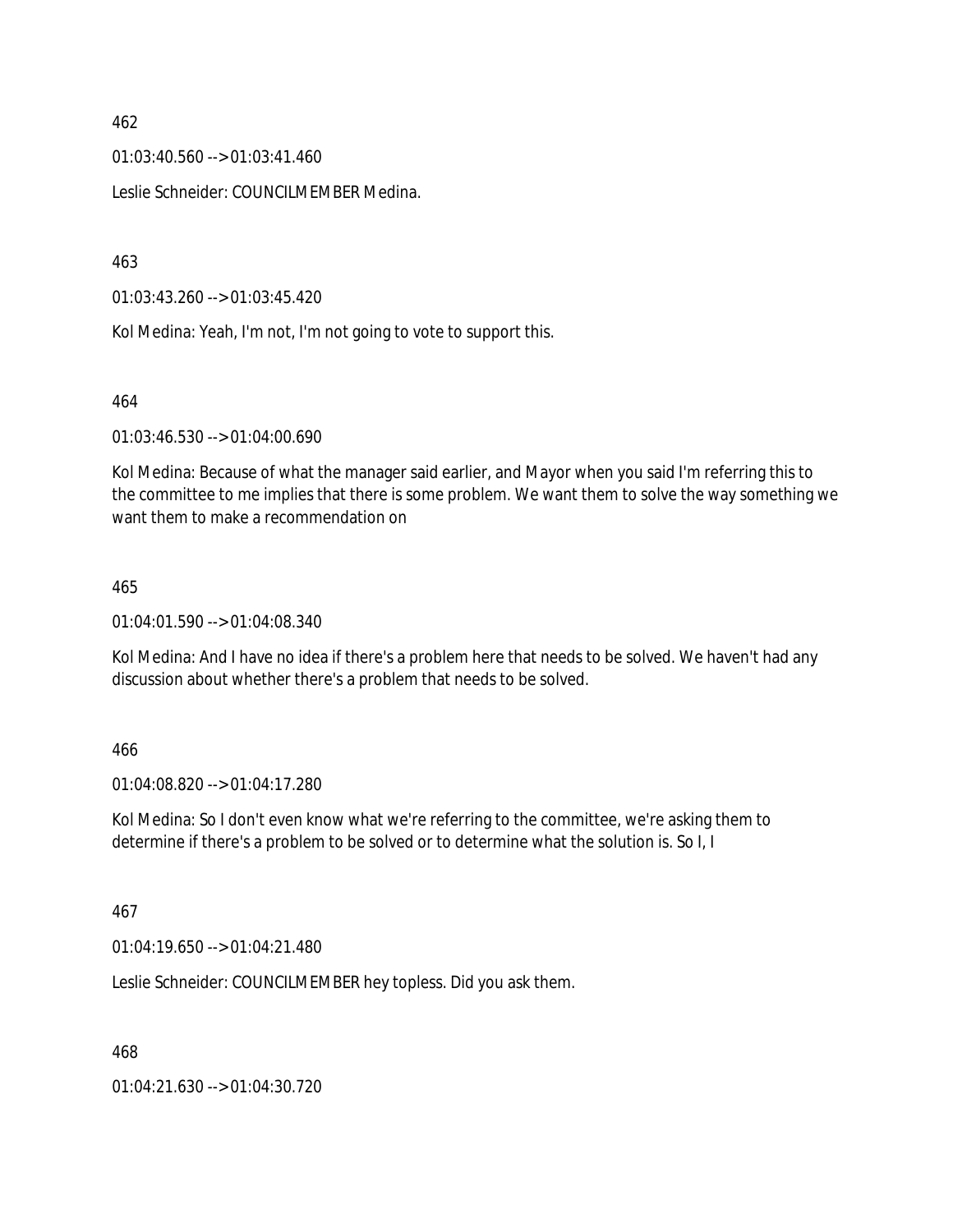Kirsten Hytopoulos: So that was so as I said, it takes. I think I feel like we need to articulate what we're asking them to do and and and so I'm kind of hesitating. I think what I think. And maybe

## 469

01:04:31.560 --> 01:04:42.570

Kirsten Hytopoulos: Tell someone where to start. You can articulate what I think I hear you saying is that these are additional bonus density is provisions and so the, quote, and you were thinking maybe we should sweep them in

## 470

01:04:43.440 --> 01:04:51.210

Kirsten Hytopoulos: And so, and I wouldn't want to sweep them in without further thought because we need to determine whether we're are they initial or not. I mean,

### 471

01:04:51.780 --> 01:04:57.600

Kirsten Hytopoulos: The larger picture. We're asking is, how do we want to do bonus density on this island in a way that we think accomplishes

### 472

01:04:57.900 --> 01:05:03.120

Kirsten Hytopoulos: Good the good that we're seeking and generally speaking, we think we're looking for affordable housing and so forth. So

### 473

01:05:03.870 --> 01:05:12.870

Kirsten Hytopoulos: Those are the larger questions that the that the subcommittee is looking to get a handle on to make recommendations on the interim control was a way to try to grab

### 474

01:05:13.320 --> 01:05:25.200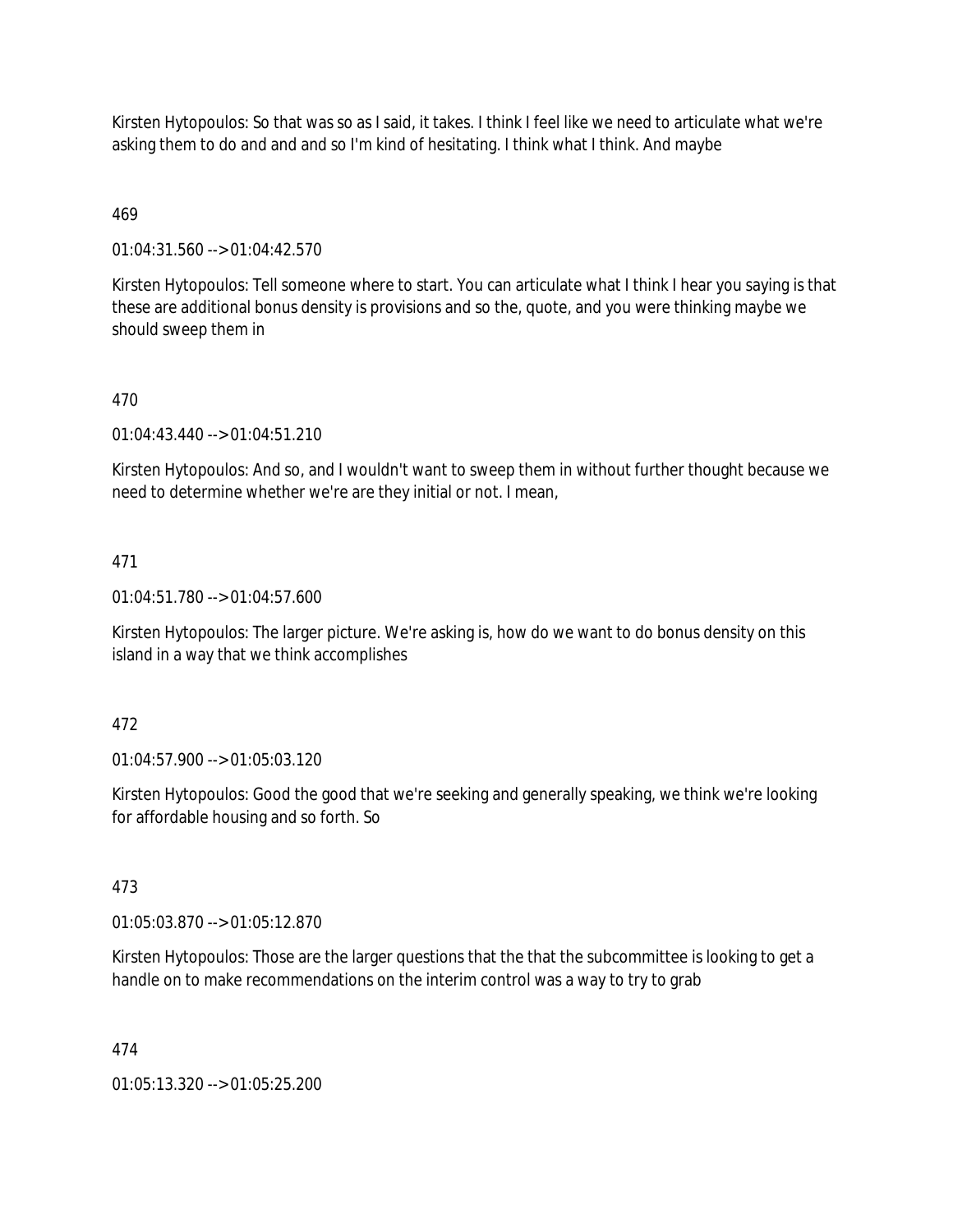Kirsten Hytopoulos: Some bonus density mechanisms that we had real concerns about an urgent, urgent basis. So I think the reason to send these over would just be to kind of ask the subcommittee to weigh in on

475

01:05:25.560 --> 01:05:28.680

Kirsten Hytopoulos: Are we concerned about these it to the extent that we want to kind of

476

01:05:29.250 --> 01:05:36.030

Kirsten Hytopoulos: Pause these or do something with them sort of along the lines of the of the internal control, do they need to be reconsidered, we're kind of looking at

## 477

01:05:36.480 --> 01:05:51.060

Kirsten Hytopoulos: The, the affordable housing or the affordable housing ordinance that we have on the books right now because it's also has bonus density along those lines, just to give an opinion on that. Are they have concern or not. That's the question. Does that make sense.

478

01:05:53.430 --> 01:06:09.810

Leslie Schneider: Okay, so we have a motion on the floor and it's seconded. I am not going to support the the motion for its for having the subcommittee weigh in on it, but we'll see what happens here. So, all those in favor please say I

479

01:06:11.280 --> 01:06:11.610

Christy Carr: Write

480

01:06:13.110 --> 01:06:15.270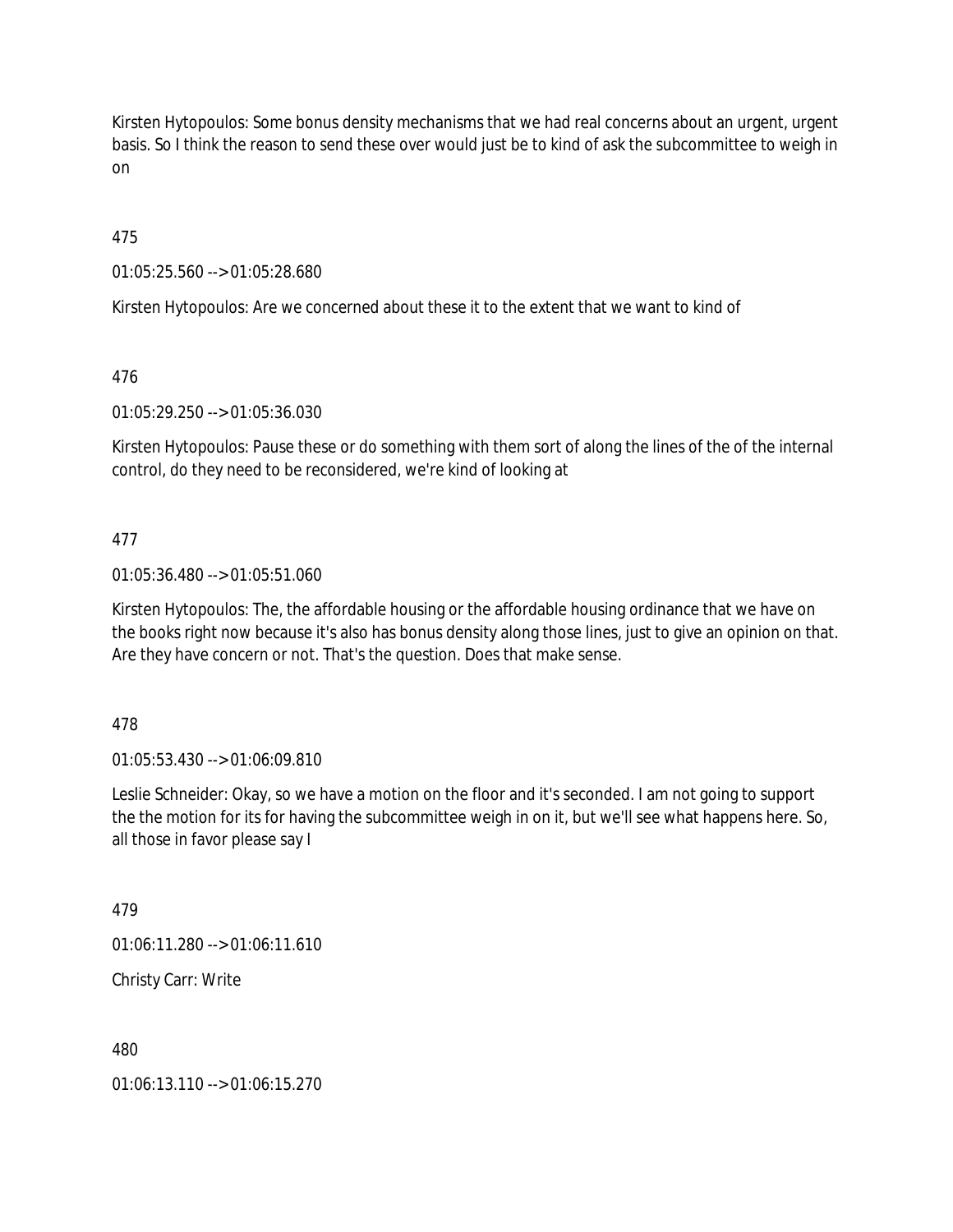Leslie Schneider: All those opposed say ne

481

01:06:15.720 --> 01:06:22.950

Leslie Schneider: Ne. Alright, so we we have a tie. That means it does not move forward.

482

01:06:26.370 --> 01:06:33.420

Rasham Nassar: It just, I just want to comment. One last thing. And it's picking up from what counselor had topless that and I think she summarized

483

01:06:34.590 --> 01:06:44.070

Rasham Nassar: My, my intentions and motivations for bringing this forward really well the subcommittee's already talking about broad base, you know, bonus density allocations island wide.

484

01:06:45.030 --> 01:06:55.890

Rasham Nassar: But the Council has not referred specifically this code section which which refers to and discusses bonus density allocations for a part of the island. So they're already talking about the whole but they've not been

485

01:06:55.890 --> 01:07:04.110

Leslie Schneider: Specifically, sorry, but I need to interrupt you, because I think we just had a vote on this. Um, so I don't know where this is going to take us

486

01:07:05.820 --> 01:07:07.920

Rasham Nassar: OK, I will try again some other time.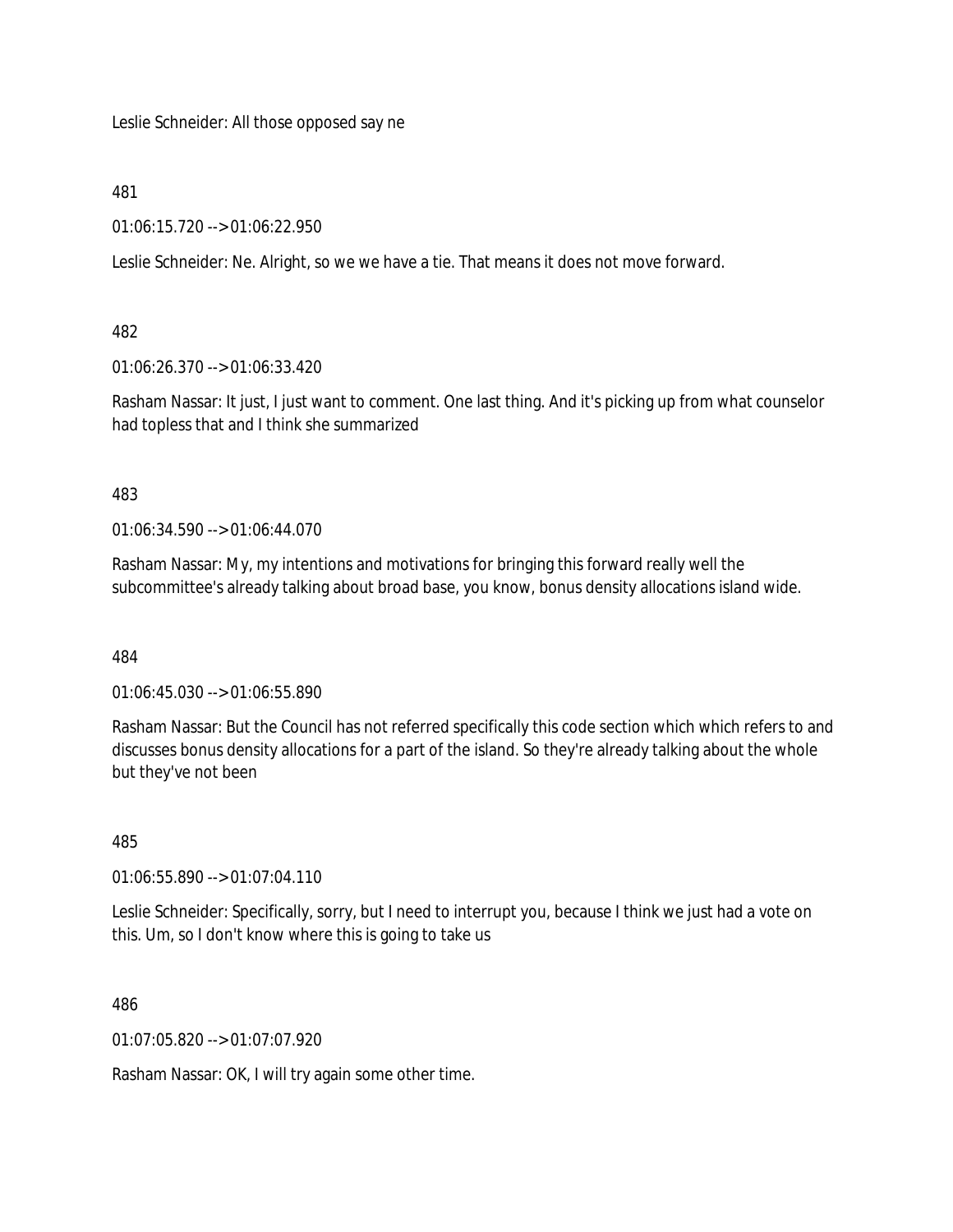01:07:08.460 --> 01:07:10.260

Leslie Schneider: All right, I appreciate that. Thank you.

#### 488

01:07:12.210 --> 01:07:17.400

Leslie Schneider: Okay so we are now moving on to new business item nine, a is

#### 489

01:07:18.510 --> 01:07:30.900

Leslie Schneider: Community concerns related to sexual assault investigations and Bainbridge Island police department procedures and chief Clark. Thank you very much for coming here. Are you going to lead us off on this one.

490

01:07:32.580 --> 01:07:33.420

Joe Clark: I think so.

### 491

01:07:34.830 --> 01:07:48.900

Joe Clark: I think, as you know, over the past few weeks, we've had several youth led rallies to bring awareness to this issue. In addition to that, we've met with the schools and the students to hear their concerns and I've spoken to some of the students individually.

#### 492

01:07:50.550 --> 01:08:00.540

Joe Clark: And, you know, listening to their concerns. I, you know, as a new chief coming in. It's part of my job to look at all aspects of the police department and our operation.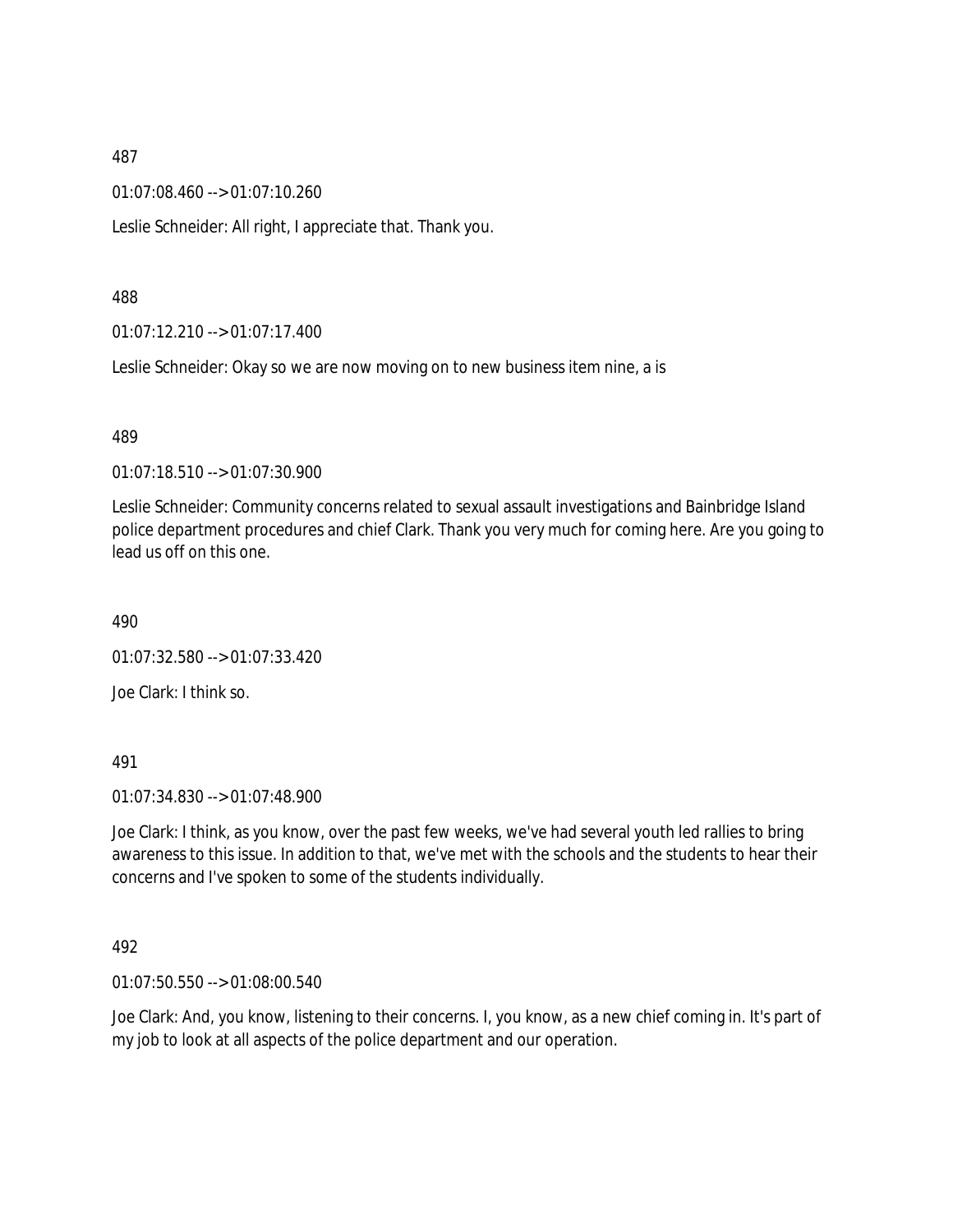01:08:01.170 --> 01:08:10.620

Joe Clark: And it's no different here. I think there's always room for growth. There's always room for improvement and receiving this input from the students helps in that process.

### 494

01:08:12.210 --> 01:08:18.060

Joe Clark: So through these interviews, you know, I've looked at three areas where I think we need to do better based on their concerns.

### 495

01:08:19.530 --> 01:08:30.120

Joe Clark: Sexual Assault investigations are complex. Now they're sensitive issues and they have to be handled accordingly. So looking at the process.

#### 496

01:08:31.020 --> 01:08:48.300

Joe Clark: You know in our interviews, we need to be aware of the trauma and the that impact that the trauma has had on individuals who have experienced this crime and so we need to create a safe environment where they can participate in the process that they can share the events.

### 497

01:08:49.590 --> 01:08:57.720

Joe Clark: You know, to the extent they they wish to it's it's about creating options for the individual on how they want to proceed in this investigation.

#### 498

01:08:58.830 --> 01:09:02.580

Joe Clark: We need to have advocates present when they choose to and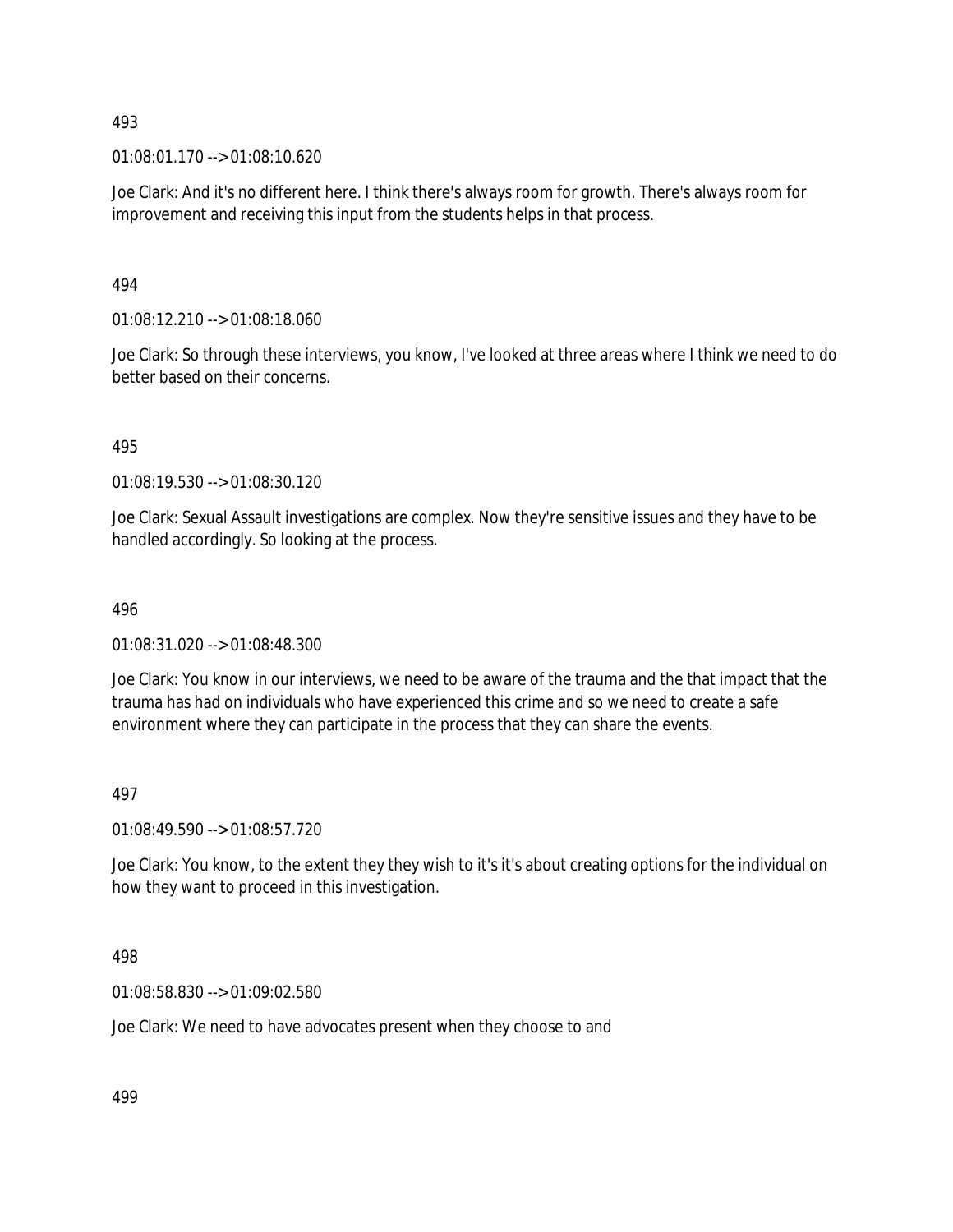01:09:03.630 --> 01:09:15.630

Joe Clark: We need to utilize the resources available to us. For example, the prosecutor's office has interviewers trained in dealing with child victims. So we make great use of that we need to continue to do so.

500

01:09:17.070 --> 01:09:28.860

Joe Clark: Now the other piece is kind of the process. It's explaining the process, making sure there's a good, thorough understanding of how it proceeds. The investigation proceeds, and what the next steps are

501

01:09:29.880 --> 01:09:32.310

Joe Clark: Explaining to the individual.

502

01:09:34.680 --> 01:09:37.680

Joe Clark: You know what their options are for resolution.

503

01:09:38.820 --> 01:09:44.850

Joe Clark: You know, as I mentioned, it's important to give some of that control back to the victim, particularly in this type of crime.

504

01:09:46.260 --> 01:10:01.050

Joe Clark: You know, so that they have some choice in the process and also keeping the communication lines open updating on the investigation as it proceeds when it moves to the next level, the prosecutor's office wherever that next step may be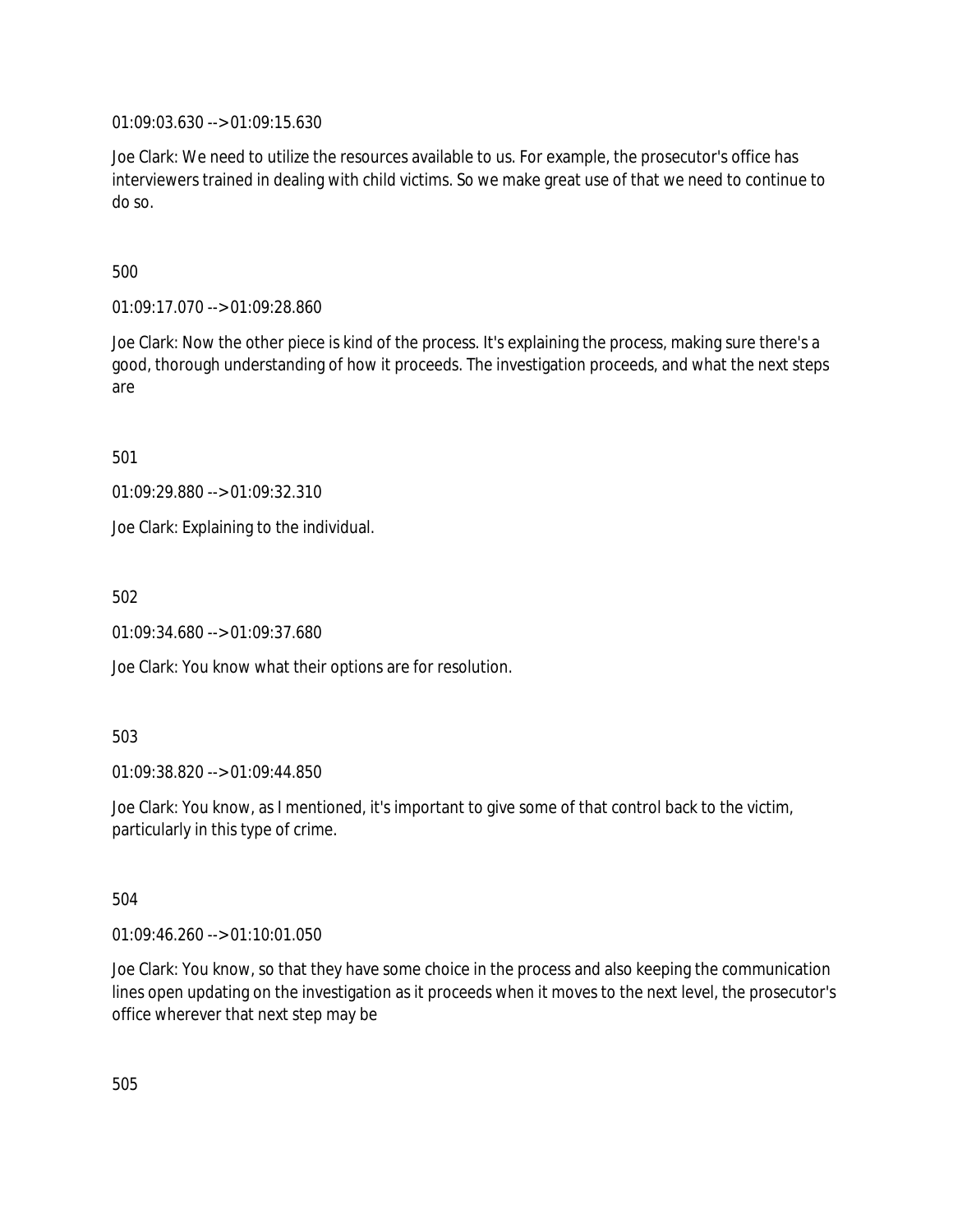01:10:02.520 --> 01:10:10.890

Joe Clark: You know, keeping those open lines of communications and if it. This is a role where an advocate can come into play to, you know,

506

01:10:11.550 --> 01:10:22.080

Joe Clark: If the individual feels more comfortable talking to someone other than the detective, then you know let's make that happen. Whatever it takes to provide that level of comfort throughout this process.

507

01:10:23.400 --> 01:10:34.380

Joe Clark: And then that really goes into the third area where we look at available support services in the community. We need to do a better job of connecting individuals with those support services.

508

01:10:36.810 --> 01:10:47.070

Joe Clark: You know, so that they can seek the support that they need. We can make those referrals, we can provide information and we can continue that as part of the overall process.

509

01:10:49.980 --> 01:10:50.550

Joe Clark: Terms of

510

01:10:51.600 --> 01:11:01.950

Joe Clark: In terms of our training. You know, we have a couple of resources out there. The end violence against women, international they're a great source of training. We have made use of their online training in the past.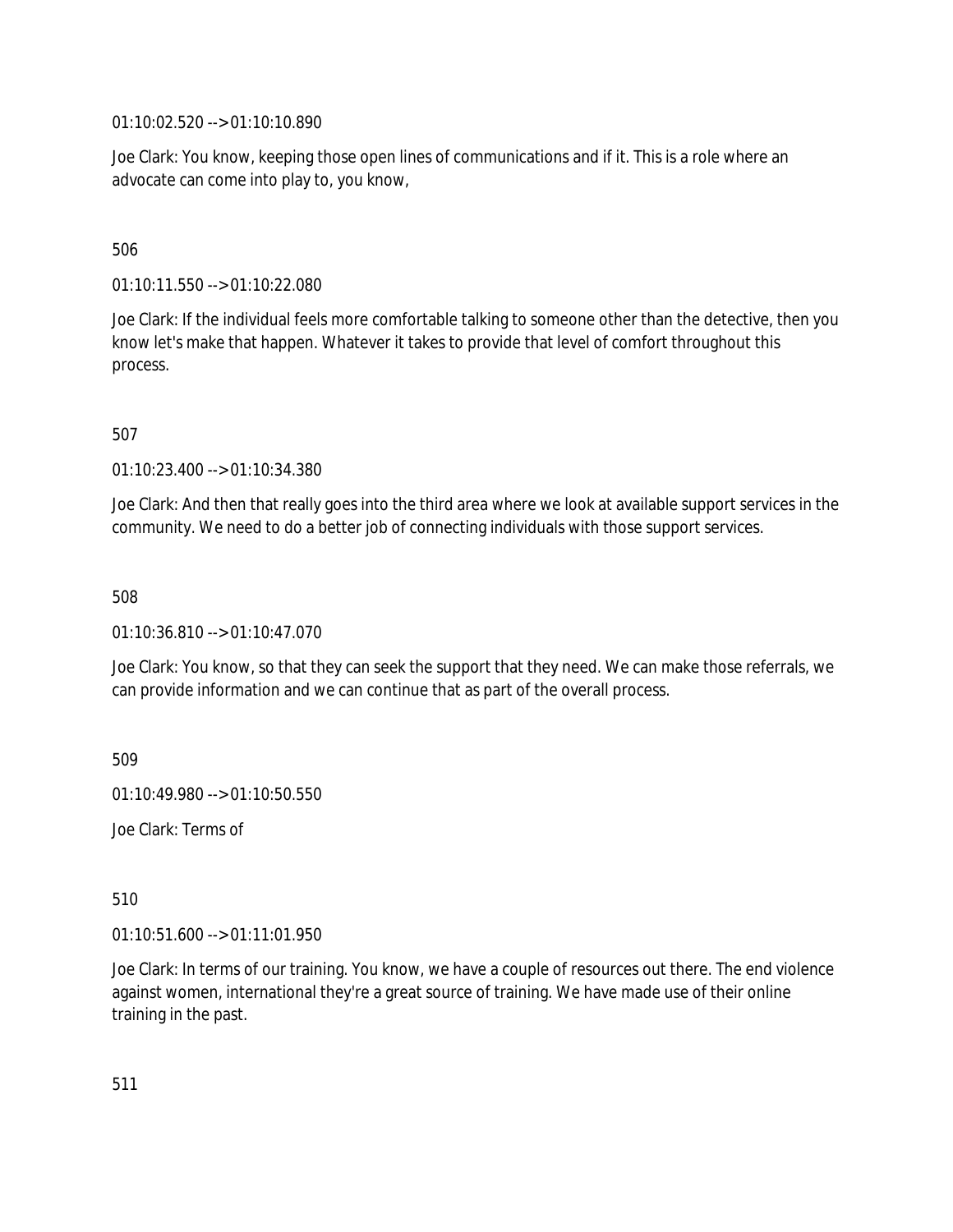01:11:02.460 --> 01:11:19.800

Joe Clark: We have also sent one of the detectives to their in person training so that they are aware of best practices and as recently as this June. Both detectives attended training on sexual assault investigations that focused on victim centered engagement and resiliency tactics.

## 512

01:11:21.060 --> 01:11:29.700

Joe Clark: They discussed best practices in investigations understanding trauma and focus on appropriate interviewing skills in these cases.

513

01:11:31.050 --> 01:11:31.830

Joe Clark: So this

## 514

01:11:33.780 --> 01:11:42.300

Joe Clark: You know anything in policing requires ongoing attention and ongoing training to make sure that we are performing at our best and

### 515

01:11:43.530 --> 01:11:55.350

Joe Clark: What has been effective here is receiving input from the students because it's their perception of how the process works that's most important to me. And you know, that's, again, that's where we learn. And that's where we grow.

### 516

01:12:00.450 --> 01:12:07.260

Leslie Schneider: Thank you, Chief Clark. Um, so your intention. This is to

517

01:12:08.430 --> 01:12:19.650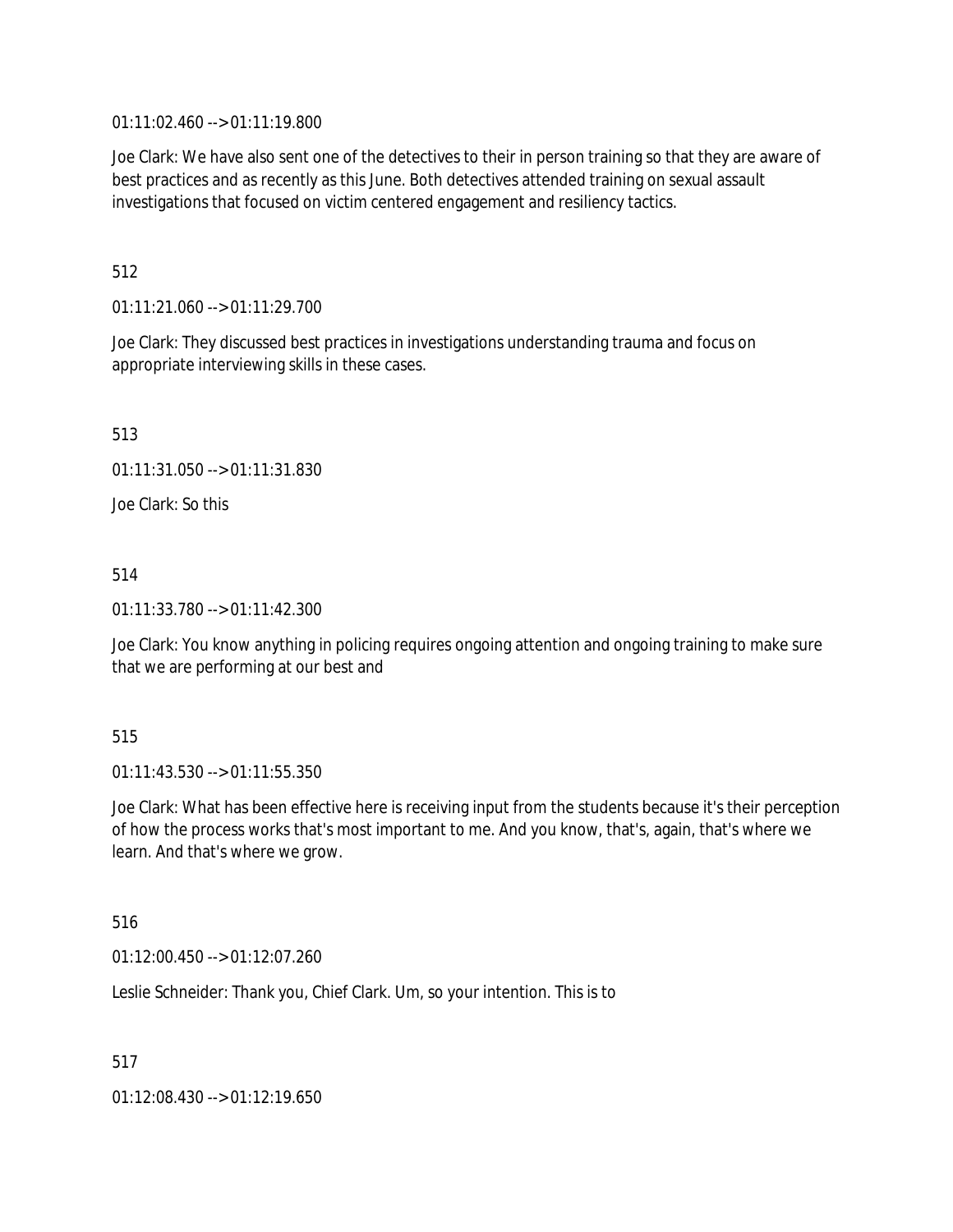Leslie Schneider: Is to share with us and the public. The, the response of the police department to the concerns that have been raised in the community. Is that, is that correct

# 518

01:12:20.490 --> 01:12:27.480

Joe Clark: That's correct. We, you know, we want to continue to work with survivor concerns to make sure that we're providing the best service as possible.

# 519

01:12:28.410 --> 01:12:31.140

Leslie Schneider: Okay, thank you. Councilmember into, sir.

## 520

01:12:34.200 --> 01:12:47.760

Rasham Nassar: Yes, thank you. Hi, Chief Clark nice evening. And thanks for. Thanks for being here. And I just want to say that I'm really, really grateful to the city's for the city's response to this.

### 521

01:12:48.480 --> 01:12:53.070

Rasham Nassar: Council members don't know but I chief Clark extended an invitation for me to discuss

### 522

01:12:53.430 --> 01:13:02.610

Rasham Nassar: With him some of the concerns that had been relayed to me. But some of the victims, whom we've heard speak publicly and we're at the demonstration. About a month ago.

### 523

01:13:03.420 --> 01:13:11.310

Rasham Nassar: So I'm just really grateful for your openness and your willingness to communicate on this. I'm really sensitive topics. So I just want to put that out there.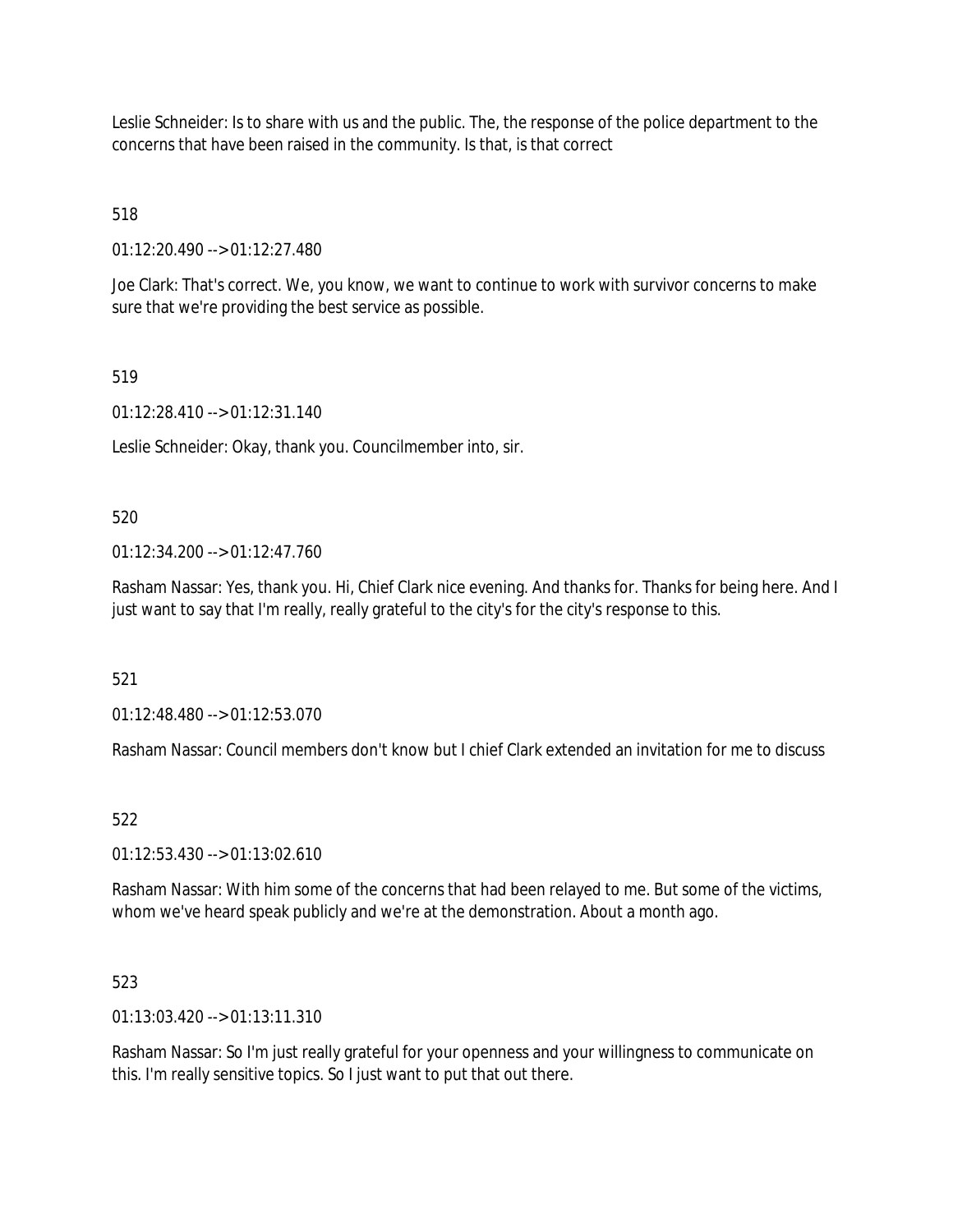01:13:12.060 --> 01:13:23.820

Rasham Nassar: And then I guess my question is related to how we can measure the implementation of some of the kind of procedural or process.

525

01:13:24.600 --> 01:13:37.320

Rasham Nassar: Changes related to this topic that I've heard you say, and some of the kind of concepts or ideas that we've heard from the victims themselves and and then the list of

### 526

01:13:37.800 --> 01:13:45.690

Rasham Nassar: Suggested departmental changes that I have and I think that some of them, if not all of them are consistent with some of what you've already stated

527

01:13:46.230 --> 01:13:59.370

Rasham Nassar: So I won't go through the list yet, but I would like to hear from you. What, what is your timeframe for making the adopted improvements to the sexual assault or victims.

528

01:13:59.880 --> 01:14:11.100

Rasham Nassar: reporting process like what, what do you first what what how do you see that, and how can the public be informed of when those changes become part of the department practices, from now on, or from them.

529

01:14:12.390 --> 01:14:16.020

Joe Clark: So the changes happen right away, you know, these are not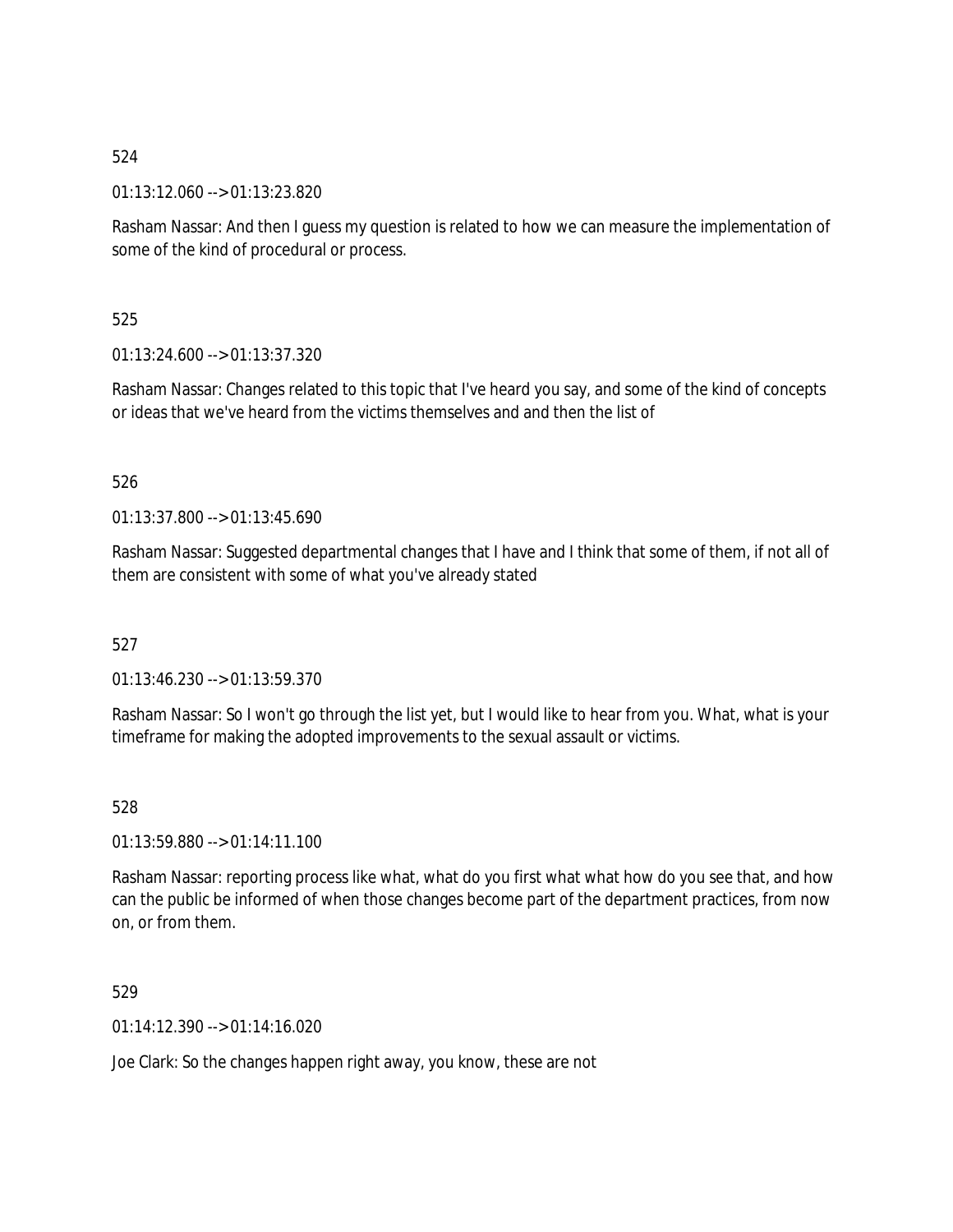01:14:17.670 --> 01:14:25.050

Joe Clark: You know, procedural changes that require you know changes and paperwork or, you know, it's more about

531

01:14:28.380 --> 01:14:34.140

Joe Clark: Making you know having the detectives understand that we have these conversations about understanding

532

01:14:35.640 --> 01:14:39.420

Joe Clark: You know how we work with our

533

01:14:40.470 --> 01:14:48.720

Joe Clark: Victims that come in in these cases that has to happen right away. You know, we need to be aware of the language we use in our reports so that we're biased free

534

01:14:50.160 --> 01:15:04.080

Joe Clark: You know, we need to make sure that we have levels of supervision, you know, looking behind the work that's happening to make sure that we're, you know, we're pursuing that path. The information is already there. We have to make sure we implement that.

535

01:15:05.460 --> 01:15:13.770

Joe Clark: Most of these cases that we've heard about publicly were reported in 2019 and they occurred in prior years so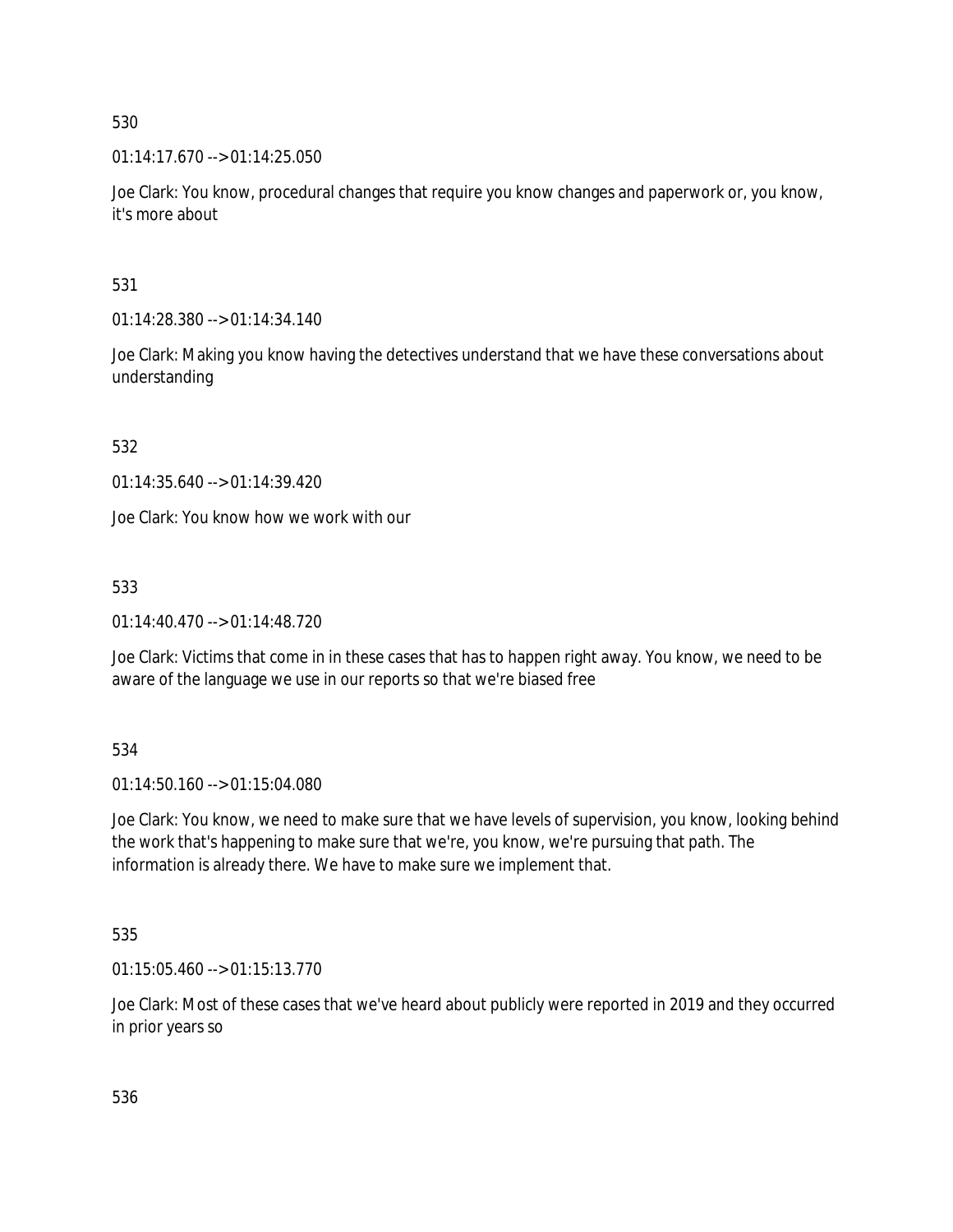01:15:15.570 --> 01:15:20.160

Joe Clark: You know, these, these are things that have already been looked at and that we were already moving toward on

## 537

01:15:22.230 --> 01:15:32.850

Rasham Nassar: Okay, um, that's great. I had that. That was my first question and I and I'm gonna, I want to just quickly touch on some of the items, just for transparency sake and

538

01:15:33.210 --> 01:15:39.450

Rasham Nassar: To let the public know that I'm following up on bringing some of these forward for your consideration as well as for councils.

### 539

01:15:39.780 --> 01:15:49.620

Rasham Nassar: The first one is the training for police officers that you said that I think you what you stated was that it was training for the detectives and that's that trauma.

### 540

01:15:50.100 --> 01:16:01.080

Rasham Nassar: Informed victim interview training or sexual assault training for the detectives. Is that, is that a man is that an mandatory training or is that optional and strongly encouraged.

541

01:16:01.620 --> 01:16:05.460

Joe Clark: That particular training is mandatory. It's a 24 hour course taught it

542

01:16:06.540 --> 01:16:08.250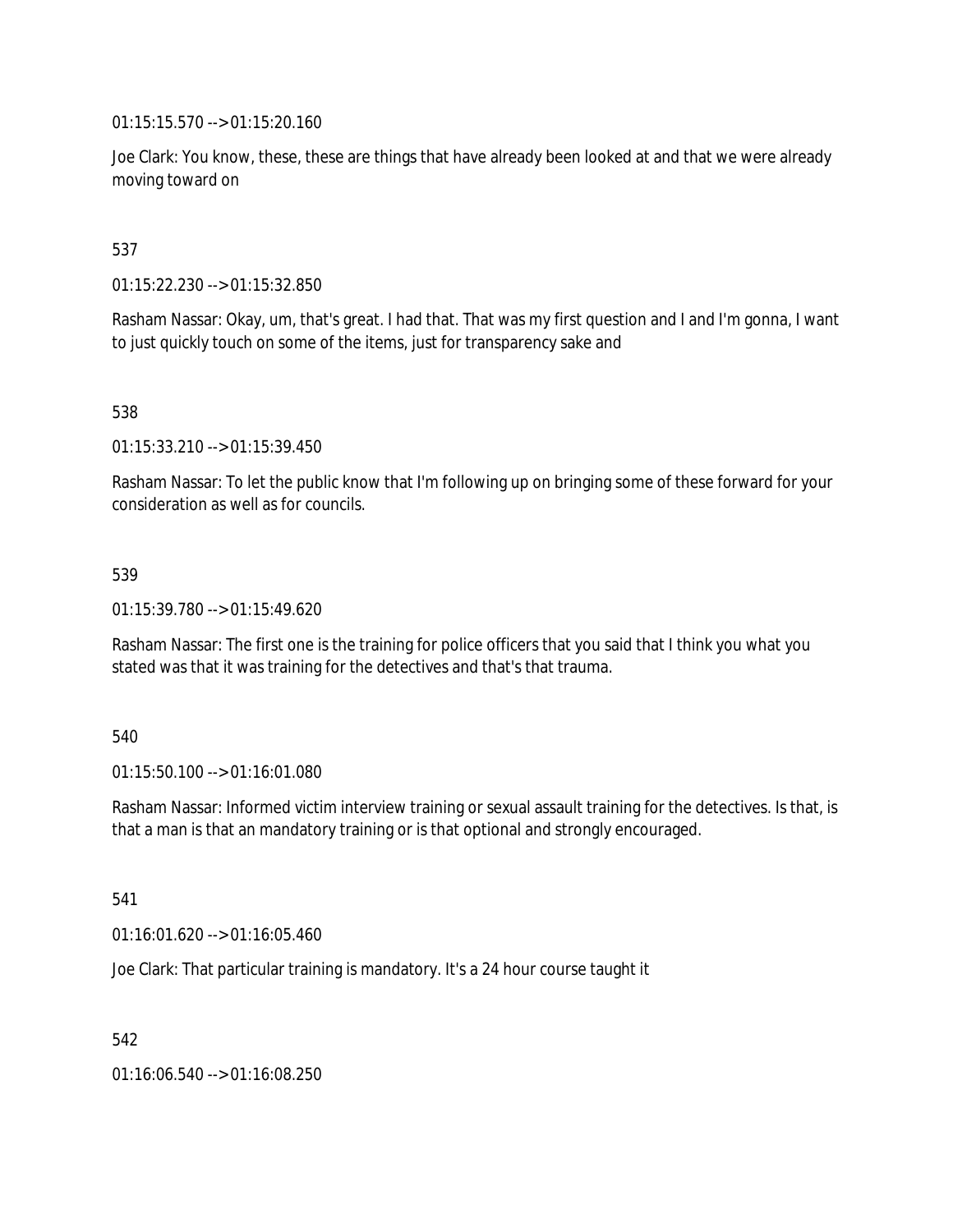Joe Clark: That the criminal justice Training Center.

543

01:16:09.600 --> 01:16:13.740

Joe Clark: And then there are other trainings that, as I mentioned, there's

544

01:16:15.000 --> 01:16:20.610

Joe Clark: You know, there's a core curriculum from in violence against women, international it's online and available.

545

01:16:21.720 --> 01:16:29.340

Joe Clark: And there are some components of that that are appropriate for all Department of Personnel, you know, for example, when first responding to a case of sexual assault.

546

01:16:30.330 --> 01:16:38.190

Joe Clark: You know the initial responder. You know, health and safety first and then the initial elements to establish that a crime has occurred. We don't

547

01:16:38.670 --> 01:16:48.090

Joe Clark: You know, we want to minimize the number of times that the that the event has to be relived in terms of interviewing and collecting evidence or statements.

548

01:16:48.990 --> 01:16:57.060

Joe Clark: And so we want to minimize that. So there's some components of that training that are suited to the entire department and we'll be sending those out for everyone to take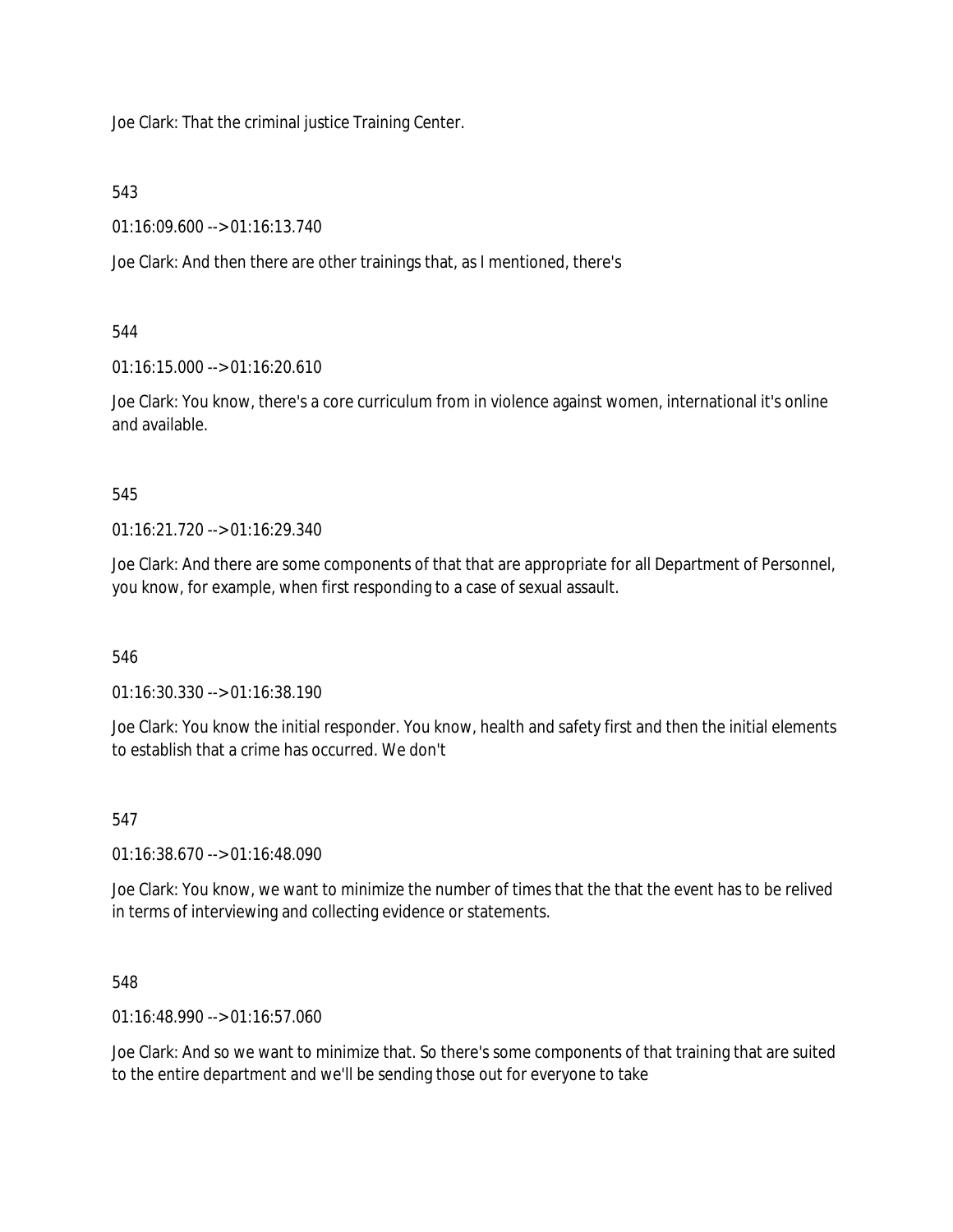01:16:59.520 --> 01:17:16.200

Rasham Nassar: And and then follow up to that is with regard to the sexual the sexual assault victims advocate and I believe that when we discussed, you stated that the city doesn't doesn't have that resource in house so we

550

01:17:17.460 --> 01:17:21.090

Rasham Nassar: We rely on it was at the kids up county sexual assault.

551

01:17:22.890 --> 01:17:23.160

Joe Clark: Or

552

01:17:23.640 --> 01:17:28.230

Rasham Nassar: Sexual Assault center to provide Bainbridge Island with advocates. And my question to you was

### 553

01:17:28.500 --> 01:17:43.080

Rasham Nassar: Is that also a mandatory practice for the department that when a victim calls the our officers are detectives know that they are first required to reach out to an advocate. If the victim would prefer one be present at the time that they

554

01:17:43.170 --> 01:17:52.620

Joe Clark: Can yes so. So first off, that is part of our policy on the individual who's in reporting a crime can choose to have an advocate of their choice. President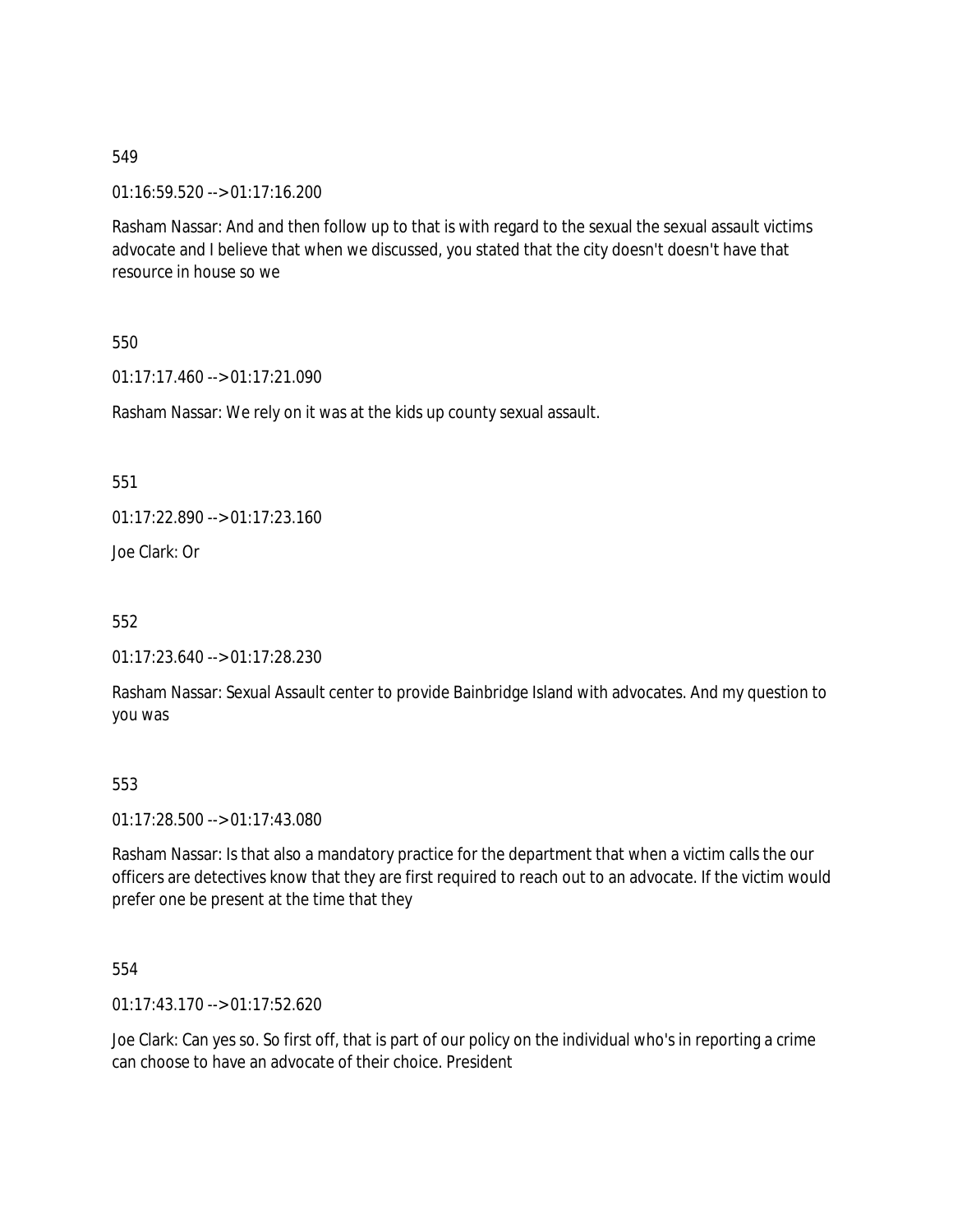01:17:53.730 --> 01:17:55.650

Joe Clark: That might be a friend. It might be a parent.

556

01:17:56.820 --> 01:18:09.330

Joe Clark: You know, it's an individual of their choice. So that's, first and foremost, as far as resources in the community, you know, Bainbridge Youth Services was part of the conversation with the school system in the police department.

557

01:18:11.370 --> 01:18:19.260

Joe Clark: You know, in my prior department. I've worked closely with the YWCA. In fact, we partnered they provided to advocates.

558

01:18:19.770 --> 01:18:33.090

Joe Clark: And I provided the space and the office to put them in my building. And so they were there and available, you know, at one time, when we had the resources we had two advocates working opposite shifts, so that we

559

01:18:34.260 --> 01:18:38.430

Joe Clark: Can we had that support readily available. So those are the options that

560

01:18:39.630 --> 01:18:44.790

Joe Clark: I'm looking for here now to see, you know, what's feasible for us.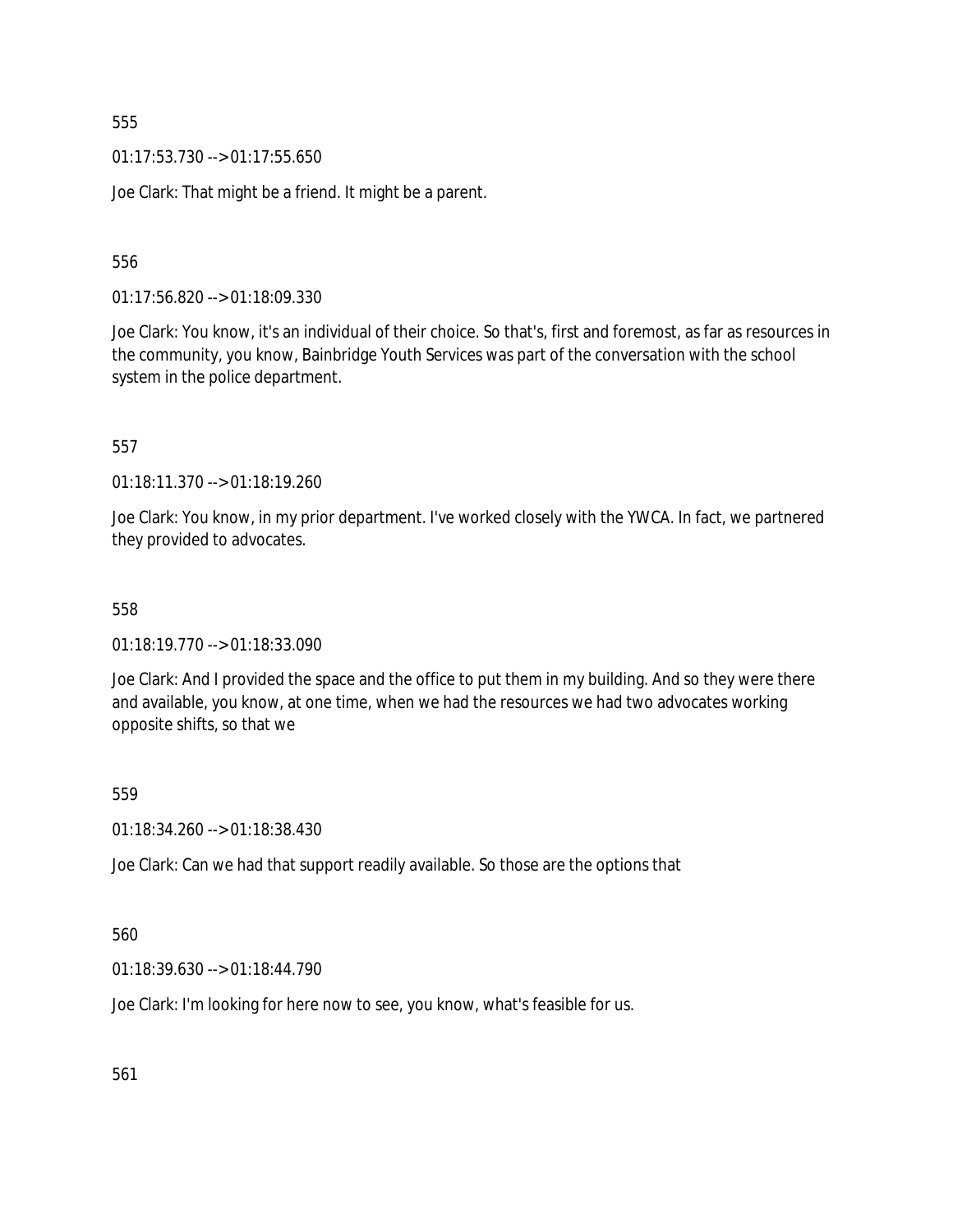01:18:46.620 --> 01:18:47.490

Joe Clark: VIP day

562

01:18:48.600 --> 01:18:49.230

Leslie Schneider: I can't remember.

563

01:18:54.570 --> 01:19:02.340

Kirsten Hytopoulos: I was just curious about, I think you mentioned that the county has an expert. Probably. I think he's in the prosecutor's office and interviewing interviewing children.

564

01:19:02.850 --> 01:19:14.490

Kirsten Hytopoulos: Is that somebody that you that the department is using the past or someone that you will work with more in the future. I'm just wondering that someone that been part of the process in the past or someone that you'll start you might start to work with.

565

01:19:15.690 --> 01:19:21.090

Joe Clark: Now they the special sought unit has to trained interviewers that specialize in

566

01:19:23.640 --> 01:19:29.400

Joe Clark: Youthful victims and we have made frequent use of them in the past and will continue to do so.

567

01:19:34.560 --> 01:19:36.540

Leslie Schneider: COUNCILMEMBER nisar, did you want to follow up.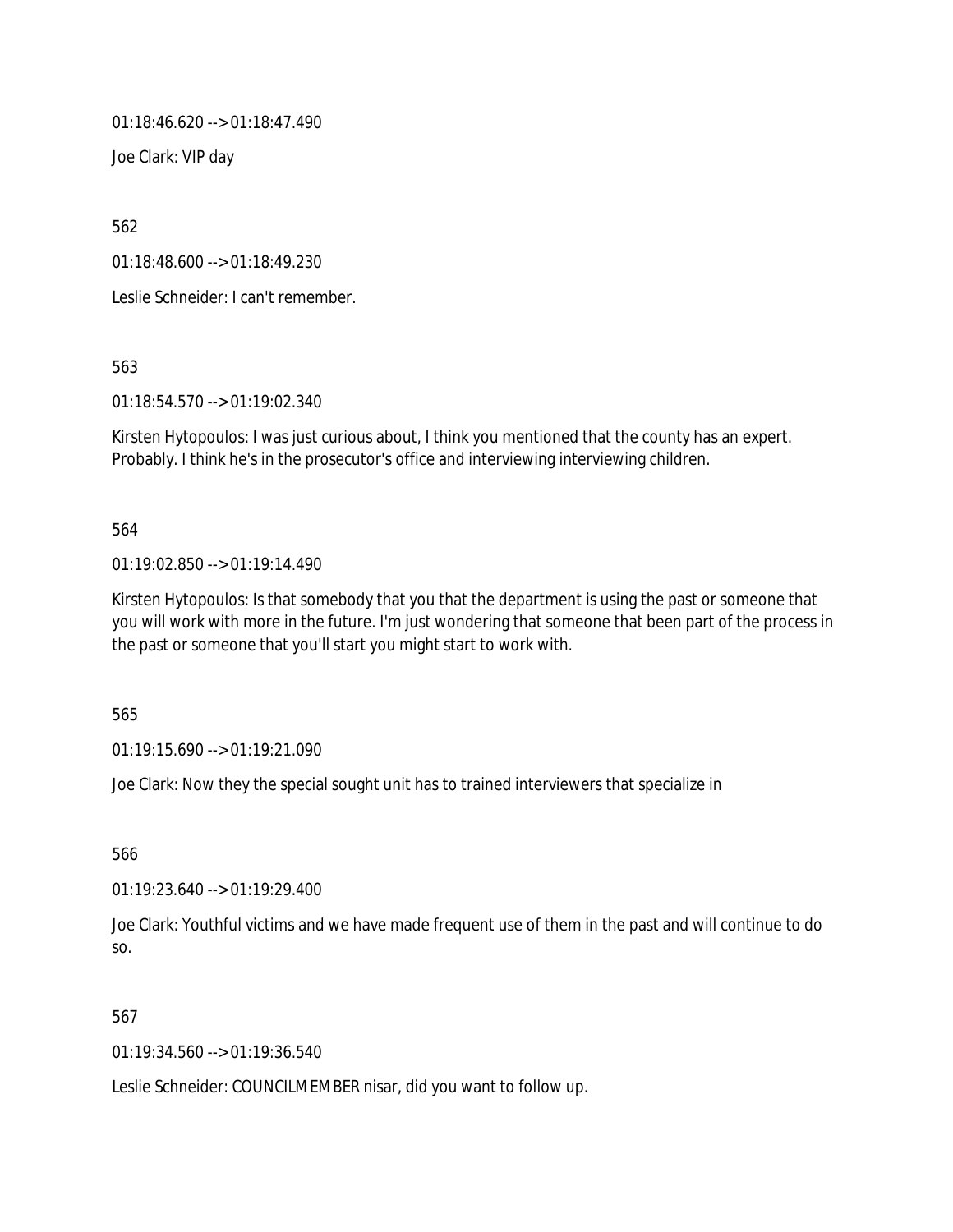01:19:37.650 --> 01:19:54.990

Rasham Nassar: I just had one last question for the chief if that's okay and and that's that's related to the process when when a victim is hospitalized and a forensic nurse is responsible or involved in performing the, the medical evaluation for the sexual assault or rape victim.

569

01:19:56.100 --> 01:20:09.810

Rasham Nassar: Is, is it the practice at the Forensic Nurse is also interviewed by the police or that the victim is made aware of her option to have the Forensic Nurse present. When interviewed by the police in cases where the victim is hospitalized.

570

01:20:11.370 --> 01:20:17.130

Joe Clark: So, and again the victim can choose whatever advocate. They want present in it. That's the

571

01:20:18.660 --> 01:20:28.170

Joe Clark: The nurse, then that's, you know, that's certainly appropriate they're not necessarily necessarily interviewed as part of our investigation. The nurse, but they are

572

01:20:29.520 --> 01:20:34.140

Joe Clark: A potential witness in the case because of the evidence collection procedures that they perform

573

01:20:37.590 --> 01:20:55.230

Leslie Schneider: Great. Well, thank you very much. I'm not seeing any other hands raised. This is just an incredibly important conversation and super grateful that that you have you're showing up here and that you've spent a lot of time reaching out both to the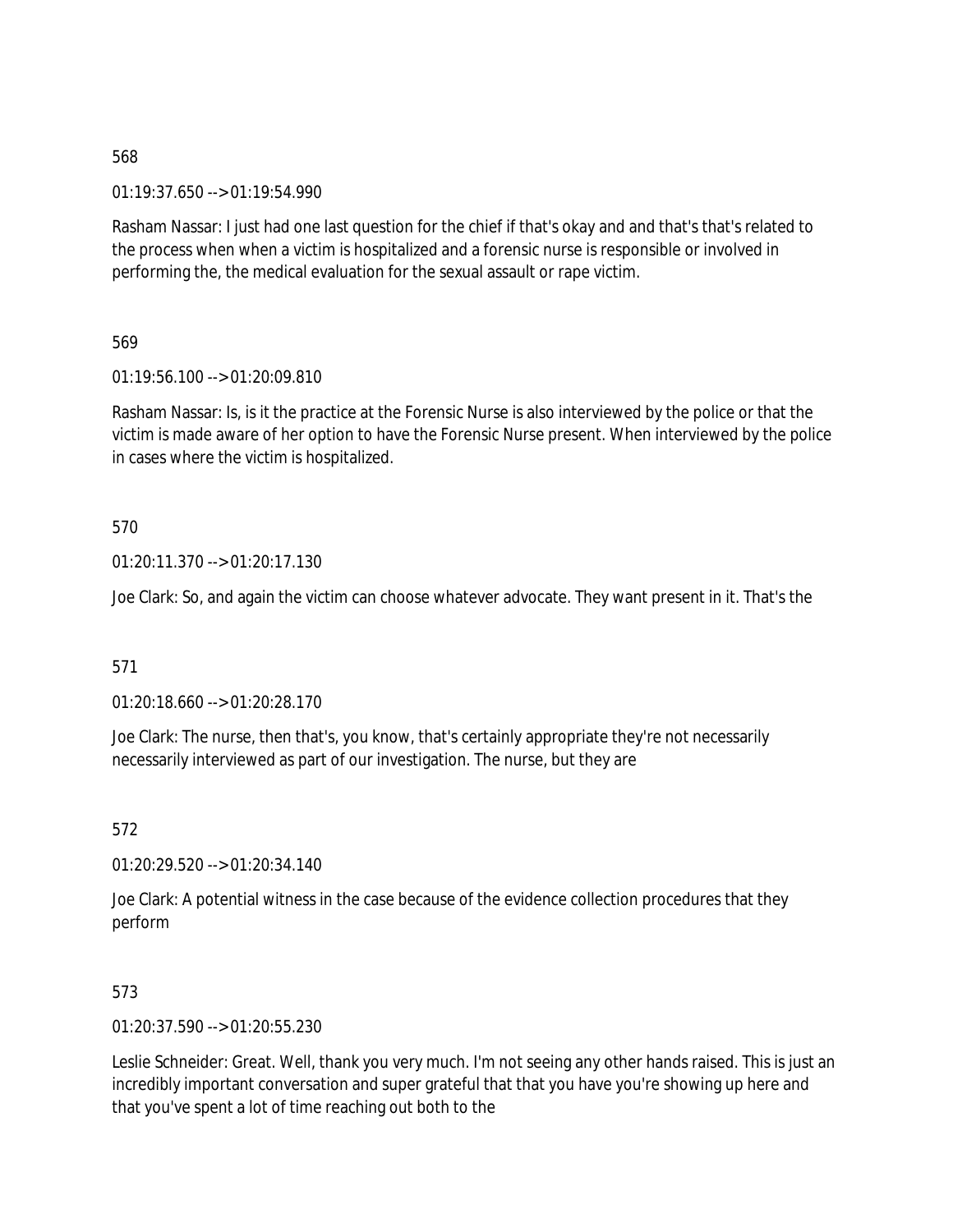01:20:56.400 --> 01:21:03.480

Leslie Schneider: You know the victims and, you know, and to us. It's really important. And we're grateful that you're here.

575

01:21:04.650 --> 01:21:05.280

Joe Clark: Oh, thank you.

576

01:21:06.840 --> 01:21:07.470

Leslie Schneider: Thank you.

577

01:21:10.080 --> 01:21:21.060

Leslie Schneider: Okay, we are moving on to item nine be resolution number 2022 updating the city's procedure for the surplus and sale of city owned real property.

578

01:21:23.310 --> 01:21:24.000

Leslie Schneider: And

579

01:21:27.030 --> 01:21:30.840

Leslie Schneider: Who's here for, for this particular item.

580

01:21:31.380 --> 01:21:33.030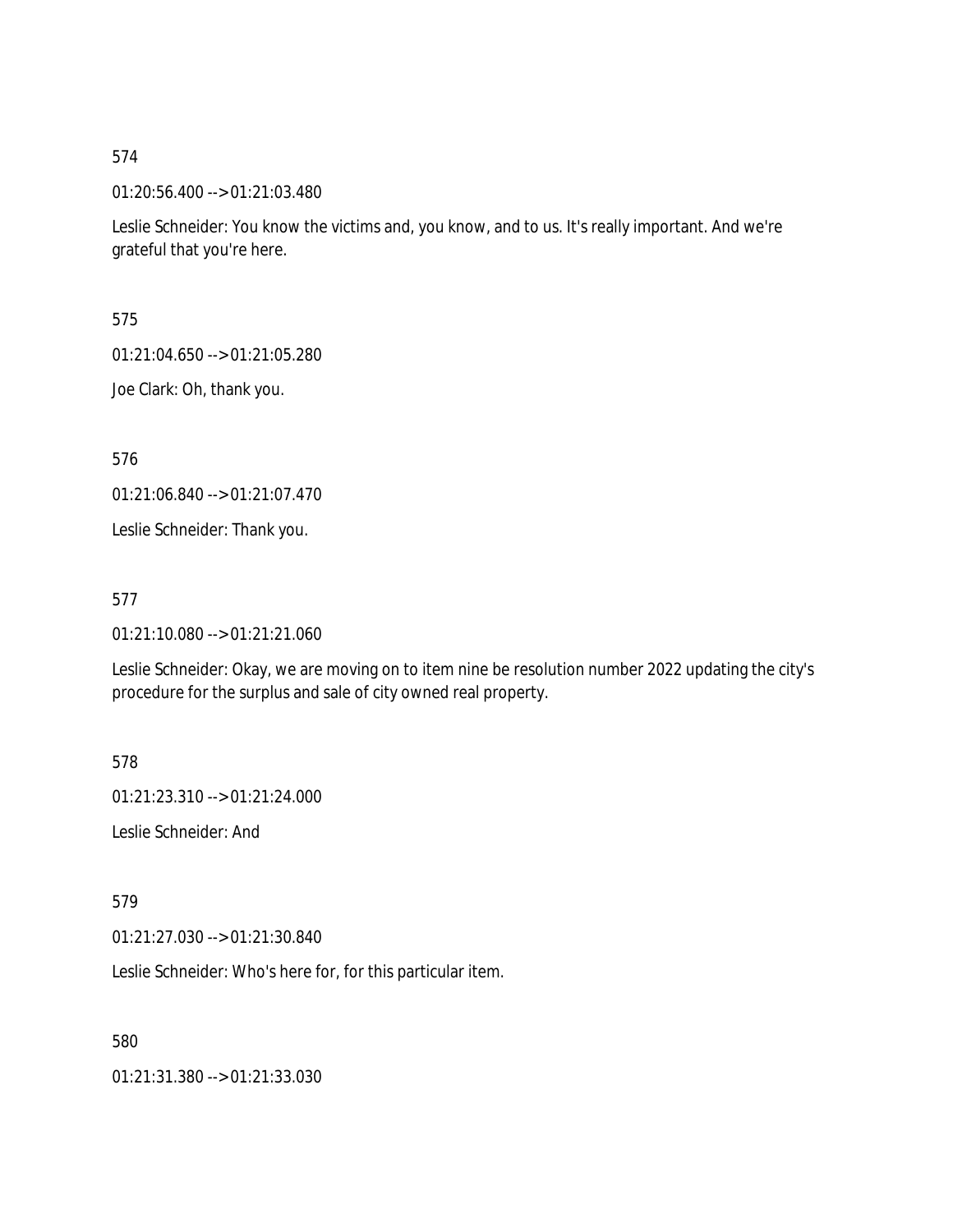Morgan Smith: That's that's Robbie settlers come

581

01:21:33.030 --> 01:21:34.200 Leslie Schneider: Oh, there he is.

582

01:21:38.790 --> 01:21:39.300 All right.

583

01:21:40.920 --> 01:21:41.460

Leslie Schneider: Ready.

584

01:21:41.550 --> 01:21:43.080

Robbie Sepler: Just in time. Excellent.

585

01:21:44.550 --> 01:21:57.000

Robbie Sepler: All right. Well, good evening council. My name is Robbie settler I'm the deputy city attorney and I'm here to present on an update to this these procedure for the sale of surplus a declaration of surplus city property.

586

01:21:57.630 --> 01:22:06.540

Robbie Sepler: This is resolution number 2020 dash oh two and will update the procedure, through which the city declares surplus and then sells city owned real property.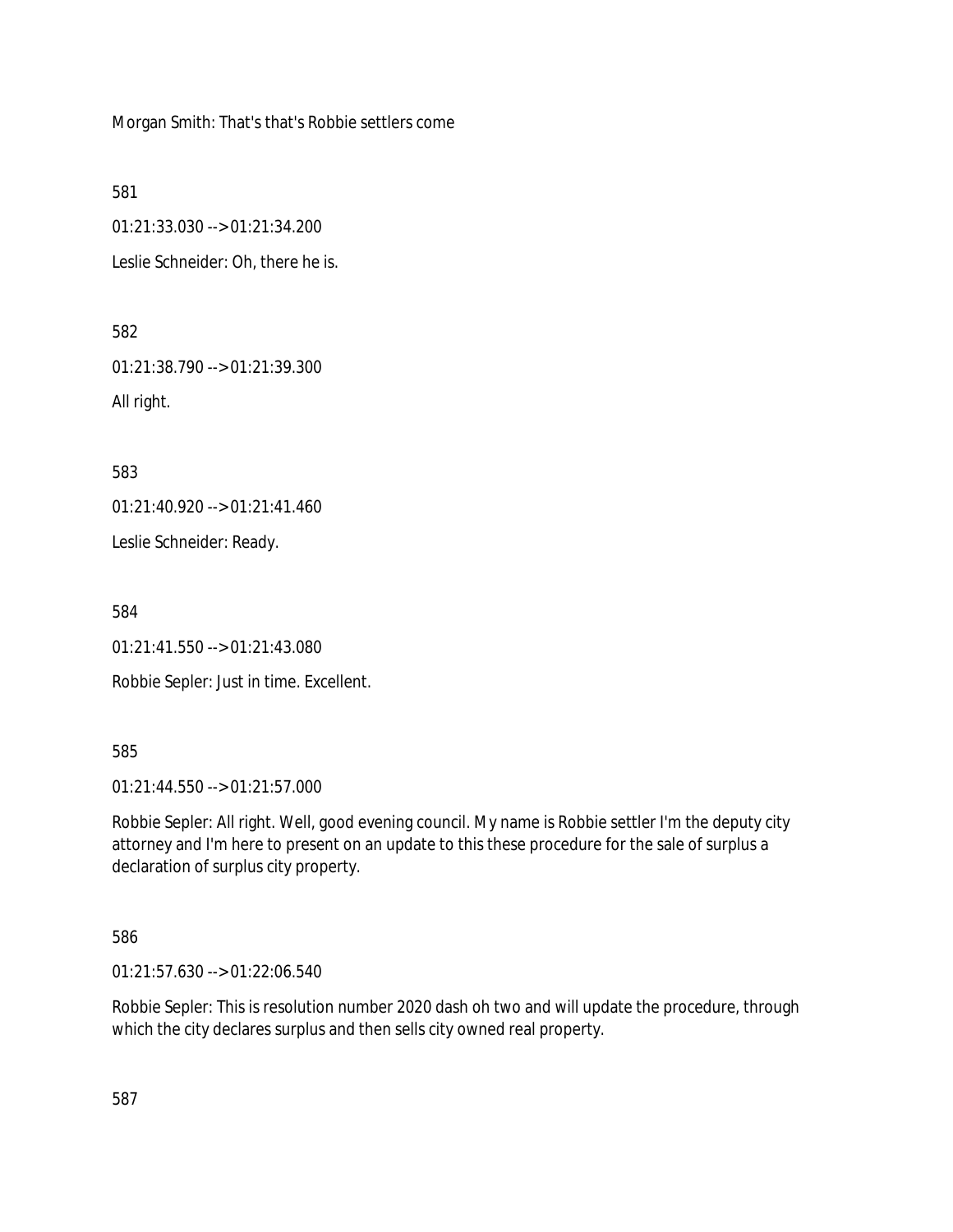01:22:07.590 --> 01:22:19.530

Robbie Sepler: And so these updates are needed due to changes in standards related to appraisals, specifically the current policy that's on in place was adopted in 2016

### 588

01:22:20.100 --> 01:22:31.860

Robbie Sepler: And the main issue is that since 2016 the types of appraisals that are available in Washington State have changed. Previously, there were three types of written appraisals. Now there are only two

## 589

01:22:32.670 --> 01:22:39.810

Robbie Sepler: And so this update modifies the policy to reflect that change in the standards governing appraisals.

### 590

01:22:40.290 --> 01:22:46.260

Robbie Sepler: And also makes several housekeeping changes and narrow, namely to kind of reorganize how the

### 591

01:22:46.530 --> 01:22:58.140

Robbie Sepler: Policy is presented starting first with the decision to declare property surplus then followed through with the method of disposal. And finally, concluding with the different types of

### 592

01:22:58.500 --> 01:23:08.340

Robbie Sepler: Angle records and inventories that the city is asked to or city staff is asked to maintain. So that is a brief summary. I'm happy to answer any questions that you may have.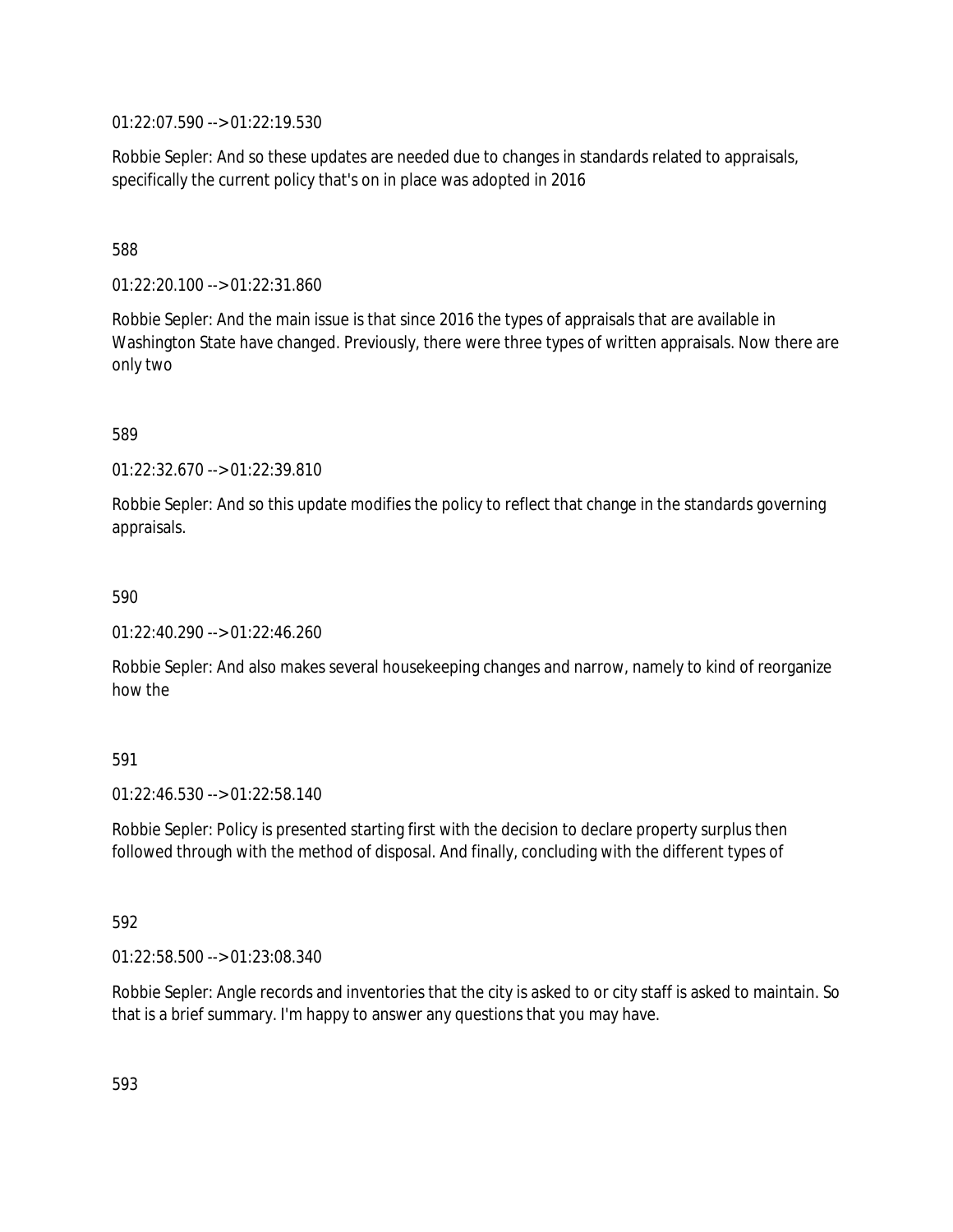01:23:14.010 --> 01:23:17.820

Leslie Schneider: Okay, I'm not seeing any hands up for questions.

594

01:23:19.770 --> 01:23:23.880

Leslie Schneider: So we have a emotion with someone like to make a motion.

595

01:23:24.570 --> 01:23:31.830

Rasham Nassar: I moved to forward. Resolution number 2020 dash. Oh, to for approval with the August 25 2020 consent agenda.

#### 596

01:23:32.340 --> 01:23:35.190

Leslie Schneider: Okay, Deputy Mayor de seconds that

597

01:23:35.640 --> 01:23:36.810

Any further discussion.

598

01:23:38.370 --> 01:23:40.080

Leslie Schneider: All those in favor please say aye.

### 599

01:23:41.520 --> 01:23:41.820

Christy Carr: Aye.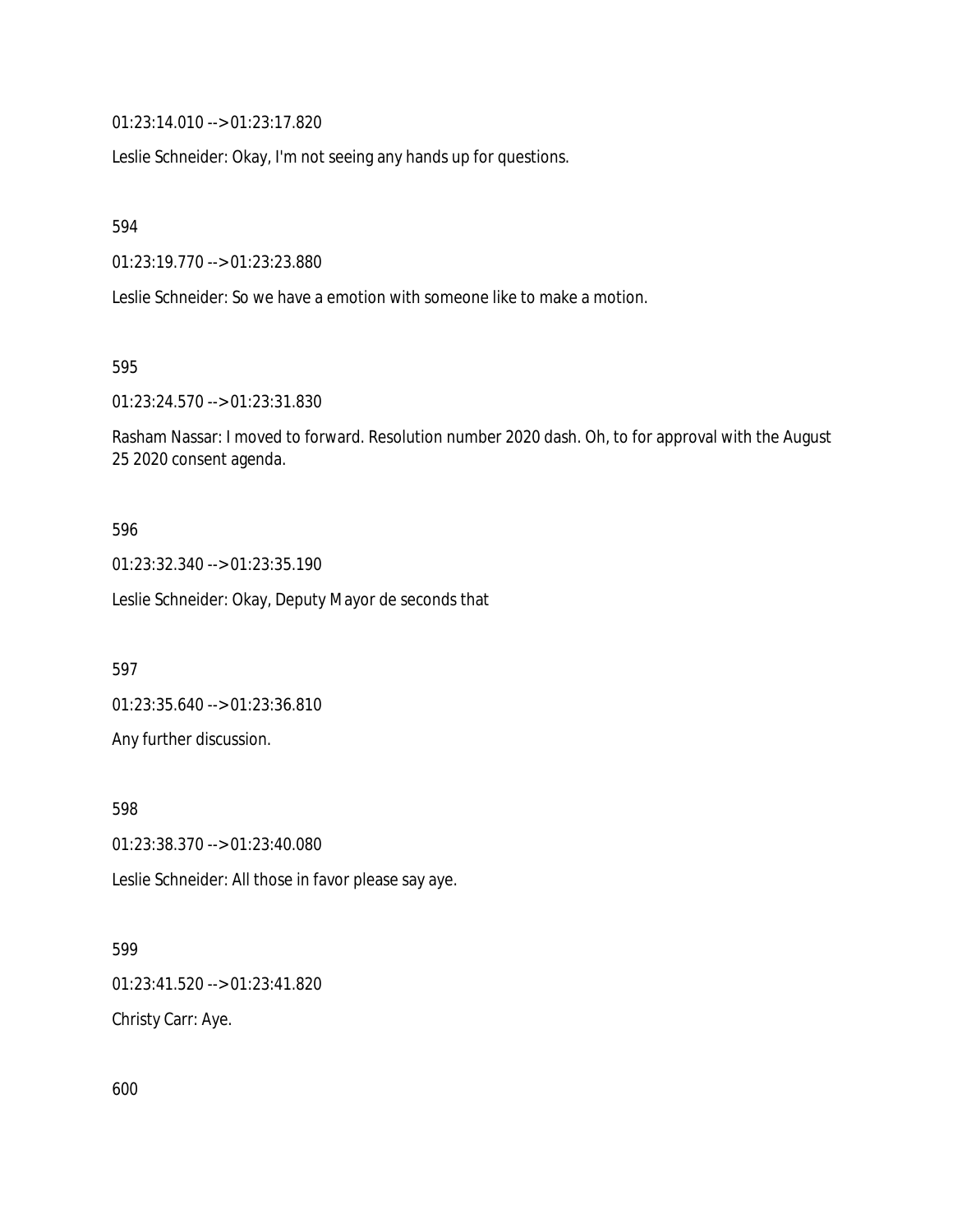01:23:42.210 --> 01:23:43.140

Leslie Schneider: Any opposed.

601

01:23:45.270 --> 01:23:48.570

Leslie Schneider: All right, that passes unanimously. Thank you very much. Robbie

602

01:23:50.490 --> 01:23:59.610

Leslie Schneider: Um, we are moving on to item nine see appointment to the ethics board and Historic Preservation Commission.

#### 603

### 01:24:00.210 --> 01:24:19.050

Leslie Schneider: And I can just quickly reiterate what I was saying and briefly in my mayor's report that it was amazing. All the volunteers that we had coming forward with their applications and you have in the packet. The recommendations. So if there's any anyone would like to make a motion.

604

01:24:25.470 --> 01:24:26.550

Leslie Schneider: COUNCILMEMBER nisar

605

01:24:27.900 --> 01:24:41.730

Rasham Nassar: Yeah, I'm just curious why this is coming to us out before the 25th aren't the rest of the committee appointments going to be handled at the business meeting on the 25th.

606

01:24:43.440 --> 01:24:53.550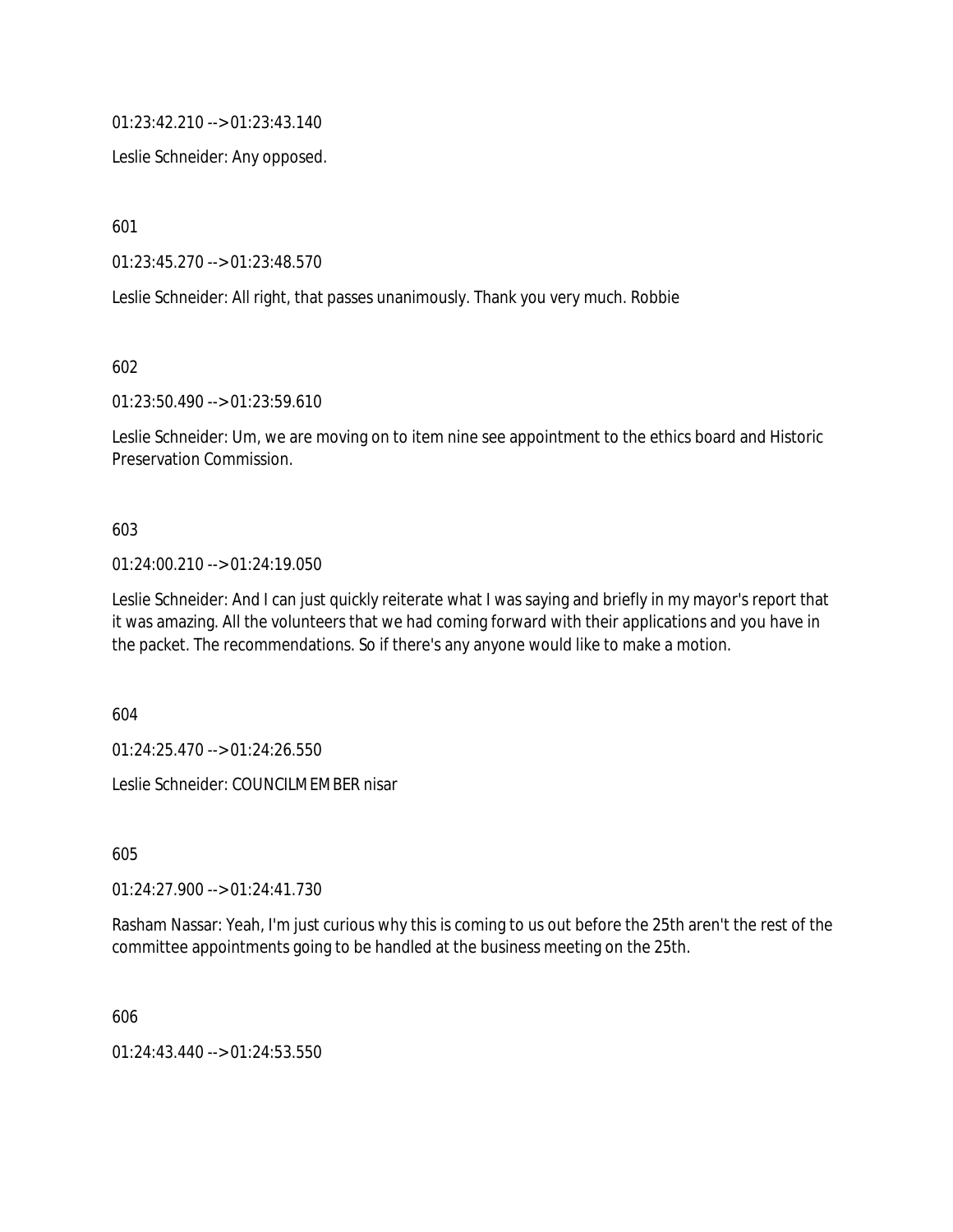Leslie Schneider: Well, this is this, we were going to try to get as many in on this date as we could in order to have to touch process so that they could be confirmed on the 25th. We can also

607

01:24:54.900 --> 01:25:06.780

Leslie Schneider: We can also decide to have a one touch process for others that come through on the 25th, so that we can get the committee's going with their full appointees in September.

## 608

01:25:07.470 --> 01:25:18.450

Leslie Schneider: So anyway, but this was what what's been planned was to get as many as we could in and that's why we had a big push to get as many interviews in last week as we could.

## 609

01:25:21.600 --> 01:25:31.590

Rasham Nassar: So, can I ask a follow up question, and this might not be a question, but just a point of concern. We're called during our ethics discussions across

610

01:25:32.400 --> 01:25:40.500

Rasham Nassar: That we had a discussion about whether or not it was appropriate for the Council to appoint a liaison to the ethics board and we decided that

### 611

01:25:41.220 --> 01:25:52.470

Rasham Nassar: It was not in the interest of make maintaining one degree of separation between the Council and a board which could potentially handle complaints against its members met council members.

# 612

01:25:53.010 --> 01:26:02.580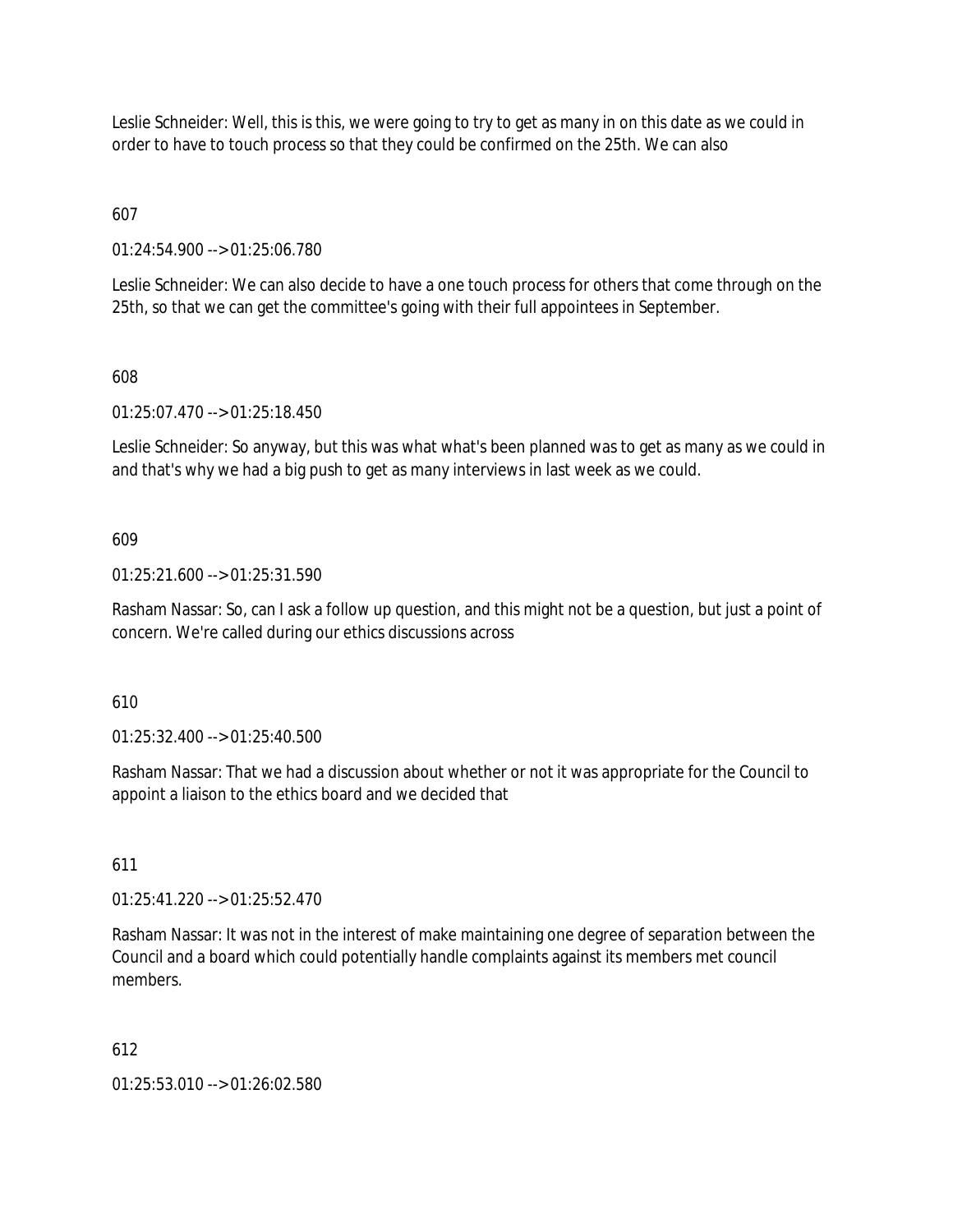Rasham Nassar: That consistent with how we, the rules for Council interactions with the hearing examiner that we would try and follow that and adopt that a similar

# 613

01:26:04.410 --> 01:26:15.870

Rasham Nassar: Routine and so I hadn't occurred to me until, until, you know, seeing this on the agenda that perhaps the fact that we staff, our ethics board.

# 614

01:26:16.860 --> 01:26:26.130

Rasham Nassar: In a manner consistent with all the other committees, when the ethics board is a very different board than our other advisory committees that

# 615

01:26:26.610 --> 01:26:43.950

Rasham Nassar: That should be something that we take into consideration and perhaps a be open to discussing whether or not it would be more ethical ethical to and then that prop about that process in the interest of creating a more fair and impartial can appointment process.

# 616

01:26:44.340 --> 01:26:52.830

Leslie Schneider: Um, I missed the I missed your recommendation. I'm sorry. I, I understand the part about not having a liaison.

# 617

01:26:54.810 --> 01:27:08.130

Rasham Nassar: Well, yeah, and I don't really know how to get around it. Because ultimately, the Council has to approve the board members, but the fact that a, you know, the mayor and one council member satin through the interviews and are now recommending

618

01:27:09.510 --> 01:27:14.490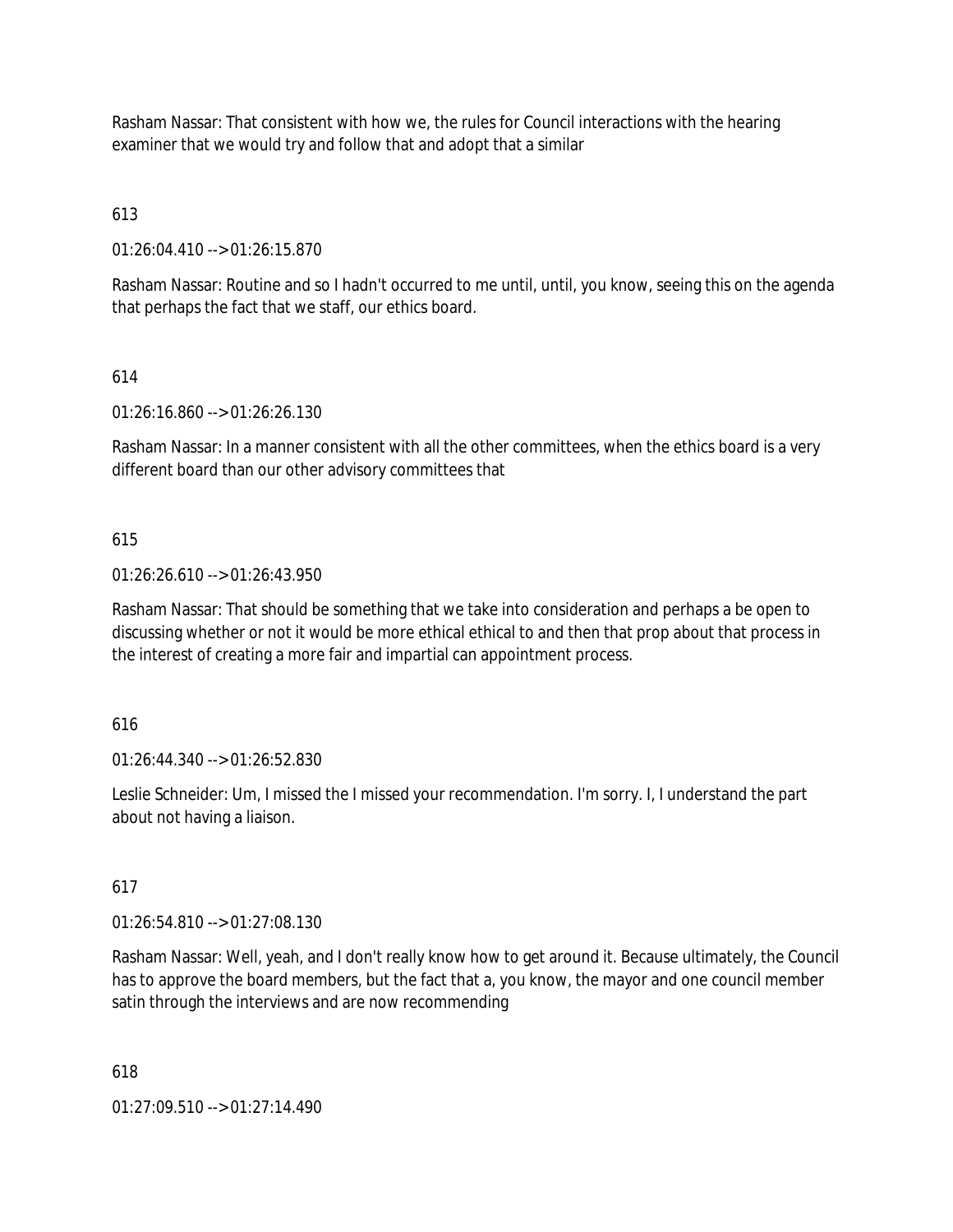Rasham Nassar: Appointments where there were more applicants, I believe, then available positions.

## 619

01:27:16.110 --> 01:27:27.420

Rasham Nassar: You know conflicts with the Council's goals and in when it, when the Council decided to forgo hiring a liaison to the ethics board.

# 620

01:27:28.590 --> 01:27:38.850

Rasham Nassar: So personally, I'll support voting, the year the recommended appointments tonight, provided that there's a confirmation vote for the following week to allow more time.

# 621

01:27:39.690 --> 01:27:47.310

Rasham Nassar: To review the recommended appointments, but it's just something I want to flag and will probably bring up for discussion at a later date.

622

01:27:48.090 --> 01:27:50.010

Leslie Schneider: Okay. Councilmember Medina.

623

01:27:55.380 --> 01:27:56.880

Kol Medina: I will read the long motion.

# 624

01:27:58.770 --> 01:28:06.690

Kol Medina: I moved forward for approval with the August 25 2020 consent agenda. The following recommended ethics board appointments I shown on the attached spreadsheet.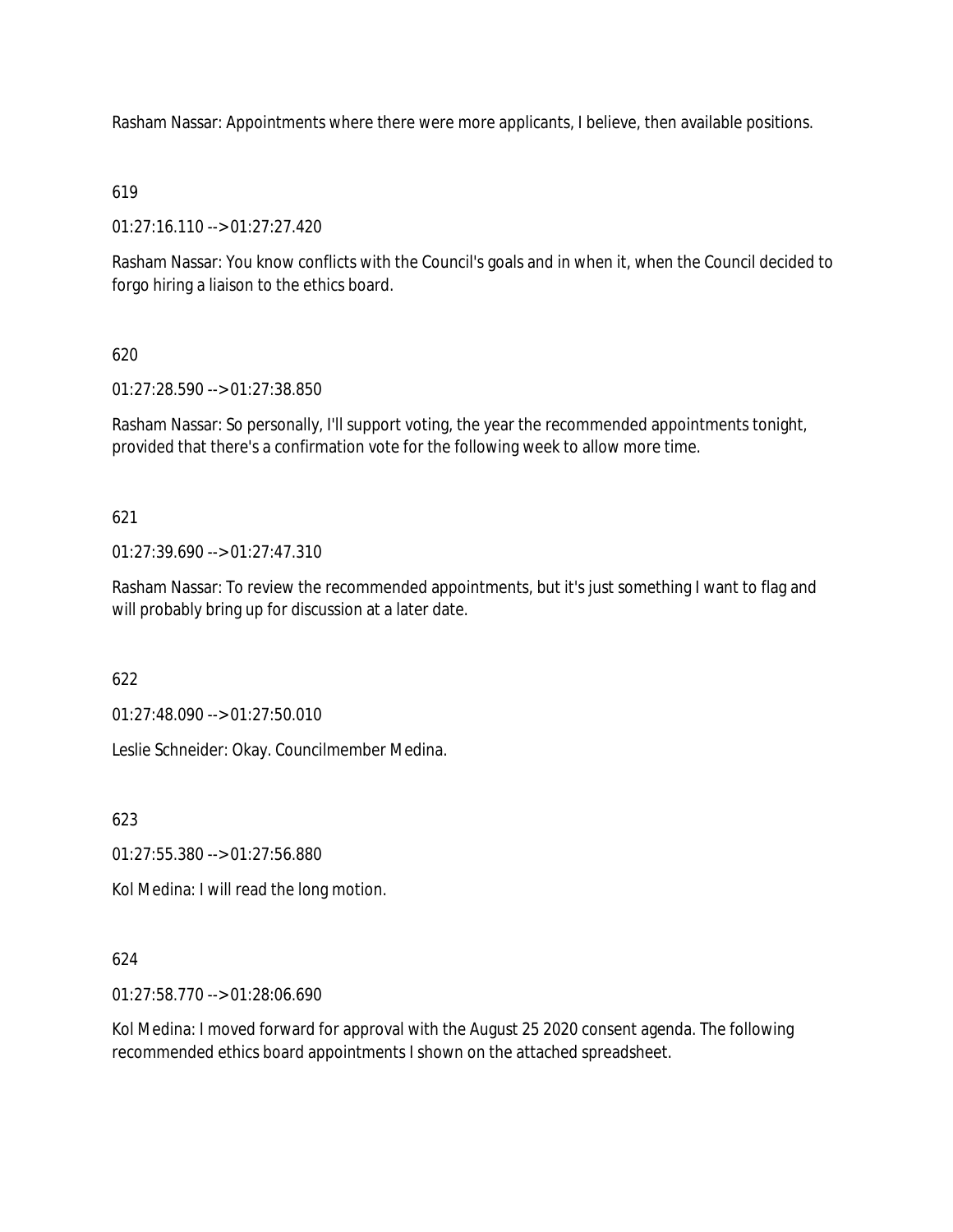01:28:08.700 --> 01:28:22.800

Kol Medina: I'm not sure if I'm pronouncing this right Donna or Daniela Keating to position one Jim cash position to David Mallon to position three Karen Anderson to position for dominant can't want to position six and Tyler Weaver two positions seven

626

01:28:24.510 --> 01:28:24.840

Kirsten Hytopoulos: Second,

627

01:28:27.210 --> 01:28:29.340

Leslie Schneider: Catherine hi topless. Second to that right

628

01:28:31.980 --> 01:28:36.300

Leslie Schneider: All right, is there any further discussion, Deputy Mayor deets.

629

01:28:39.300 --> 01:28:54.360

Joe Deets: Yeah, I recall that when we vote on me to send you're going to be on this under the ethics board the program that we just thought we approve, not too long ago there. I think we needed a supermajority for ethics board members.

630

01:28:56.340 --> 01:28:58.080

Joe Deets: Kim, or was it five members.

631

01:28:59.520 --> 01:29:04.590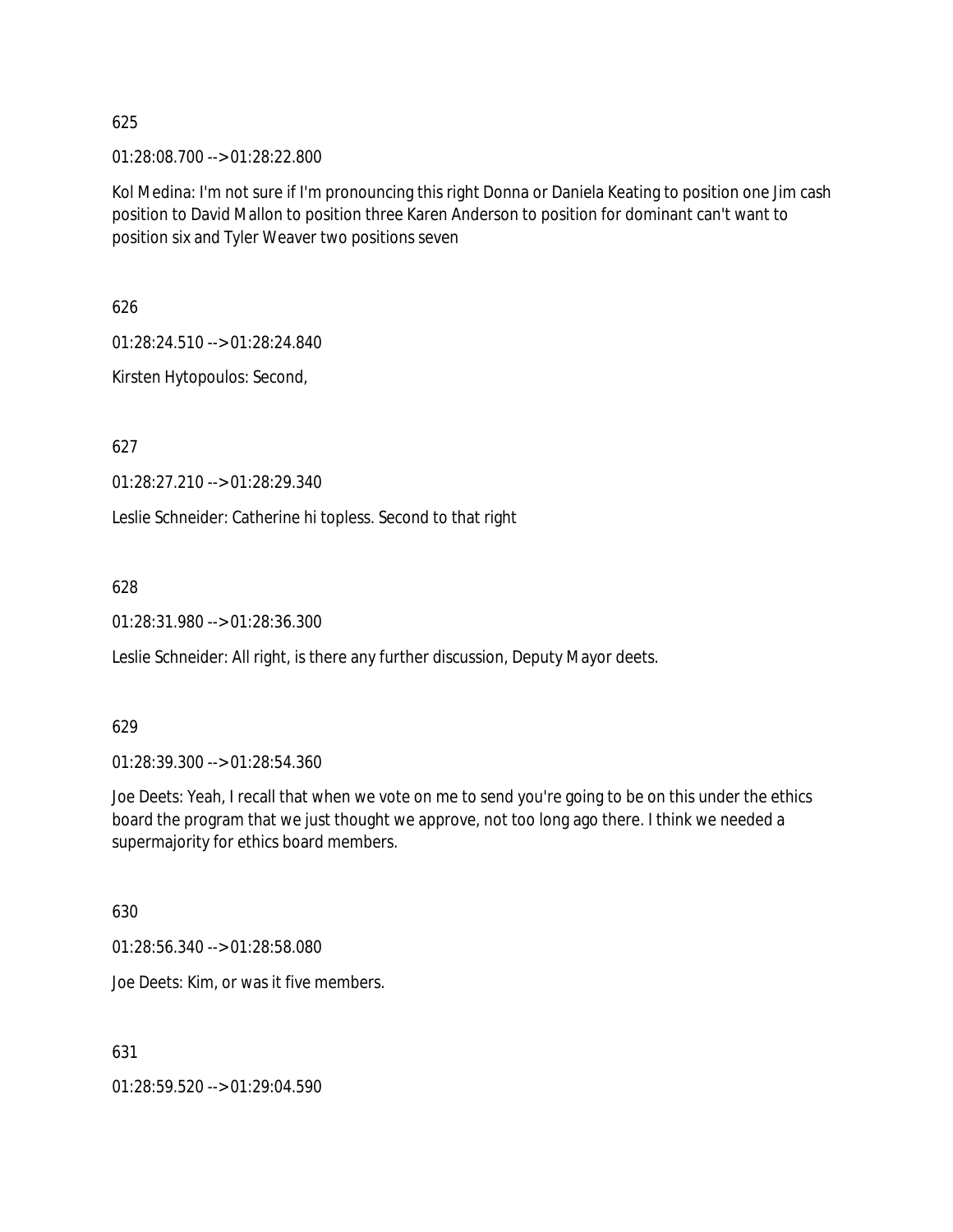Joe Deets: So this isn't a simple majority, though, is what I recall under the new program.

632 01:29:06.390 --> 01:29:07.740 Leslie Schneider: Okay, I'm

633 01:29:08.700 --> 01:29:10.350 Robbie Sepler: Verify address it.

634

01:29:10.410 --> 01:29:10.590

Robbie Sepler: But

635

01:29:11.580 --> 01:29:16.950

Robbie Sepler: It remains a super majority requirement under the current program on the

636 01:29:17.310 --> 01:29:19.680 Joe Deets: five or five of us.

637 01:29:20.130 --> 01:29:23.370 Joe Deets: Correct. Okay, I just wanted like that out.

638

01:29:25.380 --> 01:29:27.450

Leslie Schneider: Um. Councilmember a topless.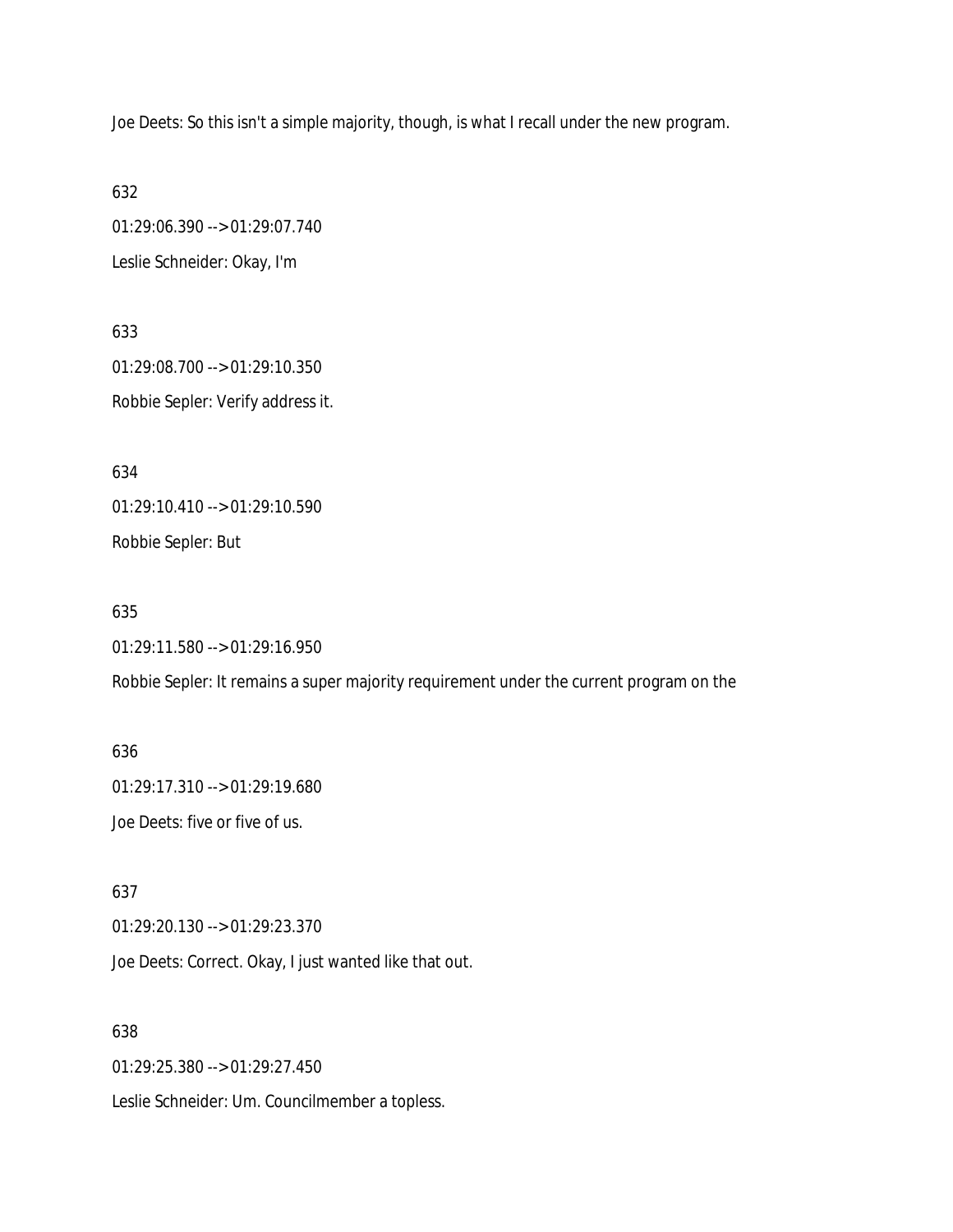01:29:27.930 --> 01:29:35.940

Kirsten Hytopoulos: I do want to respond to her Shams points because I actually agree with her. I mean, I think in the long run. I'm in a first of all, I think it is weird to have

640

01:29:36.480 --> 01:29:44.400

Kirsten Hytopoulos: A liaison to the committee to the board. So I don't know. Is there really going to be ongoing days on so I had good I'm relieved to hear that.

641

 $01.29.45.000 -> 01.29.49.170$ 

Kirsten Hytopoulos: And I do think that in the long run, it makes sense to come up with a different way of selecting the

642

01:29:49.500 --> 01:29:56.520

Kirsten Hytopoulos: The. I mean, I hope we move forward with this. I think that's fabulous candidates and we've got a great board and I'm really excited. It's going to be convenient.

643

01:29:57.180 --> 01:30:05.430

Kirsten Hytopoulos: And but just like we've, you know, our subcommittee is suggested the planning commission might look different, like the the panel for selecting the planning commission like might look different.

644

01:30:06.120 --> 01:30:21.840

Kirsten Hytopoulos: Than our other committees, the ethics board might may have some might have some different process for that, for the reasons raised by Faversham because it is it is a board that in some sense you know it sits in judgment of us. So I just want to support that as a future conversation.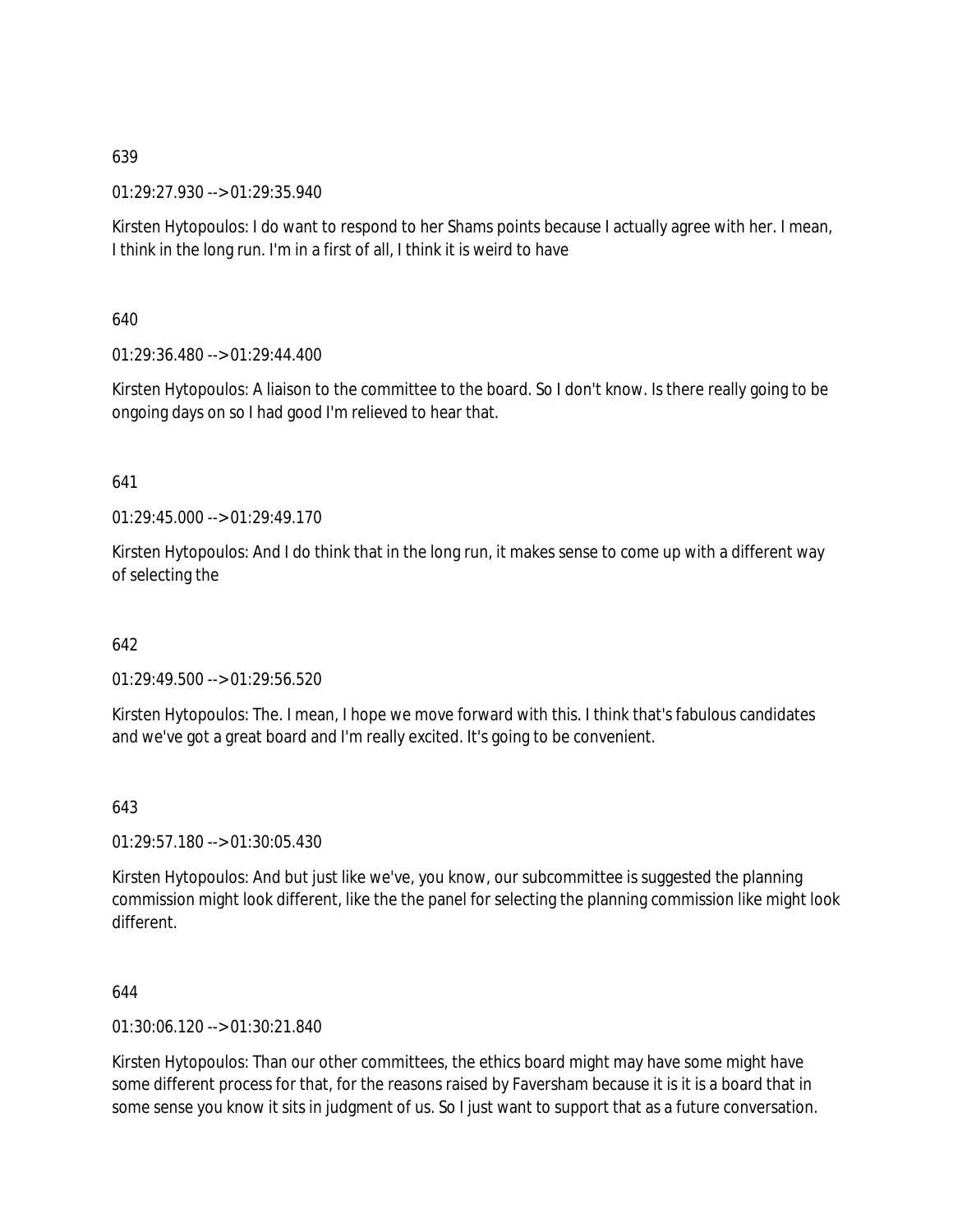01:30:23.580 --> 01:30:26.940

Kirsten Hytopoulos: But yet move forward and vote to move this to the consent agenda.

646

01:30:27.540 --> 01:30:35.490

Leslie Schneider: So for clarity. Are you saying that there should be a process specified for selecting an additional council member in lieu of

647

01:30:36.750 --> 01:30:37.860

Leslie Schneider: The liaison.

648

01:30:38.250 --> 01:30:46.260

Kirsten Hytopoulos: Well, that that could be what it is, right, because if there's no liaison, then that doesn't, then that's nonsensical. But the other thing is just there could just be

#### 649

01:30:46.560 --> 01:30:50.790

Kirsten Hytopoulos: A different way we do this in the future. I'm saying it is a conversation to be had.

650

01:30:51.240 --> 01:30:59.220

Kirsten Hytopoulos: How do we choose the ethics board. I think that is a conversation that should be had. If we're going to talk generally about do we want to further define how we do

651

01:30:59.730 --> 01:31:08.610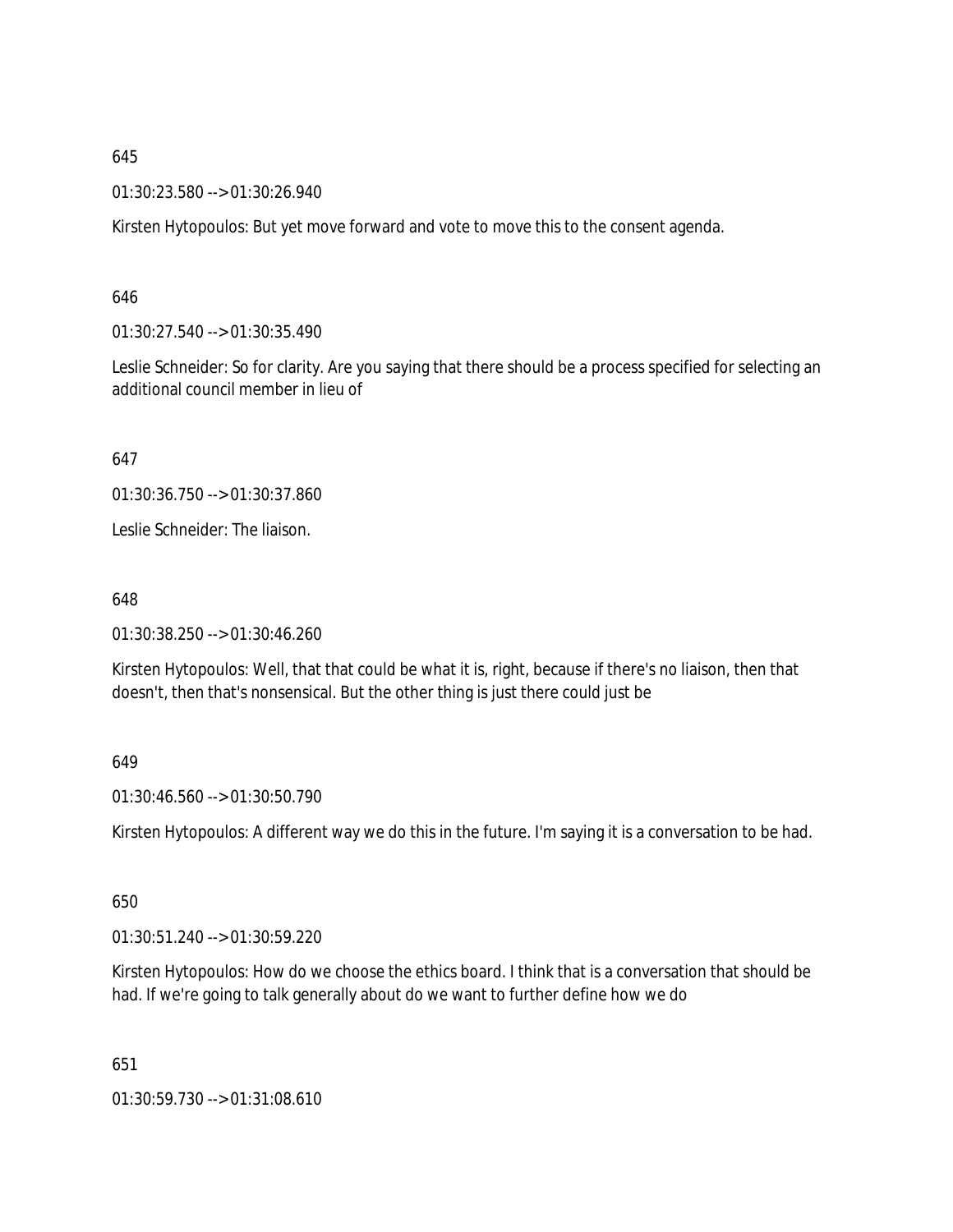Kirsten Hytopoulos: How we do these these how we, you know, whatever. I think it's a legitimate conversation. I just want to bear. I just want to confirm that I agree. Okay.

652

01:31:08.700 --> 01:31:09.900

Leslie Schneider: Okay. And, um,

653

01:31:11.220 --> 01:31:13.860

Leslie Schneider: Let's see, let me jump to COUNCILMEMBER Medina.

## 654

01:31:17.460 --> 01:31:26.310

Kol Medina: Is a way for with this is we could just ask this new ethics board. Once it's seated to weigh in on this question and give us their recommendation.

655

01:31:29.880 --> 01:31:30.300

Leslie Schneider: And

656

01:31:31.830 --> 01:31:39.450

Leslie Schneider: Me maybe city manager. I don't know if there is like a list somewhere of issues that we need to sort of redefine but I know that this the

# 657

01:31:39.480 --> 01:31:43.140

Leslie Schneider: The advisory committee process is something that a number of us.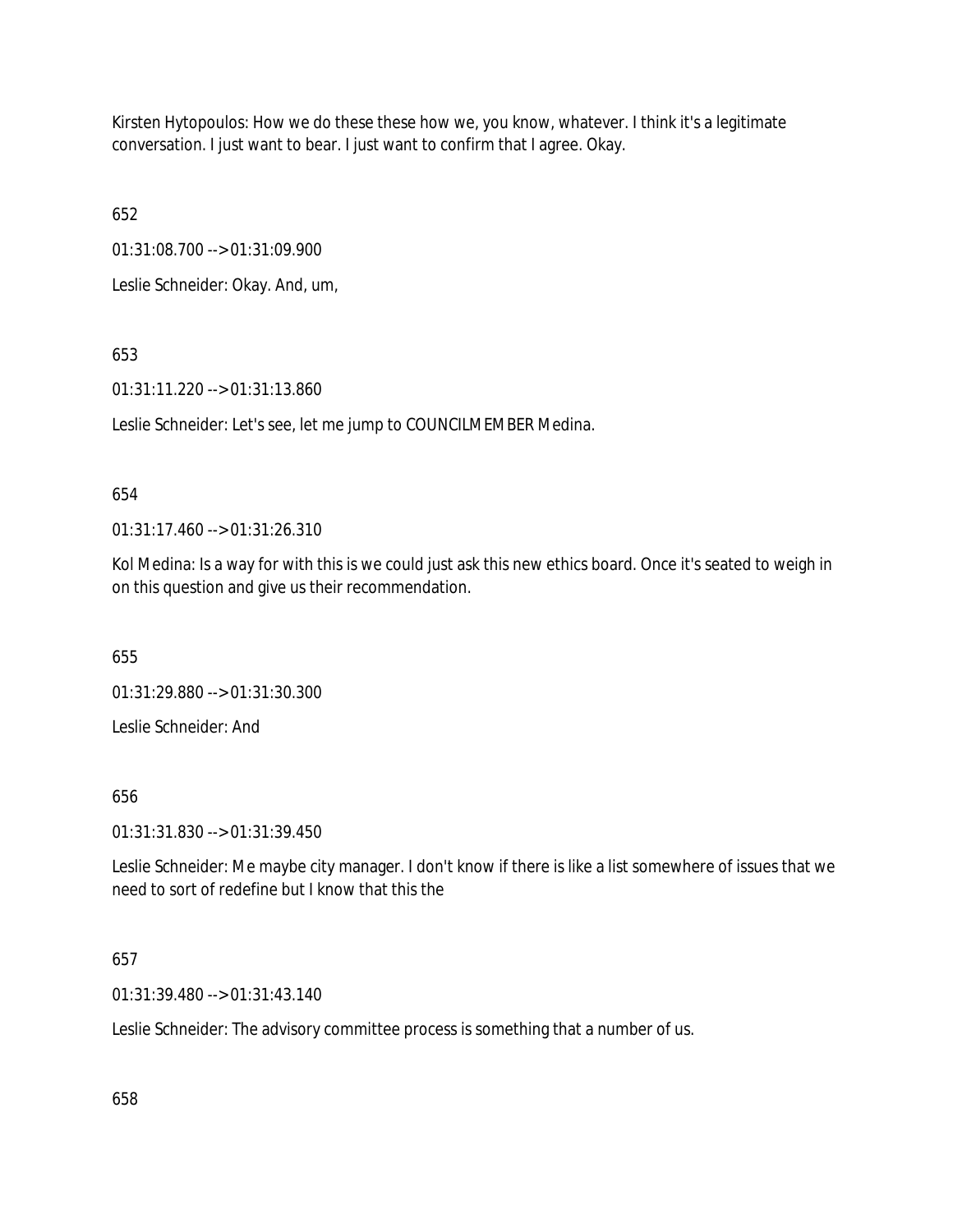01:31:43.560 --> 01:31:44.070

Are

659

01:31:45.180 --> 01:31:50.220

Leslie Schneider: Acknowledging needs to be, you know, written down and added to the governance manual so

660

01:31:52.200 --> 01:31:58.650

Leslie Schneider: This can be one of those items that we look forward to firming up and getting a

661

01:31:59.910 --> 01:32:08.490

Leslie Schneider: Getting a recommendation from the ethics board. Sounds like a good way to do it, but maybe we should have that conversation again before we automatically assume that

662

01:32:10.320 --> 01:32:16.140

Leslie Schneider: All right, so we have a motion and a second. Any further discussion.

663

01:32:18.000 --> 01:32:20.310

Leslie Schneider: All right. All those in favor please say aye.

664

01:32:21.510 --> 01:32:21.840

Christy Carr: Aye.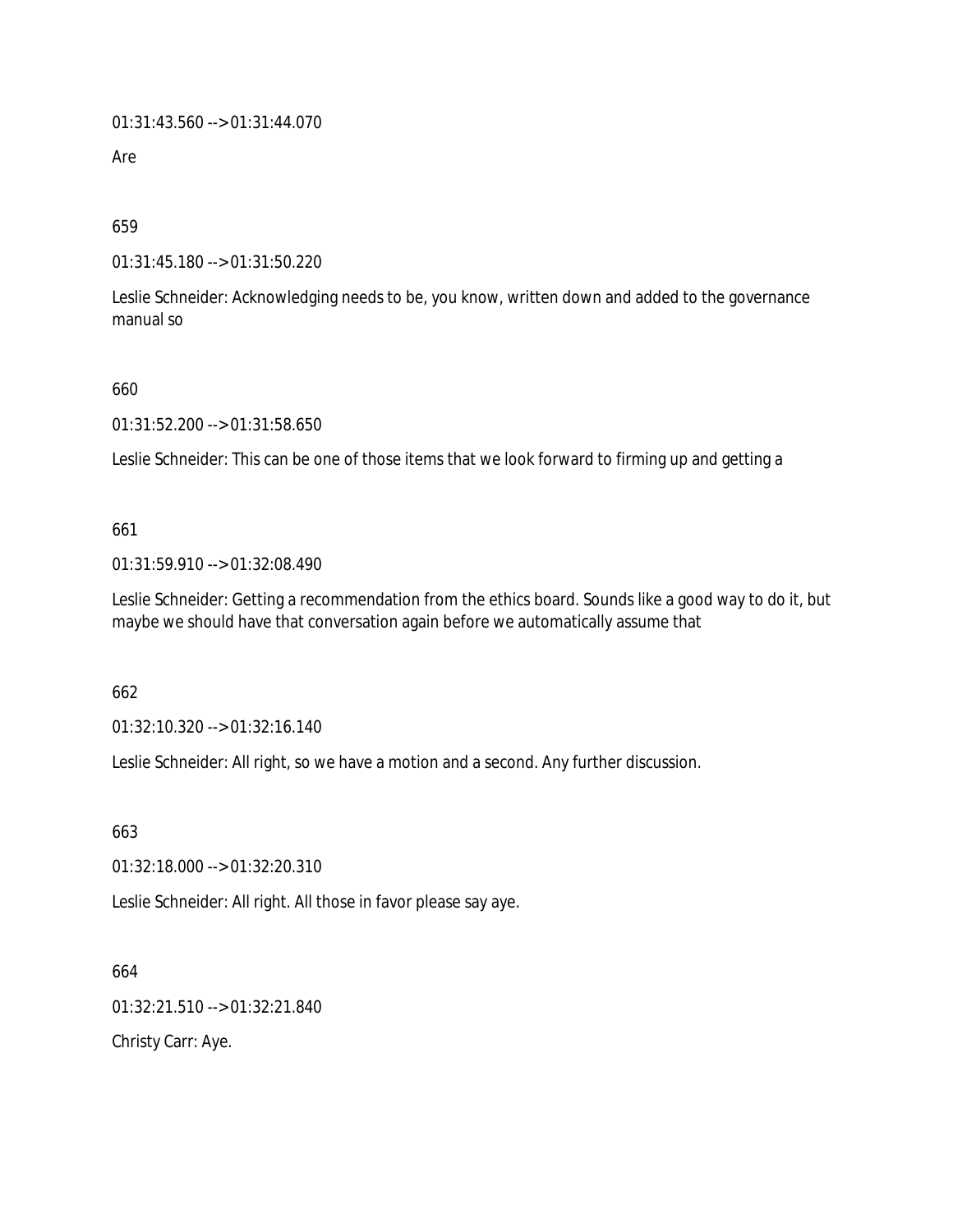01:32:22.350 --> 01:32:23.220

Leslie Schneider: Any opposed.

666

01:32:25.260 --> 01:32:28.290

Leslie Schneider: Passes unanimously, so we have the

667

01:32:28.470 --> 01:32:29.700 Leslie Schneider: Majority that we need

### 668

01:32:31.470 --> 01:32:33.840 Leslie Schneider: COUNCILMEMBER idea. Did you still have your hand up or

669

01:32:34.860 --> 01:32:35.820 Kol Medina: Put it back up.

670

01:32:36.150 --> 01:32:36.600 Leslie Schneider: Okay.

# 671

01:32:36.990 --> 01:32:38.220 Kol Medina: I'm gonna make the next motion.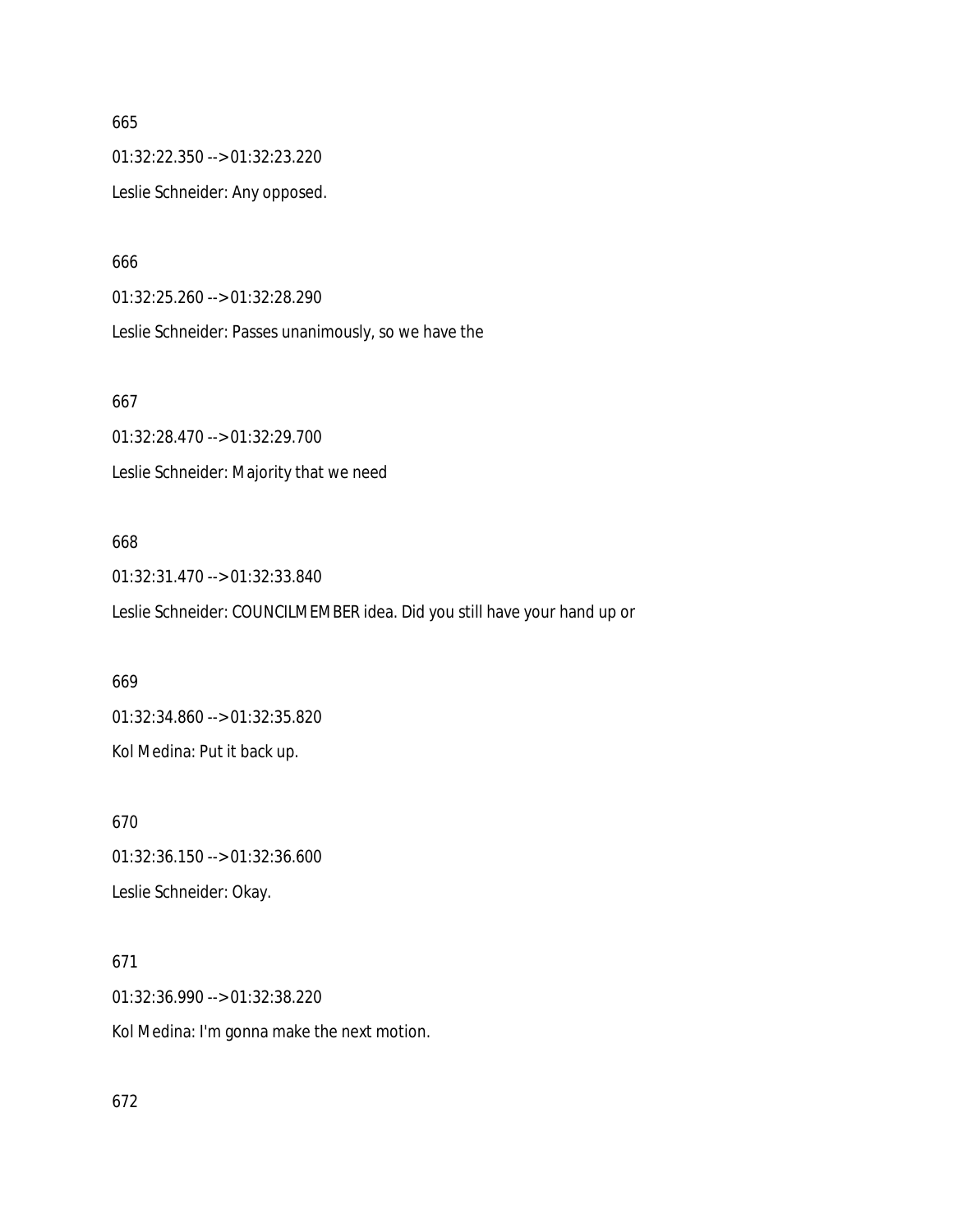01:32:39.240 --> 01:32:49.080

Kol Medina: I moved forward for approval with the August 25 2020 consent agenda. The following recommended Historic Preservation Commission reappointment and appointments as shown on the attached spreadsheet.

673

01:32:49.950 --> 01:32:59.880

Kol Medina: reappointment of Eric cordon to position one, and the appointments of Terry bumgardner position to Rick Chandler to position three and Christopher Marino to position five

674

01:33:02.460 --> 01:33:06.420

Leslie Schneider: Got a second from COUNCILMEMBER high top list. Any further discussion.

675

01:33:07.740 --> 01:33:09.480

Leslie Schneider: All those in favor please say aye.

676

01:33:10.650 --> 01:33:11.940

Leslie Schneider: Any opposed.

677 01:33:13.260 --> 01:33:14.910 Leslie Schneider: Great that passes unanimously.

678 01:33:16.290 --> 01:33:17.430 Leslie Schneider: Alright.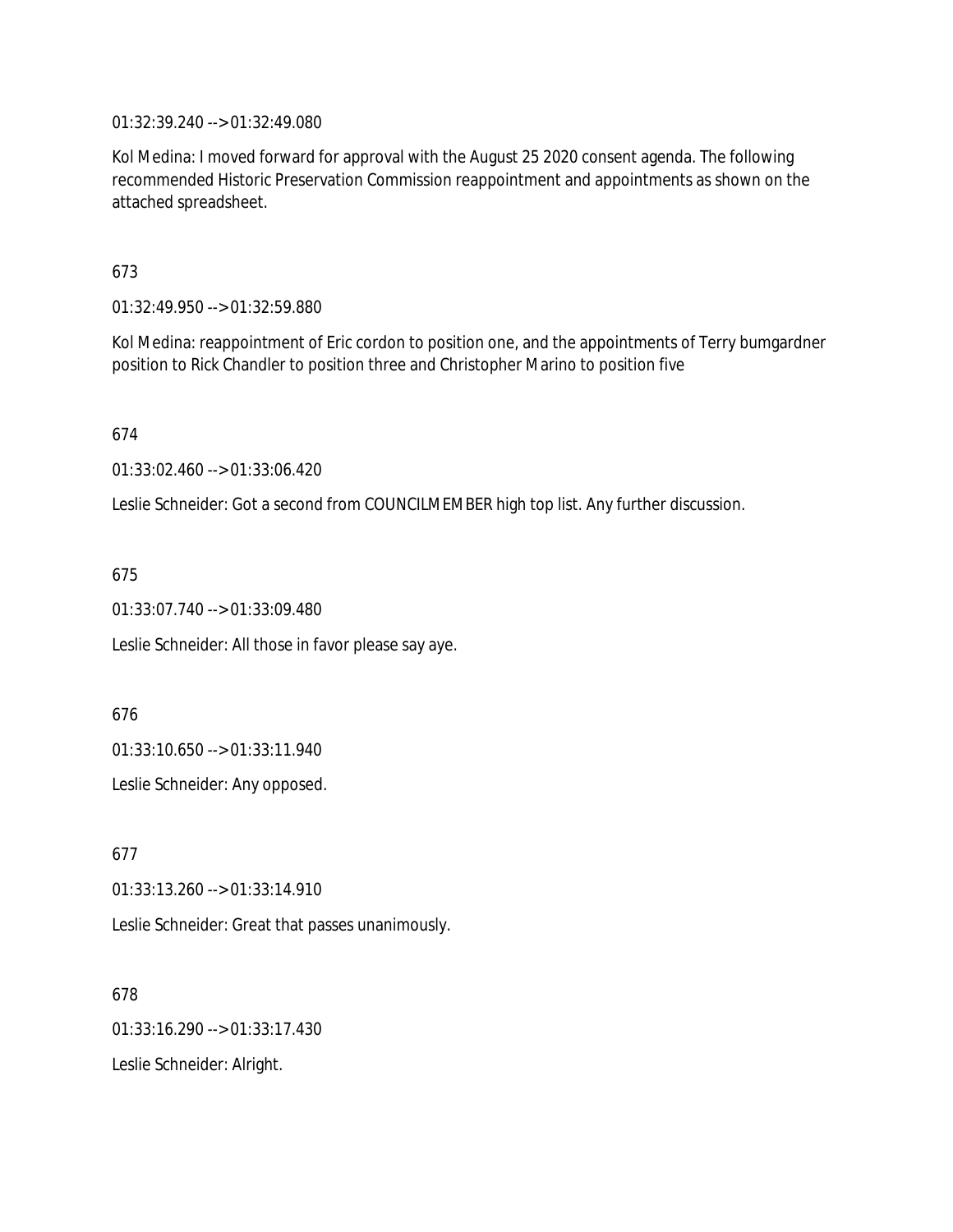01:33:18.450 --> 01:33:31.320

Leslie Schneider: We are now moving on to item 10 and we have we have a new item added to the agenda that seemed to make sense to come first, which would be clarifications on the advisory committee process and

680

01:33:32.340 --> 01:33:35.190

Leslie Schneider: COUNCILMEMBER nisar, did you want to start and

681

01:33:36.240 --> 01:33:37.320

Leslie Schneider: Introduce that

682

01:33:39.210 --> 01:33:39.990

Rasham Nassar: Sure.

683

01:33:41.880 --> 01:33:46.140

Rasham Nassar: So, so listen this item that

684

01:33:47.340 --> 01:34:01.650

Rasham Nassar: We added is born from a long conversation between myself and the mayor. That was inspired by our experience conducting the interviews for the race equity task force.

685

01:34:02.400 --> 01:34:11.880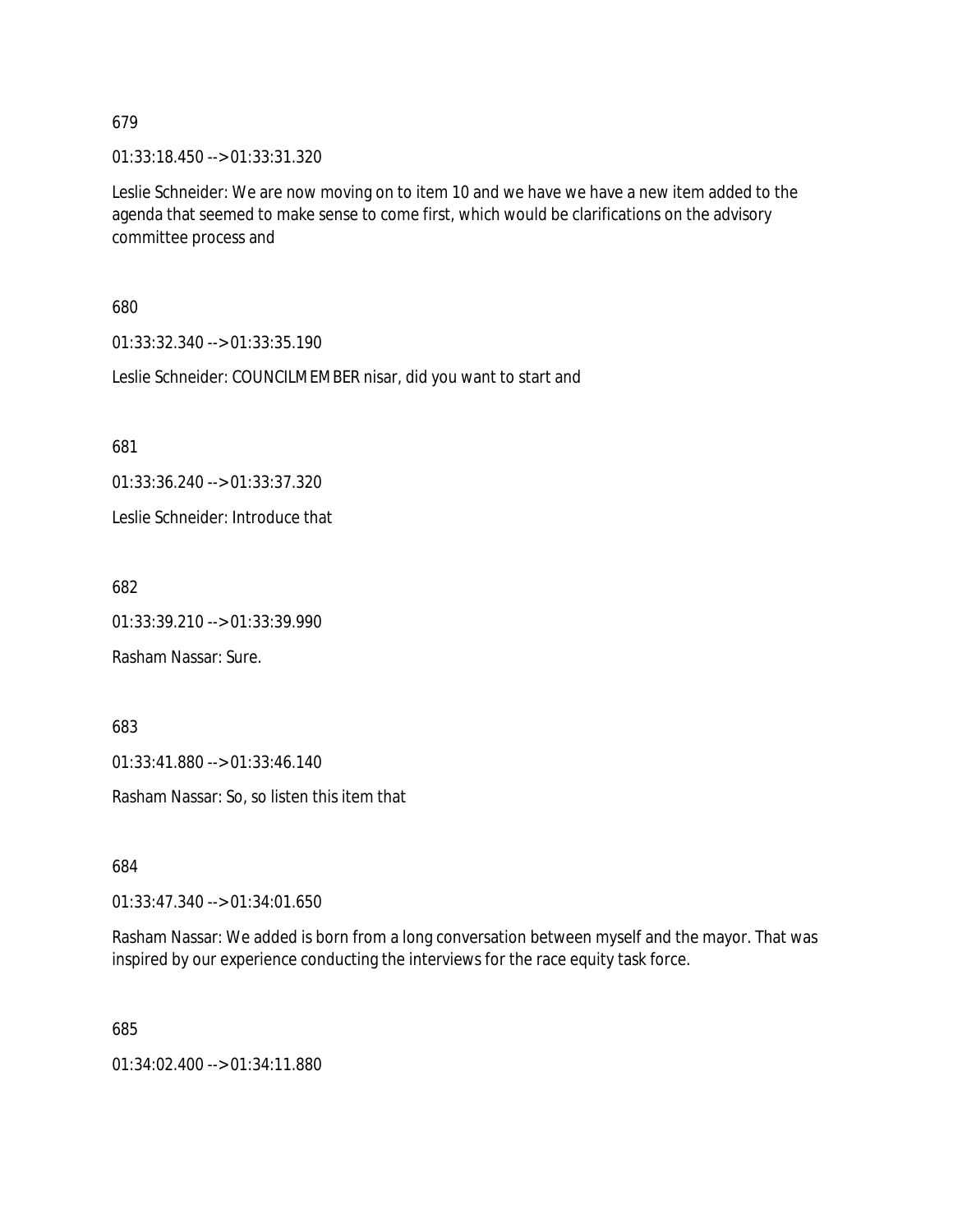Rasham Nassar: Can be member appointments and the chairs of that committee asked a question and realizing that because we don't have much of the process written down.

686

01:34:12.900 --> 01:34:20.940

Rasham Nassar: In order to clarify that question, we needed to bring the question to council for approval before we could

#### 687

01:34:21.450 --> 01:34:34.860

Rasham Nassar: You know advise the chair co Chair of the of the task force, one way or the other. The question relates to when there is a conflict in the recommended appointments between the Chair and the Co chair.

#### 688

01:34:35.430 --> 01:34:50.610

Rasham Nassar: Of the task force or advisory committee and Mayor, when does the which recommendation supersedes. So, in essence, the question the broader question is what does it mean that the mayor recommends

#### 689

01:34:51.780 --> 01:35:01.080

Rasham Nassar: With with respect to the fact that the chairs are involved as well. What is this idea of consensus that Mayor Schneider brought up during our interview process.

#### 690

01:35:01.470 --> 01:35:10.260

Rasham Nassar: And those are all just made question points that we haven't discussed as a council. We haven't voted to land on or adopt some sort of formal solution to

#### 691

01:35:10.710 --> 01:35:26.190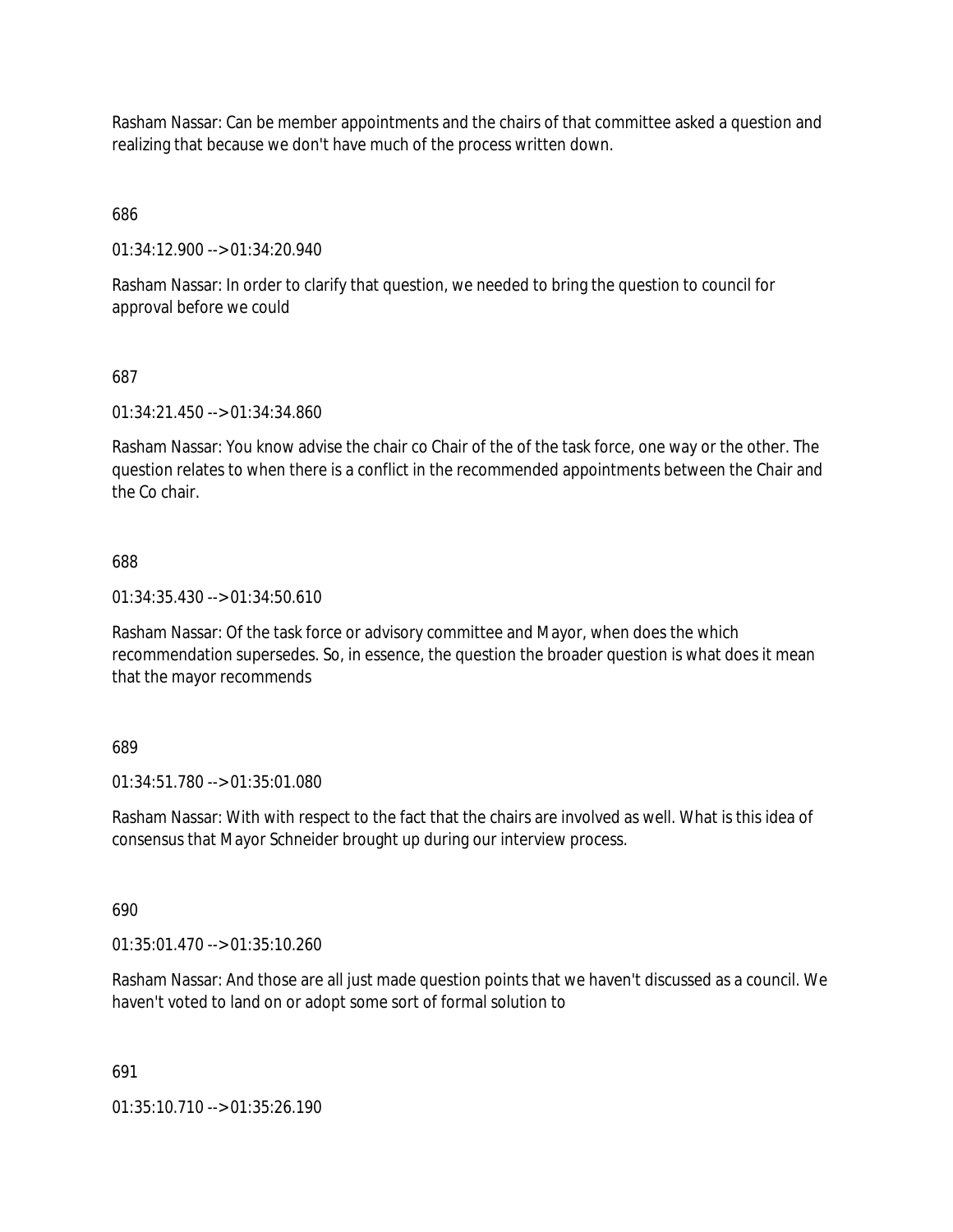Rasham Nassar: That of that problem or that issue that may or may not arise and in a subsequent conversation with Mayor Schneider today she called to let me know that she come up with what she thought might be a solution or a response to that inquiry, and I am going to

692

01:35:27.210 --> 01:35:33.360

Rasham Nassar: Let mayor Schneider report on what her recommended proposal to the Council is with regard to that.

# 693

01:35:35.010 --> 01:35:42.630

Leslie Schneider: Great, thank you very much. So yes, I would agree that it is sort of this hypothetical question if. What if consensus doesn't happen right

## 694

01:35:43.170 --> 01:35:54.360

Leslie Schneider: And I don't know that we've ever not had consensus. So I just want to stress that that in my experience there has always been consensus on the panel.

695

01:35:54.810 --> 01:36:11.250

Leslie Schneider: But it begs the question, well, what happens if there isn't. And it's a very valid question. So, um, it also has come up very recently it was it was a shock to me and my system to find out that the mayor points and, you know, the Council approved.

696

01:36:12.510 --> 01:36:28.560

Leslie Schneider: And not knowing that previously and then hearing it all of a sudden, you know, it was sort of abruptly. Okay, then it's my responsibility to do what. And so what I'm going to propose right now is that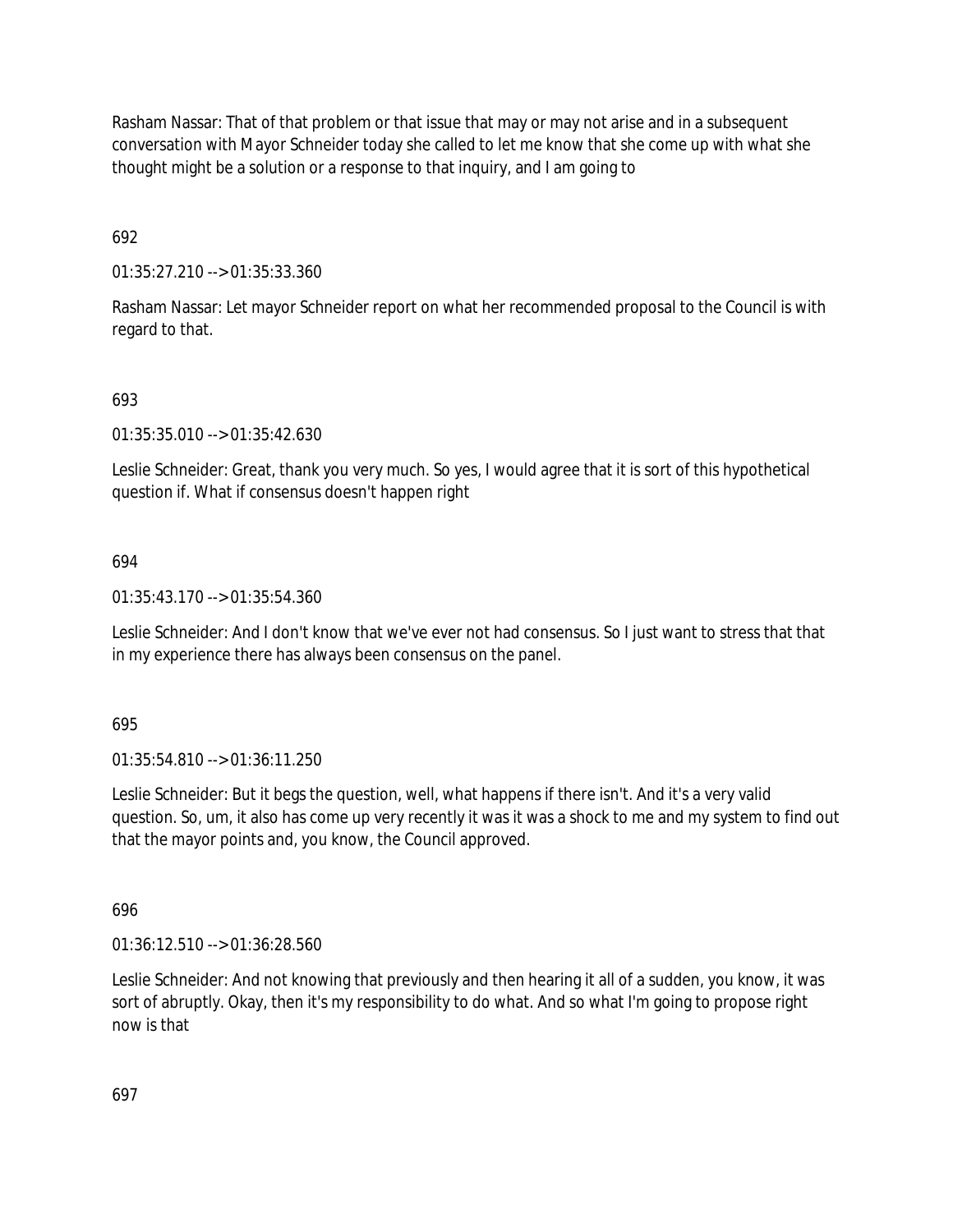01:36:30.300 --> 01:36:41.280

Leslie Schneider: I don't feel that there's any real need for the mayor to override any decision, any, any decision that has a minute that has a majority.

698

01:36:42.090 --> 01:36:48.870

Leslie Schneider: Majority agreement in the panel. And so what I'd like to propose is that the mayor.

#### 699

01:36:49.650 --> 01:37:03.390

Leslie Schneider: Will bring forward the majority decision from the panel and if there is dissent. If it's not a consensus decision then the mayor will acknowledge that there was dissent.

## 700

01:37:03.780 --> 01:37:12.930

Leslie Schneider: That could be one of the other people on the panel or it could be the mayor. And so given that we don't have really a chance to

## 701

01:37:15.000 --> 01:37:37.170

Leslie Schneider: put all this in the governance manual what I'm proposing is that I offer this as the way forward for this round. And I just want to be sure that everyone that my colleagues agree that I'm not shirking my responsibility by saying that I will appoint whoever has the majority

702

01:37:38.460 --> 01:37:47.280

Leslie Schneider: Recommend the majority of recommendation from that panel and then you will you as my colleagues will know if there was descent.

703

01:37:47.610 --> 01:38:01.950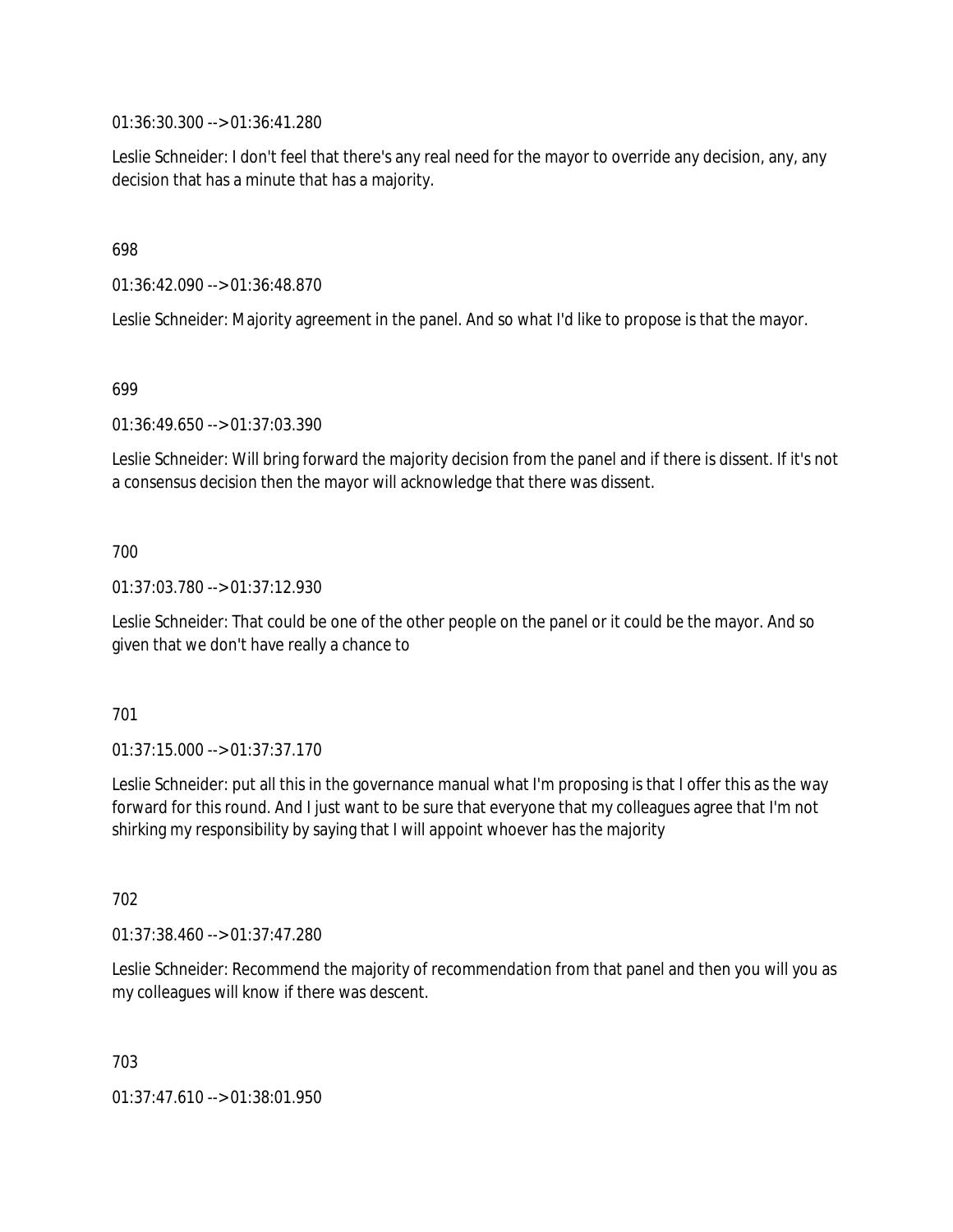Leslie Schneider: And we can discuss it at that time. And then, according to the governance manual, the Council approves. So if it does not approve, then that decision would go back to the panel the panel would have to bring forward a different

704

01:38:03.990 --> 01:38:05.130

Leslie Schneider: A different recommendation.

705

01:38:06.300 --> 01:38:13.500

Leslie Schneider: So COUNCILMEMBER into sorry. Is that more or less what does that represent what we talked about this afternoon.

## 706

01:38:14.040 --> 01:38:18.450

Rasham Nassar: Yeah. And yeah, and just real quick just I think you just summarize it well.

707

01:38:19.170 --> 01:38:23.700

Rasham Nassar: Again, the question was, well, what from the task force members is what, what if our recommended appointment.

708

01:38:23.970 --> 01:38:29.160

Rasham Nassar: Is different from the mayor's. What if the mayor challenges are recommended appointment and we just landed a point of disagreement.

709

01:38:29.490 --> 01:38:38.220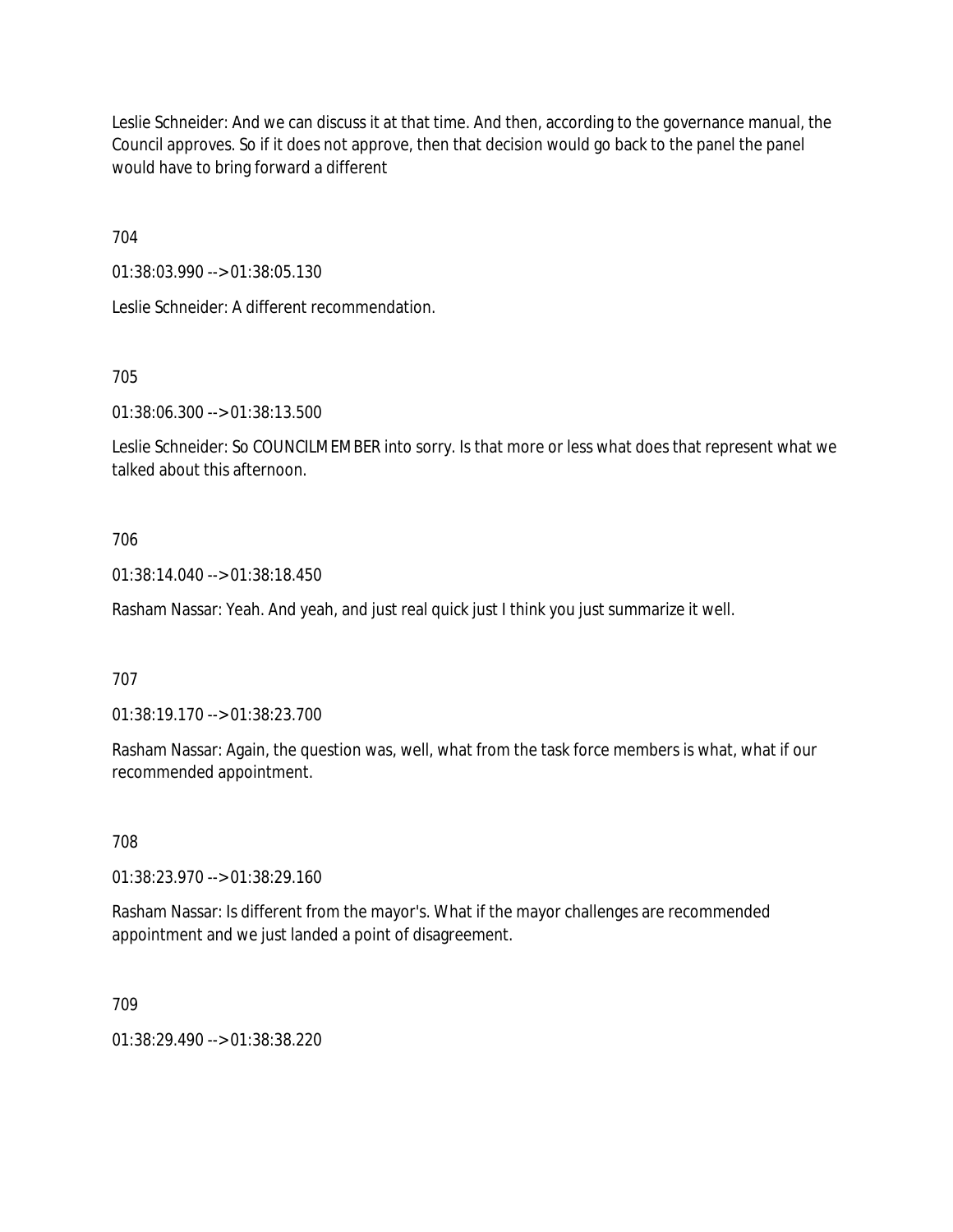Rasham Nassar: Does the mayor have veto power over our recommended appointment and then the sentiment from the chair and CO Chair of the race equity Task Force as well then why are we involved in this process at all.

# 710

01:38:38.580 --> 01:38:44.550

Rasham Nassar: They are requesting that they have clear confirmation affirmation of their authority and their role in that process.

## 711

01:38:45.000 --> 01:38:55.800

Rasham Nassar: And Mayor Snyder proposed a way to do that. I don't know if that's the way that the Council would like to proceed. I think there's a lot of discussion to be had, because we don't have a lot of these processes written down.

## 712

01:38:56.250 --> 01:39:10.020

Rasham Nassar: But I, at least, I would like to get some clarification and direction from the Council to inform the task force the recently Task Force chair and CO chair as to the Council's thoughts with regard to this appointment process.

# 713

01:39:10.560 --> 01:39:18.330

Leslie Schneider: And just to be clear, I am not recommending that the CO chairs or chairs have any special power. I'm just saying that the panel itself.

## 714

01:39:19.980 --> 01:39:30.090

Leslie Schneider: Tries to achieve consensus. And if it doesn't, then the then I personally proposed for this round. And then we could decide later to put it in the governance manual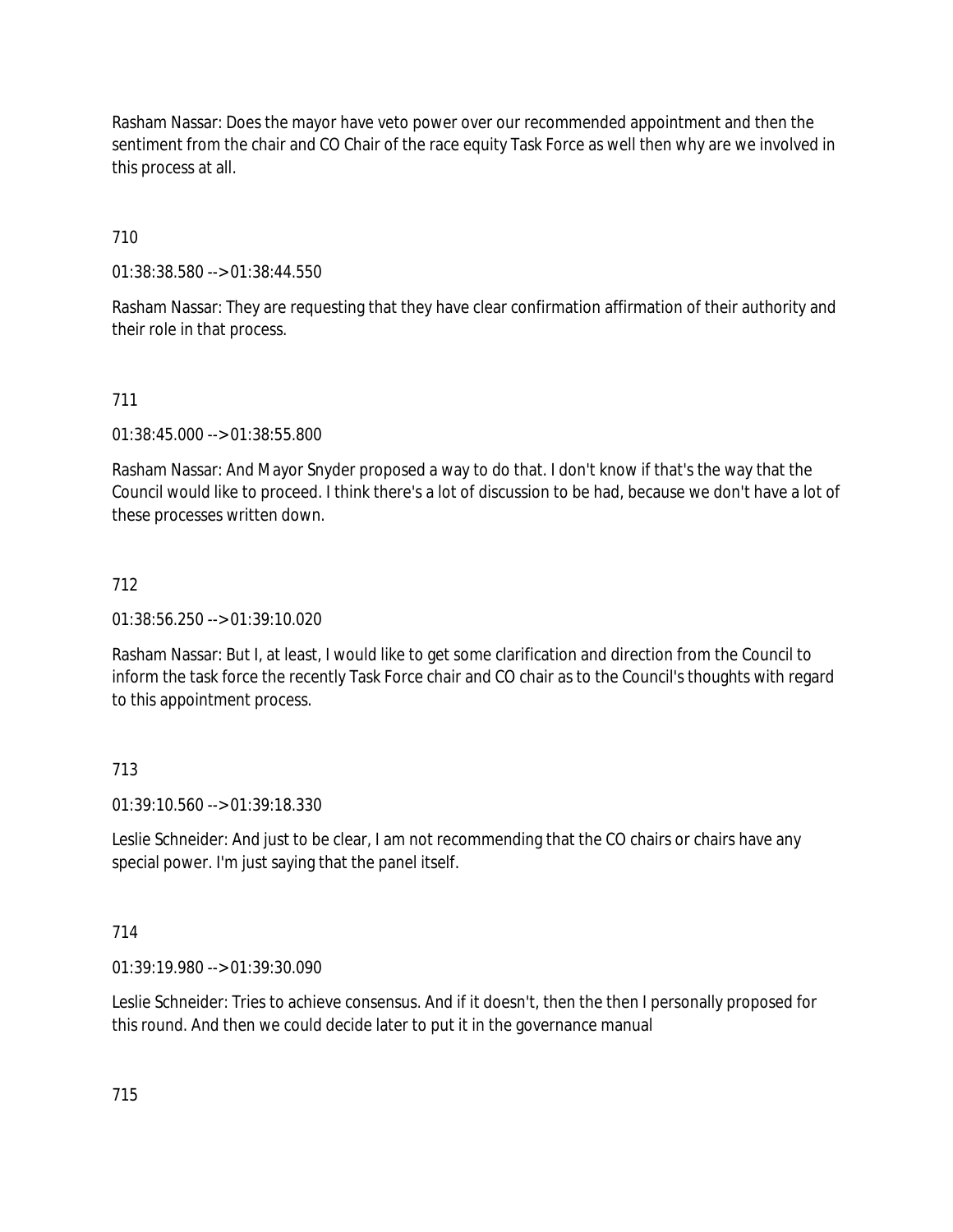01:39:30.570 --> 01:39:44.670

Leslie Schneider: That I would bring forward the majority the majority decision, regardless of whether I agree with it or not, but I would also let Council know what descends. If any of their work. So COUNCILMEMBER Medina.

716

01:39:46.830 --> 01:39:47.280

Kol Medina: Thanks.

717

01:39:48.330 --> 01:39:49.200

Kol Medina: A couple points.

718

01:39:50.910 --> 01:39:56.700

Kol Medina: One, I just don't have a terminology for a second. I keep hearing the statement, the mayor points.

## 719

01:39:57.210 --> 01:40:05.550

Kol Medina: And I don't know if there's some documents somewhere that says the mayor points if there is that needs to be changed because the mayor, does not appoint

720

01:40:06.330 --> 01:40:14.280

Kol Medina: The mayor makes recommendations for appointments and the Council that approves of the recommendations or not. BUT THE MAYOR DOESN'T appoint people

721

01:40:15.000 --> 01:40:22.710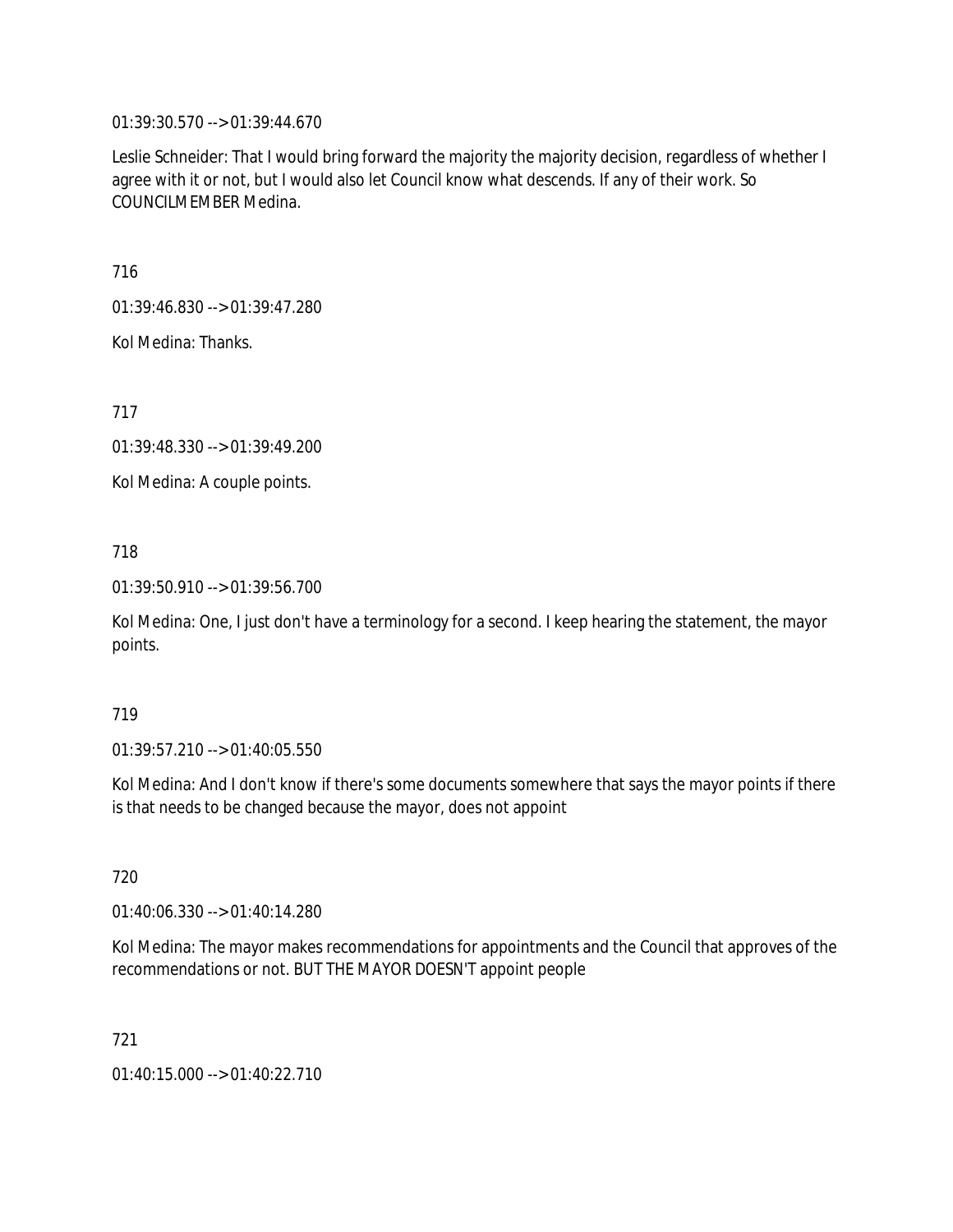Kol Medina: And I just wanna make that clear for the public and anybody watching the mayor, does not have the power to make appointments on his or her own mayor mix recommended

722

01:40:23.190 --> 01:40:31.650

Kol Medina: Appoint makes recommendations regarding appointments to the Council, the Council approved or not. So I just want to touch on that. If you want to grow me to stop and pause there.

# 723

01:40:32.040 --> 01:40:46.140

Leslie Schneider: Yeah, if you could stop and pause there for a second because I thought that was the actual point that was brought up, you know, a number of weeks back. And so city attorney, um, could you refresh us on the language that's

## 724

01:40:48.480 --> 01:40:54.390

Leslie Schneider: That is specific to the planning commission, but it seems like it also exists in the governance manual as well.

## 725

01:40:55.740 --> 01:41:02.130

Joe Levan: I don't have it in for me at the moment, but my recollection is that the code, the way it's written it does refer to appointments

## 726

01:41:02.430 --> 01:41:04.500

Kol Medina: I think just for the planning commission, though.

## 727

01:41:05.700 --> 01:41:06.060

Kol Medina: Right.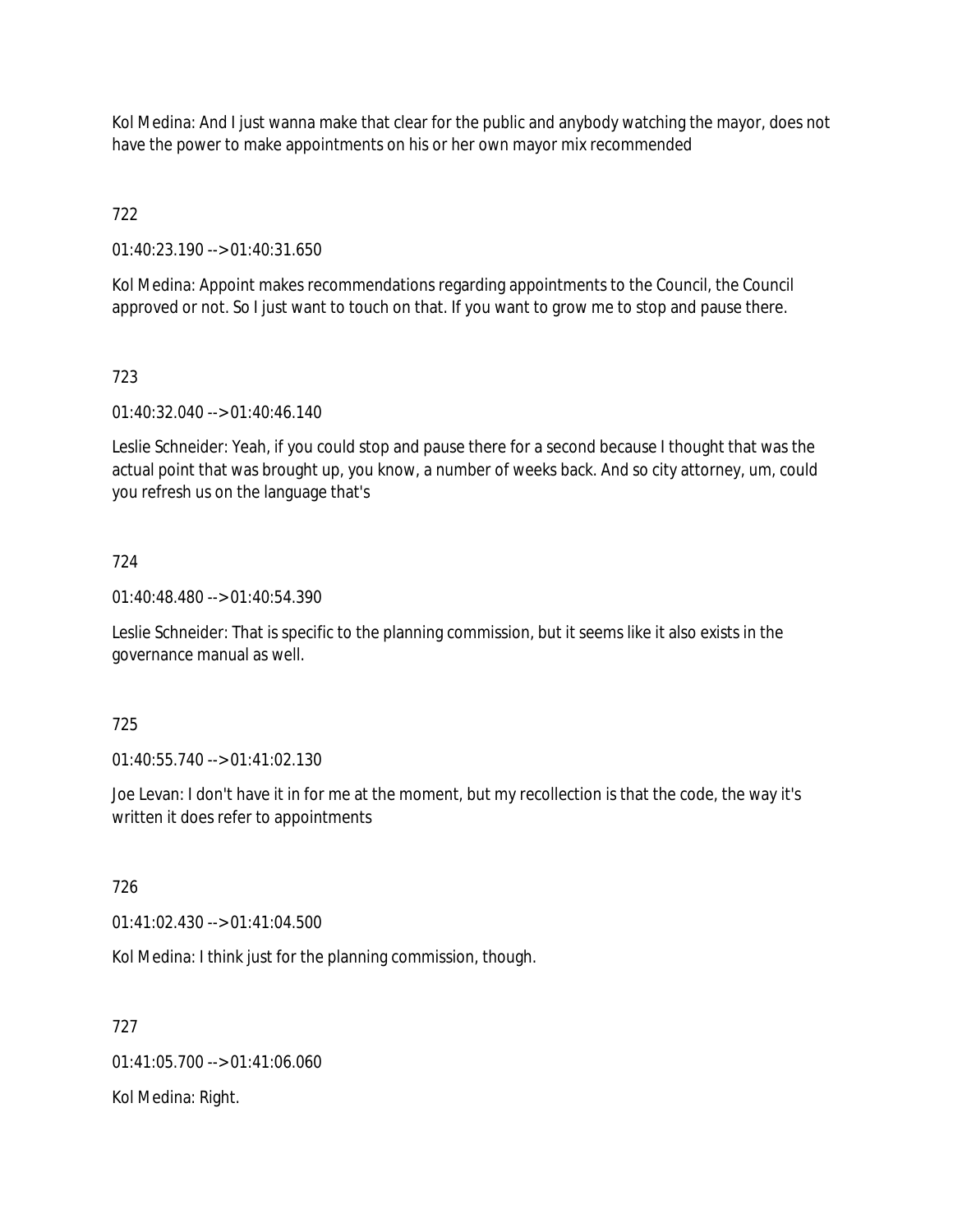01:41:06.360 --> 01:41:07.200 Joe Levan: Well, I think we had a lengthy

729

01:41:07.410 --> 01:41:09.810

Kol Medina: All the city committees and advisor bodies.

730

01:41:10.500 --> 01:41:14.160

Joe Levan: I think it's broader than that. But we can you know we can look at that in terms of a

731

01:41:15.240 --> 01:41:22.410

Joe Levan: Term that would be more accurate if the Council is interested in looking at the word appoint as it relates to all these different committees.

732

01:41:23.340 --> 01:41:31.260

Kol Medina: So I think that needs to be fixed if that needs to be fixed and certainly the time I've been on Council, the mayor's never pointed to have the power to appoint people

733

01:41:33.000 --> 01:41:42.540

Kol Medina: But then to your, to your point, or your proposal mayor Schneider, and that makes perfect sense to me when I was in your seat as mayor.

734

01:41:43.350 --> 01:41:48.060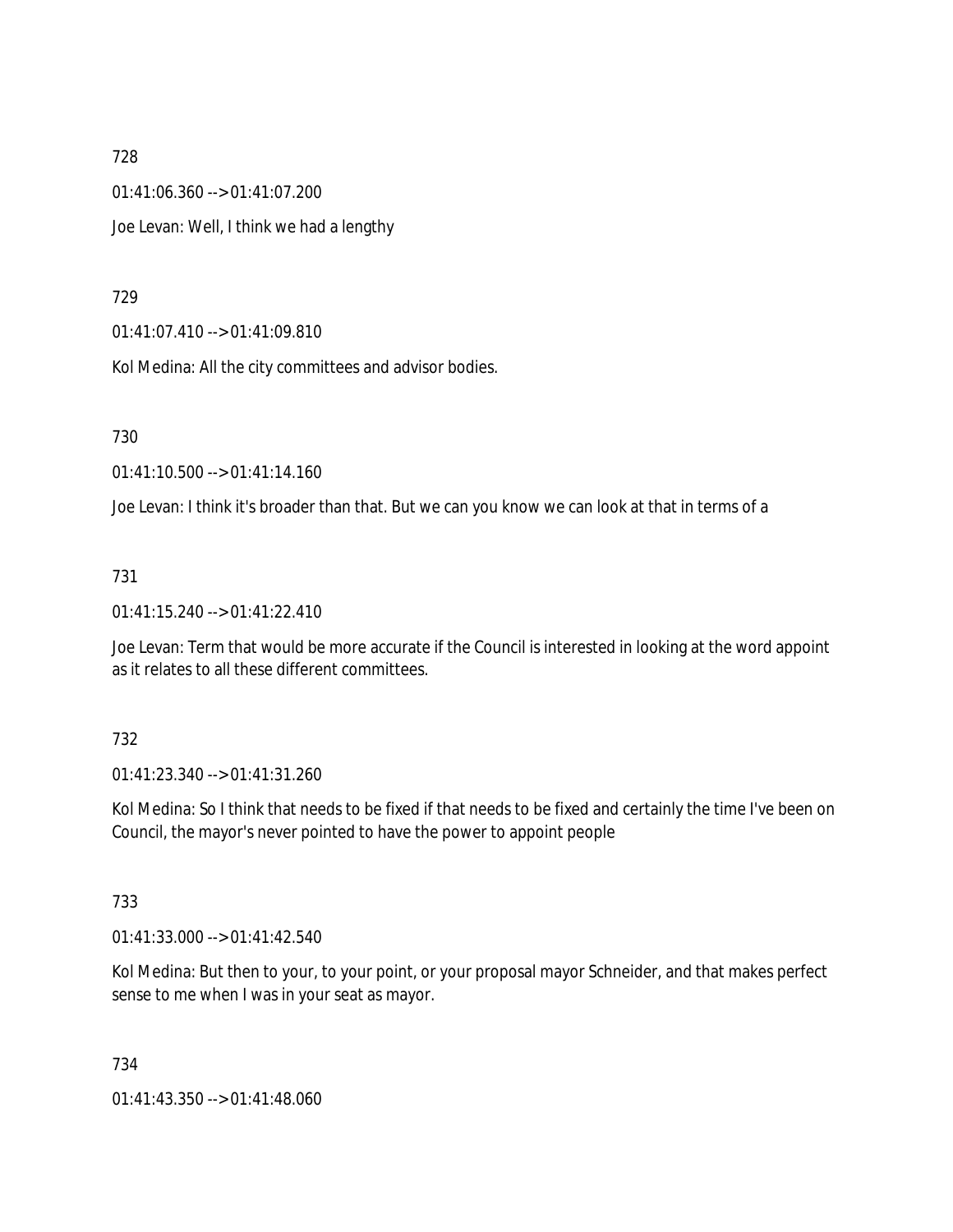Kol Medina: I deferred to the liaison Council liaison and the chair of the committee.

# 735

01:41:48.360 --> 01:41:57.450

Kol Medina: I always said to them, look, I defer to you. You guys are in the committee meetings you run the meetings I don't know who's best who's the best fit for this committee. You guys know best. I'm really here to facilitate the process.

# 736

01:41:57.870 --> 01:42:06.510

Kol Medina: So that's how I always personally I ran it anyway. And I'm guessing you probably do as well, at least to the large degree, but if we need to write that down.

# 737

01:42:12.690 --> 01:42:14.850

Kol Medina: And if there is some sort of split decision.

# 738

01:42:15.570 --> 01:42:26.400

Kol Medina: Then the, the mayor, who's bringing forward there a recommendation would bring forward, whatever the majority decision was and then have the opportunity to indicate that there was a descent and and they indicate why

# 739

01:42:27.030 --> 01:42:30.870

Kol Medina: That's what you're suggesting. I think that makes sense. I'd be fine with that.

740

 $01:42:31.980 \rightarrow 01:42:33.390$ 

Kol Medina: And maybe I'll stop there.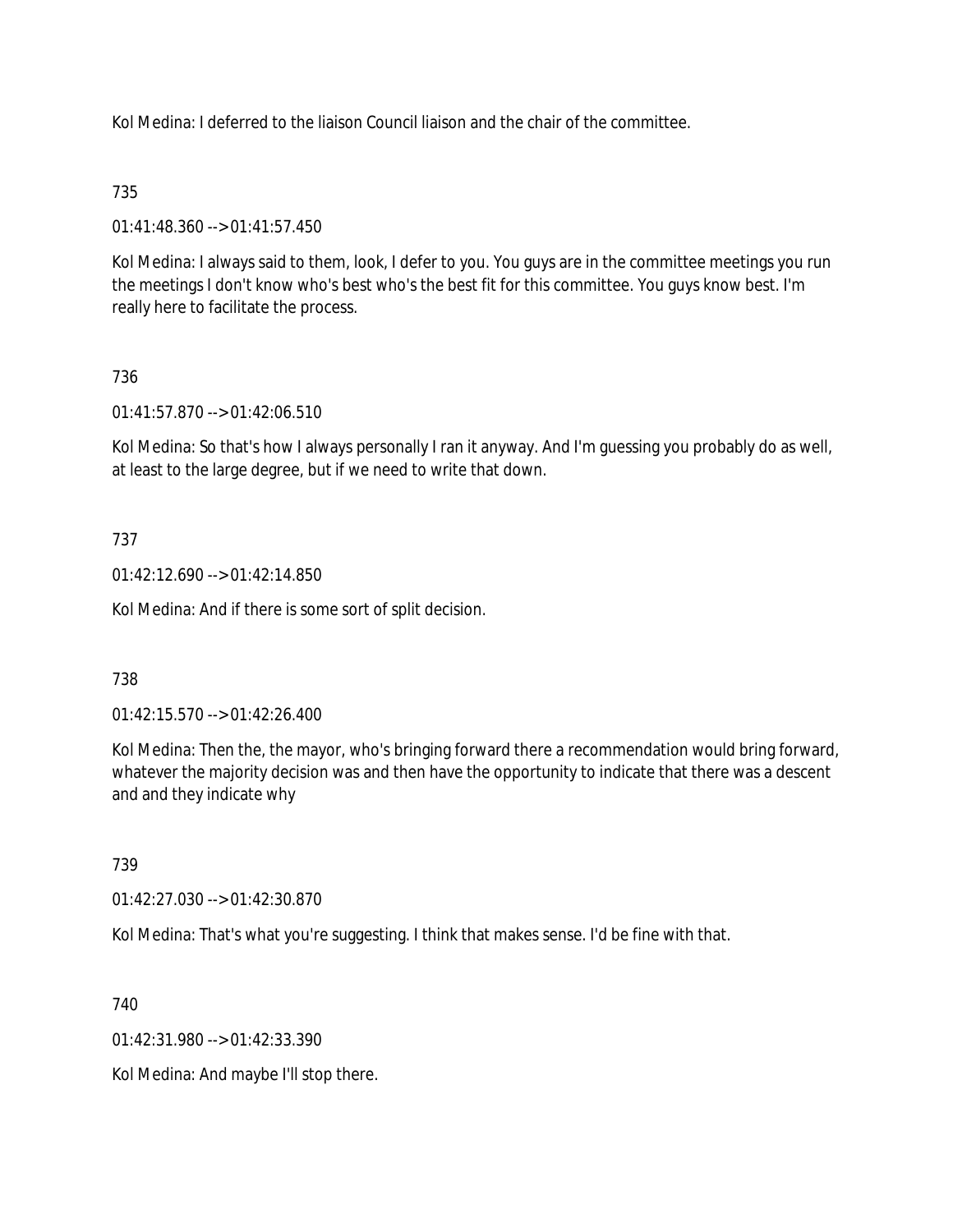01:42:34.500 --> 01:42:36.990

Leslie Schneider: All right. Thank you very much. Councilmember high topless.

742

01:42:39.390 --> 01:42:40.590

Kirsten Hytopoulos: So I agree with

743

01:42:40.680 --> 01:42:53.970

Kirsten Hytopoulos: Basically everything that cold just said. And in my experience, always was that before I was on Council before and how I understand it now is that we basically always reach consensus. So all this is a is not important.

744

01:42:55.980 --> 01:43:05.220

Kirsten Hytopoulos: That if you ever had to think it through that you really expecting it to be the way I wouldn't necessarily just say you're just deferring you're all kind of working on it and

745

01:43:05.640 --> 01:43:14.070

Kirsten Hytopoulos: And that at the end of the day it majority would rule if you got to that. But you don't need that because everybody pretty much works together. Well, you know, the

746

01:43:15.180 --> 01:43:26.430

Kirsten Hytopoulos: Now the one thing I'm thinking I just hadn't thought about before until I was just listening to a sham talking about it, but there are co chairs. In this case, aren't there. And so it does change the dynamic so as what color was just saying was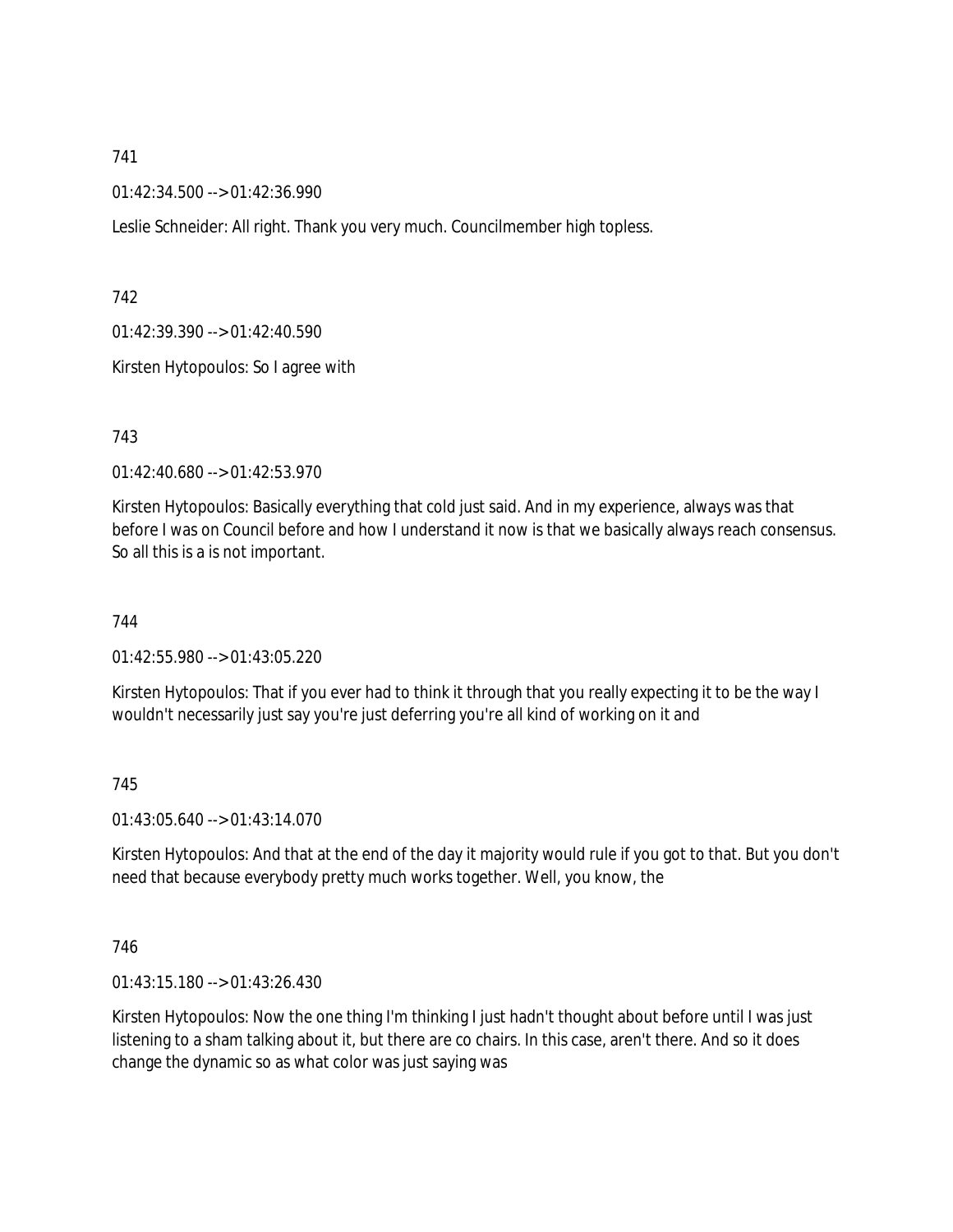01:43:27.270 --> 01:43:33.900

Kirsten Hytopoulos: And what we've been saying over and over again is usually have a council liaison, the mayor and a chair.

748

01:43:34.350 --> 01:43:39.540

Kirsten Hytopoulos: And the reason that's kind of important is that when Cole says that, you know, the he would tend to defer to the chair.

749

01:43:39.960 --> 01:43:46.650

Kirsten Hytopoulos: And the Council liaison is what you have there as good a representation you had some distribution there of the Council.

750

01:43:47.070 --> 01:43:55.680

Kirsten Hytopoulos: And the committee. And the reason that's important is the committee is the advisory, it's an advisory committee to the Council.

751

01:43:56.190 --> 01:44:01.500

Kirsten Hytopoulos: If you are differing just to the CO chairs, then you're deferring entirely to the committee.

752

01:44:01.920 --> 01:44:09.120

Kirsten Hytopoulos: And I just, you know, I just think that everybody needs to be thinking about that. And I think you need to think about that is the liaison Russia and the mayor needs to think about that.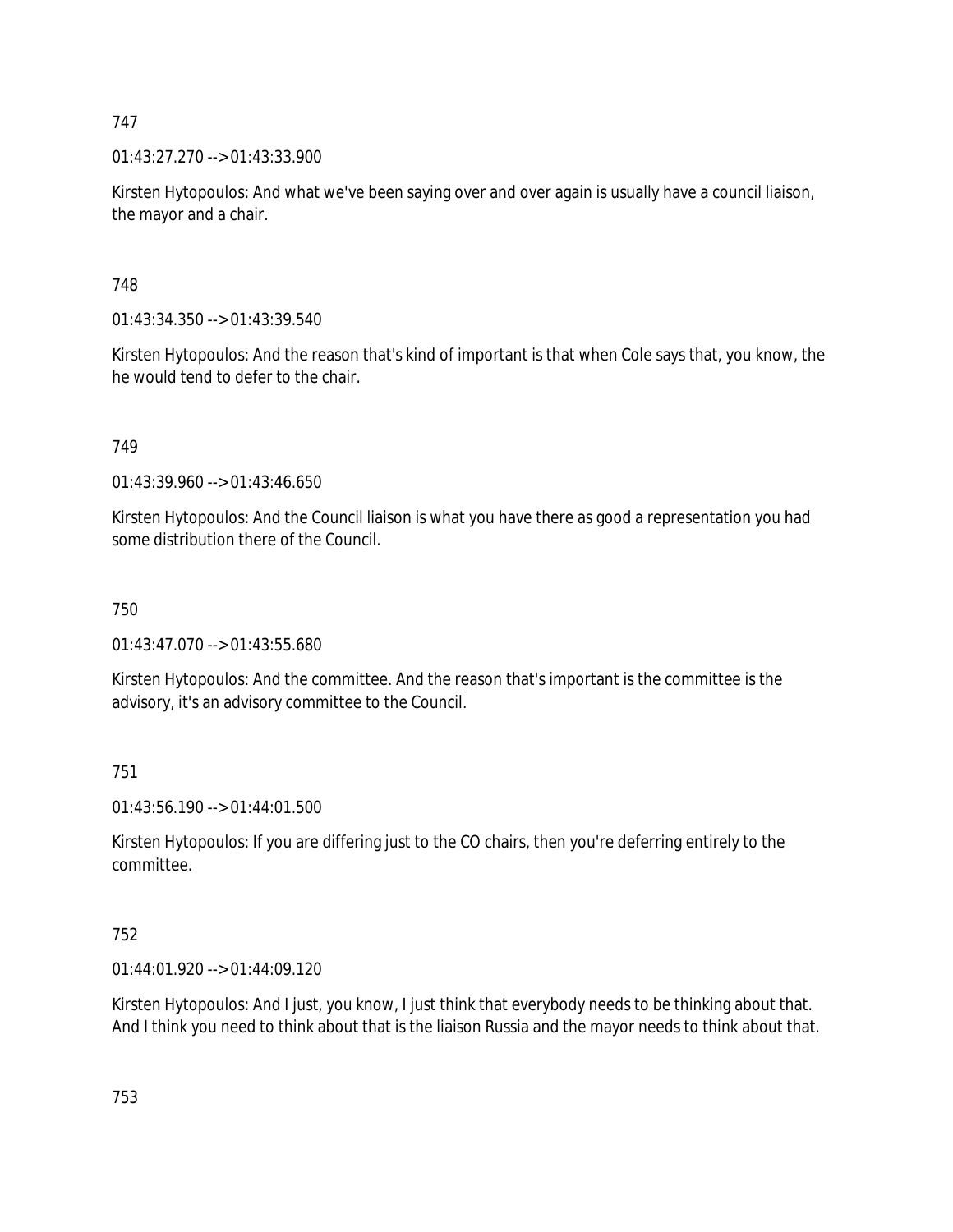01:44:09.810 --> 01:44:16.980

Kirsten Hytopoulos: They've created a different phenomenon there with co chairs. So hopefully you guys are going to be reaching consensus and this is a non issue.

## 754

01:44:17.490 --> 01:44:23.850

Kirsten Hytopoulos: But there's something to be said about whether or not a committee should be choosing entirely on its own. It's

## 755

01:44:24.450 --> 01:44:32.550

Kirsten Hytopoulos: It's appointees, because I don't think we've ever had any at any point any committee choosing its own its own

## 756

01:44:33.420 --> 01:44:43.890

Kirsten Hytopoulos: Members and I think that would be unprecedented because, again, I mean this is a collaborative effort between the Council and its committees to choose its, its members. And at the end of the day.

## 757

01:44:44.790 --> 01:44:50.010

Kirsten Hytopoulos: What comes forward from this process. However, it happens, our recommendations to the Council.

## 758

01:44:50.430 --> 01:45:03.780

Kirsten Hytopoulos: And the Council does make the ultimate does it feel to vote right. We do know that. So that would be my only input as to how what's happening at the reception Task Force, but otherwise. Yes, I would agree with what you guys are saying about the way the process works.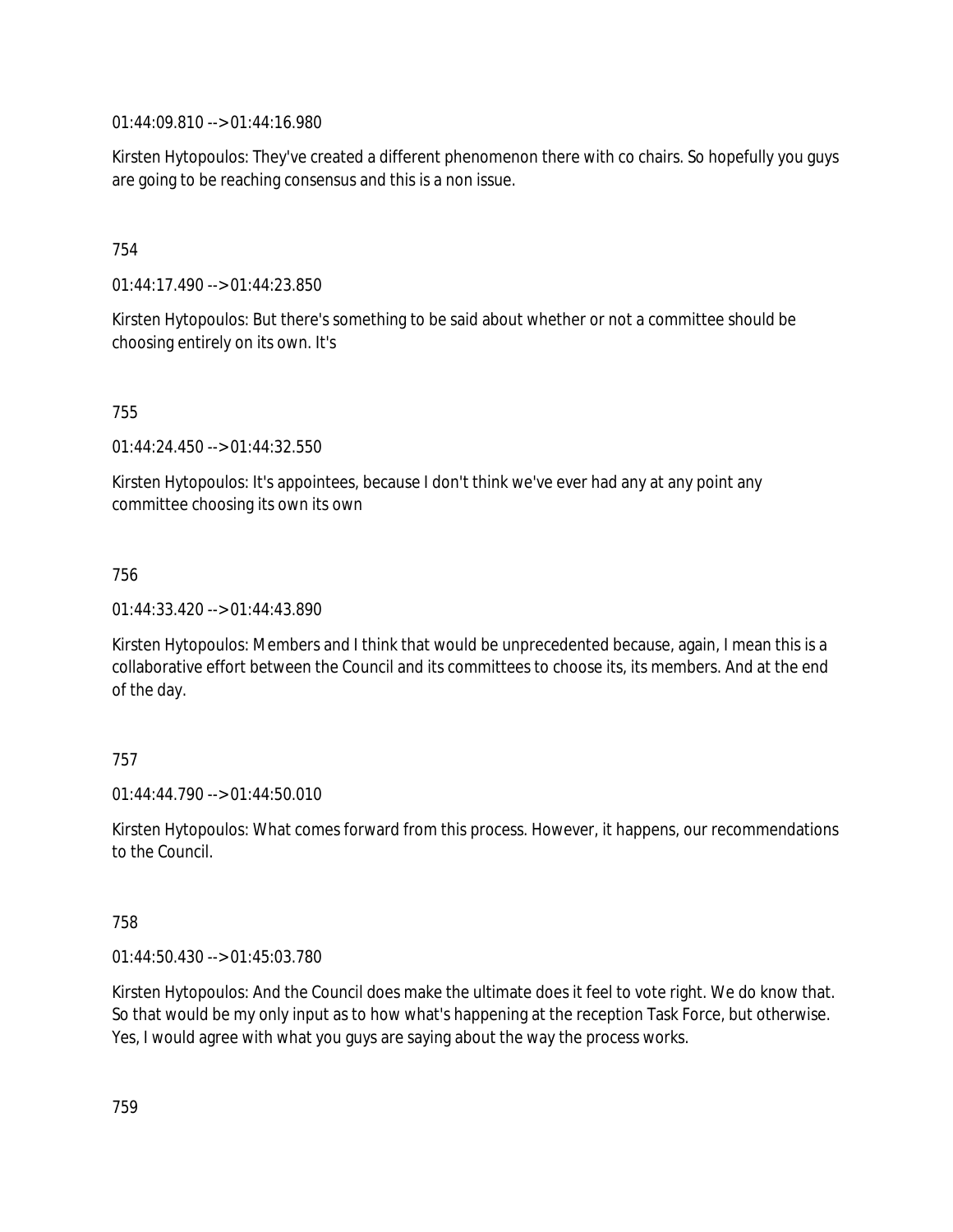01:45:05.970 --> 01:45:06.900

COUNCILMEMBER No, sir.

760

01:45:09.210 --> 01:45:14.460

Rasham Nassar: Yeah, I just wanted to respond to counsel him or her topless briefly and I'm glad to hear that there's some

761

01:45:15.030 --> 01:45:19.800

Rasham Nassar: Consensus to tackle that one item at least for now and I would like to hear

## 762

01:45:20.130 --> 01:45:33.540

Rasham Nassar: From the city attorney, whether or not we could have that captured in the governance manual if we could have that language be brought back under and included under 611 for approval formal approval and adoption into the governance manual and I'm speaking specifically to the

763

01:45:34.560 --> 01:45:41.220

Rasham Nassar: The point that that is the impetus for this discussion in the first place that the mayor will

764

01:45:42.480 --> 01:45:45.630

Rasham Nassar: The mayor's recommendation is the majority panels recommendation.

765

01:45:46.950 --> 01:45:55.620

Rasham Nassar: So that component could be if counsel agrees that we could just formally adopt that. But again, and it leads to more questions and to COUNCILMEMBER I topless this point.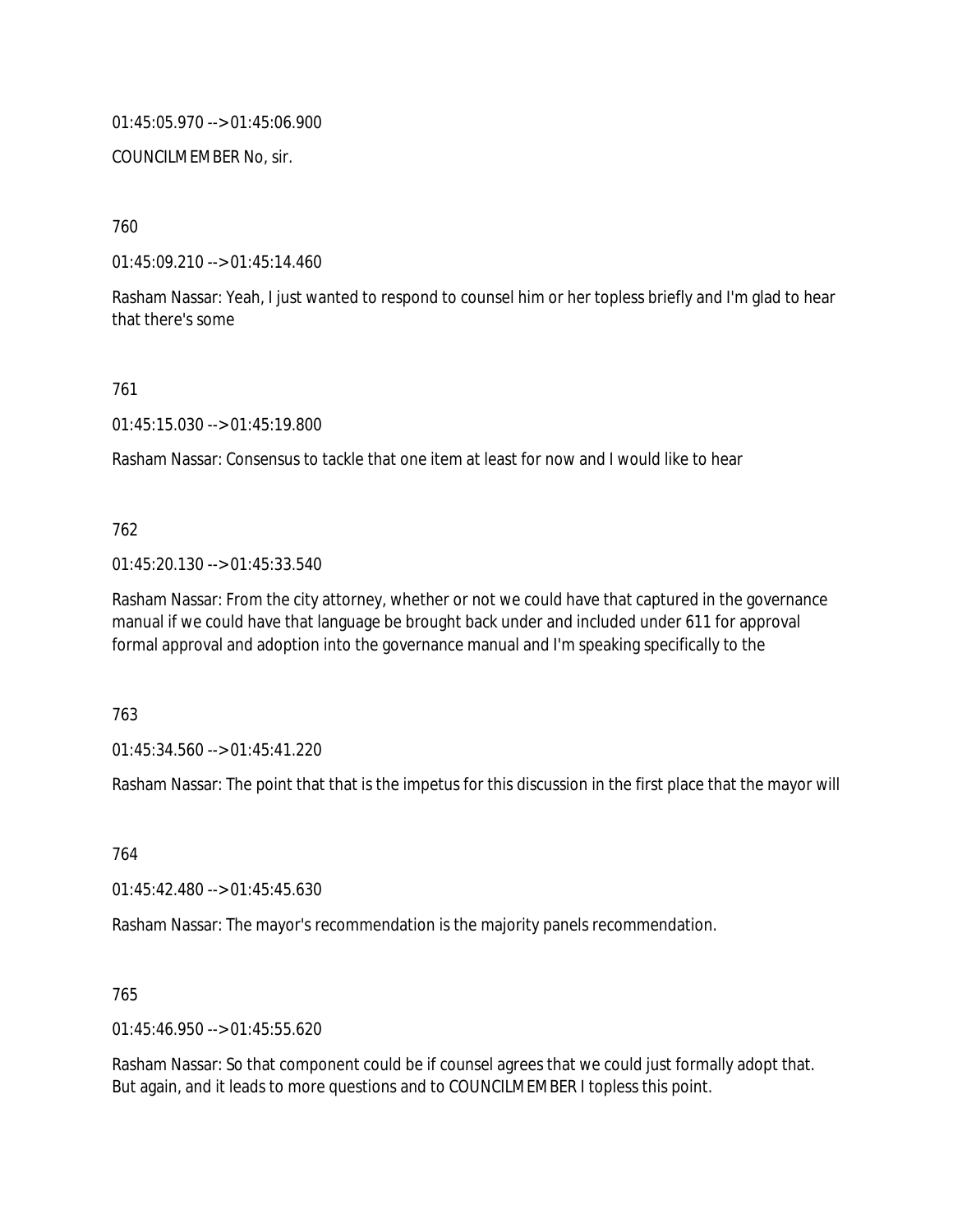01:45:56.550 --> 01:46:07.140

Rasham Nassar: I sat I've been the liaison to the UFC the utility advisory committee since 2018 and they they have since I've been there liaison have conducted

767

01:46:07.620 --> 01:46:19.980

Rasham Nassar: Themselves with a chair and a co chair and the Chair and the Co chair have we're both were both present during the interview process. And I also recall that maybe it was in

768

01:46:21.090 --> 01:46:31.230

Rasham Nassar: That they brought the the discussion back to the committee level to have the committee weigh in on the the

769

01:46:32.280 --> 01:46:33.510

Rasham Nassar: Recommended appointments

770

01:46:35.310 --> 01:46:45.090

Rasham Nassar: In terms of the applicant pool. So that's something that's something that the race equity Task Force is also doing and again they so they what and I've discussed this with the city attorney to make sure that we're consistent with

771

 $01:46:45.510 \rightarrow 01:46:50.040$ 

Rasham Nassar: OPM a their desire was to involve the entire task force in the recommended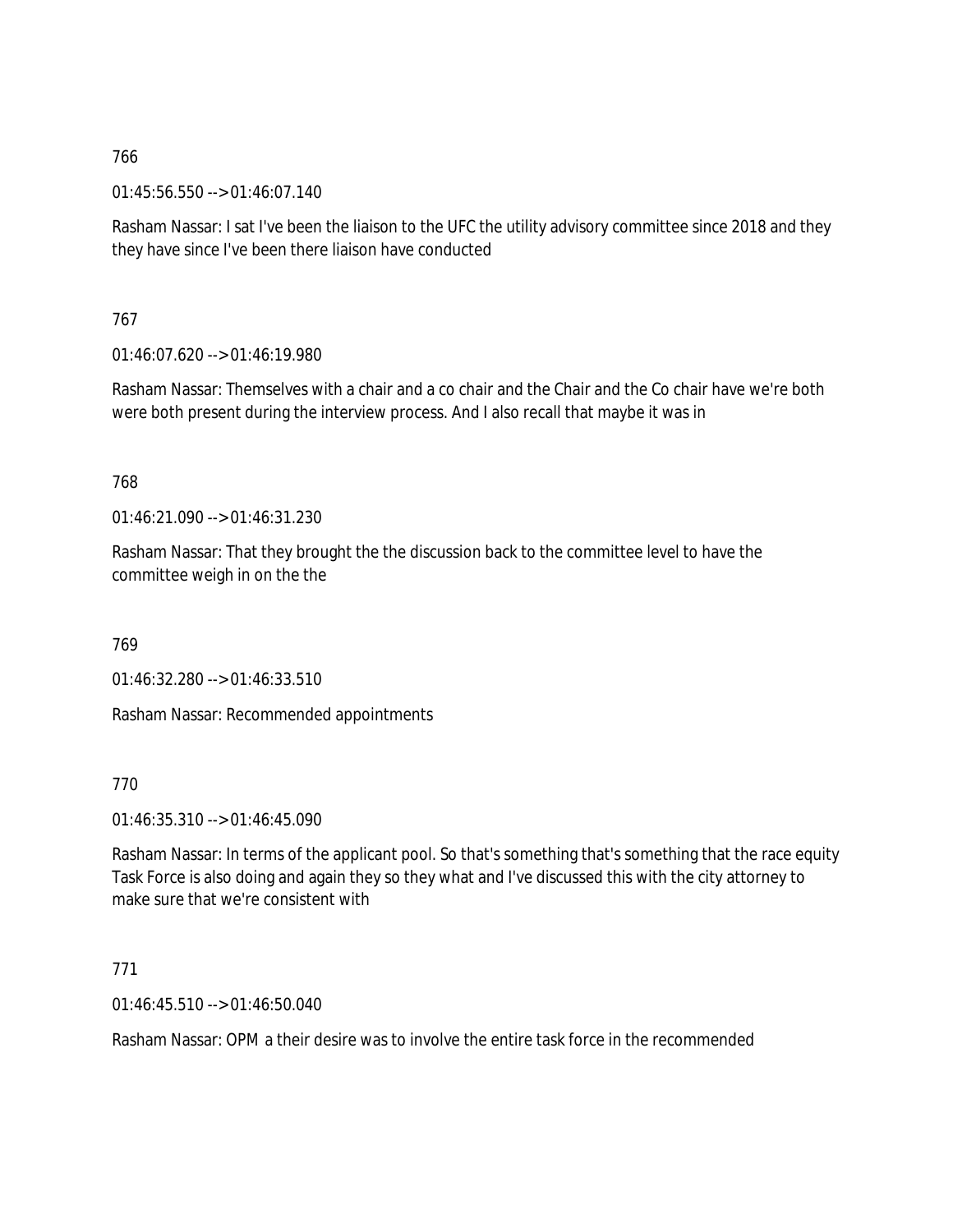01:46:51.390 --> 01:46:59.100

Rasham Nassar: treatment process. There's nothing in our code that says in our processes says that they can't. And because it's been historically practice that way by other committees in the past.

# 773

01:46:59.580 --> 01:47:06.420

Rasham Nassar: There was no reason that Mayor Schneider, nor I saw fit to tell them that they could not do that. So that's their plan for this round.

# 774

01:47:07.710 --> 01:47:17.910

Rasham Nassar: It's happening. So if it's something that the Council would like to think about more and for it to not have happen in the future, then I think what we should do from this discussion, since we're

# 775

01:47:18.420 --> 01:47:29.130

Rasham Nassar: Trending a little towards is to schedule a discussion on the committee member recommendation and selection process and just sit together and

# 776

01:47:29.550 --> 01:47:42.660

Rasham Nassar: Kind of go through all of these points that are being raised tonight and they certainly have a long list of questions from committee members and for myself and my experience that I think ought to be clarified and included in the governance manual related to this process. So,

# 777

01:47:43.680 --> 01:47:44.670

Rasham Nassar: That those are my comments for now.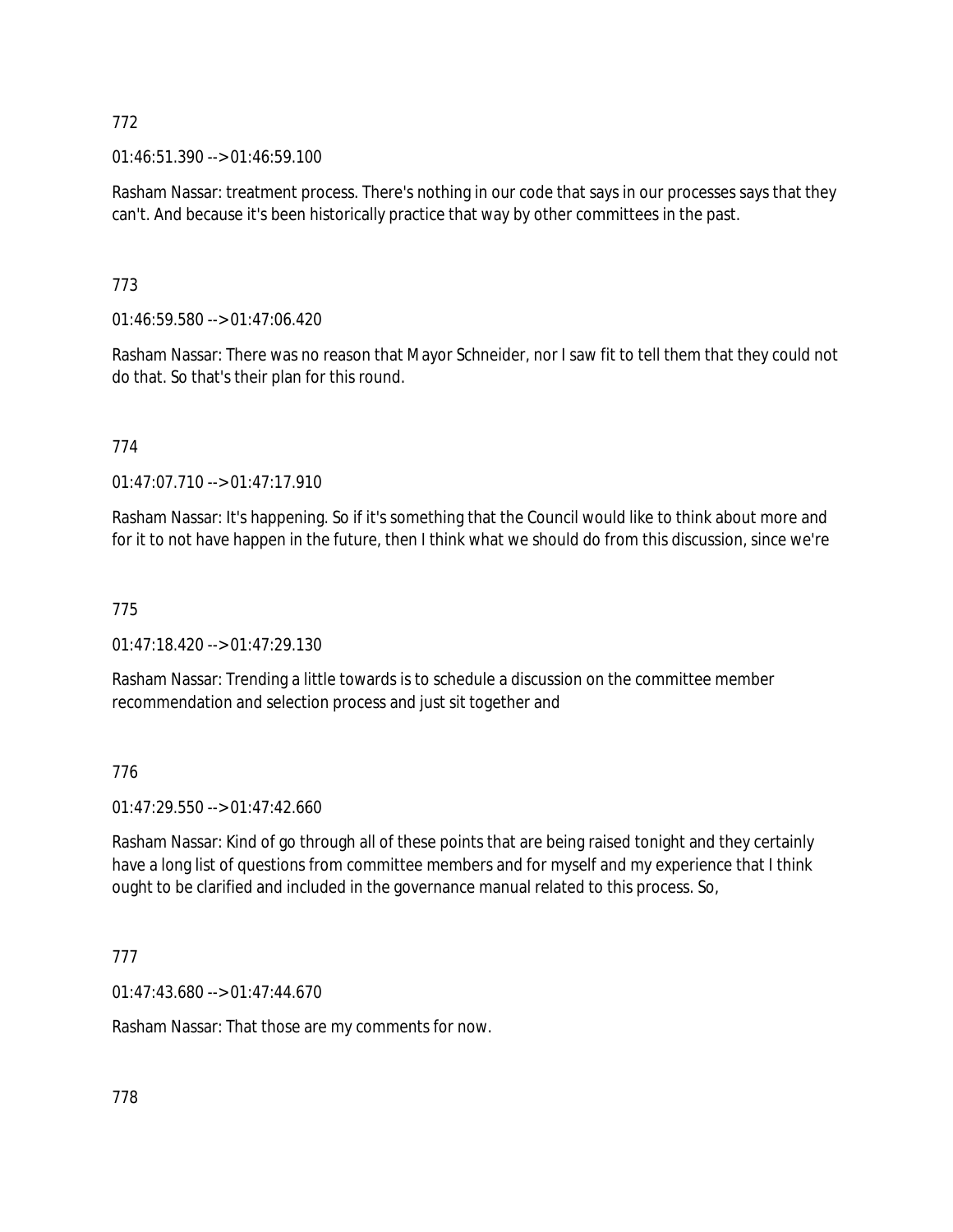01:47:45.510 --> 01:47:49.200

Leslie Schneider: Great, thank you. And again, to be clear, I'm not looking to

779

01:47:49.230 --> 01:47:59.310

Leslie Schneider: Get any buy off on changes to governance manual tonight. I'm just letting you know what I'm committed to doing and willing to take feedback on whether that whether that works for folks are not

780

01:48:00.600 --> 01:48:02.400

Leslie Schneider: County Council members Medina.

781

01:48:05.220 --> 01:48:06.960

Kol Medina: I think customer dissatisfaction that for

782

01:48:07.440 --> 01:48:10.770

Leslie Schneider: Well, I don't know your maybe you never took us down. But you were just

783

01:48:12.810 --> 01:48:16.380

Kol Medina: Well, I thought his I thought anyway because we've reduced you want to go first or

784

01:48:16.740 --> 01:48:32.280

Joe Deets: Yeah, I'll be brief. I, I think this conversation. Fine. You know, I like the mayor's suggestion. Honestly, I think this was a solution. Looking for a problem because I've never heard of this actually being an issue.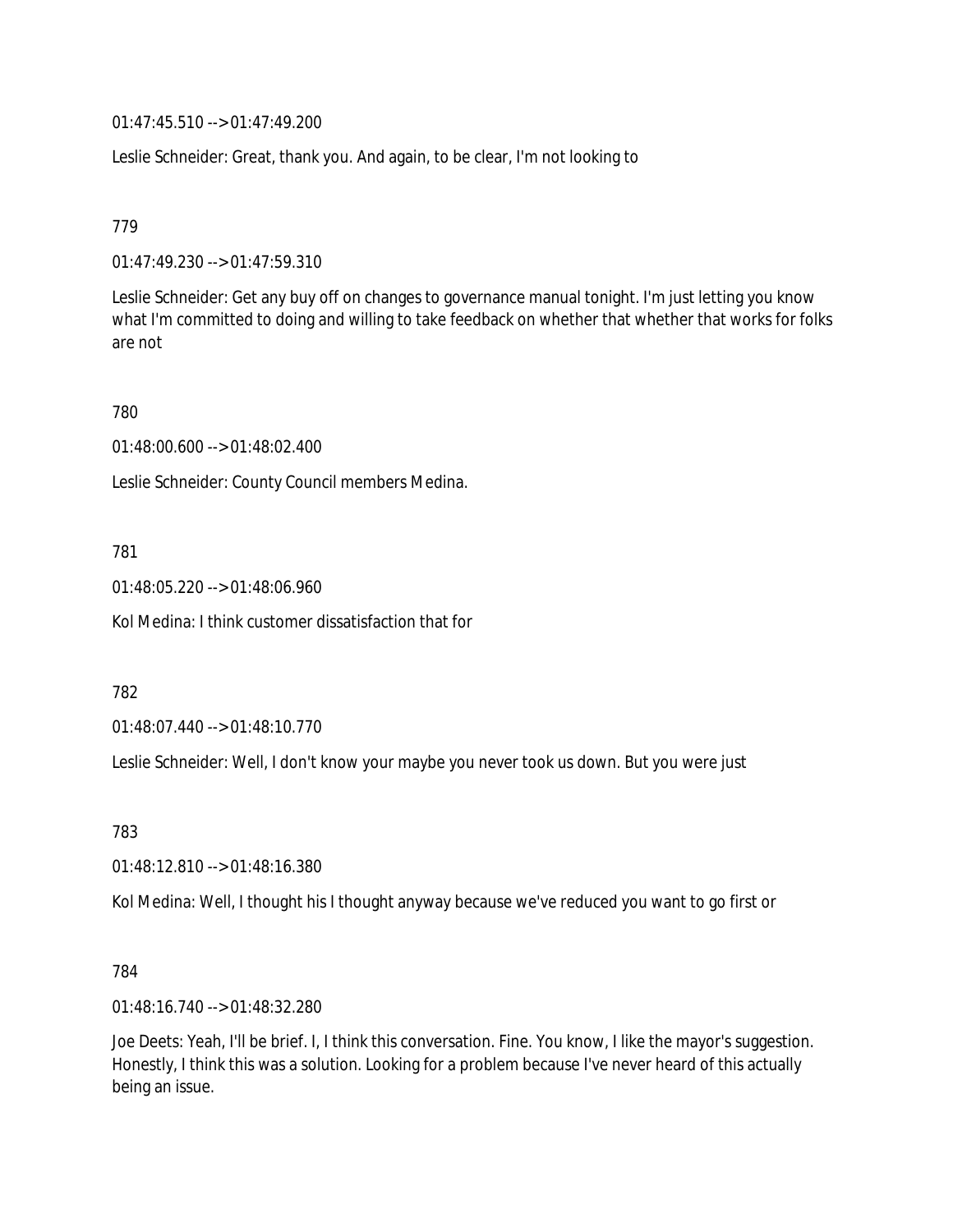01:48:33.360 --> 01:48:44.040

Joe Deets: But having said that, sure, if we want to put this in. But let's just be clear, this, this has not been a problem. So again, you were doesn't mean we don't try and address it, but

786

01:48:45.030 --> 01:48:53.310

Joe Deets: So I just say, let's move on. Do it and and move on. It's actually worked pretty well by large we've gotten good people pointed

787

01:48:55.980 --> 01:48:57.540

Joe Deets: Please let's just move on this.

788

01:48:59.190 --> 01:49:00.060

Leslie Schneider: Is my Medina.

789

01:49:00.720 --> 01:49:03.300

Kol Medina: And I'd say, Yeah, please just go forward with what you've

790

01:49:03.690 --> 01:49:04.650

Kol Medina: Said, you're going to do.

791

01:49:04.680 --> 01:49:05.850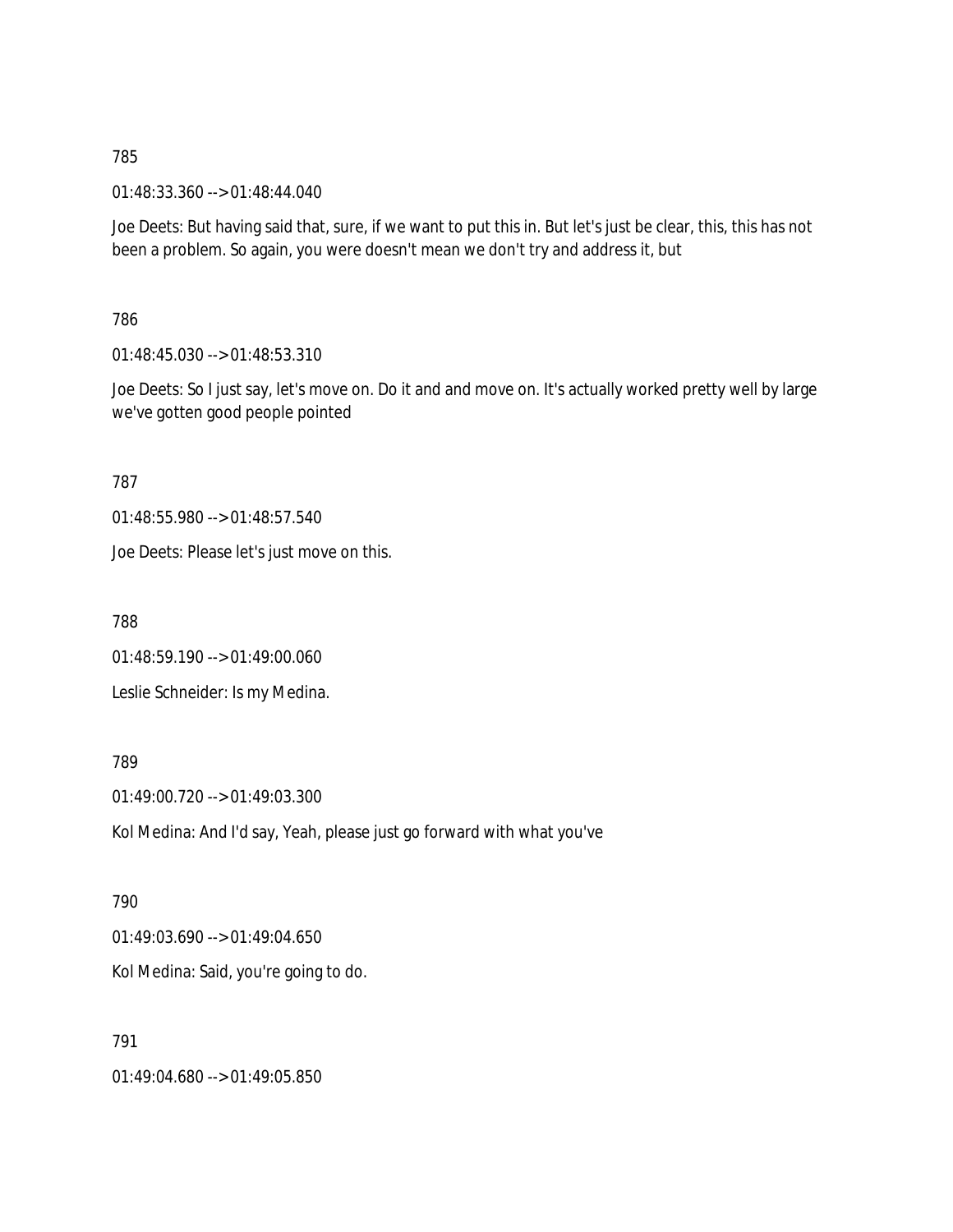Kol Medina: Mayor Snyder. That's great.

792

01:49:06.060 --> 01:49:17.160

Kol Medina: But I do think there's an underlying question here, at least from what I read in the review. I got the impression. There was an underlying question and it goes back to a counselor. I was saying that I agree with

## 793

01:49:18.930 --> 01:49:25.620

Kol Medina: All of these committees, our advisory committees to the Council and the Council has to have some say in who is on them.

## 794

01:49:26.550 --> 01:49:33.780

Kol Medina: I don't think I I'm just sitting here. Now I can't think of reasons why I would support created a committee that just

## 795

01:49:34.680 --> 01:49:41.910

Kol Medina: Auto selects its own members and there's no Council input at all. No Council oversight at all over who the members are I just

## 796

01:49:42.360 --> 01:49:52.230

Kol Medina: I don't think I could support that. Just like we on council, you know we we answer to someone as well. We don't choose our own members, you know, the public chooses our members and so

## 797

01:49:52.830 --> 01:49:58.710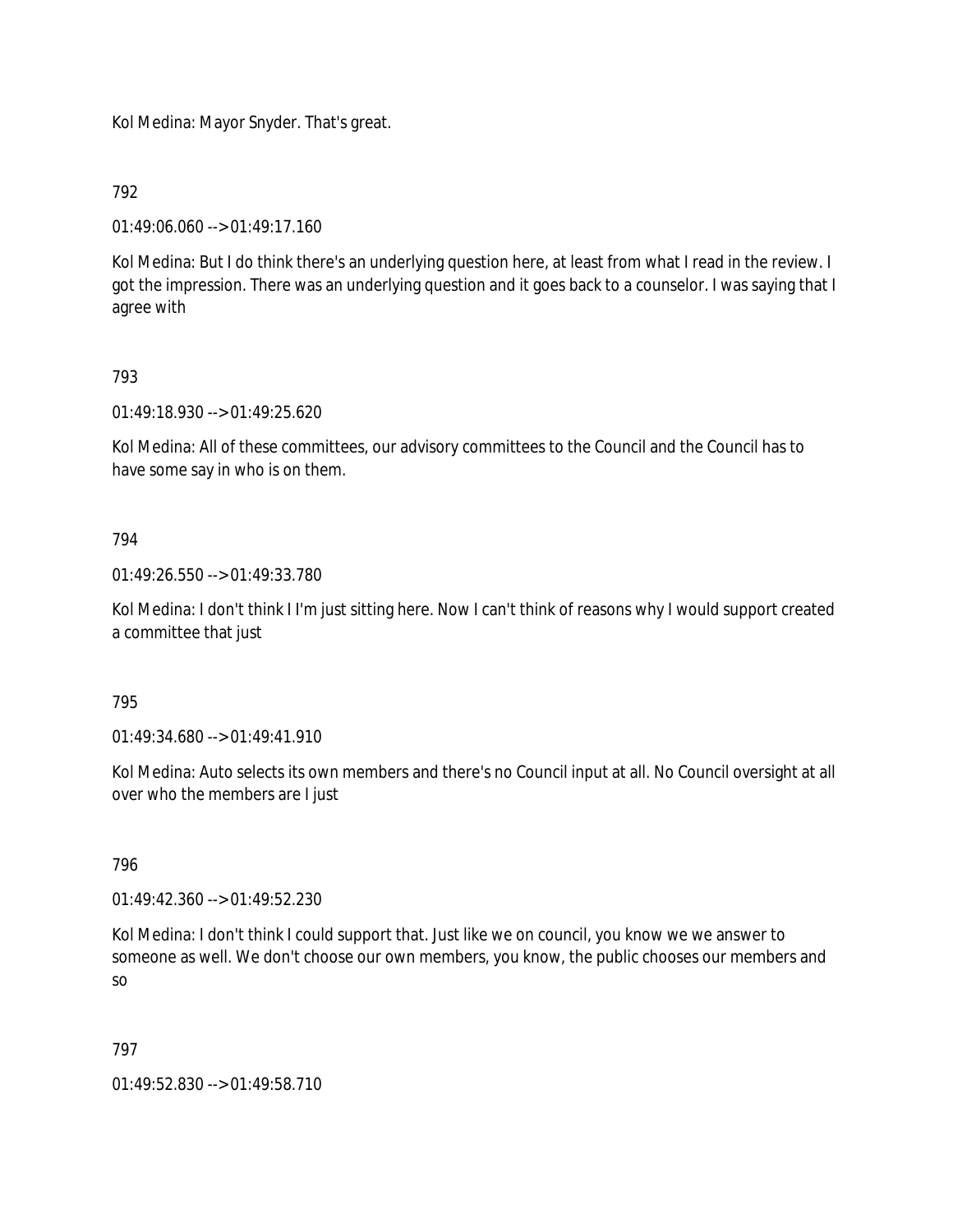Kol Medina: I just wanted to say that as well and agree with counselor. I taught a lesson. And as for the math on this one that you really that customer her topless.

798

01:49:59.190 --> 01:50:05.190

Kol Medina: I was thinking about that as well the math of to co chairs versus, you know, one mayor and so on, or one council member

# 799

01:50:06.060 --> 01:50:16.260

Kol Medina: And I just felt like if we got to this situation where it was an issue. And the person, the mayor position disagreed with what the CO chairs wanted but the culture is where the majority

800

01:50:16.740 --> 01:50:27.870

Kol Medina: That that majority recommendation would come forward, but that it would be incumbent on the person who's mayor to bring forward their descent and why they disagree. And so, the Council will have the opportunity to make an informed decision.

801

01:50:28.200 --> 01:50:34.170

Kol Medina: So there's not an expectation, the Council's just going to rubber stamp whatever comes out of that committee so

802

01:50:34.980 --> 01:50:36.630

Leslie Schneider: Yes, I agree with all

803

01:50:36.630 --> 01:50:40.290

Leslie Schneider: Of that okay um counselor I topless.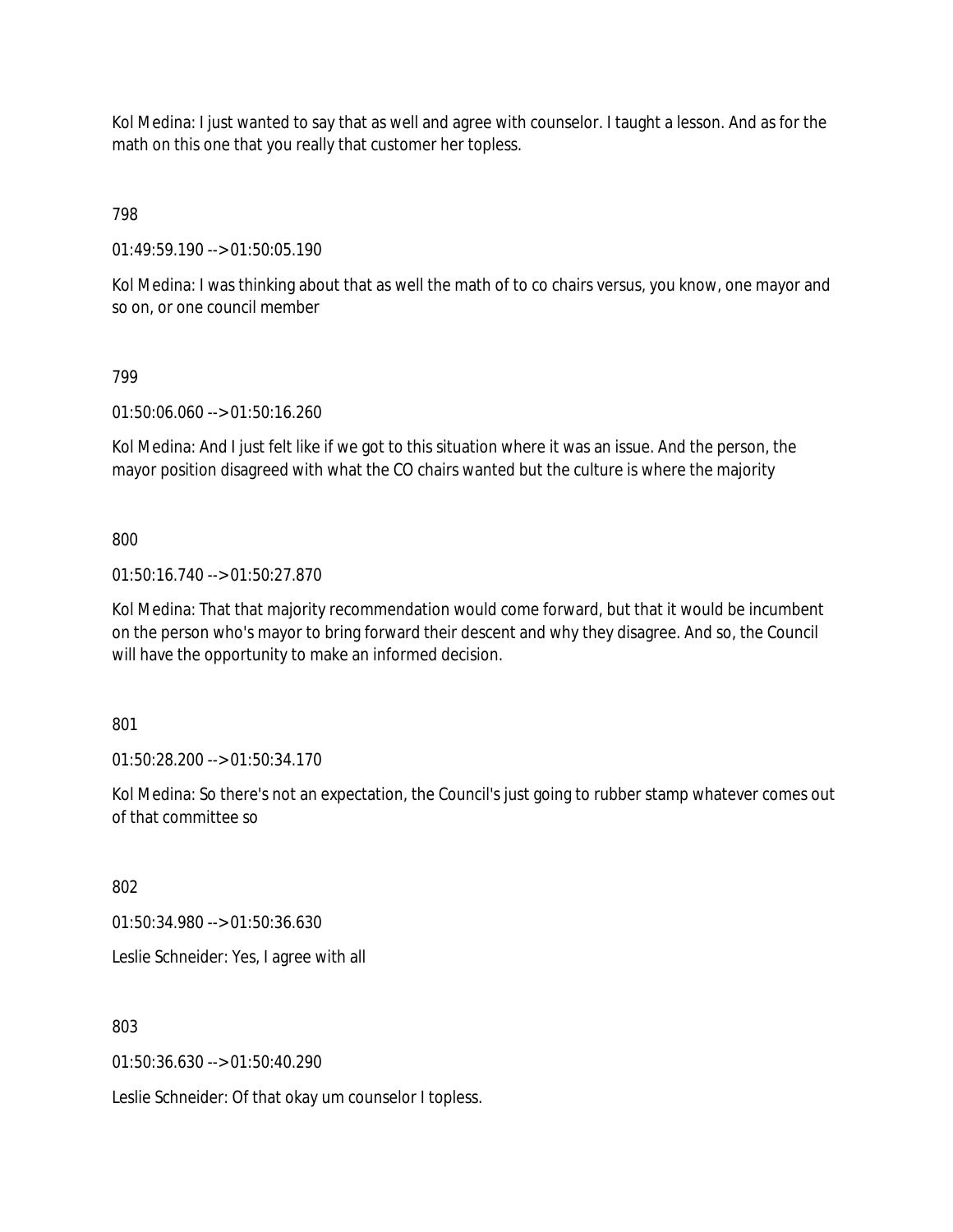## 01:50:42.240 --> 01:50:46.920

Kirsten Hytopoulos: I only I only want to point out that that that could create an unfortunate situation for for just

# 805

01:50:47.370 --> 01:51:01.800

Kirsten Hytopoulos: You know, volunteer applicants that then we're talking about people why we people do and don't like people as applicants. And so I just hope this is a non issue. And there's consensus and. Yay. So, yeah.

## 806

01:51:04.020 --> 01:51:07.920

Leslie Schneider: Right. I think that that is everybody's wish and this is

807

01:51:08.340 --> 01:51:19.380

Leslie Schneider: This is a hypothetical situation that apparently needed clarity, but probably because this new language came up about, you know, the mayor appointing and all of that. So this is just a way of

808

01:51:19.560 --> 01:51:24.330

Leslie Schneider: stepping back and saying, Okay, what is the right thing to do here. What is, what is our intent.

## 809

01:51:24.810 --> 01:51:39.300

Leslie Schneider: And we'll, we'll fix whatever language, we need to fix later on, you know, in the governance manual and we really do need to, you know, stick a pin in making that happen. But I don't think it's necessary. Right now we just need to get ourselves through you know this.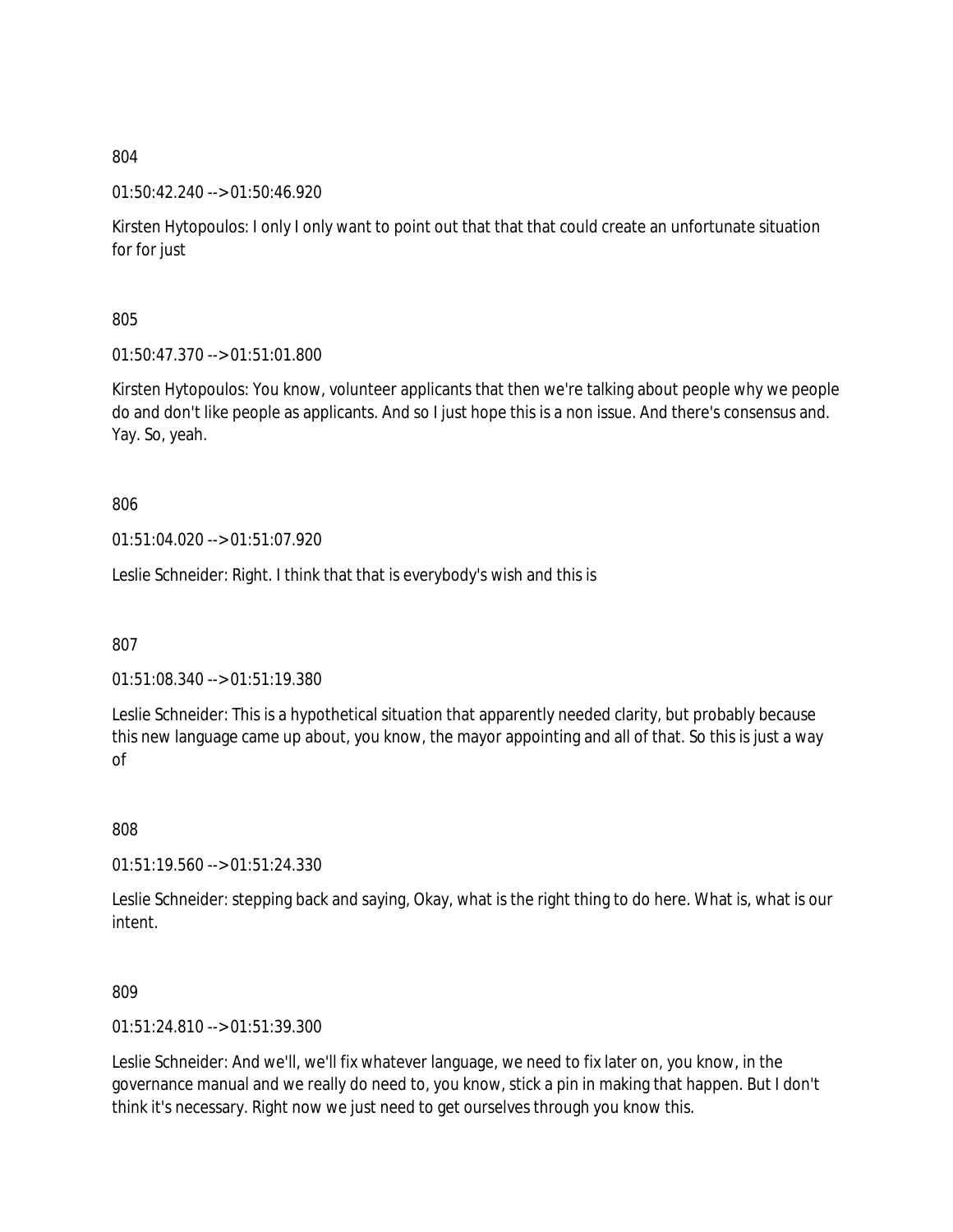01:51:40.950 --> 01:51:42.240

Leslie Schneider: Large number of

811

01:51:43.440 --> 01:51:50.610

Leslie Schneider: Candidates and get these committees working so I appreciate the I appreciate the conversation and

812

01:51:51.780 --> 01:51:53.250

Leslie Schneider: I'm glad to be off the hook.

#### 813

01:51:55.260 --> 01:52:03.360

Leslie Schneider: All right, we are going to now move on to what was item 10 A this is proposed changes to process to feel Planning Commission vacancies.

814

01:52:04.950 --> 01:52:06.090

Christy Carr: I believe in Revere.

815

01:52:06.360 --> 01:52:07.260

Leslie Schneider: A couple symbolic

816

01:52:07.650 --> 01:52:11.370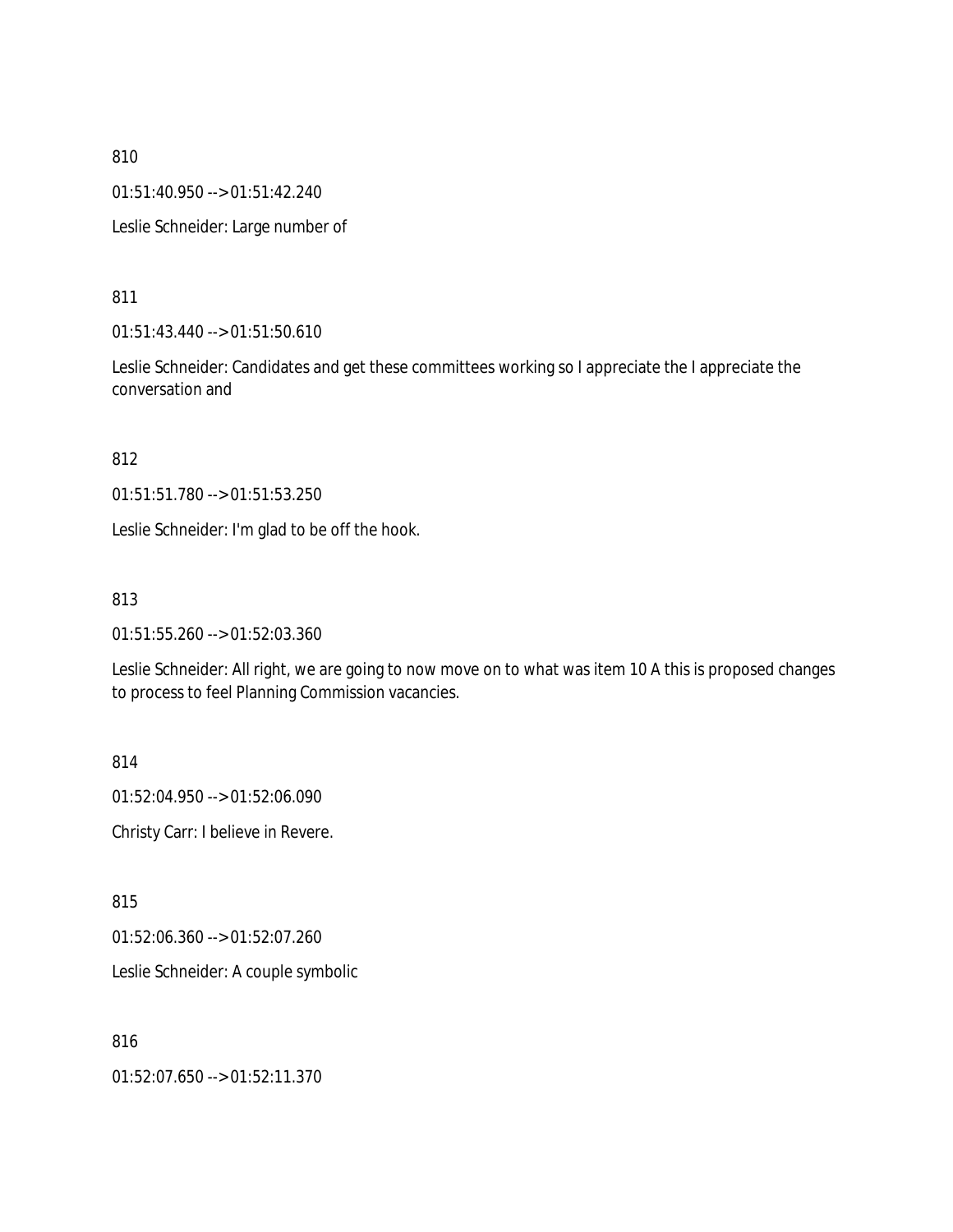Christy Carr: I, I just had a comment. I know you're on. Thanks.

## 817

01:52:12.870 --> 01:52:21.000

Christy Carr: Real quickly. I just wanted to say I support your approach and but I also think this is a larger discussion.

# 818

01:52:21.660 --> 01:52:27.960

Christy Carr: And our code says, in many instances that the mayor points and the Council approved so that is what it says.

## 819

01:52:28.260 --> 01:52:35.820

Christy Carr: So if we don't want that. Then we need to fix that. But I think that that code language has been pointed out to us on a number of occasions, so

## 820

01:52:36.420 --> 01:52:49.770

Christy Carr: That's our current process. And I think much of the only process that we have. So I, I'd like to support the idea that the Council would revisit this more comprehensively at in the near future.

## 821

01:52:50.730 --> 01:52:53.040

Leslie Schneider: Great. I appreciate that. Thank you very much.

## 822

01:52:54.600 --> 01:52:55.080

Leslie Schneider: Okay.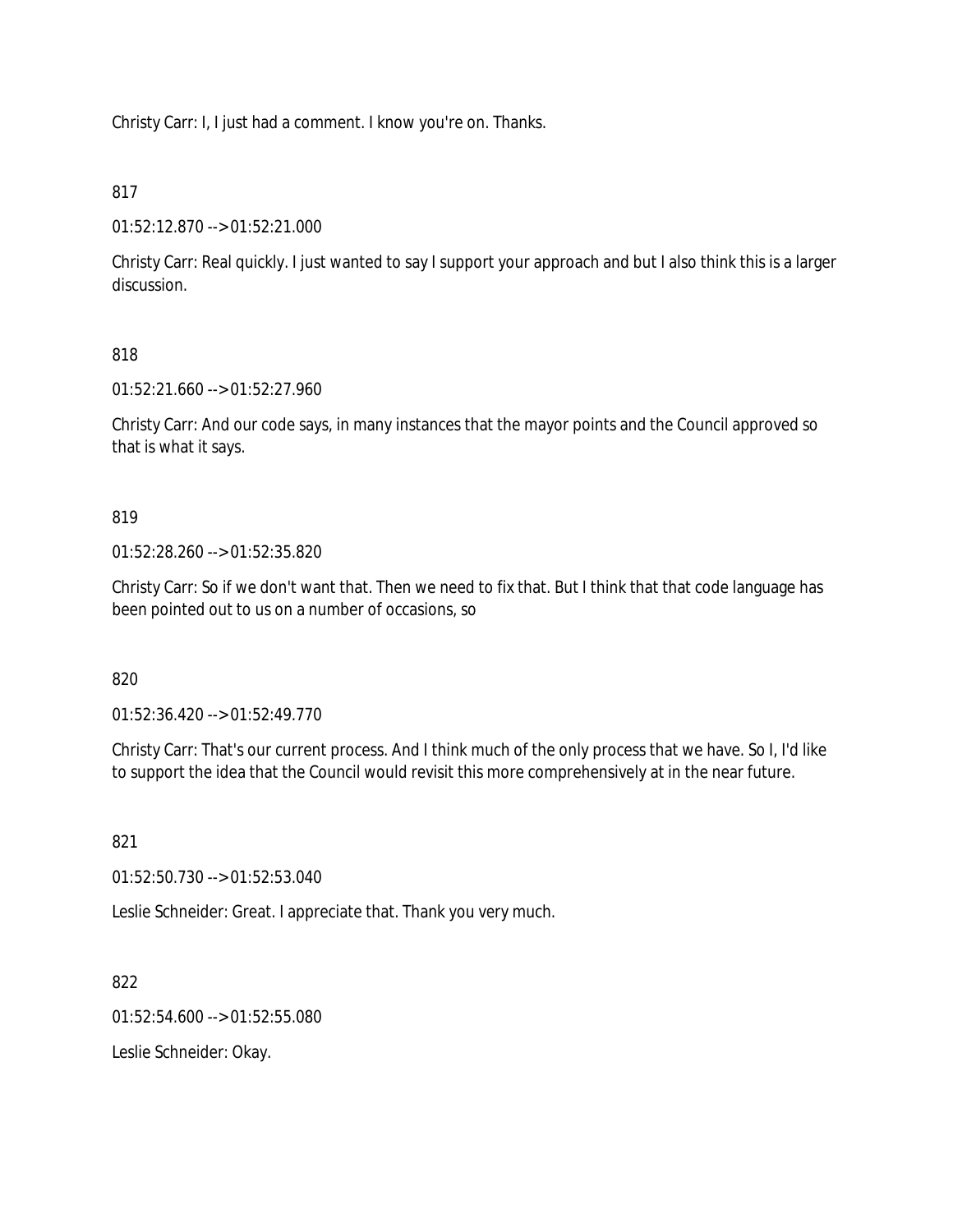01:52:55.590 --> 01:53:05.400

Leslie Schneider: We are going to move on now to the original item 10 a proposed changes to the process to feel the planning commission vacancies and

824

01:53:05.880 --> 01:53:07.050

Joe Deets: They are it's nine o'clock.

825

01:53:09.210 --> 01:53:09.780

Leslie Schneider: I'm sorry.

826

01:53:10.410 --> 01:53:11.160

Joe Deets: Nine o'clock.

827

01:53:11.430 --> 01:53:12.840

Leslie Schneider: Are you suggesting we take a break.

828

01:53:16.170 --> 01:53:23.160

Leslie Schneider: All right, hi. I think that's an awesome idea I'm COUNCILMEMBER Medina. You had your hand up, was it to take a break.

829

01:53:27.840 --> 01:53:28.560

Leslie Schneider: You're on mute.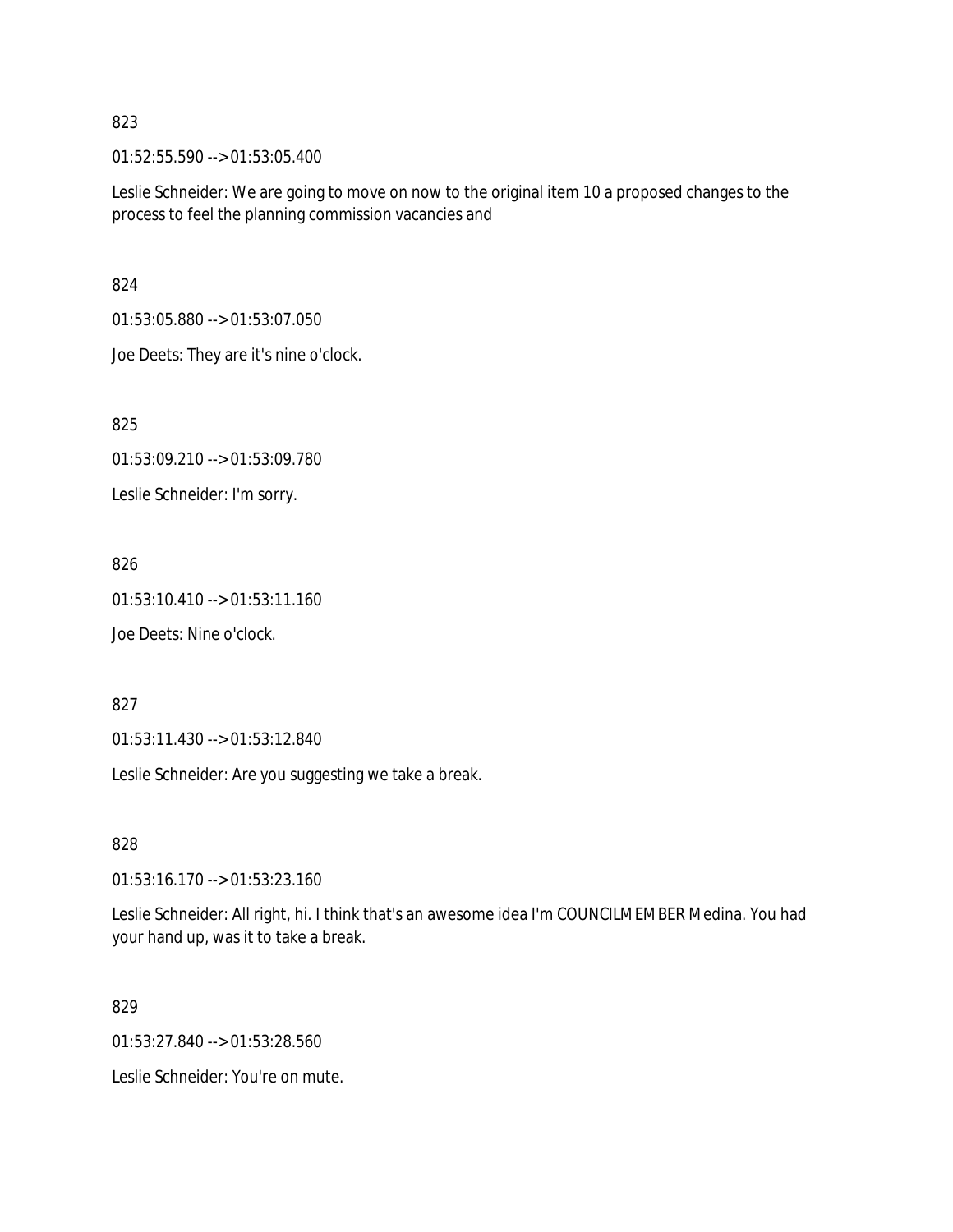01:53:29.610 --> 01:53:31.650

Kol Medina: I was just going to comment on the side and but I can wait.

#### 831

01:53:34.380 --> 01:53:36.210

Leslie Schneider: On our next item or the one week.

832

01:53:36.600 --> 01:53:36.840 Yeah.

833

01:53:37.950 --> 01:54:37.980

Leslie Schneider: Alright, so we will take a five minute break. We will come back at 905

## 834

02:00:37.980 --> 02:00:40.170

Leslie Schneider: Got one more minute in her break

835

02:00:42.000 --> 02:00:43.950

Leslie Schneider: It's amazing what you can do in your focus right

#### 836

02:02:07.980 --> 02:02:10.020

Leslie Schneider: Alright, I believe we are all back.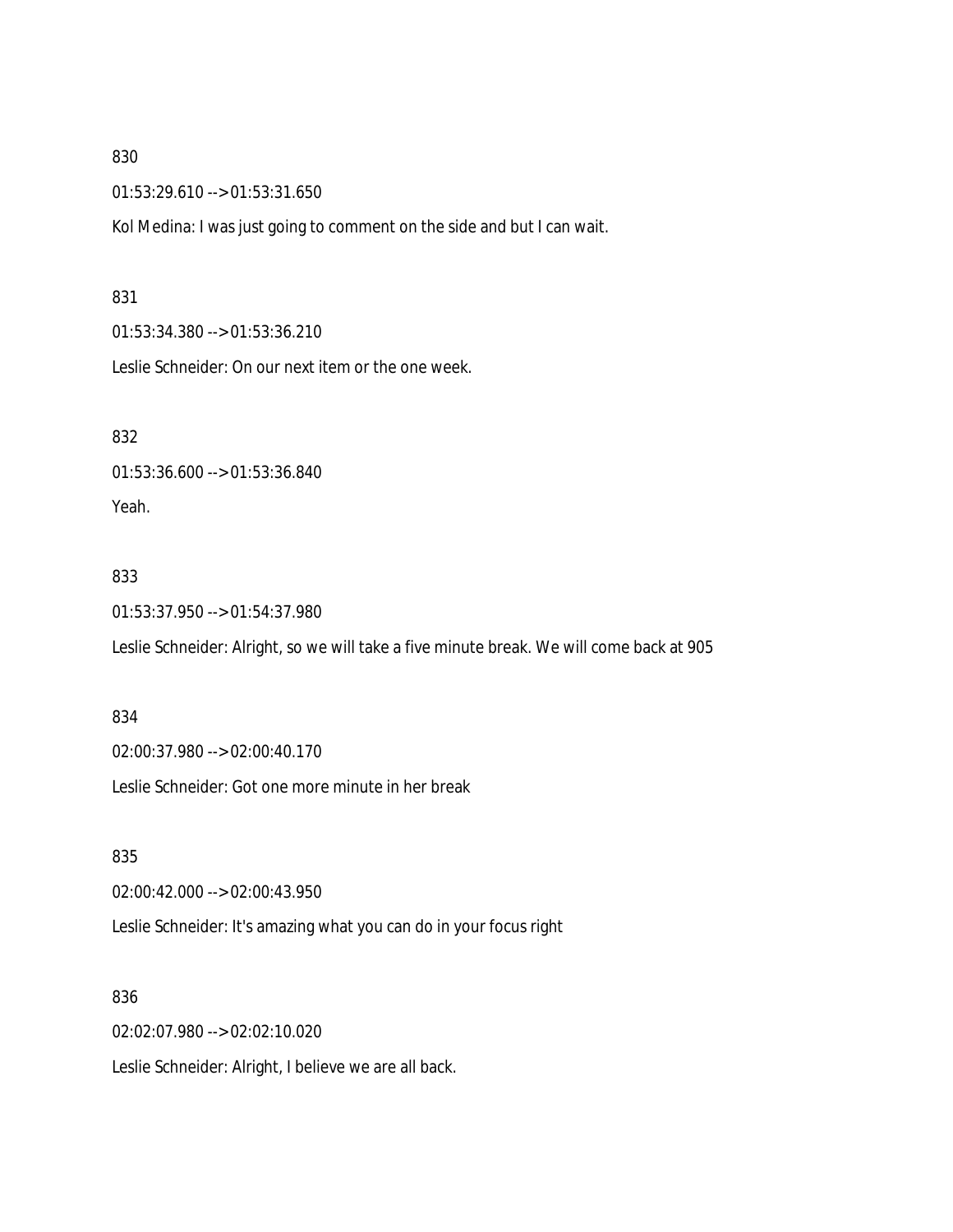02:02:11.310 --> 02:02:15.510

Leslie Schneider: Thank you all. We're going to get through the rest of this meeting lickety split

838

02:02:18.540 --> 02:02:34.410

Leslie Schneider: So we're I'm reconvening the the business meeting and we are currently on item, what was our original item 10 a proposed changes to process to fill the planning commission vacancies.

#### 839

02:02:35.820 --> 02:02:47.190

Leslie Schneider: And council members car hi topless and Pollock are on that or you are on the committee that was asked to come back with a recommendation for that so

#### 840

02:02:48.030 --> 02:03:01.050

Leslie Schneider: COUNCILMEMBER car. Are you interested in leading with this. I just saw your mic off and I thought our, our mic was on and so either you or COUNCILMEMBER hi topless can jump in.

841

02:03:02.790 --> 02:03:18.300

Christy Carr: Sure. Thank you, Mayor, I am. This was brought up two weeks ago, I think, and the Council asked it to be added to an agenda item at a future date in order to have more discussion because it was just generally run over fairly quickly in the

#### 842

02:03:19.380 --> 02:03:27.870

Christy Carr: committee reports. So you did have it in your packet. So I'm hoping that council members, read the recommendations and this is the recommendations from the joint.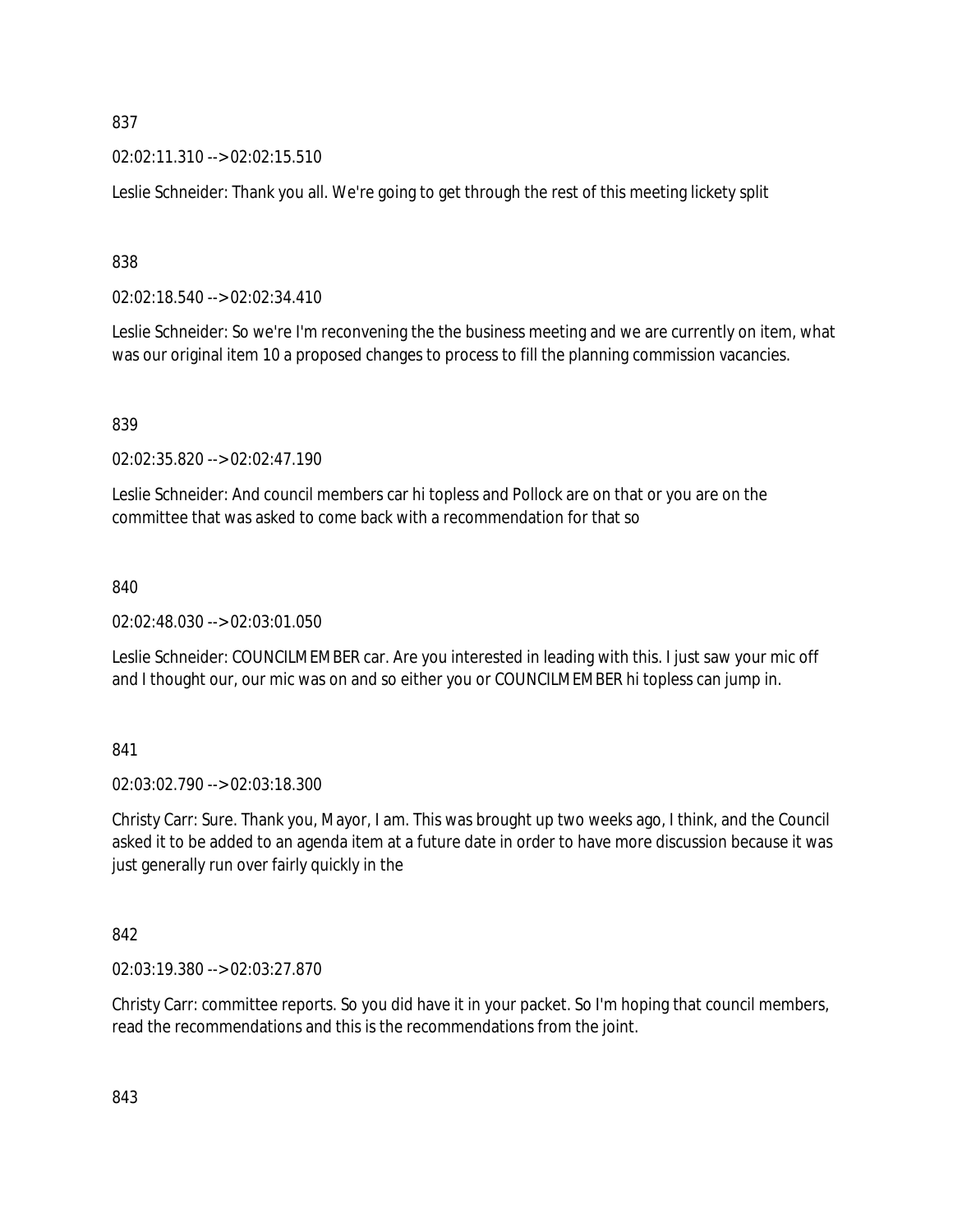02:03:28.170 --> 02:03:41.790

Christy Carr: Planning Commission and city council subcommittee for filling the current they can see on the planning commission and there are five recommendations. I'm going to read them, just so that for the benefit of the public.

844

02:03:42.840 --> 02:03:45.510

Christy Carr: And then we can have Council discussion.

845

02:03:46.950 --> 02:03:52.740

Christy Carr: The first is add one additional planning, Commissioner, and one additional council member to the interview panel.

#### 846

02:03:53.130 --> 02:03:58.500

Christy Carr: Number two is have a separate announcement or advertisement specific to the planning commission

#### 847

02:03:59.010 --> 02:04:04.560

Christy Carr: Number three is extend an invitation to the chair of the race equity task force or another member

#### 848

02:04:04.650 --> 02:04:18.870

Christy Carr: To be chosen by the task force to participate in the personal interviews of the planning commission candidates. Number four is to schedule longer interviews and number five is to expand the outreach or distribution of the announcement or advertisement.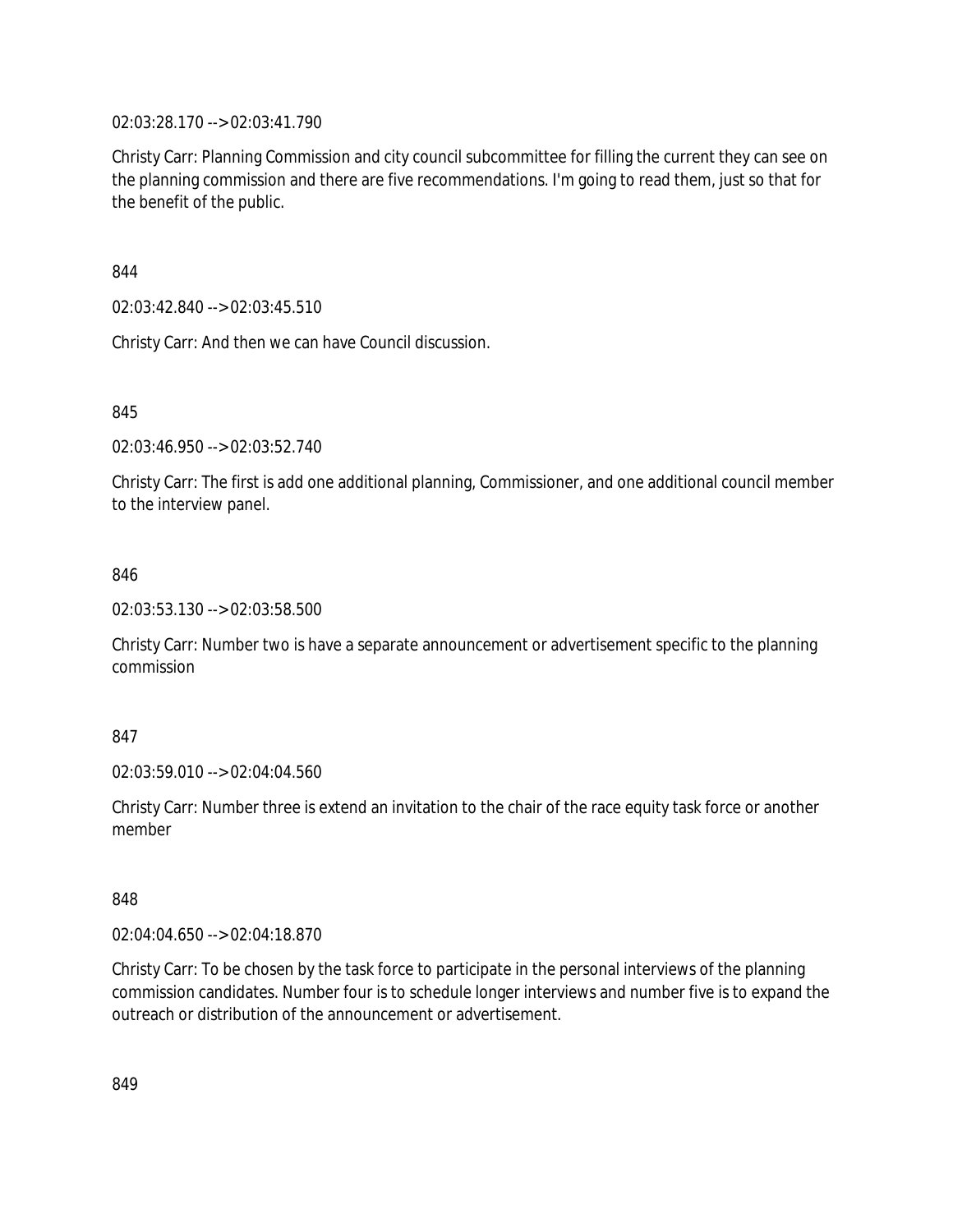02:04:20.460 --> 02:04:25.440

Christy Carr: So those are the recommendations and I'd welcome COUNCILMEMBER hi tapulous to add anything or just

850

02:04:26.760 --> 02:04:28.230

Christy Carr: Listen to counsel discussion.

851

02:04:30.270 --> 02:04:32.790

Leslie Schneider: Great. Um. Councilmember Medina. Your hand is that

852

02:04:36.630 --> 02:04:39.480

Kol Medina: Yeah, I just wanted to say thank you all for

853

02:04:40.710 --> 02:04:50.610

Kol Medina: putting this together. I agree with everything you said. I think it's great i don't i don't know what sort of action, we need to take to implement it, but I hope that we will implement it in some manner, and the only

854

02:04:52.080 --> 02:04:58.200

Kol Medina: Additional kind of thought I had was under item one, which counselor Ricard just read the title of

855

02:04:59.850 --> 02:05:11.700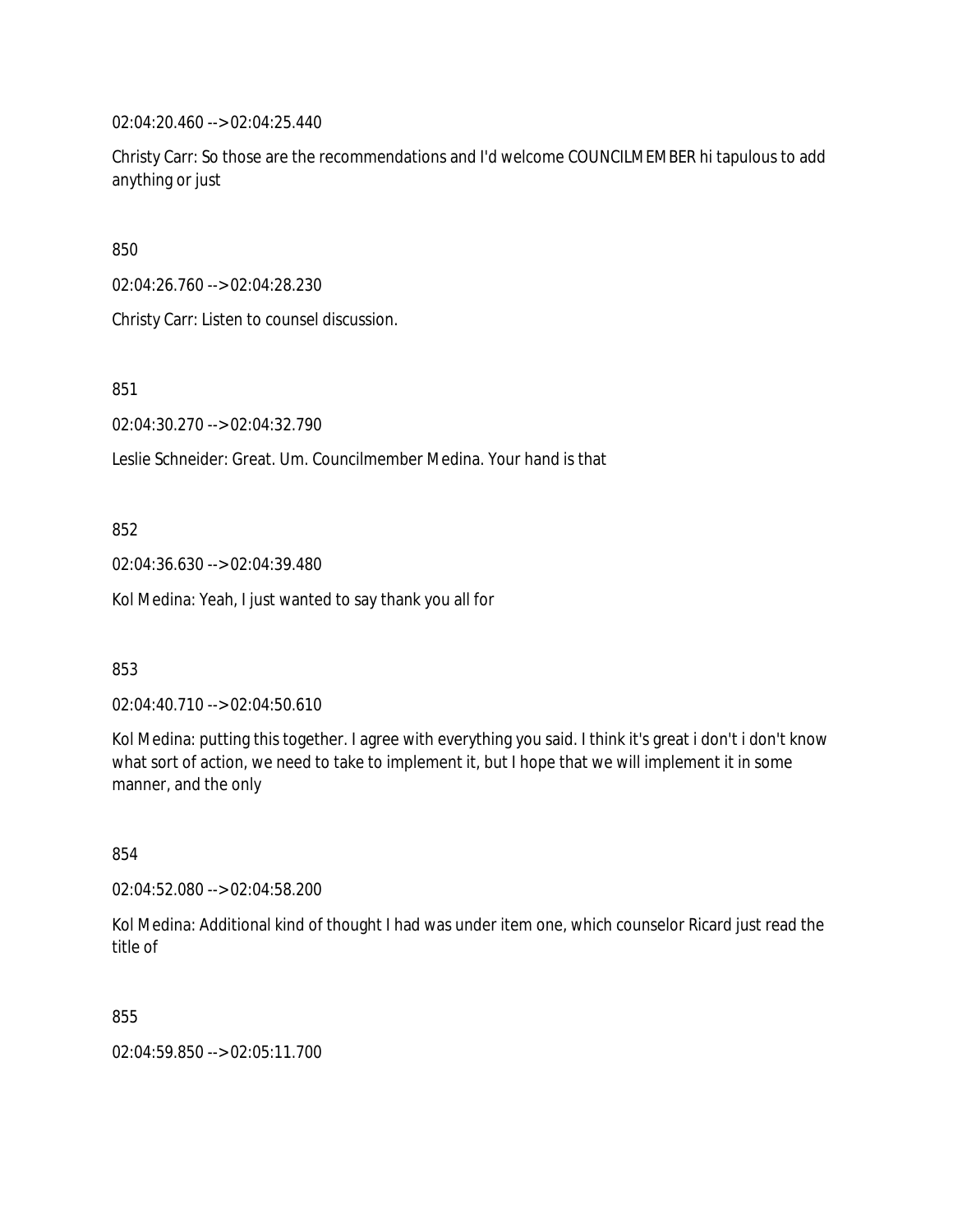Kol Medina: There's kind of a second recommendation under there and that is not a recommendation, but an idea of potentially creating an even broader interview panel to interview potential planning commission members.

856

02:05:12.480 --> 02:05:19.170

Kol Medina: And on the one hand, I'm drawn to that because this committee is very different from all the rest. It's just got a different place in the hierarchy of committees.

857

02:05:19.710 --> 02:05:31.560

Kol Medina: So on the one hand, I'm drawn to that idea, maybe it's worth thinking about. But on the other hand, the idea of forming a committee to select, members of the committee does seem a little odd, but I'm drawn to the idea and I love everything else in here.

858

02:05:36.900 --> 02:05:38.040

Leslie Schneider: A Deputy Mayor de

859

02:05:38.730 --> 02:05:42.420

Joe Deets: Yeah, I just wanted to check. I think would be the

860

02:05:43.470 --> 02:05:47.400

Joe Deets: Secretary security test for us liaison COUNCILMEMBER NASA. I just wanted to ask you.

861

02:05:48.750 --> 02:05:50.010

Joe Deets: Because you did bring up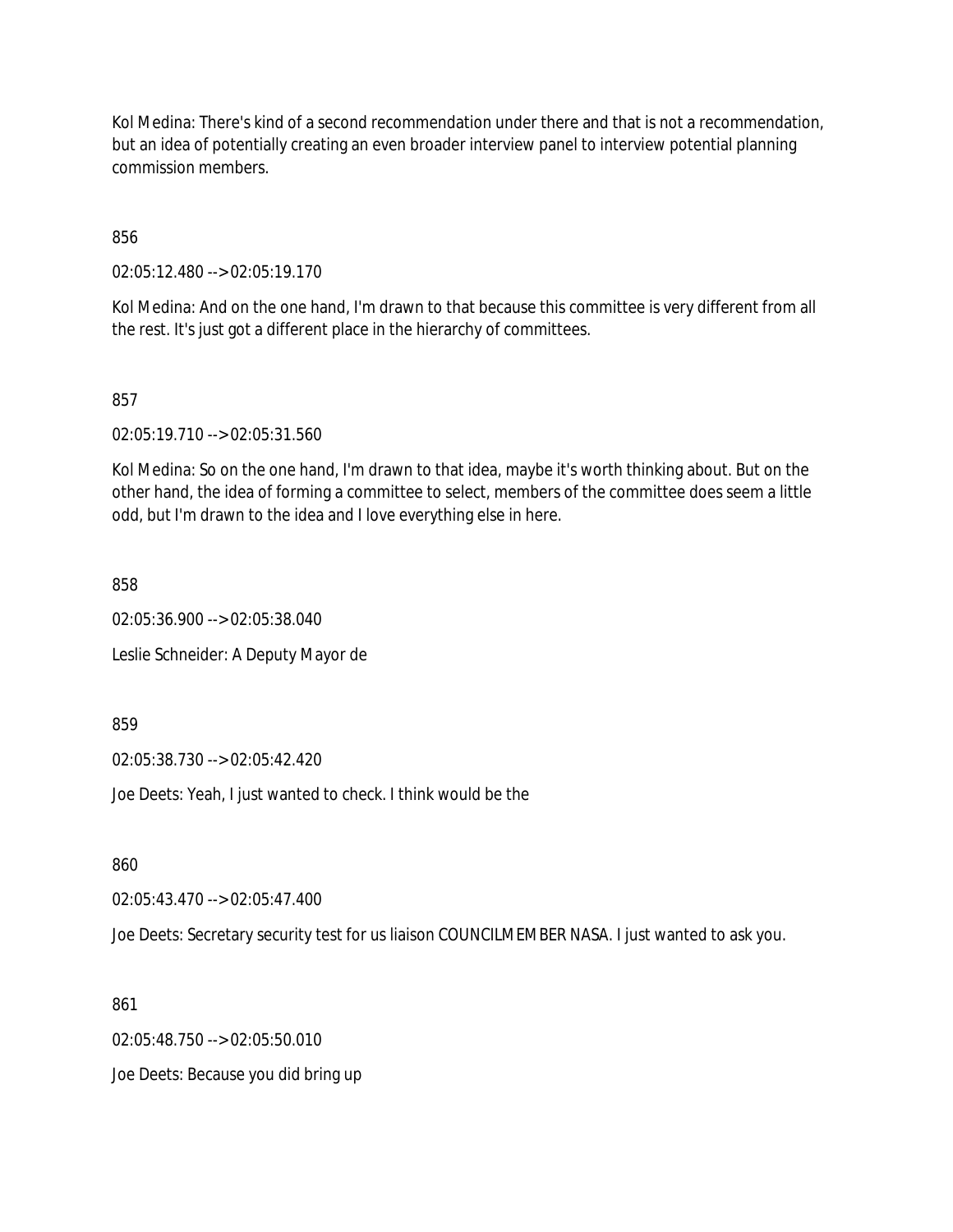862 02:05:50.610 --> 02:05:52.650 Joe Deets: Your question. The third

863 02:05:54.630 --> 02:05:56.070 Joe Deets: Recommendation by extending

864

02:05:57.120 --> 02:06:03.720

Joe Deets: An invitation to the ETF and have they talked about this themselves. I'd like to get

865

02:06:05.040 --> 02:06:06.750 Joe Deets: Your input their input on that.

866

02:06:09.210 --> 02:06:10.980

Leslie Schneider: Council member in this or do you want to respond to that.

867 02:06:12.510 --> 02:06:16.140 Rasham Nassar: Yes, I can. Um, I did bring it up.

868

02:06:16.170 --> 02:06:24.240

Rasham Nassar: With I can't recall if it was at the task force meeting or if I just communicated with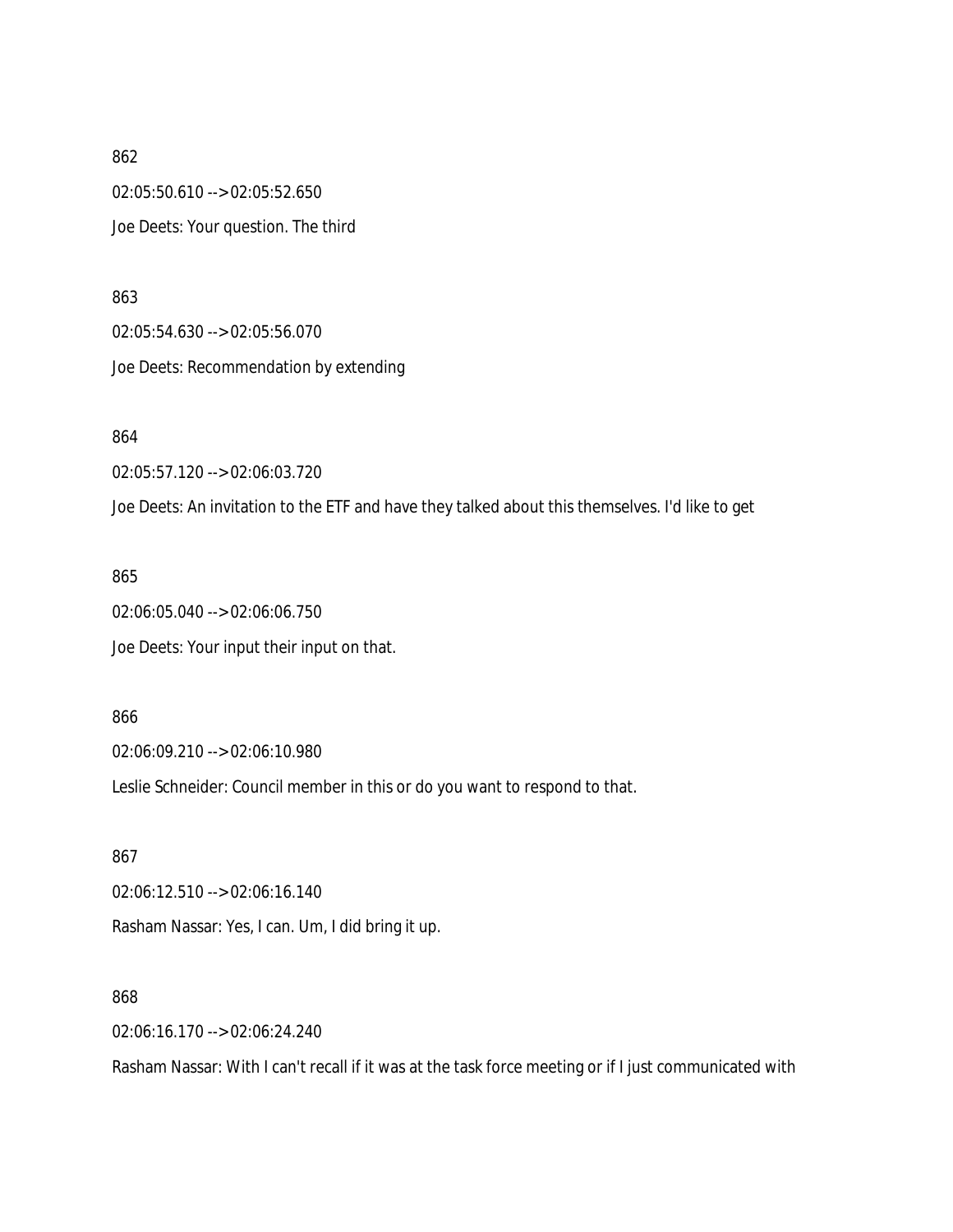02:06:25.770 --> 02:06:36.210

Rasham Nassar: The chair and CO chair but I brought I brought up the fact that it had been proposed at the prior to the prior meeting or were COUNCILMEMBER his car and had topless.

870

02:06:37.350 --> 02:06:44.520

Rasham Nassar: Raised this option and they they were receptive, but only in so far as

871

02:06:45.960 --> 02:06:54.720

Rasham Nassar: As their involvement at this point would be part of a learning process for race equity Task Force members to begin to understand

## 872

02:06:55.530 --> 02:07:07.170

Rasham Nassar: Committee member selection process and such an internal workings of council and how Council interacts with committees and and the appointment processes for committees, they

873

02:07:08.310 --> 02:07:25.320

Rasham Nassar: Relate again to me they're concerned that they don't want their involvement to be taken as satisfactory for an equity lens because we don't have an equity lens yet developed. So as long as we're clear about that. I think that it's appropriate to include this at this point.

874

02:07:27.870 --> 02:07:34.590

Rasham Nassar: So that's what I've heard, but I, I would have to, I don't know. What if I'm thinking on the spot here.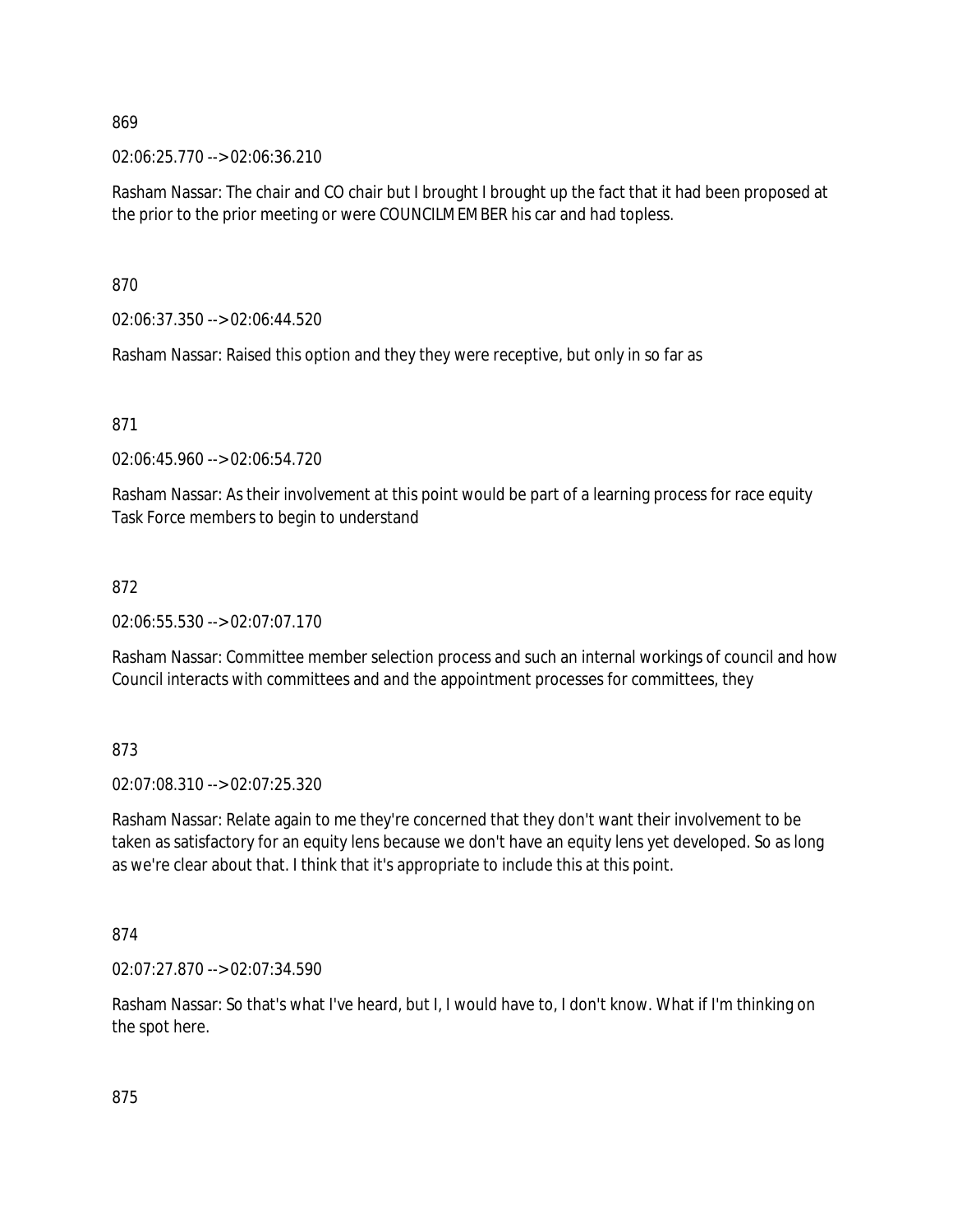02:07:36.180 --> 02:07:39.360

Rasham Nassar: If we were to approve or formally adopt this tonight.

876

02:07:41.880 --> 02:07:51.540

Rasham Nassar: What whether I would be the person to bring this back to them. Again, just let them know that the Council did confirm their involvement at this stage or not. So we'll look for feedback.

877

02:07:51.990 --> 02:07:58.200

Rasham Nassar: On that element from the Council tonight, and then I'd be happy to relay that back to the to the task force within the next meet

878

02:07:59.400 --> 02:08:00.450 Leslie Schneider: And it is extending an

879

02:08:00.450 --> 02:08:02.460

Leslie Schneider: Invitation right i mean it's not

880

02:08:03.630 --> 02:08:05.940

Leslie Schneider: It could be declined potentially

881

02:08:09.120 --> 02:08:18.360

Rasham Nassar: Yeah, my understanding is that they is that they will not decline the invitation. But again, they just want to be clear that if if it Brenda or James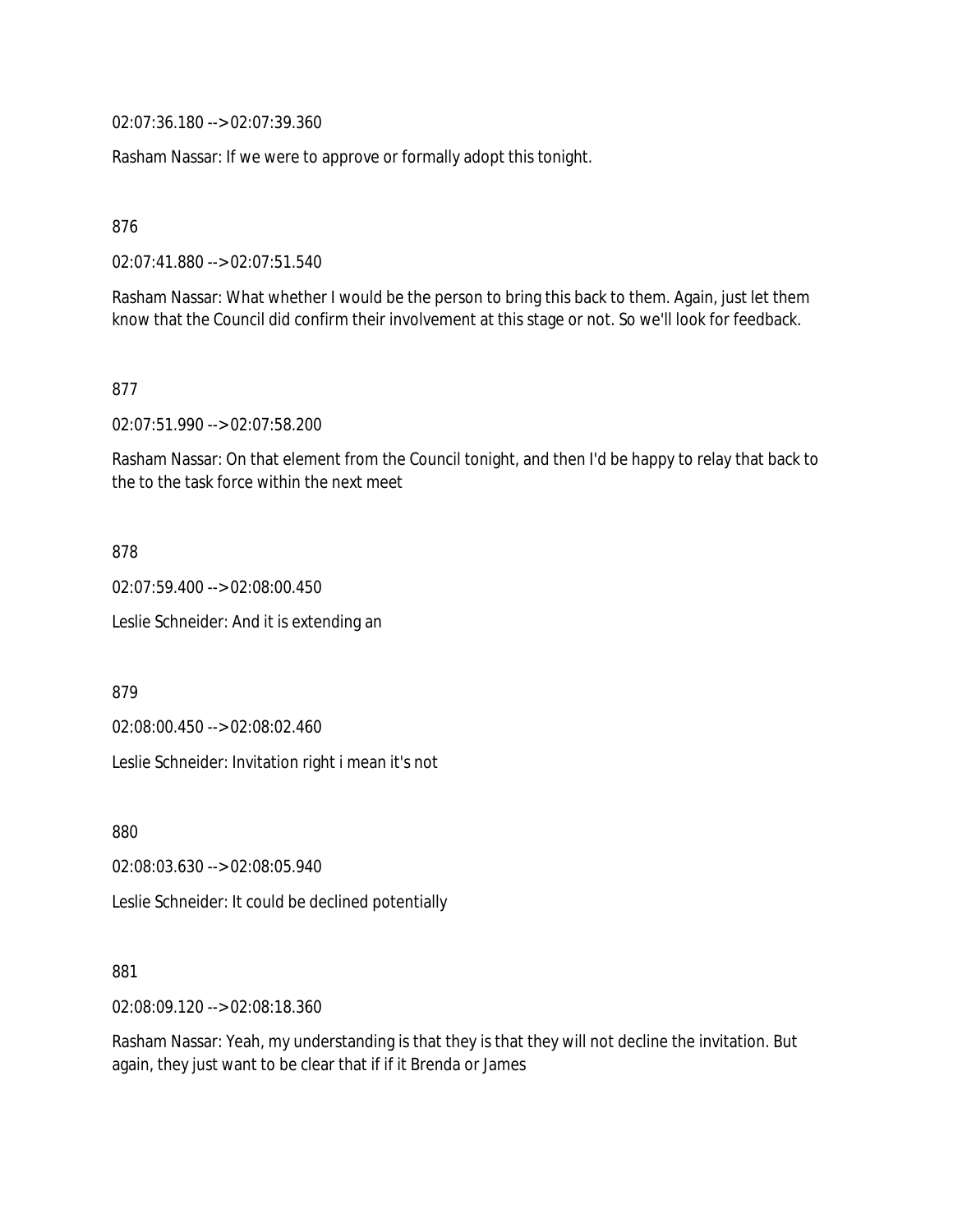02:08:18.990 --> 02:08:35.400

Rasham Nassar: Are either of them are the ones that attend that it's specifically for the purposes of educating them on the process and it is not to be taken as as as them satisfying the equity or

883

02:08:36.840 --> 02:08:41.490

Rasham Nassar: Kind of component that we've talked about in terms of applying an equity lens to our committee member selection process.

884

02:08:42.480 --> 02:08:45.480

Leslie Schneider: Yes, I think that's important. Councilmember hi topless.

885

02:08:46.980 --> 02:08:56.700

Kirsten Hytopoulos: And yeah, and I just wanted to hold on, I just want to be clear that what the language says is that if the race every task force field that would be useful.

886

02:08:57.000 --> 02:09:11.340

Kirsten Hytopoulos: To part of interview panel in order to learn about and provide the perspective on the process so that was what the, what the invitation was. So just to be clear, and I just want to respond to calls point about

887

02:09:12.360 --> 02:09:19.470

Kirsten Hytopoulos: Yeah, I think that the subcommittee felt the same way that you know we don't know what that would look like this idea of having a committee.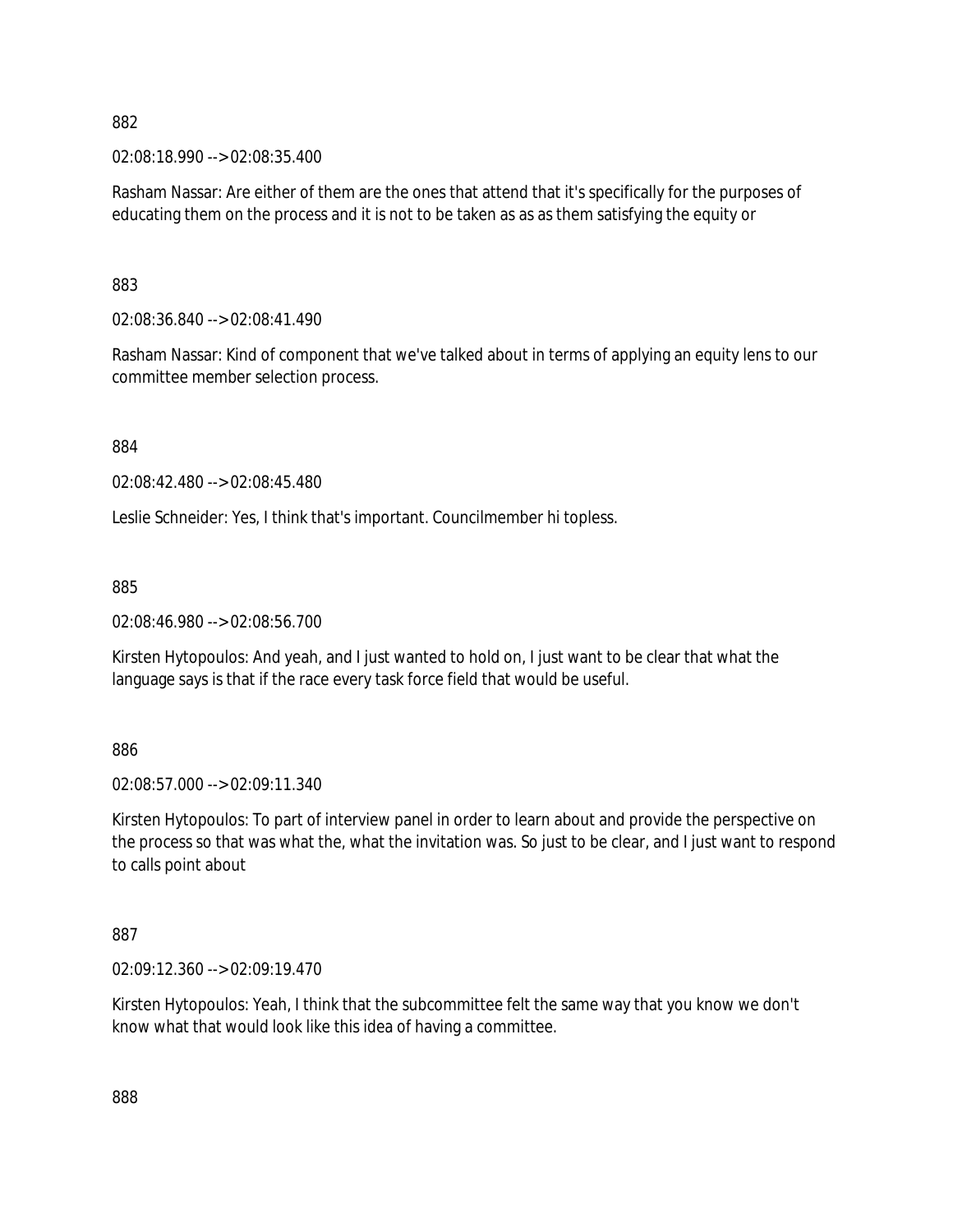02:09:20.100 --> 02:09:28.980

Kirsten Hytopoulos: That would choose people to be part of a panel in the future. It's a very preliminary suggestion is, sir, obviously, is not for this round.

889

02:09:29.520 --> 02:09:35.160

Kirsten Hytopoulos: It's just a preliminary suggestion about just this idea that if this, you know, given that this is such a substantial

890

02:09:35.700 --> 02:09:43.410

Kirsten Hytopoulos: Committed. It's not a committee. It's a commission and that it's such a substantial play such a substantial part in our, in our legislative process.

891

02:09:43.950 --> 02:09:55.170

Kirsten Hytopoulos: That just as we are elected, you know, maybe there should be some sort of a special panel that selects this commission and it's just a conversation for the future, but it is complicated.

892

02:09:57.390 --> 02:10:03.240

Leslie Schneider: Thank you, counsel, counsel them into sorry your hand is up. Did you wanted to chime in, again,

893

02:10:03.750 --> 02:10:14.730

Rasham Nassar: I just had an additional question. And that relates to, I think it's on the second or third page where it says that second page appointments so the PC are addressed and be IMC

894

02:10:15.270 --> 02:10:24.570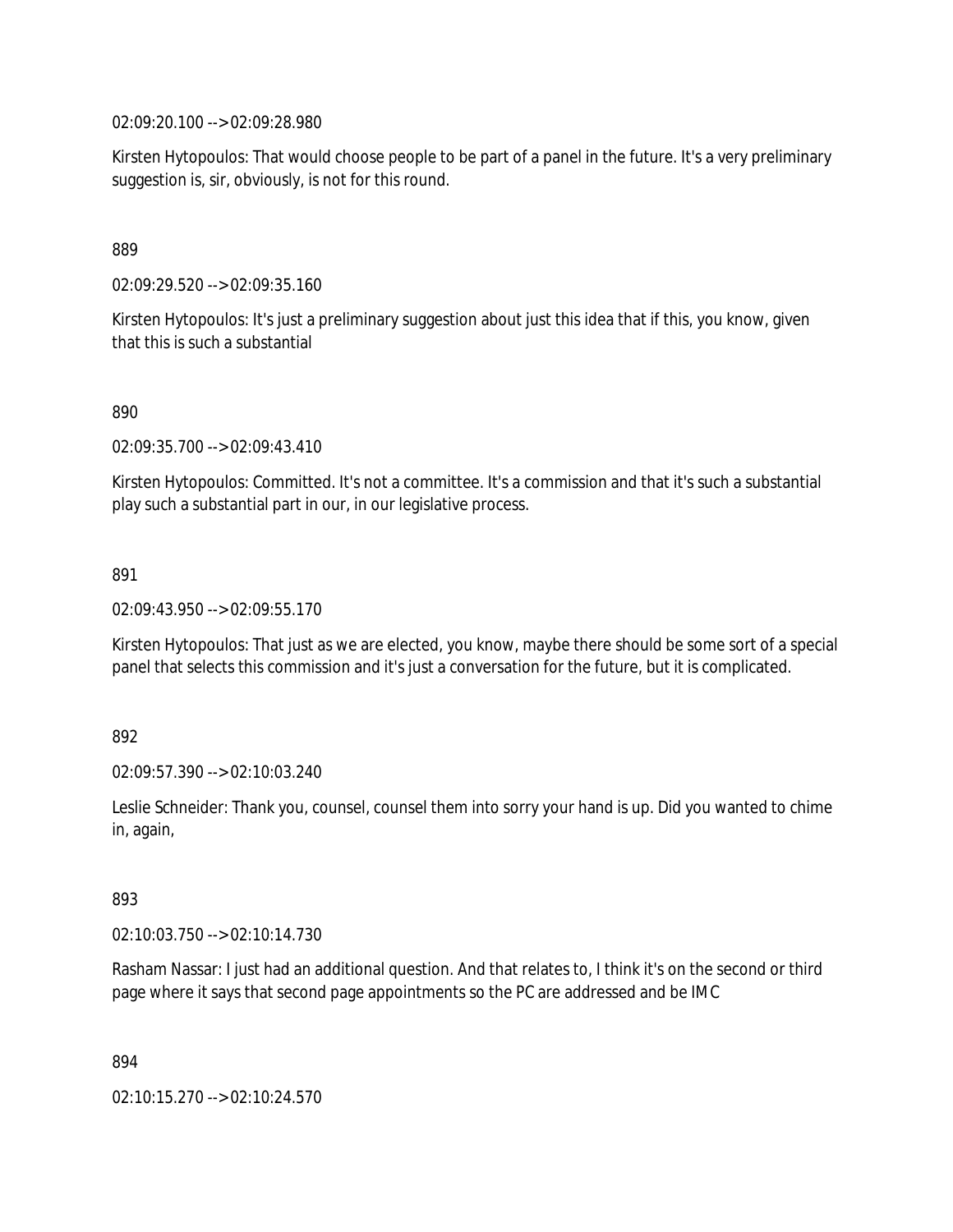Rasham Nassar: applicants are evaluated in light of the purpose role duties and responsibility of the PC described above, is that language from the code or is that

895

02:10:28.200 --> 02:10:30.450

Rasham Nassar: Do you can, it's. Do you see where

896

02:10:30.780 --> 02:10:32.820

Christy Carr: Yeah, on the very bottom of page two.

897

02:10:33.060 --> 02:10:41.280

Christy Carr: Yeah yeah i i don't believe that the first sentence that one sentence. I don't believe is in the code.

898

02:10:42.120 --> 02:10:54.330

Rasham Nassar: So the sentence app appointments of the PCR address and applicants are specifically referring to applicants are evaluated in light of the purpose role duties and responsibility. That's something that that you added

899

02:10:55.740 --> 02:10:56.160

Christy Carr: Correct.

900

02:10:56.190 --> 02:10:57.540

Christy Carr: That's not code language.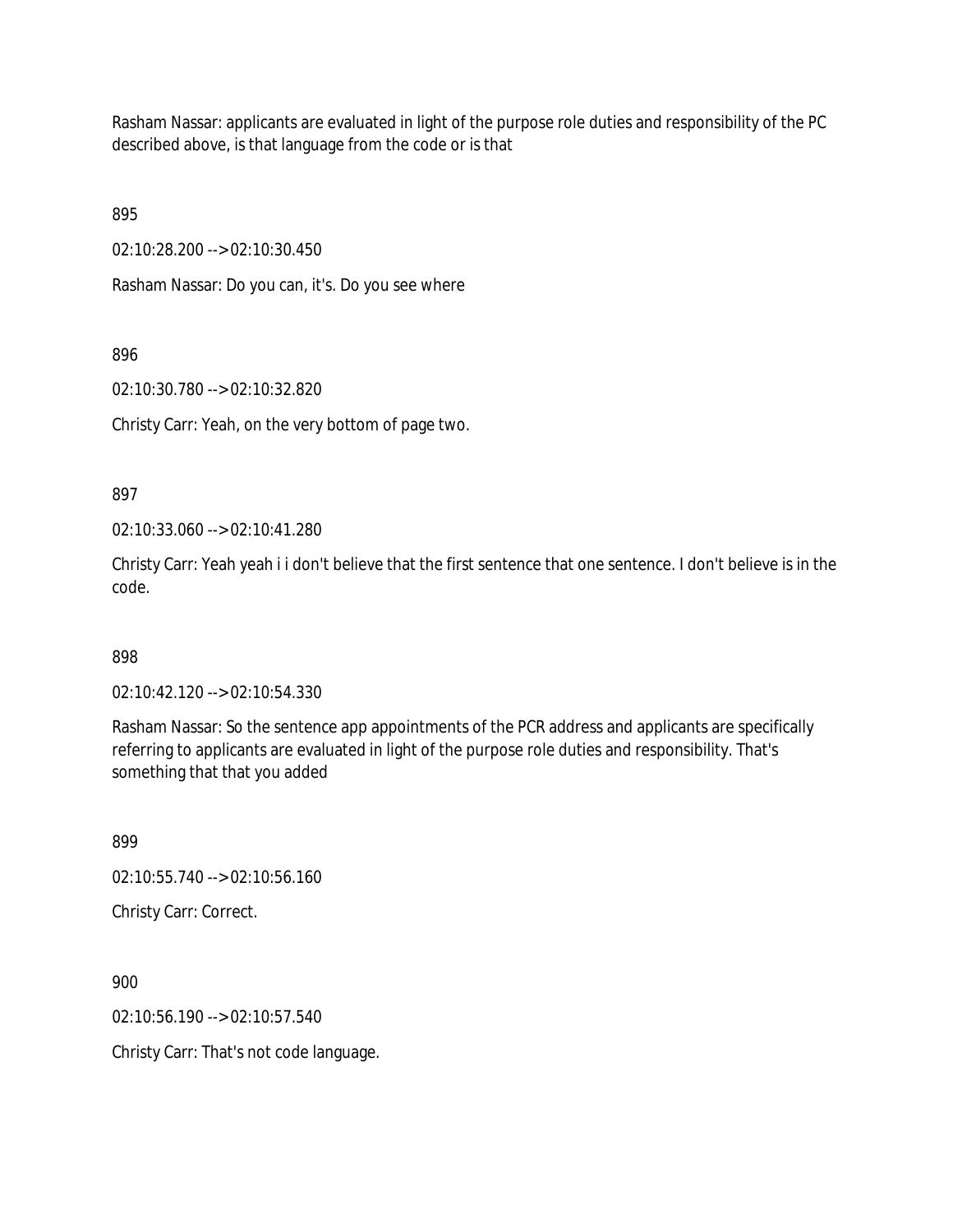02:10:57.990 --> 02:11:04.620

Rasham Nassar: Okay, so that, that gives me pause and I'll say why. Because if we're not amending the qualifications in the code.

902

02:11:05.130 --> 02:11:15.060

Rasham Nassar: Then that to me reads as an additional qualification that can be subjectively applied to invite some members or an exclude others.

903

02:11:15.450 --> 02:11:34.890

Rasham Nassar: So I'm happy to approve everything else. But unless we're willing to dive into what this means and how it will be applied during the deliberations and recommendations process. I think it's probably fair that we leave that out for now, and maybe refer back to it in a broader context of

904

02:11:36.300 --> 02:11:49.380

Rasham Nassar: Perhaps amending the qualifications for the planning commission and specifically consistent with the equity and inclusion nary inclusion lens that the race equity Casper City Council, we will be working to develop

905

02:11:51.510 --> 02:11:53.610

Kirsten Hytopoulos: I mean at the, at the end of the day up. Sorry.

906

02:11:55.530 --> 02:11:58.860

Leslie Schneider: Is it alright if I count, but I wanted to call on COUNCILMEMBER Medina.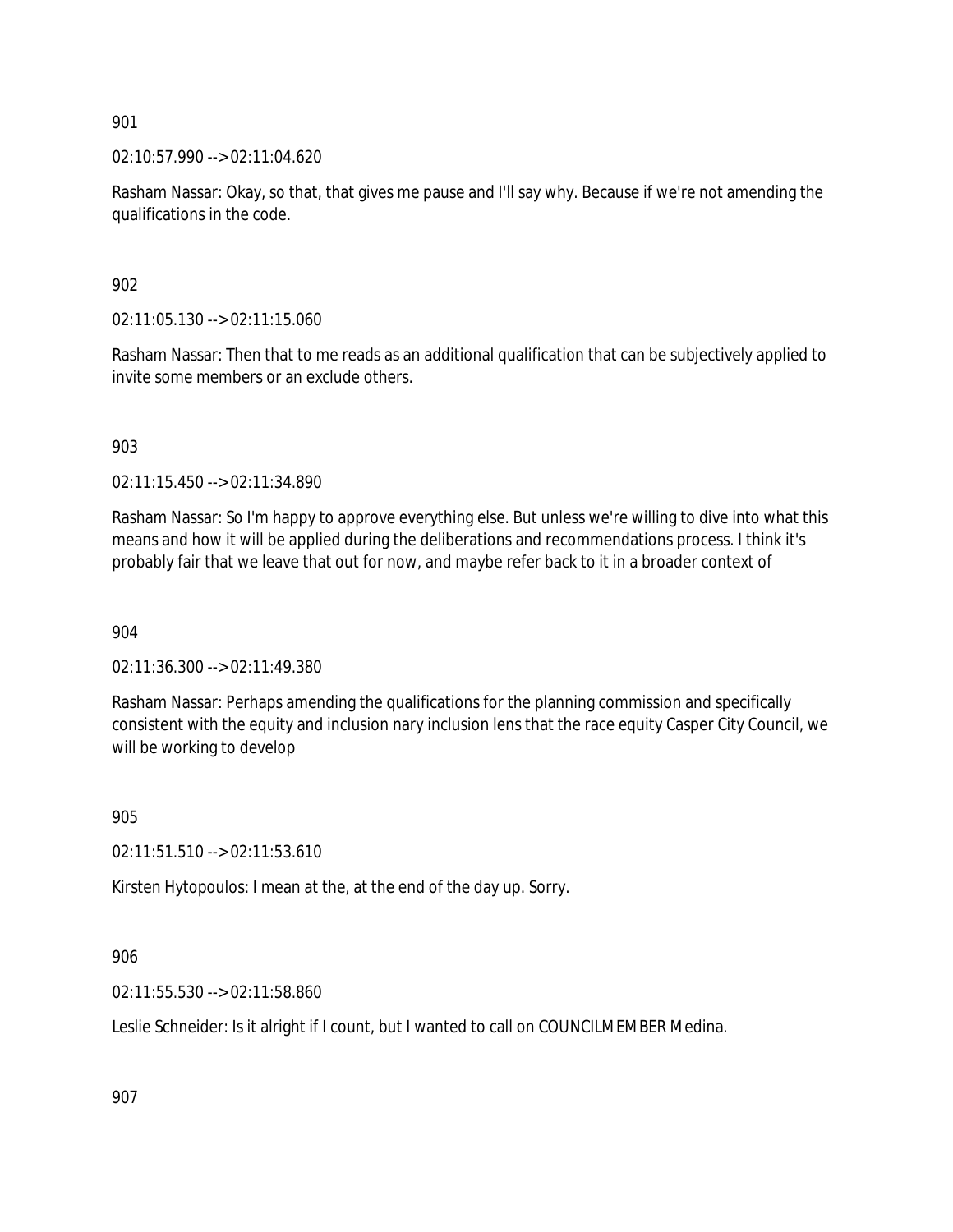02:12:01.170 --> 02:12:07.320

Kol Medina: I'm going to go in a slightly different direction. So if you guys want to have that conversation at all. I don't care. Cancer metabolism.

908

02:12:08.040 --> 02:12:09.870

Leslie Schneider: councilman right topless. You want to respond.

909

02:12:10.950 --> 02:12:26.310

Kirsten Hytopoulos: Well, I think we should have that conversation because we're at some point, there's going to be, you know, a panel of people evaluating people are going to come through on some basis. So if we need to talk about, on what basis, we're going to evaluate them on, we should talk about that.

910

02:12:27.480 --> 02:12:38.520

Kirsten Hytopoulos: And we can talk about what the subcommittee. Do we, the Council did ask the planning commission to weigh in on what you know what a potluck basis.

911

02:12:40.170 --> 02:12:50.010

Kirsten Hytopoulos: Applicant should be evaluated on and also ask the subcommittee to talk about that. And we did. And that's sort of that line is very similar to what the sub is kind of what the subcommittee said

## 912

02:12:50.670 --> 02:12:56.010

Kirsten Hytopoulos: The subcommittee kind of came back around to pointing to. Well, isn't it clear from, you know, while the ordinance.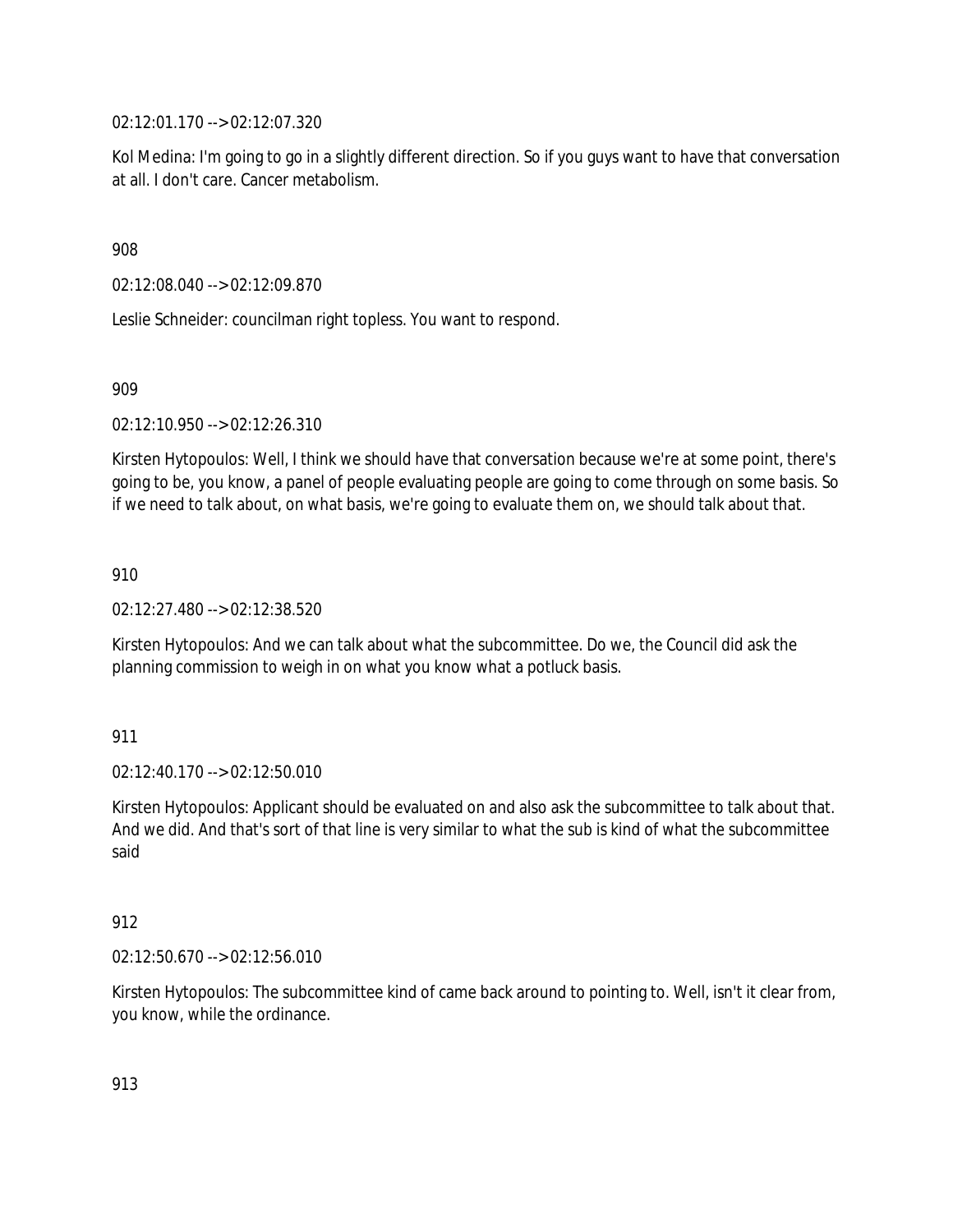02:12:56.610 --> 02:13:06.210

Kirsten Hytopoulos: Is very, you know, very quiet as to that. And then the broadness is very simple, as you know, has just that simple line is to like a diverse collection of people from the community or whatever it says

914

02:13:06.690 --> 02:13:15.900

Kirsten Hytopoulos: An array of people from the community look at what the functions are, aren't we aren't we bringing people in who need to be able to perform those functions.

915

02:13:17.100 --> 02:13:22.770

Kirsten Hytopoulos: And there was other and we could talk further about what was discussed at the planning commission and on the subcommittee about what

916

02:13:23.310 --> 02:13:36.030

Kirsten Hytopoulos: What does, what does planning Commissioners and what the subcommittee members thought we are looking for when we're looking for applicants. We can talk further about that. But at some point, a panel is going to have to evaluate applicants.

917

02:13:38.340 --> 02:13:41.880

Leslie Schneider: COUNCILMEMBER car. Did you want to comment on this particular topic or

## 918

02:13:43.200 --> 02:13:46.380

Leslie Schneider: Or did you have a different thing. Otherwise, I can go back to COUNCILMEMBER Medina.

919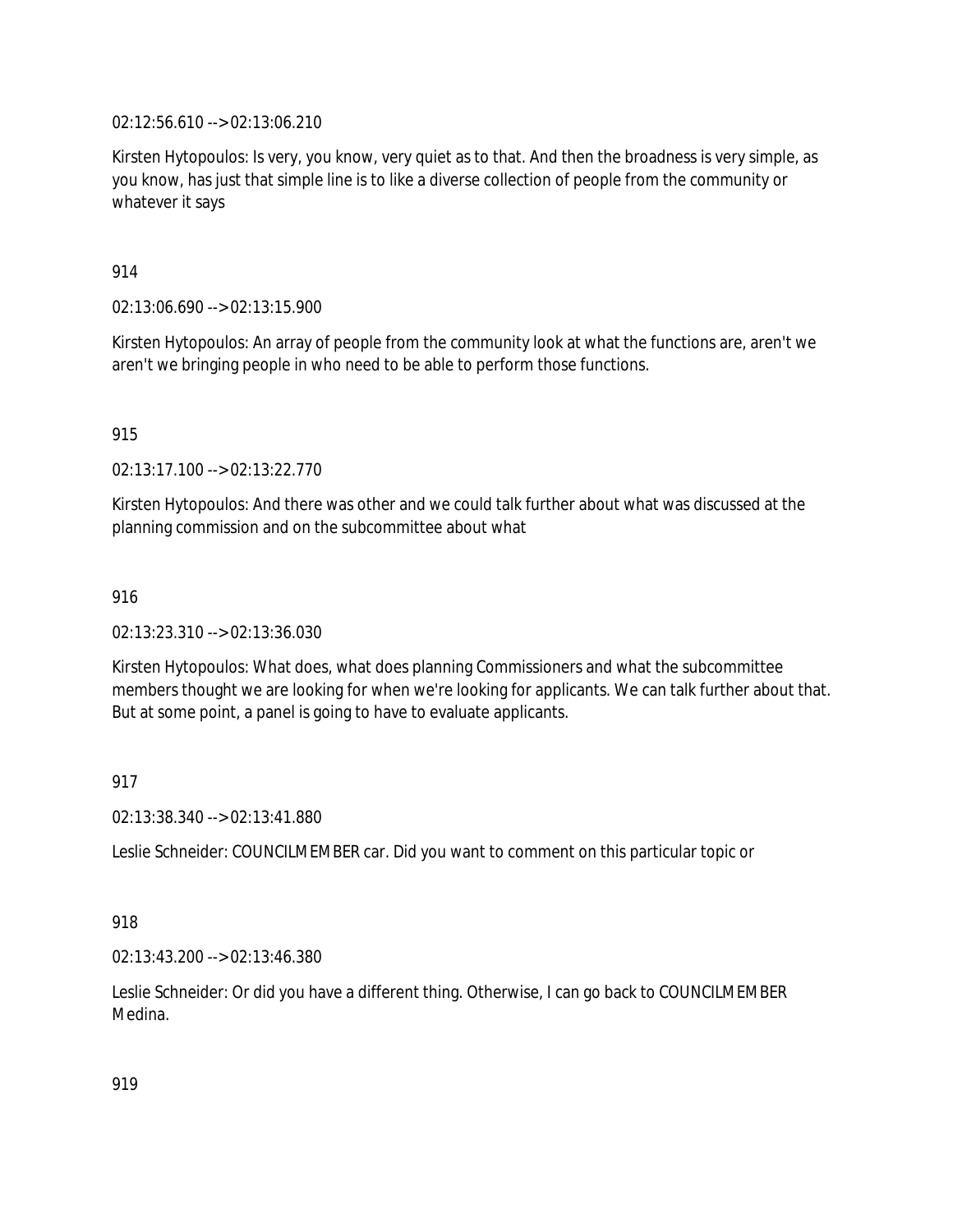02:13:51.120 --> 02:13:52.560

Kol Medina: I think she's frozen. She's

920

02:13:52.620 --> 02:13:57.180

Leslie Schneider: She looks a little frozen. Oh no. All right. Um. Councilmember Medina, let's

921

02:13:57.930 --> 02:14:00.450

Kol Medina: Let's shift gears and then we'll have to come back to this one.

#### 922

02:14:02.040 --> 02:14:06.810

Kol Medina: Oh I maybe where I was going, isn't really different from this, I was going

923

02:14:09.870 --> 02:14:12.960

Kol Medina: I was going to ask. I'm not quite sure how to come with this.

924

02:14:14.160 --> 02:14:23.760

Kol Medina: How this relates to the upcoming appointment, which, if I understand correctly, we haven't opened yet. So we're not taking applications for the MTC yet, right. So,

### 925

02:14:24.900 --> 02:14:30.990

Kol Medina: Is the idea that we're going to implement whatever we're talking about here before we start the new process.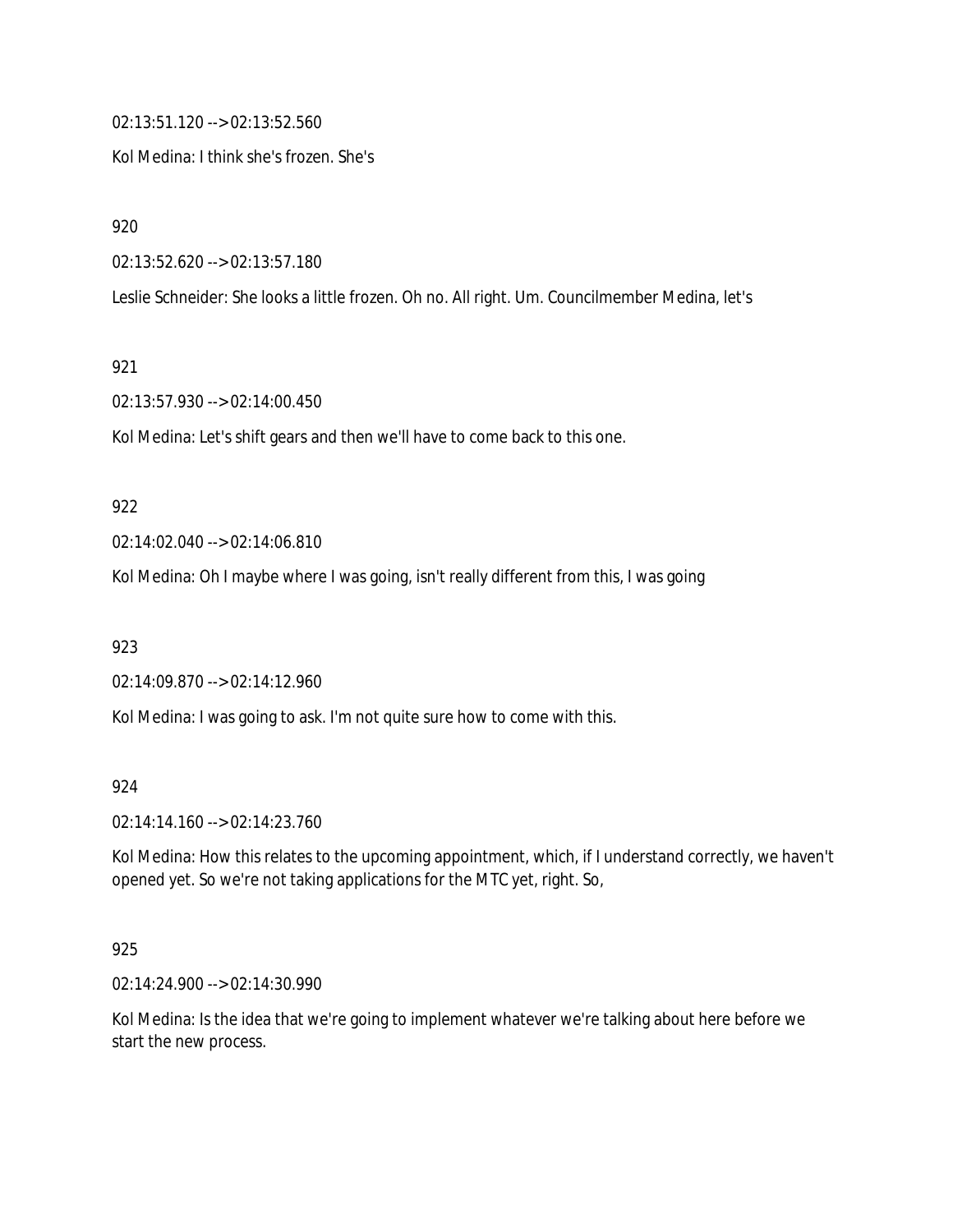02:14:32.100 --> 02:14:45.090

Kol Medina: Is that the idea of the process for the open seat. Okay, I just wasn't clear. If this is kind of long term thing we're going to make changes for the future, or if this is applying to the open seat. So this is a plan of the open seat and the future. So if it's applying to the open seat.

927

02:14:46.110 --> 02:14:53.100

Kol Medina: The only piece missing for me, I guess, goes to what you guys started to talk about is how can we ensure

928

02:14:54.390 --> 02:15:04.080

Kol Medina: Or just ensure that this process places a really high value on getting some racial diversity on the planning commission

929

02:15:04.590 --> 02:15:16.320

Kol Medina: And there's nothing in here that goes directly to that. And I'd love to see something going directly to that. I don't know what that is. I don't know if you guys talked about that. I don't know if you have suggestions, where you guys batted around. I love to hear any thoughts.

930

02:15:18.300 --> 02:15:19.200

Leslie Schneider: Um,

931

02:15:20.610 --> 02:15:26.640

Leslie Schneider: COUNCILMEMBER car. Yeah, we, I called on you, but you were not able to respond. Did you want to jump in.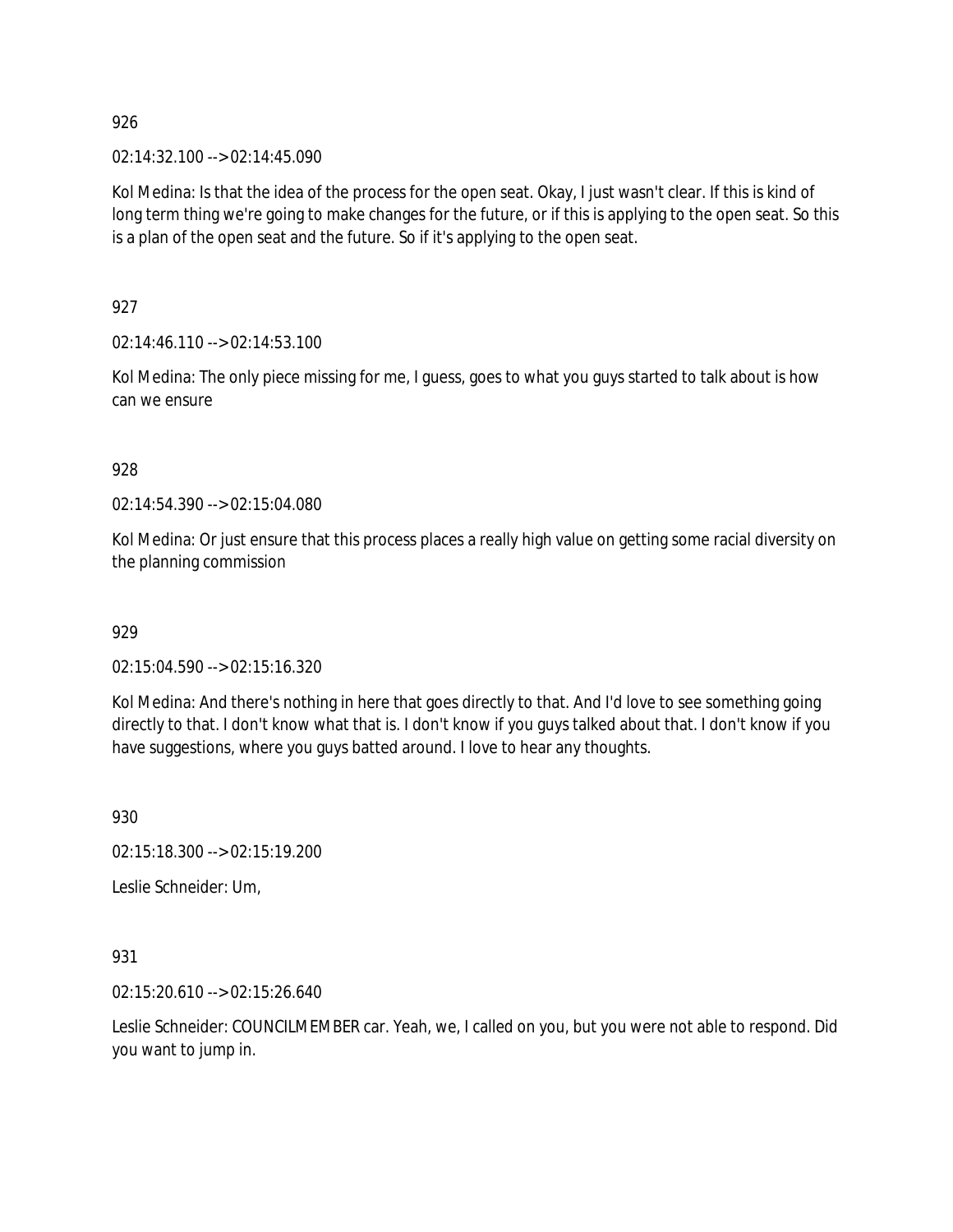02:15:28.350 --> 02:15:31.830

Christy Carr: I'm back. Sorry, my internet kind of is going in and out.

933

02:15:33.930 --> 02:15:41.250

Christy Carr: So I might repeat something, but to the conversation that was going on when I left the meeting.

934

02:15:42.330 --> 02:15:55.770

Christy Carr: I, I'll just say about that sentence. It really was. I'm I'm sensitive to council member and as ours point that that language is not in the code and that if we want to embed it. It's that

935

02:15:56.970 --> 02:16:06.450

Christy Carr: What the, the subcommittee recognizes that we weren't going to be changing the code in in this iteration of these recommendations or this process.

936

02:16:07.140 --> 02:16:21.960

Christy Carr: But, but we were trying to point out by having the roles and responsibilities of the planning commission in the job in the job announcement that people should really be thinking about that and understand that that's that's the job. And that's the nature of the work and so

937

02:16:24.360 --> 02:16:33.990

Christy Carr: That's just where the subcommittee landed. And I think also, I guess to COUNCILMEMBER Medina's point in terms of getting specifically at some sort of racial equity.

938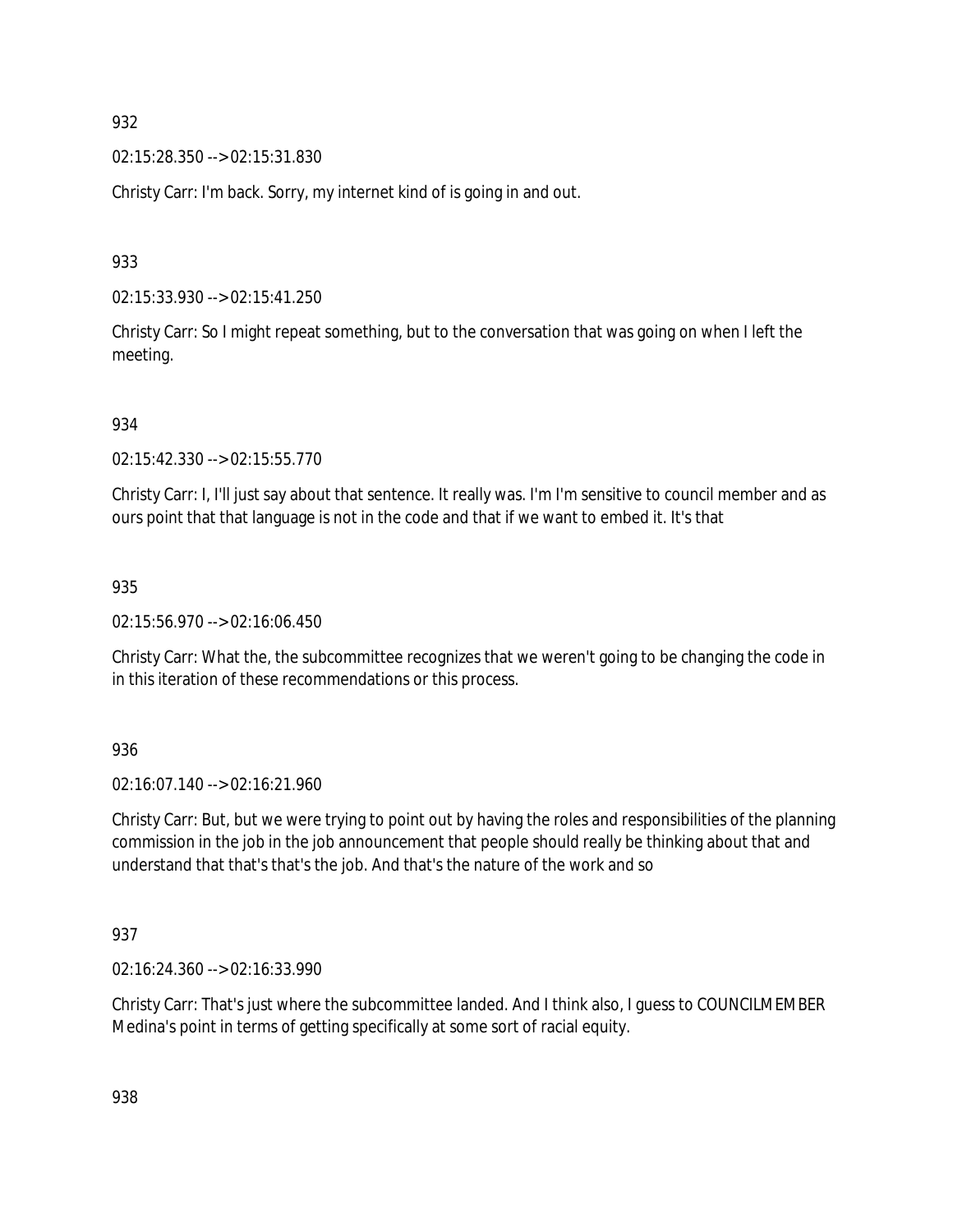02:16:35.550 --> 02:16:49.980

Christy Carr: Spec getting specific about it was that just as what I've heard from the race equity task force in terms of not being ready to apply a racial equity lens. At this point, I don't think that the subcommittee felt that

939

02:16:50.640 --> 02:17:11.670

Christy Carr: We were in a position to know what the appropriate recommendation would be in that regard. At this point, so that's why it was left as an invitation to the race equity task force to start to learn about the process and recognizing that we're in the early stages of moving in that direction.

940

02:17:13.800 --> 02:17:17.940

Christy Carr: Great. Apparently my counsel colleague disagrees. So what's her

941

02:17:18.330 --> 02:17:28.770

Kirsten Hytopoulos: Now he's asking, though, what, what did we try. What did we do to try to try to increase the chances of the more racially diverse applicant pool.

942

02:17:29.400 --> 02:17:44.940

Kirsten Hytopoulos: That was what we were trying to do with the we're trying, which I think counseling talked about as well. But we tried to put that in with the further increasing the I'm not looking at it because I don't have the the packet open but increasing

943

02:17:47.070 --> 02:17:52.800

Kirsten Hytopoulos: Where we are not publishing just in the usual places that was right on that bullet point

944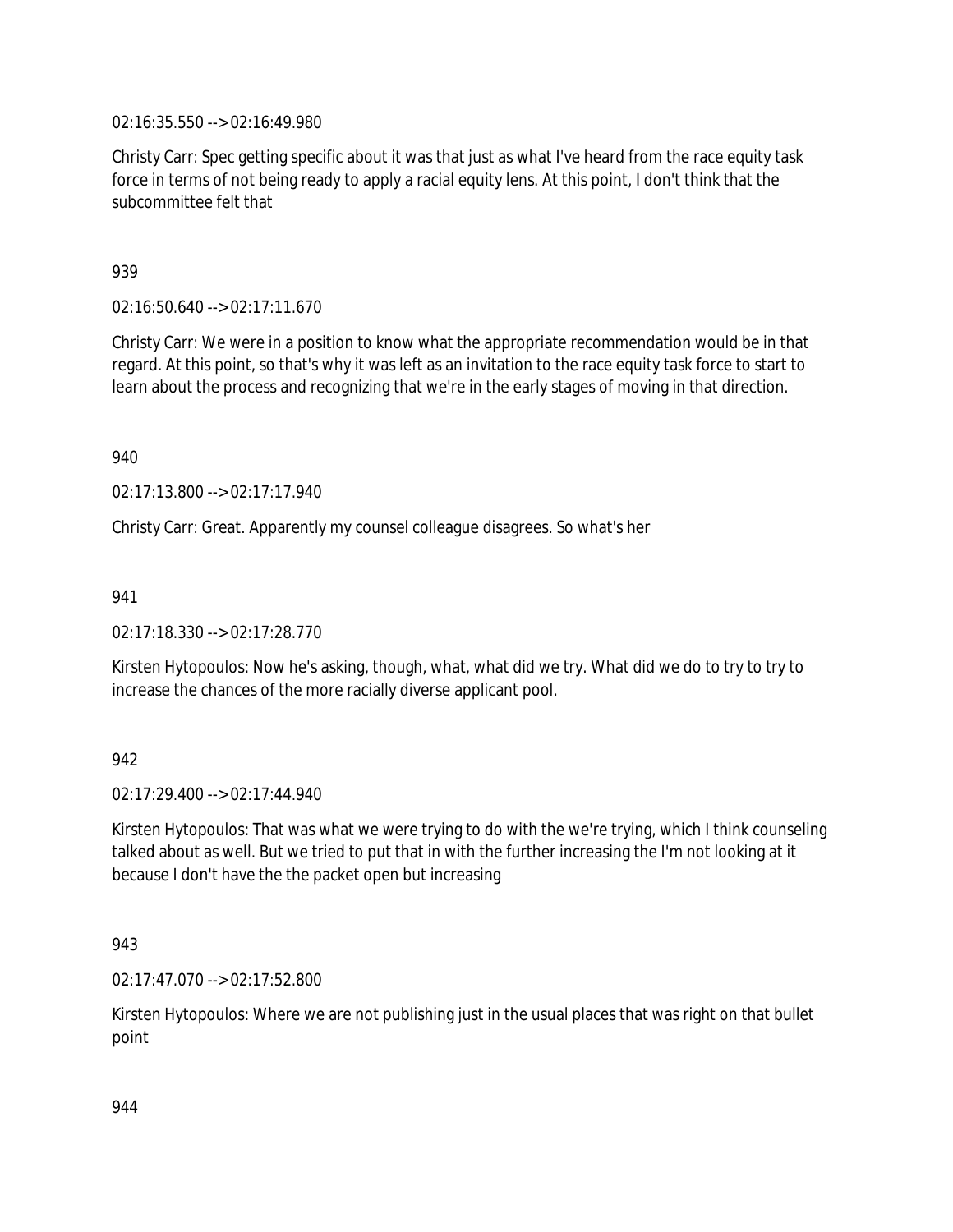02:17:54.270 --> 02:17:55.050

Kol Medina: Yeah, I'm fine.

945

02:17:55.110 --> 02:17:55.680

Christy Carr: That's true.

946

02:17:55.950 --> 02:18:04.830

Kirsten Hytopoulos: Yeah, one right. Um, so, I mean, we, you know, that we definitely discuss that pretty thoroughly try. Yeah.

### 947

02:18:06.000 --> 02:18:06.330

Kirsten Hytopoulos: Oh,

948

02:18:08.310 --> 02:18:09.240

Leslie Schneider: Yeah. And I'll just

949

02:18:09.660 --> 02:18:23.610

Christy Carr: add on to that to that we did have a lot of discussion about that in terms of where our usual channels where the advertisements for these positions generally get and that perhaps we could reach a larger throw a broader net

950

02:18:24.180 --> 02:18:31.170

Christy Carr: When we do that, as a means to encourage us all. It's just a larger pool of applicants.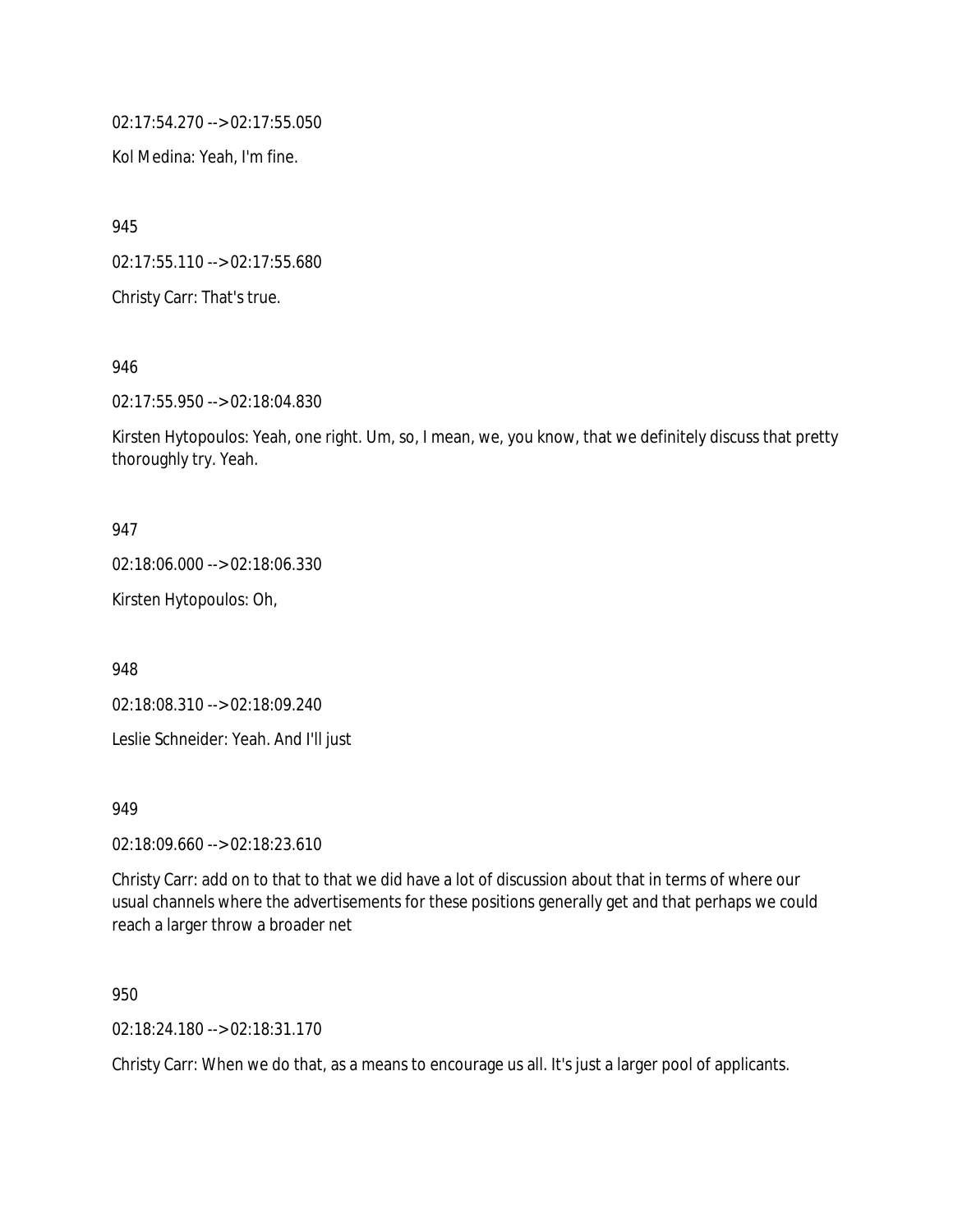02:18:33.300 --> 02:18:35.310

Leslie Schneider: Great, thank you. Councilmember into, sir.

952

02:18:36.660 --> 02:18:39.270

Rasham Nassar: Yeah, I'm so thanks for

953

02:18:40.290 --> 02:18:52.290

Rasham Nassar: Thanks for speaking to that council members had topless and car I'm still not comfortable, including that one language that's at the bottom of page two. And, and, and I'll, I'll try and

### 954

02:18:53.010 --> 02:18:55.860

Rasham Nassar: Elaborate a little bit real briefly as to why

#### 955

02:18:56.730 --> 02:19:06.390

Rasham Nassar: And and this is coming from what I've heard, and I believe I heard this from the mayor and some other conversations and coming out of this planning committee, the most recent Planning Commission appointment.

956

02:19:06.900 --> 02:19:15.960

Rasham Nassar: Which is that their act. There may be with regard to how the recommended appointments are being made the application of additional qualifications.

957

02:19:16.830 --> 02:19:23.250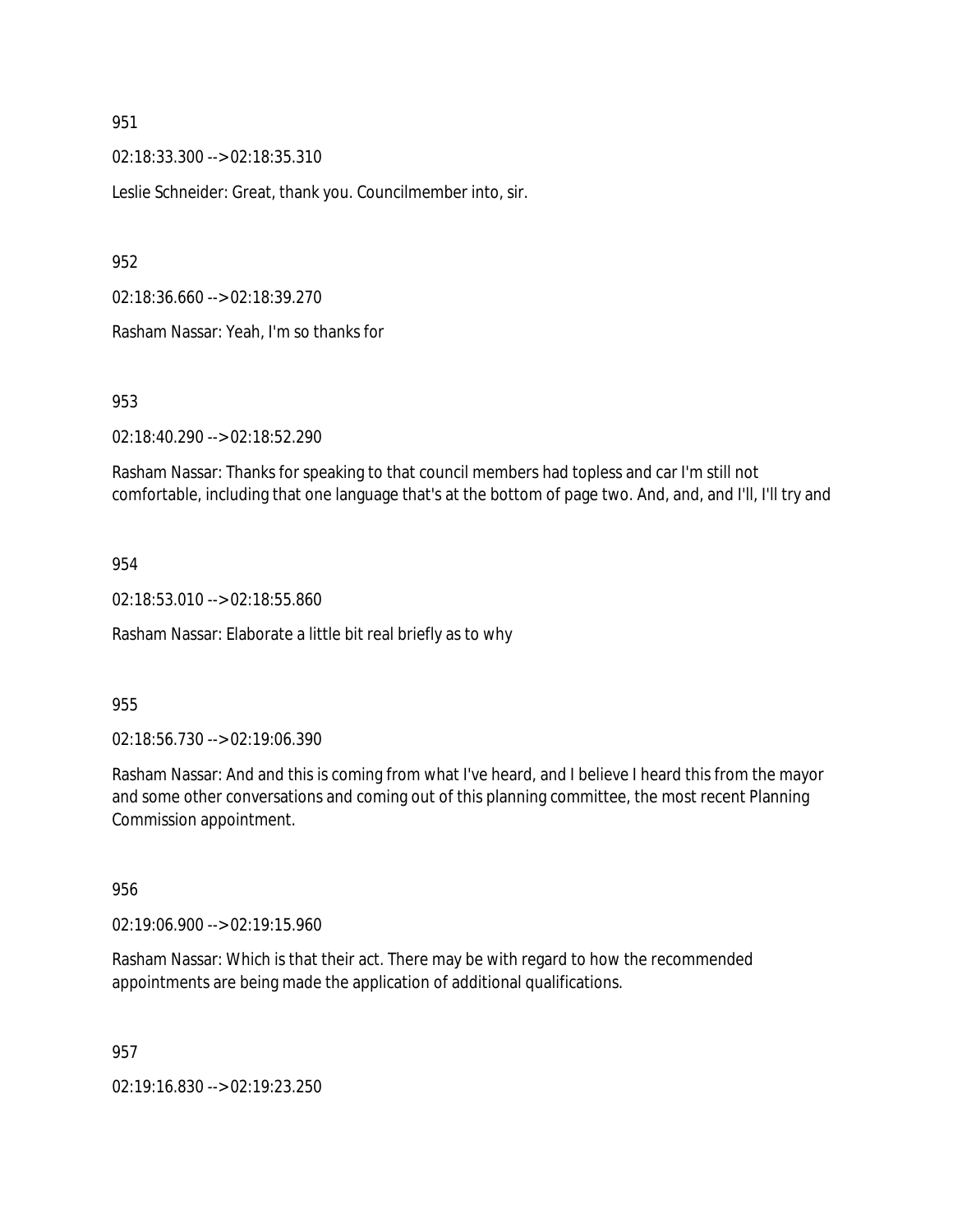Rasham Nassar: Expectations and criteria to the applicants that are not listed in the code.

## 958

02:19:24.180 --> 02:19:46.620

Rasham Nassar: With regard to the fact that the panel may be looking for direct experience in planning and development or may prefer an applicant that has a history of working in the development industry or in an architectural capacity, things of that nature.

## 959

02:19:49.200 --> 02:19:54.810

Rasham Nassar: And if we're not willing to have a discussion that amongst the qualifications to include that criteria and we have that debate.

### 960

02:19:55.350 --> 02:20:07.920

Rasham Nassar: That we should not infer that the panel has the authority to just assume those expectations as additional unwritten criteria when making those making conducting the deliberations in the evaluations of the applicants.

#### 961

02:20:08.610 --> 02:20:18.540

Rasham Nassar: I'm looking at the Seattle City of Seattle's planning commission and there are two members of the planning commission that are do not have any experience in

# 962

02:20:19.860 --> 02:20:32.370

Rasham Nassar: Planning community development or don't work in the development building or architectural industries, one has a degree in public policy, who works.

#### 963

02:20:33.420 --> 02:20:42.090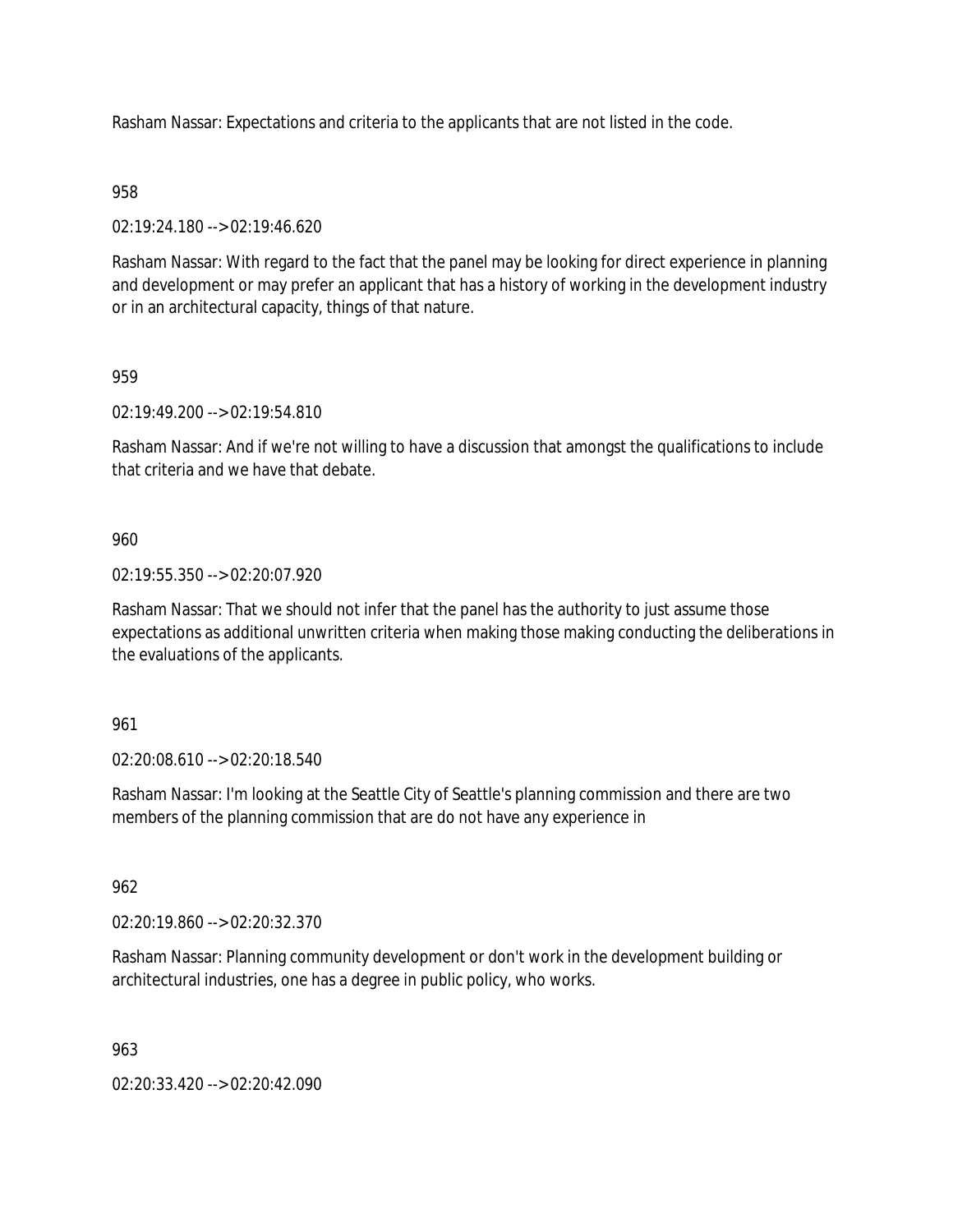Rasham Nassar: For managing relationships with public health organizations and another member of the Seattle planning commission is a homeless advocate.

964

02:20:42.900 --> 02:20:52.020

Rasham Nassar: So they again. I think that that the way that our code is written in terms of qualifications is more consistent with the way Seattle his staff. They're planning commission

965

02:20:52.410 --> 02:21:00.180

Rasham Nassar: And I would be very first of all, I wouldn't support us narrowing our qualifications to exclude individuals that didn't have that level of experience.

## 966

02:21:00.750 --> 02:21:06.240

Rasham Nassar: Because I think that competes with our diverse Diversity and Equity goals.

967

02:21:07.170 --> 02:21:22.050

Rasham Nassar: Nor do what I support us leading in that direction, or even having language in there that might infer that the panel is free to apply that criteria on a subjective basis when analyzing applicants to the planning commission

968

02:21:25.740 --> 02:21:29.730

Leslie Schneider: Thank you. I think that's, that's some good input Kelson overhead topless.

969

02:21:30.690 --> 02:21:39.630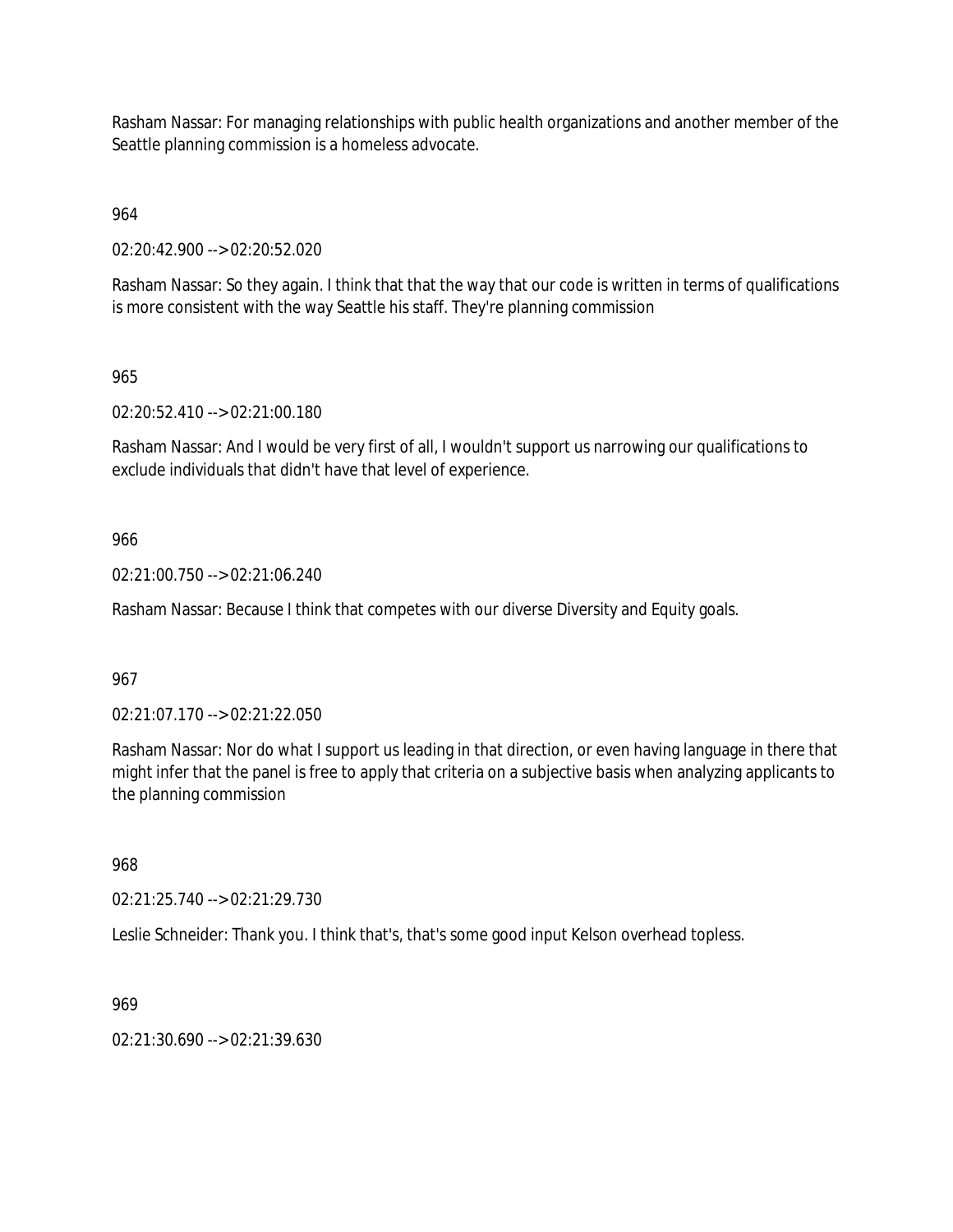Kirsten Hytopoulos: Um, so, a couple things. First of all, on our current Planning Commission, we have at least two people. I can think of off the top of my head. I think we have three but with two people who don't have

970

02:21:40.650 --> 02:21:45.480

Kirsten Hytopoulos: Well, the three because Sarah's one of them, right, we just put on. So we also have Lisa marchio

# 971

02:21:45.840 --> 02:21:51.480

Kirsten Hytopoulos: And john Switzerland, who don't have that background. So I don't think by any means are we putting people on who only have

## 972

02:21:51.780 --> 02:21:57.330

Kirsten Hytopoulos: Architectural planning development background. So I don't think that's a concern. I mean, I think that language and

## 973

02:21:57.840 --> 02:22:05.160

Kirsten Hytopoulos: I'm not going to die on this hell for it. But I mean, I think we're trying to because we were trying to give people some idea of what

## 974

02:22:05.520 --> 02:22:11.340

Kirsten Hytopoulos: It is we're looking for, we're looking for. We're directing and that was what I think this upcoming was trying to say is, where do we see

## 975

02:22:11.820 --> 02:22:21.300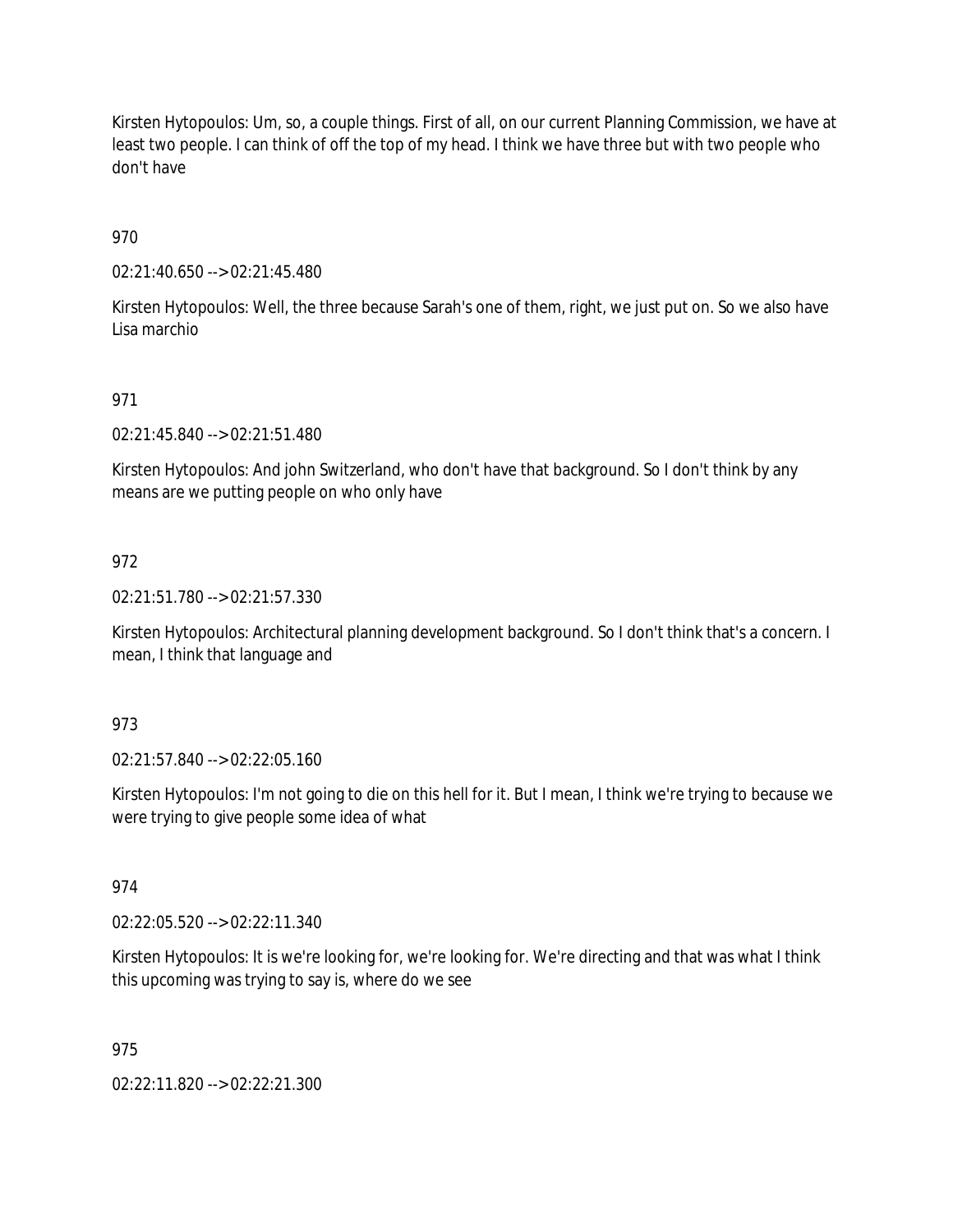Kirsten Hytopoulos: How do we describe what it is that you need to have look at what you do. And so what we have is we have the in the bi MC. We have here's your functions.

# 976

02:22:21.690 --> 02:22:28.680

Kirsten Hytopoulos: You have to be able to do those functions or we're not going to put you on the Commission, I mean, that's just a fact. You can't be a Commissioner, if you can't help with these functions.

# 977

02:22:28.950 --> 02:22:38.670

Kirsten Hytopoulos: So you will be evaluated in light of those functions and and and and Christy, you can weigh in. I mean, correct me if I'm wrong, but I think that that's what that language is trying to say. So you can be

# 978

02:22:39.420 --> 02:22:50.640

Kirsten Hytopoulos: You know, a marine scientists. You can be an English professor. But if you're you know if your other work that you've done, whether it's volunteer work community service work, you know, whatever it is that you've done.

## 979

02:22:50.910 --> 02:23:02.550

Kirsten Hytopoulos: You've had other experiences that have prepared you for this work to, you know, to bring something else to the to the. You can do this work, then you're prepared for the planning commission

980

02:23:04.380 --> 02:23:05.250

Leslie Schneider: Council member card.

981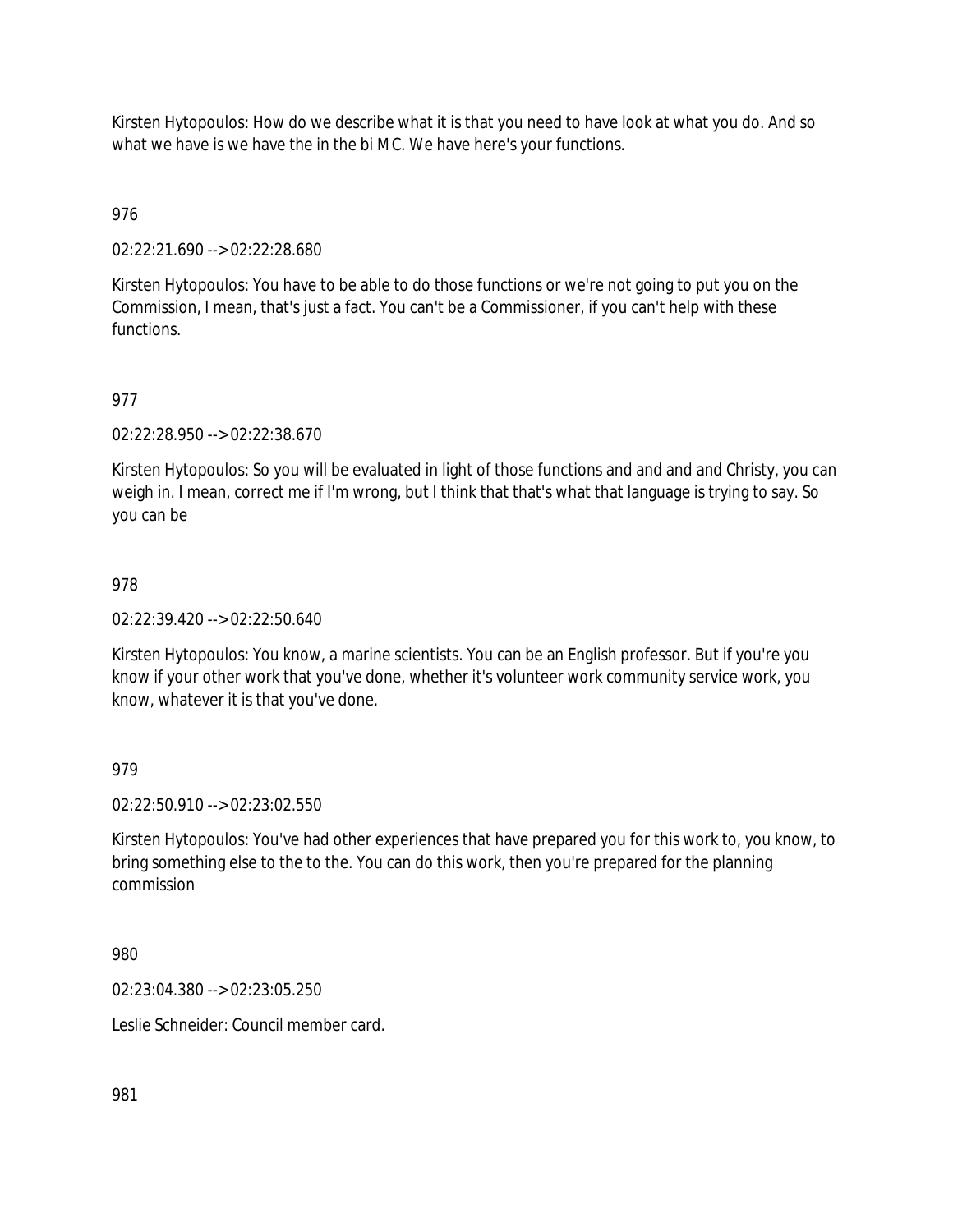02:23:06.510 --> 02:23:15.990

Christy Carr: I thank you I don't read the inference that council member and us are does in that sentence and it was never discussed as such it with the subcommittee.

## 982

02:23:16.380 --> 02:23:25.200

Christy Carr: But in order to move us along, I would be happy to get consensus from the Council on the rest of it and strike that sentence if that's OK.

983

02:23:28.350 --> 02:23:32.220

Leslie Schneider: OK, that's a proposal on council member Minnesota

### 984

02:23:34.410 --> 02:23:43.080

Kol Medina: I want to make sure I understand what sentence, we're talking about, is it the second sentence from the end is that we're talking about. We're talking about

985

02:23:43.890 --> 02:23:46.170

Joe Deets: What What number are we talking about here.

986

02:23:46.440 --> 02:23:49.980

Christy Carr: It's not a number. It's at the very bottom of page two.

987

02:23:52.080 --> 02:24:03.450

Christy Carr: And it's actually a little bit confusing because it's inserted in between actual code and it says appointments to the planning commission are addressed and bi MC 214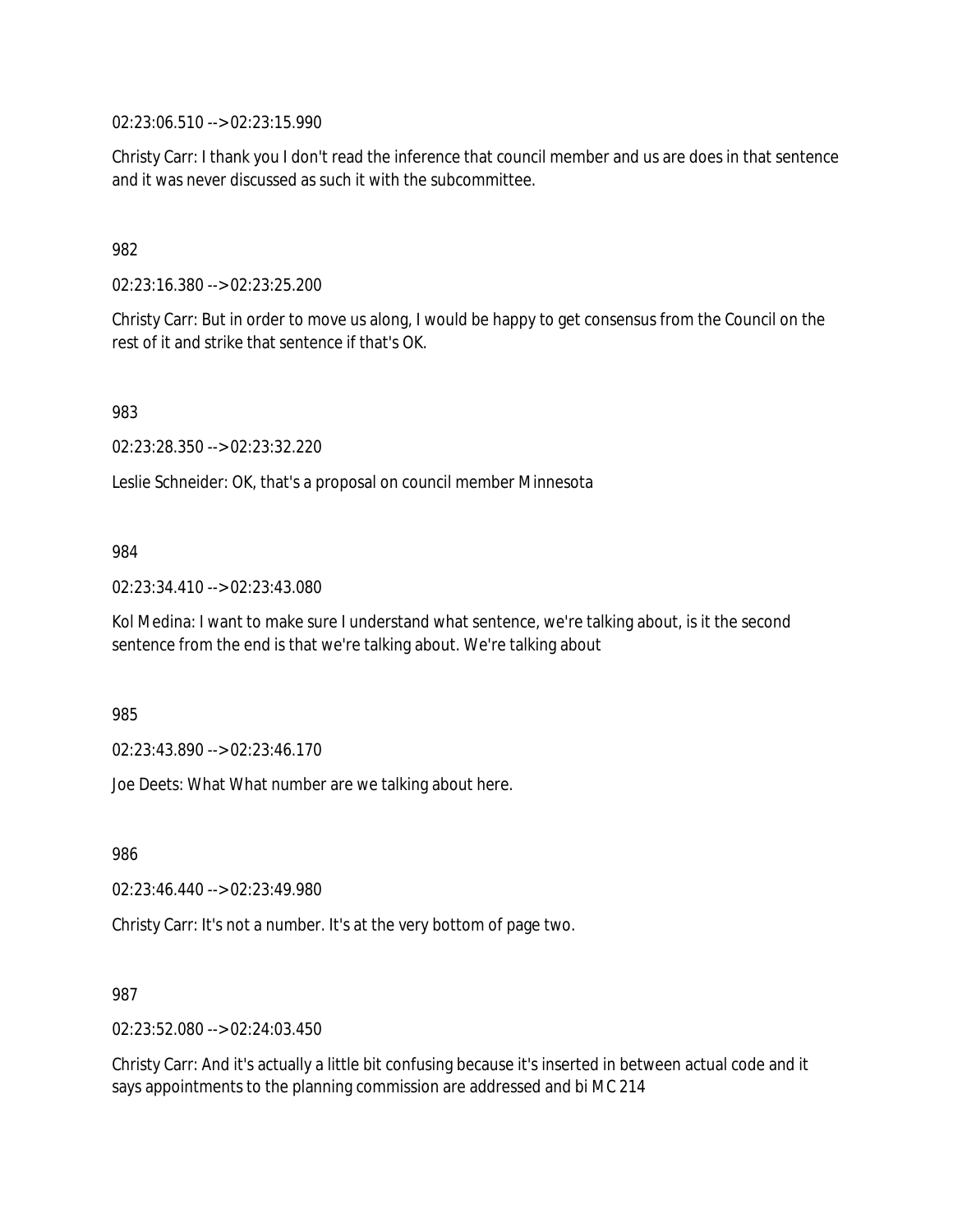02:24:03.840 --> 02:24:11.640

Christy Carr: And applicants are evaluated in light of the purpose role duties and responsibilities of the planning commission described above.

989

02:24:13.620 --> 02:24:19.350

Kol Medina: Okay, sorry, I thought we'd been talking about cancer, we're sorry. I thought you were focused on different sentence.

990

 $02.24.22.860 -5.02.24.31.470$ 

Kol Medina: So I understand the point that you're making council members are also understand the points that the bat counselor. I talk to us. And I guess we're car, making

991

02:24:32.250 --> 02:24:40.590

Kol Medina: I, it has to be a balance. I do. I do think that we have to have people on the planning commission who do feel that they can actually do this work and they can fulfill these duties.

992

02:24:42.660 --> 02:24:54.000

Kol Medina: But I really want that to be balanced by some strong language around. That's really the the second to last sense, the Commission shall reflect the diverse perspectives work experiences and backgrounds representative, the community.

993

02:24:56.580 --> 02:25:04.650

Kol Medina: So maybe we can lead with that stuff. And I would be in favor of if if the Council wants to ensure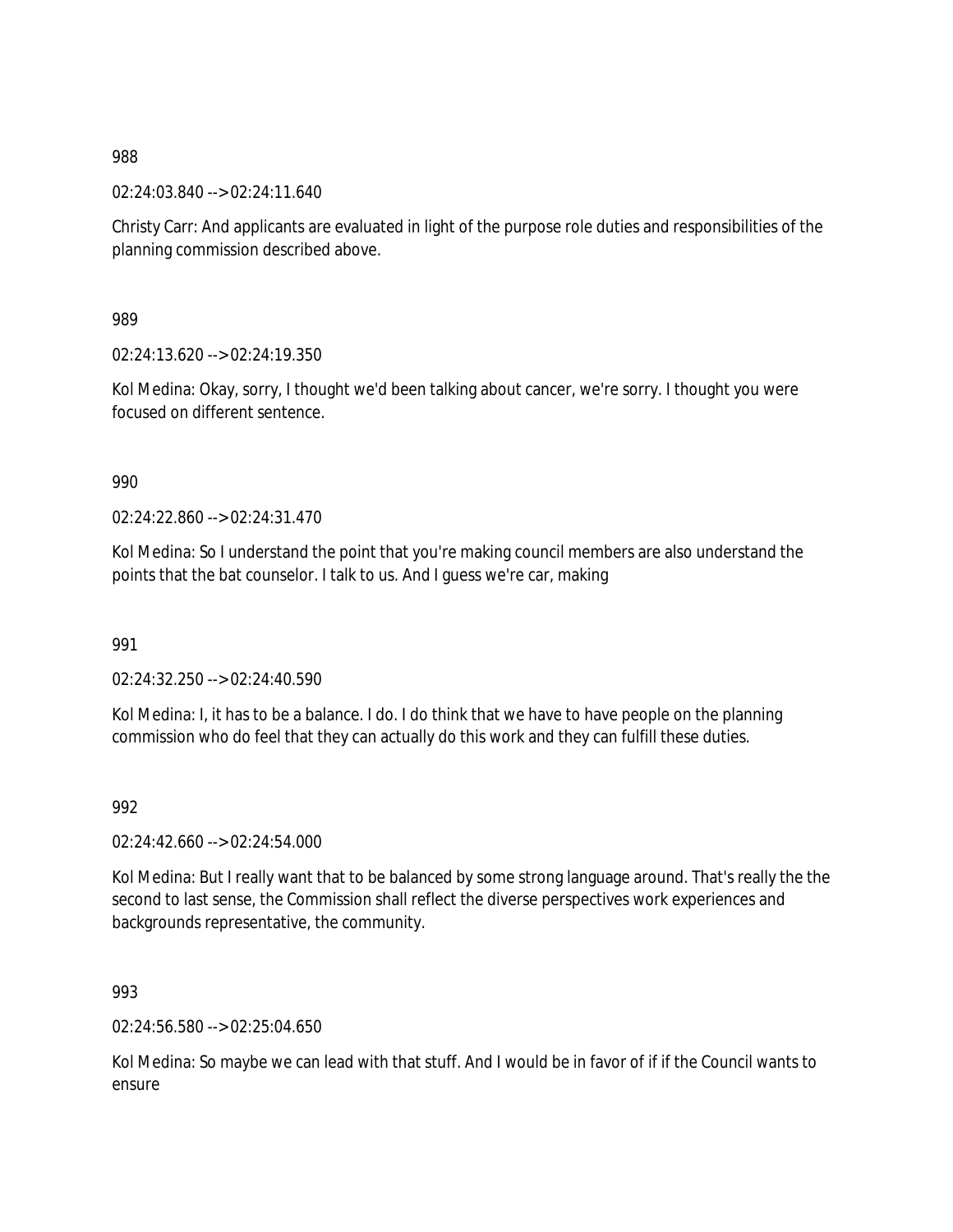02:25:05.370 --> 02:25:11.100

Kol Medina: Our place a high value on making sure that there is some racial diversity and I would say economic diversity.

995

02:25:11.580 --> 02:25:26.580

Kol Medina: On the planning commission that we should just say that and like put that right up front before we even get to the duties and stuff. And I know that's taken us in a different direction from councilman Ricard suggestion to move us along, but I'd be in favor, something like that.

996

02:25:31.470 --> 02:25:45.150

Leslie Schneider: Okay, so we, um, I just want to take kind of a quick process check here so we can, we could potentially move forward with this striking that last line. It seems like

997

02:25:46.290 --> 02:25:51.420

Leslie Schneider: The last line at the end of page two, I realized there's a little bit more coming after that I'm

998

02:25:52.620 --> 02:25:53.160

Leslie Schneider: Doing

999

02:25:54.450 --> 02:25:59.790

Leslie Schneider: COUNCILMEMBER car you were making that proposal and you've got your hand up. So maybe you have something more dad.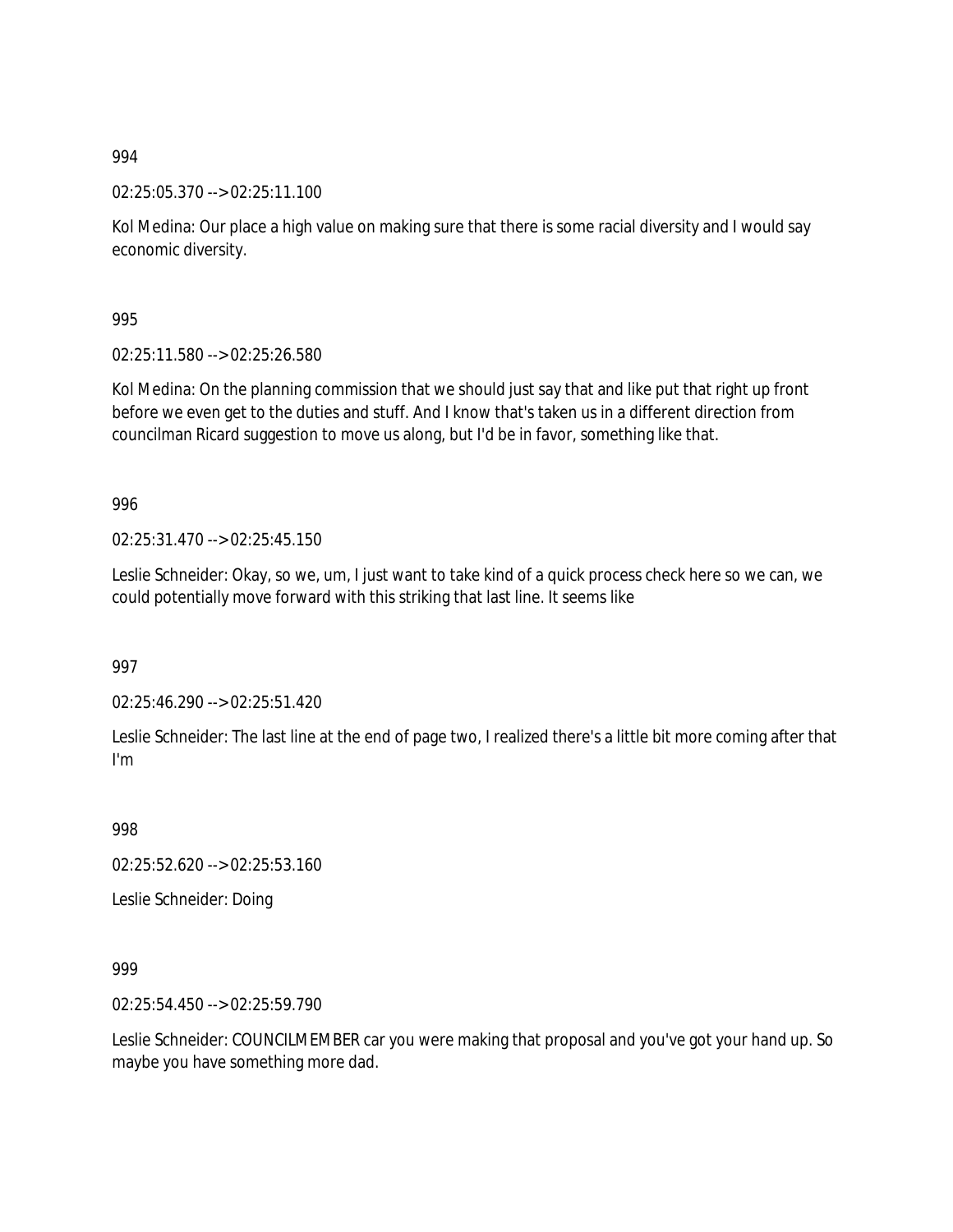02:26:02.790 --> 02:26:04.230 Leslie Schneider: You're on mute. Sorry.

1001

02:26:07.350 --> 02:26:07.920

Christy Carr: Thank you.

1002

02:26:11.880 --> 02:26:12.780

Christy Carr: Back to

1003

02:26:15.600 --> 02:26:21.450

Christy Carr: Let's see. So back to the council member in the stars reference to the city of Seattle. They have right on their webpage

1004

02:26:21.690 --> 02:26:25.200

Christy Carr: In terms when that to apply to a board of commission, they have the language.

1005

02:26:25.380 --> 02:26:36.270

Christy Carr: Safe Seattle's committed to promoting diversity in the cities boards and commissions women persons with disabilities sexual and gender minorities young person senior citizens persons of color and immigrants are encouraged to apply.

1006

02:26:37.050 --> 02:26:45.060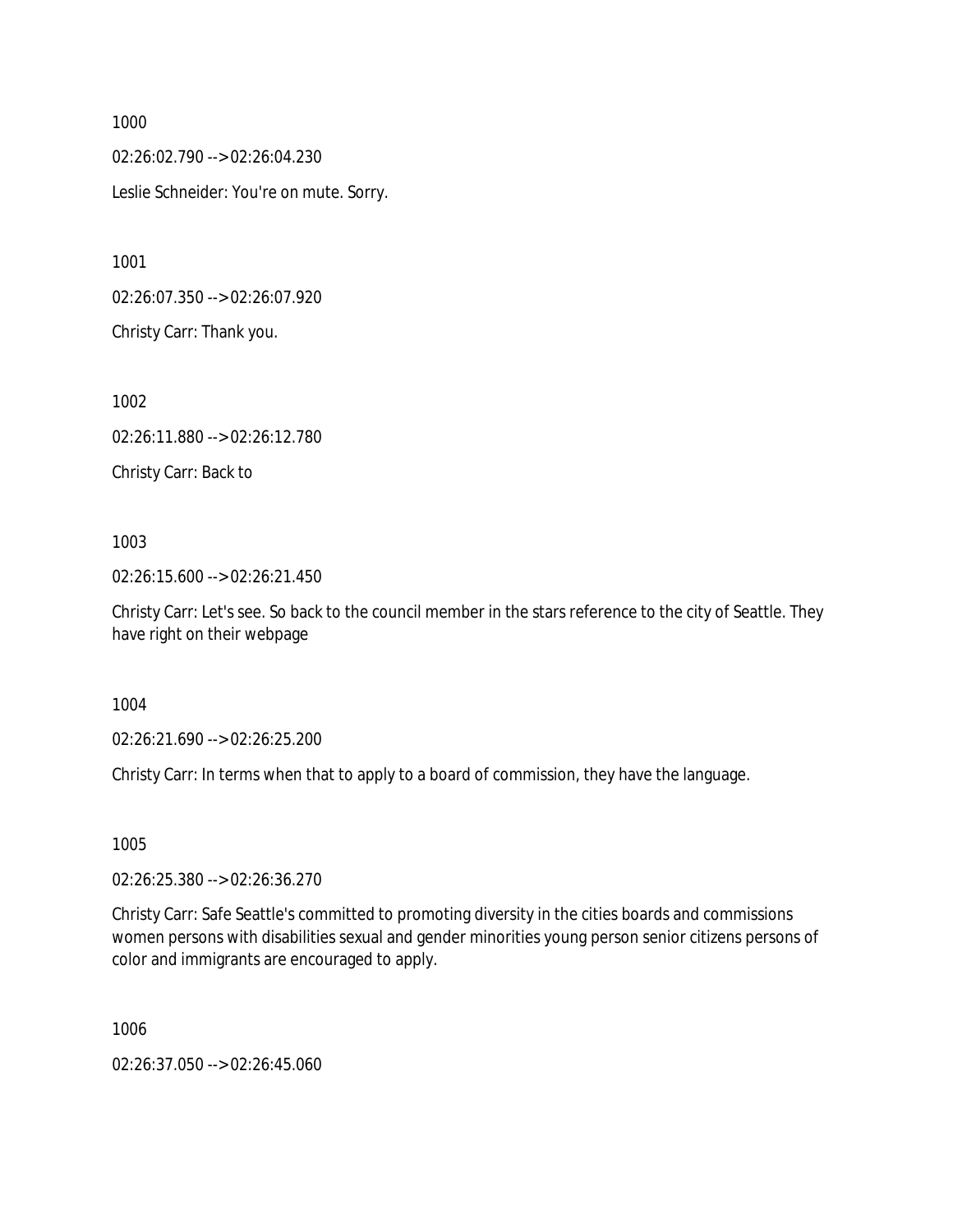Christy Carr: So if that's something we want to lead with then maybe we can borrow that and put that on our website. When for

1007

02:26:46.290 --> 02:26:49.410

Christy Carr: Applying to committees and commissions.

1008

02:26:51.600 --> 02:27:02.610

Leslie Schneider: And and then are you then with regards to this final the, the end of page two. Are you sticking with your proposal to in

1009

02:27:03.630 --> 02:27:09.900

Leslie Schneider: To delete that or do we have COUNCILMEMBER hi topless. You want to weigh in on on what

1010

02:27:11.130 --> 02:27:18.870

Christy Carr: I'd like to excuse me, a mayor i i'd like to have us all agree on this. And I don't think that that one sentence is something that

1011

02:27:19.560 --> 02:27:32.850

Christy Carr: We necessarily absolutely need in in this set of recommendations. I think it's fairly solid with the five recommendations and so yeah I prefer to strike it. So we have consensus among

1012

02:27:33.990 --> 02:27:35.040

Christy Carr: Council members.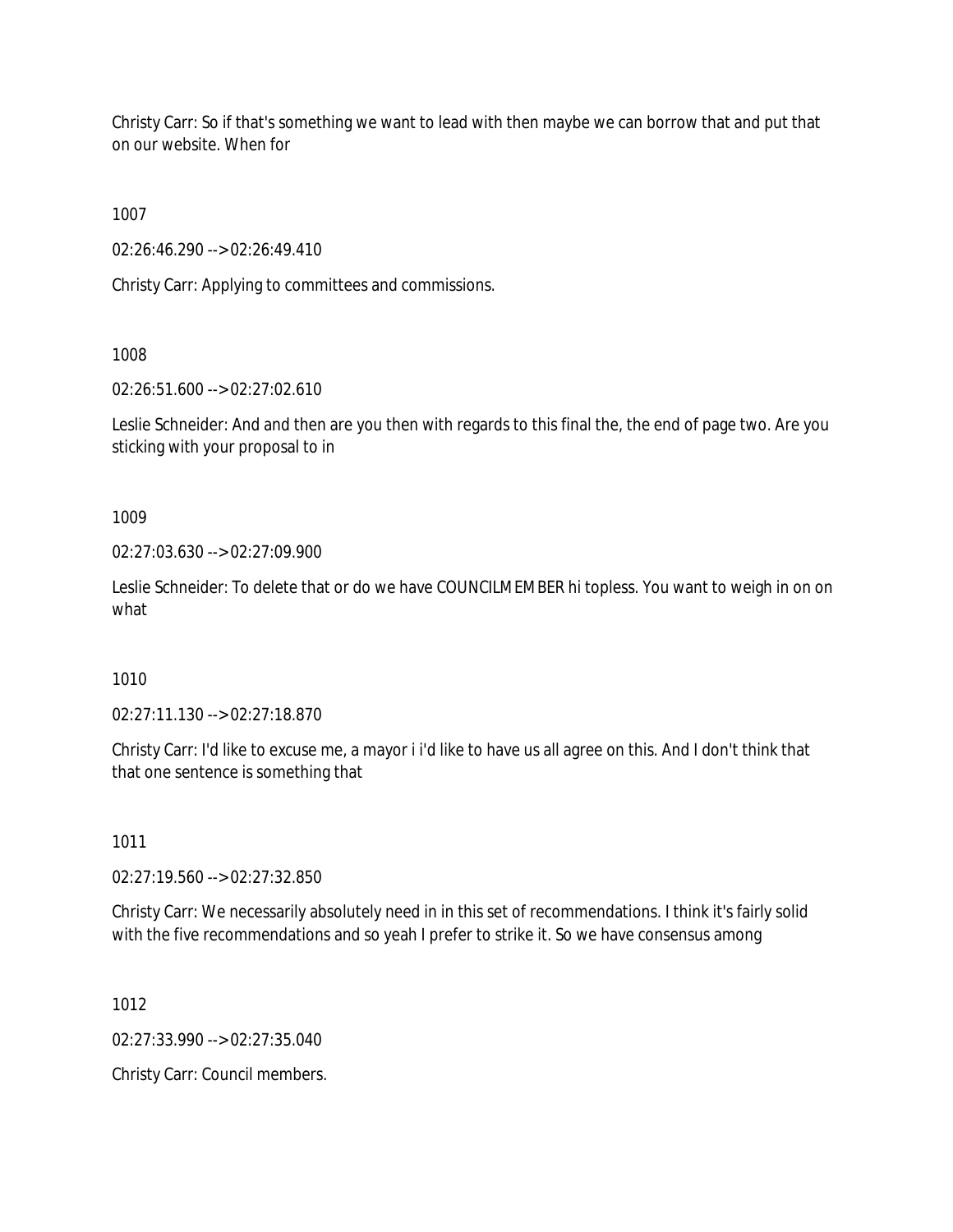02:27:36.480 --> 02:27:40.260

Leslie Schneider: Can we take that as a proposal would there be someone who'd like to second that

1014

02:27:44.820 --> 02:27:48.150

Leslie Schneider: I'm COUNCILMEMBER hi topless. Does that go for a second.

1015

02:27:49.290 --> 02:28:00.600

Leslie Schneider: All right. Um, so I think that the motion on the floor is to accept these recommendations with the amendment of taking out is

1016

02:28:01.380 --> 02:28:20.130

Leslie Schneider: We would be taking out the entire sentence that reads appointments to the PC are addressed and bi MC 2.1 4.0 to point C and applicants are evaluated in light of the purpose role duties responsibilities of the PC described above. So we would take out that sentence.

1017

02:28:21.210 --> 02:28:21.960

Leslie Schneider: And

1018

02:28:23.190 --> 02:28:31.620

Leslie Schneider: Somewhere in the recommendation we would add the sentence about diversity that we're pulling from the Seattle, the city of Seattle.

1019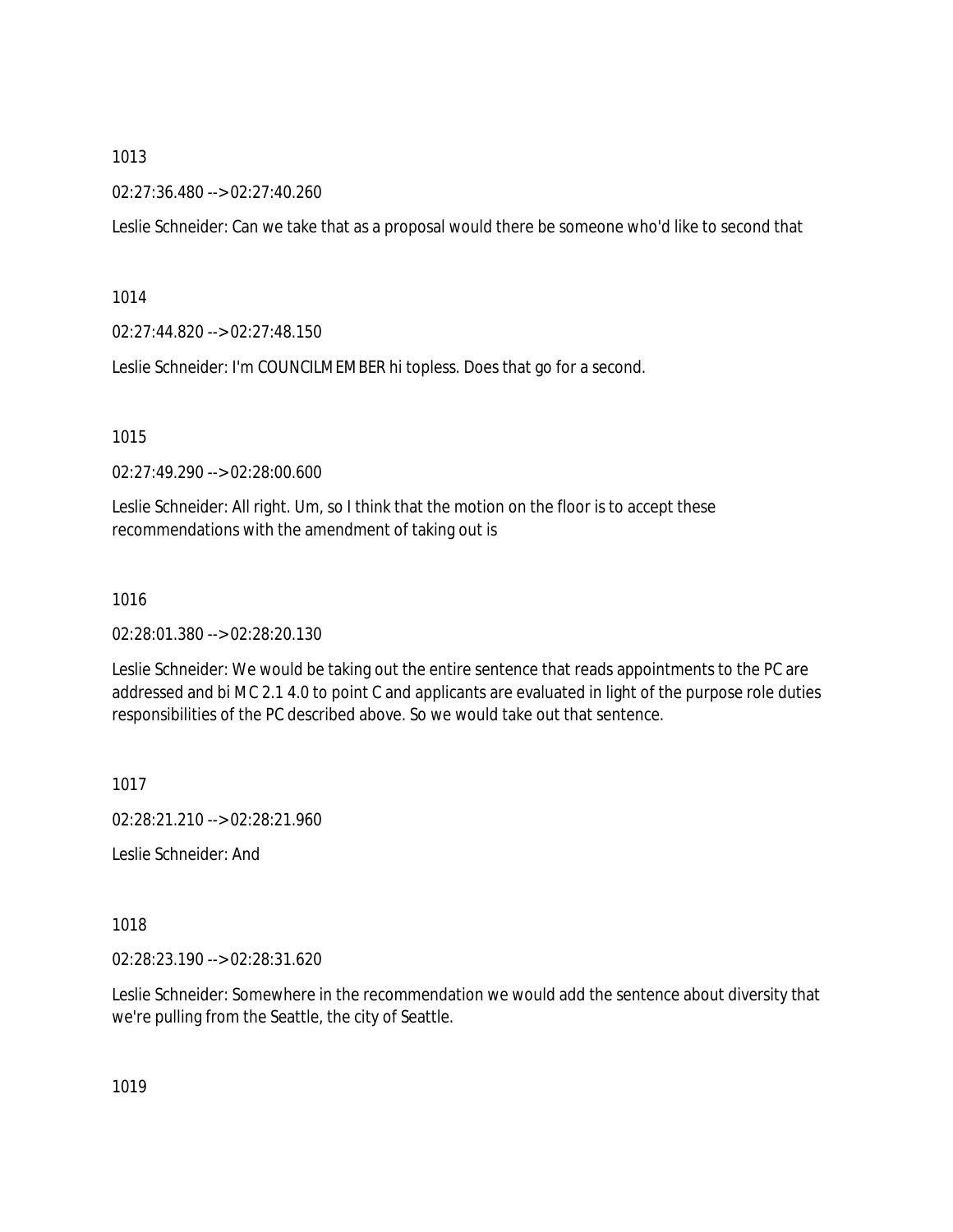02:28:35.040 --> 02:28:36.810

Leslie Schneider: COUNCILMEMBER Medina. Your hand is up.

1020

02:28:38.730 --> 02:28:46.440

Kol Medina: So some shaking heads as you were saying that last point I didn't hear that last point is part of the motion. So I don't think that's part of the motion on the floor.

1021

02:28:47.310 --> 02:28:58.950

Kol Medina: And I'll support the motion, but I do hope that we also make a decision whether it's via emotion or just consensus to yes include language, much like what counselor car read to us.

1022

02:29:00.390 --> 02:29:04.350

Kol Medina: So I'll support motion as it is, but I hope we come back and also do this other thing.

1023

02:29:08.250 --> 02:29:19.290

Leslie Schneider: Okay, so we're going to vote on the motion that just strikes. This last that adopts these recommendations with the amendment that we strike the the sentence at the end of page two, is that correct

1024

02:29:21.720 --> 02:29:25.950

Leslie Schneider: Any further discussion. All those in favor please say aye.

1025

02:29:27.000 --> 02:29:27.330

Aye.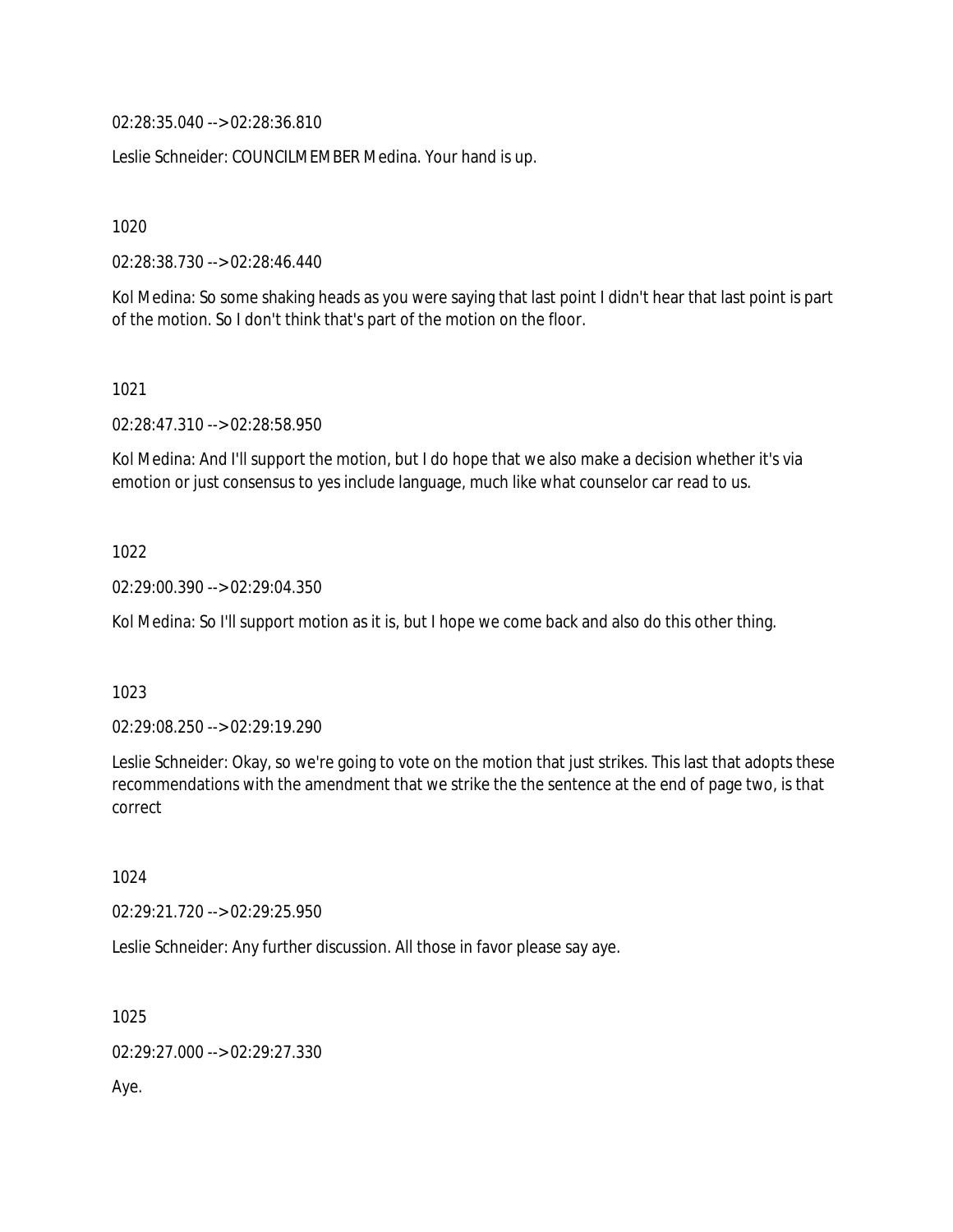02:29:29.280 --> 02:29:30.330

Leslie Schneider: Any opposed.

1027

02:29:33.150 --> 02:29:36.270

Leslie Schneider: Okay that's That's unanimous.

1028

02:29:38.610 --> 02:29:39.870

Leslie Schneider: Council member had topless.

1029

02:29:41.610 --> 02:29:51.570

Kirsten Hytopoulos: I, I just want to point out there, there is language in the IT ALREADY HERE WITH REGARDS TO seeking diversity, but then also what what counselor car was reading

1030

02:29:52.050 --> 02:30:05.970

Kirsten Hytopoulos: Was something that she was proposing, we could put before all of our applications. So it was some language, we could be adopting if we don't have something like that, generally for all of our future. This one and a future.

1031

02:30:07.020 --> 02:30:08.250

Kirsten Hytopoulos: Announcements

1032

02:30:09.180 --> 02:30:16.170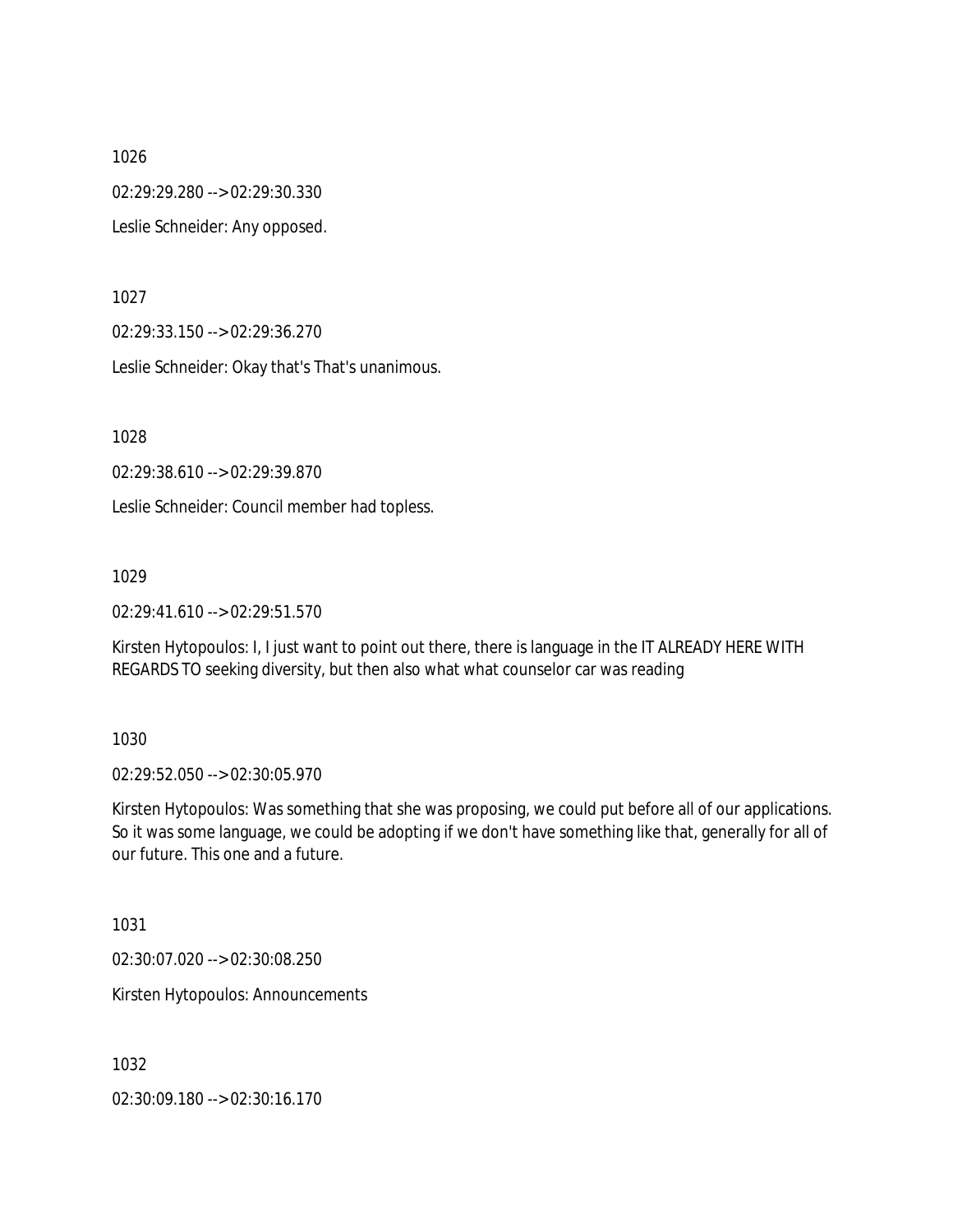Leslie Schneider: Okay, that sounds good. I'm city manager. How does this feel in terms of

1033

02:30:18.330 --> 02:30:24.060

Leslie Schneider: Process and timing for opening up the planning commission for the for new candidates.

1034

02:30:24.420 --> 02:30:37.860

Morgan Smith: Well, I'm not sure you're done, because I think you wanted to finish making some suggested changes and then I if I have questions which I have a couple I'm tracking on implementation. I'll circle back at the end of your discussion if that's okay.

1035

02:30:39.180 --> 02:30:39.960

Leslie Schneider: Um,

1036

02:30:41.040 --> 02:30:47.730

Leslie Schneider: So I'm not sure about the other changes. So we just had the one we just had that one amendment council member nisar

1037

02:30:48.510 --> 02:31:06.270

Rasham Nassar: So I think, and I'm picking up from COUNCILMEMBER Medina's comments that we for this round of planning commission applications. We want to have that language that COUNCILMEMBER carpooled from Seattle Seattle's website included in our

1038

02:31:07.290 --> 02:31:14.220

Rasham Nassar: In the advertisement for the vacancy. So that would be a change that we would be adopting for for this process tonight.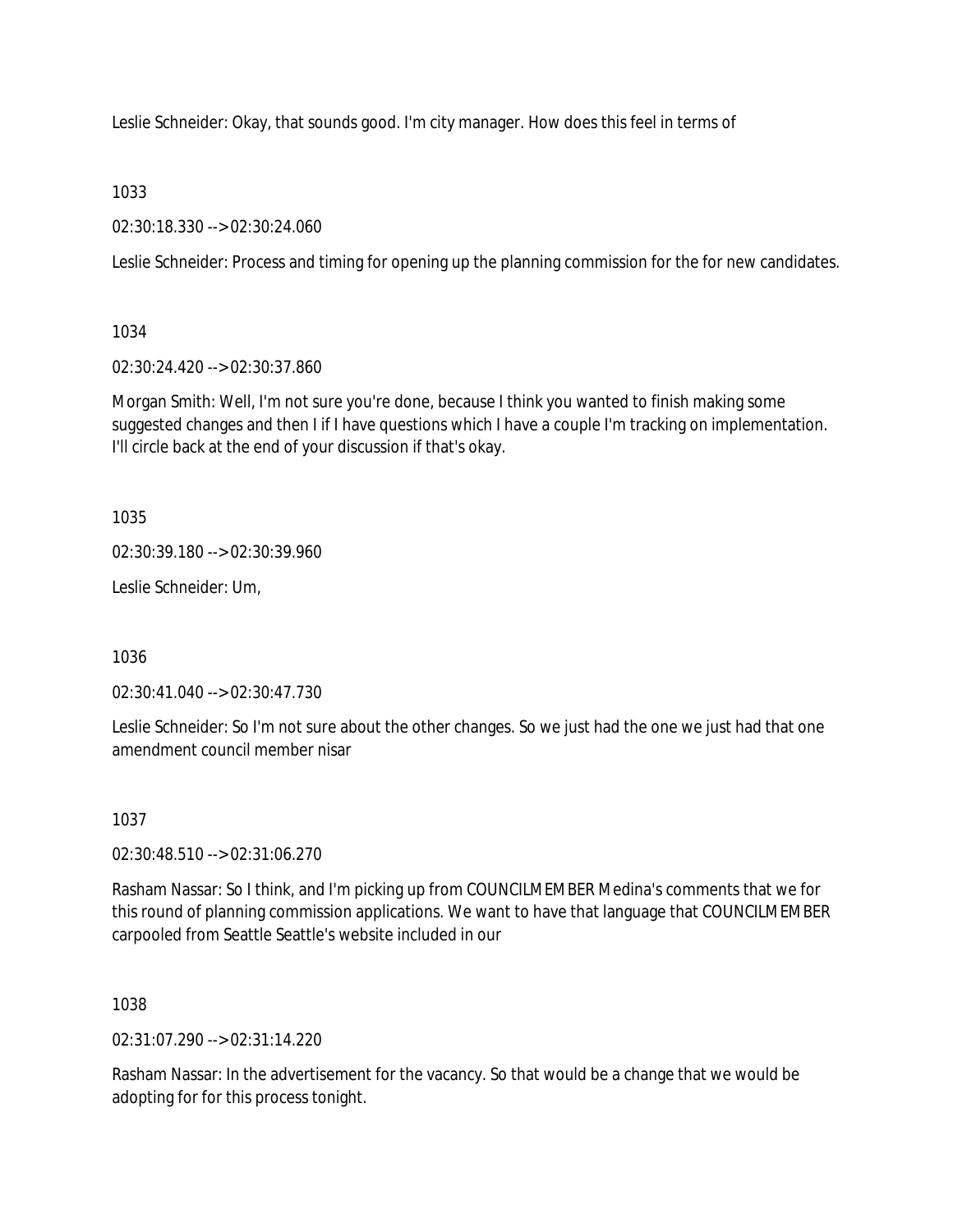02:31:15.540 --> 02:31:17.040

Leslie Schneider: Okay. Is there a second for that.

#### 1040

02:31:19.320 --> 02:31:20.250

Kol Medina: Sure. I'll second that.

1041

02:31:20.820 --> 02:31:21.330

All right.

### 1042

02:31:22.470 --> 02:31:25.230

Leslie Schneider: COUNCILMEMBER Medina seconds that and

### 1043

02:31:26.760 --> 02:31:33.600

Leslie Schneider: There's two hands up or do either. You still have anything you want to. Councilmember Medina.

## 1044

02:31:34.560 --> 02:31:39.150

Kol Medina: Yeah, I don't think we're going to go where I'm suggesting tonight.

1045

02:31:40.560 --> 02:31:41.580

Kol Medina: But I'm going to bring it up.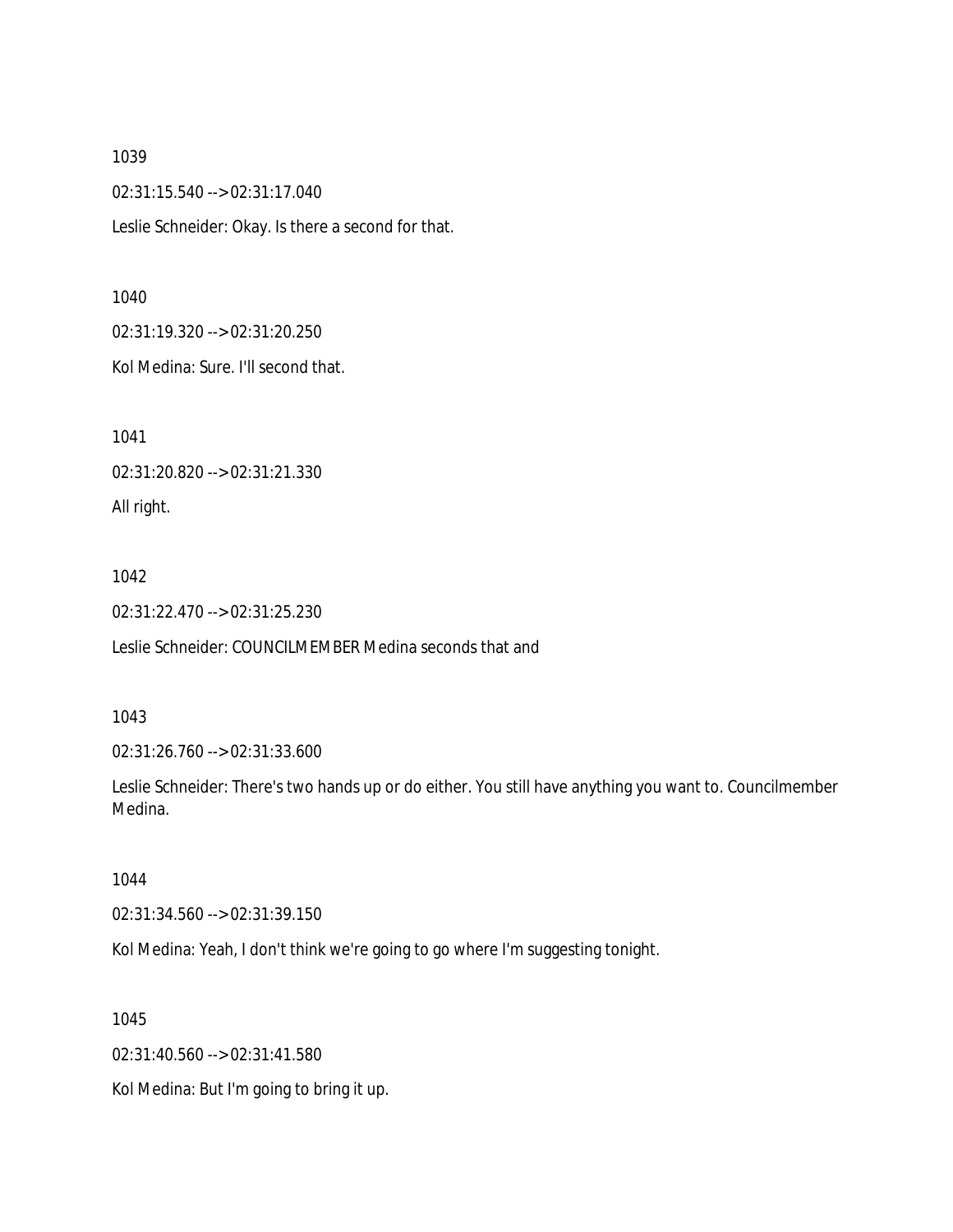02:31:42.720 --> 02:31:51.930

Kol Medina: I would be really supportive of taking language, something like what comes from Ricardo read and putting it right in the code for the planning commission

1047

02:31:52.380 --> 02:32:07.200

Kol Medina: I feel like it's that important. And if we put it right in the code, then it can be given some actual weight because it's in the code. It's not just kind of a notice on the website. So I would be really supportive doing something like that. I don't try to do it on the fly tonight.

1048

02:32:08.670 --> 02:32:17.970

Kol Medina: But if you guys who worked on this would be willing to think about that and bring your recommendation back, that would be great. I'd love to see it come back to us some way. I also don't want to slow down the process though.

1049

02:32:19.470 --> 02:32:20.280

Leslie Schneider: City Manager.

1050

02:32:25.980 --> 02:32:43.830

Morgan Smith: The city attorney and I probably have a similar idea, but I would suggest that if you would like that we could bring back a PROPOSED ORDINANCE on the 25th that incorporates that change. And I would also not mind having a final document so that future readers.

1051

02:32:44.880 --> 02:32:55.320

Morgan Smith: Know you know this document doesn't have a date or author format and it has this sentence that you've now taken out. So I think it might be cleaner. If we have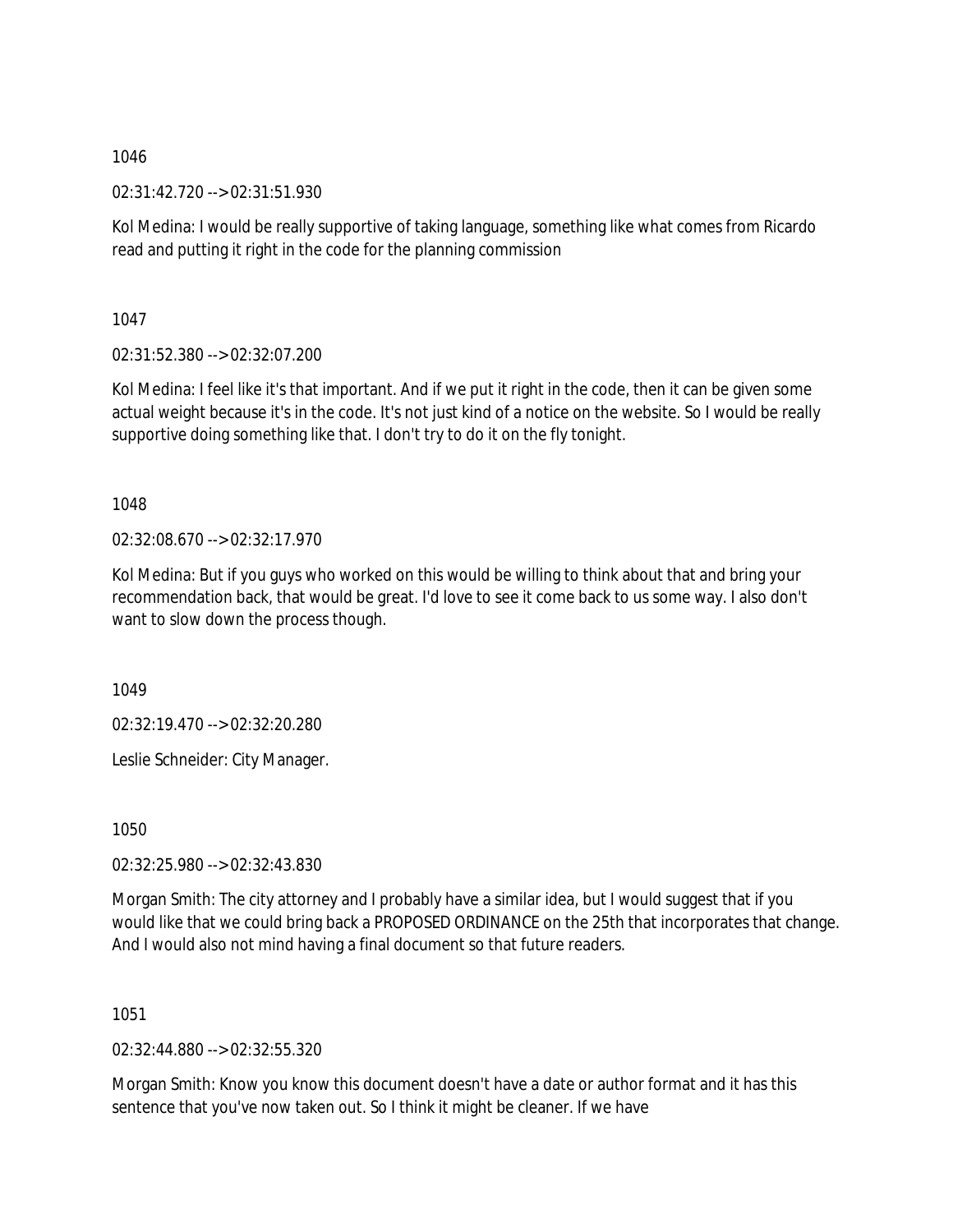02:32:55.770 --> 02:33:01.290

Morgan Smith: A tolerance for giving us a couple more weeks if on the 25th you considered a code change.

1053

02:33:01.800 --> 02:33:11.820

Morgan Smith: And then we had a revised version of this document that fully captured the approach and the advertising in a complete way and I would be happy to have staff work with

1054

02:33:12.720 --> 02:33:17.580

Morgan Smith: COUNCILMEMBER car and I topless and pollick to make sure we got all those things.

1055

02:33:17.940 --> 02:33:28.440

Morgan Smith: packaged up for your consideration. And I think the code change unless the city attorney has concerns. I think the code change can be fairly straightforward as well. So that's a recommended next step if you're interested.

1056

02:33:28.860 --> 02:33:30.870

Leslie Schneider: Great, thank you. City attorney.

1057

02:33:32.010 --> 02:33:40.260

Joe Levan: As to to change the code, we would need an ordinance so that that the only way to change the code would be through an ordinance consistent with what the city manager said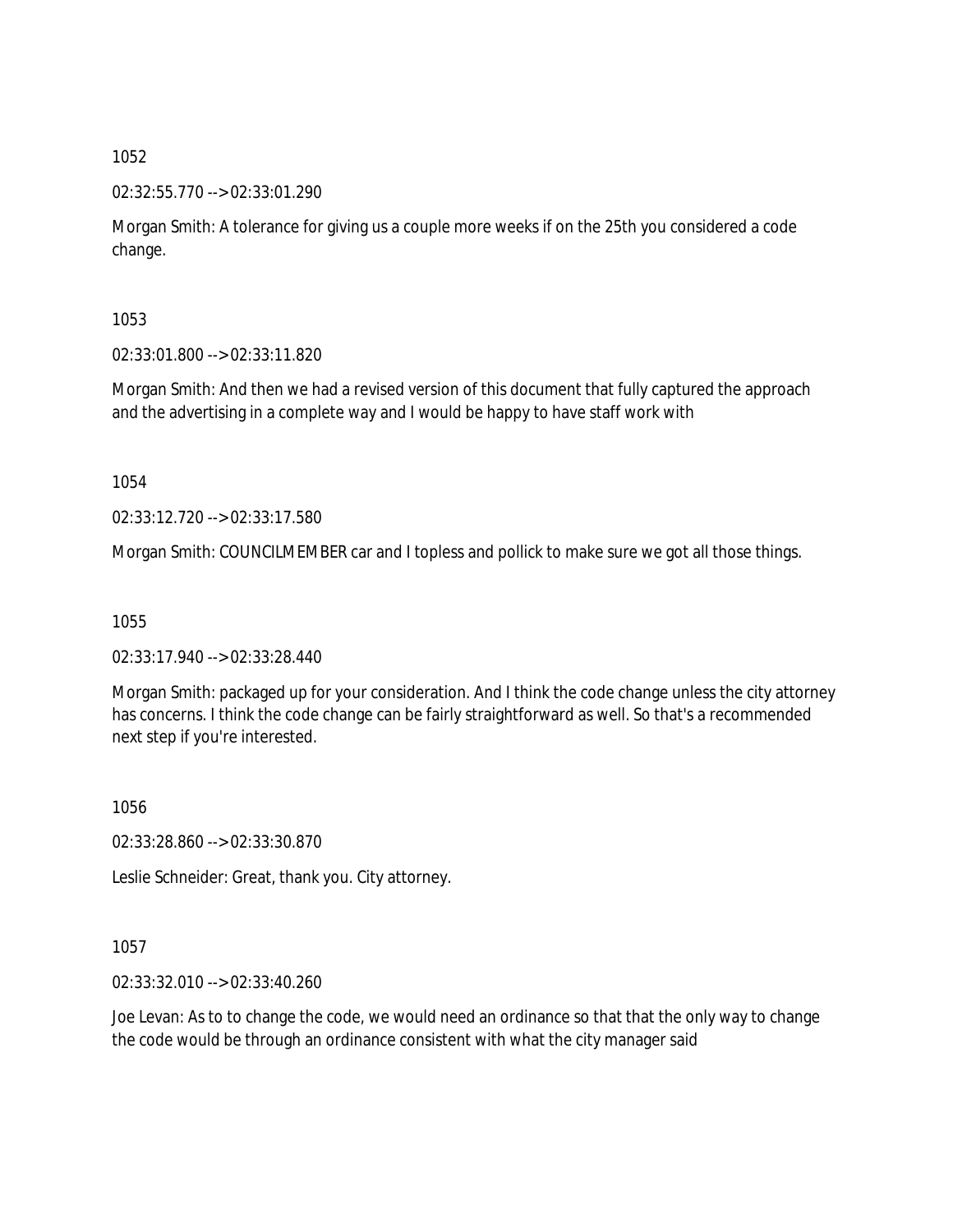02:33:41.100 --> 02:33:42.180 Leslie Schneider: Great. Okay.

1059

02:33:42.690 --> 02:33:46.710

Morgan Smith: So we wouldn't need we would need a public hearing for that kind of change would be

1060

02:33:47.040 --> 02:33:47.310 Joe Levan: So,

1061 02:33:47.910 --> 02:33:48.300 I'll go for

1062

02:33:49.620 --> 02:33:52.410

Morgan Smith: That we can take that up on the 25th if Council wanted

1063 02:33:54.060 --> 02:33:54.570

Leslie Schneider: Okay.

1064

02:33:55.890 --> 02:34:02.370

Leslie Schneider: And do we still. We have a motion on the floor for adding that language.

1065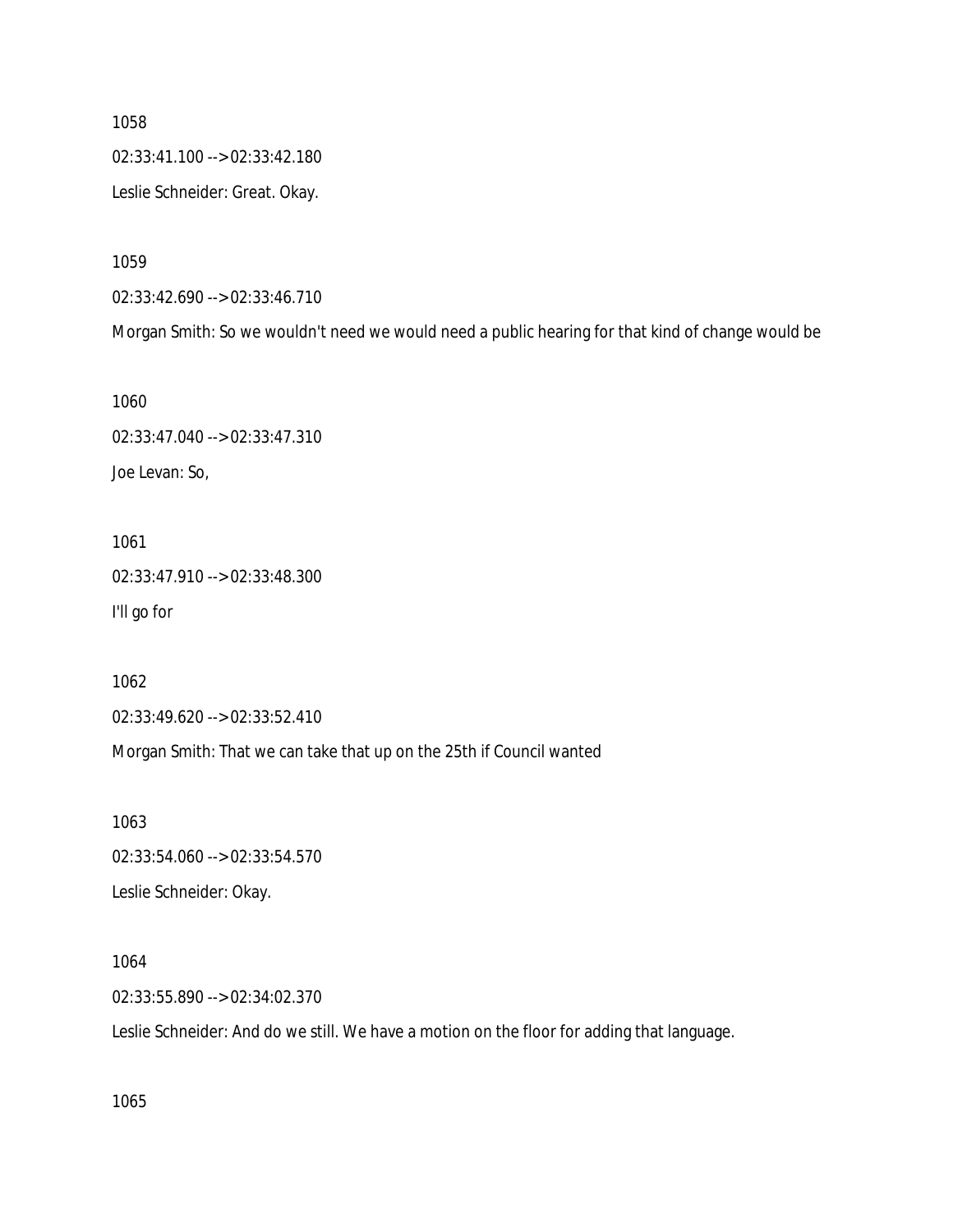02:34:05.340 --> 02:34:13.350

Leslie Schneider: To the announcements. I'm sorry, somebody's going to have to refresh my memory on what the motion on the floor is

1066

02:34:13.680 --> 02:34:22.680

Morgan Smith: Well, maybe there could be a friendly amendment to add that language to the code for the for the planning commission and then we can take it from there.

1067

02:34:22.980 --> 02:34:23.430

Okay.

1068

02:34:24.660 --> 02:34:25.500

Leslie Schneider: Um,

1069

02:34:26.940 --> 02:34:34.710

Leslie Schneider: So was a council member nisar you were the one that put that on the are you okay with that friendly amendment.

1070

02:34:35.550 --> 02:34:36.210 Yes.

1071

02:34:38.040 --> 02:34:42.780

Leslie Schneider: I'm not sure if I'm following parliamentary procedure but i think i think we know where we're going.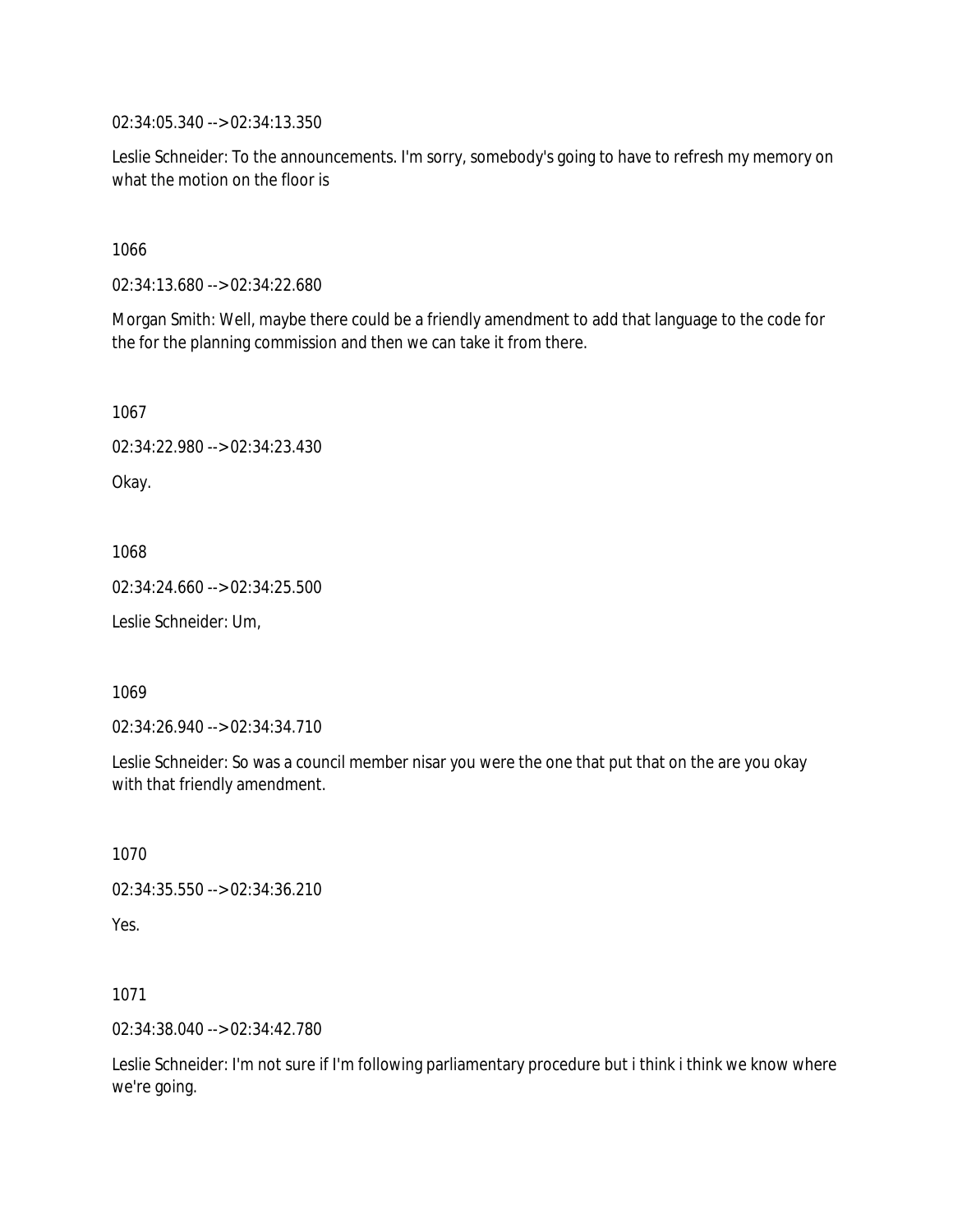02:34:44.130 --> 02:34:48.210

Leslie Schneider: As a member Medina, did you want to chime in on where they thought ago

# 1073

02:34:49.320 --> 02:34:55.710

Kol Medina: Or no, I'm fine. I don't think you are following parliamentary procedure, but it's something we've done before. And if people are okay with it.

1074

02:34:57.660 --> 02:34:58.800

Leslie Schneider: COUNCILMEMBER I topless.

# 1075

02:34:59.550 --> 02:35:08.550

Kirsten Hytopoulos: Can we just like check in on this really quick because, I mean, Chrissy read at once. And I thought what she read was a was kind of like a, like an introduction like like kind of like an it

# 1076

02:35:09.240 --> 02:35:19.500

Kirsten Hytopoulos: Form like notice that you would have for all of your applications that I am I missing something. I didn't like. So, it is like statutory language. Am I right, Christy

# 1077

02:35:19.860 --> 02:35:29.220

Kirsten Hytopoulos: I thought you said the city of Seattle encourages people to apply and maybe I just didn't hear that. Right. It didn't like what you'd put in a statue. It sounds like what you'd put

1078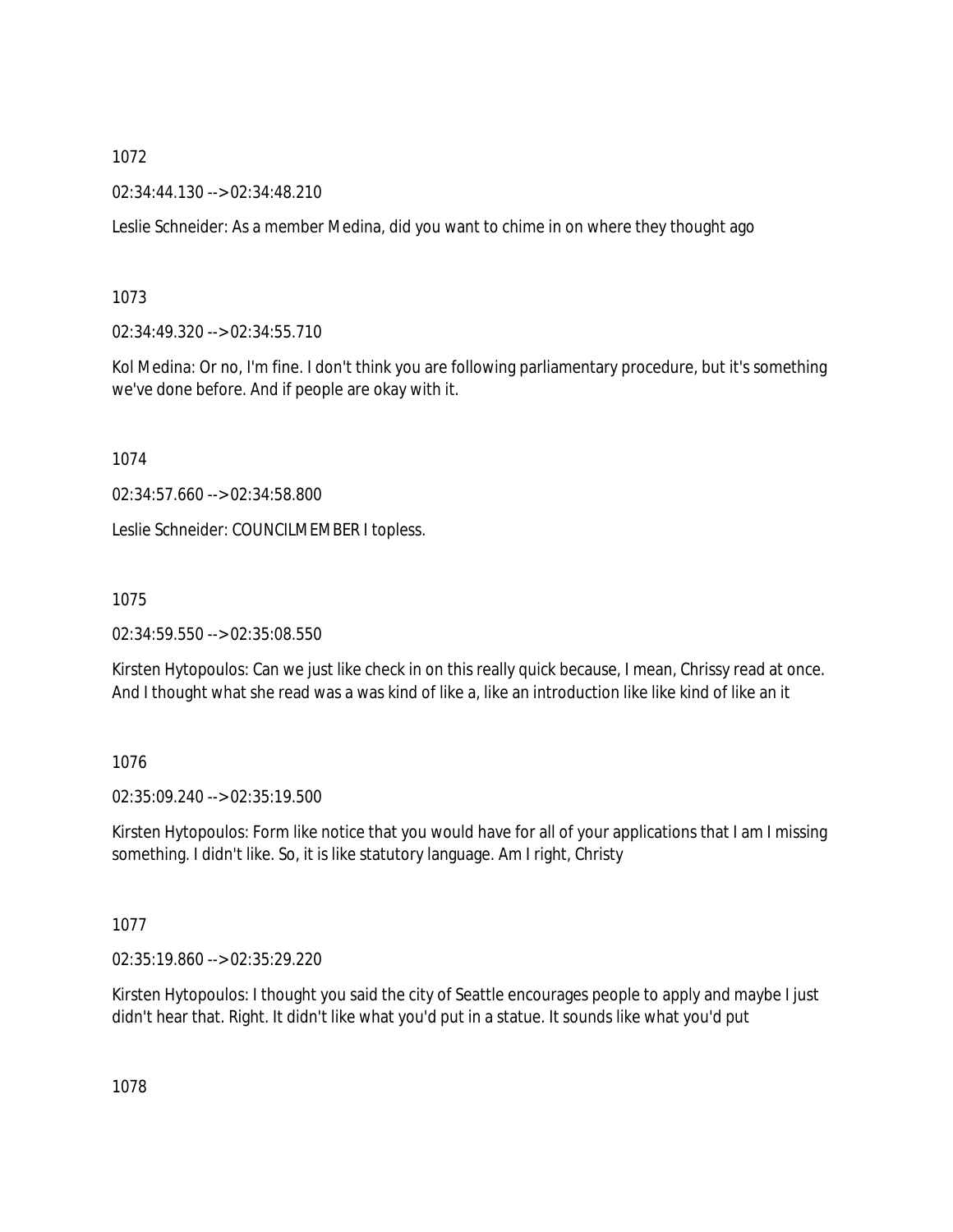02:35:29.700 --> 02:35:46.260

Kirsten Hytopoulos: That you would like to put it for all of your announcements for positions. So you're saying you want to put that in, so that we always put this in our app, but it's like a statute, it sounded like a practice for you know announcements.

1079

02:35:47.370 --> 02:35:49.650

Kirsten Hytopoulos: So I'm confused as to why we put a statute.

1080

02:35:51.600 --> 02:36:08.190

Christy Carr: I read it from the website that is kind of the landing or homepage for when you want to apply for city of Seattle border commission. I can't speak to whether or not it's actually in their code or whether or not it's appropriate language for code.

1081

02:36:09.270 --> 02:36:13.050

Leslie Schneider: I'm city attorney. Your hand is still up. Is that on purpose.

1082

02:36:15.450 --> 02:36:16.230

Joe Levan: Oh, I think it's

1083

02:36:18.480 --> 02:36:33.630

Joe Levan: It seems like that. The language is written, who have to check to see what the Seattle code says, but it sounds like it's more in the more akin to or or more directed toward a more formal language, it would be included within an announcement, not in the code.

1084

02:36:34.500 --> 02:36:35.100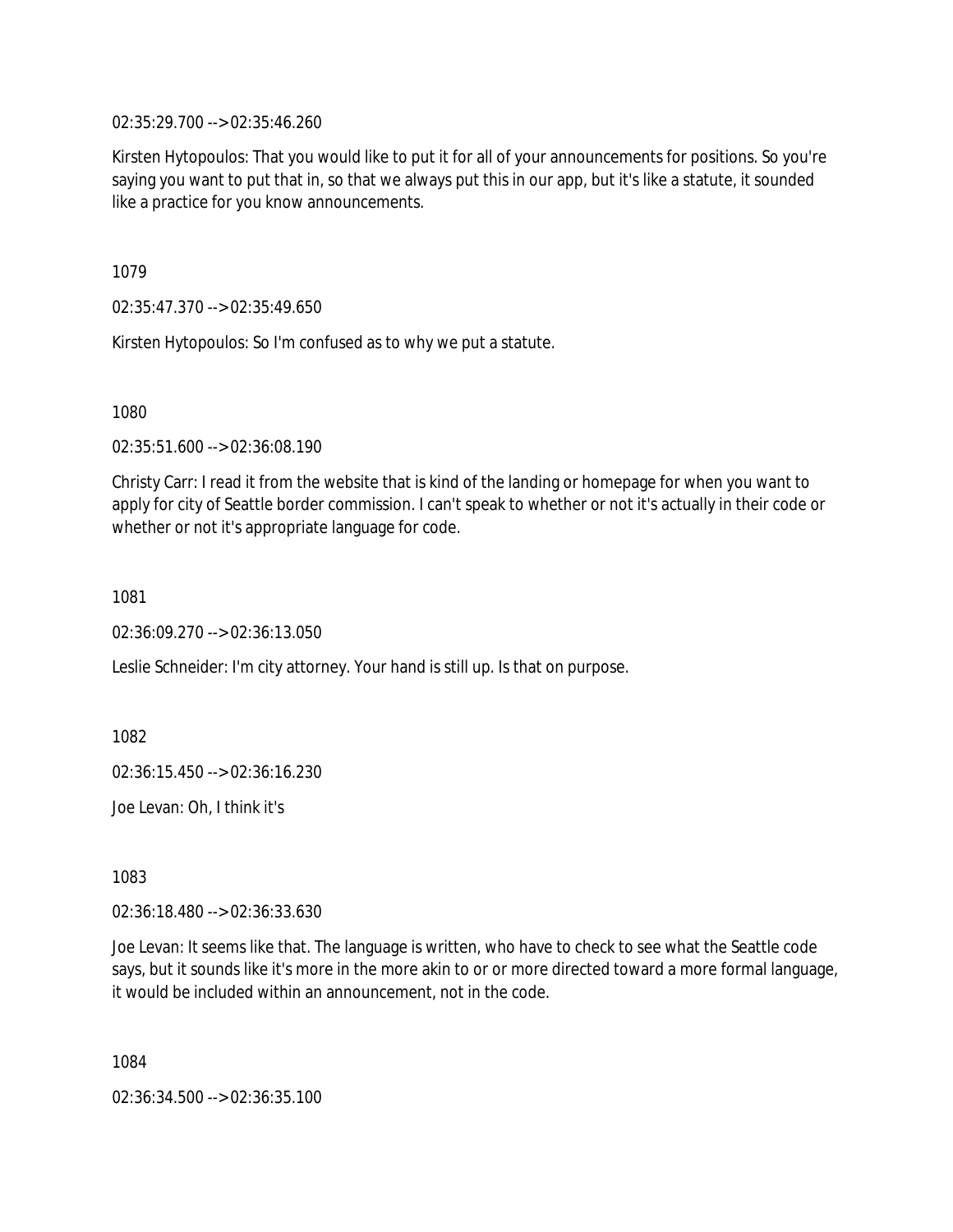02:36:36.150 --> 02:36:50.130

Morgan Smith: I'm sorry, Java, just to capture what the Council's trying to do is to formalize that intent within the code. And so I think good wordsmith it and develop some grit to put in the code and it doesn't. They don't have to be either or

1086

02:36:50.190 --> 02:36:53.160

Morgan Smith: We could also have similar language that is highlighted up front.

1087

02:36:53.520 --> 02:37:04.890

Morgan Smith: As part of all of our future recruitment and application landing sites, but the question at hand is, what do you want to do for the planning commission at this in the short term moment and so

1088

02:37:05.160 --> 02:37:13.620

Morgan Smith: I'm trying to implement the suggestion that I think has a majority Council support which is to be very clear in the CO authorizing code.

1089

02:37:14.010 --> 02:37:31.470

Morgan Smith: That the, the set of priorities around diversity matter to this committee so that then when recruitment happens, it can be pointing towards the code, not just some I don't wanna say just but not some more tempura language that's been put up for the moment. Yes. Excellent.

1090

02:37:33.330 --> 02:37:34.170

Leslie Schneider: Excellent. Amina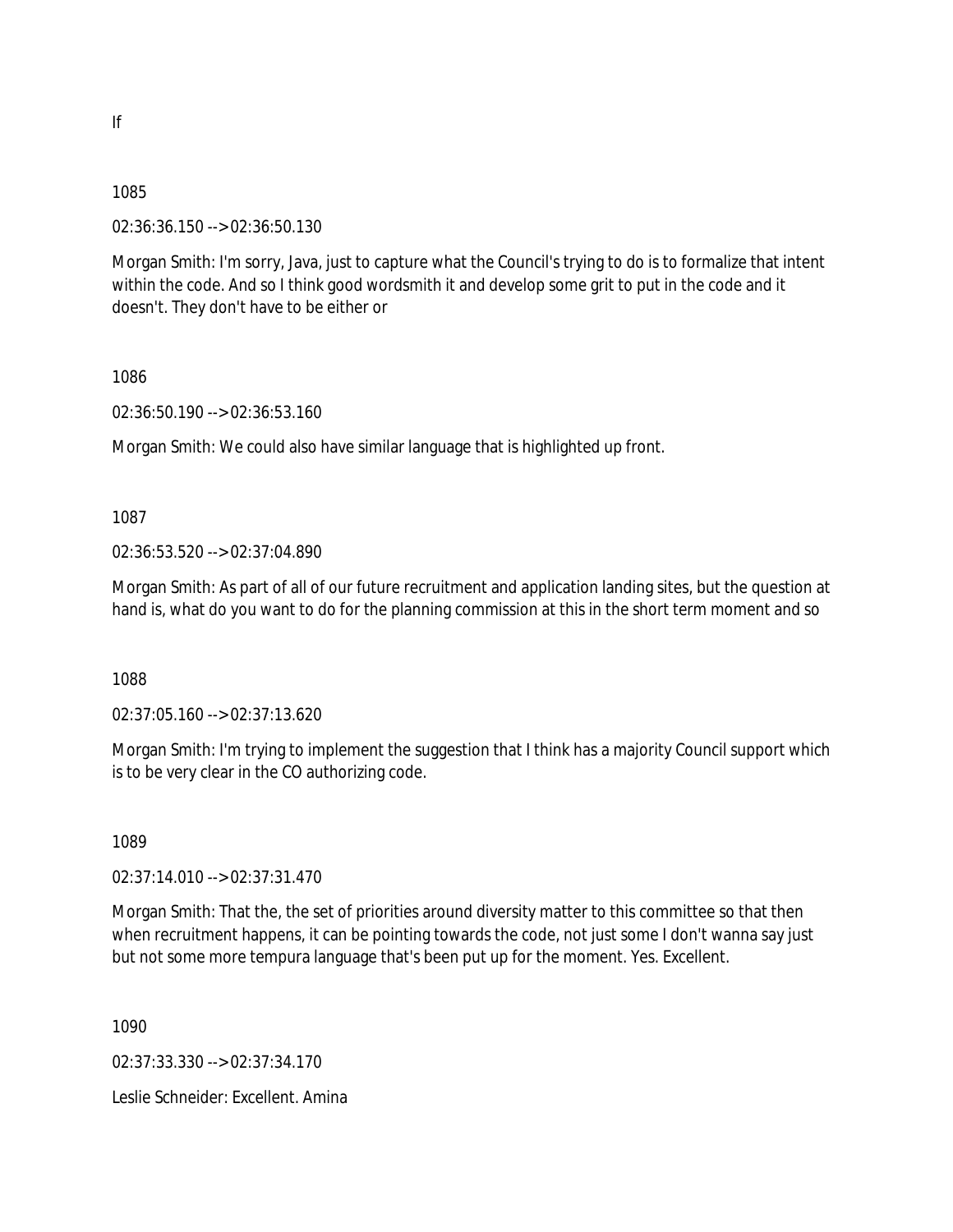02:37:34.860 --> 02:37:41.730

Kol Medina: Yeah, I was just going to basically say that, but I'm just a little differently to your point counterpoint topless. Glad you clarified that

1092

02:37:42.000 --> 02:37:47.670

Kol Medina: When I brought on this motion. I don't think I'm voting on emotion to take that exact Seattle language and stick it into the code.

1093

02:37:48.120 --> 02:37:58.680

Kol Medina: I anticipate or and I hope that our city attorney will use his discretion to take the intent of that Seattle language and put it in the statutory language so that that's what I'm going for. And I think that's what the city manager saying

1094

02:38:01.890 --> 02:38:03.450

Leslie Schneider: Okay, so I think that we can

1095

02:38:04.800 --> 02:38:16.170

Leslie Schneider: Have the city manager suggested a friendly amendment, could someone just make that formal motion and will will vote on that amendment just so we're following along here.

1096

02:38:18.930 --> 02:38:21.390

Leslie Schneider: So moved. In a second or something.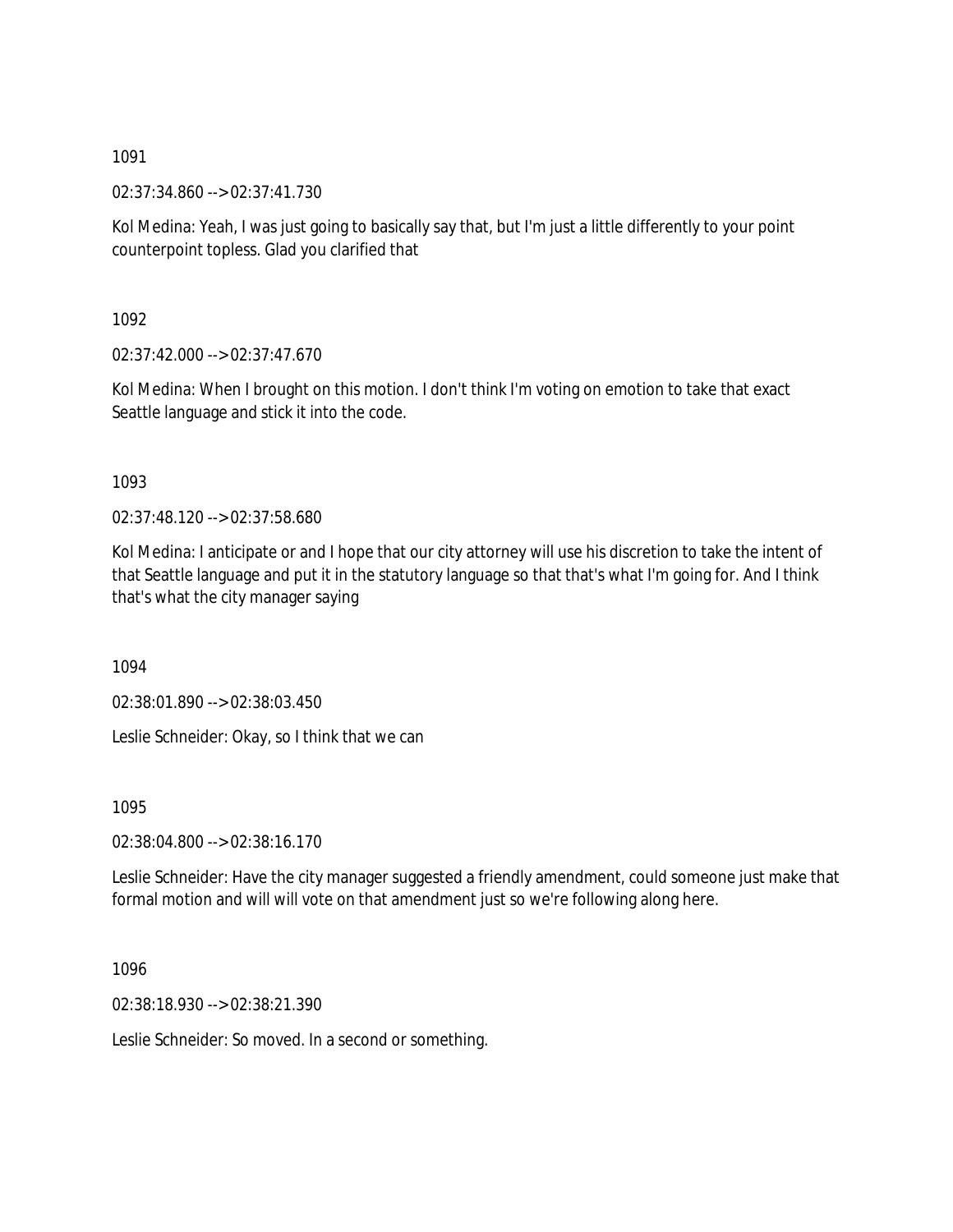02:38:23.490 --> 02:38:24.150

Kirsten Hytopoulos: So moved.

1098

02:38:25.080 --> 02:38:25.560

Leslie Schneider: All right.

1099

02:38:25.680 --> 02:38:30.840

Leslie Schneider: And is there a second council member deets. Alright, so we are now voting on the amendment.

### 1100

02:38:32.070 --> 02:38:37.500

Leslie Schneider: To COUNCILMEMBER into stars motion to add have the the

1101

02:38:38.820 --> 02:38:54.540

Leslie Schneider: To get the city manager to come back to us with some code changes that reflect the intent of the statement that's on the city of Seattle website if I'm not stating something correctly. Go ahead and jump in, but all those in favor with this amendment, please say aye.

1102 02:38:55.080 --> 02:38:55.980 Christy Carr: Aye. Aye.

1103 02:38:56.400 --> 02:38:57.300 Any opposed.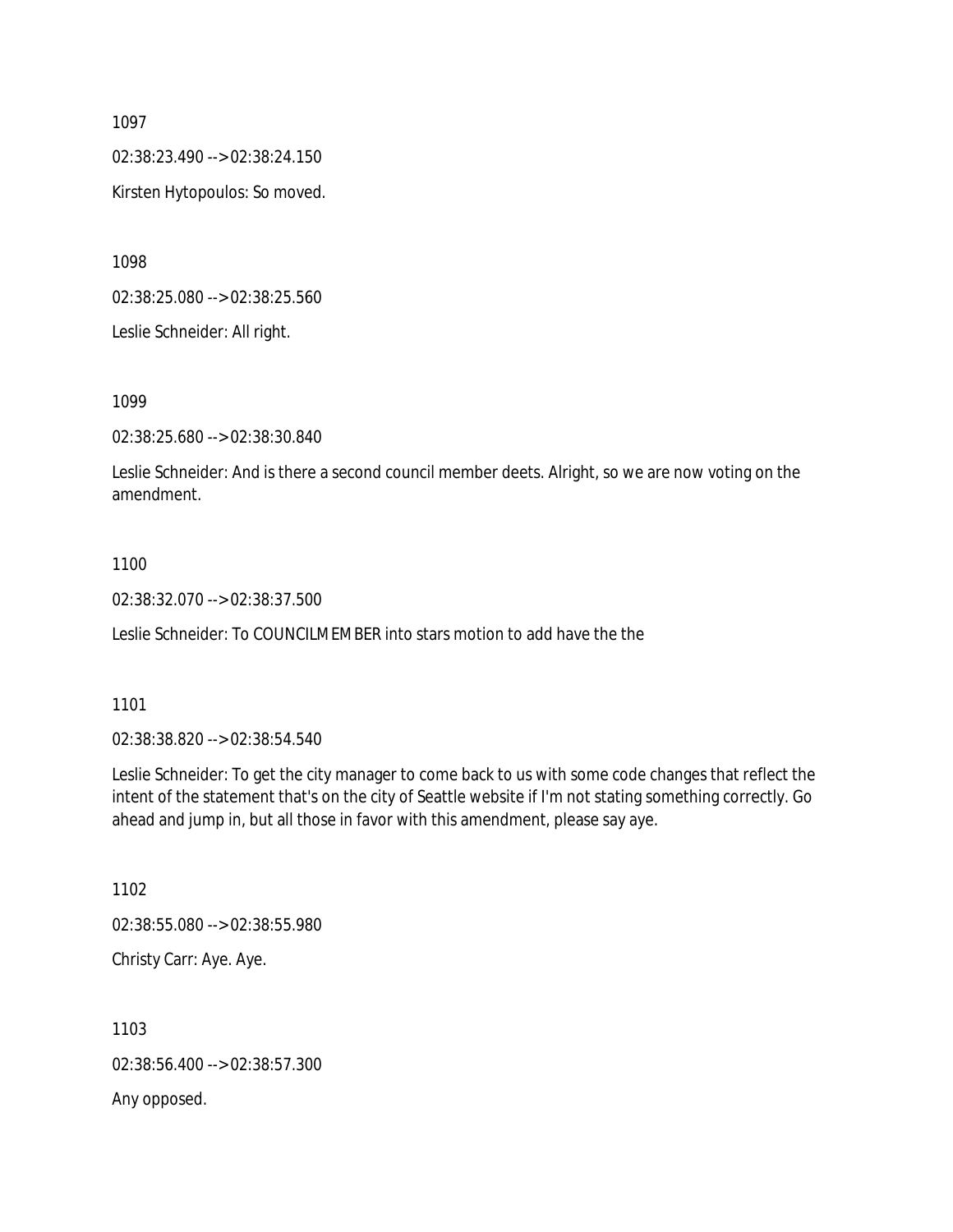02:38:58.650 --> 02:39:03.600

Leslie Schneider: Okay, the amendment passes and now will be voting on the emotion.

1105

02:39:04.830 --> 02:39:16.020

Leslie Schneider: All those in. Is there any city manager. Did you need to say anything more. Okay. Is there any further comment on the motion. All those in favor please say aye.

1106

02:39:16.740 --> 02:39:18.630

Leslie Schneider: Aye. Any opposed.

1107

02:39:20.640 --> 02:39:22.530

Leslie Schneider: Okay that passes unanimously.

1108

02:39:23.850 --> 02:39:24.060

Leslie Schneider: You

1109 02:39:25.080 --> 02:39:25.800 See manager.

1110 02:39:27.270 --> 02:39:33.780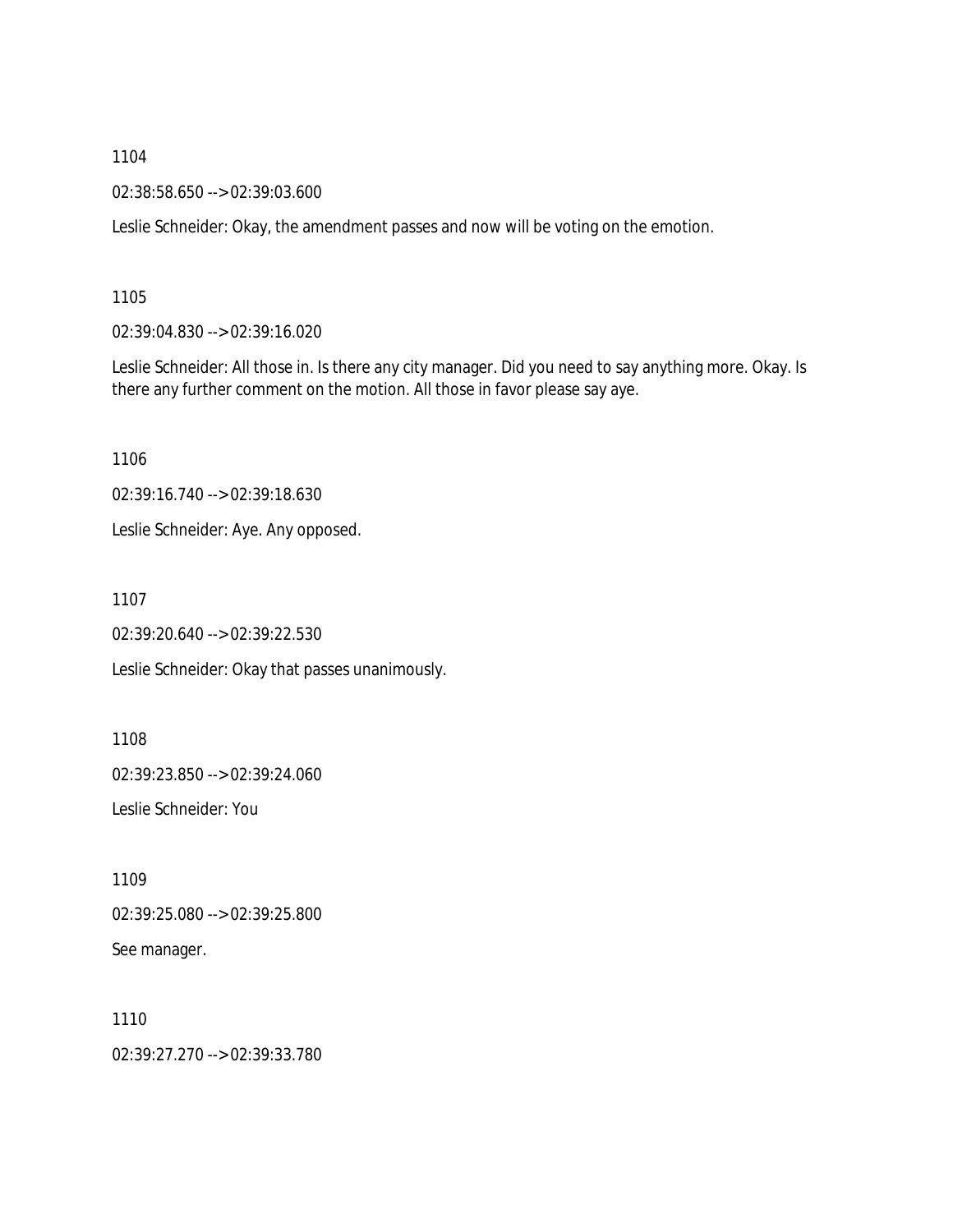Morgan Smith: Okay, now just to clean up a little bit on on implementation. So we'll bring you an ordinance to review and

1111

02:39:34.050 --> 02:39:42.090

Morgan Smith: Can I assume that you would be comfortable having that structured as a one touch approval for the 25th so that we don't need to spend an extra two weeks.

1112

02:39:42.390 --> 02:39:49.110

Morgan Smith: For a second approval. Okay, so we'll, we'll do that. And I think that's workable because we have two weeks between now and the 25th.

# 1113

02:39:49.650 --> 02:40:02.610

Morgan Smith: And then on the five recommendations in terms of the staff implementation, the only ones that I had a little bit. I could appreciate a little more clarification and we don't. Since this is going to come again on the 25th. We can defer

1114

02:40:03.060 --> 02:40:16.050

Morgan Smith: This to to finish this next time. But the two points that I noted. One was that the recommendation read as if the entire excerpt from the code will be part of an announcement.

1115

02:40:16.560 --> 02:40:24.930

Morgan Smith: And you know, when we think of that we think of that like quarter page ad that we put in the newspapers and I'm not sure how workable putting that whole

1116

02:40:25.200 --> 02:40:30.630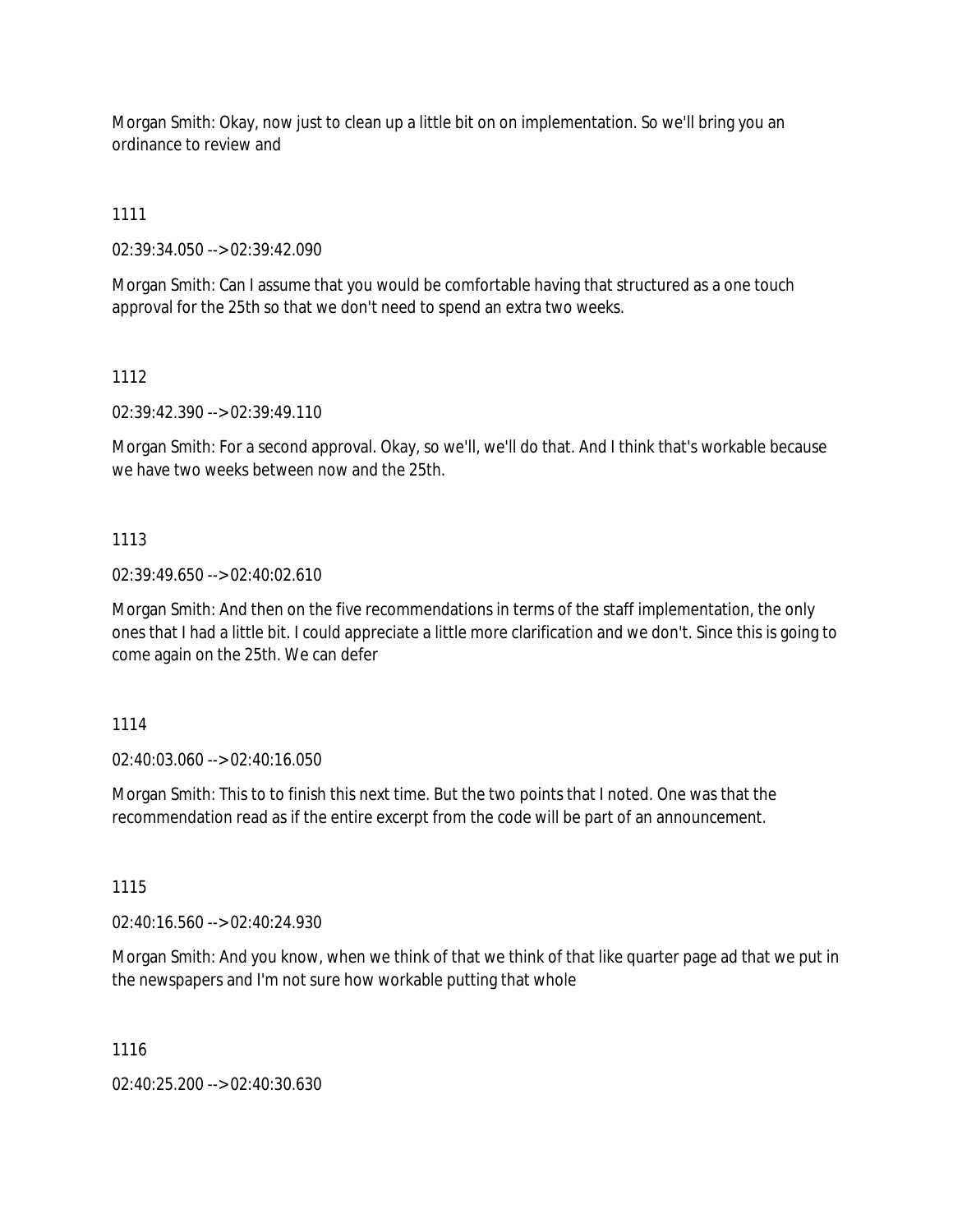Morgan Smith: Texts in the newspaper would be. So give that some more thought of whether you can provide some clarification about that.

1117

02:40:30.960 --> 02:40:39.810

Morgan Smith: We can, for sure, put it on a landing page on the website. But just in terms of what you actually want published some additional clarification, there will be helpful.

# 1118

02:40:40.440 --> 02:40:52.080

Morgan Smith: And the second was the discussion about casting a broader net for communication boy we try hard at that all week, every week. So if Council has other ideas.

# 1119

02:40:52.680 --> 02:41:04.350

Morgan Smith: Or their community members that can re you know ripple effect our communication that's that's super helpful. So again, if their individual or collective ways in which we can help with that.

1120

02:41:05.100 --> 02:41:14.400

Morgan Smith: That's great, but just sort of wishing for it to happen doesn't often have the results that city staff wish it would. So just give that some additional thought as well.

1121

02:41:16.350 --> 02:41:16.710

Leslie Schneider: Great.

1122

 $02:41:16.860 \rightarrow 02:41:17.910$ 

Leslie Schneider: Thank you, city manager.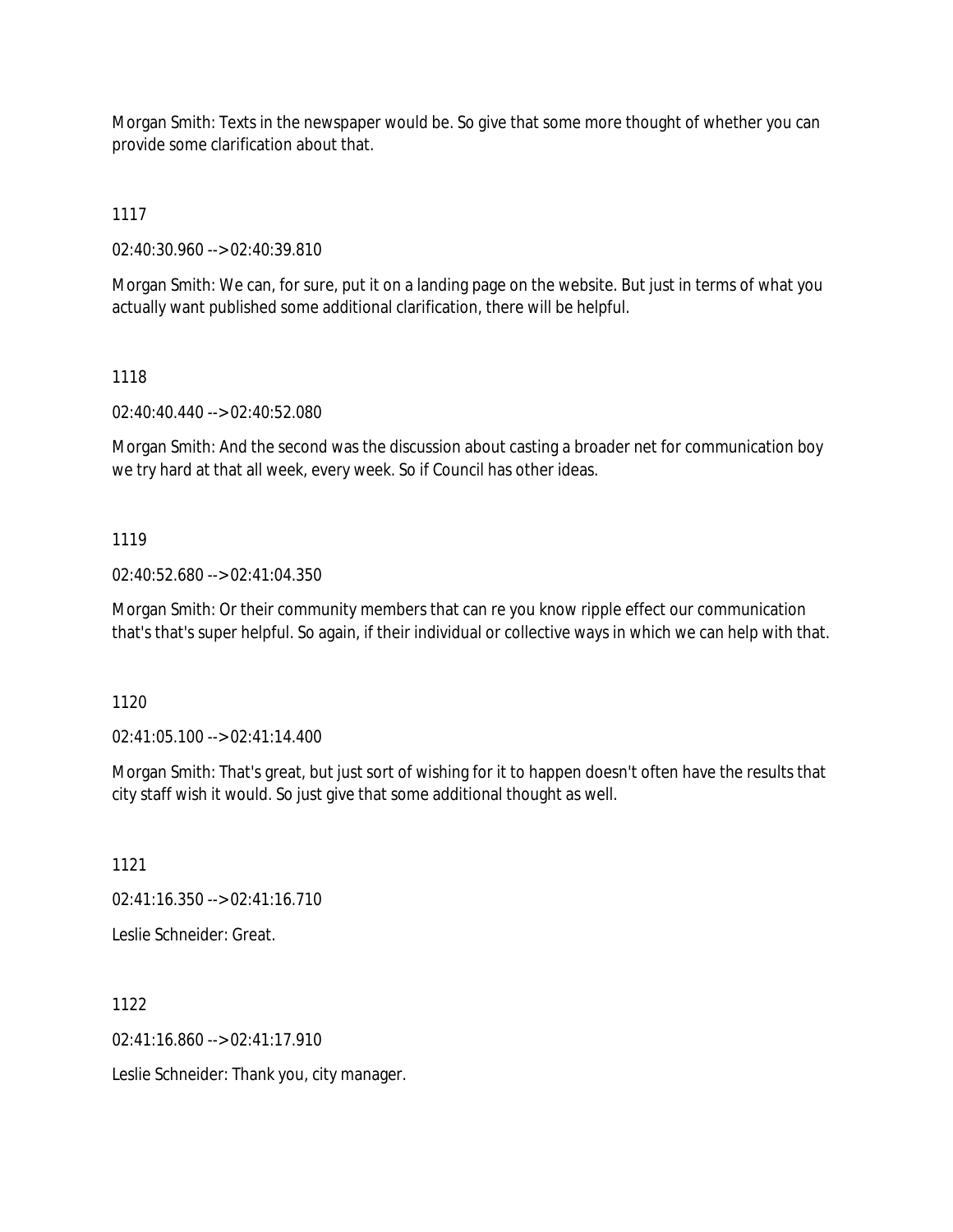02:41:18.720 --> 02:41:22.530

Leslie Schneider: Alright, we are now moving on to

1124

02:41:23.730 --> 02:41:36.870

Leslie Schneider: Item 10 be or the original item 10 be enforcement of ordinance number 2012 dash oh six regulating the distribution of single use plastic bags and establishing a pass through fee for paper bags. Councilmember hi topless.

1125

02:41:38.640 --> 02:41:52.410

Kirsten Hytopoulos: Yeah, yeah. So, um, hopefully you all spent some time maybe thinking about your, your thoughts about this. I did send out. I think it was yesterday and I apologize for the nonsensical an introductory email, I think.

1126

02:41:54.000 --> 02:42:01.260

Kirsten Hytopoulos: But I did send out some links, just to get you thinking about at least the fact that there are four states that in the last, I think it is just a couple weeks have

1127

02:42:01.710 --> 02:42:11.670

Kirsten Hytopoulos: Returned to enforcement of their, their plastic that they're single use plastic bag bands, California, Massachusetts, Connecticut and New Hampshire, I believe.

1128

02:42:12.750 --> 02:42:21.450

Kirsten Hytopoulos: You know, and you know my perspective, you know, when we were in the in the chaos of trying to figure out, you know, what was safe and doable.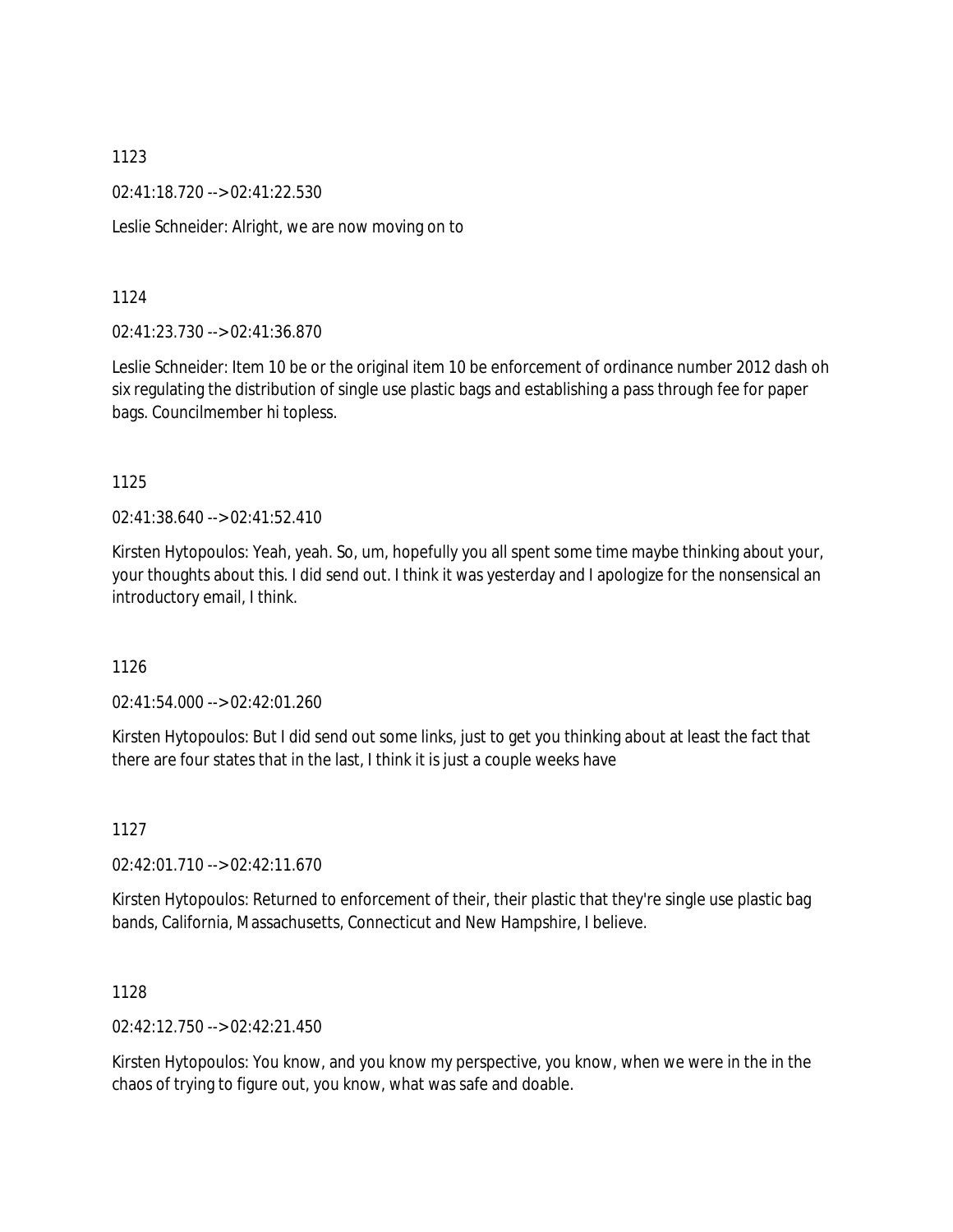02:42:22.140 --> 02:42:40.320

Kirsten Hytopoulos: When Kobe hit when paper bags were at it were difficult to acquire etc. It made sense for there to be a suspension of enforcement. But things have settled that it's understood more now. The science is clear that about

1130

02:42:41.400 --> 02:42:46.200

Kirsten Hytopoulos: Surfaces being less important than proximity to other people in the spread

# 1131

 $02.42.47.340 -502.42.59.130$ 

Kirsten Hytopoulos: And I also sent out I think also links to the fact that kind of an arguable that the plastics industry took advantage of the opportunity to to get right back on their, their whatever you wanna call it.

# 1132

02:43:00.180 --> 02:43:07.380

Kirsten Hytopoulos: Their campaign against reusable bags but whatever your perspective on it. I think it's time for us to to resume.

1133

02:43:08.310 --> 02:43:18.420

Kirsten Hytopoulos: Enforcement of the plastic bag ban. We are an island in the Puget Sound and every single plastic bag that makes it into the Puget Sound is a is a is a tragedy.

1134

02:43:18.960 --> 02:43:34.740

Kirsten Hytopoulos: And for me, going into our grocery stores and seeing plastic bags available again at the counter has been quite frankly shocking. Aside from paper bags, which is, you know, enough of an issue, not being able to use reusable bags. The way we've been able to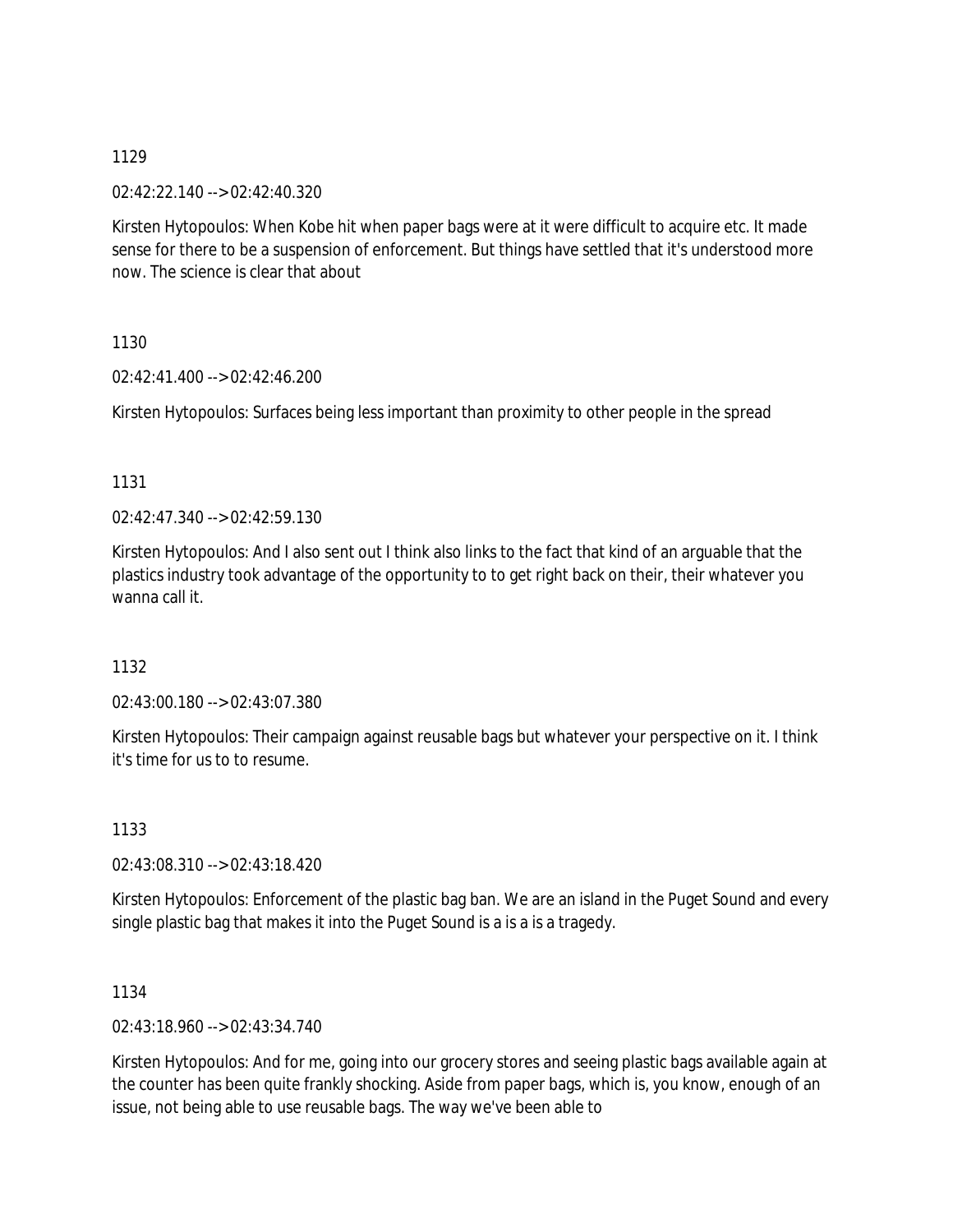02:43:35.790 --> 02:43:46.860

Kirsten Hytopoulos: I am just going to shock that plastic bags have been available at all. So I'm hoping that that my colleagues will join me in supporting a return to the enforcement of Batman.

1136

02:43:48.210 --> 02:43:59.100

Kirsten Hytopoulos: And the fact is, is that is that there is the ability to bring your reusable bags back in and load your own bags in your

1137

02:44:00.900 --> 02:44:13.650

Kirsten Hytopoulos: Your own cart without having the checker touch your bags. So there is an option to not paying a fee. So anyway, putting that out there. I'm just curious as to where you all stand on that.

1138

02:44:15.390 --> 02:44:27.480

Leslie Schneider: Right, thank you for that. And I certainly think all of us are a little more cognizant of the fact that this is not, you know, a few weeks of emergency, but we're looking at probably another year council member and disarm

1139

02:44:28.770 --> 02:44:37.140

Rasham Nassar: Yeah, thanks for bringing this forward. Councilmember hi topless. I completely support it. I do have a couple questions though and

1140

02:44:38.460 --> 02:44:53.610

Rasham Nassar: One being our, our stores aware that the Council is considering re instituting the ban on plastic bags and are there. Do they have adequate access to supplies of paper bags.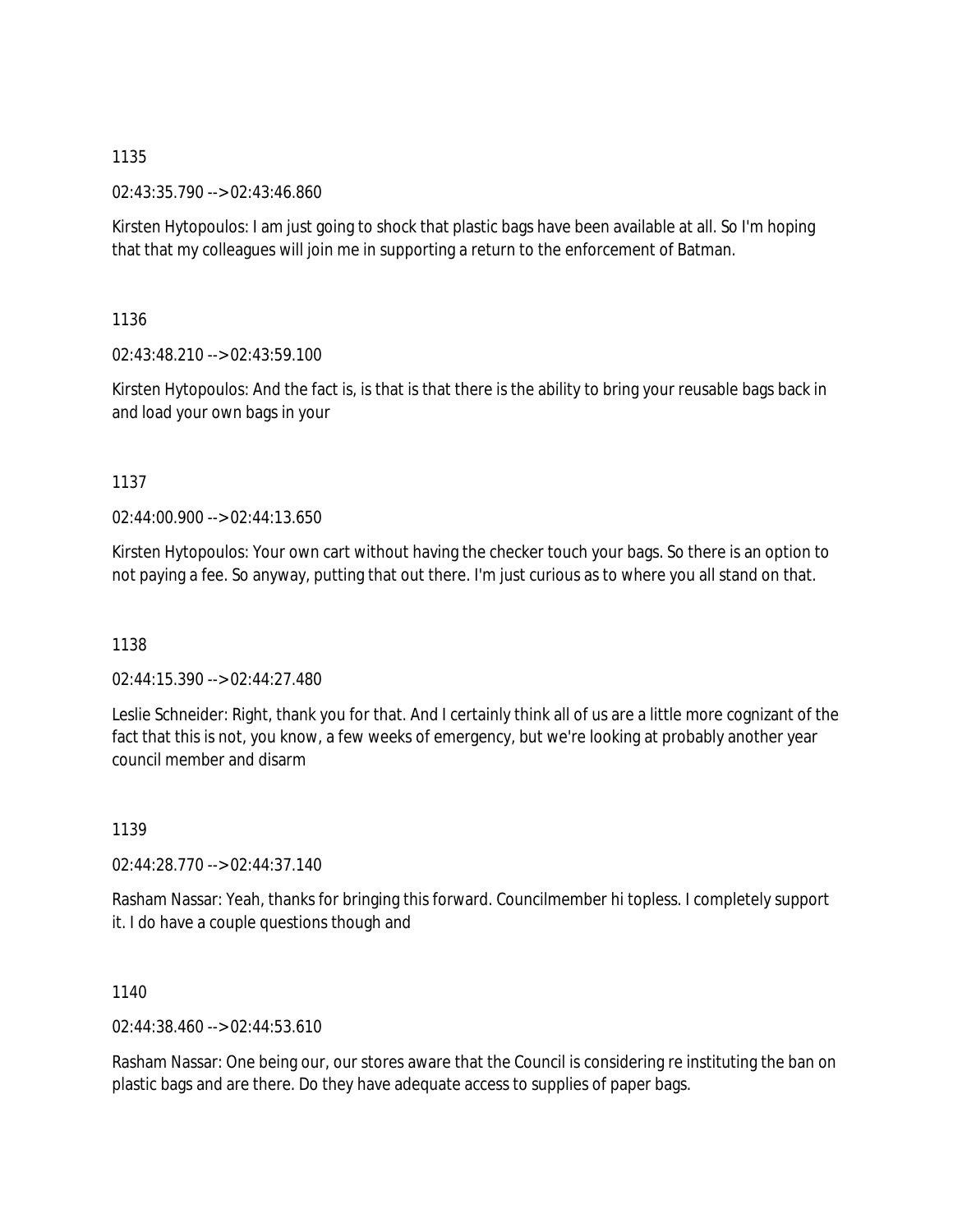1141 02:44:55.320 --> 02:44:55.620 Rasham Nassar: Right.

1142

02:44:56.640 --> 02:44:58.080

Rasham Nassar: Be a problem for them.

1143

02:44:58.860 --> 02:45:05.130

Kirsten Hytopoulos: Yeah, I have another question to you, but go ahead and I'm not sure I didn't want to. I did not want to do any outreach myself. I don't know if that we find

1144

02:45:05.130 --> 02:45:11.040

Kirsten Hytopoulos: Out the city manager knows I didn't want to outreach, on behalf of counsel without and I'd be happy to do so without councils.

### 1145

02:45:11.580 --> 02:45:26.490

Kirsten Hytopoulos: You know, buy in and I'd be happy to do that. My understanding is that there are adequate from just hearing my ear to the ground, that there are adequate stores now of plastic bags of paper bags available. Yeah.

1146

02:45:26.730 --> 02:45:31.260

Rasham Nassar: I just remember that being one of the reasons why stores were asking me and seeing

1147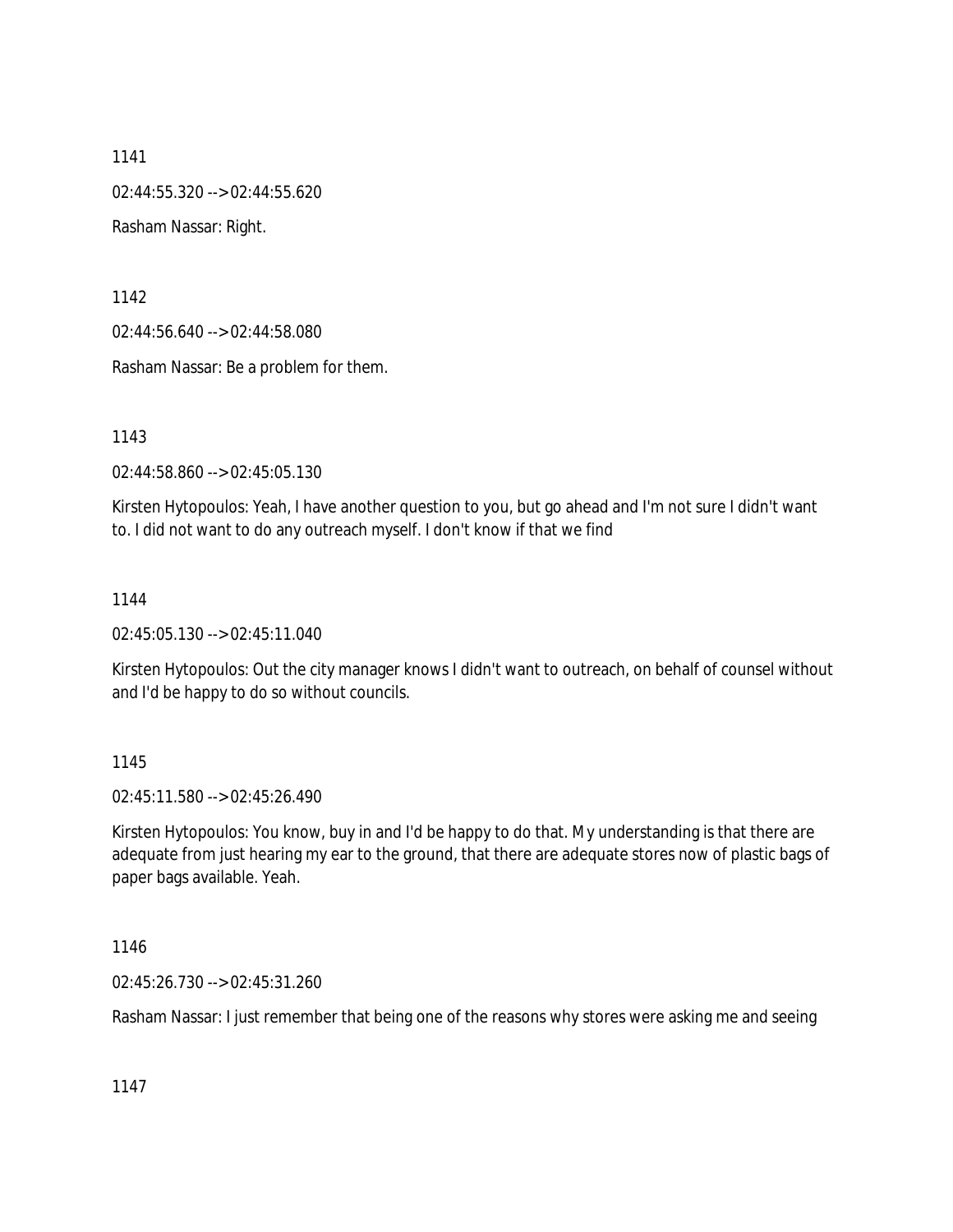02:45:32.580 --> 02:45:36.360

Rasham Nassar: That that'd be great if we could just make sure that's not going to inconvenience businesses to any

1148

02:45:37.020 --> 02:45:46.980

Rasham Nassar: Degree. And then the second question is this news to me that you can now bring a reusable bag and pop it in your shopping cart and towed it through the store.

1149

02:45:47.730 --> 02:45:58.050

Rasham Nassar: As long as you're responsible for loading the groceries into it. After you've been through checkout. Is that something that's being created.

1150

02:45:59.310 --> 02:46:08.880

Rasham Nassar: Who to shoppers is our stores taking that initiative to allow customers that to inform them that that now is an acceptable practice.

1151

02:46:09.810 --> 02:46:10.050

Kirsten Hytopoulos: That's

1152

02:46:10.170 --> 02:46:12.090

Rasham Nassar: How are we going to get back together.

1153

02:46:12.720 --> 02:46:19.950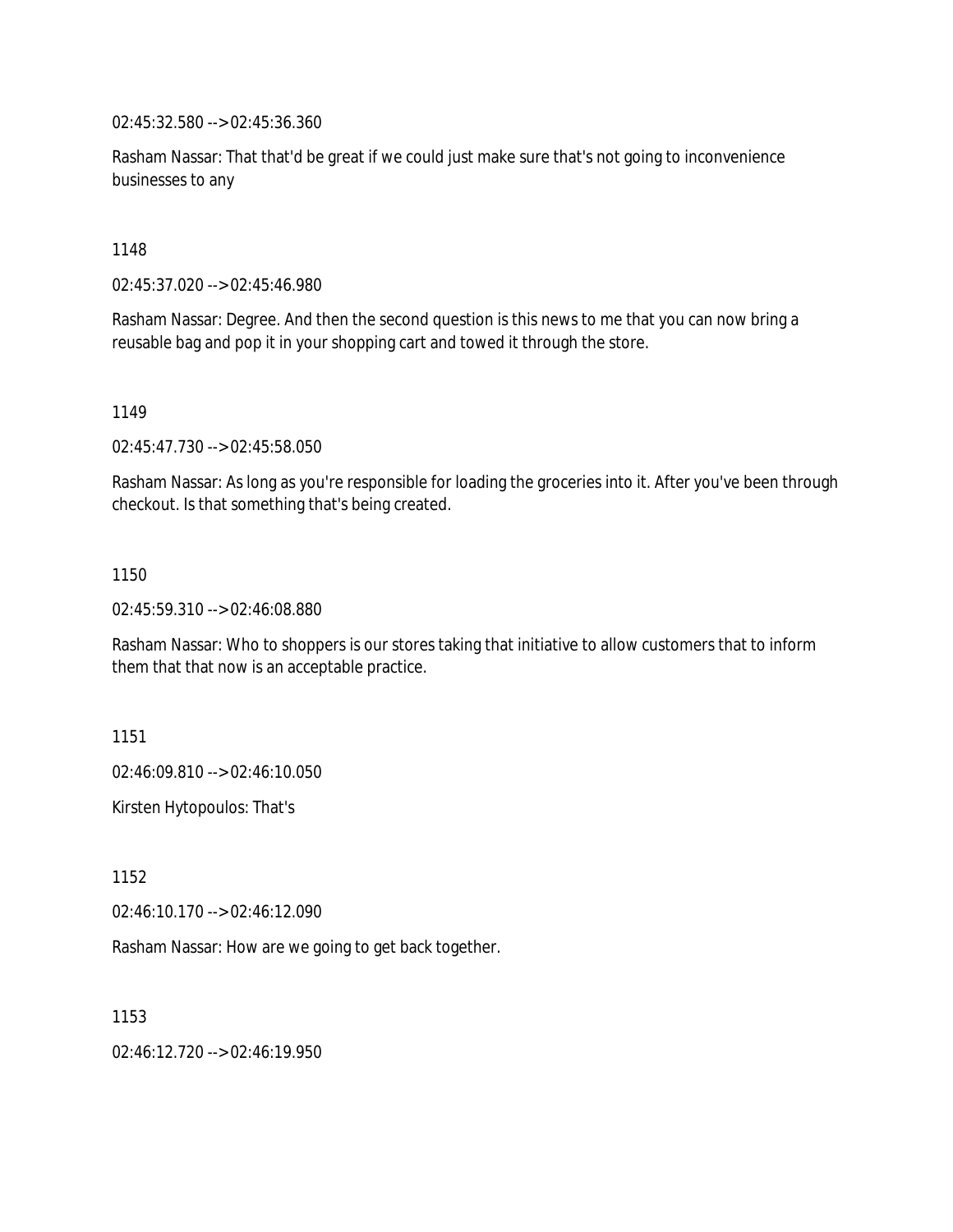Kirsten Hytopoulos: Right, that's actually something that I was hoping that we would also ask our local grocery stores to be

1154

02:46:21.060 --> 02:46:31.680

Kirsten Hytopoulos: proactive about communicating and hopefully they would have that incentive if they're needing to pass on the fee, they would also want to be communicating more proactively that opportunity.

1155

02:46:33.120 --> 02:46:33.450

Yeah.

1156

02:46:34.470 --> 02:46:38.430

Leslie Schneider: Great, thank you. I'm tippy Mayor de oh

1157

02:46:38.850 --> 02:46:39.690

Joe Deets: Yeah, um,

1158

02:46:40.890 --> 02:46:53.070

Joe Deets: I was just as a city that was thinking comes from a very well. First, thank you for bringing this up. Councilmember high topless. I, I am supportive of it that I would like us to touch base with the the business community.

1159

02:46:53.940 --> 02:47:02.010

Joe Deets: I hate to have us have these conversations and then inform business community, by the way, this is what we've done so.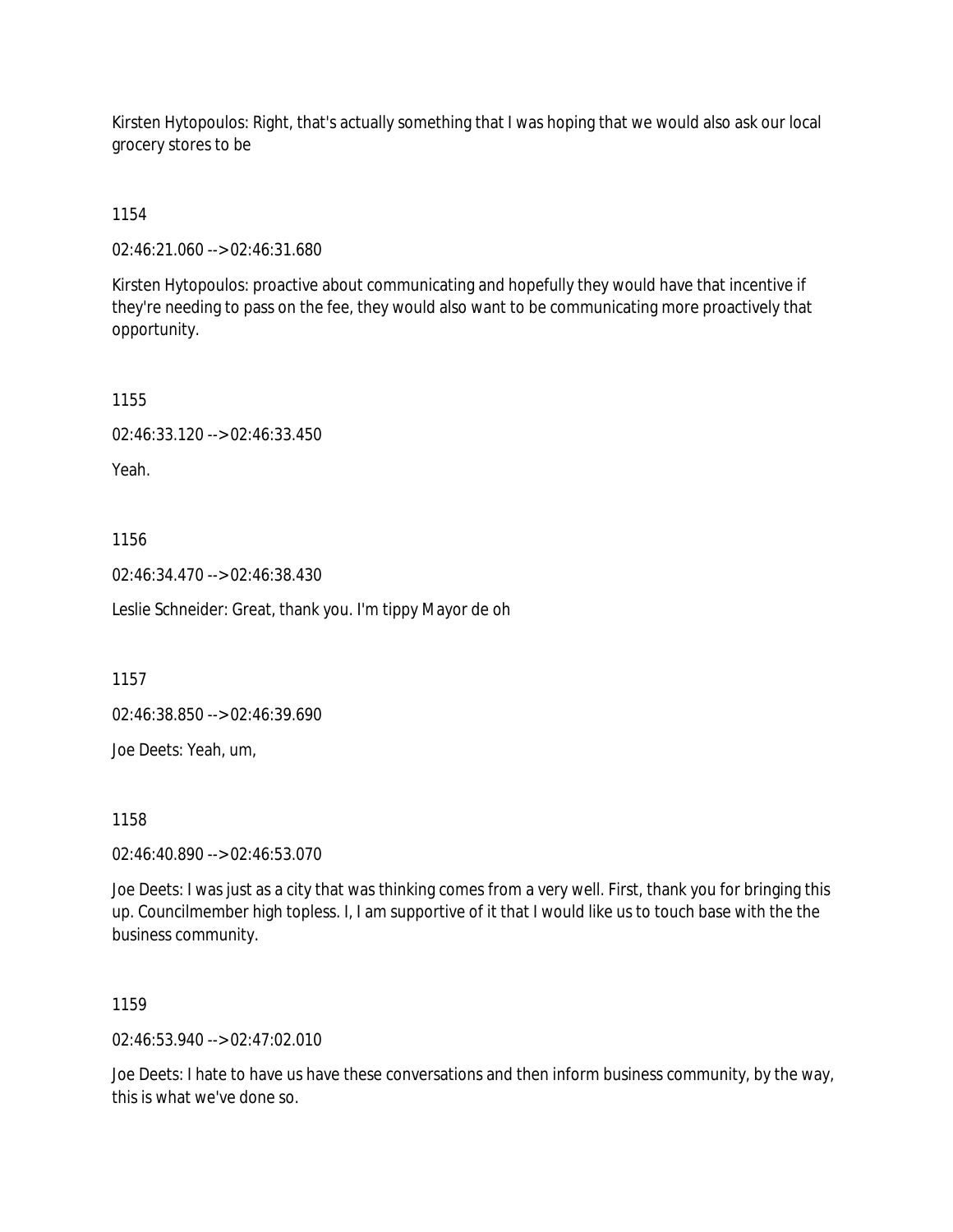02:47:03.210 --> 02:47:13.770

Joe Deets: So really referring to. Councilmember NASCAR's point. So, I am the liaison to the business community quiet you know whatever quite that means, then I would be happy to.

1161

02:47:14.520 --> 02:47:19.410

Joe Deets: Reach out to you know the chamber town Association TMC because

1162

02:47:20.100 --> 02:47:30.000

Joe Deets: I mean, I see what we're not actually voting tonight. I think we're just talking about it. So this is good to have this conversation. I think I'm suspecting that we are interested. But let's get some feedback.

1163

02:47:30.420 --> 02:47:37.140

Joe Deets: I mean, is there some issue that we're not aware of. And then I could make that query and report back

1164

02:47:39.060 --> 02:47:40.800

Leslie Schneider: Thank you. Councilmember Medina.

1165

02:47:44.490 --> 02:47:45.060

Kol Medina: I

1166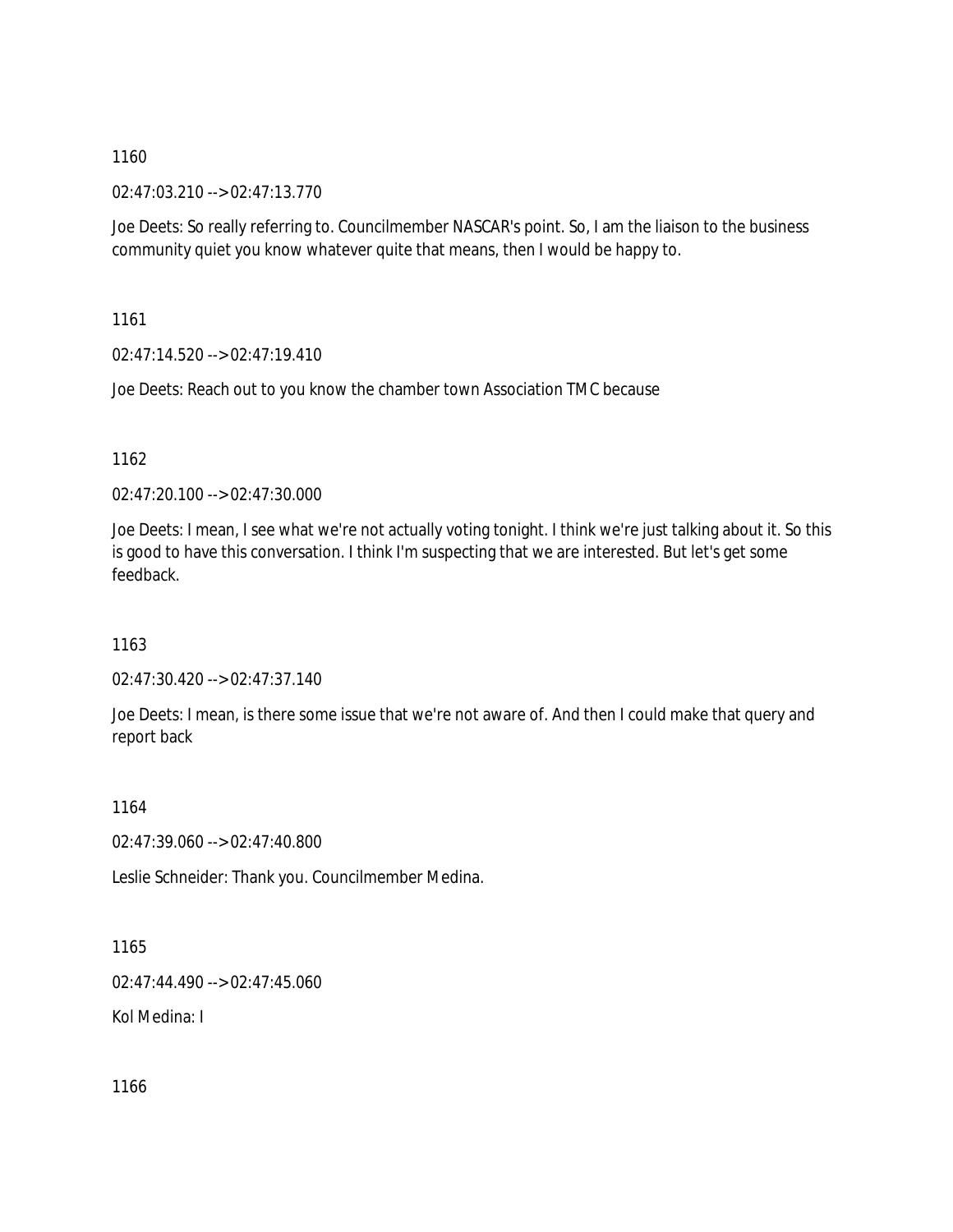02:47:47.130 --> 02:47:54.090

Kol Medina: Was going to say, I fully support this, but I'm not sure what that this is we have an ordinance on the books.

1167

02:47:54.840 --> 02:47:58.590

Kol Medina: It's already there, like we don't have to do anything, we're just, we're just not enforcing it.

1168

02:47:59.460 --> 02:48:10.680

Kol Medina: And Ron forcing it because the city manager decided that the city wasn't going to enforce it. And she told us, and we all agreed with that and i'm not i'm not casting anything a senior manager, but you know we all agree with that.

1169

02:48:11.400 --> 02:48:18.870

Kol Medina: So I guess we're just being asked to say we no longer agree with that and start enforcing it again and I'm fully supportive of that.

1170

02:48:19.320 --> 02:48:26.370

Kol Medina: And to deal with the concerns that have been raised about an impact on the business community, maybe we just phase it in

1171

02:48:26.760 --> 02:48:39.420

Kol Medina: We just tell the business community, starting in two weeks, or whatever, an appropriate amount of time is we're going to start enforcing that again and that will give them the opportunity to adjust right so that's where I am.

1172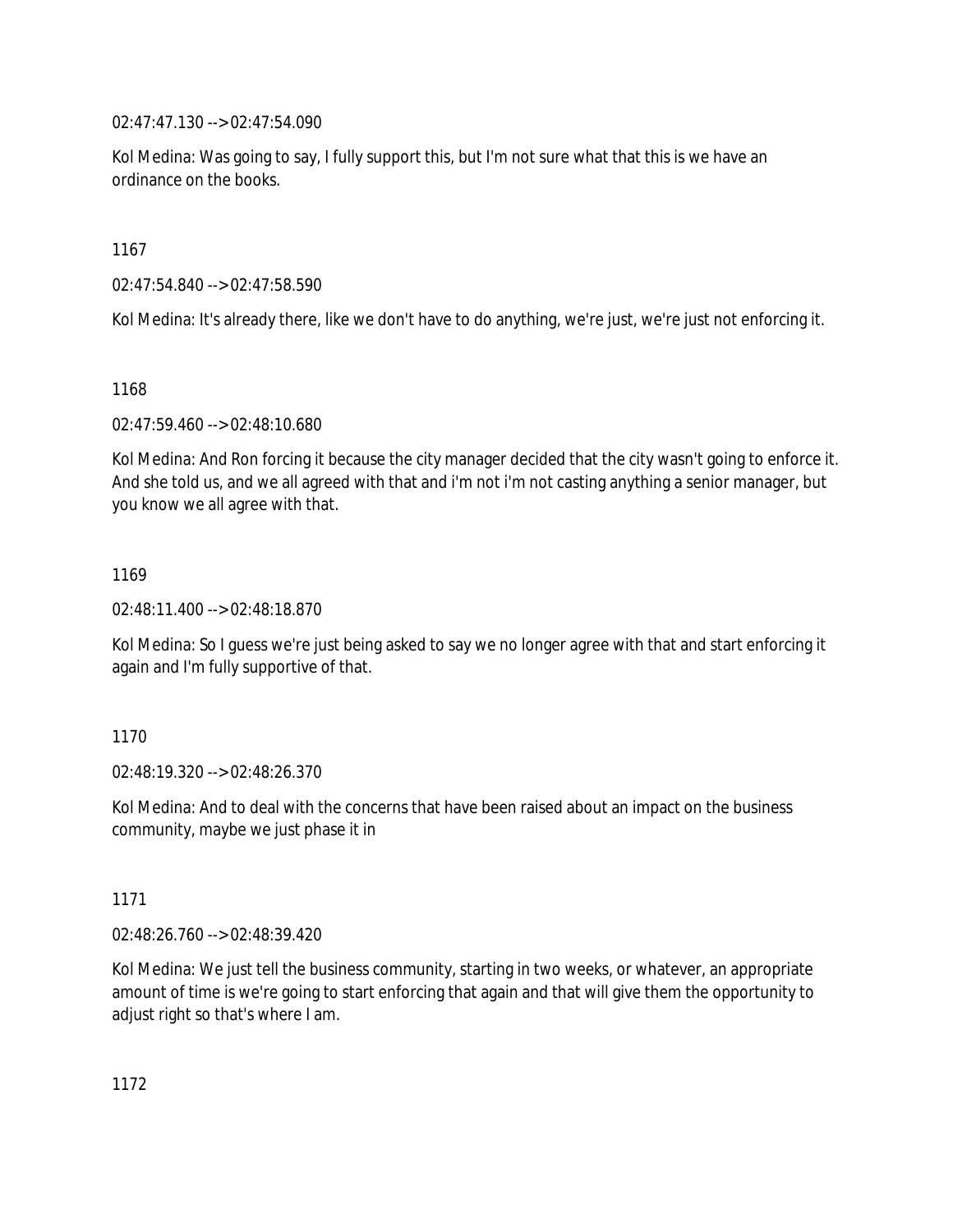02:48:41.010 --> 02:48:41.760

City Manager.

1173

02:48:46.050 --> 02:48:56.910

Morgan Smith: Yes, I don't think. I mean, I would appreciate emotion, if you all want it to be particularly clear, but to echo what council member Medina just pointed out, I did not ask for emotion.

1174

02:48:57.480 --> 02:49:11.430

Morgan Smith: Related to the decision to stop enforcing temporarily. And I also use my discretion in and I just want to say in selecting that approach rather than a coaching change to be to remove our band.

### 1175

02:49:11.940 --> 02:49:21.000

Morgan Smith: In part, as I said in the cover sheet for tonight's agenda item to reflect our community strong leadership on this issue. It just felt to me like it was technically a smoother.

### 1176

02:49:21.750 --> 02:49:30.900

Morgan Smith: Lower hill to return to if we just took an enforcement approach rather than a code change. So that puts us I think perfectly positioned if

1177

02:49:31.260 --> 02:49:37.950

Morgan Smith: Council feels like it wants to test the waters on whether the time for that need has passed.

1178

02:49:38.370 --> 02:49:46.710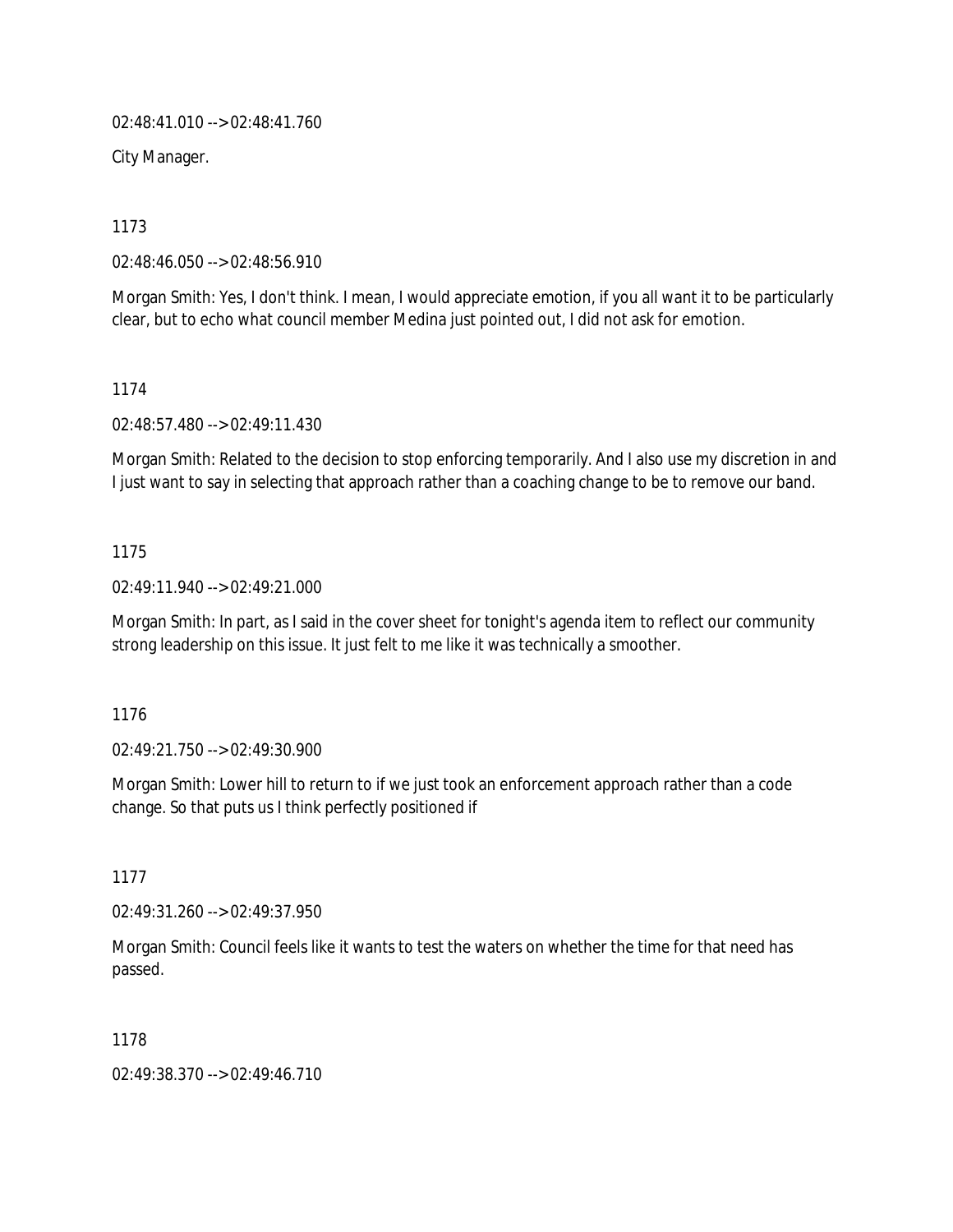Morgan Smith: And if we did that. It's my intent that we would enter the food exit the same way we entered, which is with a lot of communication to our merchants and the people who are mostly affected so

1179

02:49:47.100 --> 02:49:51.030

Morgan Smith: I don't know. There needs to be a whole lot of Council participation or involvement in that

1180

02:49:51.390 --> 02:50:01.950

Morgan Smith: I would just like a clear expression of your support for resuming enforcement. And then I think you can rely on city staff to do it in an organized and thoughtful way that involves a lot of communication with our merchants.

1181

02:50:04.260 --> 02:50:06.570

Leslie Schneider: Great. Councilmember hi topless.

1182

02:50:06.990 --> 02:50:13.530

Kirsten Hytopoulos: Yeah, I guess I really do want us to take a pretty firm leadership role on this. It's, it's, you know, the fact is,

1183

02:50:13.950 --> 02:50:23.220

Kirsten Hytopoulos: paper bags are always going to the good ones are always going to cost more than the recovery fee and we already know that it's always it always is going to be a little bit inconvenient, at least for the merchants.

1184

02:50:23.580 --> 02:50:34.200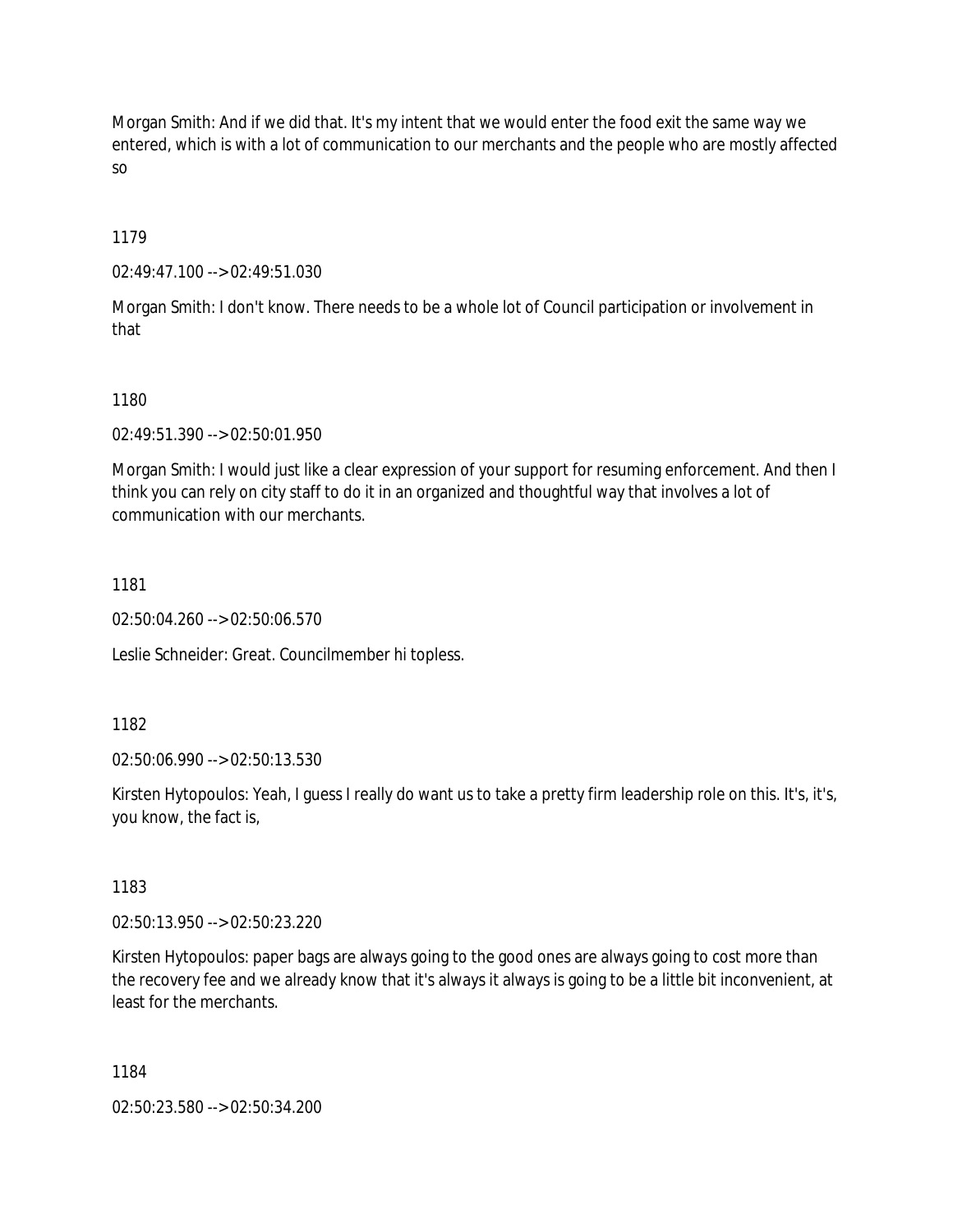Kirsten Hytopoulos: So that's just kind of the way it's going to be so I kind of along the way along the lines what Paul was saying, I think we're just going to kind of need to announce, it's going to happen. It's okay to give a little bit of lead time

1185

02:50:34.950 --> 02:50:41.250

Kirsten Hytopoulos: If so, I some we get some feedback that paper bags simply aren't available. I don't think we're going to find that

#### 1186

02:50:42.240 --> 02:50:51.450

Kirsten Hytopoulos: Then we can find that out we can hear that back from the city manager, but rather than kick this down the road. I'd really rather we just go ahead and set a point out there that is our goal.

#### 1187

02:50:51.990 --> 02:51:03.630

Kirsten Hytopoulos: And say this is our goal to be resume and unless we hear something that surprises us that's, that's where we're headed. So that's what I'd like to ask Council to consider.

1188

02:51:04.560 --> 02:51:07.230

Leslie Schneider: So is that a is that emotion.

1189

02:51:08.160 --> 02:51:13.470

Kirsten Hytopoulos: Yes, I would like to, I would like to. I would suggest two weeks, but

1190

02:51:17.820 --> 02:51:18.360

Kirsten Hytopoulos: Remember,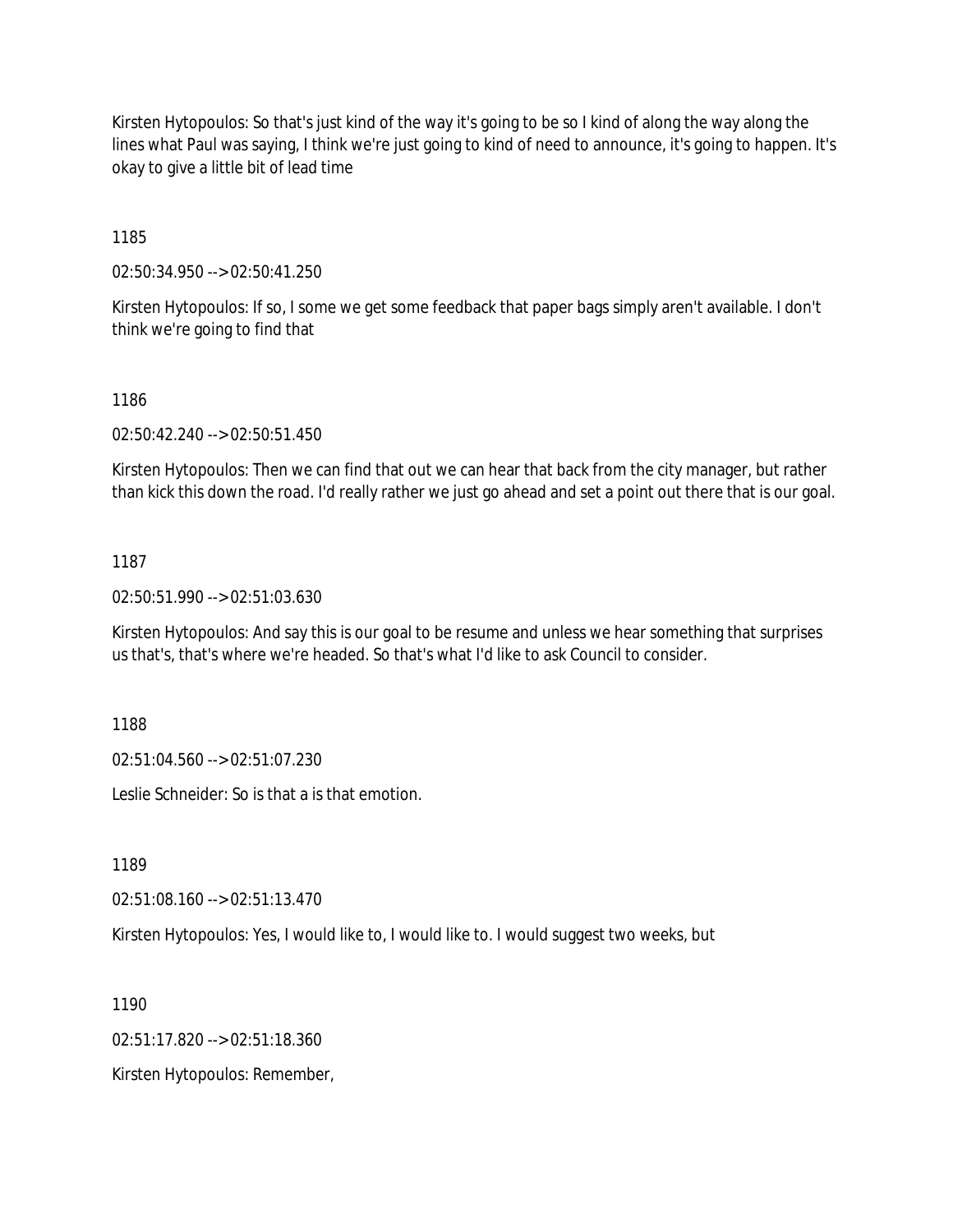02:51:20.100 --> 02:51:29.760

Leslie Schneider: Okay. Um, I HEARD THE CITY MANAGER say that there would be lots of communication with the stores and so forth. I guess one concern a small concern I have is

1192

02:51:30.120 --> 02:51:39.720

Leslie Schneider: You know what kind of inventory of plastic bags are there and, you know, we wouldn't want a whole bunch of plastic bags, just getting dumped, but I would leave that up to the city manager.

1193

02:51:41.010 --> 02:51:44.820

Leslie Schneider: But so he could you maybe just restate your motion that

1194

02:51:47.130 --> 02:51:47.940

Leslie Schneider: The city manager.

1195

02:51:48.450 --> 02:51:50.820

Morgan Smith: Who sorry, can I suggest a September one.

1196

02:51:51.870 --> 02:51:58.620

Morgan Smith: Goal rather than two weeks. I think that would be more workable and it is a pretty clear target for people to understand them for us to communicate around

1197

02:51:59.700 --> 02:51:59.940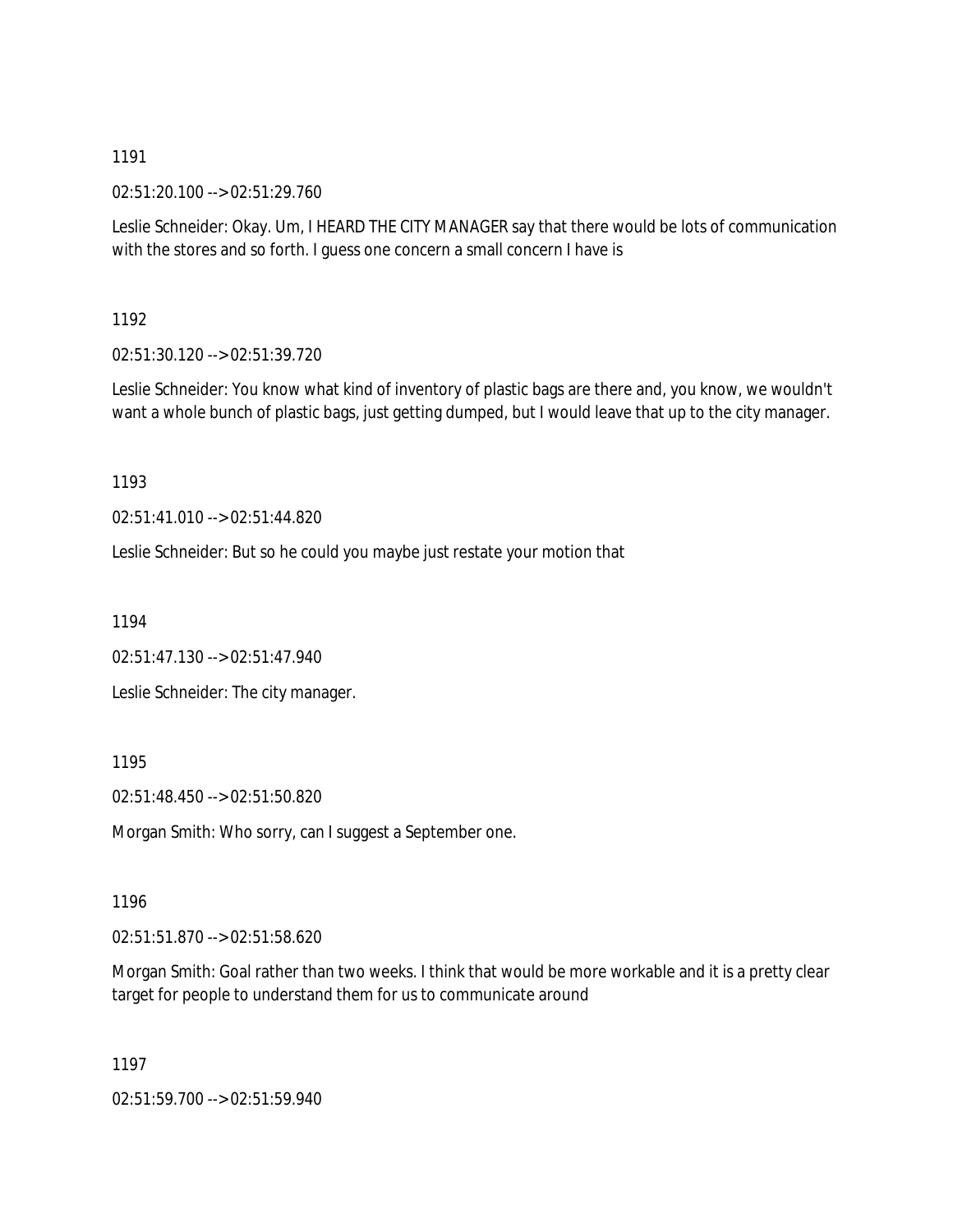Morgan Smith: Right.

1198

02:52:01.290 --> 02:52:13.500

Leslie Schneider: All right. Is there a second for asking the city manager to reinstate the enforcement of the plastic bag ban COUNCILMEMBER deed or deputy mayor deeds. Thank you. Um. Any further discussion.

1199

02:52:14.640 --> 02:52:16.320

Leslie Schneider: All those in favor please say aye.

1200

02:52:18.420 --> 02:52:19.260

Any opposed.

1201

02:52:21.240 --> 02:52:23.610

Leslie Schneider: All right. It's unanimous. Thank you.

1202

02:52:25.320 --> 02:52:26.040

Leslie Schneider: Okay.

1203

02:52:28.710 --> 02:52:36.660

Leslie Schneider: So item 10 see is the proposal for Council training on parliamentary procedure and so I can jump in on this one.

1204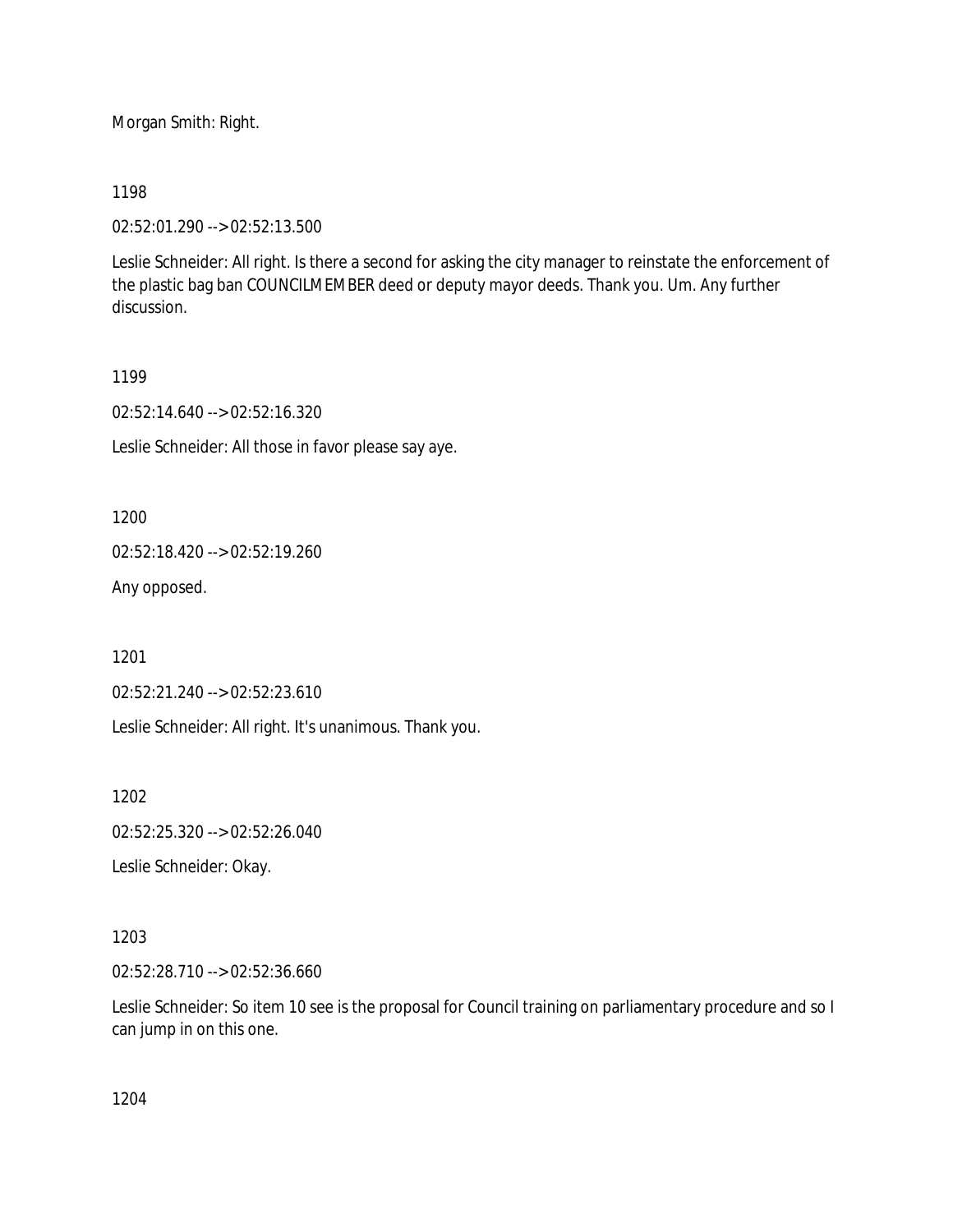02:52:37.710 --> 02:52:50.910

Leslie Schneider: This is an area where COUNCILMEMBER high topless and I've been kind of working together to figure out what the next steps might be for for giving Council some additional guidance or training or whatever.

1205

02:52:52.080 --> 02:53:04.410

Leslie Schneider: And I brought up last time that I had talked that I had contacted Jurassic Parliament and spoken with an McFarlane, and I tried getting back to her.

1206

02:53:05.820 --> 02:53:18.900

Leslie Schneider: And she's on vacation, so I don't have any additional information, but I don't know that that's really necessary. I think that their training is a fairly known commodity. I just don't have any information on pricing or whatever. But she was suggesting

1207

02:53:19.260 --> 02:53:25.350

Leslie Schneider: And McFarland was suggesting a two hour sort of out of the box, training and so

1208

02:53:26.070 --> 02:53:27.060

Leslie Schneider: I would just

1209

02:53:28.590 --> 02:53:34.320

Leslie Schneider: Propose that we get the city manager to investigate and and you know

1210

02:53:35.340 --> 02:53:46.950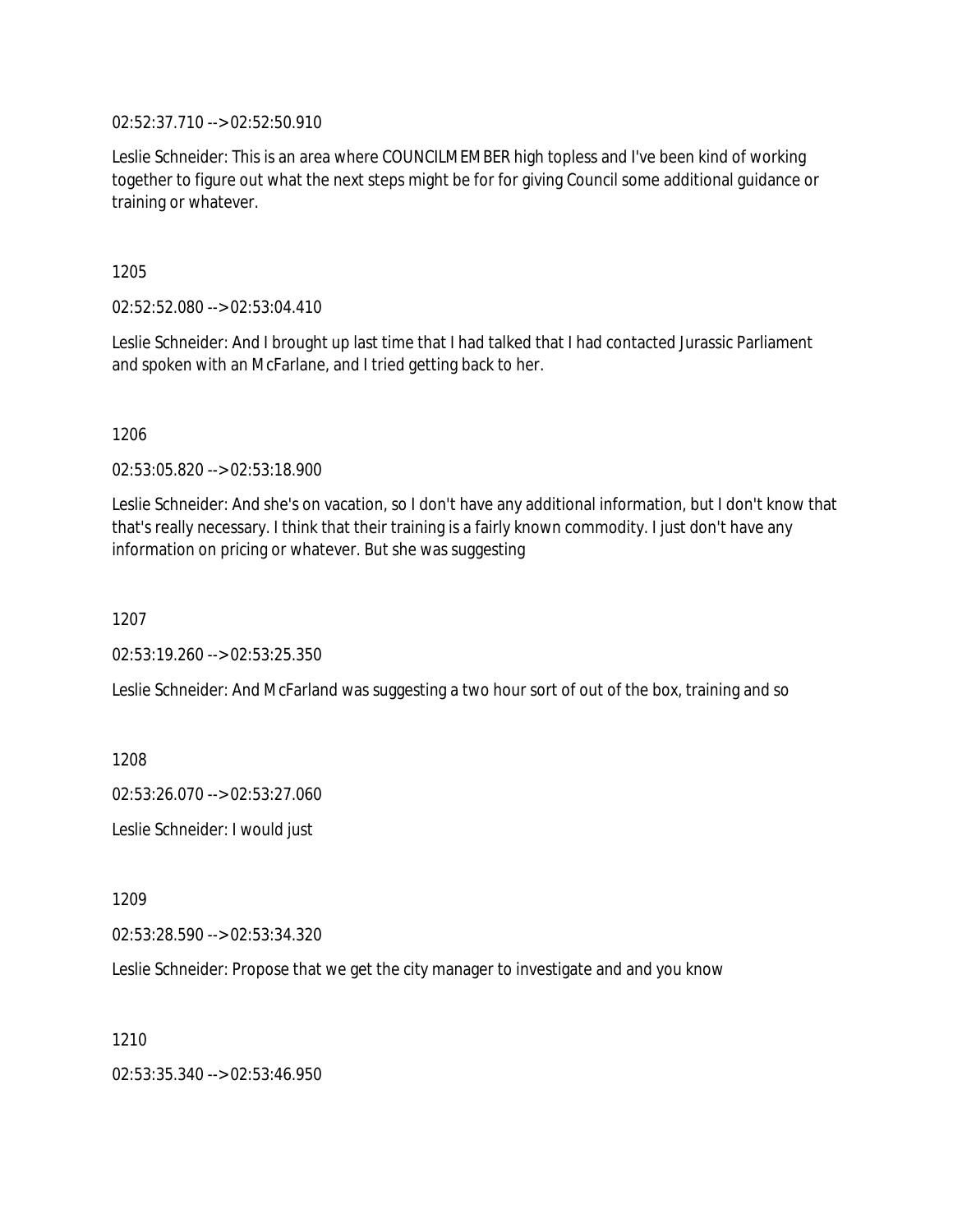Leslie Schneider: Come back with what that might look like. And then we could decide if we wanted to move ahead with with those with that training with those details on so is

1211

02:53:47.880 --> 02:53:56.130

Leslie Schneider: This is just a chance for us to discuss whether we would like to take the opportunity to have a two hour out of the box training on parliamentary procedure.

# 1212

02:53:56.550 --> 02:54:13.200

Leslie Schneider: I would also add that I did try to reach out to one of the testimonials on her her list and I haven't heard back yet. So I would continue to do that just to help get any any additional feedback. But I think in general there's a sense that

# 1213

02:54:15.030 --> 02:54:17.760

Leslie Schneider: That quite a number of communities.

### 1214

02:54:19.710 --> 02:54:27.900

Leslie Schneider: 11 electives and commissions and whatnot have used this so. Would anybody like to chime in on whether they would support this idea or not.

1215

02:54:29.370 --> 02:54:30.390

Leslie Schneider: COUNCILMEMBER Medina.

1216

02:54:31.860 --> 02:54:33.660

Kol Medina: I support the idea. Thank you.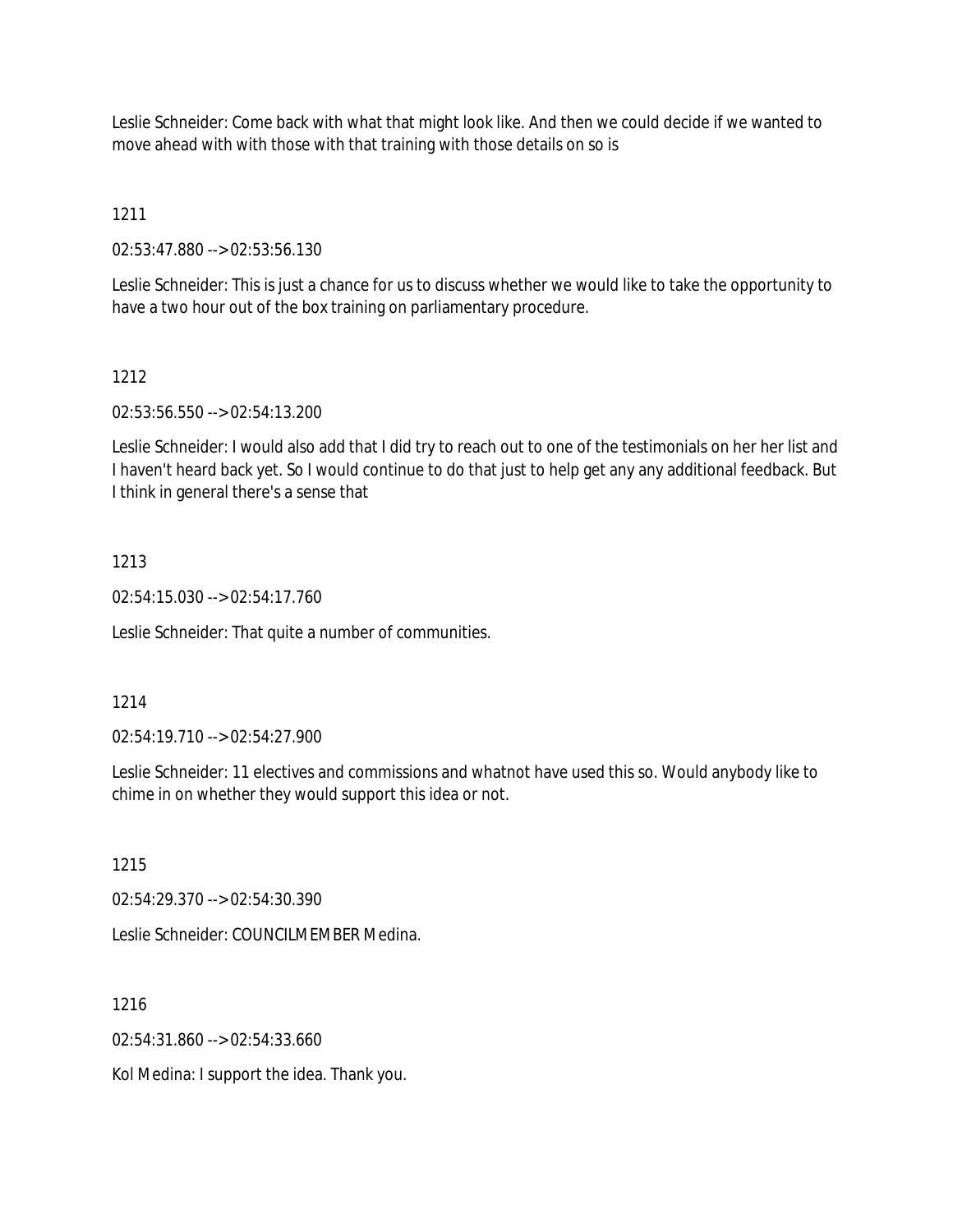02:54:36.930 --> 02:54:39.300

Leslie Schneider: Can you be a little more precise terms.

#### 1218

02:54:41.010 --> 02:54:42.180 Kol Medina: I don't know what else to say it's

1219

02:54:42.780 --> 02:54:43.140

Leslie Schneider: Gonna be

1220

02:54:45.660 --> 02:54:45.900

Leslie Schneider: Great.

#### 1221

02:54:46.200 --> 02:54:52.680

Kol Medina: In the city manager, if that's the best way to proceed to to reach out to her and bring something back to us if that's what you're suggesting

1222

02:54:55.500 --> 02:55:00.390

Leslie Schneider: Is there anyone who just really hates the idea does not want to sit through a two hour training.

### 1223

02:55:04.110 --> 02:55:05.610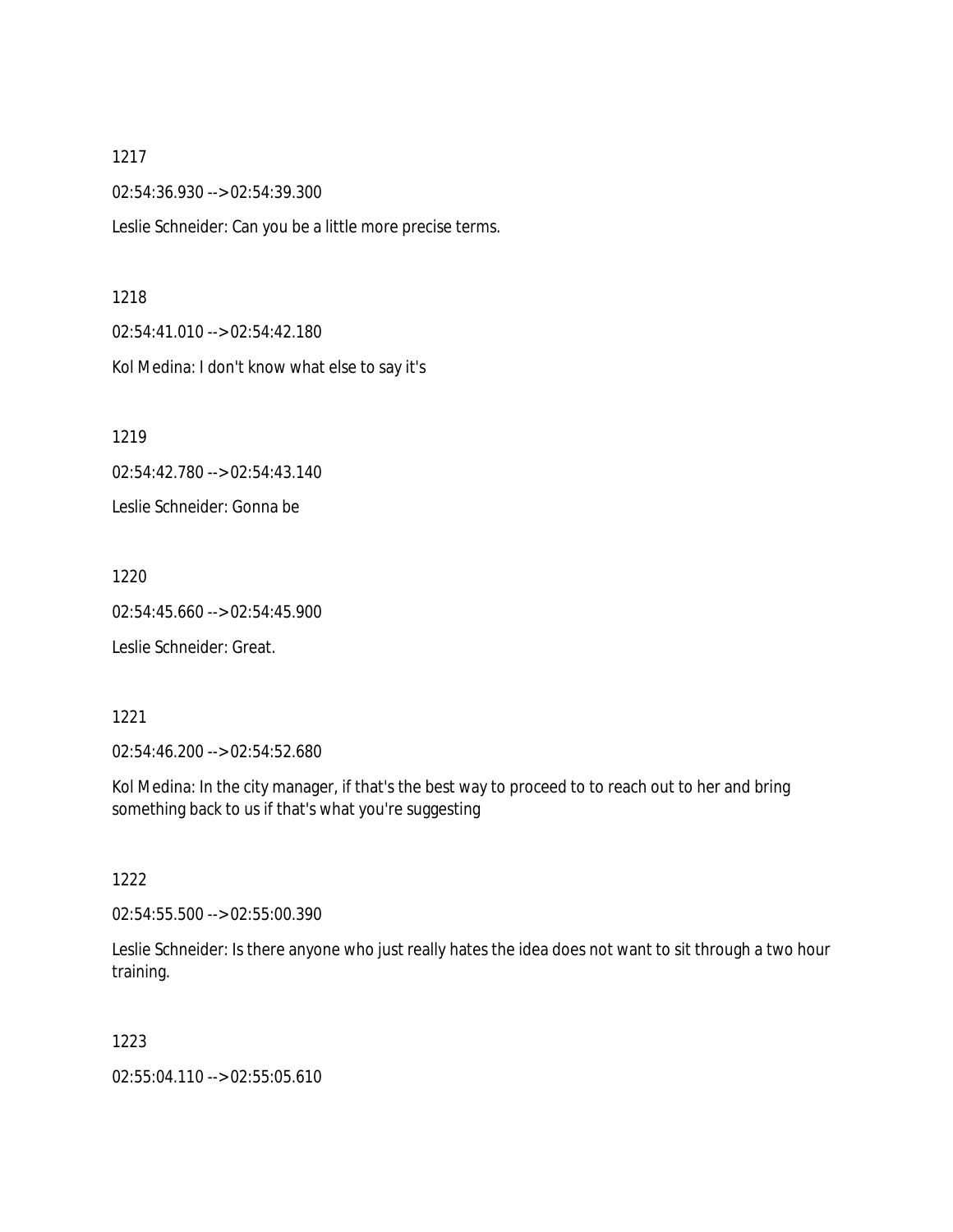Leslie Schneider: All right, so

1224

02:55:05.700 --> 02:55:16.230

Joe Deets: All right, I'm not sure who wants to do a two hour training, but I think we recognize the need for this and I'll just say that way, we're on the same page.

# 1225

02:55:17.010 --> 02:55:32.490

Joe Deets: And I'll just say, just as an editorial so I don't hear from a colleague who professes to know more about parliamentary procedure than the rest of us. So let's all get on the same page and agree we're on the same page. So yes, that's worth two hours.

# 1226

02:55:32.880 --> 02:55:39.330

Leslie Schneider: Great. And I think and Macfarlane promises that it's going to be fun. I think I, I got that there's like a

# 1227

02:55:39.330 --> 02:55:42.330

Leslie Schneider: Guaranteed money back guarantee, but it's going to be fun.

### 1228

02:55:43.830 --> 02:55:58.080

Leslie Schneider: Kidding. Okay, but the fun part is part of what we might expect. Um, okay. So city manager. Would you like a motion from us is or

# 1229

02:55:59.400 --> 02:56:03.540

Leslie Schneider: So I'm not supposed to make motions, but I kind of just did.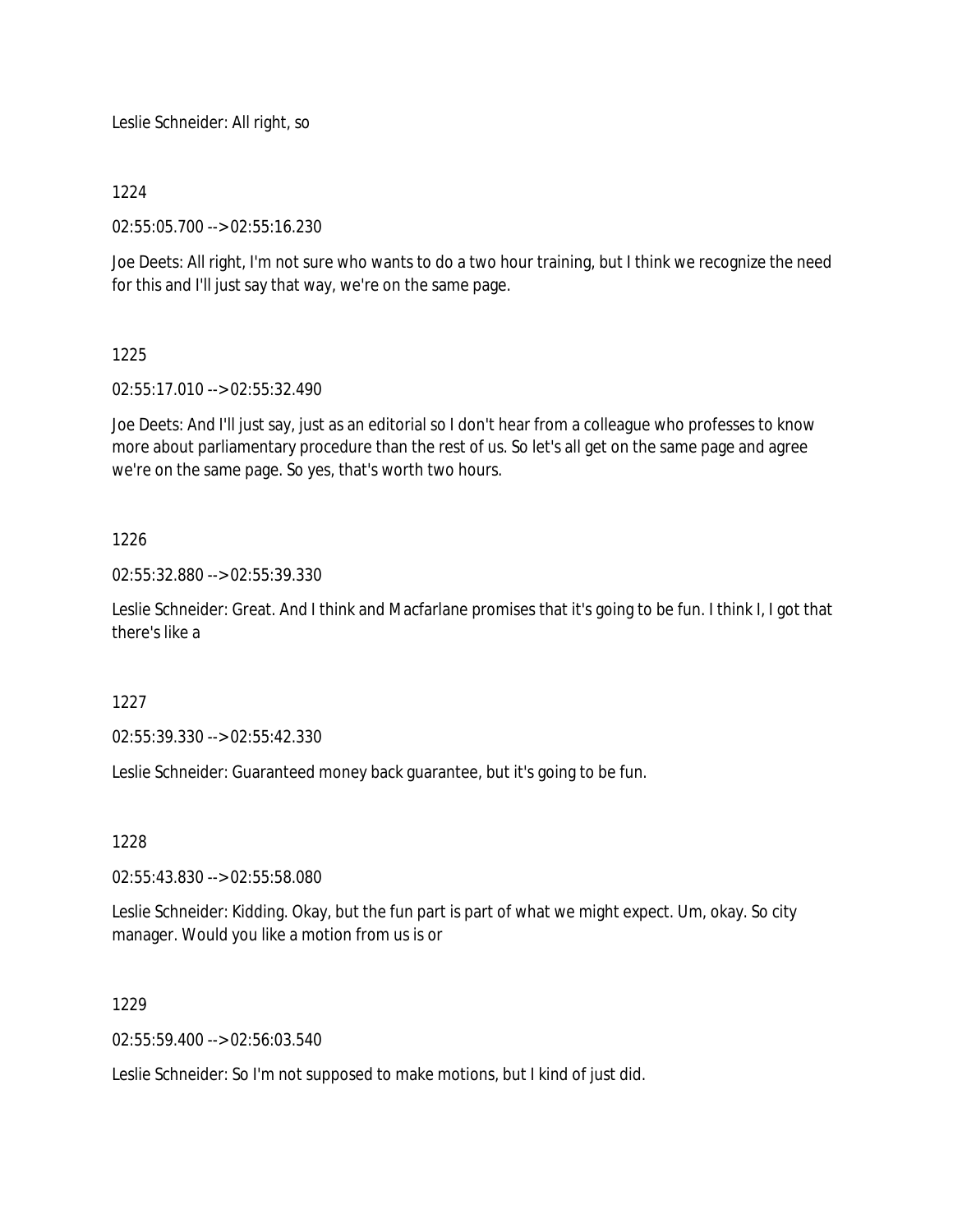1230 02:56:05.520 --> 02:56:07.560 Leslie Schneider: So COUNCILMEMBER nisar

1231

02:56:08.640 --> 02:56:25.080

Rasham Nassar: I moved to direct the city manager to come back with the city council to come back to the city council with a proposal for a two hour workshop on parliamentary procedure provided by Jurassic Parliament.

1232

02:56:28.410 --> 02:56:32.970

Leslie Schneider: Deputy Mayor seconded that any further discussion city manager.

1233

02:56:34.200 --> 02:56:42.300

Morgan Smith: And do you want to direct me to come back with a proposal or do you just want me to go forward with making arrangements to connect you with this resource and get it scheduled and planned.

1234

02:56:45.270 --> 02:56:45.600

Rasham Nassar: I

1235

02:56:47.460 --> 02:56:48.270

Rasham Nassar: I am

1236

02:56:48.900 --> 02:56:56.370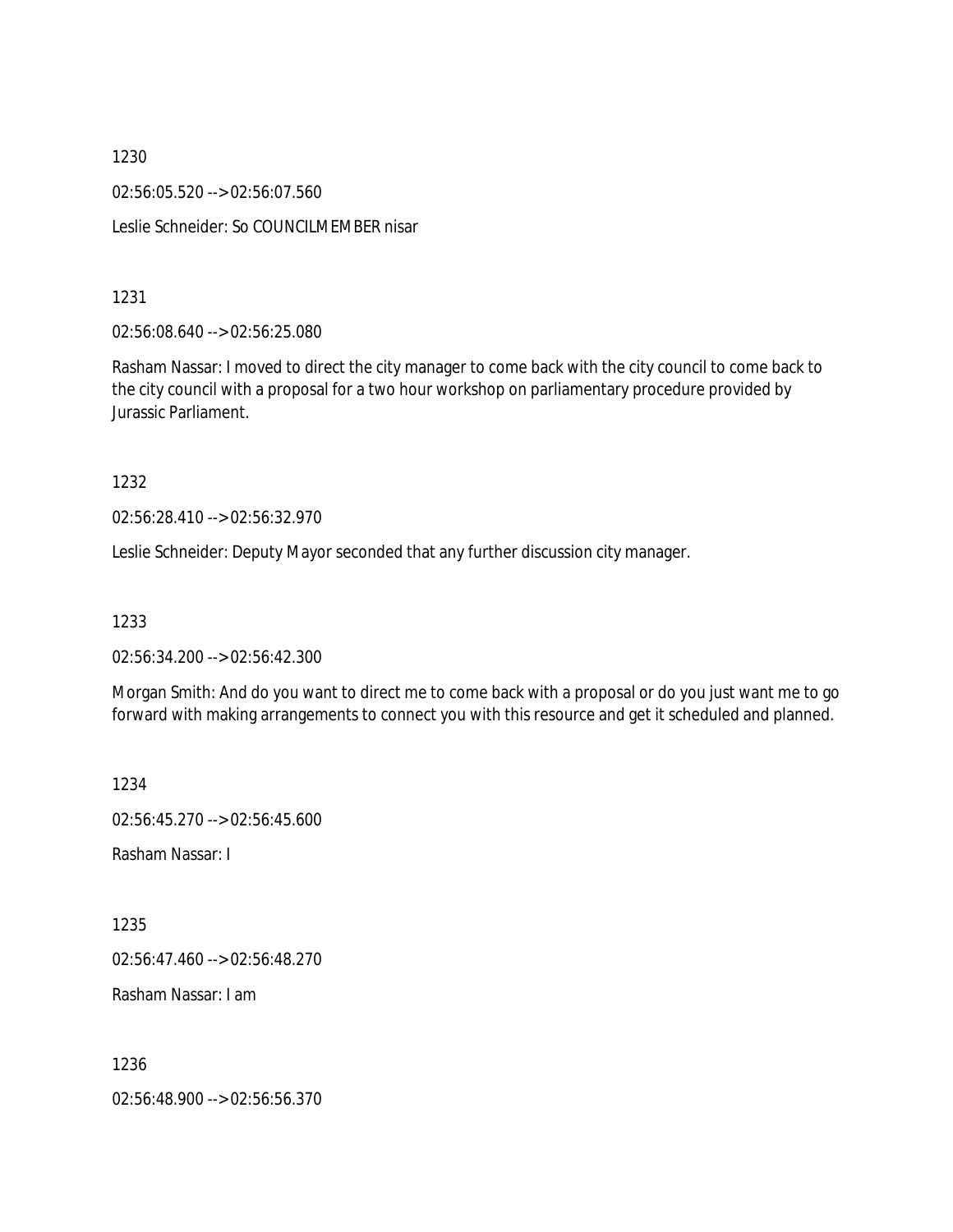Rasham Nassar: Yeah, sorry, I didn't have my hand up. Um, I thought I heard from the mayor's comments that because we don't have kind of an outline

1237

02:56:56.730 --> 02:57:09.420

Rasham Nassar: So as to cost and such that we should at least have a touch on that. Before we formally approved and schedule it but if Council just wants to forgo that step and just have the city manager schedule it I can be agreeable to that.

1238

02:57:14.190 --> 02:57:15.480

Leslie Schneider: I don't see any hands up.

# 1239

02:57:18.120 --> 02:57:28.620

Leslie Schneider: Um, so, you know what, why don't we just go ahead and have another touch on this. Let's city manager. If you want to just bring us back the details and we can do another quick touch and then we'll be good to go.

1240

02:57:30.060 --> 02:57:32.430

Leslie Schneider: So any further discussion.

1241

02:57:33.870 --> 02:57:34.740

Leslie Schneider: All those in favor,

1242

02:57:34.770 --> 02:57:35.580

Leslie Schneider: please say aye.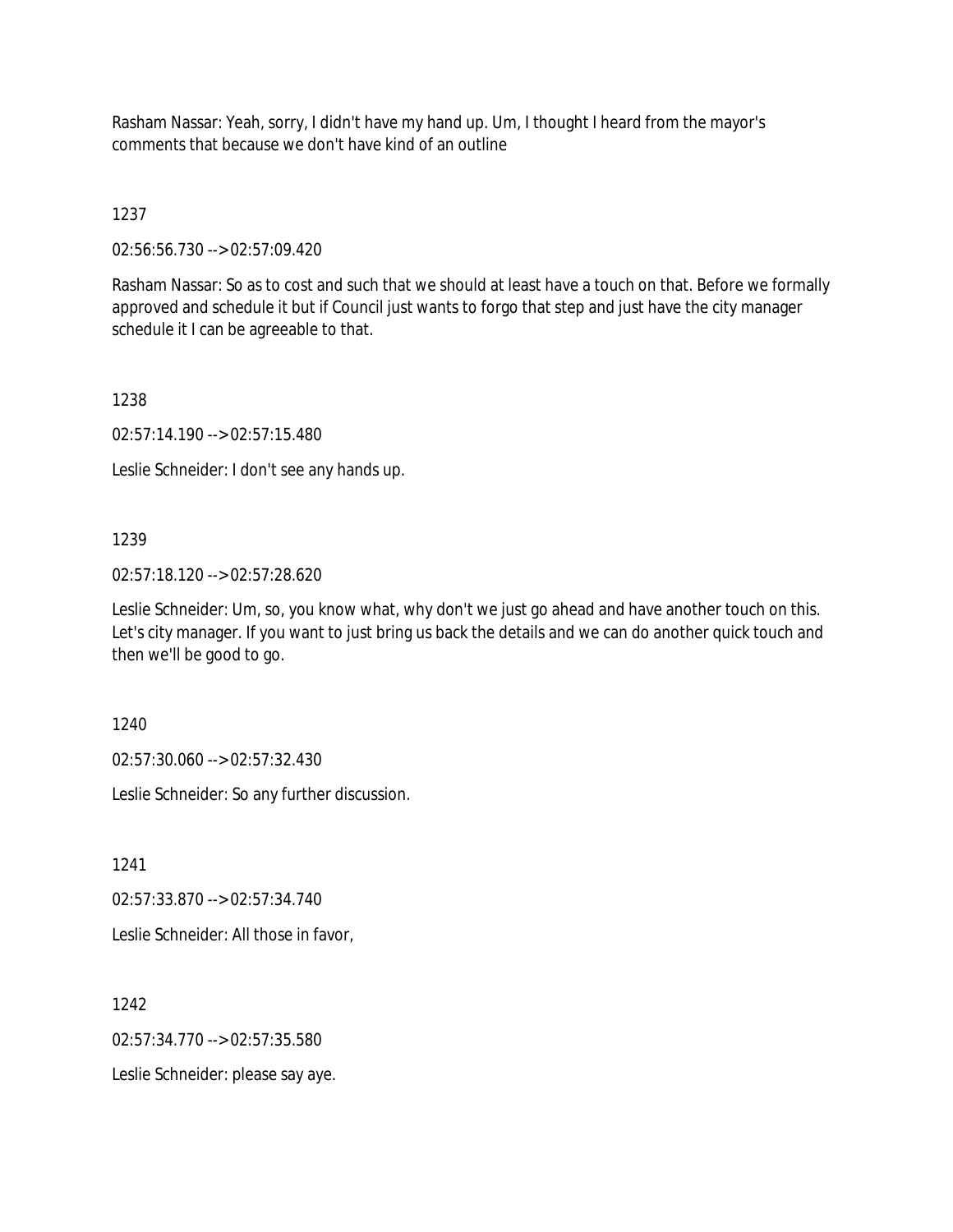1243 02:57:37.020 --> 02:57:38.070 Leslie Schneider: Any opposed.

1244

02:57:39.750 --> 02:57:43.530

Leslie Schneider: All right, there we go. It's unanimous. Thank you very much.

1245

02:57:46.890 --> 02:57:52.170

Leslie Schneider: And we are at the consent agenda. So, would anyone like to make a motion.

1246

02:57:53.370 --> 02:57:55.860

Rasham Nassar: I moved to approve the Consent Agenda, as presented

1247 02:57:56.100 --> 02:57:56.520 Second,

1248 02:57:58.050 --> 02:57:59.640

Leslie Schneider: COUNCILMEMBER Medina seconded.

1249 02:57:59.670 --> 02:58:00.240 Kol Medina: Any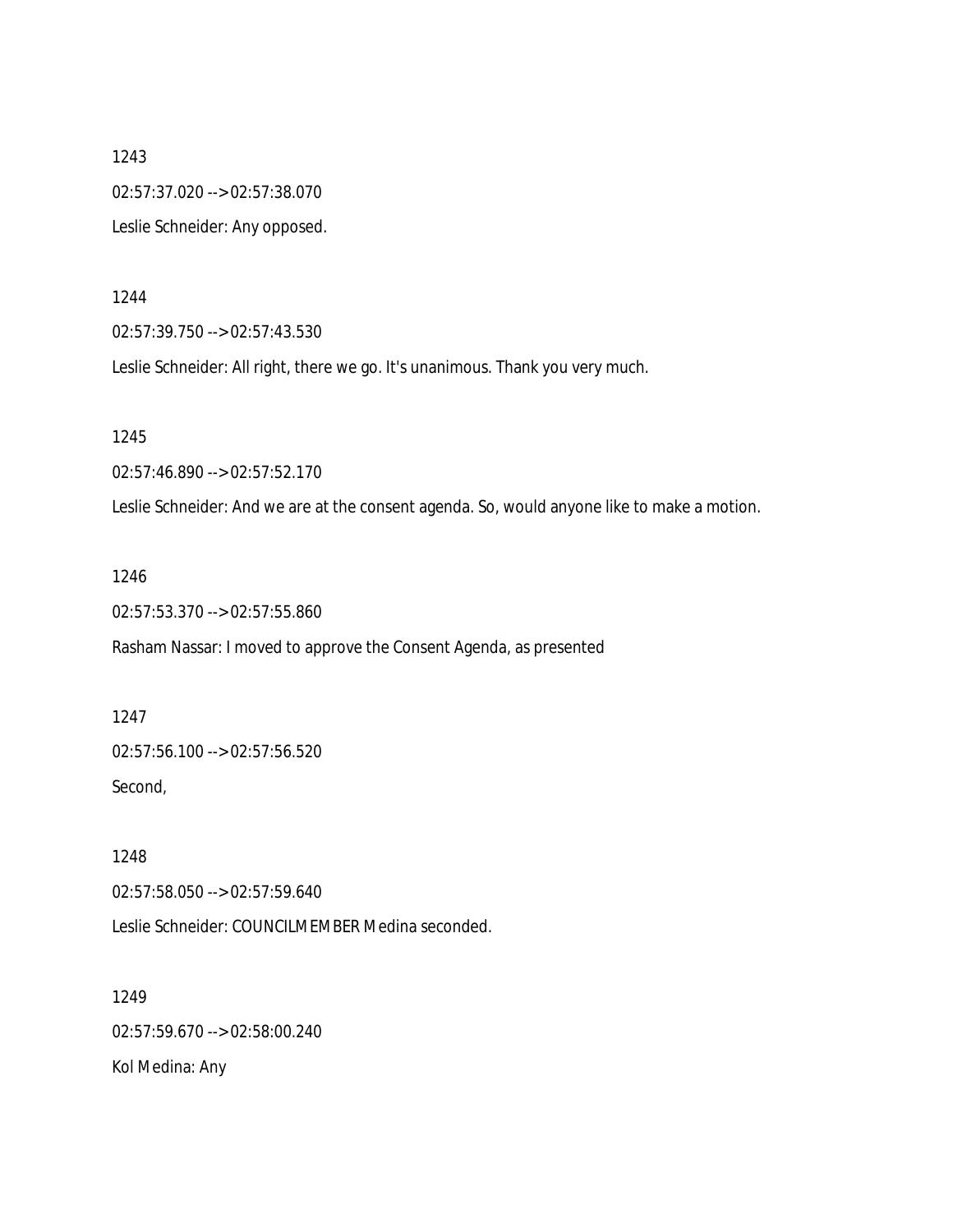02:58:00.660 --> 02:58:03.540

Leslie Schneider: Further discussion. All those in favor please say

1251

02:58:03.540 --> 02:58:03.960

Christy Carr: Aye.

1252

02:58:04.590 --> 02:58:10.950

Leslie Schneider: Any opposed. Motion passes unanimously. Thank you. And we are at committee reports.

### 1253

02:58:15.780 --> 02:58:18.450

Leslie Schneider: Seeing COUNCILMEMBER car.

### 1254

02:58:21.570 --> 02:58:32.100

Christy Carr: Thank you. I just real briefly, will give you an update or a report from our joint subcommittee meeting on Monday, I think one thing that

1255

02:58:32.640 --> 02:58:49.170

Christy Carr: I'll say for the public and also to council members to share with people who might ask you is that the subcommittee decided to have the meetings posted on the city calendar, as well as run via zoom for people to listen in. So I'll

1256

02:58:50.610 --> 02:59:09.480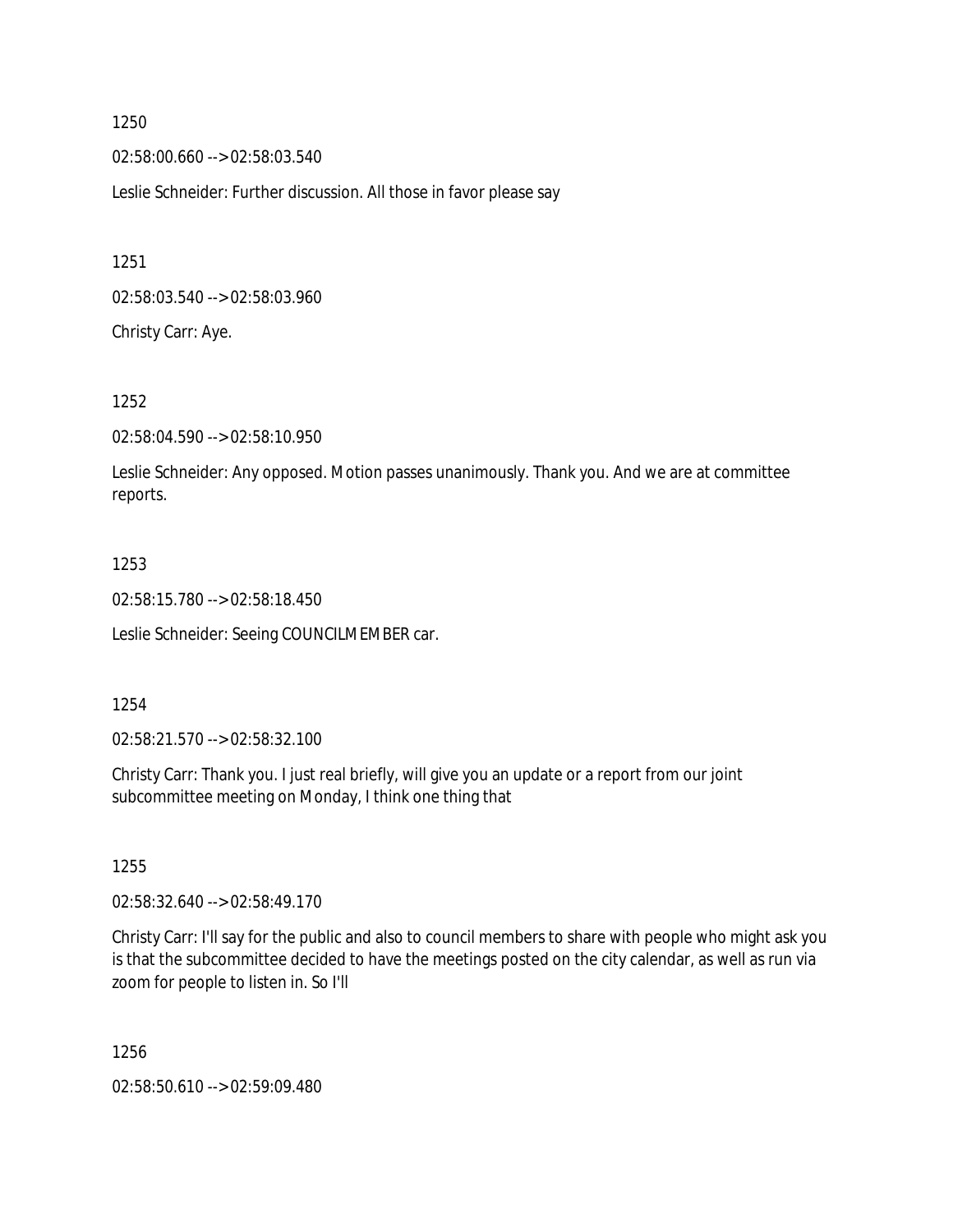Christy Carr: Work with the city manager and other staff on that coordination issue. There's just some questions around it that need to get answered. And then we just continued working through that kind of two levels of discussion in terms of triage and long term. And there was also agreement.

1257

02:59:10.830 --> 02:59:21.060

Christy Carr: Among the committee members that we will be coming to counsel with a kind of our, our roadmap, or our proposal for moving forward, both

1258

02:59:21.900 --> 02:59:43.890

Christy Carr: In terms of a table and an outline and or an outline of the triage items and then also kind of the longer range so want to make sure that Councils on board with how we can see ourselves making recommendations to you. So that's just a high level brief update for you and

1259

02:59:45.300 --> 02:59:46.410

Christy Carr: Will continue to do that.

1260

02:59:47.340 --> 02:59:53.820

Leslie Schneider: So you're saying that you're that these meetings will be zoom meetings that are available to the public.

1261

02:59:55.140 --> 03:00:00.960

Christy Carr: Right. There'll be posted on the city calendar and they will be viewable but

1262

03:00:02.040 --> 03:00:04.620

Christy Carr: The public will not be participants.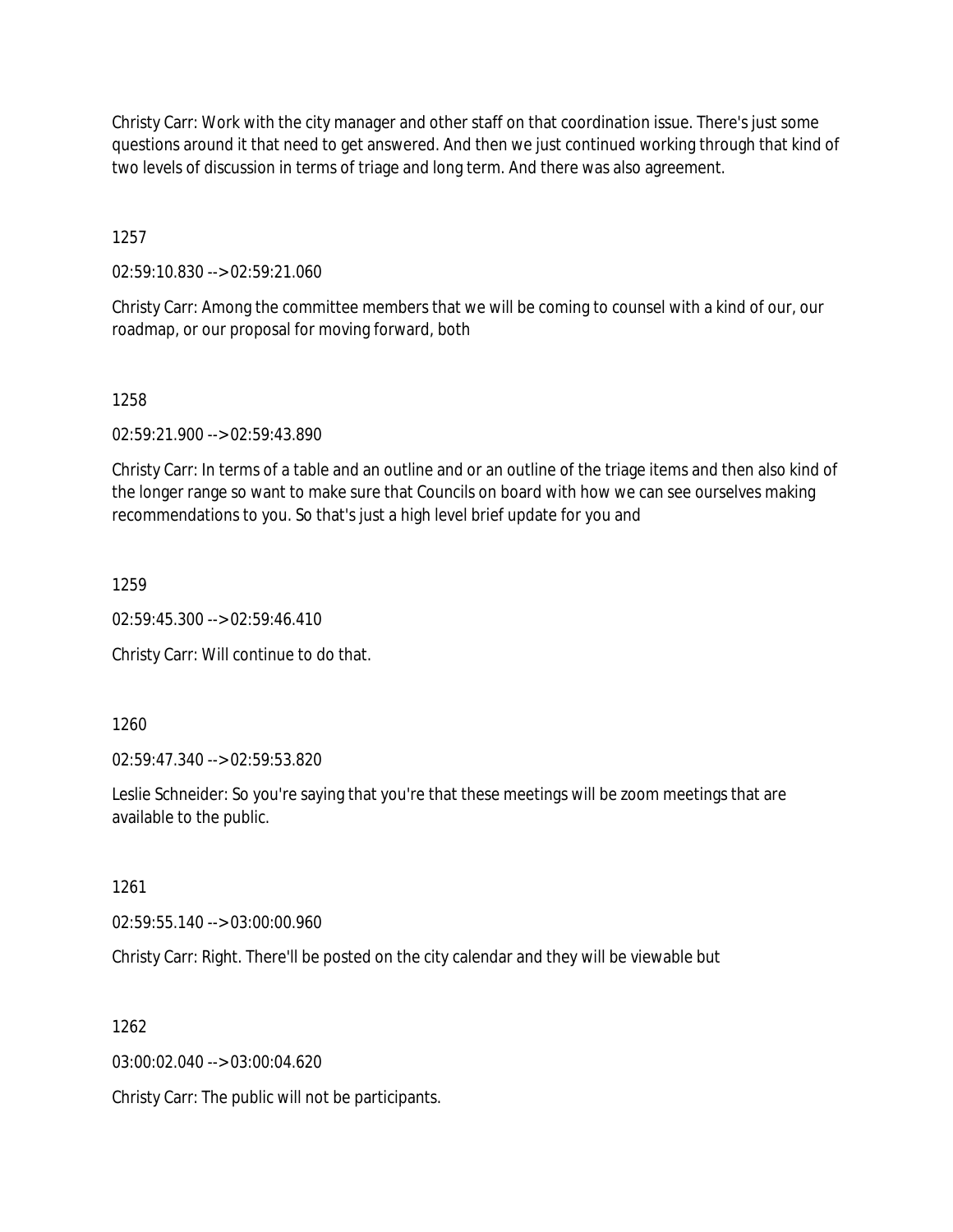### 03:00:05.730 --> 03:00:12.870

Leslie Schneider: I'm city attorney. I just want to check in. Is that available for council members to come in as

### 1264

03:00:14.280 --> 03:00:19.260

Leslie Schneider: Not as participants, obviously, but just as viewers as COUNCILMEMBER car mentioned

### 1265

03:00:20.850 --> 03:00:37.320

Joe Levan: I'd recommend that you don't to participate in real time because you know participation by watching at that time could be argued to be participating in the meeting. So which what you do. Later, in terms of, I guess, they're not gonna be recorded, though, so that wouldn't

1266

03:00:39.150 --> 03:00:39.390 Joe Levan: Know,

1267

03:00:39.750 --> 03:00:42.090

Morgan Smith: It could notice the meeting. That would be the only option.

1268 03:00:42.570 --> 03:00:42.900 Yeah.

1269

03:00:43.980 --> 03:00:46.200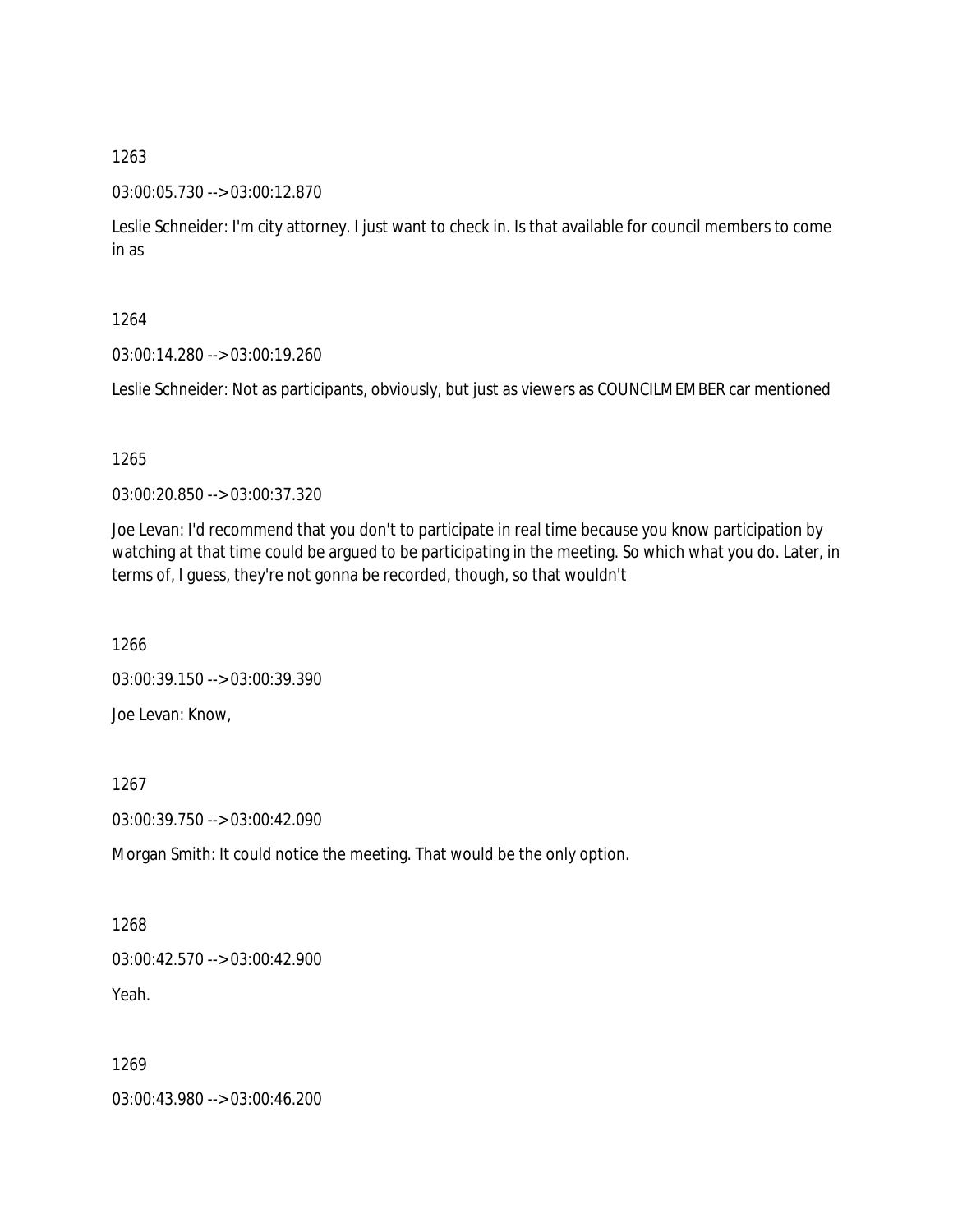Joe Levan: Because because of even if you're

1270

03:00:46.770 --> 03:00:53.190

Joe Levan: viewing it. It's that would be regarded as potentially participation. So just to take that issue off the table.

1271

03:00:54.330 --> 03:00:56.130

Joe Levan: No would not recommend that

1272

03:00:57.420 --> 03:00:58.650

Leslie Schneider: COUNCILMEMBER high topless.

1273

03:01:01.560 --> 03:01:09.840

Kirsten Hytopoulos: Just, just to be just to tell us to let people know these meetings are going to be from when changed it from 12 to two

### 1274

03:01:10.830 --> 03:01:25.410

Kirsten Hytopoulos: They're going to be twice a month on Mondays from 12 to two, they're going to kind of the opposite the planning commission. So to get any more precise, you'll need to check the calendar, but to roughly know when they are there from 12 to two to Monday's a month.

1275

03:01:27.570 --> 03:01:28.710

Leslie Schneider: All right, great. Thank you.